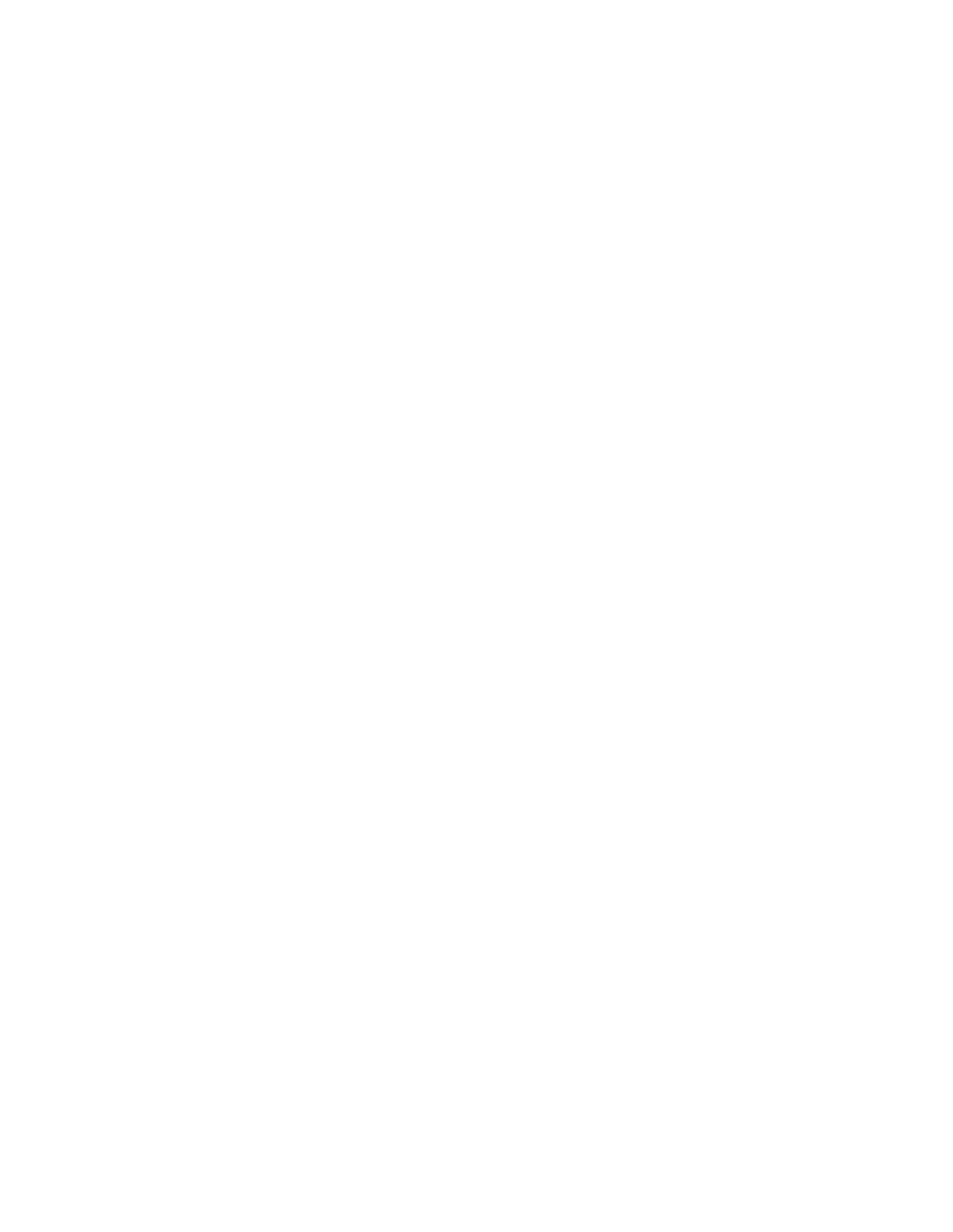# Comments and Responses to January 2006 Environmental Assessment

The Environmental Assessment was issued on January 27, 2006, for public review, in addition to the oral testimony taken on March 22, 2006, written comments were accepted between January 27 and April 22. Summaries of and responses to all comments are included below.

# **March 22, 2006, Public Hearing**

The County held a public hearing on March 22, 2006, to inform the public of the Bigelow Gulch Road/Forker Road Urban Connector proposal and to solicit public input on the Environmental Assessment that was prepared for the project and the alternatives under consideration.

The public hearing was held between 5:00 and 8:00 p.m. at East Valley Middle School, at 4920 North Progress Road, which is adjacent to the eastern limit of the proposed project. The public hearing was held in a format that allowed for one-onone discussion to occur between the public and city staff in one room which contained printouts and displays of the different alternatives. In an adjoining room, a Hearing Examiner took oral public testimony recorded by a certified Court Reporter and accepted written comments.

The public hearing was conducted by Spokane Hearing Examiner, Mike Dempsey. Thirty-three members of the public or representatives of local businesses or organizations provided oral testimony. There were a range of comments including, comments in support and opposition to the project and many detailed questions on the purpose and need for the project as well as questions related to construction and design of the final roadway. In general, the oral comments received at the March 22 meeting touched on one or more the following concerns or issues:

- drainage concerns and stormwater runoff collection;
- **impacts to wildlife from increase traffic (e.g., deer, elk, moose, bald eagles,** turkey, peacocks and quail);
- **impacts to property value and potential taking of land;**
- noise impacts, control and potential mitigation measures;
- air quality impacts;
- amount of grade change (cut and fill amounts);
- impacts on water supply, including wells in the vicinity of the project;

**1** 

**access to existing residences;**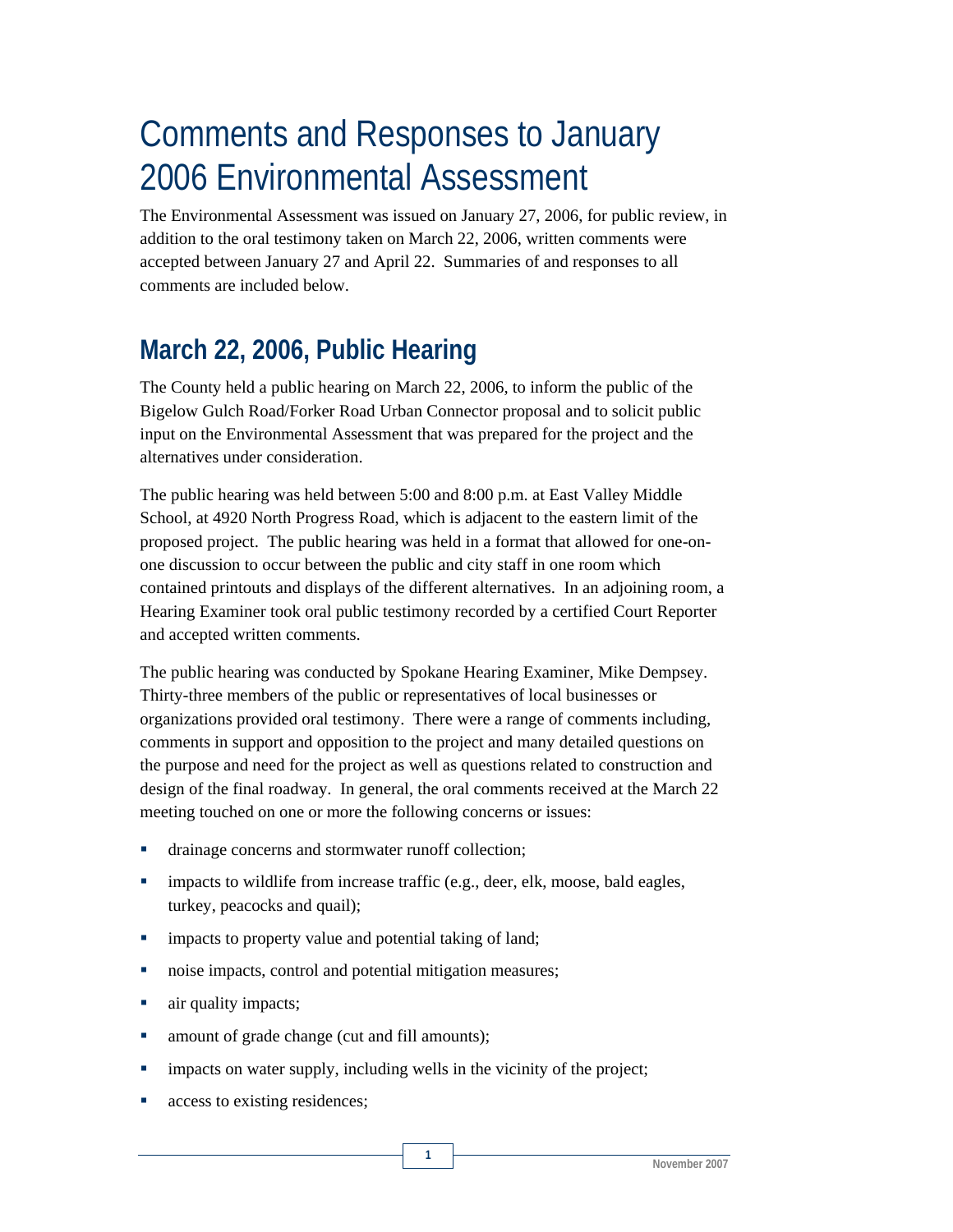- **•** concern about the type of access between the middle and high schools;
- **type of roadway signage;**
- range of alternatives considered;
- decision making process;
- **•** concern about public outreach and noticing; and
- **•** project timeline.

# Comments and Responses

In this section, we present written comments (via letters, emails, and open house forms). in the order they were received. Comments have been copied in their entirety and demarcated according to the indexing system presented below. A total of 145 comment letters, forms, and e-mails were received containing a total of 557 comments.

### **Table 3-1. Comment Topics Received**

| <b>Topic</b>                                                                                                                                 | $Code(s)^{*}$                                        | <b>Number of Comments</b> |
|----------------------------------------------------------------------------------------------------------------------------------------------|------------------------------------------------------|---------------------------|
| Purpose and Need, Range of Alternatives,<br>Alternative Modifications, Funding,<br>Transportation, Traffic, Safety                           | 03.0, 04.0, 05.1,<br>05.2, 55.0, 55.1, 55.2          | 174                       |
| Public Involvement                                                                                                                           | 03.5                                                 | 58                        |
| <b>NEPA Process</b>                                                                                                                          | 05.5                                                 | 35                        |
| General                                                                                                                                      | 05.0                                                 | 33                        |
| Groundwater Resources and Quality                                                                                                            | 20.0, 20.1                                           | 45                        |
| Vegetation and Wildlife, Fish and Wildlife<br>Conservation Areas, White-tailed deer, other<br>wildlife                                       | 40.0, 40.1, 40.2, 40.5                               | 50                        |
| Land Use and Displacement, Schools, Rural<br>Residential, Agriculture, Just Compensation,<br>Right-of-Way Acquisition, Environmental Justice | 45.0, 45.1, 45.2,<br>45.4, 45.6, 45.8,<br>45.9, 50.0 | 52                        |
| <b>Noise</b>                                                                                                                                 | 65.0                                                 | 31                        |
| Air Quality                                                                                                                                  | 60.0                                                 | 10                        |
| Geology and Soils, Erosion, Floodplains,<br>Wetlands                                                                                         | 15.0, 15.1, 25.0, 30.0                               | 10                        |
| Cultural, Historic                                                                                                                           | 90.0, 90.1                                           | 11                        |
| Cumulative Impacts, Precedent Setting                                                                                                        | 05.3, 05.4                                           | 5                         |
| Visual Resources, Hazardous Materials                                                                                                        | 70.0, 80.0                                           | 5                         |
| Construction Impacts, Vegetation Maintenance                                                                                                 | 55.3, 40.7                                           | $\overline{7}$            |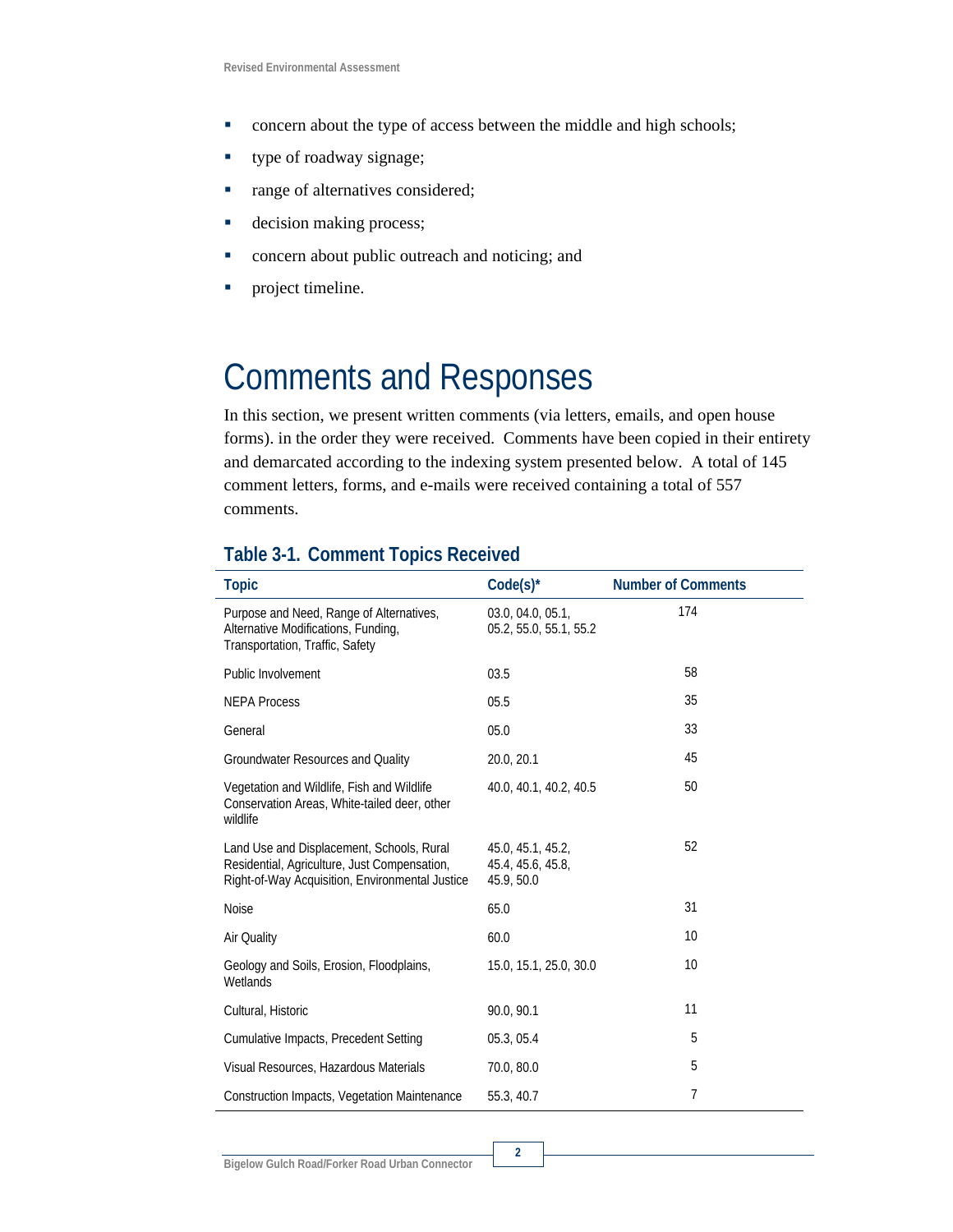| Topic                   | $Code(s)^{*}$ | <b>Number of Comments</b> |
|-------------------------|---------------|---------------------------|
| Other (Non-substantive) | 01.0, 01.1    | 31                        |
| Total                   |               | 557                       |

\* Code(s) refer to the topic entry numbers designated during compilation of letters and comments in the Access database.

# **Index to Comments and Responses**

Comment letters, comment forms, and e-mails were compiled and organized using a indexing and organization protocol established by the U.S. Forest Service for environmental impact documents. The steps included:

- sort form letters, e-mails, other letters, and open house comment forms;
- create identifier number for form letters, e-mails, other letters, and open house comment forms on PDF file;
- **•** create mailing list/index to letters within Access database;
- **•** create list of codes for comments (table 3-1);
- **print working copies of letters;**
- **·** identify and code comments in letters on working copies;
- mark PDF versions with comment marks and comment numbers; and
- enter comment numbers and codes into an Access database.

## **Comment Letters and Responses**

Table 3-2 presents a summary list of comments received from the comment letters, forms and e-mails. The table includes a code number by topic (see table 3-1 above for list of topics and corresponding codes numbers), an assigned comment number, the comment extracted from the letter, followed by the response to the comment. The letters have not been provided here because of the large number received. However, they are on file electronically and available in PDF format on the Spokane County website at <http://www.spokanecounty.org/engineer/>.

# **Public Hearing Comments and Responses**

Table 3-3 presents excerpts from the March 22, 2006 public hearing. A total of 99 comments were presented at the hearing. The table includes a code number by topic (see Table 3-1 above), an assigned comment number, followed by the response to the comment. A paper copy of the public hearing transcript is available for public review at the Spokane County Public Works' office, and is also available in PDF format on the Spokane County website at <http://www.spokanecounty.org/engineer/>.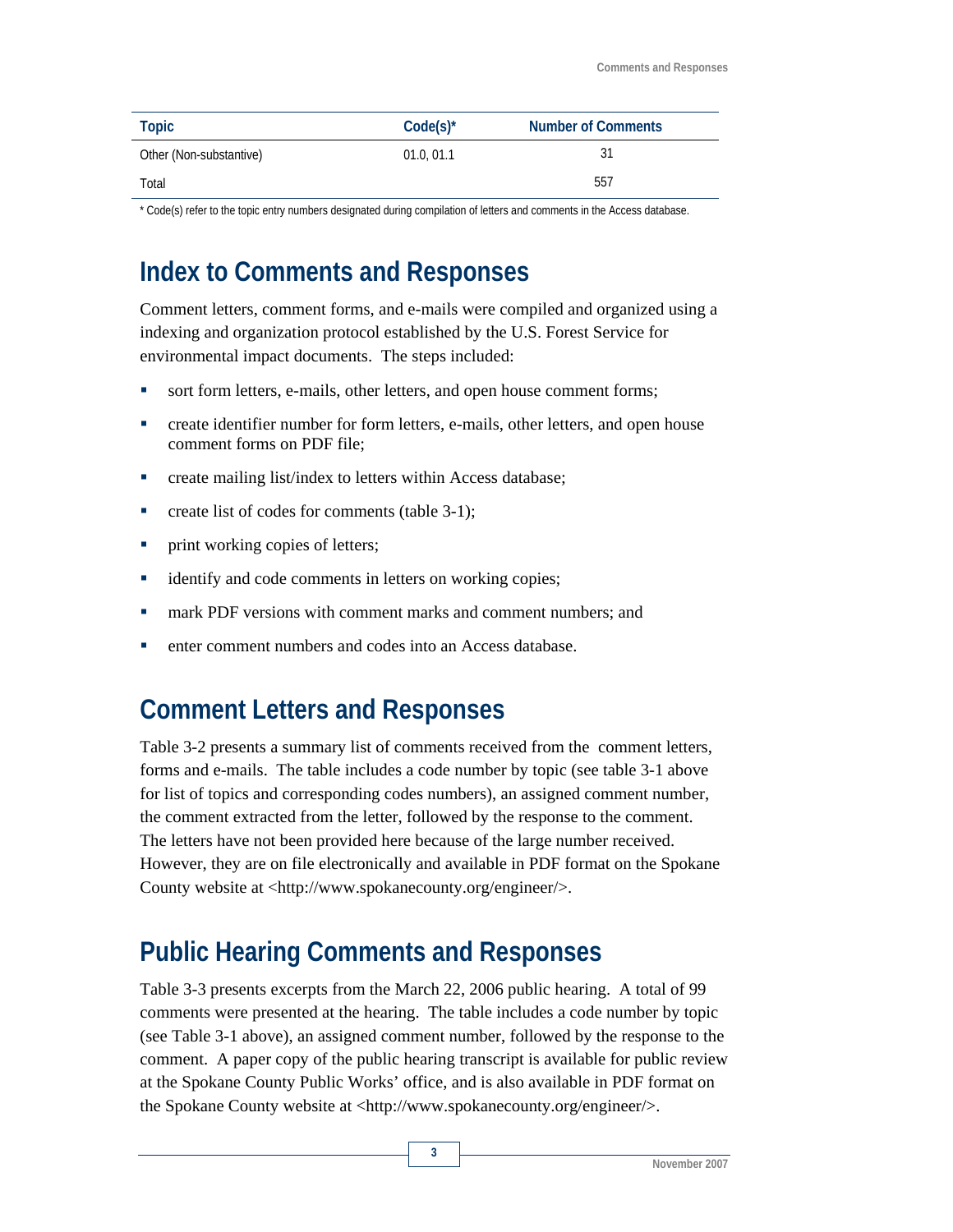| -<br>-<br>í<br>à<br>×<br>ı.<br>◡<br>∸<br>۰<br>ï<br>٠<br>ï<br>ï<br>٠<br>۰<br>J<br>u<br>š<br>J<br>ı<br>ä<br>ı<br>١<br>J<br>i<br>ä<br>J<br>ι<br>é<br>۰<br>٠<br>∼ |
|---------------------------------------------------------------------------------------------------------------------------------------------------------------|
| $\overline{\phantom{a}}$<br>-<br>ţ<br>l<br>J<br>٠<br>۰                                                                                                        |
| Ë<br>í<br>¢<br>ر<br>ł<br>۰                                                                                                                                    |
| 1<br>∽<br>∽<br>J<br>I<br>ï<br>l<br>$\overline{\phantom{a}}$<br>٠                                                                                              |
| s<br>٠<br>è<br>r<br>÷<br>п<br>ᅭ                                                                                                                               |
| ÷<br>ì<br>ś<br>×<br>×<br>h<br>١                                                                                                                               |
| é<br>٠<br>i.<br>۰<br>٠<br>ć<br>J<br>$\approx$                                                                                                                 |
|                                                                                                                                                               |

|      |                   | Assessment               |                                                                                                                                                                                                                                                                                                                                                                                                                                                                                                                                                                                                                                                                                                                                                                                                                                                                                                                                                                                                                                                                                                                                                                                                                                                                                                                                                                                                                                                                                                                                                                                                                                                                                                                                                                                                                                                        |                                                                                                                                                                                                                                                                                                                                                                                                                                                                                                                                                                                                                                                                                                                                                                                                                                                                                                                                                                                                                                                                                                                       |
|------|-------------------|--------------------------|--------------------------------------------------------------------------------------------------------------------------------------------------------------------------------------------------------------------------------------------------------------------------------------------------------------------------------------------------------------------------------------------------------------------------------------------------------------------------------------------------------------------------------------------------------------------------------------------------------------------------------------------------------------------------------------------------------------------------------------------------------------------------------------------------------------------------------------------------------------------------------------------------------------------------------------------------------------------------------------------------------------------------------------------------------------------------------------------------------------------------------------------------------------------------------------------------------------------------------------------------------------------------------------------------------------------------------------------------------------------------------------------------------------------------------------------------------------------------------------------------------------------------------------------------------------------------------------------------------------------------------------------------------------------------------------------------------------------------------------------------------------------------------------------------------------------------------------------------------|-----------------------------------------------------------------------------------------------------------------------------------------------------------------------------------------------------------------------------------------------------------------------------------------------------------------------------------------------------------------------------------------------------------------------------------------------------------------------------------------------------------------------------------------------------------------------------------------------------------------------------------------------------------------------------------------------------------------------------------------------------------------------------------------------------------------------------------------------------------------------------------------------------------------------------------------------------------------------------------------------------------------------------------------------------------------------------------------------------------------------|
| Code | Number<br>Letter  | Comment<br><b>Number</b> | Comment                                                                                                                                                                                                                                                                                                                                                                                                                                                                                                                                                                                                                                                                                                                                                                                                                                                                                                                                                                                                                                                                                                                                                                                                                                                                                                                                                                                                                                                                                                                                                                                                                                                                                                                                                                                                                                                | Response                                                                                                                                                                                                                                                                                                                                                                                                                                                                                                                                                                                                                                                                                                                                                                                                                                                                                                                                                                                                                                                                                                              |
| 05.5 | $\mathbf{\Omega}$ |                          | "study, develop, and describe appropriate alternatives to<br>reasonable alternatives to the proposed action. See, 40<br>Recognizing that an agency can render alternatives "too<br>remote, speculative, or impractical" by narrowly defining<br>14 (emphasis supplied). Additionally, the<br>rejected the Utah District Court's holding to the contrary<br>in Davis v. Mineta, 302 F.3d 1104, 1119 (10th Cir.<br>courses of action in any proposal which<br>requires that agencies consider, evaluate and disclose<br>a project's purpose and need, the 10th Circuit recently<br>agencies involved in this project have a duty to ensure<br>uses of resources." See 42 U.S.C §§ 4332(2)(C)(iii) &<br>regulations implementing NEPA require, among other<br>decision maker and public." (emphasis<br>to the public "alternatives" to the proposed action and<br>alternatives in comparative form "sharply defining the<br>"substantial treatment," presenting the impacts of the<br>forecloses a reasonable consideration of alternatives<br>involves unresolved conflicts concerning alternative<br>restore and enhance the environment, or define the<br>foreclose prematurely any option that might protect,<br>purpose and need for the project so narrowly that it<br>issue and providing a clear basis for choice among<br>(E). Council on the Environmental Quality ("CEQ")<br>that the range of alternatives considered does not<br>things, that an Environmental Assessment ("EA")<br>The EA Fails to Analyze and Assess a Range of<br>The National Environmental Policy Act ("NEPA")<br>In this regard, the County, State and Federal<br>he alternatives must constitute a<br>"rigorously explore and objectively evaluate all<br>Reasonable Alternatives<br>recommended<br>options by the<br>evaluation of th<br>C.F.R. §1502.<br>supplied). | http://www.fhwa.dot.gov/legsregs/directives/techadvs/t66<br>and Transportation Demand Alternative (TSM/TDM) was<br>Roadway Geometry and Safety Discipline Report, of the<br>The EA was prepared following the U.S. Department of<br>Alternatives to the proposed action were evaluated and<br>was dropped since it was determined to not be a viable<br>http://www.wsdot.wa.gov/fasc/EngineeringPublications/<br>Transportation's Environmental Procedures Manual (M<br>are described in greater detail in Chapter 3 of this<br>Revised EA. The Transportation System Management<br>alternative. Please refer to Chapter 3 for a summary of<br>described in Section 3.3 of the January 2006 EA and<br>January 2006 EA for detailed engineering analysis of<br>the two- and four-lane alternatives, and Appendix B<br>Manuals/EPM/EPM.htm regarding alternatives and<br>Technical Advisory (T 6640.8A October 30, 1987)<br>Transportation Federal Highway Administrations<br>and the Washington State Department of<br>two and four-lane configurations.<br>impact analysis of alternatives.<br>4008a.htm<br>$31 - 11$ |

# Table 3-2. Responses to Public Comments on the Bigelow Gulch Road/Forker Road Urban Connector Environmental **Table 3-2. Responses to Public Comments on the Bigelow Gulch Road/Forker Road Urban Connector Environmental**

**4**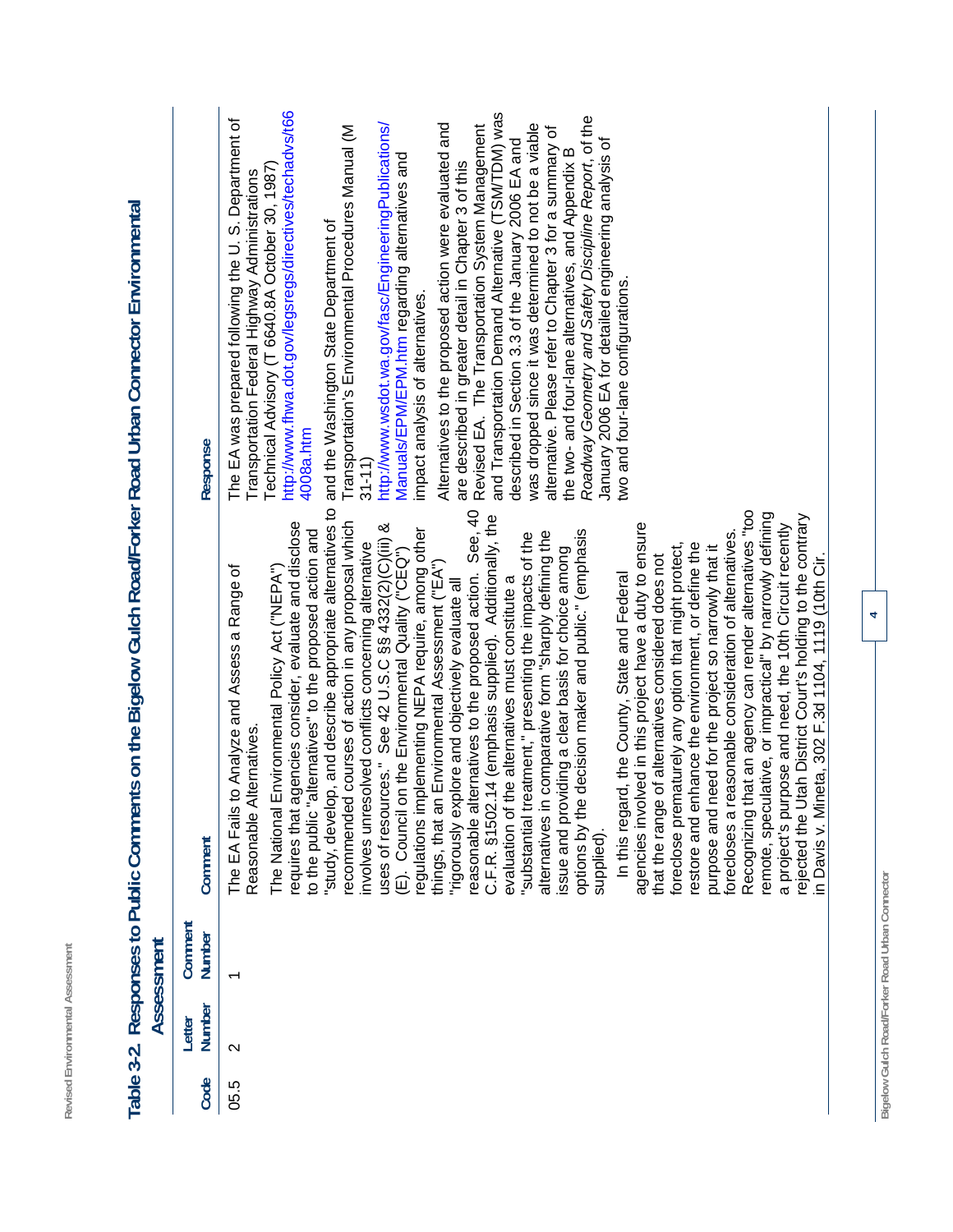| -<br>1 |  |
|--------|--|
| I      |  |
|        |  |

| Code | Number<br>Letter  | Comment<br>Number | Comment                                                                                                                                                                                                                                                                                                                                                                                                                                                                                                                                                                                                                                                                                                                                                                                                                                                                                                                                                                                                                                                                                                                                                 | Response                                                                                                                                                                                                                                                                                                                                                                                                                                                                                                                                                                                                                                                                                                                                                                                                                                |
|------|-------------------|-------------------|---------------------------------------------------------------------------------------------------------------------------------------------------------------------------------------------------------------------------------------------------------------------------------------------------------------------------------------------------------------------------------------------------------------------------------------------------------------------------------------------------------------------------------------------------------------------------------------------------------------------------------------------------------------------------------------------------------------------------------------------------------------------------------------------------------------------------------------------------------------------------------------------------------------------------------------------------------------------------------------------------------------------------------------------------------------------------------------------------------------------------------------------------------|-----------------------------------------------------------------------------------------------------------------------------------------------------------------------------------------------------------------------------------------------------------------------------------------------------------------------------------------------------------------------------------------------------------------------------------------------------------------------------------------------------------------------------------------------------------------------------------------------------------------------------------------------------------------------------------------------------------------------------------------------------------------------------------------------------------------------------------------|
|      |                   |                   | supplied) quoting Colo Envtl. Coalition V. Dombeck, 185<br>alternatives to the EA. As a result, only two alternatives<br>"While it is true that defendants could reject alternatives<br>Davis, 302 F.3d at 1119 (quotations omitted) (emphasis<br>detail: the no build alternative, and the<br>20 §23.3 (recognizing duty to "ensure that the range of<br>foreclosed a reasonable consideration of alternatives."<br>2002), overruling Davis v. Slater, 148 F.Supp.2d 1195,<br>alternatives does not foreclose prematurely any option<br>F.3d 1162, 1174-75 (10th Cir 1999); see FSH chapter<br>that did not meet the purpose and need of the project,<br>perfunctory manner that do not support a conclusion<br>that it was unreasonable to consider them as viable<br>they could not define the project so narrowly that it<br>The 10th Circuit Court of Appeals<br>ative. FHWA acted arbitrarily and<br>1219 (D. Utah 2001). The 10th Circuit observed:<br>Alternatives were dismissed in conclusory and<br>ect, restore, and enhance the<br>were studied in<br>preferred altern<br>that might prote<br>environment.")<br>capriciously<br>concluded: |                                                                                                                                                                                                                                                                                                                                                                                                                                                                                                                                                                                                                                                                                                                                                                                                                                         |
| 04.0 | $\mathbf{\Omega}$ | $\mathbf{\Omega}$ | The most obvious indication that the EA fails to consider<br>the existing road with no improvements.<br>to the grade of the road, as are included<br>The proposed alternatives addressed in<br>The EA for the Bigelow Gulch Project fails to consider<br>alternative. Significantly, there is no consideration of<br>though a "No Action" alternative was<br>the EA are variations in the route of a 4-lane, high-<br>considered, the EA discloses that this alternative is<br>any reasonable alternative to a 4-lane, high-speed<br>a range of reasonable alternatives is that only one<br>action alternative -the proposed action - was fully<br>the feasibility of a 2-lane road that involves: (1)<br>wholly impractical, and is simply a "strawman"<br>Davis, 302 F.3d at 1122<br>speed road, or<br>considered. Al<br>improvements<br>thoroughfare.                                                                                                                                                                                                                                                                                                | certified traffic demand models illustrated that a two-lane<br>Please see chapter 3 and section 4.9 of this Revised EA<br>Forecasting Model and a two-lane roadway alternative.<br>Geometry and Safety Discipline Report which discuss<br>roadway would not have the level of service to satisfy<br>The traffic demand model was previously certified by<br>Spokane Regional Transportation Council (SRTC) in<br>Highway Administration certification. The projected<br>the purpose and need for the project as it relates to<br>capacity, system linkage, safety and freight linkage.<br>traffic volumes from both the interim and previously<br>and Appendix B to the January 2006 EA, Roadway<br>the update process relating to the Travel Demand<br>accordance with approved guidelines for Federal<br>Thank you for your comments. |

November 2007 **November 2007**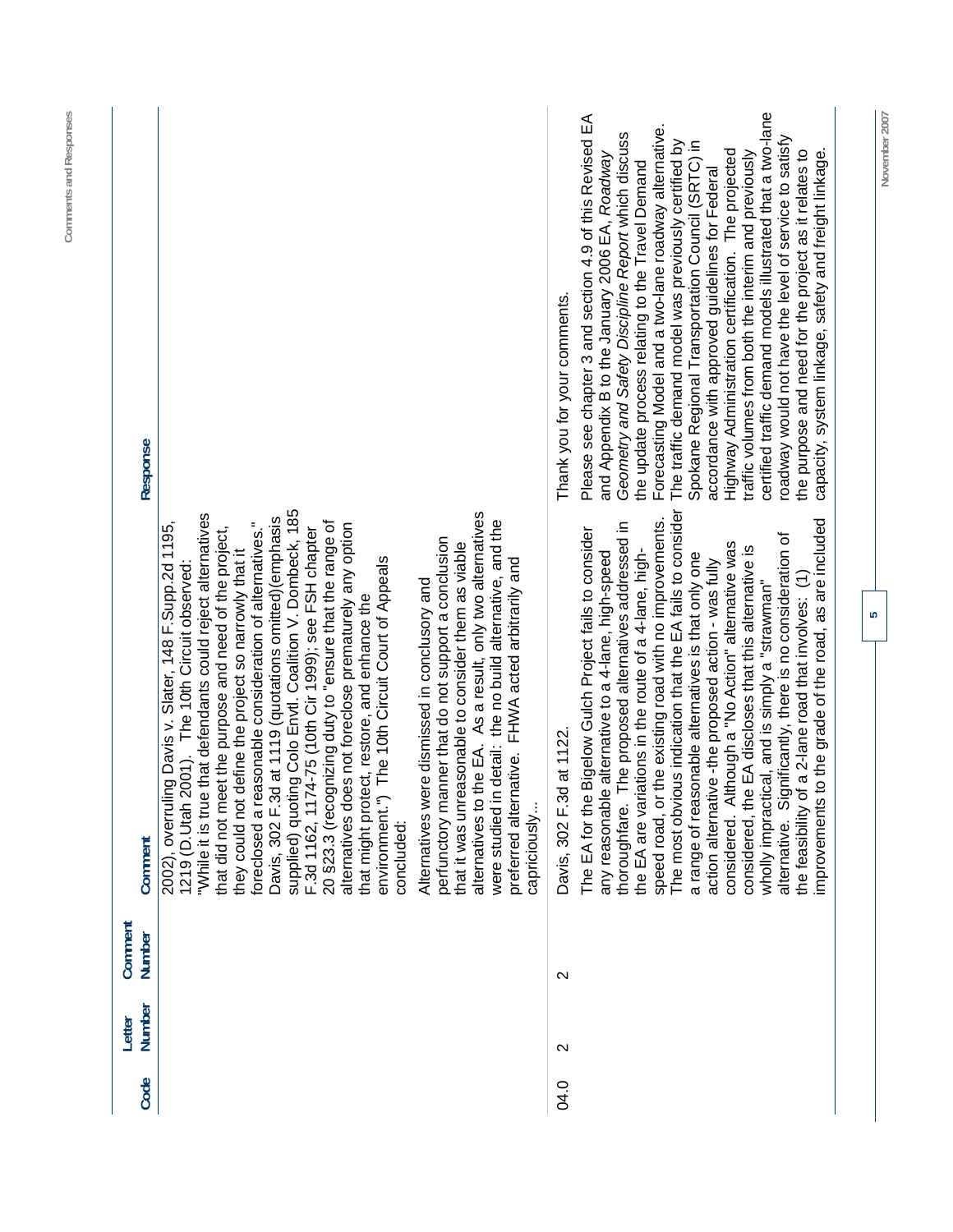| <b>Response</b>          |                                                                                                                                                                                                                                                                                                                                                                                                                                                                                                                         | Department of Transportation and the Spokane Regional<br>The traffic model projections were a collaborative effort<br>Gulch rebuilt to a 2-lane roadway with wider shoulders,<br>smoother curves and flatter alignment would not meet<br>traffic projections in correspondence dated 4-12-05 to<br>acceptable level of service standards. See Chapter 3<br>Transportation Council (SRTC). SRTC endorsed the<br>Spokane county. FHWA endorsed the collaborative<br>effort for developing the traffic projections. Bigelow<br>and section 4.9 of this revised EA for additional<br>between local jurisdictions, Washington State<br>See response to comment No. 2-2 above.<br>information. | The need for a full EIS will be determined by FHWA<br>See response to comment 2-2 above regarding the<br>following review of this Revised EA.<br>feasibility of a two-land roadway.                                                                                                                                                                                                                                                                                                                                                                                                                                                                                                          |
|--------------------------|-------------------------------------------------------------------------------------------------------------------------------------------------------------------------------------------------------------------------------------------------------------------------------------------------------------------------------------------------------------------------------------------------------------------------------------------------------------------------------------------------------------------------|------------------------------------------------------------------------------------------------------------------------------------------------------------------------------------------------------------------------------------------------------------------------------------------------------------------------------------------------------------------------------------------------------------------------------------------------------------------------------------------------------------------------------------------------------------------------------------------------------------------------------------------------------------------------------------------|----------------------------------------------------------------------------------------------------------------------------------------------------------------------------------------------------------------------------------------------------------------------------------------------------------------------------------------------------------------------------------------------------------------------------------------------------------------------------------------------------------------------------------------------------------------------------------------------------------------------------------------------------------------------------------------------|
| Comment                  | risk of head-on collisions; or any other improvements to<br>better movement of farm equipment and/or reduce the<br>the speed limit; (5) widening the shoulders to allow for<br>of the 4-lane alternatives; (4) changing<br>is in the present path of the road, as is<br>lane alternatives; (2) eliminating key<br>critical areas (i.e., a turn lane), as is<br>of the 4-lane; (3) providing for lane<br>the existing road.<br>curves or turn<br>in all of the 4-<br>included in all<br>included in all<br>separation in | Action" alternative, suggesting that some<br>projections do not show the type of traffic<br>There is insufficient traffic volume data to justify why a<br>necessary in this rural community. The<br>of the traffic increase would be invited, not solved, by<br>Notably, the projections show a lower traffic volume<br>model that has not been accepted as valid. Even if<br>projections appear to be based on a<br>volume increase that would require a 4-lane road.<br>creating a 4-lane highway<br>4-lane road is<br>traffic volume<br>under the "No<br>accurate, the                                                                                                                | alternative crosses the stream or requires culverting and<br>Many of the significant environmental impacts, affecting<br>safer, improved 2-lane road, and yet this alternative is<br>alternative that involves modification of the existing 2-<br>not even considered. As one example, the preferred<br>vegetation, etc., would be dramatically reduced by a<br>diversion of the stream in several locations, most of<br>which could be avoided by a narrower roadway. In<br>the existing stream, storm water, erosion, sensitive<br>e done in a full Environmental Impact<br>order to adequately assess alternatives, some<br>ane road must be considered<br>This should b<br>Study ("EIS") |
| Comment<br><b>Number</b> |                                                                                                                                                                                                                                                                                                                                                                                                                                                                                                                         | ო                                                                                                                                                                                                                                                                                                                                                                                                                                                                                                                                                                                                                                                                                        | 4                                                                                                                                                                                                                                                                                                                                                                                                                                                                                                                                                                                                                                                                                            |
| Number<br>Letter         |                                                                                                                                                                                                                                                                                                                                                                                                                                                                                                                         | $\mathbf{\sim}$                                                                                                                                                                                                                                                                                                                                                                                                                                                                                                                                                                                                                                                                          | $\mathbf{\sim}$                                                                                                                                                                                                                                                                                                                                                                                                                                                                                                                                                                                                                                                                              |
| Code                     |                                                                                                                                                                                                                                                                                                                                                                                                                                                                                                                         | 55.1                                                                                                                                                                                                                                                                                                                                                                                                                                                                                                                                                                                                                                                                                     | 04.0                                                                                                                                                                                                                                                                                                                                                                                                                                                                                                                                                                                                                                                                                         |

Revised Environmental Assessment

Bigelow Gulch Road/Forker Road Urban Connector **Bigelow Gulch Road/Forker Road Urban Connector**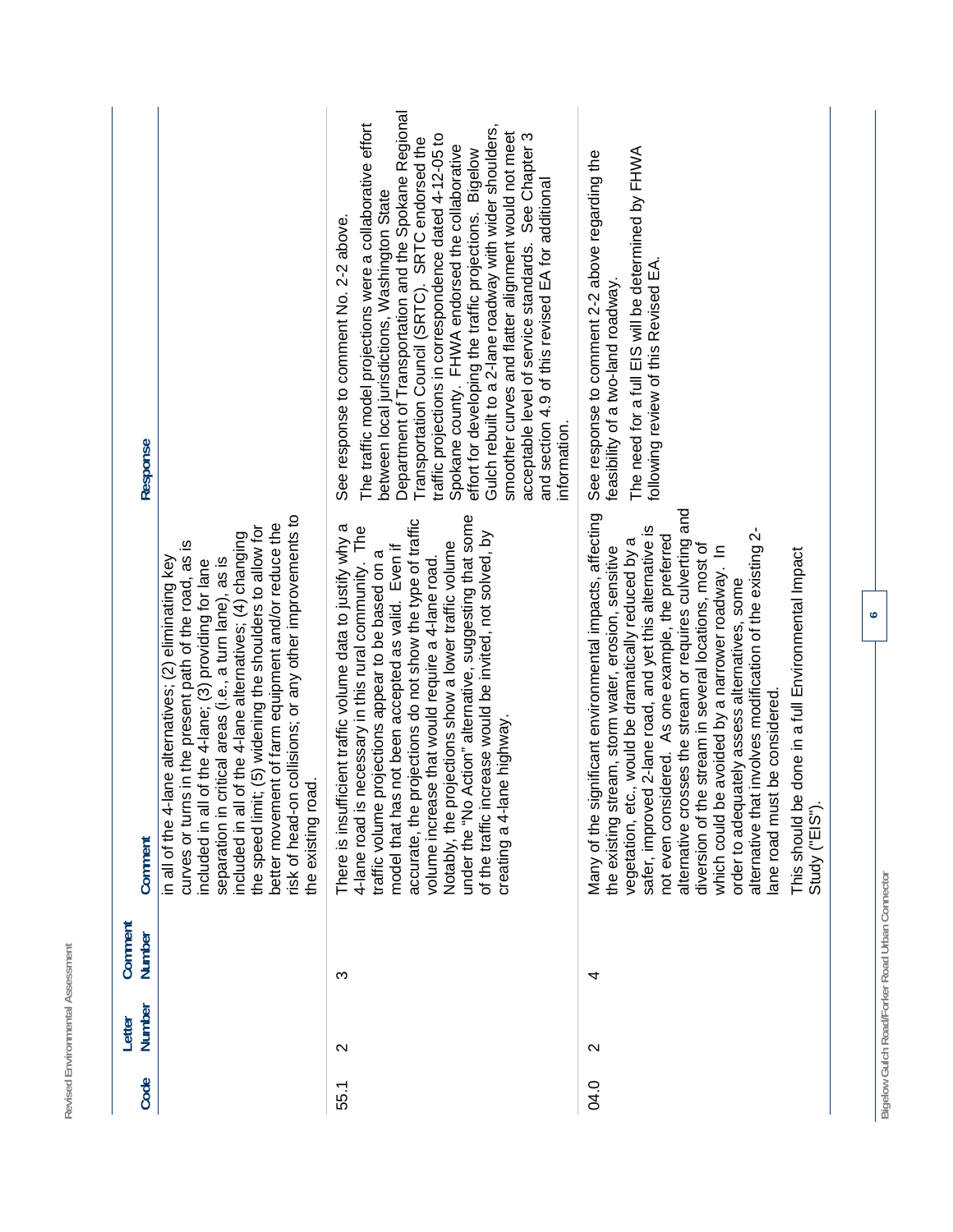| As with any roadway, crossing of pedestrians will require<br>will work with the community to evaluate crossing needs.<br>care and caution and the use of the center median when<br>for crosswalks at other locations will be evaluated during<br>2006<br>Thank you for your comments. Please see section 4.17<br>Spokane County's ongoing comprehensive plan update<br>Please see sections 4.16 (Socio-economics) regarding<br>intersections along the proposed alignment. The need<br>the design phase, during which time Spokane County<br>impacts of the project. Appendix A of the January<br>of this Revised EA for the discussion of cumulative<br>EA also included additional information regarding<br>Please see section 4.16 of this Revised EA for a<br>and land use designations along the proposed<br>discussion of the Orchard Prairie community.<br>Crosswalks will be provided at all signalized<br>community character.<br>alignment.<br>Response<br>several regards. The EA assumes, without proving, that<br>a 4-lane, high-speed thoroughfare is necessary to move<br>and reasonably foreseeable future actions<br>collectively significant actions taking place over a period<br>of the community is only given a passing<br>traffic through the Orchard Prairies community, without<br>has no solution for how school children and community<br>what agency (Federal or non-Federal) or<br>standing identity, centering on Orchard Prairie School,<br>Unfortunately, the Bigelow Gulch EA entirely fails to<br>nalyze and assess cumulative impacts in<br>Children at this school live on both sides<br>i the environment which results from the<br>incremental impact of the action when added to other<br>land on both sides of the road. The EA<br>be able to safely cross the proposed 4-<br>discuss the cumulative impacts of a project as part of<br>regulations implementing NEPA require agencies to<br>the environmental analysis. A cumulative impact is<br>akes such other actions. Cumulative<br>glace. Orchard Prairie is a community with a long-<br>of Bigelow Gulch Road. Many of them help their<br>to Adequately Analyze and Assess<br>tinuously operating rural school in<br>The Council on Environmental Quality ("CEQ")<br>devastating effect on this unique<br>mpacts can result from individually minor but |
|---------------------------------------------------------------------------------------------------------------------------------------------------------------------------------------------------------------------------------------------------------------------------------------------------------------------------------------------------------------------------------------------------------------------------------------------------------------------------------------------------------------------------------------------------------------------------------------------------------------------------------------------------------------------------------------------------------------------------------------------------------------------------------------------------------------------------------------------------------------------------------------------------------------------------------------------------------------------------------------------------------------------------------------------------------------------------------------------------------------------------------------------------------------------------------------------------------------------------------------------------------------------------------------------------------------------------------------------------------------------------------------------------------------------------------------------------------------------------------------------------------------------------------------------------------------------------------------------------------------------------------------------------------------------------------------------------------------------------------------------------------------------------------------------------------------------------------------------------------------------------------------------------------------------------------------------------------------------------------------------------------------------------------------------------------------------------------------------------------------------------------------------------------------------------------------------------------------------------------------------------------------------------------------------------------------------------------------------------------|
| crossing<br>lane road. Though the project proposal includes some<br>sidewalks, there is no proposed crossing. When asked                                                                                                                                                                                                                                                                                                                                                                                                                                                                                                                                                                                                                                                                                                                                                                                                                                                                                                                                                                                                                                                                                                                                                                                                                                                                                                                                                                                                                                                                                                                                                                                                                                                                                                                                                                                                                                                                                                                                                                                                                                                                                                                                                                                                                                |

**November 2007**<br>November 2007

 $\overline{a}$ 

November 2007

**Comments and Responses**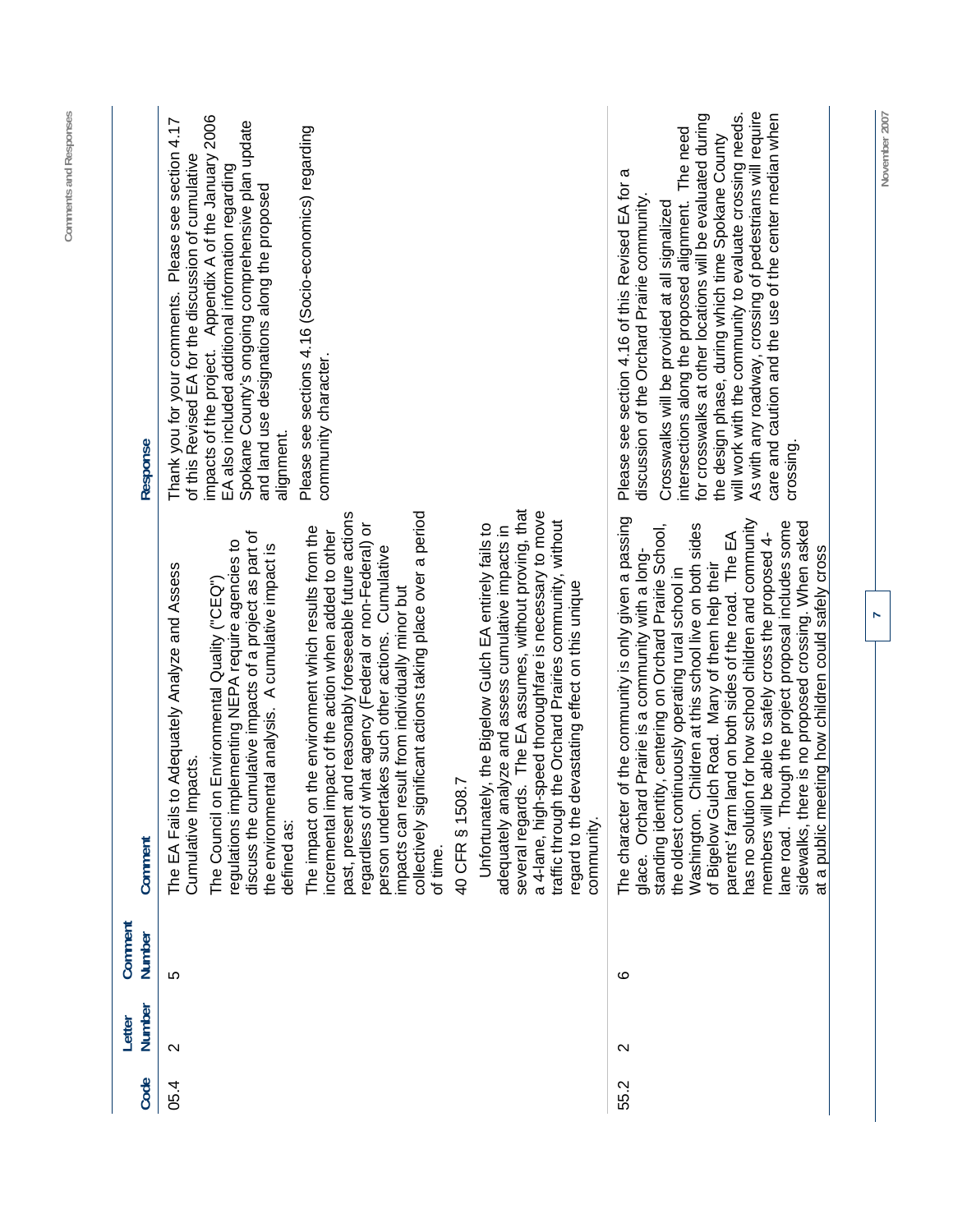| <b>Response</b>          |                                                                                                                                                                                                                                                                                                                    | See response to comment 2-6 above.                                                                                                                                                                                                                                                                                                                                                                                                                                                                                                                                                                                                                                                                                                                                                        | Please see sections 4.16 and 4.17 of this Revised EA<br>Please see section 4.2 of this Revised EA regarding<br>regarding the community and cumulative effects.<br>groundwater and wells.                                                                                                                                                                                                                                                                                                                                                                                                                                                                                                                                                                                                                                                                                                                                                                    |  |
|--------------------------|--------------------------------------------------------------------------------------------------------------------------------------------------------------------------------------------------------------------------------------------------------------------------------------------------------------------|-------------------------------------------------------------------------------------------------------------------------------------------------------------------------------------------------------------------------------------------------------------------------------------------------------------------------------------------------------------------------------------------------------------------------------------------------------------------------------------------------------------------------------------------------------------------------------------------------------------------------------------------------------------------------------------------------------------------------------------------------------------------------------------------|-------------------------------------------------------------------------------------------------------------------------------------------------------------------------------------------------------------------------------------------------------------------------------------------------------------------------------------------------------------------------------------------------------------------------------------------------------------------------------------------------------------------------------------------------------------------------------------------------------------------------------------------------------------------------------------------------------------------------------------------------------------------------------------------------------------------------------------------------------------------------------------------------------------------------------------------------------------|--|
| Comment                  | solution! The safety of the children in this community is<br>stating that they would have to look both<br>ways and be very careful. This hardly an adequate<br>a significant concern that has not been that has not<br>Bigelow Gulch Road, Mr. Kelley was recorded on<br>been adequately addressed<br>videotape as | areas. Given the proposed limited access<br>in some areas, as well as frontage roads, many people<br>project design, without adequate regard for this unique<br>car trip. The EA reveals that the concern for efficiently<br>will find that visiting a next-door neighbor will require a<br>and other groups. The proposed 4-lane<br>Nor has the serious disruption to cohesiveness of this<br>road would balkanize the Orchard Prairie community<br>"homemakers' Clubs" in the state, as well as active<br>moving traffic through Orchard Prairie is driving the<br>community with an active culture - on both sides of<br>historical community been addressed. This is a<br>Bigelow Gulch. It boasts one of the oldest<br>way of life.<br>scouting, 4-H<br>into separate<br>community's | impact the water quality in certain wells in the area (e.g.,<br>In addition to the effect on the character of the Orchard<br>potential impact. Given that farming has been found to<br>cumulative effects of all the environmental<br>storm water and erosion would not have similar impact<br>induced by increased traffic volumes under the 4-lane<br>proposal. Not a single, individual well was studied for<br>ffect of surface pollution from anticipated<br>allow wells, which would be profoundly<br>diversion of existing water flow, and run off pollution<br>in this area are on private wells, many<br>, it is unreasonable to expect that the<br>a discrete community, the EA fails to<br>consequences stemming from the proposed road.<br>impacted by the cumulative effect of storm water,<br>Prairie community, which the EA does not even<br>recognize as<br>nitrate levels)<br>hand-dug, sh<br>cumulative et<br>consider the<br>Most homes |  |
| Comment<br><b>Number</b> |                                                                                                                                                                                                                                                                                                                    | $\overline{\phantom{0}}$                                                                                                                                                                                                                                                                                                                                                                                                                                                                                                                                                                                                                                                                                                                                                                  | ∞                                                                                                                                                                                                                                                                                                                                                                                                                                                                                                                                                                                                                                                                                                                                                                                                                                                                                                                                                           |  |
| Number<br>Letter         |                                                                                                                                                                                                                                                                                                                    | $\mathbf{\Omega}$                                                                                                                                                                                                                                                                                                                                                                                                                                                                                                                                                                                                                                                                                                                                                                         | $\sim$                                                                                                                                                                                                                                                                                                                                                                                                                                                                                                                                                                                                                                                                                                                                                                                                                                                                                                                                                      |  |
| Code                     |                                                                                                                                                                                                                                                                                                                    | No55.2                                                                                                                                                                                                                                                                                                                                                                                                                                                                                                                                                                                                                                                                                                                                                                                    | 20.1                                                                                                                                                                                                                                                                                                                                                                                                                                                                                                                                                                                                                                                                                                                                                                                                                                                                                                                                                        |  |

Revised Environmental Assessment

Bigelow Gulch Road/Forker Road Urban Connector **Bigelow Gulch Road/Forker Road Urban Connector**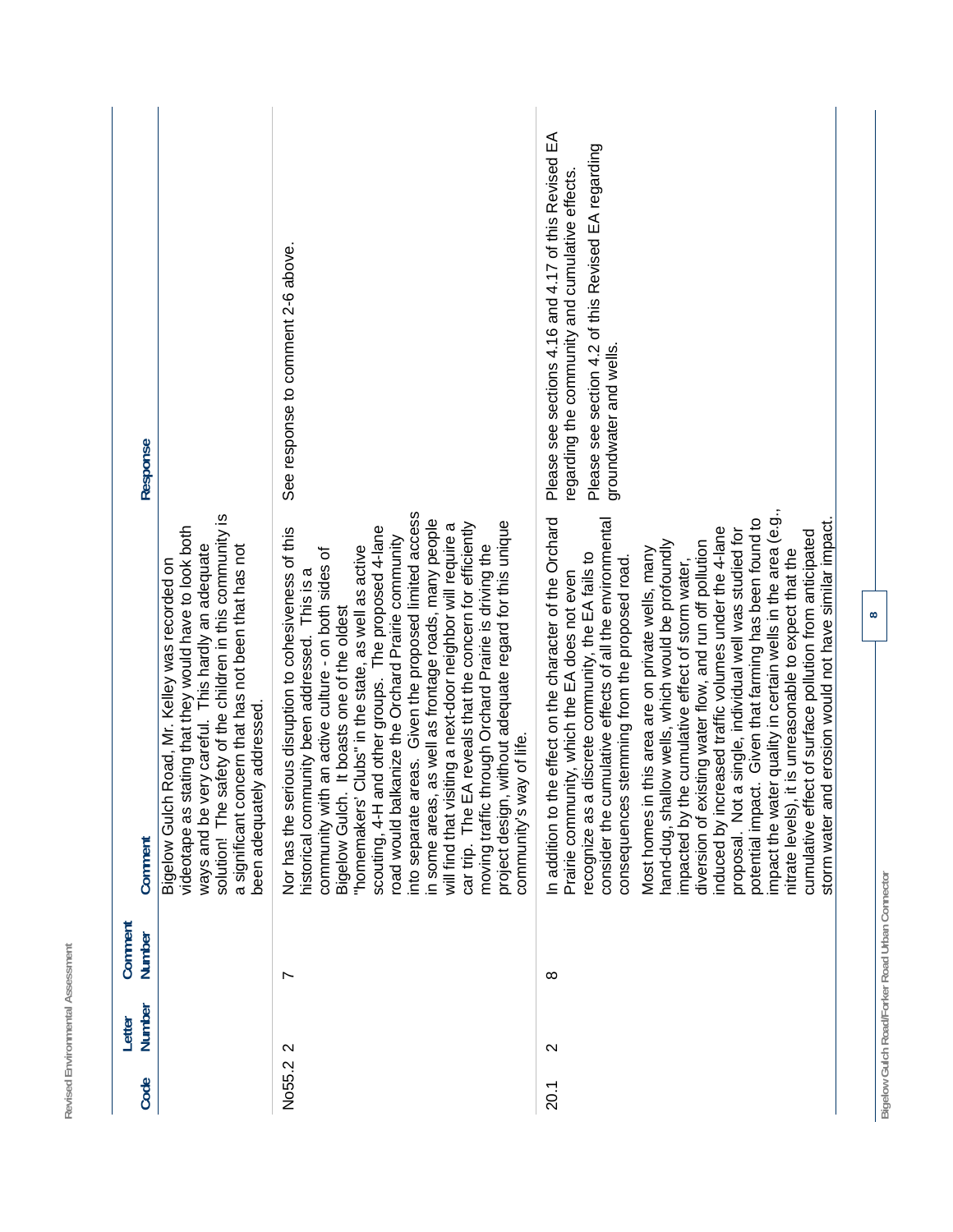| Response          | the impact of a 2-lane alternative must                                                                                                                                                                | See response to comment 2-5.<br>Comment noted.<br>Rather than assessing the cumulative<br>environment, the EA seeks to "assure"<br>erscored by the general nature of the<br>proposed to minimize this impact by<br>EA's failure to consider cumulative                                                                                                                                                                                                                                                                                                                              | See response to comment 2-1 above.<br>§1502.14. This is not such a situation.<br>quality, community character, farming                                                                                                                                                                                                                                                                                                                                                                                                                                                                                                                                                                                                                                                                                                      |
|-------------------|--------------------------------------------------------------------------------------------------------------------------------------------------------------------------------------------------------|-------------------------------------------------------------------------------------------------------------------------------------------------------------------------------------------------------------------------------------------------------------------------------------------------------------------------------------------------------------------------------------------------------------------------------------------------------------------------------------------------------------------------------------------------------------------------------------|-----------------------------------------------------------------------------------------------------------------------------------------------------------------------------------------------------------------------------------------------------------------------------------------------------------------------------------------------------------------------------------------------------------------------------------------------------------------------------------------------------------------------------------------------------------------------------------------------------------------------------------------------------------------------------------------------------------------------------------------------------------------------------------------------------------------------------|
| Comment           | increase with a 4-lane road, (see chart on EA p. 4-48).<br>Yet, the EA simply concludes that impact will vary<br>traffic volume, which it admits will<br>depending on<br>At a minimum<br>be evaluated. | of water quality expert, Mr. Al Isaacson, which has been<br>submitted as part of another comment, this is a principal<br>citizens that the county will design the road that is best.<br>designing a road to minimize it. As noted in the report<br>Such assurance is not an adequate substitute for the<br>identified. When an impact, such as water quality, is<br>"hard look" at environmental issues that is required<br>solution proposed when an individual impact is<br>Ultimately, the<br>impacts is und<br>flaw in the EA.<br>noted, the EA<br>impact on the<br>under NEPA. | safety and other issues, all of which make clear that this<br>significant impact will be created by a proposed project.<br>alternatives realistically considered to variations on the<br>The Bigelow Gulch project involves a dramatic change<br>roadway. Meaningful citizen input has been frustrated<br>An EA is appropriate only in situations where it can be<br>Orchard Prairie. In this instance, a full EIS is needed<br>affecting the physical environment and community of<br>Several comments have been submitted addressing<br>project is not simply a "modification" to an existing<br>by the approach taken in the EA, which limits the<br>A full Environmental Impact Study is Necessary.<br>"hard look" at all environmental issues, that no<br>concluded, after taking a<br>wildlife, water<br>See 40 C.F.R |
| Comment<br>Number |                                                                                                                                                                                                        | တ                                                                                                                                                                                                                                                                                                                                                                                                                                                                                                                                                                                   | $\overline{\phantom{0}}$                                                                                                                                                                                                                                                                                                                                                                                                                                                                                                                                                                                                                                                                                                                                                                                                    |
| Number<br>Letter  |                                                                                                                                                                                                        | $\mathbf{\sim}$                                                                                                                                                                                                                                                                                                                                                                                                                                                                                                                                                                     | $\mathbf{\Omega}$                                                                                                                                                                                                                                                                                                                                                                                                                                                                                                                                                                                                                                                                                                                                                                                                           |
| Code              |                                                                                                                                                                                                        | 05.5                                                                                                                                                                                                                                                                                                                                                                                                                                                                                                                                                                                | 05.5                                                                                                                                                                                                                                                                                                                                                                                                                                                                                                                                                                                                                                                                                                                                                                                                                        |

**November 2007** 

November 2007

**9** 

**Comments and Responses**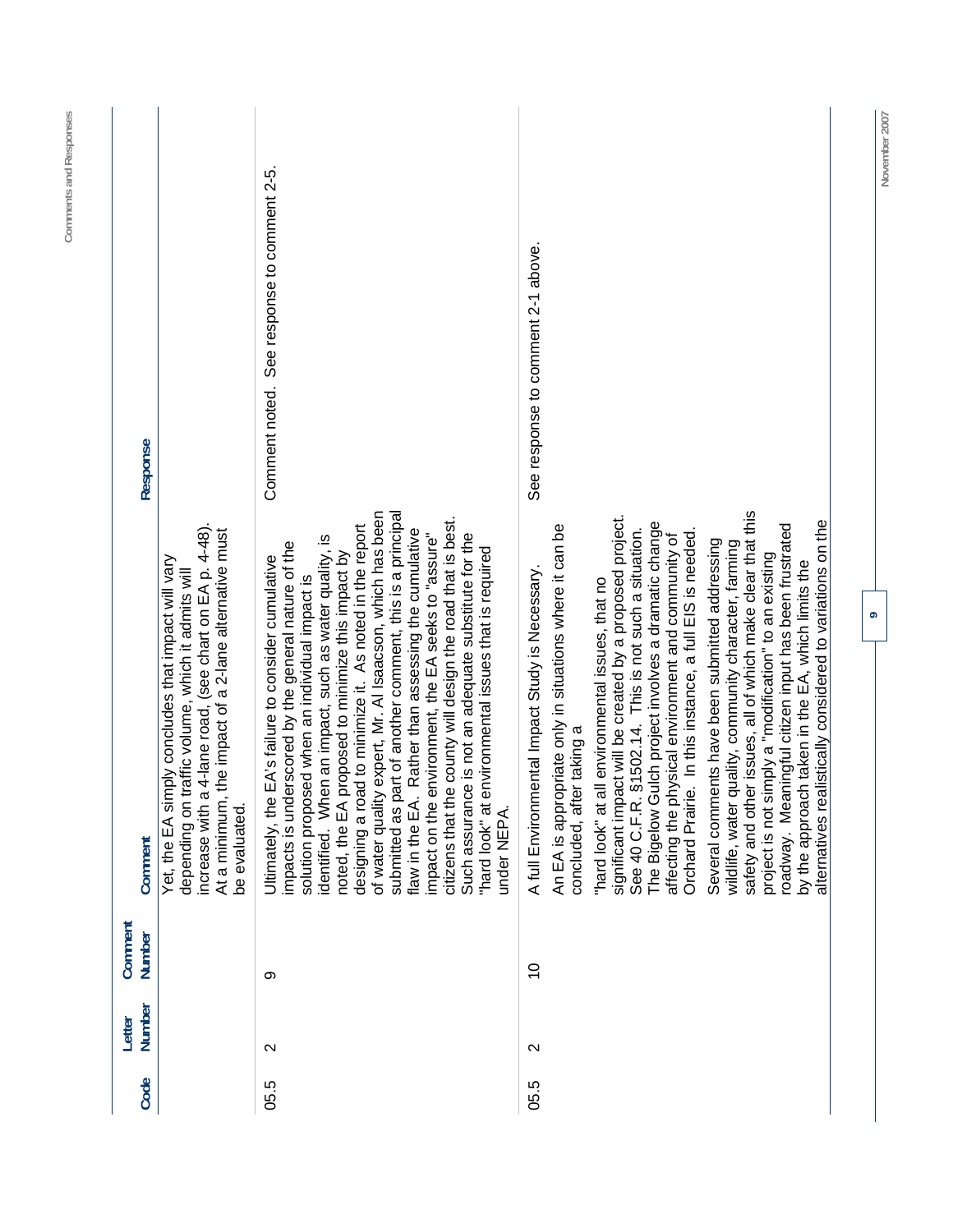| Response          |                                                                                                                                                                                                                                                                                                                                                                                                                                                                      | Comment noted. See response to comment 2-1 above.                                                                                                                                                                                                                                                                                                                                                                                                                                                       | This Revised EA presents more<br>project detail and mitigation.<br>Comment noted.                                                                                                                                                                                                                                                                                                                                                | Please see section 1.2 of this Revised EA regarding the<br>comment period for the January 2006 EA.                                                                                                                                                                                                                                                                                                                                                                              |
|-------------------|----------------------------------------------------------------------------------------------------------------------------------------------------------------------------------------------------------------------------------------------------------------------------------------------------------------------------------------------------------------------------------------------------------------------------------------------------------------------|---------------------------------------------------------------------------------------------------------------------------------------------------------------------------------------------------------------------------------------------------------------------------------------------------------------------------------------------------------------------------------------------------------------------------------------------------------------------------------------------------------|----------------------------------------------------------------------------------------------------------------------------------------------------------------------------------------------------------------------------------------------------------------------------------------------------------------------------------------------------------------------------------------------------------------------------------|---------------------------------------------------------------------------------------------------------------------------------------------------------------------------------------------------------------------------------------------------------------------------------------------------------------------------------------------------------------------------------------------------------------------------------------------------------------------------------|
| Comment           | propose "mitigation" of an impact through use of an as-<br>impacts. It is not sufficient for the EA to<br>impacts, as well as the cumulative effect of individual<br>same 4-lane roadway, and fails to provide sufficient<br>design information to allow meaningful inquiry into<br>conducted to take a "hard look" at each of these<br>yet-undisclosed road design. The actual design<br>alternatives need to be disclosed, and an EIS<br>environmental<br>impacts. | comments, and consider the additional alternative of a<br>which would plainly avoid many of the<br>protracted litigation on a citizen injunction to stop this<br>dering the work that has already been<br>impacts of the 4-lane alternatives, and has not been<br>done, an EIS could build on the information already<br>gathered, address the numerous, significant citizen<br>EIS at this juncture is preferable to<br>proved to be impractical.<br>Conducting an<br>narrower road,<br>project. Consi | deserve solid information, based on taking a hard look<br>and show precisely HOW any particular<br>cting an EIS would allow the county an<br>at environmental impacts, not blithe assertions that<br>gate the identified impacts. Citizens<br>mitigated under as-yet-undisclosed<br>reveal design solutions that the EA<br>design will miti<br>impacts will be<br>Further, condu<br>opportunity to<br>assures exist,<br>designs. | I am writing you for reconsideration of my request for an<br>s hardly adequate when you consider the<br>Prairie communities have of reading through more than<br>additional 60-day extension of the EA comment period.<br>until April 28, and the additional 16 days is very helpful.<br>Your letter to me said the period would be extended<br>task the residence of Orchard Prairie and Pleasant<br>800 pages of the EA document and numerous<br>However, this<br>appendixes. |
| Comment<br>Number |                                                                                                                                                                                                                                                                                                                                                                                                                                                                      | $\tilde{t}$                                                                                                                                                                                                                                                                                                                                                                                                                                                                                             | $\frac{2}{3}$                                                                                                                                                                                                                                                                                                                                                                                                                    | ↽                                                                                                                                                                                                                                                                                                                                                                                                                                                                               |
| Number<br>Letter  |                                                                                                                                                                                                                                                                                                                                                                                                                                                                      | $\mathbf{\Omega}$                                                                                                                                                                                                                                                                                                                                                                                                                                                                                       | $\mathbf{\Omega}$                                                                                                                                                                                                                                                                                                                                                                                                                | ო                                                                                                                                                                                                                                                                                                                                                                                                                                                                               |
| Code              |                                                                                                                                                                                                                                                                                                                                                                                                                                                                      | 05.5                                                                                                                                                                                                                                                                                                                                                                                                                                                                                                    | 05.5                                                                                                                                                                                                                                                                                                                                                                                                                             | 03.5                                                                                                                                                                                                                                                                                                                                                                                                                                                                            |

Revised Environmental Assessment

Bigelow Gulch Road/Forker Road Urban Connector **Bigelow Gulch Road/Forker Road Urban Connector**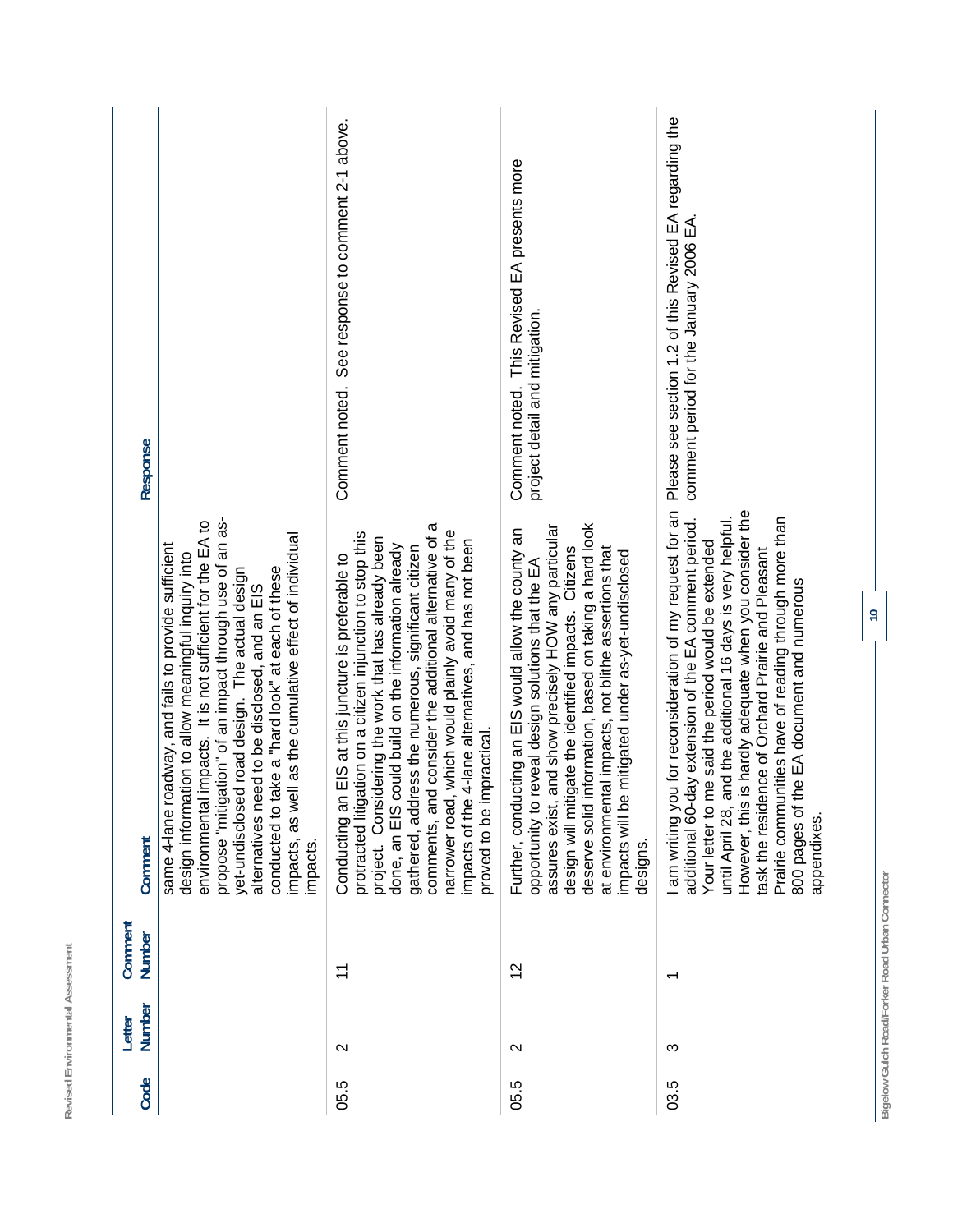| Response                 |                                                                                                                                                                                                                                                          | Comment noted.                                                                                                                                                                                                                                                                                                                                                                                                                  | Please see section 1.2 of this Revised EA regarding the<br>comment period for the January 2006 EA.       | A copy of the transcript was provided.<br>Comment noted.                                                                                                                        | Please see Chapter 3 of this Revised EA regarding the<br>resulting from the EA review and more site-specific<br>The final project design will reflect commitments<br>analysis of roadway location.<br>analysis                                                                                                                                                                   |                                                                                                                                                                                                                                                                                                                                                                                                                                                                                                                                              |
|--------------------------|----------------------------------------------------------------------------------------------------------------------------------------------------------------------------------------------------------------------------------------------------------|---------------------------------------------------------------------------------------------------------------------------------------------------------------------------------------------------------------------------------------------------------------------------------------------------------------------------------------------------------------------------------------------------------------------------------|----------------------------------------------------------------------------------------------------------|---------------------------------------------------------------------------------------------------------------------------------------------------------------------------------|----------------------------------------------------------------------------------------------------------------------------------------------------------------------------------------------------------------------------------------------------------------------------------------------------------------------------------------------------------------------------------|----------------------------------------------------------------------------------------------------------------------------------------------------------------------------------------------------------------------------------------------------------------------------------------------------------------------------------------------------------------------------------------------------------------------------------------------------------------------------------------------------------------------------------------------|
| Comment                  | The County has had six years to complete the EA with<br>many revisions and it seems only reasonable that the<br>citizens who will be most affected by this roadway<br>owed ample time to read and make<br>informed comments about it.<br>project are all | by yet another delay in getting those copies, it is difficult<br>delay following a request to review records is followed<br>scheduled times, several citizens have, on our behalf,<br>You refer to only three times that requests have been<br>made to review records, however in addition to these<br>to believe that the intent of chapter 42.17 RCW has<br>been in to request copies of documents. When the<br>been followed | I am requesting a response for reconsideration of the<br>iod by Monday, April 17, 2006.<br>extension per | the court recorder at the March 22, 2006 public meeting<br>the transcript of the testimony taken by<br>like a written confirmation of when we<br>might receive<br>Also, I would | Road Improvement proposal, and to request information<br>g to express our concern over the process<br>place with regard to the Bigelow Gulch<br>and an opportunity to meaningfully participate in this<br>write as a group of concerned citizens,<br>including members of the newly formed Prairie<br>Protection Association.<br>We are writing<br>process. We<br>that is taking | ears, multiple plans for improving Bigelow<br>this letter may reflect a somewhat limited<br>involved in the project. We still have not been advised<br>as to the specific path this proposed highway will take,<br>County website and various conversations with those<br>in order to meaningfully assess its impact. Over the<br>the proposed project, this is the direct<br>result of the difficulties many have encountered in<br>urate information from the Spokane<br>past several y<br>obtaining accu<br>To the extent<br>knowledge of |
| Comment<br><b>Number</b> |                                                                                                                                                                                                                                                          | $\sim$                                                                                                                                                                                                                                                                                                                                                                                                                          | ო                                                                                                        | 4                                                                                                                                                                               | $\overline{\phantom{0}}$                                                                                                                                                                                                                                                                                                                                                         |                                                                                                                                                                                                                                                                                                                                                                                                                                                                                                                                              |
| Number<br>Letter         |                                                                                                                                                                                                                                                          | က                                                                                                                                                                                                                                                                                                                                                                                                                               | ო                                                                                                        | က                                                                                                                                                                               | 4                                                                                                                                                                                                                                                                                                                                                                                |                                                                                                                                                                                                                                                                                                                                                                                                                                                                                                                                              |
| Code                     |                                                                                                                                                                                                                                                          | 03.5                                                                                                                                                                                                                                                                                                                                                                                                                            | $\overline{5}$                                                                                           | $\overline{01.1}$                                                                                                                                                               | 03.5                                                                                                                                                                                                                                                                                                                                                                             |                                                                                                                                                                                                                                                                                                                                                                                                                                                                                                                                              |

Comments and Responses **Comments and Responses**  November 2007 **November 2007**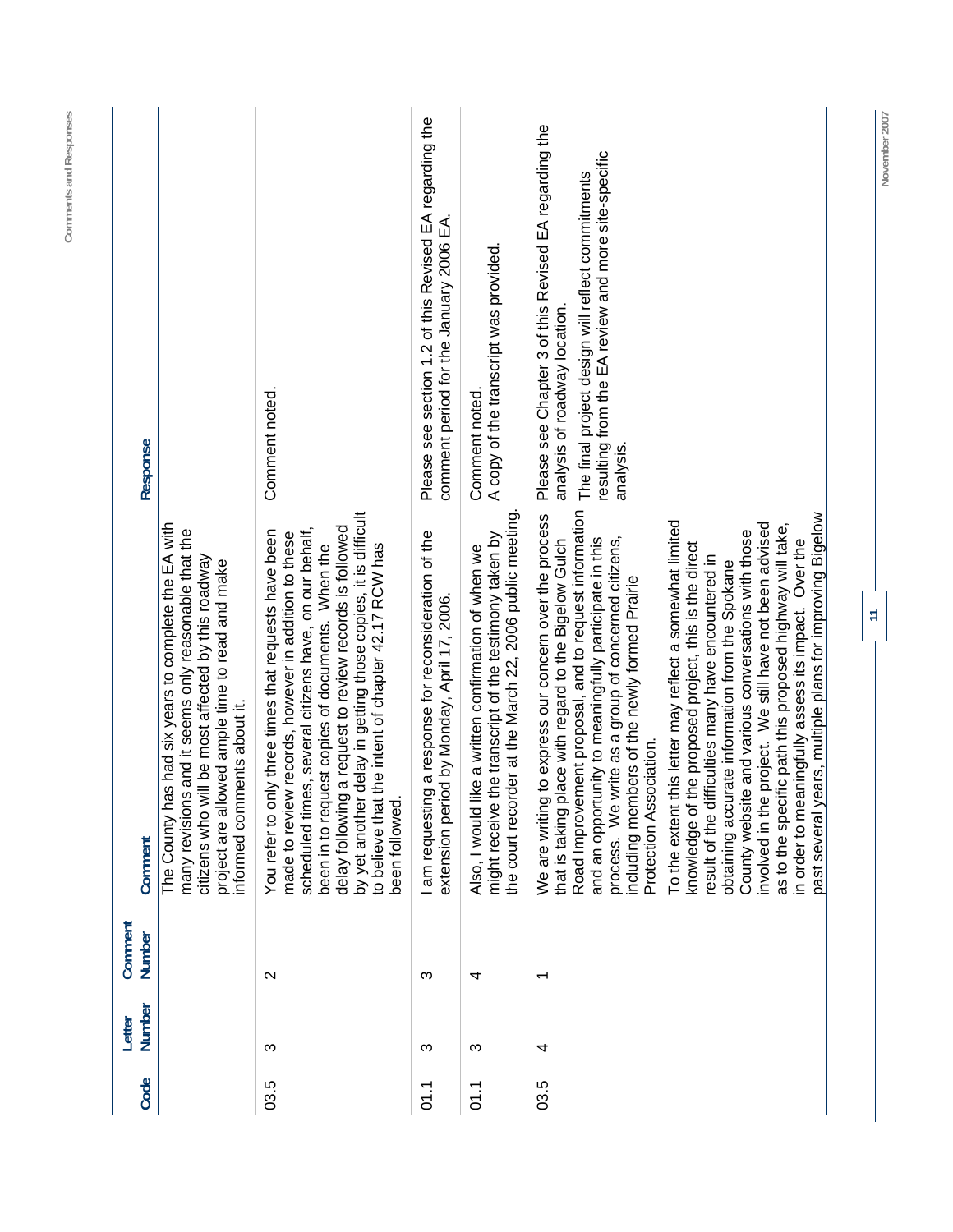| a<br>-<br>×<br>۰<br>٠<br>ä<br>ä<br>۱<br>ļ<br>ı<br>ţ<br>ä<br>۱<br>ı<br>í<br>i<br>ä<br>ï<br>۰                                                                |  |
|------------------------------------------------------------------------------------------------------------------------------------------------------------|--|
| ۰<br>$\overline{\phantom{a}}$                                                                                                                              |  |
| ı<br>٠<br>١<br>١<br>J<br>٠<br>۱<br>á<br>ä<br>٦<br>ţ<br>ı<br>ь.<br>-<br>i<br>ī<br>ä<br>ı<br>í<br>١<br>ï<br>I<br>٠<br>-<br>٠<br>×.<br>٠<br>ì<br>ä<br>×<br>-- |  |
| ٠<br>ı<br>۹<br>é<br>۰<br>ı<br>٠<br>۰<br>×.<br>٠<br>ä<br>ر<br>ν<br>--                                                                                       |  |

| Code | Number<br>Letter | Comment<br>Number | tternate plans are (apparently) no longer<br>en discussed, without the public being<br>Gulch have be<br>advised that al<br>Comment                                                                                                                                                                                                                                                                                                                                                                                                                                                                                                                                                                    | Response                                                                                                                                                                                                                                                                                                                                                                                                                                                                                                                                                                                                                                                                                                                                                                                                                                                                                                                                                                                                                                                                                                                                                                                                              |
|------|------------------|-------------------|-------------------------------------------------------------------------------------------------------------------------------------------------------------------------------------------------------------------------------------------------------------------------------------------------------------------------------------------------------------------------------------------------------------------------------------------------------------------------------------------------------------------------------------------------------------------------------------------------------------------------------------------------------------------------------------------------------|-----------------------------------------------------------------------------------------------------------------------------------------------------------------------------------------------------------------------------------------------------------------------------------------------------------------------------------------------------------------------------------------------------------------------------------------------------------------------------------------------------------------------------------------------------------------------------------------------------------------------------------------------------------------------------------------------------------------------------------------------------------------------------------------------------------------------------------------------------------------------------------------------------------------------------------------------------------------------------------------------------------------------------------------------------------------------------------------------------------------------------------------------------------------------------------------------------------------------|
|      |                  |                   | taken into consideration. This does not provide citizens<br>been told that the exact plan has not yet<br>under consideration. Upon inquiry, various community<br>with a meaningful opportunity to assess the potential<br>a dramatic change to Bigelow Gulch.<br>been determined, or assured that all factors will be<br>effects of such<br>members had                                                                                                                                                                                                                                                                                                                                               |                                                                                                                                                                                                                                                                                                                                                                                                                                                                                                                                                                                                                                                                                                                                                                                                                                                                                                                                                                                                                                                                                                                                                                                                                       |
| 03.5 | 4                | $\mathbf{\Omega}$ | a notice provided of the proposed project,<br>ative plans for improving Bigelow Gulch<br>require citizens to contact any agencies other than the<br>Q4 Does the inclusion of state and/or federal funding<br>e, and what are the details for any such<br>Q1 What is the county's process for approval of this<br>hat are the opportunities for public<br>the comment period on the draft<br>We ask that you provide detailed information in<br>response to the following general questions:<br>county in order to assure full public input?<br>Assessment (EA)?<br>Q3 Are altern<br>Q2 How was<br>still on the tabl<br>project, and wl<br>Environmental<br>in particular of<br>involvement?<br>plans? | from comments received on the January 2006 EA and at<br>Q2: Notice for the January 2006 EA and for this Revised<br>Q1: The process for approval of the project is guided by<br>determination (e.g., wetlands, Section 106, Section 4 (f)<br>Spokesman-Review and on the Spokane County Public<br>includes: (1) revisions to the January 2006 EA to reflect<br>There will be an additional 30-day review and comment<br>Works' website. Please see section 1.2 of this Revised<br>proposed project, and Chapter 3 for a discussion of the<br>revised EA. FHWA will determine either a finding of no<br>period, a public open house and public hearing for this<br>the FHWA regulations and guidelines. This document<br>changes in the proposed action, more detailed impact<br>analysis and additional mitigation measures resulting<br>required for the proposal, and (3) a copy of pertinent<br>the public hearing; (2) any findings, agreements, or<br>Q3: Please see Chapter 2 for modifications to the<br>EA was provided in public notices in the Spokane<br>significant impact (FONSI) or a need for an EIS<br>comments received on the EA and appropriate<br>responses to the comments.<br>alternatives.<br>₷ |
|      |                  |                   |                                                                                                                                                                                                                                                                                                                                                                                                                                                                                                                                                                                                                                                                                                       | Transportation as the two other agencies involved in this<br>Administration and the Washington State Department of<br>Q4: The signature page of the January 2006 EA and of<br>this Revised EA, identify the Federal Highway                                                                                                                                                                                                                                                                                                                                                                                                                                                                                                                                                                                                                                                                                                                                                                                                                                                                                                                                                                                           |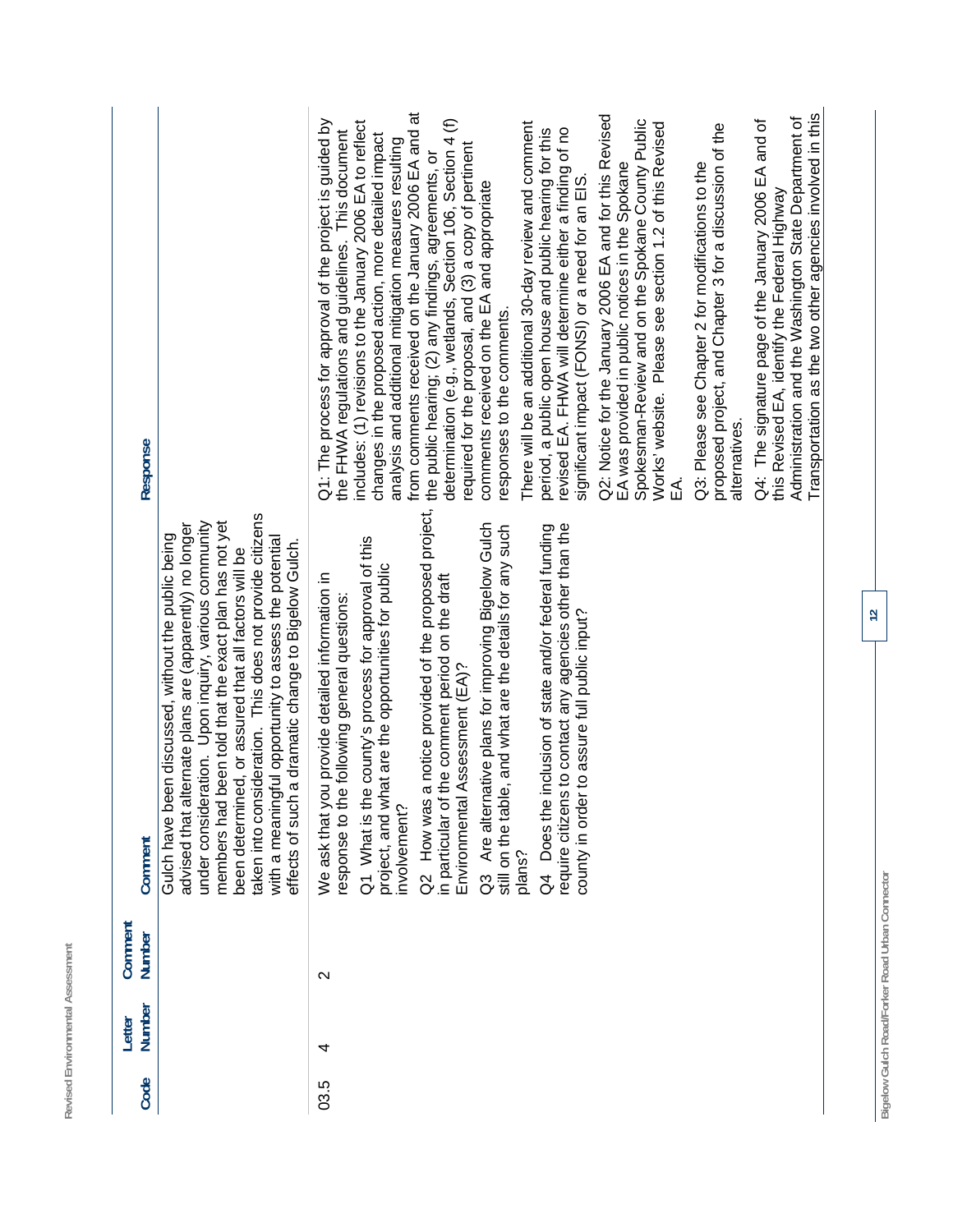| Code | Number<br>Letter | Comment<br>Number        | Comment                                                                                                                                                                                                                                                                                                                                                                                                                                                                                                                                                                                                                                                                                                                                                                                                                                                                                                                                                                                                                                                                                                                                                                                                                          | Response                                                                                                                                                                                                                                                                                                                                     |
|------|------------------|--------------------------|----------------------------------------------------------------------------------------------------------------------------------------------------------------------------------------------------------------------------------------------------------------------------------------------------------------------------------------------------------------------------------------------------------------------------------------------------------------------------------------------------------------------------------------------------------------------------------------------------------------------------------------------------------------------------------------------------------------------------------------------------------------------------------------------------------------------------------------------------------------------------------------------------------------------------------------------------------------------------------------------------------------------------------------------------------------------------------------------------------------------------------------------------------------------------------------------------------------------------------|----------------------------------------------------------------------------------------------------------------------------------------------------------------------------------------------------------------------------------------------------------------------------------------------------------------------------------------------|
|      |                  |                          |                                                                                                                                                                                                                                                                                                                                                                                                                                                                                                                                                                                                                                                                                                                                                                                                                                                                                                                                                                                                                                                                                                                                                                                                                                  | project. Please refer to those pages for contact<br>information.                                                                                                                                                                                                                                                                             |
| 03.5 | 4                | ω                        | today and tomorrow are insufficient to involve the public<br>neighbors concerns and ask questions for the benefit of<br>public comments on this proposal. The<br>Citizens need to b allowed to hear their<br>Hold a full public hearing, with a "town-hall" type<br>currently scheduled "open house" events, occurring<br>format, to take<br>in this project.<br>ಕ<br>O                                                                                                                                                                                                                                                                                                                                                                                                                                                                                                                                                                                                                                                                                                                                                                                                                                                          | Comment noted. Please see section 1.2 of this Revised<br>Please see the section 1.2 and the<br>A formal public hearing was held<br>summary of the public hearing in this Appendix 3.<br>EA for more information.<br>Comment noted.<br>March 22, 2006.                                                                                        |
|      |                  |                          | are not adequately addressed in the draft<br>had difficulty in accessing this EA from the<br>Spokane County website, and have only this week been<br>a copy. Further, we are uncertain why an<br>e time period for commenting on the draft<br>n a full Environmental Impact Study (EIS),<br>comment period, such concerns cannot be meaningfully<br>process for meaningful comment or objection to the EA.<br>advised that any and all objections to the draft EA must<br>We have serious concerns that significant impacts - on<br>informed that an EIS would take place. We have been<br>period, including with expert opinion where necessary.<br>substantiated during the short comment<br>was done, when several citizens had previously been<br>Orchard Prairie School, and other environmental and<br>for meaningful citizen input. Several<br>flow and wetlands, farming, the rural<br>Assessment, by at least 60 days, in<br>There is simply insufficient time under the present<br>EA. Yet, without a reasonable extension of the<br>Extend th<br>Environmental<br>social issues -<br>EA, rather tha<br>able to obtain<br>be raised and<br>order to allow<br>wildlife, water<br>citizens have<br>addressed.<br>$\circ$ |                                                                                                                                                                                                                                                                                                                                              |
| 90.0 | 5                | $\overline{\phantom{0}}$ | ("EA") relating to the Bigelow Gulch Road/Forker Road<br>The public hearings and Environmental Assessment<br>alleged need to avoid the Karl Paulson Farmstead<br>Urban Connector ("Project" or "Row") set forth the<br>The Farmstead is not subject to 4(f) restriction.                                                                                                                                                                                                                                                                                                                                                                                                                                                                                                                                                                                                                                                                                                                                                                                                                                                                                                                                                         | the Washington State Office of Archaeology and Historic<br>the Washington State Department of Transportation and<br>Thank you for your April 12, 2006 letter commenting on<br>Gulch Road and Jensen Road. Copies of e-mails from<br>the Bigelow Gulch/Forker Road Urban Connector and<br>property located at the southwest corner of Bigelow |
|      |                  |                          | $\overline{13}$                                                                                                                                                                                                                                                                                                                                                                                                                                                                                                                                                                                                                                                                                                                                                                                                                                                                                                                                                                                                                                                                                                                                                                                                                  | November 2007                                                                                                                                                                                                                                                                                                                                |

**Comments and Responses**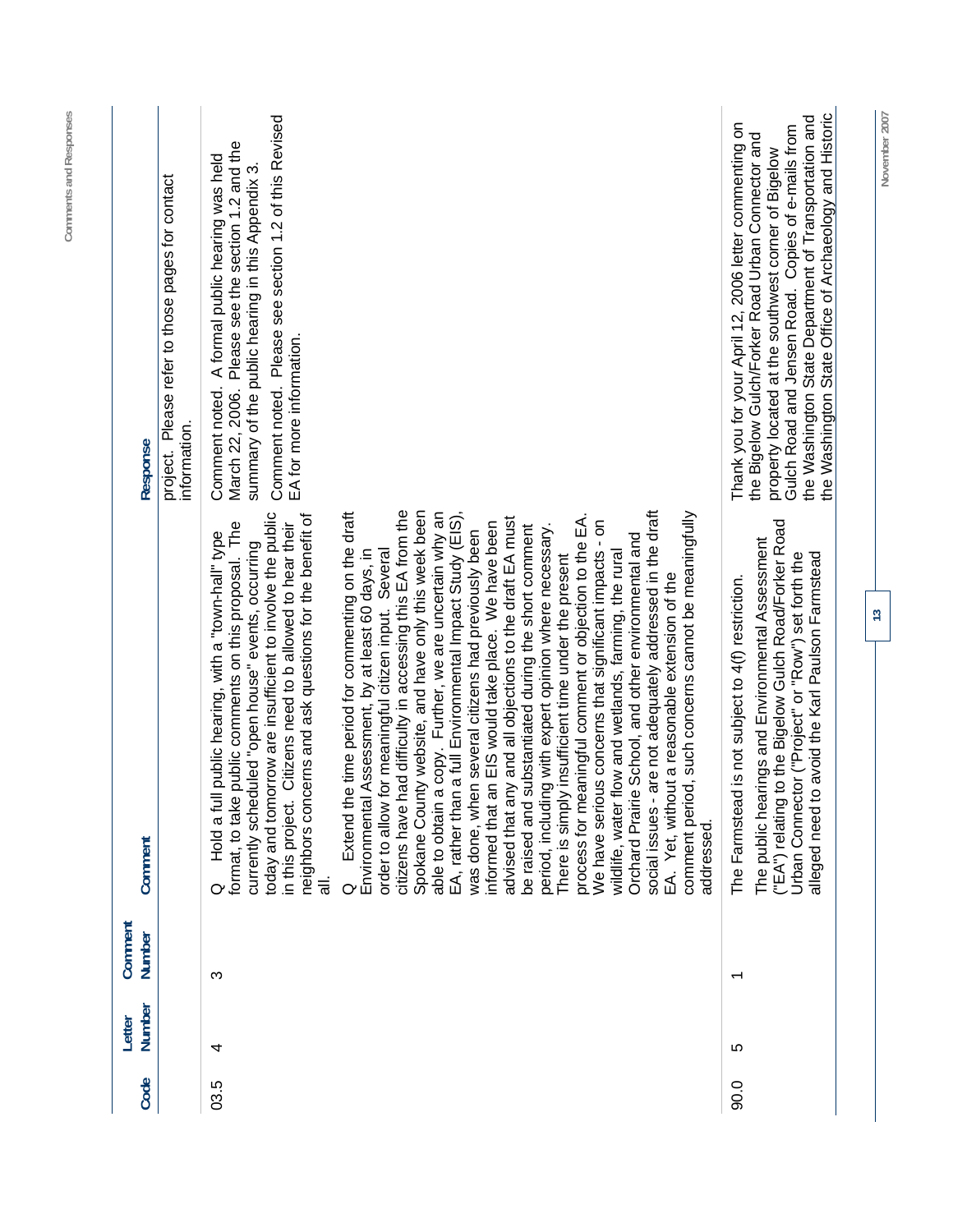| ┙<br>-<br>ı<br>ł<br>┶<br>ï<br>ń<br>ı,<br>٠<br>-<br>١<br>٠<br>ī<br>۰<br>٠<br>١<br>۰<br>ï<br>ï<br>×<br>ä<br>ι<br>ä<br>ч<br>J<br>۰<br>é<br>ı<br>∼ |
|------------------------------------------------------------------------------------------------------------------------------------------------|
| ч<br>$\overline{\phantom{a}}$                                                                                                                  |
| -<br>۰<br>t,<br>١<br>i<br>ë                                                                                                                    |
| ÷<br>a<br>٦<br>ä<br>١<br>J.                                                                                                                    |
| ı<br>٠<br>ł<br>ī<br>-                                                                                                                          |
| -<br>ï<br>∽<br>÷<br>◡                                                                                                                          |
| ×<br>I<br>٠<br>۰                                                                                                                               |
| تسر<br>≓                                                                                                                                       |
| ∼<br>п<br>--                                                                                                                                   |
| –<br>ı<br>Υ<br>ŀ<br>A<br>ţ<br>۰                                                                                                                |
| r<br>ï<br>l<br>J<br>$\cdots$<br>i.<br>۰                                                                                                        |
| ৴<br>ã<br>Ć<br>è<br>v                                                                                                                          |
| ∸                                                                                                                                              |

| Response          | Preservation identifying eligible pr<br>are included at the start of sub-Ap<br>Letters of the Appendix E Cultural<br>Assessment of the January 2006<br>of the text, the Karl Paulson Farm<br>The preferred alignment identified<br>alternative that reduces the right-o<br>from 120 feet in the vicinity of the<br>one of the five eligible properties.<br>avoid the historically eligible site.                                                                                                                                                                                                                                                                                                                                                                                                                                                                                                                                                                                                                                                                                                                                                                                                                                                                                                                                                                                                                                                                                                                                                                                                                                                                                                                                                                                                                                                                                                                                                          |
|-------------------|-----------------------------------------------------------------------------------------------------------------------------------------------------------------------------------------------------------------------------------------------------------------------------------------------------------------------------------------------------------------------------------------------------------------------------------------------------------------------------------------------------------------------------------------------------------------------------------------------------------------------------------------------------------------------------------------------------------------------------------------------------------------------------------------------------------------------------------------------------------------------------------------------------------------------------------------------------------------------------------------------------------------------------------------------------------------------------------------------------------------------------------------------------------------------------------------------------------------------------------------------------------------------------------------------------------------------------------------------------------------------------------------------------------------------------------------------------------------------------------------------------------------------------------------------------------------------------------------------------------------------------------------------------------------------------------------------------------------------------------------------------------------------------------------------------------------------------------------------------------------------------------------------------------------------------------------------------------|
| Comment           | authored by Russell Holter of the OAHP, actually states,<br>the OAHP has determined that the Farmstead is eligible<br>(1) There is no prudent and feasible alternative to using<br>Department of Transportation Act of 1966 § 4(f) ("4(f)").<br>Road Urban Connector Project ("Cultural Assessment")<br>"I concur that the current project as proposed will have<br>asserts that the Farmstead is eligible for registry in the<br>Preservation (OAHP) and the Washington Department<br>for the National Register. Furthermore, there does not<br>transportation program or projectrequiring the use of<br>appear to be any other letters or correspondence from<br>National Historic Register of Historic Places ("National<br>NO ADVERSE EFFECT' on National Register eligible<br>local officials having jurisdiction over thesite) only if:<br>The 2004 OAHP letter does not at any time state that<br>However, the letter to which the Cultural Assessment<br>It is our position that the Farmstead has not yet been<br>Resource Assessment for the Bigelow Gulch/ Forker<br>national, State, or local officials with jurisdiction, that<br>["Farmstead") in order to satisfy the requirements of<br>cites for this concurrence is not so clear. The letter,<br>significance (as determined by the federal, state, or<br>formally determined to be of national, State or local<br>consideration. The Jones & Stokes, 2005 Cultural<br>The Secretary [of Transportation] may approve a<br>or listed historic and cultural resources." (OAHP<br>land of an historic site of national, State, or local<br>Washington Office of Archaeology and Historic<br>significance, and therefore is not subject to 4(f)<br>Register"). It goes on to contend that both the<br>determine that the Farmstead is of historical<br>of Transportation concur with its findings.<br>The language of 4(f) provides:<br>correspondence 2004).<br>significance.<br>the land. |
| Comment<br>Number |                                                                                                                                                                                                                                                                                                                                                                                                                                                                                                                                                                                                                                                                                                                                                                                                                                                                                                                                                                                                                                                                                                                                                                                                                                                                                                                                                                                                                                                                                                                                                                                                                                                                                                                                                                                                                                                                                                                                                           |
| Number<br>Letter  |                                                                                                                                                                                                                                                                                                                                                                                                                                                                                                                                                                                                                                                                                                                                                                                                                                                                                                                                                                                                                                                                                                                                                                                                                                                                                                                                                                                                                                                                                                                                                                                                                                                                                                                                                                                                                                                                                                                                                           |
| Code              |                                                                                                                                                                                                                                                                                                                                                                                                                                                                                                                                                                                                                                                                                                                                                                                                                                                                                                                                                                                                                                                                                                                                                                                                                                                                                                                                                                                                                                                                                                                                                                                                                                                                                                                                                                                                                                                                                                                                                           |

ying eligible properties on this project<br>start of sub-Appendix B *Consultation*<br>ndix E *Cultural Resources*<br>January 2006 EA. Through the body<br>Paulson Farmstead is identified as Preservation identifying eligible properties on this project *Assessment* of the January 2006 EA. Through the body are included at the start of sub-Appendix B *Consultation*  of the text, the Karl Paulson Farmstead is identified as *Letters* of the Appendix E *Cultural Resources*  properties.

ent identified in the EA is the<br>es the right-of-way width to 80 feet<br>icinity of the Paulson Farmstead to<br>eligible site. from 120 feet in the vicinity of the Paulson Farmstead to alternative that reduces the right-of-way width to 80 feet The preferred alignment identified in the EA is the avoid the historically eligible site.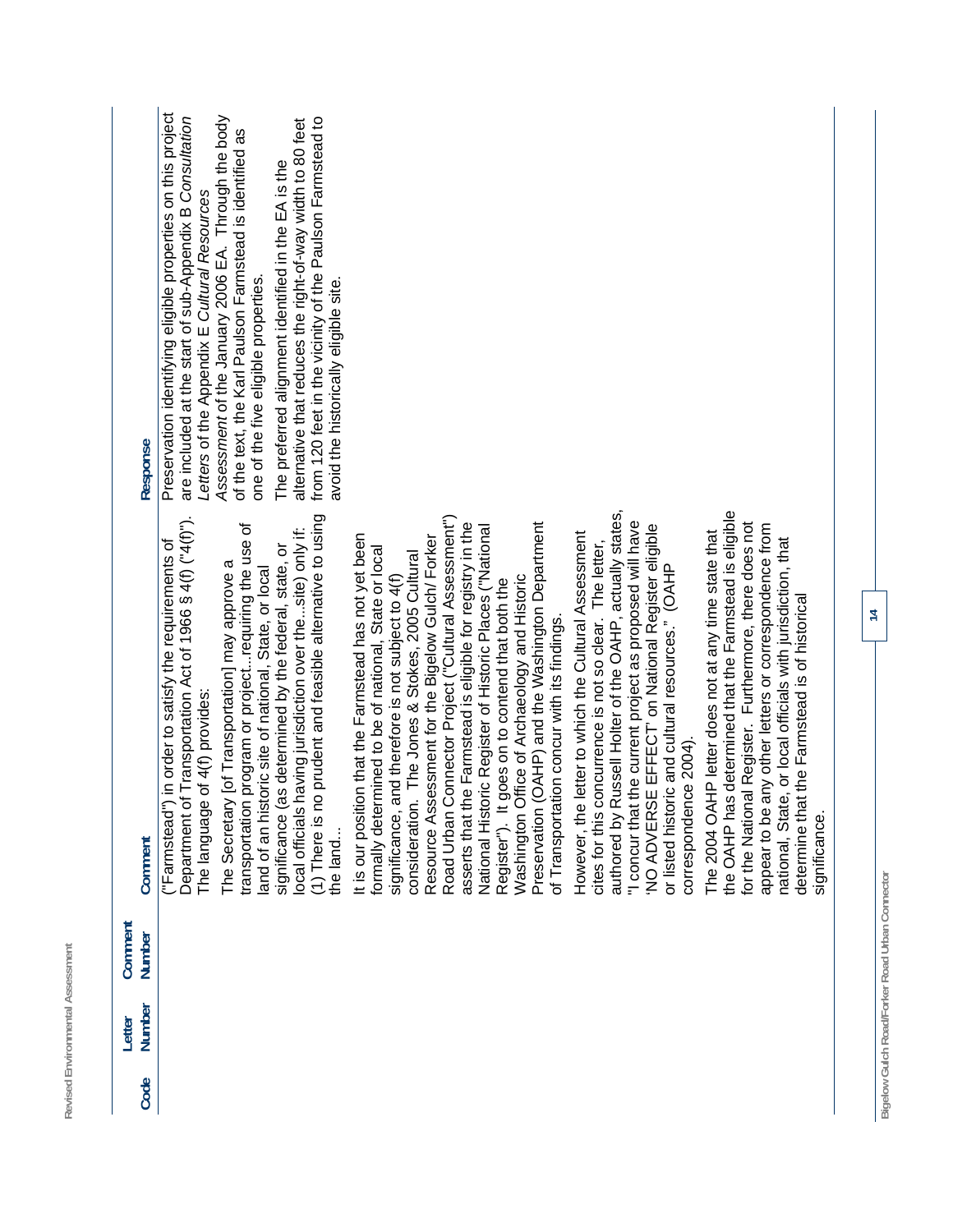| Response          |                                                                                                                                                                                                                                                                                                                                                                                                                                                                                                                                                                                                                                                                          | separate action, Fire District 9 is currently constructing a<br>Please note that, under a<br>Road, and not a part of the proposed Bigelow Gulch<br>Road/Forker Road project.<br>new fire station at Bigelow Gulch Road and Jensen<br>Thank you for your comment.                                                                                                                                                                                                                                                                                                                                                                                                                                                                                                                                                                                                                                                                                                                                                                                                                                                                                                                                                                                                                                                                     |
|-------------------|--------------------------------------------------------------------------------------------------------------------------------------------------------------------------------------------------------------------------------------------------------------------------------------------------------------------------------------------------------------------------------------------------------------------------------------------------------------------------------------------------------------------------------------------------------------------------------------------------------------------------------------------------------------------------|--------------------------------------------------------------------------------------------------------------------------------------------------------------------------------------------------------------------------------------------------------------------------------------------------------------------------------------------------------------------------------------------------------------------------------------------------------------------------------------------------------------------------------------------------------------------------------------------------------------------------------------------------------------------------------------------------------------------------------------------------------------------------------------------------------------------------------------------------------------------------------------------------------------------------------------------------------------------------------------------------------------------------------------------------------------------------------------------------------------------------------------------------------------------------------------------------------------------------------------------------------------------------------------------------------------------------------------|
| Comment           | An explicit determination is not provided in Chapter 5 of<br>provided in conjunction with the Cultural<br>investigation has not revealed any such determination<br>analyzes 4(f) compliance, nor is such a<br>contained in the Cultural Assessment is insufficient to<br>jurisdiction that the farmstead property is of national,<br>Farmstead property is improper. The determination<br>significance, application of 4(f) to the<br>(EA, Appendix E) Furthermore, our<br>Without a formal determination by an official with<br>by an official with jurisdiction.<br>designation.<br>the EA, which<br>determination<br>State, or local<br>trigger formal<br>Assessment. | dollars to avoid the Farmstead is a vast understatement.<br>the ROW to accommodate the Farmstead<br>entrance oriented to Jensen Road, along<br>with construction of an intersection at Jensen Road with<br>It has been unequivocally concluded that the expansion<br>To say that it is imprudent to spend 1.3 million taxpayer<br>mph to 35 mph, and most significantly the relocation of<br>a controlled traffic signal to allow fire trucks to exit and<br>satisfy 4(f). This narrowing would require a shifting of<br>ns that the Spokane County's preferred<br>of the ROW 30 feet onto the Farmstead will have "NO<br>ADVERSE EFFECT". Furthermore, the EA explicitly<br>additional 1.3 million dollars. It is anticipated that the<br>alignment of the project would involve narrowing the<br>ROW in front of the Farmstead to 80 feet in order to<br>shoulders and medians, reduction of speed from 45<br>cost of this relocation will include building a new fire<br>Bigelow Gulch Road to Jensen Road<br>of the ROW to the South, removal of<br>the entrance to the Fire District 9 fire station ("Fire<br>This proposed relocation is estimated to cost as<br>access the station in an emergency.<br>is imprudent and unnecessary.<br>station with an<br>The EA explai<br>the centerline<br>Station") from<br>Relocation of |
| Comment<br>Number |                                                                                                                                                                                                                                                                                                                                                                                                                                                                                                                                                                                                                                                                          | $\sim$                                                                                                                                                                                                                                                                                                                                                                                                                                                                                                                                                                                                                                                                                                                                                                                                                                                                                                                                                                                                                                                                                                                                                                                                                                                                                                                               |
| Number<br>Letter  |                                                                                                                                                                                                                                                                                                                                                                                                                                                                                                                                                                                                                                                                          | ပ                                                                                                                                                                                                                                                                                                                                                                                                                                                                                                                                                                                                                                                                                                                                                                                                                                                                                                                                                                                                                                                                                                                                                                                                                                                                                                                                    |
| Code              |                                                                                                                                                                                                                                                                                                                                                                                                                                                                                                                                                                                                                                                                          | 45.9                                                                                                                                                                                                                                                                                                                                                                                                                                                                                                                                                                                                                                                                                                                                                                                                                                                                                                                                                                                                                                                                                                                                                                                                                                                                                                                                 |

 $\frac{15}{2}$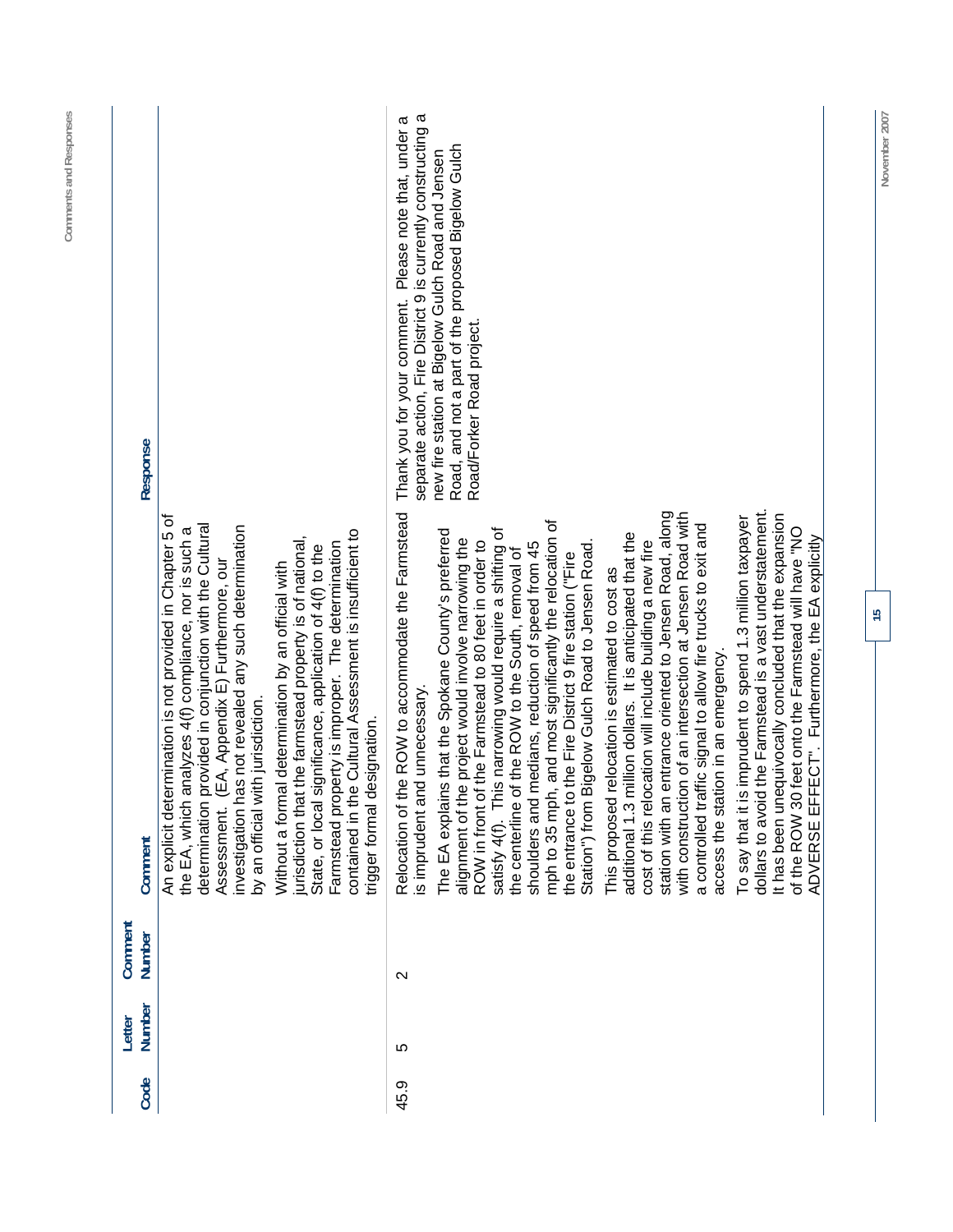| Code | Number<br>Letter | Comment<br>Number | Comment                                                                                                                                                                                                                                                                                                                                                                                                                                                                                                                                                                                                                                                                                                                                                                                                                                                                                                                                                                                                                                                                                                                                                                                                                                                                                                                                                                                                                                                 | Response                                                                                                                                                                                                                                                                                                                                                                                                                                       |
|------|------------------|-------------------|---------------------------------------------------------------------------------------------------------------------------------------------------------------------------------------------------------------------------------------------------------------------------------------------------------------------------------------------------------------------------------------------------------------------------------------------------------------------------------------------------------------------------------------------------------------------------------------------------------------------------------------------------------------------------------------------------------------------------------------------------------------------------------------------------------------------------------------------------------------------------------------------------------------------------------------------------------------------------------------------------------------------------------------------------------------------------------------------------------------------------------------------------------------------------------------------------------------------------------------------------------------------------------------------------------------------------------------------------------------------------------------------------------------------------------------------------------|------------------------------------------------------------------------------------------------------------------------------------------------------------------------------------------------------------------------------------------------------------------------------------------------------------------------------------------------------------------------------------------------------------------------------------------------|
|      |                  |                   | to substantially impair the site's historical function." EA,<br>the ROW onto the Farmstead] would be severe enough<br>of [the impacts arising from expansion of<br>ROW onto the Farmstead to avoid any impacts at the<br>5-8. Yet the EA proposes to avoid expansion of the<br>tune of 1.3 million dollars.<br>states, "None                                                                                                                                                                                                                                                                                                                                                                                                                                                                                                                                                                                                                                                                                                                                                                                                                                                                                                                                                                                                                                                                                                                            |                                                                                                                                                                                                                                                                                                                                                                                                                                                |
| 45.9 | 5                | က                 | ROW. This design involves shifting the centerline of the<br>favored design will result in a double taking<br>Alternative 1(b). Any other alternative would result in an<br>is design is the need for the Fire Station to<br>the new Fire Station. This result is wholly unacceptable<br>Farmstead will result in a taking of a 60-foot strip of the<br>presently owns onto the Trust property. Consequently,<br>of the Trust property, once for the ROW, and again for<br>completely, that the ROW be narrowed as proposed in<br>Spokane County's position is not supported by the EA.<br>ROW south to avoid the Farmstead, while maintaining<br>March 22, 2006, proposed their favored design for the<br>absolutely necessary to avoid the Farmstead property<br>the 120-foot ROW. It is to this proposal that the Trust<br>Accordingly, the Trust requests that if it is found to be<br>this alternative design is discussed in the EA, it is not<br>Trust property along its frontage, beyond the 30 feet<br>already encompassed in the existing ROW. Though<br>Spokane County officials, at the Public Hearing held<br>The shifting of the 120-foot ROW to the south of the<br>excessive and disproportionate taking of the Trust<br>expand beyond the boundaries of the property it<br>a favored proposal.<br>would be improper.<br>objects.<br>most strongly<br>Inherent in thi<br>property, and<br>the County's<br>discussed as<br>to the trust. | ROW south of the farmstead without also narrowing the<br>As a point of clarification, the County's proposed action<br>at this location is a ROW width of 80 feet. The existing<br>The County is not proposing to shift the 120-foot wide<br>County-owned right-of-way is 60 feet so the impact to<br>the Trust property is a 20-foot width of undeveloped<br>The Fire Station is currently under construction.<br>ROW to 80 feet.<br>property. |
| 45.9 | LO               | 4                 | The EA fails to consider the environmental aspects of<br>alternatives.<br>the preferred                                                                                                                                                                                                                                                                                                                                                                                                                                                                                                                                                                                                                                                                                                                                                                                                                                                                                                                                                                                                                                                                                                                                                                                                                                                                                                                                                                 | Comment noted. Relocation of the fire station is no<br>longer a necessary part of this project.                                                                                                                                                                                                                                                                                                                                                |

Revised Environmental Assessment

Bigelow Gulch Road/Forker Road Urban Connector **Bigelow Gulch Road/Forker Road Urban Connector**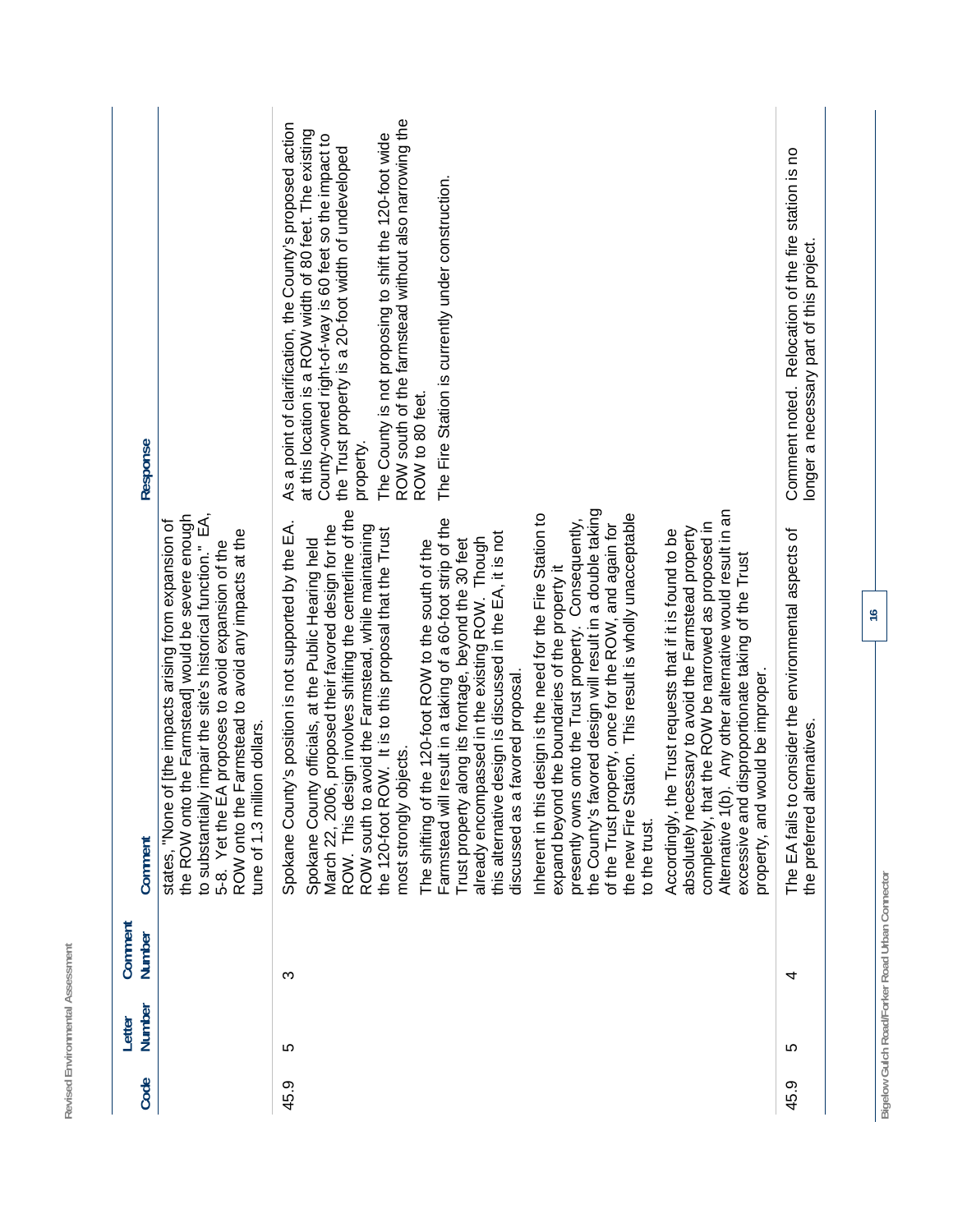| Response          |                                                                                                                                                                                                                                                                                                                                                                                                                                                                                                                                                              | Spokane county does not anticipate any additional work<br>with regard to underground utilities in this area                                                                                                                                                                                                         | See response to Letter 5,<br>Thank you for your comment.<br>Comments 1,2, and 3 above.                                                                                                                                                                                                                                                                                                                                                                                                                                                                                                                                                                                                                                                                                                                                                                                                                                                                                                                                                                                                          |
|-------------------|--------------------------------------------------------------------------------------------------------------------------------------------------------------------------------------------------------------------------------------------------------------------------------------------------------------------------------------------------------------------------------------------------------------------------------------------------------------------------------------------------------------------------------------------------------------|---------------------------------------------------------------------------------------------------------------------------------------------------------------------------------------------------------------------------------------------------------------------------------------------------------------------|-------------------------------------------------------------------------------------------------------------------------------------------------------------------------------------------------------------------------------------------------------------------------------------------------------------------------------------------------------------------------------------------------------------------------------------------------------------------------------------------------------------------------------------------------------------------------------------------------------------------------------------------------------------------------------------------------------------------------------------------------------------------------------------------------------------------------------------------------------------------------------------------------------------------------------------------------------------------------------------------------------------------------------------------------------------------------------------------------|
| Comment           | e environmental effects be included in the<br>arise from such action. Shouldn't all of the impacts be<br>takes no account of the environmental effects that will<br>once? If all parties can agree that the<br>minimum reorient the entrance to the fire station but<br>lates to the Jensen Road intersection.<br>remodeling of the impacted fire station, along with<br>hat the EA anticipates having to at a<br>ROW south will require at least a<br>considered at<br>shifting of the<br>moderate upd<br>shouldn't thos<br>It is peculiar t<br>EA as well? | utilities? Won't this give rise to additional<br>ronmental impacts? Shouldn't those also<br>Additionally, won't the reorientation of the centerline of<br>tin the EA prior to a determination being<br>the ROW require additional work with regard to the<br>cost and envi<br>be considered<br>underground<br>made? | with jurisdiction, or the owners of the property, to ensure<br>substantial benefit to the owners of the Farmstead is not<br>The Trust asserts that it is inequitable for the Farmstead<br>Farmstead prior to committing to a design<br>based on its alleged eligibility for the National Register.<br>substantial benefit, at the cost of a new fire station, the<br>that the Farmstead will retain its historically significant<br>assurance that the Farmstead historic characteristics<br>will be maintained is inequitable and ill advised. The<br>to avoid being included in the expansion of the ROW<br>There has been no formal action taken by an official<br>County should require that the owners seek formal<br>hinged on any obligation to maintain that eligibility<br>characteristics. Consequently, the allocation of a<br>as to its historical characteristics is<br>Trust Property, and taxpayer money, without any<br>ion of the Farmstead without a final<br>owners of the Farmstead such a<br>registry of the<br>Accommodati<br>determination<br>Affording the<br>improper. |
| Comment<br>Number |                                                                                                                                                                                                                                                                                                                                                                                                                                                                                                                                                              | လ                                                                                                                                                                                                                                                                                                                   | ဖ                                                                                                                                                                                                                                                                                                                                                                                                                                                                                                                                                                                                                                                                                                                                                                                                                                                                                                                                                                                                                                                                                               |
| Number<br>Letter  |                                                                                                                                                                                                                                                                                                                                                                                                                                                                                                                                                              | LO                                                                                                                                                                                                                                                                                                                  | LO                                                                                                                                                                                                                                                                                                                                                                                                                                                                                                                                                                                                                                                                                                                                                                                                                                                                                                                                                                                                                                                                                              |
| Code              |                                                                                                                                                                                                                                                                                                                                                                                                                                                                                                                                                              | 45.9                                                                                                                                                                                                                                                                                                                | 50.1                                                                                                                                                                                                                                                                                                                                                                                                                                                                                                                                                                                                                                                                                                                                                                                                                                                                                                                                                                                                                                                                                            |

**November 2007 17** 

 $\overline{17}$ 

November 2007

**Comments and Responses**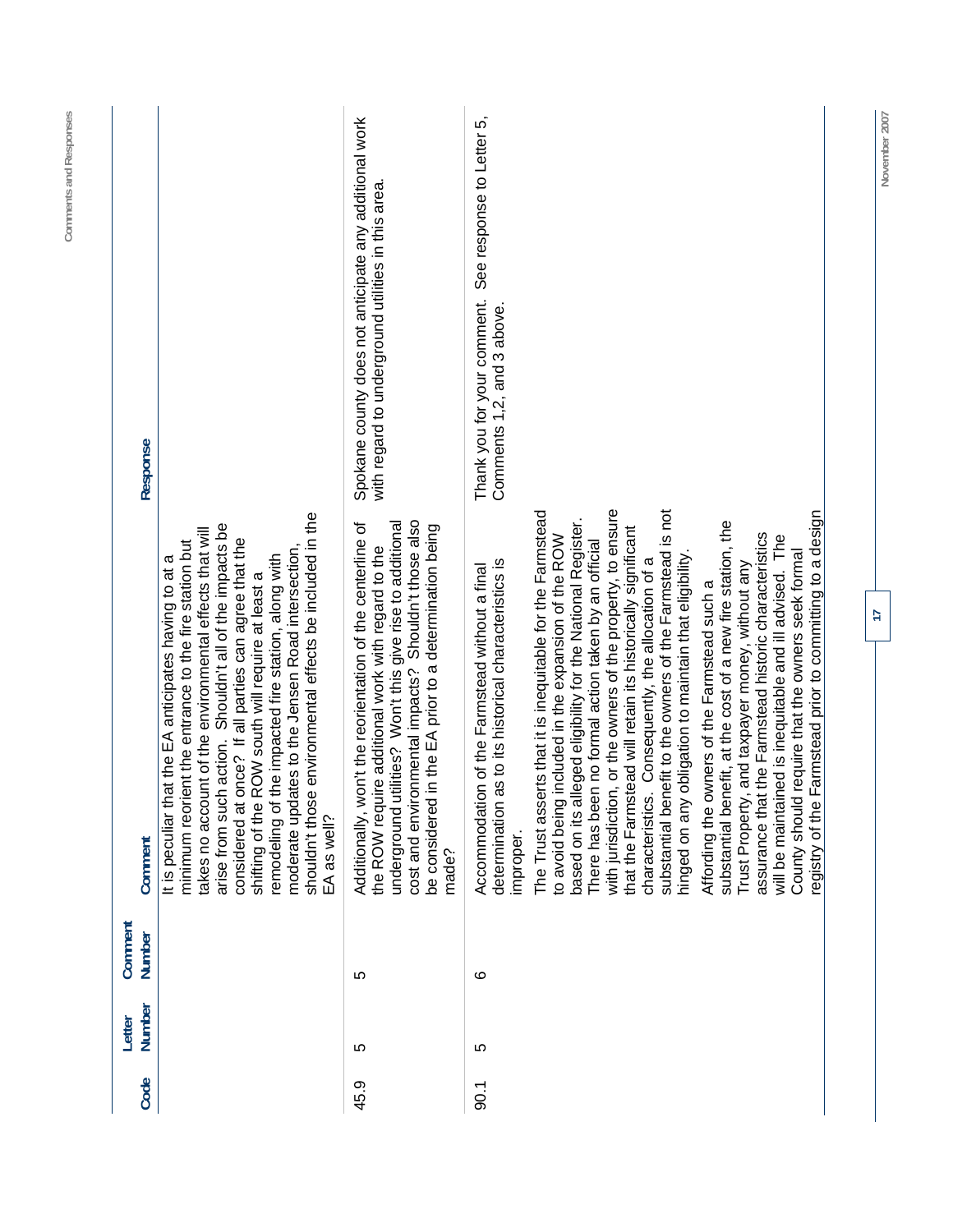| Code              | <b>Number</b><br>Letter | Comment<br>Number                              | Comment                                                                                                                                                                                                                                                                                                                                                                                                                                                                                                                                                                                                                                                                                                                                                                              | Response                                                                                                    |
|-------------------|-------------------------|------------------------------------------------|--------------------------------------------------------------------------------------------------------------------------------------------------------------------------------------------------------------------------------------------------------------------------------------------------------------------------------------------------------------------------------------------------------------------------------------------------------------------------------------------------------------------------------------------------------------------------------------------------------------------------------------------------------------------------------------------------------------------------------------------------------------------------------------|-------------------------------------------------------------------------------------------------------------|
|                   |                         |                                                | that avoids its inclusion in the ROW, in order to ensure<br>that the expenditure involved in such avoidance is not<br>made in vain.                                                                                                                                                                                                                                                                                                                                                                                                                                                                                                                                                                                                                                                  |                                                                                                             |
| တ<br>45.          | LO.                     | $\overline{\phantom{0}}$                       | The right of way is measured from existing centerline to<br>encompass the proposed 120 feet.                                                                                                                                                                                                                                                                                                                                                                                                                                                                                                                                                                                                                                                                                         | See response to Letter 5, Comments 1,2, and 3 above.                                                        |
| 45.9              | LO                      | $\infty$                                       | mstead, the ROW should not exceed 80<br>tive, if the centerline must be shifted to<br>avoid the Fari<br>In the alternar<br>feet.                                                                                                                                                                                                                                                                                                                                                                                                                                                                                                                                                                                                                                                     | See response to Letter 5, Comments 1,2, and 3 above.                                                        |
| $\overline{01.1}$ | <u>က</u>                | တ                                              | carefully considered so that improvements to the ROW<br>Thank you for the opportunity to comment upon the<br>Property. We request the foregoing concerns be<br>pacts of this project upon the Trust<br>are pursued in a manner that is equitable to the<br>Western Living Trust.<br>substantial im                                                                                                                                                                                                                                                                                                                                                                                                                                                                                   | Thank you for your comment.                                                                                 |
| 45.0              | ဖ                       | $\overline{\phantom{0}}$                       | but would like to see surrounding zoning remain rural so for additional information regarding land use.<br>around the connector thus requiring many<br>points of access to be developed. Stop lights every 14<br>e purpose of the high speed connector.<br>as to not encourage commercial / residential<br>mile defeat th<br>development                                                                                                                                                                                                                                                                                                                                                                                                                                             | Planned improvements are needed and very acceptable Thank you for your comment. Please refer to section 4.7 |
| 03.5              | တ                       | ᡪ                                              | March 21, 2006 from 11:00 a.m. to 4:30 p.m. was set for<br>Peterson from your office. At that time a date, Tuesday,<br>connected with the Bigelow Gulch Project<br>a written request was made to your office<br>2006. A letter acknowledging the request<br>a review of the documents so we could select those we<br>Upon reviewing the documents available on March 21,<br>requested that Marion Peterson forward this additional<br>request to you. On March 23, I called Ms. Peterson to<br>available and there were few items prior to 2000. We<br>15, 2006 was sent to me by Marion<br>e-mail documents were not made<br>we could expect the copies of the<br>wanted copied.<br>As you know,<br>for all records<br>we found that<br>on March 10,<br>dated March<br>inquire when | See section 1.2 regarding the review period for the<br>January 2006 EA.                                     |
|                   |                         | Bigelow Gulch Road/Forker Road Urban Connector | $\frac{8}{16}$                                                                                                                                                                                                                                                                                                                                                                                                                                                                                                                                                                                                                                                                                                                                                                       |                                                                                                             |
|                   |                         |                                                |                                                                                                                                                                                                                                                                                                                                                                                                                                                                                                                                                                                                                                                                                                                                                                                      |                                                                                                             |

Revised Environmental Assessment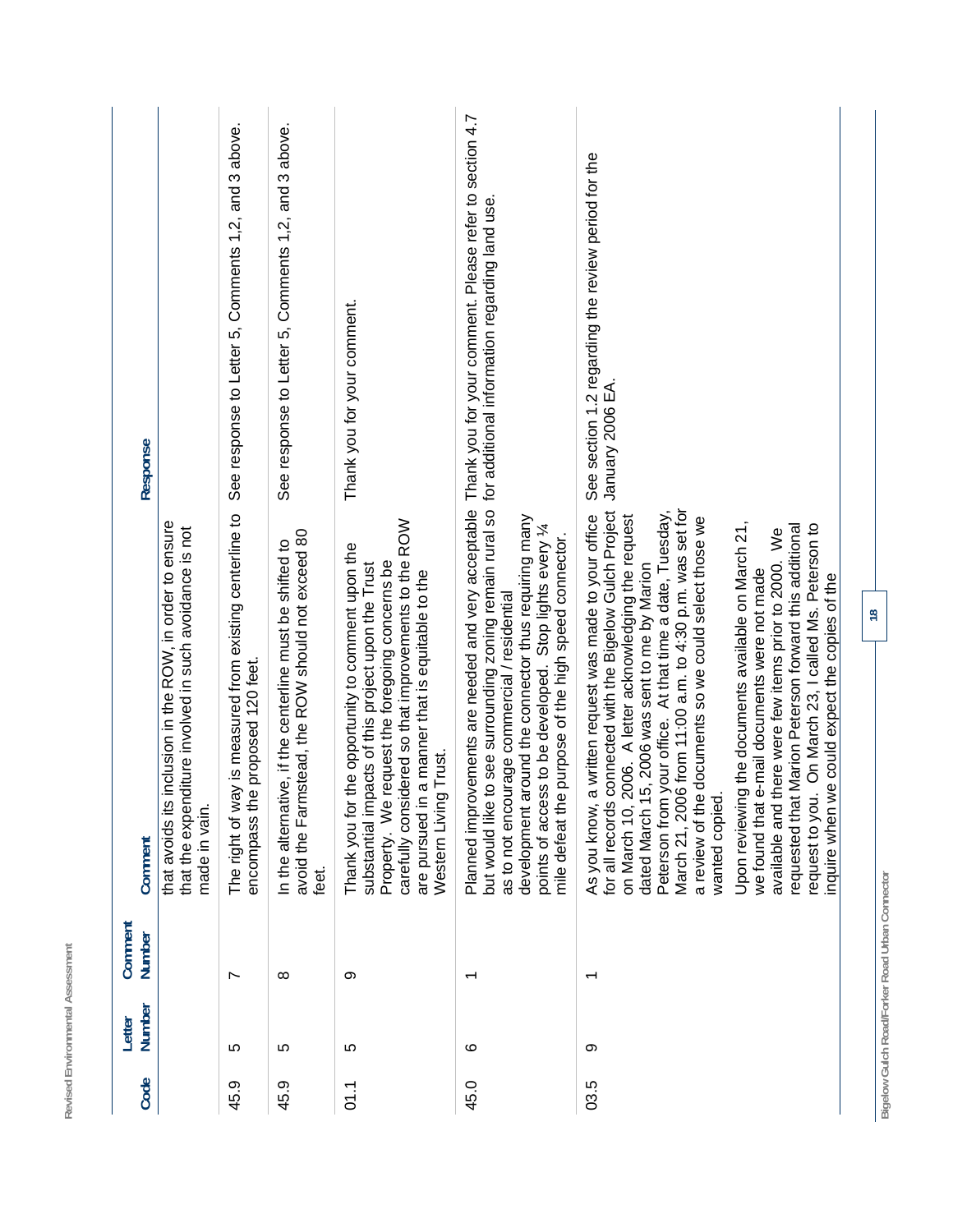| Response          |                                                                                                                                                                                                                                                                  |                                                                                                                                                                                                                                                                                                                                                                                                                                                                                                                                                                                                                                                                                                                                                           |                                                                                                                                                                                                                                                                                        | See response to Letter No. 9 comment No. 1 above.                                                                                                                                                                                                                                                                                                                                                                                                                                                                                                                                                                                                                                                                     |  |
|-------------------|------------------------------------------------------------------------------------------------------------------------------------------------------------------------------------------------------------------------------------------------------------------|-----------------------------------------------------------------------------------------------------------------------------------------------------------------------------------------------------------------------------------------------------------------------------------------------------------------------------------------------------------------------------------------------------------------------------------------------------------------------------------------------------------------------------------------------------------------------------------------------------------------------------------------------------------------------------------------------------------------------------------------------------------|----------------------------------------------------------------------------------------------------------------------------------------------------------------------------------------------------------------------------------------------------------------------------------------|-----------------------------------------------------------------------------------------------------------------------------------------------------------------------------------------------------------------------------------------------------------------------------------------------------------------------------------------------------------------------------------------------------------------------------------------------------------------------------------------------------------------------------------------------------------------------------------------------------------------------------------------------------------------------------------------------------------------------|--|
| Comment           | would have them on Monday, March 27, as she did not<br>work on Fridays. She said the e-mails were coming in,<br>but two people were out of the office and had not had<br>She told me she<br>documents requested on March 21.<br>their e-mails.<br>time to review | documents for us on Thursday, March 30 at 1:15 for our<br>requested during the review of the documents. We now<br>comment period and it appears that only afternoons are<br>review. For some reason the copying took place as we<br>documents were ready for pick up - this<br>agreed that she would have a room scheduled and the<br>to review the additional documents we requested. We<br>materials that day and set up a time with Ms. Peterson<br>documents was made. I picked up the<br>Ms. Peterson called me on Monday, March 27, to tell<br>was eleven business days after the initial request for<br>records and four business days since the request to<br>have less than two weeks before the end of the EA<br>me the copied<br>copy selected | At this point I am requesting another extension on the<br>adequately review the copied documents and consult<br>available for scheduling a conference room to review<br>EA comment time as we will not have time to<br>the areas we have concerns.<br>the documents<br>with experts in | s been no further written correspondence<br>when they are exempt from disclosure under applicable<br>ations. A response is to be sent within 5<br>might expect to have all of them for our review. Given<br>records for inspection and copying except in instances<br>My understanding of chapter 42.17 RCW is that public<br>when the documents will be available. Except for the<br>delay in gathering records or when we<br>initial acknowledgment of the records request to your<br>the complications with regard to the availability of the<br>business days confirming receipt of the request and<br>agencies are required to make available all public<br>office, there ha<br>laws and regul<br>explaining the |  |
| Comment<br>Number |                                                                                                                                                                                                                                                                  |                                                                                                                                                                                                                                                                                                                                                                                                                                                                                                                                                                                                                                                                                                                                                           |                                                                                                                                                                                                                                                                                        | $\sim$                                                                                                                                                                                                                                                                                                                                                                                                                                                                                                                                                                                                                                                                                                                |  |
| Number<br>Letter  |                                                                                                                                                                                                                                                                  |                                                                                                                                                                                                                                                                                                                                                                                                                                                                                                                                                                                                                                                                                                                                                           |                                                                                                                                                                                                                                                                                        | တ                                                                                                                                                                                                                                                                                                                                                                                                                                                                                                                                                                                                                                                                                                                     |  |
| Code              |                                                                                                                                                                                                                                                                  |                                                                                                                                                                                                                                                                                                                                                                                                                                                                                                                                                                                                                                                                                                                                                           |                                                                                                                                                                                                                                                                                        | 03.5                                                                                                                                                                                                                                                                                                                                                                                                                                                                                                                                                                                                                                                                                                                  |  |

**November 2007** 

November 2007

**19** 

**Comments and Responses**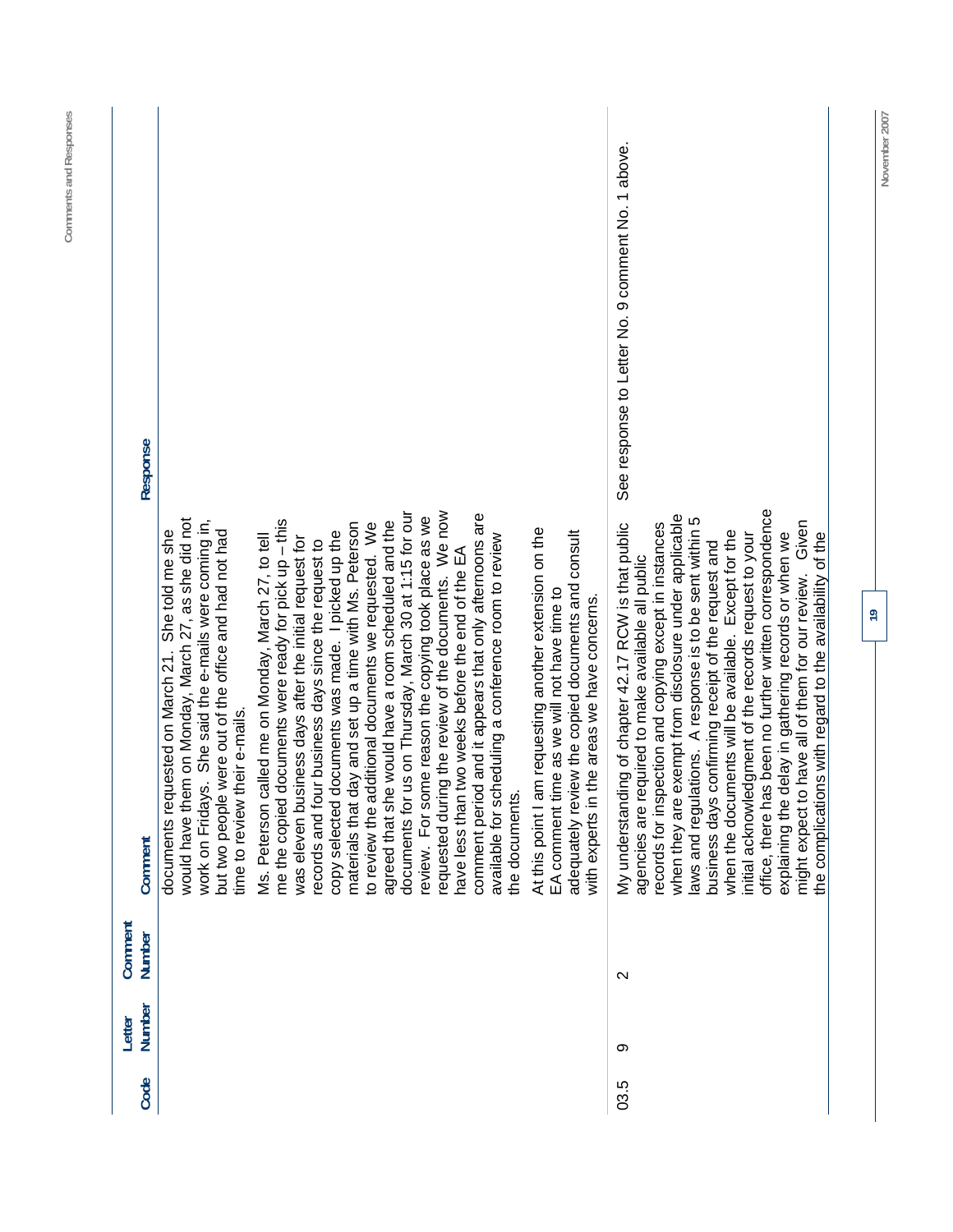| <b>Response</b>   |                                                                                     | Comment noted. Information was provided.                                                                                                                                                      | This wetland has been identified in and added to this<br>Revised EA in section 4.4.                                                                                                                                                                                                                                                        | deficiencies at the intersection. Please see section 1.2<br>of this Revised EA regarding public involvement. The<br>The construction of the Argonne intersection was<br>estimated time frames for each of the projects is<br>completed in 2005 as a safety project to correct<br>presented in Chapter 2 of this Revised EA                                                                                                                                                     | Chapter 4 includes an analysis of impacts to air, water<br>discussion of two-lane and four-lane configuration.<br>Please refer to Chapter 3 of this Revised EA for<br>noise, and wildlife.                                                                                                                                                                                                                                 | construction rather than as separate analyses in the EA.<br>The EA did analyze the entire project (Havana Street to<br>Wellesley Ave). The projects as presented in the public<br>meetings, are identified more for the scheduling of                                                    |
|-------------------|-------------------------------------------------------------------------------------|-----------------------------------------------------------------------------------------------------------------------------------------------------------------------------------------------|--------------------------------------------------------------------------------------------------------------------------------------------------------------------------------------------------------------------------------------------------------------------------------------------------------------------------------------------|--------------------------------------------------------------------------------------------------------------------------------------------------------------------------------------------------------------------------------------------------------------------------------------------------------------------------------------------------------------------------------------------------------------------------------------------------------------------------------|----------------------------------------------------------------------------------------------------------------------------------------------------------------------------------------------------------------------------------------------------------------------------------------------------------------------------------------------------------------------------------------------------------------------------|------------------------------------------------------------------------------------------------------------------------------------------------------------------------------------------------------------------------------------------------------------------------------------------|
| Comment           | records, we request an additional sixty (60) day<br>extension of the comment period | lly request copies of all documents relating<br>to the Bigelow Gulch Road Improvement Project that<br>red to give the public under State and<br>you are requi<br>We respectfu<br>Federal law. | When I looked at the environmental information on your<br>west border of the high school property. I am curious<br>website, I saw nothing that indicated a wetlands area<br>that I know exists along Sullivan Rd. adjacent to the<br>the environmental impact information.<br>about whether year-round water flow has been<br>addressed in | residence input and questions? The few demanded for<br>expansion. It seems the project is moving ahead with<br>sounds as if there are time frames for each one of the<br>The plans are called preliminary, but it<br>the already completed Argonne intersection. Where<br>public meetings that have come about, seem almost<br>was the public meeting before this, for the local<br>ou concerning the Bigelow Gulch<br>projects to start.<br>I am writing y<br>after the fact. | prairie, which makes me worry about pollution of the air,<br>more traffic at higher speeds through this<br>improvements could be made to the existing road such<br>and the coexistence of the wildlife in this<br>the need to make this road safer. Many<br>smoothing out some curves. A four-lane highway is<br>as widening, adding shoulders, turn lanes and<br>going to bring<br>I understand<br>water, noise,<br>area. | there going to be an assessment on the expansion as a<br>whole? This to me would make more sense, as it would<br>Bigelow is broken up into several separate projects. Is<br>The Environmental Assessment was done per project.<br>environmental impact more accurately.<br>represent the |
| Comment<br>Number |                                                                                     | ↽                                                                                                                                                                                             | $\overline{\phantom{0}}$                                                                                                                                                                                                                                                                                                                   | $\overline{\phantom{0}}$                                                                                                                                                                                                                                                                                                                                                                                                                                                       | $\mathbf{\Omega}$                                                                                                                                                                                                                                                                                                                                                                                                          | ო                                                                                                                                                                                                                                                                                        |
| Number<br>Letter  |                                                                                     | $\frac{0}{1}$                                                                                                                                                                                 | $\overline{4}$                                                                                                                                                                                                                                                                                                                             | $\frac{8}{1}$                                                                                                                                                                                                                                                                                                                                                                                                                                                                  | $\frac{8}{10}$                                                                                                                                                                                                                                                                                                                                                                                                             | $\frac{8}{3}$                                                                                                                                                                                                                                                                            |
| Code              |                                                                                     | $\overline{01.1}$                                                                                                                                                                             | 30.0                                                                                                                                                                                                                                                                                                                                       | 03.5                                                                                                                                                                                                                                                                                                                                                                                                                                                                           | 55.1                                                                                                                                                                                                                                                                                                                                                                                                                       | 05.5                                                                                                                                                                                                                                                                                     |

**Bigelow Gulch Road/Forker Road Urban Connector** 

Bigelow Gulch Road/Forker Road Urban Connector

**Revised Environmental Assessment** 

Revised Environmental Assessment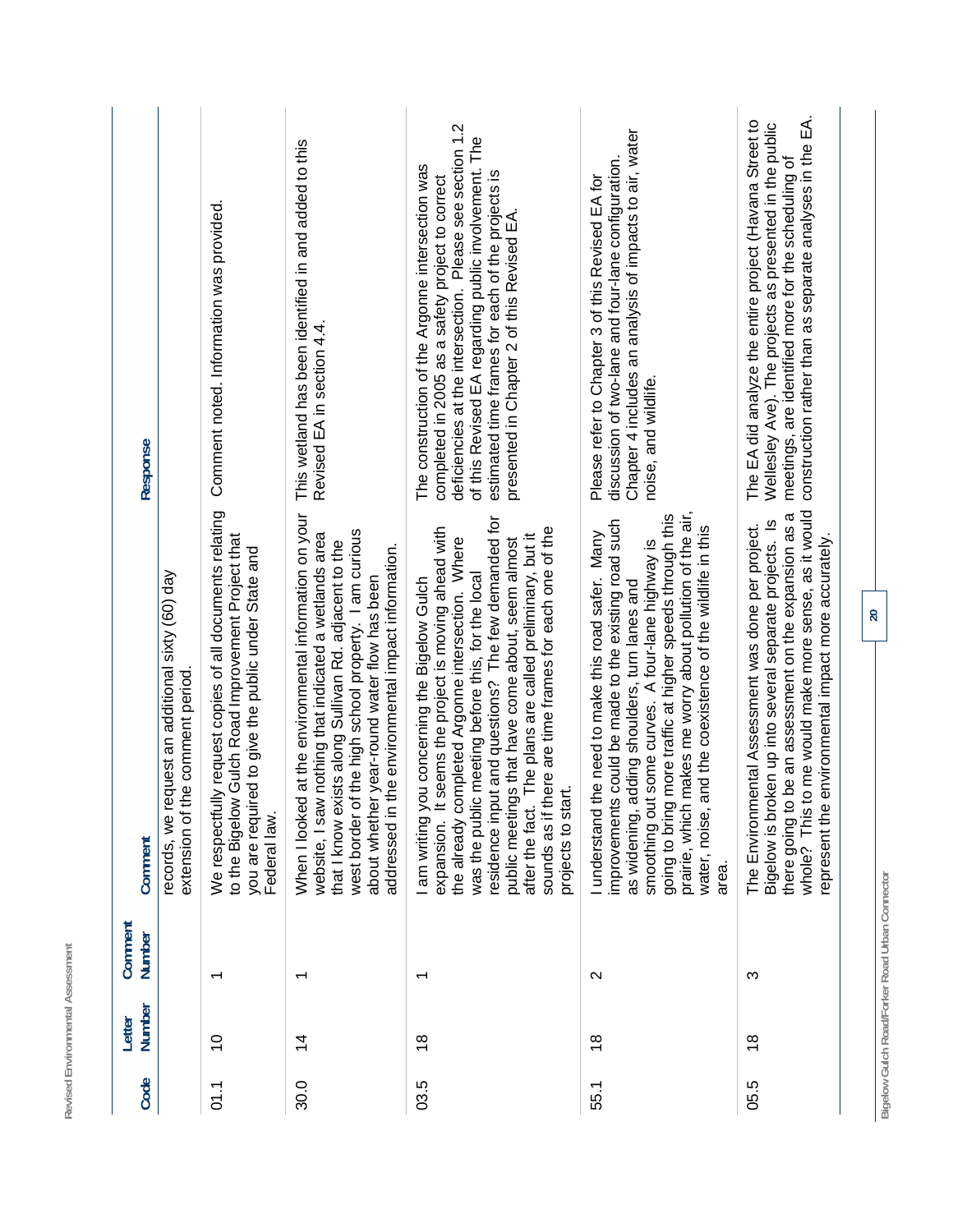| Code | Number<br>Letter | Comment<br>Number | Comment                                                                                                                                                                                                                                                                                                                                                                                                                                                                                                                                                                                                                                                                                                                                                                                                                                                                                                                                                                                                                                                                                                                                                                                                                                                                                                                                                                                    | Response                                                                                                                                                                                                                                                                                                                                                                                                                                                                                                                                                                                                                                                                                                                                                                                                                          |
|------|------------------|-------------------|--------------------------------------------------------------------------------------------------------------------------------------------------------------------------------------------------------------------------------------------------------------------------------------------------------------------------------------------------------------------------------------------------------------------------------------------------------------------------------------------------------------------------------------------------------------------------------------------------------------------------------------------------------------------------------------------------------------------------------------------------------------------------------------------------------------------------------------------------------------------------------------------------------------------------------------------------------------------------------------------------------------------------------------------------------------------------------------------------------------------------------------------------------------------------------------------------------------------------------------------------------------------------------------------------------------------------------------------------------------------------------------------|-----------------------------------------------------------------------------------------------------------------------------------------------------------------------------------------------------------------------------------------------------------------------------------------------------------------------------------------------------------------------------------------------------------------------------------------------------------------------------------------------------------------------------------------------------------------------------------------------------------------------------------------------------------------------------------------------------------------------------------------------------------------------------------------------------------------------------------|
| 03.5 | $\frac{8}{1}$    | 4                 | confusing. How does it go from preliminary to concrete<br>The process by which this project has come about is<br>plans? And at what point do you let the public know<br>are not preliminary any more?<br>that the plans a                                                                                                                                                                                                                                                                                                                                                                                                                                                                                                                                                                                                                                                                                                                                                                                                                                                                                                                                                                                                                                                                                                                                                                  | following meetings with the public and negotiations with<br>Design of the project will begin following completion of<br>individual property owners, the project segment being<br>designed will be advertised for bid. Once satisfactory<br>the NEPA process. When final design is completed,<br>bids are received, a bid award will be made and<br>construction will begin.                                                                                                                                                                                                                                                                                                                                                                                                                                                       |
| 45.0 | $\frac{8}{1}$    | 5                 | that worries me very much is the chance<br>of a zoning change once this project is finished. We<br>don't need or want that to happen to this beautiful<br>that be a possibility later on?<br>prairie. Could<br>Another thing                                                                                                                                                                                                                                                                                                                                                                                                                                                                                                                                                                                                                                                                                                                                                                                                                                                                                                                                                                                                                                                                                                                                                               | As a separate process, Spokane County is updating the<br>comprehensive plan and the designation of future land<br>Please see sections 4.7 and 4.17 regarding land use,<br>zoning, and cumulative impact.<br>uses for the entire County.                                                                                                                                                                                                                                                                                                                                                                                                                                                                                                                                                                                           |
| 55.2 | $\overline{2}$   | ↽                 | existing one lane. We would ask you to have a stoplight<br>dense fog at certain times of the year. If a tall light were<br>instead of a 45 mph county road. Why should someone<br>visible, a greater distance warning would be certain and<br>Remember too, that that stretch of road is plagued with<br>left west to south, is going to be much more dangerous<br>intersection obstructs vision of intersection activity until<br>with heavy traffic on two opposing lanes instead of the<br>stop. If traffic becomes heavier, which I<br>concerned that crossing, turning left north to west and<br>expect it will, there will be an increased hazard of rear<br>that causes traffic to back up closer to the crest of the<br>if there is an accident or a sudden stop<br>they are approaching a stop light, that will also cause<br>regarding the road from Argonne to Forker a freeway<br>live at 6309 N. Lehman Rd. We are<br>Lehman and Bigelow Gulch. We are<br>signs or lights before the hill indicate<br>have to be critically injured or killed first to see the<br>here. It will also help to keep the traffic flow from<br>obvious danger? The crest of the hill west of the<br>unwary drivers to be on guard and to decelerate.<br>very concerned about the already dangerous<br>hill. If warning<br>intersection at<br>end collisions<br>it is too late to<br>My family and | increase sight distance and improve safety by smoothing<br>Spokane County Public Works will measure the existing<br>volumes to determine when the traffic volumes or safety<br>a signal. Spokane County will continue to monitor traffic<br>project traffic volumes do not meet the requirements for<br>out the crest of the hills providing left hand turn lanes.<br>Regarding installation of a traffic signal system at the<br>Illumination at key intersection(s) will be investigated<br>intersection of Bigelow Gulch/Lehman, the proposed<br>Regarding Lehman traffic accessing Bigelow Gulch,<br>necessitate a change. The proposed project would<br>sight distance at the intersection and determine if<br>Thank you for commenting on the EA<br>mitigative measures are necessary.<br>during the design of the project. |

**Comments and Responses** 

Comments and Responses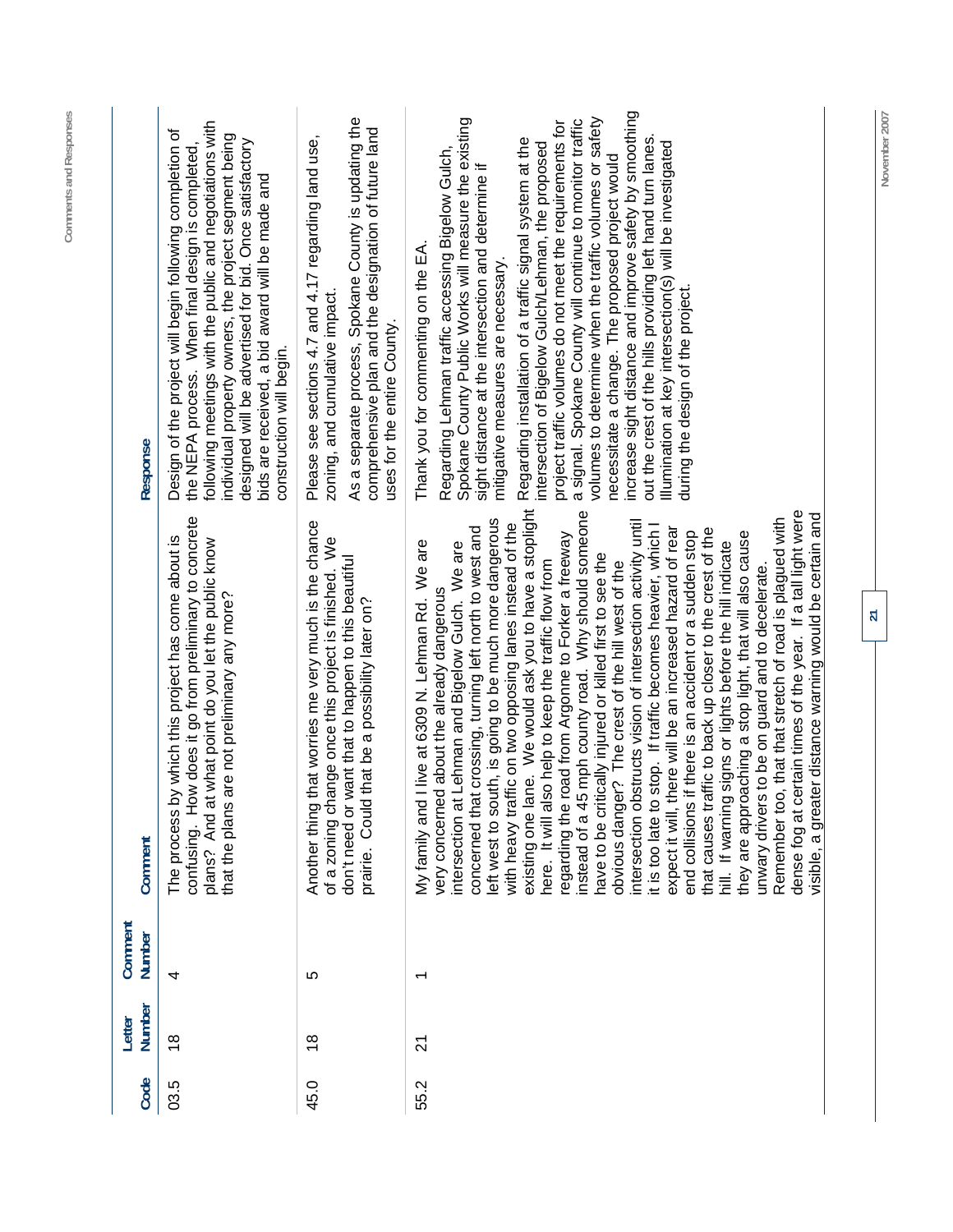| <b>Response</b>   |                                                                                                                                   | Thank you for commenting.                                                                                                                                                                                                                                                    | Comment noted. Please see sections 4.1 and 4.5 of this<br>Revised EA regarding stormwater pollution prevention.                                                                                                                                                                                   | See response to letter No. 22,<br>Comment noted.<br>comment No. 2.                                                                                                                                           | See response to letter No. 22,<br>Comment noted.<br>comment No. 2.                                                                                                                                                                                                                                                                                                                                                                                                          | applications (including a request for a short-term water<br>Comment noted. The County will submit permit<br>quality modification) during the design phase                                                                                                                                                                                                                                                  |  |
|-------------------|-----------------------------------------------------------------------------------------------------------------------------------|------------------------------------------------------------------------------------------------------------------------------------------------------------------------------------------------------------------------------------------------------------------------------|---------------------------------------------------------------------------------------------------------------------------------------------------------------------------------------------------------------------------------------------------------------------------------------------------|--------------------------------------------------------------------------------------------------------------------------------------------------------------------------------------------------------------|-----------------------------------------------------------------------------------------------------------------------------------------------------------------------------------------------------------------------------------------------------------------------------------------------------------------------------------------------------------------------------------------------------------------------------------------------------------------------------|------------------------------------------------------------------------------------------------------------------------------------------------------------------------------------------------------------------------------------------------------------------------------------------------------------------------------------------------------------------------------------------------------------|--|
| Comment           | it would be visible in the fog. Thank you for considering<br>the safety of my family and friends and for all Spokane<br>motorists | Spokane County, The Federal Highway Administration,<br>Assessment for the Bigelow Gulch<br>Road/Forker Road Urban Connector (Proponent -<br>the opportunity to comment on the<br>and the Washington State Department of<br>Transportation).<br>Thank you for<br>Environmenta | pollutants to waters of the state is in violation of Chapter<br>Standards for Surface Waters of the State<br>, and is subject to enforcement action.<br>90.48, Water Pollution Control, and WAC 173-201A,<br>of sediment-laden runoff or other<br>Any discharge<br>of Washington<br>Water Quality | Proper disposal of construction debris must be on land<br>ner that debris cannot enter the natural<br>storm water drainage system or cause water quality<br>state waters.<br>degradation of<br>in such a man | protection against erosion when other measures are not<br>revegetated; use bioengineering techniques, use clean<br>and sediment control practices must be<br>storm water drainage system. All areas disturbed or<br>used on the construction site and adjacent areas to<br>prevent upland sediments from entering the natural<br>by construction activities must be<br>or some other equivalent type of<br>Proper erosion<br>durable riprap,<br>newly created<br>practical. | adjacent to waterways that will adversely<br>rom the Department of Ecology pursuant<br>standards modification may be issued if the proponent<br>agrees to a number of specific construction practices<br>and techniques designed to minimize water quality<br>01A-110. A short-term water quality<br>affect water quality must receive specific prior<br>authorization f<br>to WAC 173-2<br>Any work in or |  |
| Comment<br>Number |                                                                                                                                   |                                                                                                                                                                                                                                                                              | $\mathbf{\Omega}$                                                                                                                                                                                                                                                                                 | ω                                                                                                                                                                                                            | 4                                                                                                                                                                                                                                                                                                                                                                                                                                                                           | ပ                                                                                                                                                                                                                                                                                                                                                                                                          |  |
| Number<br>Letter  |                                                                                                                                   | 22                                                                                                                                                                                                                                                                           | 22                                                                                                                                                                                                                                                                                                | 22                                                                                                                                                                                                           | 22                                                                                                                                                                                                                                                                                                                                                                                                                                                                          | 22                                                                                                                                                                                                                                                                                                                                                                                                         |  |
| Code              |                                                                                                                                   | 01.0                                                                                                                                                                                                                                                                         | 20.1                                                                                                                                                                                                                                                                                              | 20.1                                                                                                                                                                                                         | 15.1                                                                                                                                                                                                                                                                                                                                                                                                                                                                        | 20.1                                                                                                                                                                                                                                                                                                                                                                                                       |  |

Revised Environmental Assessment

**22** 

Bigelow Gulch Road/Forker Road Urban Connector **Bigelow Gulch Road/Forker Road Urban Connector**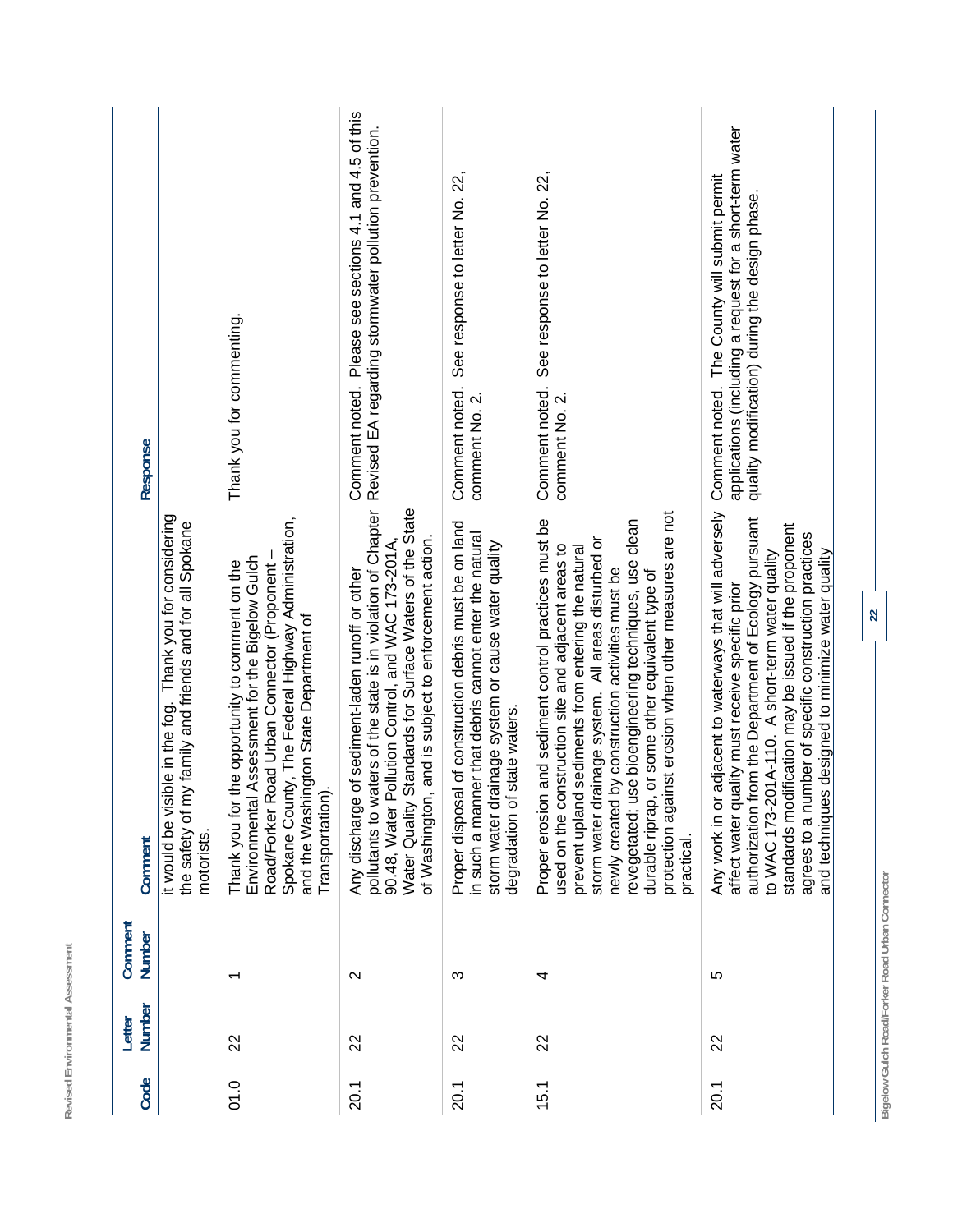| Code | Number<br>Letter | Comment<br>Number | Comment                                                                                                                                                                                                                                                                                                                                                                                                                                                                                                                                                                                                                                                                                | Response                                                                                                                                                                                                    |
|------|------------------|-------------------|----------------------------------------------------------------------------------------------------------------------------------------------------------------------------------------------------------------------------------------------------------------------------------------------------------------------------------------------------------------------------------------------------------------------------------------------------------------------------------------------------------------------------------------------------------------------------------------------------------------------------------------------------------------------------------------|-------------------------------------------------------------------------------------------------------------------------------------------------------------------------------------------------------------|
|      |                  |                   | construction schedule will be tied to the<br>e Hydraulic Project Approval (HPA).<br>schedule on th<br>The<br>impacts.                                                                                                                                                                                                                                                                                                                                                                                                                                                                                                                                                                  |                                                                                                                                                                                                             |
| 20.1 | 22               | ဖ                 | for aquatic organisms. Attached is a fact<br>should consider alternatives to creosote<br>treated wood may contaminate nearby sediment and<br>treated wood or other chemically treated wood for in-<br>water construction of wood structures. Over time,<br>e information.<br>sheet with mor<br>cause toxicity<br>The applicant                                                                                                                                                                                                                                                                                                                                                         | Comment noted. This recommendation will be<br>considered during the project design phase.                                                                                                                   |
| 20.0 | 22               | ∼                 | with the Underground Injection Control program (UIC) at requirement during the project design phase.<br>All dry wells and other injection wells must be registered<br>Ecology. Contact the UIC staff at UIC<br>Program, Department of Ecology, P.O. Box 47600,<br>Olympia WA 98504-7600 or (360) 407-6616 for<br>registration forms and further information.<br>Department of                                                                                                                                                                                                                                                                                                          | Spokane County will complete this<br>Comment noted.                                                                                                                                                         |
| 20.1 | 22               | $\infty$          | likely to be present. Disposal of antifreeze, oil and other<br>treatment (AKART) is provided prior to injection and the<br>equivalent treatment must be used in high traffic areas<br>not be used for disposal of storm water<br>nent device for all known available and<br>grassy swales, sand filters catch basins, and wet and<br>where gasoline or oil contamination or storm water is<br>dry ponds. A coalescing plate oil/water separator or<br>discharge can meet the Ground Water Standards,<br>Chapter 173-200 WAC. Examples of AKART are<br>reasonable methods of prevention, control and<br>drywells is not allowed.<br>unless a treatr<br>pollutants into<br>Dry Wells can | information on stormwater management for the project.<br>Comment noted. Please see Chapter 2 for additional<br>Spokane County will evaluate specific AKART<br>applications during the project design phase. |
| 15.0 | 22               | တ                 | Routine inspection and maintenance of all sediment and Comment noted. This recommendation will be part of<br>I devices is recommended both during<br>and after development of the site.<br>erosion control                                                                                                                                                                                                                                                                                                                                                                                                                                                                             | the Stormwater Pollution Prevent Plan and plan of<br>operation for the roadway.                                                                                                                             |
| 20.1 | 22               | $\overline{0}$    | removed in a manner that will prevent their discharge to<br>fuels, other petroleum products, paints, solvents, and<br>During construction, all released oils, hydraulic fluids,<br>other deleterious materials must be contained and<br>waters and soils of the state. The cleanup of spills                                                                                                                                                                                                                                                                                                                                                                                           | Comment noted. Please refer to sections 4.1 and 4.2 of<br>this Revised EA regarding the Construction Stormwater<br>Pollution Prevention Plan and the Spill Prevention<br>Control and Countermeasures Plan.  |
|      |                  |                   | 23                                                                                                                                                                                                                                                                                                                                                                                                                                                                                                                                                                                                                                                                                     | November 2007                                                                                                                                                                                               |

**Comments and Responses**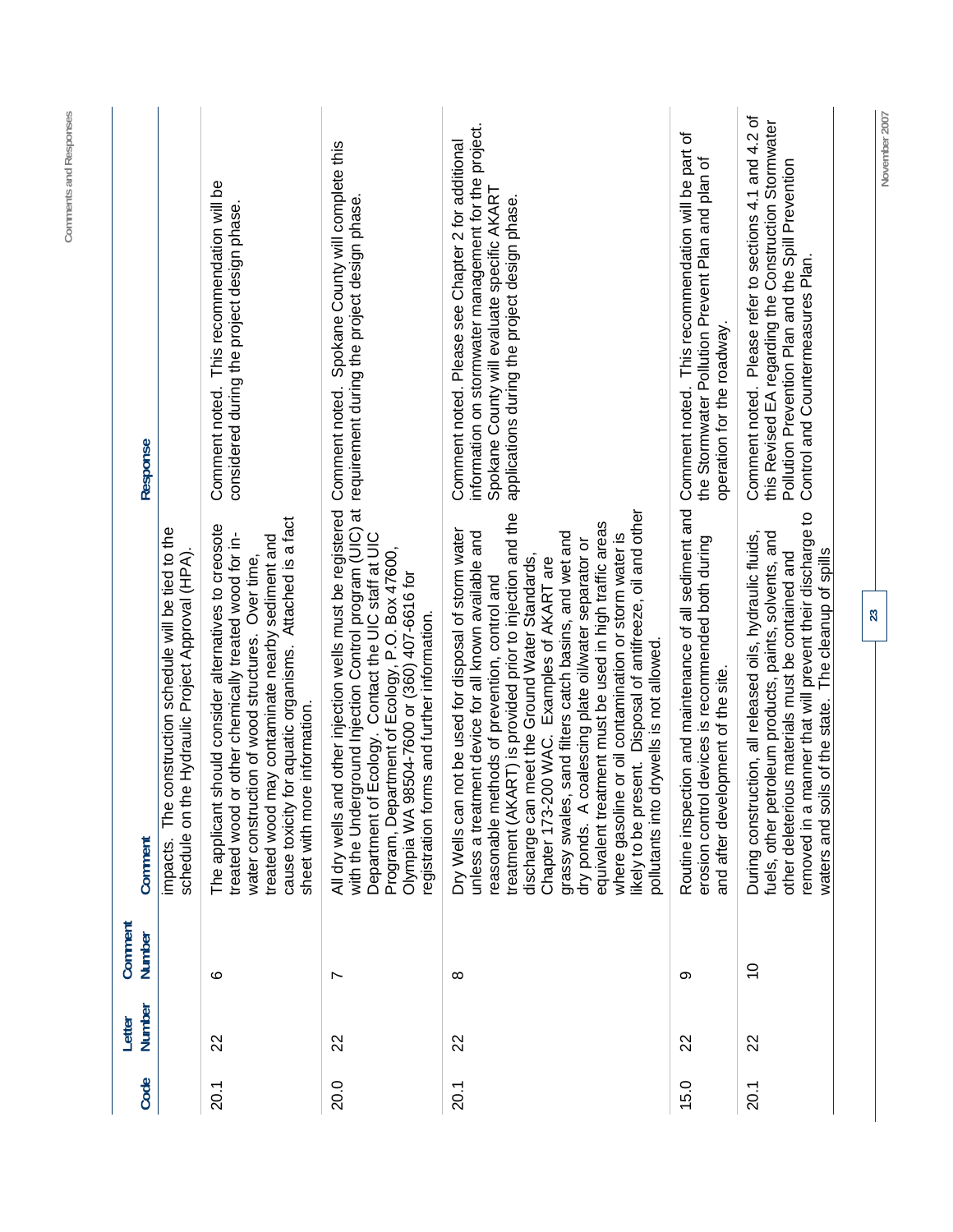| Response          |                                                     | Comment noted.                                                                                                                                                                                                                                                                                                             | Spokane County will evaluate the use<br>of recycled materials during the project design phase.<br>Comment noted.                                                                                                                                                                                                                                                                                     | Regarding added traffic at the Bigelow Gulch/Thierman<br>intersection, the traffic volumes will be monitored and<br>reviewed to determine the need for a traffic light. | Comment noted. Your comment has been forwarded to<br>Springs Road, and are awaiting the completion of the<br>trimming. The City of Spokane and Spokane County<br>Regional Transportation Council to determine future<br>have discussed the challenges presented by Valley<br>our Maintenance Division for brush clearing/tree<br>Northeast Transportation Study by the Spokane<br>actions. | The Thierman/Wellesley/Valley Springs corridor would<br>not be used as a construction detour during the<br>construction of Bigelow Gulch. | The picture was provided.                                                                                                                                                                                                                                                  |
|-------------------|-----------------------------------------------------|----------------------------------------------------------------------------------------------------------------------------------------------------------------------------------------------------------------------------------------------------------------------------------------------------------------------------|------------------------------------------------------------------------------------------------------------------------------------------------------------------------------------------------------------------------------------------------------------------------------------------------------------------------------------------------------------------------------------------------------|-------------------------------------------------------------------------------------------------------------------------------------------------------------------------|--------------------------------------------------------------------------------------------------------------------------------------------------------------------------------------------------------------------------------------------------------------------------------------------------------------------------------------------------------------------------------------------|-------------------------------------------------------------------------------------------------------------------------------------------|----------------------------------------------------------------------------------------------------------------------------------------------------------------------------------------------------------------------------------------------------------------------------|
| Comment           | should take precedence over other work on the site. | must be connected to the sanity sewer or<br>refuse containers and dumpster areas adjacent to or<br>Dumpsters and refuse collection containers must be<br>leak free with close fitting covers. The drainage for<br>gned to prevent leachate from being<br>discharged to surface waters.<br>over the water<br>otherwise desi | markets for these recycled products and reduce the use<br>roadway asphalt. Use of these materials would expand<br>roofing (from roofing projects) and crumb rubber (from<br>waste tires) have proved to be effective feedstocks in<br>materials in asphalt for this project. Ground asphaltic<br>of natural resources needed for road construction.<br>The proponent should consider use of recycled | There will be too much traffic on Thierman Rd. You will<br>igelow & Thierman.<br>put a light at Bi                                                                      | miles of Thierman too many [illegible] no visibility. Your<br>right of way has bushes you are liable for accidents and<br>Valley Springs it's terrible cut the bushes on the "S" /4<br>deaths. Stop arguing with the city urge them to fix the<br>Right now! You need to fix your part of Thierman and<br>[illegible] Hill                                                                 | during construction and Valley Springs can't take it.<br>You will be driving traffic up Thierman to Wellesey                              | Road Urban Connector. I would guess that her property<br>morning. My mom's address is 7810 E. Bigelow Gulch<br>Assessment for Bigelow Gulch/Forker<br>Sir, thank you very much for returning my call this<br>n block 3009 from your book,<br>Road. She is<br>Environmental |
| Comment<br>Number |                                                     | $\tilde{t}$                                                                                                                                                                                                                                                                                                                | $\frac{2}{3}$                                                                                                                                                                                                                                                                                                                                                                                        | ᠇                                                                                                                                                                       | $\mathbf{\Omega}$                                                                                                                                                                                                                                                                                                                                                                          | က                                                                                                                                         | $\overline{\phantom{0}}$                                                                                                                                                                                                                                                   |
| Number<br>Letter  |                                                     | 22                                                                                                                                                                                                                                                                                                                         | 22                                                                                                                                                                                                                                                                                                                                                                                                   | 23                                                                                                                                                                      | 23                                                                                                                                                                                                                                                                                                                                                                                         | 23                                                                                                                                        | 24                                                                                                                                                                                                                                                                         |
| Code              |                                                     | 80.0                                                                                                                                                                                                                                                                                                                       | 05.1                                                                                                                                                                                                                                                                                                                                                                                                 | 55.1                                                                                                                                                                    | 40.7                                                                                                                                                                                                                                                                                                                                                                                       | 55.1                                                                                                                                      | ว1.1                                                                                                                                                                                                                                                                       |

Revised Environmental Assessment

**24** 

Bigelow Gulch Road/Forker Road Urban Connector **Bigelow Gulch Road/Forker Road Urban Connector**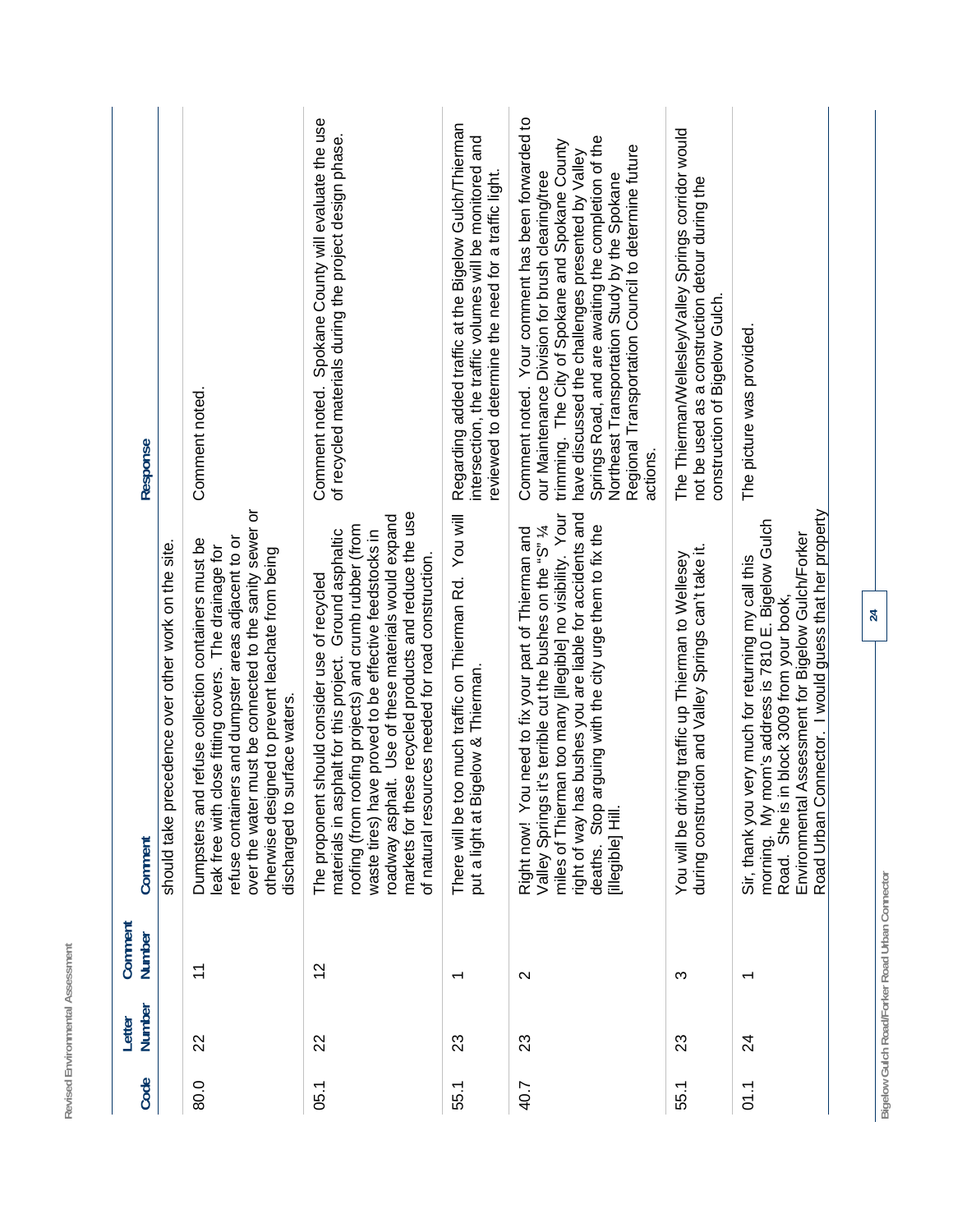| Response          |                                                                                                                                                                       | Thank you for your comment. Please refer to Chapter 2<br>for a discussion of need for a 4-lane roadway                                                                                                                 | Comment noted. Please see section 4.6 of this Revised<br>EA for a discussion of deer.                                                       | Comment noted. Please see responses to 28-1 and 28-2<br>above.                                                                                                                                                                                                                                                                                                                                                                                                                                                                                                                                             | <b>Comment Noted.</b><br>$\aleph$                                                                                                                                                                                                                                                                                                                                                                                                                                                  | Comment Noted.                                                                                                                                                                                                |
|-------------------|-----------------------------------------------------------------------------------------------------------------------------------------------------------------------|------------------------------------------------------------------------------------------------------------------------------------------------------------------------------------------------------------------------|---------------------------------------------------------------------------------------------------------------------------------------------|------------------------------------------------------------------------------------------------------------------------------------------------------------------------------------------------------------------------------------------------------------------------------------------------------------------------------------------------------------------------------------------------------------------------------------------------------------------------------------------------------------------------------------------------------------------------------------------------------------|------------------------------------------------------------------------------------------------------------------------------------------------------------------------------------------------------------------------------------------------------------------------------------------------------------------------------------------------------------------------------------------------------------------------------------------------------------------------------------|---------------------------------------------------------------------------------------------------------------------------------------------------------------------------------------------------------------|
| Comment           | figure 27 of the same book. If I could get the picture of<br>next one west of the picture shown in<br>my mom's place I would appreciate it very much.<br>would be the | Bigelow. I drive Bigelow every day, the problem is not<br>I am writing this because of the recent plan to widen<br>the road it is the drivers on the road, to spend our<br>money to appease poor driving is not right. | I would also like to say that more deer would be killed<br>as a result of this freeway. I hope you will reconsider<br>and stop the project. | am about the project that they want to do<br>make it into a freeway. No one seems to<br>people, all the more car wrecks all, the more lives that<br>on Bigelow. All the money they want to spend just so<br>care about the animals that will be killed, fatalities for<br>people can get to work faster. You are going to take<br>but they will get to work faster. Please<br>is, not every one wants to go faster we<br>life. I ask the people to rethink this.<br>like to say a few words on how<br>Hello, I would<br>think about th<br>want to enjoy<br>disappointed<br>this road and<br>will be taken, | planned Bigelow Gulch Road Project. We<br>e than two hour town hall meeting to be<br>of Orchard Prairie and Pleasant Prairie<br>frustration with the current process and the flaws that<br>Thank you for making time in your schedule to meet<br>previously unavailable to residents was provided.<br>very informative. In fact, considerable information<br>hope that you have a better understanding of our<br>with residents<br>found the mor<br>regarding the<br>accompany it. | clarify questions and also hear what we feel are flaws in<br>We appreciate the opportunity to have Keith Martin,<br>Ross Kelley and Steve Yach available also to help<br>the Environmental Impact Assessment. |
| Comment<br>Number |                                                                                                                                                                       | $\overline{\phantom{0}}$                                                                                                                                                                                               | $\mathbf{\Omega}$                                                                                                                           | $\overline{\phantom{0}}$                                                                                                                                                                                                                                                                                                                                                                                                                                                                                                                                                                                   | $\overline{\phantom{0}}$                                                                                                                                                                                                                                                                                                                                                                                                                                                           | $\mathbf{\Omega}$                                                                                                                                                                                             |
| Number<br>Letter  |                                                                                                                                                                       | 28                                                                                                                                                                                                                     | 28                                                                                                                                          | 29                                                                                                                                                                                                                                                                                                                                                                                                                                                                                                                                                                                                         | 80                                                                                                                                                                                                                                                                                                                                                                                                                                                                                 | 30                                                                                                                                                                                                            |
| Code              |                                                                                                                                                                       | 55.0                                                                                                                                                                                                                   | 40.0                                                                                                                                        | 55.2                                                                                                                                                                                                                                                                                                                                                                                                                                                                                                                                                                                                       | 03.5                                                                                                                                                                                                                                                                                                                                                                                                                                                                               | 03.5                                                                                                                                                                                                          |

**November 2007** 

November 2007

**25** 

**Comments and Responses**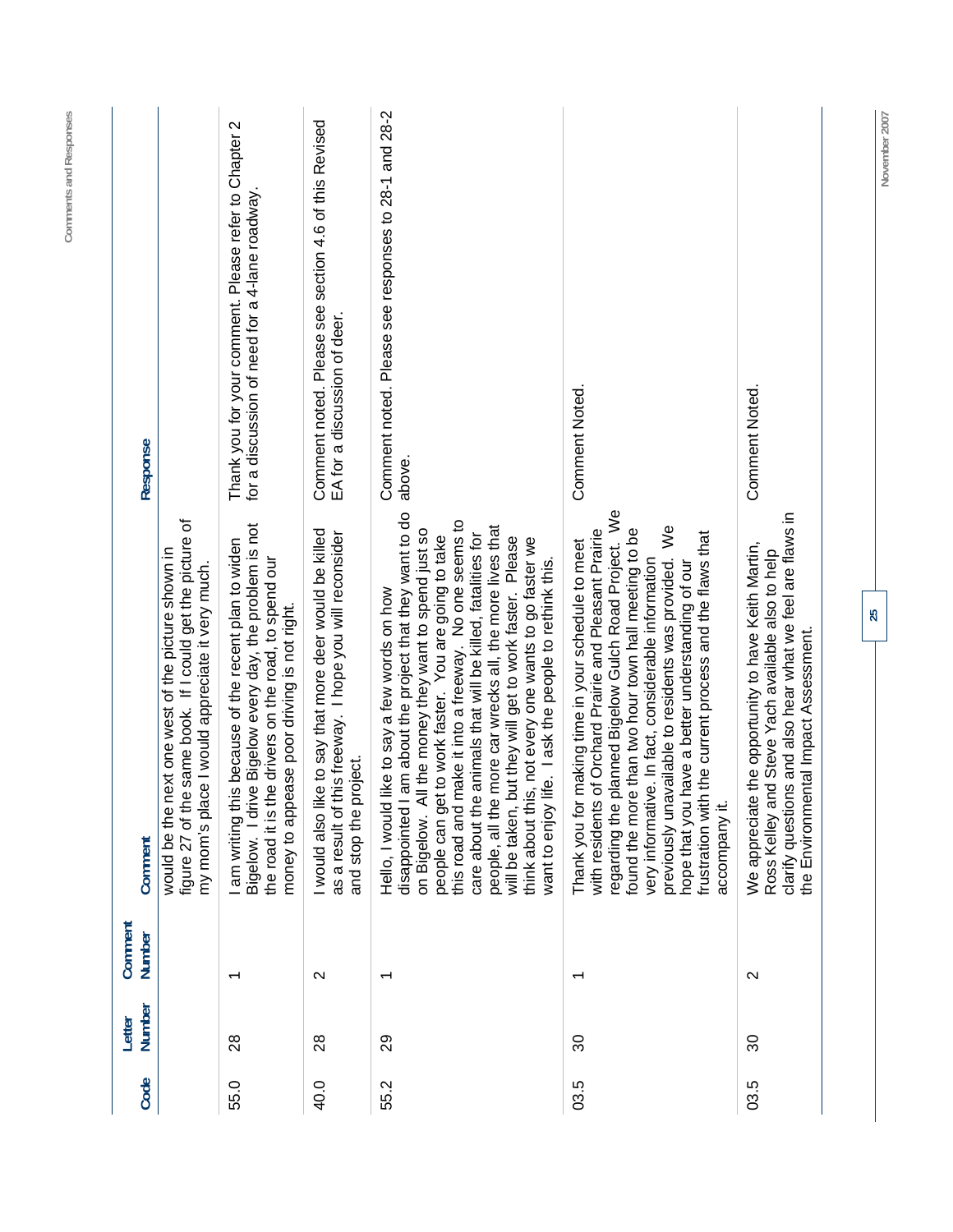| Response          | public comment period allowed for the January 2006 EA.<br>the<br>Please see section 1.2 of this Revised EA regarding<br>Also, see response to comment No. 2-1 above                                                                                                                                     |                                                                                                                                                                                                                                                                                                                                                                                                                                                                                         |                                                                                                                                                                                                                                                                                                                                                             | Comment noted. Please see sections 4.7, and 4.16 and<br>4.17 of this revised EA regarding growth and zoning                                                                                                                                                                                                                                            | Revised EA for discussion of two-lane and four-lane<br>Comment noted. Please refer to Chapter 3 of this<br>configuration.                                                                                                                                                                                                                               | Comment noted. See response to comment 4-2 above.                                                           |
|-------------------|---------------------------------------------------------------------------------------------------------------------------------------------------------------------------------------------------------------------------------------------------------------------------------------------------------|-----------------------------------------------------------------------------------------------------------------------------------------------------------------------------------------------------------------------------------------------------------------------------------------------------------------------------------------------------------------------------------------------------------------------------------------------------------------------------------------|-------------------------------------------------------------------------------------------------------------------------------------------------------------------------------------------------------------------------------------------------------------------------------------------------------------------------------------------------------------|--------------------------------------------------------------------------------------------------------------------------------------------------------------------------------------------------------------------------------------------------------------------------------------------------------------------------------------------------------|---------------------------------------------------------------------------------------------------------------------------------------------------------------------------------------------------------------------------------------------------------------------------------------------------------------------------------------------------------|-------------------------------------------------------------------------------------------------------------|
| Comment           | You said that you would seek an extension of the thirty<br>concerns and add pertinent facts to the<br>You also supported the opportunity for an additional<br>the comment period regarding the EIA<br>public meeting to allow residents the opportunity to<br>(30) days for<br>express their<br>record. | I have learned from a telephone conversation with Ross<br>also indicated that there would be a public<br>representatives of the Federal Government would hear<br>letter would be coming to me as the representatives of<br>the Prairie Protection Association outlines these items.<br>testimony regarding the road project. Mr. Kelly said a<br>e extension of time has been granted to<br>hearing at East Valley Middle School at which time<br>Kelley that th<br>오<br>エ<br>April 12. | h study by us of the environment impacted<br>tation, and the quality of life in the historic<br>Environmental Impact Statement is prepared streams,<br>We know a thirty-day extension is really not adequate<br>will be irreparably changed for ever.<br>by this road project. We believe that unless an<br>wildlife, veget<br>for a thoroug<br>communities | a change in the growth management plan to allow more<br>Once this roadway is completed the next impact will be<br>that cannot be provided in a school that has historically<br>70 students each year for over 100 years.<br>School (opened in 1894) with demands for education<br>homes per acre. This will impact the Orchard Prairie<br>educated 60- | Bigelow safer with fewer curves, widened lanes (2) with<br>lane and wide shoulders be reconsidered.<br>storic communities to respond to a need<br>sighted when the North-South corridor is still planned.<br>that is not intended to be permanent seems short<br>to ask that the original plan to make<br>a center turn<br>Destroying hi<br>We continue | to insist that an EIS be completed before<br>any work is begun on the Bigelow Gulch Project.<br>We urge you |
| Comment<br>Number | ო                                                                                                                                                                                                                                                                                                       |                                                                                                                                                                                                                                                                                                                                                                                                                                                                                         |                                                                                                                                                                                                                                                                                                                                                             | 4                                                                                                                                                                                                                                                                                                                                                      | ഥ                                                                                                                                                                                                                                                                                                                                                       | ဖ                                                                                                           |
| Number<br>Letter  | 30                                                                                                                                                                                                                                                                                                      |                                                                                                                                                                                                                                                                                                                                                                                                                                                                                         |                                                                                                                                                                                                                                                                                                                                                             | 80                                                                                                                                                                                                                                                                                                                                                     | 80                                                                                                                                                                                                                                                                                                                                                      | ౚ                                                                                                           |
| Code              | 03.5                                                                                                                                                                                                                                                                                                    |                                                                                                                                                                                                                                                                                                                                                                                                                                                                                         |                                                                                                                                                                                                                                                                                                                                                             | 45.1                                                                                                                                                                                                                                                                                                                                                   | 05.0                                                                                                                                                                                                                                                                                                                                                    | rö.<br>95.                                                                                                  |

Revised Environmental Assessment

Bigelow Gulch Road/Forker Road Urban Connector **Bigelow Gulch Road/Forker Road Urban Connector**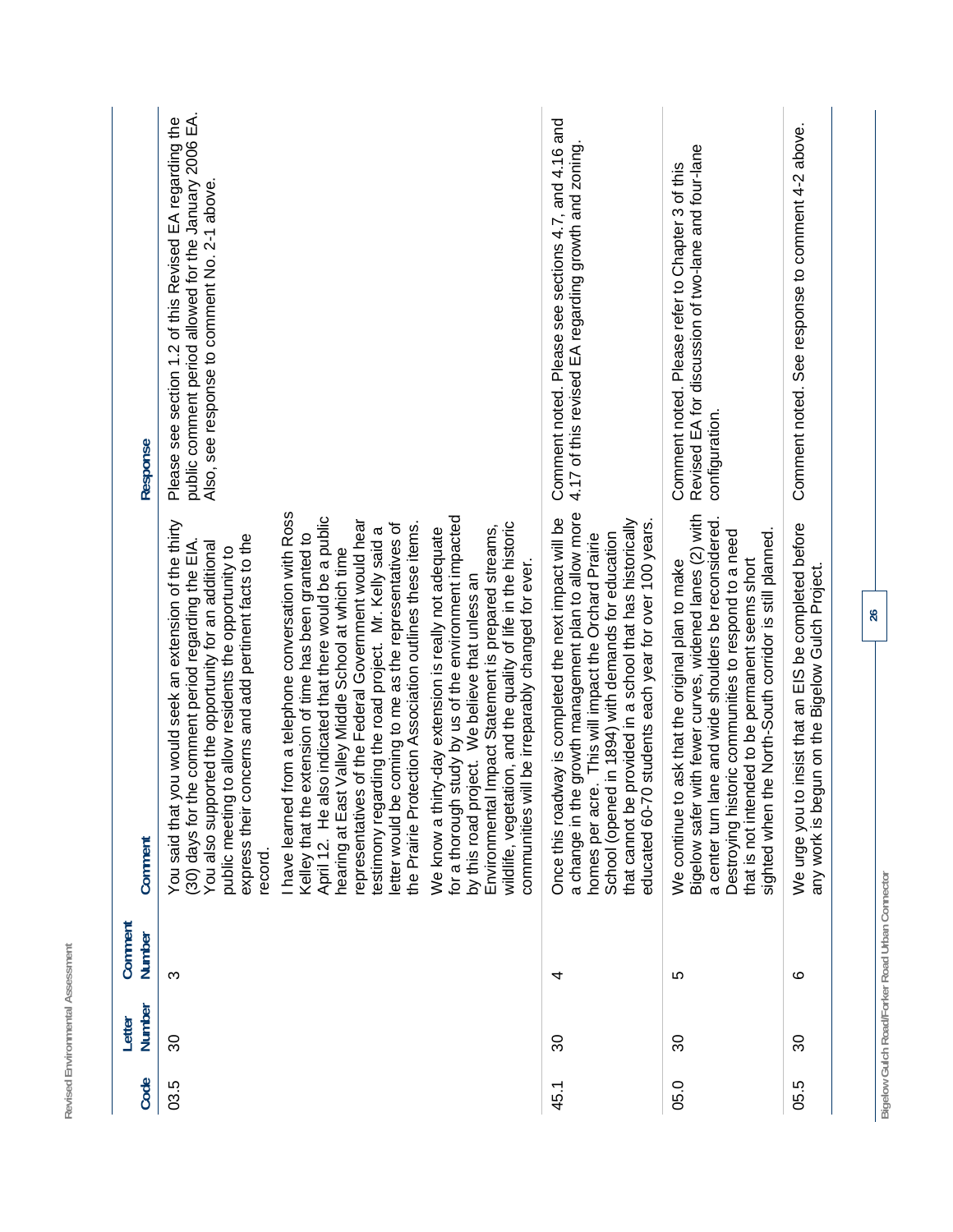| Response                 | during construction. As with any construction project,<br>Spokane County intends to keep the roadway open<br>traffic flow will be slowed.                                                                                                                                                                                                                                                                                                                                                                                                                                                                                                                                                                                                                                                                                                                                                                                                                                                                                                                                                                                                                                                                                                                                                                                                                                                                                                               | Comment noted.                                | Your request for maintenance has been submitted to<br>County Maintenance.                                                   | Thank you for your comment.                                                                                                                                                        | Thank you for your comment. |    | November 2007 |
|--------------------------|---------------------------------------------------------------------------------------------------------------------------------------------------------------------------------------------------------------------------------------------------------------------------------------------------------------------------------------------------------------------------------------------------------------------------------------------------------------------------------------------------------------------------------------------------------------------------------------------------------------------------------------------------------------------------------------------------------------------------------------------------------------------------------------------------------------------------------------------------------------------------------------------------------------------------------------------------------------------------------------------------------------------------------------------------------------------------------------------------------------------------------------------------------------------------------------------------------------------------------------------------------------------------------------------------------------------------------------------------------------------------------------------------------------------------------------------------------|-----------------------------------------------|-----------------------------------------------------------------------------------------------------------------------------|------------------------------------------------------------------------------------------------------------------------------------------------------------------------------------|-----------------------------|----|---------------|
| Comment                  | Argonne-Bigelow project last summer hurt<br>e of credit payments or you BUSINESSES<br>done I'm sure that I will prosper from it. I just hope that<br>business owners (we pay our property taxes, sales tax,<br>concerns, but the county has not shown that they have<br>so the road would be open for the regular traffic during<br>This project will last 3 years. I'm sure that<br>future relied on that project working smoothly, I'm sure<br>off peak hours between 8:00 p.m. - 6:00 a.m. In doing<br>consider having the work crew work on this project on<br>keep our employees off unemployment)<br>If I'm still in business after the project is<br>the construction. At times in business you must think<br>Spokane's future. In saying that; my concern is what<br>happens to the businesses and the traffic flow during<br>out side the box. I would hope that the county would<br>many businesses during that project and that project<br>the end project will be great but meanwhile I have to<br>hope that the county is listening to the<br>that the Argonne-Bigelow project would have been<br>important couplet to enhance the traffic pattern for<br>in this area can make it through this<br>e Bigelow Gulch Road Project is an<br>was only 6 moths or so. If your job, 401k, house<br>know that th<br>the day. The<br>payments, lin<br>road tax, and<br>the business<br>pay my bills.<br>differently. I<br>in the past.<br>project! | Especially the E & W ends.<br>It looks great! | trees in the Gulch before they snap and<br>Please maintenance do something about the<br>someone gets killed!<br>overhanging | I was very pleased to see that proposed tunnel to allow<br>southbound traffic on Forker Road to merge with SE-<br>on Bigelow. Please keep the tunnel<br>bound traffic<br>concept!! | Git 'er done.<br>OK w/me.   | 27 |               |
| Comment<br><b>Number</b> |                                                                                                                                                                                                                                                                                                                                                                                                                                                                                                                                                                                                                                                                                                                                                                                                                                                                                                                                                                                                                                                                                                                                                                                                                                                                                                                                                                                                                                                         | $\overline{\phantom{0}}$                      | $\mathbf{\sim}$                                                                                                             | $\overline{\phantom{0}}$                                                                                                                                                           | $\overline{\phantom{0}}$    |    |               |
| Number<br>Letter         | $\overline{5}$                                                                                                                                                                                                                                                                                                                                                                                                                                                                                                                                                                                                                                                                                                                                                                                                                                                                                                                                                                                                                                                                                                                                                                                                                                                                                                                                                                                                                                          | 32                                            | 32                                                                                                                          | 33                                                                                                                                                                                 | 34                          |    |               |
| Code                     | 55.3                                                                                                                                                                                                                                                                                                                                                                                                                                                                                                                                                                                                                                                                                                                                                                                                                                                                                                                                                                                                                                                                                                                                                                                                                                                                                                                                                                                                                                                    | 01.0                                          | 40.7                                                                                                                        | 55.0                                                                                                                                                                               | 01.0                        |    |               |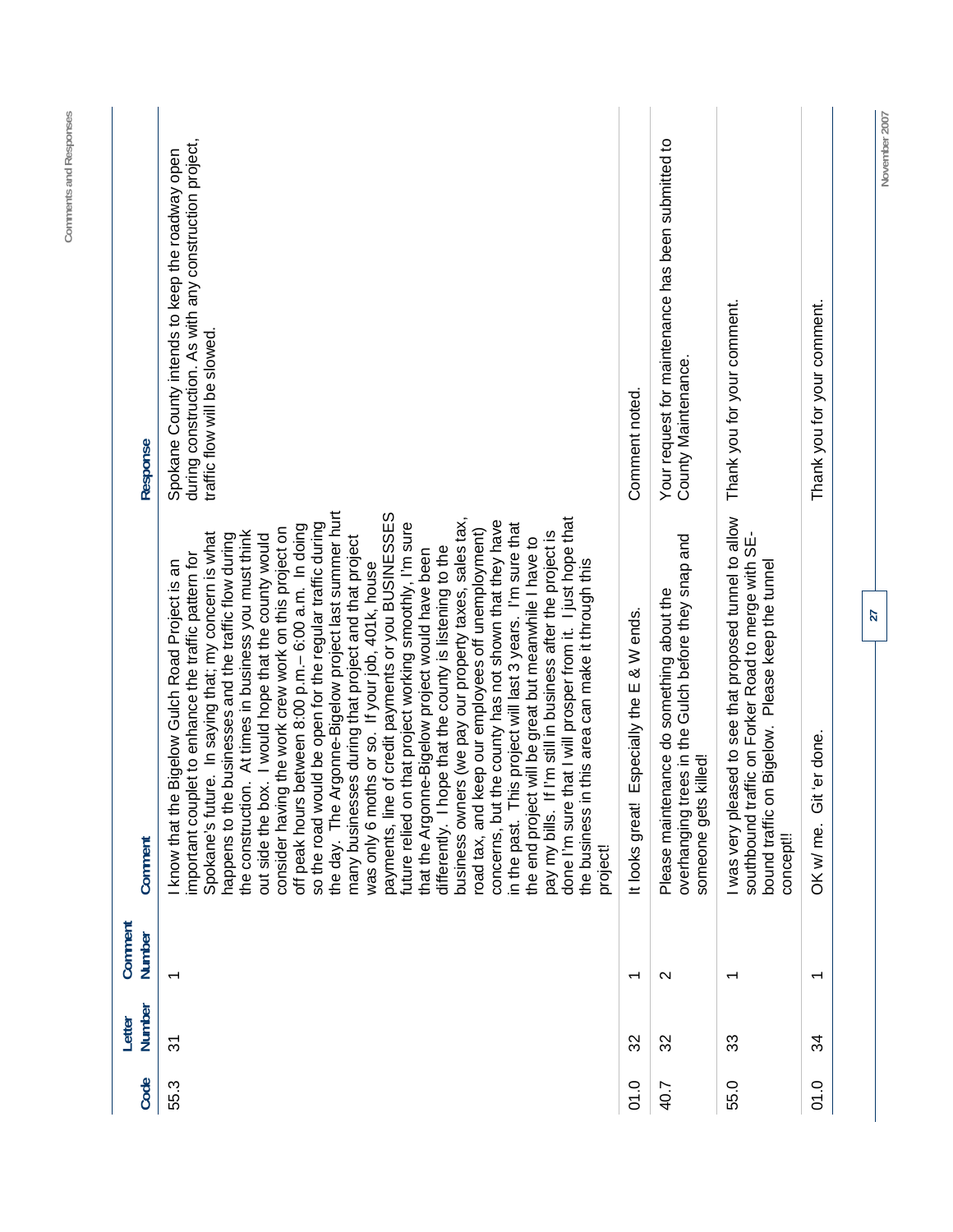| Response          | <b>Comment Noted.</b>                                                                                                                                                                                                                                                                                                                                                                                                                                                                                                                                                                                                                                            | Please see section 4.9 Transportation<br>of this Revised EA regarding the additional Sullivan/I-90<br>interchange analysis.<br>Comment noted.                                                                                                                                            |                                                                                                                                                                                                                                                                                                                                                                                                                                                                                                                                                                                                                                                                                                                                                                                                                                                                                                                                                                                                             |  |
|-------------------|------------------------------------------------------------------------------------------------------------------------------------------------------------------------------------------------------------------------------------------------------------------------------------------------------------------------------------------------------------------------------------------------------------------------------------------------------------------------------------------------------------------------------------------------------------------------------------------------------------------------------------------------------------------|------------------------------------------------------------------------------------------------------------------------------------------------------------------------------------------------------------------------------------------------------------------------------------------|-------------------------------------------------------------------------------------------------------------------------------------------------------------------------------------------------------------------------------------------------------------------------------------------------------------------------------------------------------------------------------------------------------------------------------------------------------------------------------------------------------------------------------------------------------------------------------------------------------------------------------------------------------------------------------------------------------------------------------------------------------------------------------------------------------------------------------------------------------------------------------------------------------------------------------------------------------------------------------------------------------------|--|
| Comment           | Development is happening and will escalate in our area.<br>Traffic is one of the inevitable results from development,<br>of our community. Without infrastructure, our community<br>ks, and the infrastructure suffers from lack<br>community, to ensure we plan adequately for the future<br>something about its infrastructure with defined goals<br>of capacity. Now Spokane has an opportunity to do<br>and it is all of our responsibility, as members of this<br>Spokane has a history of listening to the "Not In My<br>The bottom line is the improvements are needed.<br>Bigelow Gulch Road Improvement -<br>Backyard" fo<br>and funding.<br>will fail. | The only issue of real concern is the additional traffic to<br>will need widening from Sprague Avenue to Wellesley.<br>Sullivan will become the next Division. Sullivan Road<br>Sullivan Road. The County and the City of Spokane<br>Valley need a plan for widening Sullivan; otherwise | By way of this memo, I would like to present my support Thank you for your comments.<br>the substantial increase in traffic. This increase in traffic<br>increases in populations since this route can save about<br>businesses within Spokane County. For over 30 years I<br>for the Bigelow Gulch road project for the sake of logic,<br>When observing the traffic patterns from a higher level,<br>that would encircle Spokane as is typical in most large<br>Bigelow Project represents the first quarter of the loop<br>have used the Bigelow Gulch Road and have noticed<br>is directly correlated to the increase in populations on<br>r that the logistics plans need to include<br>20-30 minutes of travel time via bypassing the city of<br>the on the North side of Spokane and the Spokane<br>safety and efficiency of travel for the citizens and<br>Valley. It is only logical that traffic would parallel<br>by-pass routes around the city of Spokane. The<br>it is very clear<br>Spokane. |  |
| Comment<br>Number | $\overline{\phantom{0}}$                                                                                                                                                                                                                                                                                                                                                                                                                                                                                                                                                                                                                                         | $\mathbf{\Omega}$                                                                                                                                                                                                                                                                        |                                                                                                                                                                                                                                                                                                                                                                                                                                                                                                                                                                                                                                                                                                                                                                                                                                                                                                                                                                                                             |  |
| Number<br>Letter  | 35                                                                                                                                                                                                                                                                                                                                                                                                                                                                                                                                                                                                                                                               | 35                                                                                                                                                                                                                                                                                       | 36                                                                                                                                                                                                                                                                                                                                                                                                                                                                                                                                                                                                                                                                                                                                                                                                                                                                                                                                                                                                          |  |
| Code              | 55.0                                                                                                                                                                                                                                                                                                                                                                                                                                                                                                                                                                                                                                                             | 55.1                                                                                                                                                                                                                                                                                     | 55.0                                                                                                                                                                                                                                                                                                                                                                                                                                                                                                                                                                                                                                                                                                                                                                                                                                                                                                                                                                                                        |  |

Revised Environmental Assessment **Revised Environmental Assessment** 

**28** 

Bigelow Gulch Road/Forker Road Urban Connector **Bigelow Gulch Road/Forker Road Urban Connector**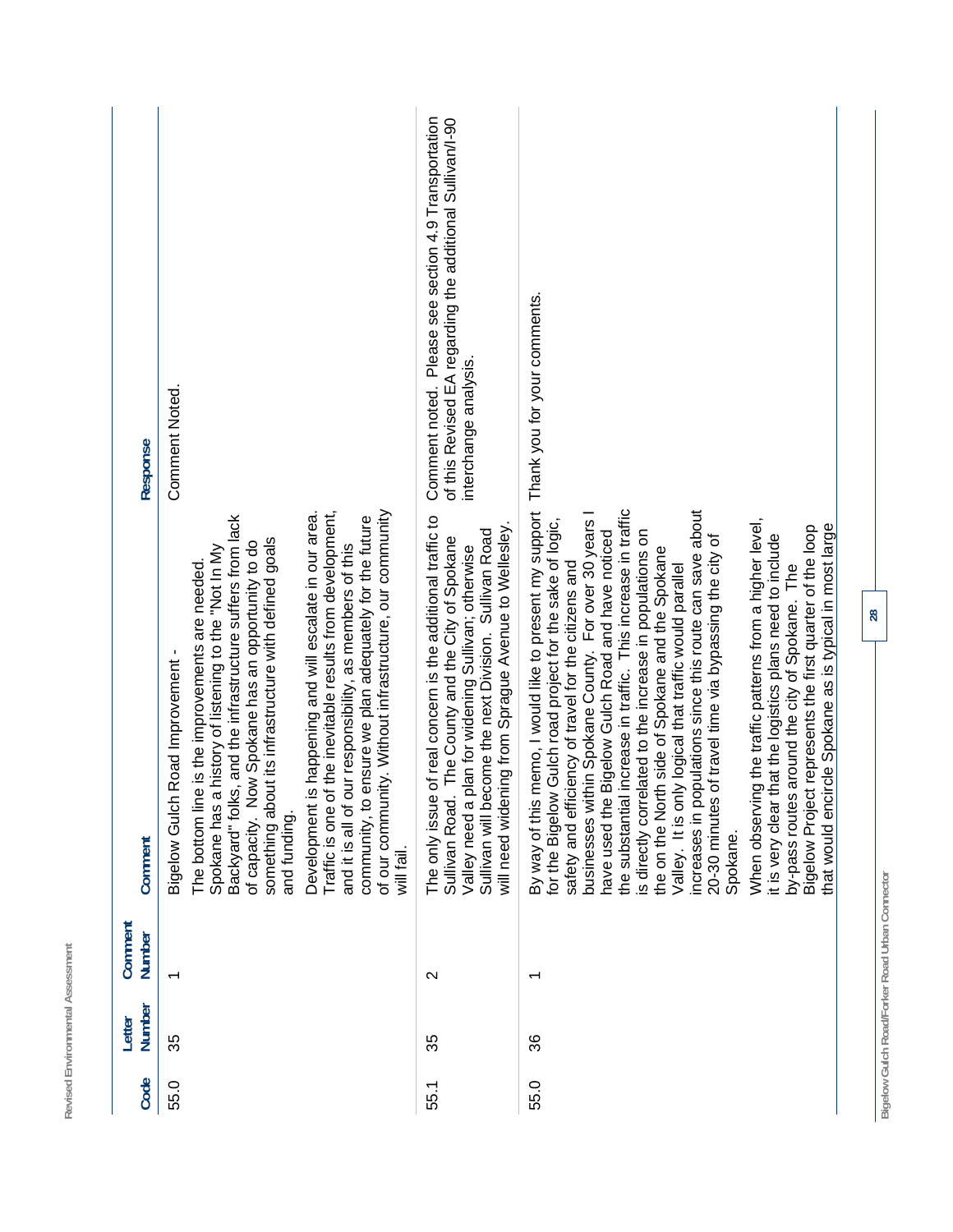| Response                 |                                                                                   |                                                                                                                                                                                                                                                                                   |                                                                                                                                                                                           |                                                                                                                                                     | Thank you for your comments.                                                                                                                                                                                                                                                                                                               | Comment noted. See response to comment 35-2 above.                                                           | Thank you for your comments. Please see Chapter 2 for<br>further description of the proposed underpass.                                                        |                                                                                                                           | Thank you for your comment.                                             | Thank you for your comment.                                                     |  |
|--------------------------|-----------------------------------------------------------------------------------|-----------------------------------------------------------------------------------------------------------------------------------------------------------------------------------------------------------------------------------------------------------------------------------|-------------------------------------------------------------------------------------------------------------------------------------------------------------------------------------------|-----------------------------------------------------------------------------------------------------------------------------------------------------|--------------------------------------------------------------------------------------------------------------------------------------------------------------------------------------------------------------------------------------------------------------------------------------------------------------------------------------------|--------------------------------------------------------------------------------------------------------------|----------------------------------------------------------------------------------------------------------------------------------------------------------------|---------------------------------------------------------------------------------------------------------------------------|-------------------------------------------------------------------------|---------------------------------------------------------------------------------|--|
| Comment                  | SA and the world. These city loops have<br>several advantages:<br>cities in the U | Spokane because the trucks traveling south to Spokane<br>and east (e.g. via I-90) would not be traveling through<br>downtown Spokane and stopping at the intersection<br>where the acceleration creates additional exhaust.<br>r Quality/Reduce smog in downtown<br>1. Improve Ai | enticed to swerve around slower moving tractor-trailers<br>n the arterials in Spokane. Vehicles are<br>2. Improve Safety/Reduce accidents associated with<br>truck traffic or<br>to pass. | 3. Improve travel time/improve efficiency for the freight<br>affic; thereby adding an incremental<br>to the economy.<br>and human tr<br>improvement | only two lanes. Therefore, I support this<br>project to remove unnecessary curves, increase the<br>Bigelow Gulch in its current state is not adequate to<br>provide this service due to the curves and limited<br>number of lanes to five (with center turn lane) and<br>connect the route from Francis to Sullivan Road.<br>capacity with | The only caution is that the increase in traffic will<br>e bottleneck at Sullivan and I-90.<br>exacerbate th | More and more traffic each year. Very dangerous spot.<br>Very glad to see the underpass southbound on Forker.<br>Please don't drop this in the refining stage! | All looks good. And we really do need an underpass for Thank you for your comment.<br>onto Bigelow Gulch.<br>Forker going | Thank you! It is nice to see an extremely needed<br>project go through. | good plan - and something sorely needs<br>to be done, so go!<br>It looks like a |  |
| Comment<br><b>Number</b> |                                                                                   |                                                                                                                                                                                                                                                                                   |                                                                                                                                                                                           |                                                                                                                                                     | $\mathbf{\Omega}$                                                                                                                                                                                                                                                                                                                          | က                                                                                                            | $\overline{\phantom{0}}$                                                                                                                                       | $\overline{\phantom{0}}$                                                                                                  | $\overline{\phantom{0}}$                                                | $\overline{\phantom{0}}$                                                        |  |
| Number<br>Letter         |                                                                                   |                                                                                                                                                                                                                                                                                   |                                                                                                                                                                                           |                                                                                                                                                     | 36                                                                                                                                                                                                                                                                                                                                         | 36                                                                                                           | 57                                                                                                                                                             | 38                                                                                                                        | 39                                                                      | 9                                                                               |  |
| Code                     |                                                                                   |                                                                                                                                                                                                                                                                                   |                                                                                                                                                                                           |                                                                                                                                                     | 0.0                                                                                                                                                                                                                                                                                                                                        | 55.1                                                                                                         | 55.1                                                                                                                                                           | 55.0                                                                                                                      | 01.0                                                                    | 01.0                                                                            |  |

Comments and Responses **Comments and Responses** 

**29** 

November 2007 **November 2007**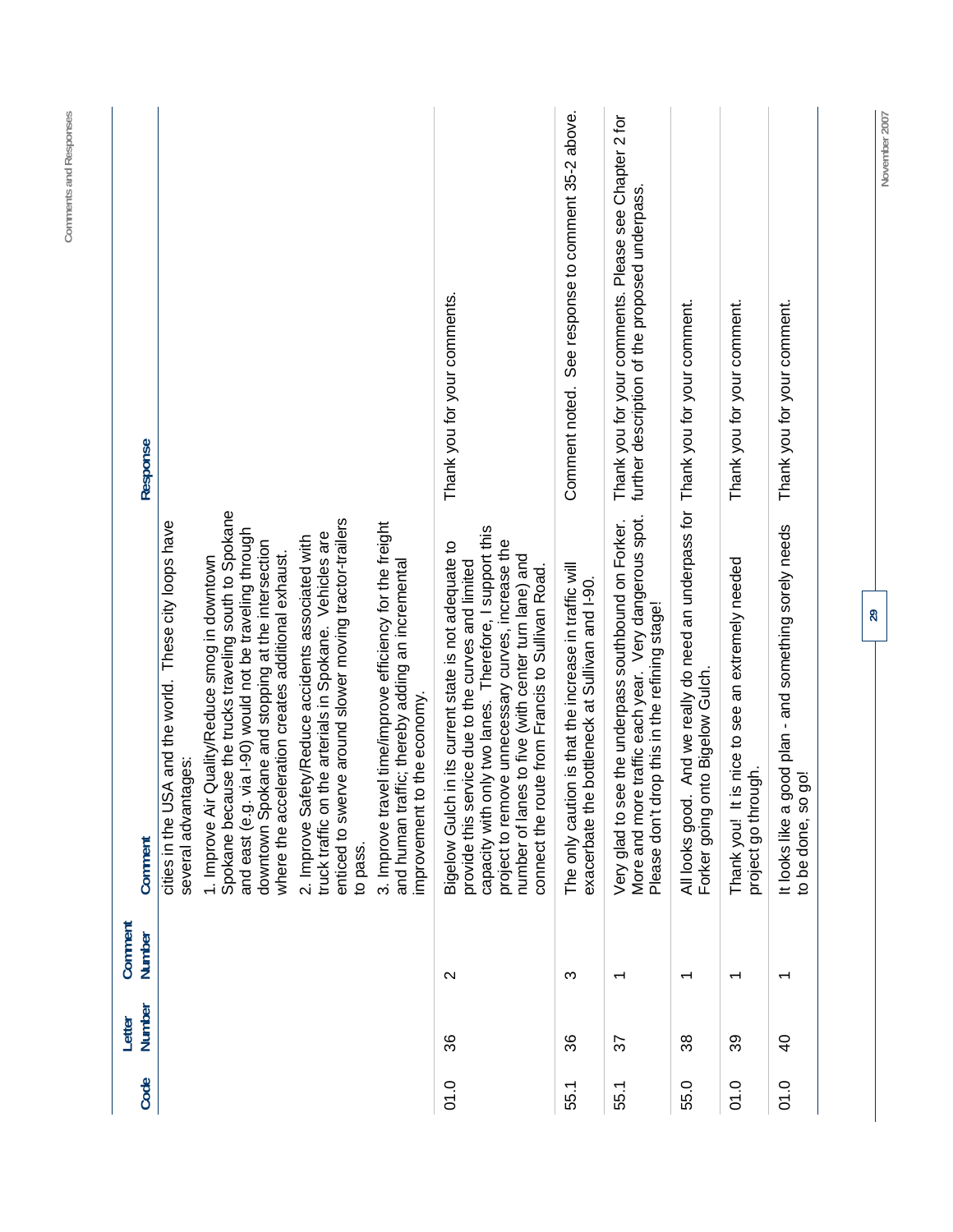| Code | Number<br>Letter | Comment<br>Number        | Comment                                                                                                                                                                                                                                                                                                                                                         | Response                                                                                                                                |
|------|------------------|--------------------------|-----------------------------------------------------------------------------------------------------------------------------------------------------------------------------------------------------------------------------------------------------------------------------------------------------------------------------------------------------------------|-----------------------------------------------------------------------------------------------------------------------------------------|
| 55.0 | $\frac{4}{3}$    | $\overline{\phantom{0}}$ | I especially like the proposed alignment where existing<br>Bigelow Gulch Road comes into Forker.                                                                                                                                                                                                                                                                | Thank you for your comment.                                                                                                             |
| 55.0 | $\mathcal{A}$    | $\sim$                   | I favor your design of service roads to intersect the<br>corridor (kept to a minimum)                                                                                                                                                                                                                                                                           | Thank you for your comment.                                                                                                             |
| 01.0 | $\overline{4}$   |                          | It will really help our east/west traffic.<br>Badly needed project                                                                                                                                                                                                                                                                                              | Thank you for your comments.                                                                                                            |
| 01.0 | $\frac{3}{4}$    | $\overline{\phantom{0}}$ | Looks good to me.                                                                                                                                                                                                                                                                                                                                               | Thank you for your comment.                                                                                                             |
| 01.0 | $\frac{4}{3}$    | $\overline{\phantom{0}}$ | Bigelow Project is wonderful!! Lets get Goin!!                                                                                                                                                                                                                                                                                                                  | Thank you for your comment.                                                                                                             |
| 55.2 | $\frac{4}{3}$    | $\mathbf{\Omega}$        | $\sigma$<br>Spokane used to be really good about this. Sure helps<br>lines with iridescent paint on our highways? Driving is<br>to see if you're in the proper lane or not. It would be a<br>hazardous enough when there's something to follow.<br>Just want to know - (unrelated). Why don't we stripe<br>concentrate on.<br>good thing to                     | We intend to use a water-borne paint with a top layer of<br>glass beads. We also intend to stripe as required<br>depending on wear.     |
| 01.0 | 45               |                          | ment - A well thought out and workable<br>plan. Good job!!<br>General com                                                                                                                                                                                                                                                                                       | Thank you for your comment.                                                                                                             |
| 55.0 | 45               | $\mathbf{\Omega}$        | the existing route means less disturbance<br>Good.<br>of new areas.<br>Using mostly                                                                                                                                                                                                                                                                             | Thank you for your comment.                                                                                                             |
| 55.1 | 45               | က                        | junction of Forker and Bigelow Gulch Road is very good<br>intersection is great; that you could devise a way to<br>solution. Keeping all traffic flowing smoothly at this<br>Specific comments - The underpass design at the<br>congratulations to the person who originated this<br>(better than any solution I could imagine!). My<br>make it happen is good! | Thank you for your comments.                                                                                                            |
| 55.1 | 45               | 4                        | 1. The intersection of Evergreen/Forker Roads with the<br>Bigelow Gulch new road at Progress Road needs to be<br>stop sign here means that people coming<br>from Evergreen/Forker going north will have to wait for<br>Suggestions<br>improved. A                                                                                                               | configuration for this intersection presented in Chapter 2<br>Thank you for your comments. Please see the revised<br>of this Revised EA |
|      |                  |                          | 30 <sub>o</sub>                                                                                                                                                                                                                                                                                                                                                 |                                                                                                                                         |

**Bigelow Gulch Road/Forker Road Urban Connector** 

Bigelow Gulch Road/Forker Road Urban Connector

**Revised Environmental Assessment** 

Revised Environmental Assessment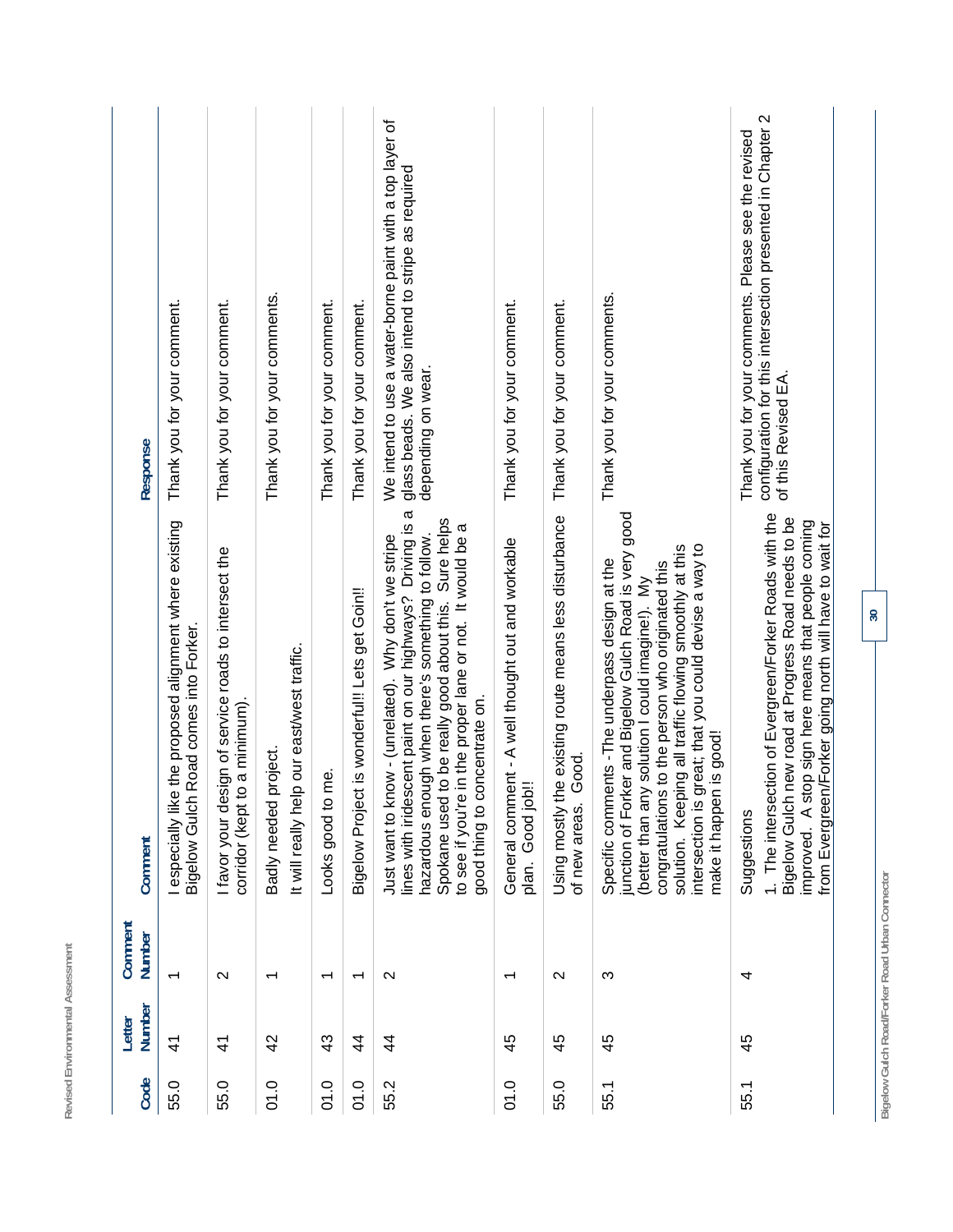| Response          |                                                                                                                                                                                                                                                                                                                                                                                                                                                                                                       | further explored during design. Please see the mitigation<br>measures in Chapter 5 of this Revised EA.<br>Thank you for your comment. As part of the planning<br>constructing an overpass vs. an underpass will be<br>process with the school district, the alternative of                                                                                                                                                   | Thank you for your comments.                                                                                                                                                                                                                                                                                                                                                                |                                                                                                                                                                                                        | revisions to the alignment for Project No. 5, and sections<br>Thank you for your comments. Please see the proposed<br>4.2, 4.4 and 4.6 regarding groundwater, wetlands, and<br>wildlife.                                                                                                              |
|-------------------|-------------------------------------------------------------------------------------------------------------------------------------------------------------------------------------------------------------------------------------------------------------------------------------------------------------------------------------------------------------------------------------------------------------------------------------------------------------------------------------------------------|------------------------------------------------------------------------------------------------------------------------------------------------------------------------------------------------------------------------------------------------------------------------------------------------------------------------------------------------------------------------------------------------------------------------------|---------------------------------------------------------------------------------------------------------------------------------------------------------------------------------------------------------------------------------------------------------------------------------------------------------------------------------------------------------------------------------------------|--------------------------------------------------------------------------------------------------------------------------------------------------------------------------------------------------------|-------------------------------------------------------------------------------------------------------------------------------------------------------------------------------------------------------------------------------------------------------------------------------------------------------|
| Comment           | the southbound traffic on the new Bigelow Gulch Road.<br>They would be few and would only need an opening in<br>Ш<br>Gulch Road would work here for northbound traffic on<br>northbound people turning right toward Sullivan Road.<br>before they proceed. Not Good. Long waiting times<br>new Bigelow Gulch Road to be clear<br>underpass solution you propose at Forker/Bigelow<br>trouble. Perhaps the same clever<br>Evergreen/Forker. Have a stop sign only for<br>both lanes or<br>impatience = | Underpasses would be convenient areas for drug deals,<br>bullies beating up their victims, etc. Overpasses seem<br>to work well on the freeway and the centennial trail for<br>School. The underpasses will be out-of-sight areas<br>for the people passages at the High<br>2. You might want to use overpasses rather than<br>where students would not be readily observed<br>people passages over roadways.<br>underpasses | appreciate knowledgeable representatives<br>Having someone to direct us to the parts that pertained<br>bartment at each station to explain what<br>to say I thought the presentation of this<br>to our situation (where we live) was a welcome time<br>meant. Very helpful.<br>project was clear and well done.<br>the diagrams<br>also greatly<br>from your dep<br>I just wanted<br>saver. | you (Spokane County) had the courage to Thank you for your comments.<br>take on a project that is so important to our safety. I<br>it field too many rude complaints.<br>I'm sure glad<br>hope you dor | We have very valid concerns about the impact that this<br>project will have on our property and house. The main<br>concern is that the wetlands including a pond with fish,<br>wildlife, our irrigation for our property and our drinking<br>right where the road is proposed to go.<br>water well is |
| Comment<br>Number |                                                                                                                                                                                                                                                                                                                                                                                                                                                                                                       | LO                                                                                                                                                                                                                                                                                                                                                                                                                           | ဖ                                                                                                                                                                                                                                                                                                                                                                                           |                                                                                                                                                                                                        | $\overline{\phantom{0}}$                                                                                                                                                                                                                                                                              |
| Number<br>Letter  |                                                                                                                                                                                                                                                                                                                                                                                                                                                                                                       | 45                                                                                                                                                                                                                                                                                                                                                                                                                           | 45                                                                                                                                                                                                                                                                                                                                                                                          | $\frac{6}{5}$                                                                                                                                                                                          | 47                                                                                                                                                                                                                                                                                                    |
| Code              |                                                                                                                                                                                                                                                                                                                                                                                                                                                                                                       | 55.2                                                                                                                                                                                                                                                                                                                                                                                                                         | 01.0                                                                                                                                                                                                                                                                                                                                                                                        | 55.2                                                                                                                                                                                                   | 20.0                                                                                                                                                                                                                                                                                                  |

**Comments and Responses** 

Comments and Responses

**November 2007** 

November 2007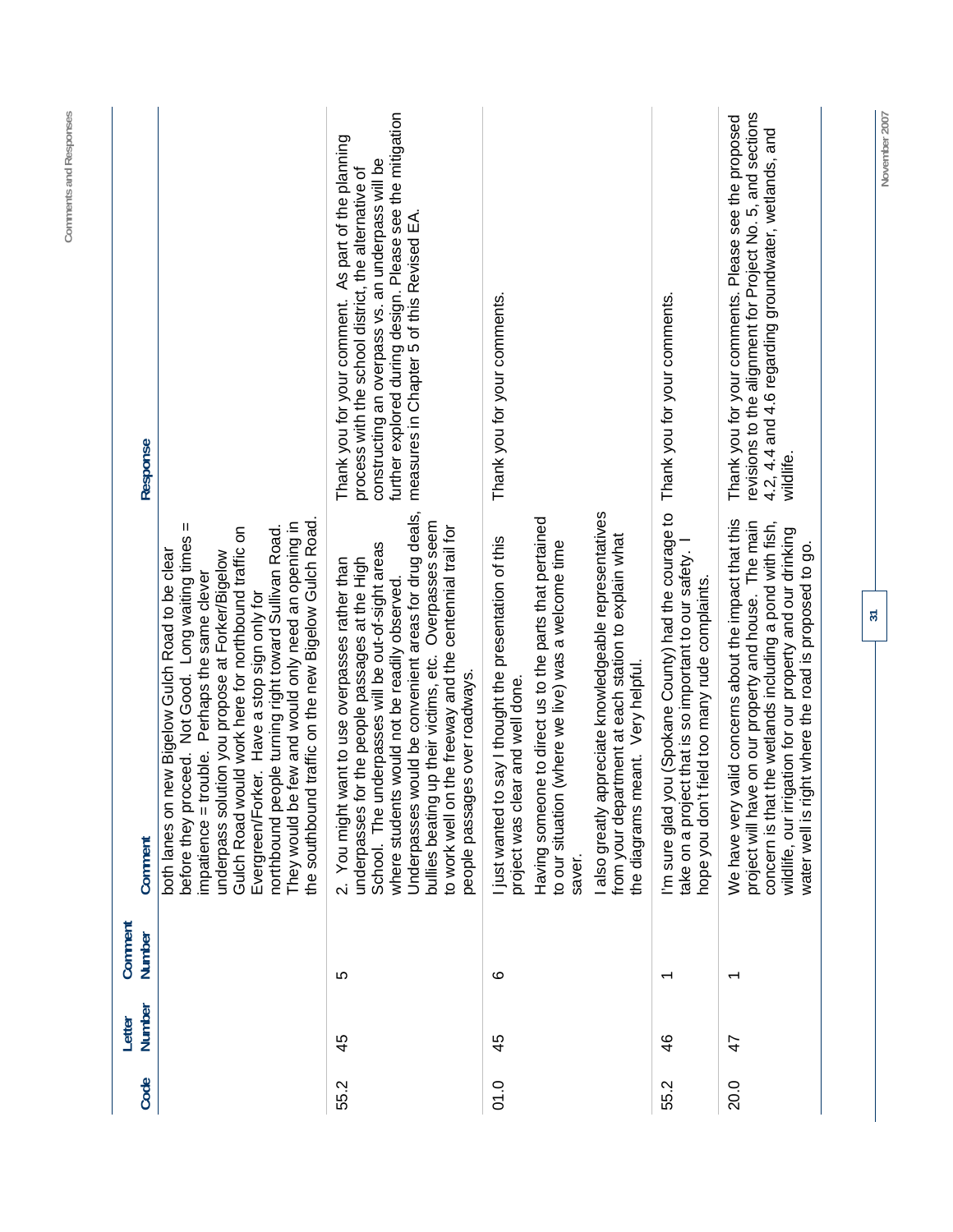| Code | Number<br>Letter | Comment<br>Number        | Comment                                                                                                                                                                                                                                                                                                                         | Response                                                                                                                                                                                                        |
|------|------------------|--------------------------|---------------------------------------------------------------------------------------------------------------------------------------------------------------------------------------------------------------------------------------------------------------------------------------------------------------------------------|-----------------------------------------------------------------------------------------------------------------------------------------------------------------------------------------------------------------|
| 55.2 | 47               | $\sim$                   | hill and will put the main road right next to our house.<br>opy about this. There is a big chunk of<br>our property that you will be building on which is on a<br>do not want my children next to a busy street.<br>We are not hap                                                                                              | Comment noted. Please see the proposed revisions to<br>the alignment for Project No. 5.                                                                                                                         |
| 60.0 | 47               | ო                        | air quality will be absolutely horrible.<br>The noise and                                                                                                                                                                                                                                                                       | Please see sections 4.10 and 4.11 of this Revised EA.                                                                                                                                                           |
| 20.0 | 47               | 4                        | The stream that feeds the pond is year-round and we<br>ts to it.<br>have water right                                                                                                                                                                                                                                            | <b>Comment Noted</b>                                                                                                                                                                                            |
| 20.1 | 47               | LO                       | We are very concerned about the extra runoff<br>our groundwater.<br>contaminating                                                                                                                                                                                                                                               | Sections 4.1, 4.2 and 4.5 discuss the measures to be<br>taken to control runoff and mitigate impacts to<br>groundwater.                                                                                         |
| 40.0 | 47               | ဖ                        | use the noise and this will expose us to<br>e taking out huge trees that line our<br>You will also be<br>property to diff<br>the road                                                                                                                                                                                           | Comment noted. Please see the proposed revisions to<br>the alignment for Project No. 5.                                                                                                                         |
| 01.1 | 47               | Ľ                        | to be notified as soon as possible when<br>There are many factors that will have to be addressed<br>ng of No. 5 project will be taking place.<br>before construction begins.<br>the final planni<br>We would like                                                                                                               | Comment noted. Notices of FHWA's decision on this<br>Revised EA will be sent to all commenters of the<br>January 2006 EA and this Revised EA.                                                                   |
| 15.0 | $\frac{8}{4}$    | $\overline{\phantom{0}}$ | Rd/Progress Road intersection. Future roadway shows<br>Wondering how this going to be reinforced so<br>portion of our land (this is a hill that is<br>west uphill from current Forker<br>give way.<br>hillside doesn't<br>cutting off NE<br>Home located<br>steep).                                                             | detailed geotechnical studies of the alignment will define<br>proposed slope stabilization. During the design phase,<br>Please see section 4.1 Geology and Soils regarding<br>specific design for steep slopes. |
| 65.0 | $\frac{8}{4}$    | $\mathbf{\Omega}$        | ready ricochets off hillside to homes<br>Also the impact of all the noise going through this<br>corridor as it al<br>above.                                                                                                                                                                                                     | Comment noted. Please see section 4.11 of this<br>Revised EA regarding noise impacts.                                                                                                                           |
| 05.0 | $\frac{9}{4}$    | $\overline{\phantom{0}}$ | home, degrade my view of Spokane Valley, increase my<br>new road construction it will devalue my<br>house value, build a berm with trees to compensate for<br>noise level, and be a threat to the wildlife. I would like<br>the county to reimburse me for my depreciation of<br>ruining my view of the city.<br>Because of the | discussed during right-of-way negotiations in the design<br>Comments noted. The details of your property will be<br>phase.                                                                                      |
|      |                  |                          |                                                                                                                                                                                                                                                                                                                                 |                                                                                                                                                                                                                 |

Revised Environmental Assessment

Bigelow Gulch Road/Forker Road Urban Connector **Bigelow Gulch Road/Forker Road Urban Connector**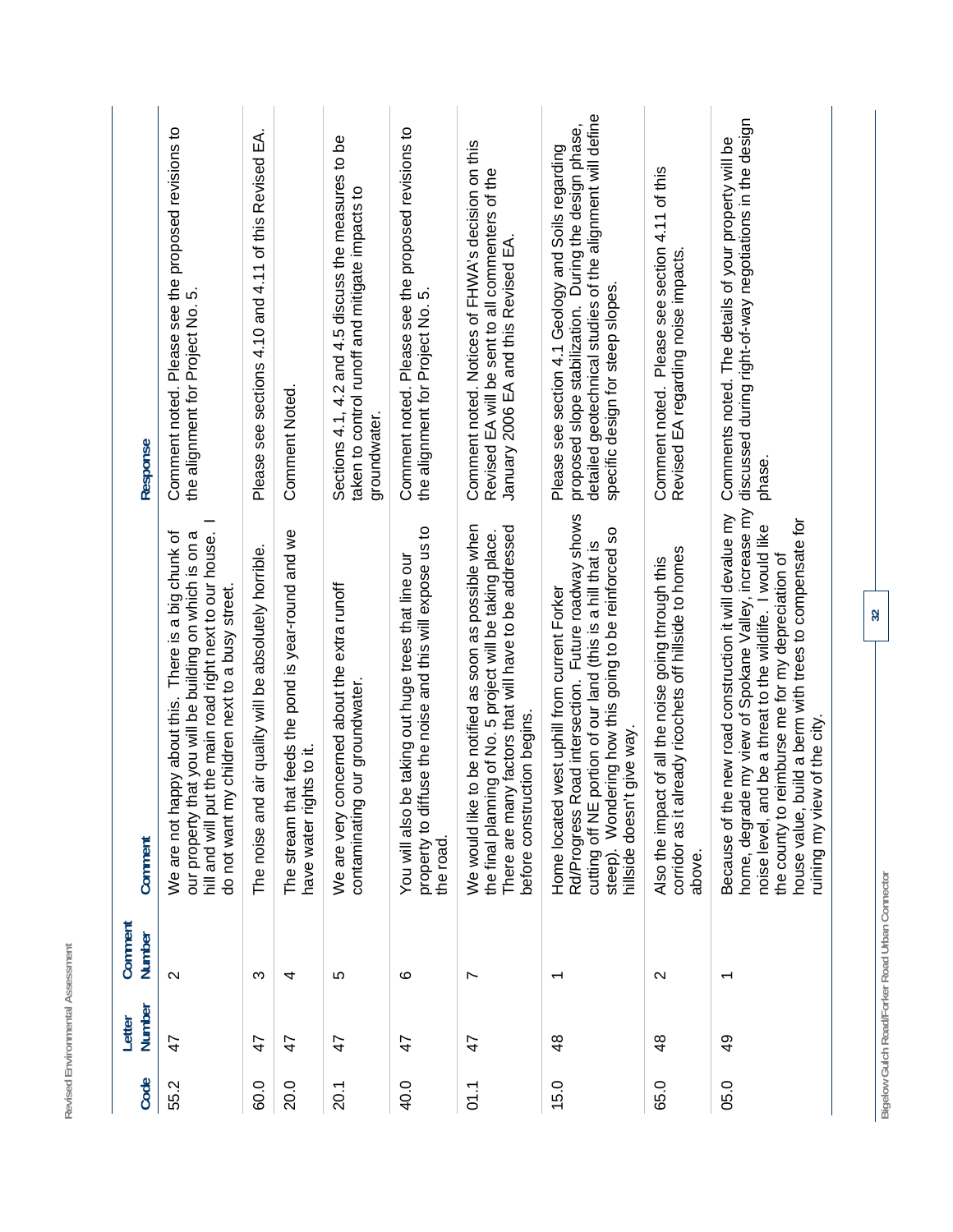| ı      |  |
|--------|--|
| s<br>I |  |
| ;<br>5 |  |

| Response          | Thank you for your comments.<br>The                                                                                                                                                                             | commuters may choose alternative routes, a concerted<br>$\subseteq$<br>directional indications to access the businesses when<br>signing will be maintained to inform the motorists that<br>construction and although it is anticipated that some<br>effort will be made to minimize the impact to traffic.<br>Specific aspects of access to your business will be<br>addition, for the benefit of the business community<br>local businesses will be open and if appropriate,<br>Traffic will be maintained on this route during<br>normal access points are disturbed.<br>addressed during project design.                                                                                                                                                                                                                                                                                                                                                                                                                                                                                                                                                                                                                                                                                                                                                                                                                                                                                                                                                                                                                                                                         |
|-------------------|-----------------------------------------------------------------------------------------------------------------------------------------------------------------------------------------------------------------|-------------------------------------------------------------------------------------------------------------------------------------------------------------------------------------------------------------------------------------------------------------------------------------------------------------------------------------------------------------------------------------------------------------------------------------------------------------------------------------------------------------------------------------------------------------------------------------------------------------------------------------------------------------------------------------------------------------------------------------------------------------------------------------------------------------------------------------------------------------------------------------------------------------------------------------------------------------------------------------------------------------------------------------------------------------------------------------------------------------------------------------------------------------------------------------------------------------------------------------------------------------------------------------------------------------------------------------------------------------------------------------------------------------------------------------------------------------------------------------------------------------------------------------------------------------------------------------------------------------------------------------------------------------------------------------|
| Comment           | county engineers department has done a good job of<br>I'm writing in support of the Bigelow Gulch project.<br>compiling a design and educating the public of the<br>impact on the community.<br>project and its | The impact of the Havana to Argonne project is of major<br>when I experienced a 28% decrease from the prior year<br>The purpose of this writing is also to discuss the impact<br>concern for a business that its sole survival is based on<br>6th year of ownership. A major congratulations! I have<br>of income, but I was able to survive through it and early<br>Business Association, Business Interruption Insurance,<br>When the project starts next spring I will be starting my<br>business owner with a business that is my sole source<br>Havana to Argonne is scheduled to start this time next<br>year and be completed November of 2008 or about 18<br>business indicators for 2006 indicate that the business<br>experienced 25% year on year growth up to last year<br>efforts to find alternative sources of protection, Small<br>Grants reimbursement from the state, county or city.<br>impact on other routes for the 14,000 vehicles a day<br>have for the business that I own and<br>tough requirement. The Engineers are planning for<br>work full time at Francis and Havana, Bigelow Gulp<br>Argonne project would indicate that this would be a<br>traffic. The business is a drive through only coffee<br>months. According to the engineering they will do<br>business. No traffic, no business! I exhausted all<br>due to the Argonne construction. A set back for a<br>everything to keep the road open to traffic but the<br>Espresso, 4125 E Francis Spokane, WA 99217;<br>or cell 509-216-4818.<br>Bottom line - there is no relief.<br>Bigelow route.<br>this project will<br>509-465-1112<br>that travel the<br>will sustain.<br><b>Business</b> |
| Comment<br>Number | $\overline{\phantom{0}}$                                                                                                                                                                                        | $\sim$                                                                                                                                                                                                                                                                                                                                                                                                                                                                                                                                                                                                                                                                                                                                                                                                                                                                                                                                                                                                                                                                                                                                                                                                                                                                                                                                                                                                                                                                                                                                                                                                                                                                              |
| Number<br>Letter  | 50                                                                                                                                                                                                              | 50                                                                                                                                                                                                                                                                                                                                                                                                                                                                                                                                                                                                                                                                                                                                                                                                                                                                                                                                                                                                                                                                                                                                                                                                                                                                                                                                                                                                                                                                                                                                                                                                                                                                                  |
| Code              | 0.0                                                                                                                                                                                                             | 55.3                                                                                                                                                                                                                                                                                                                                                                                                                                                                                                                                                                                                                                                                                                                                                                                                                                                                                                                                                                                                                                                                                                                                                                                                                                                                                                                                                                                                                                                                                                                                                                                                                                                                                |

November 2007 **November 2007**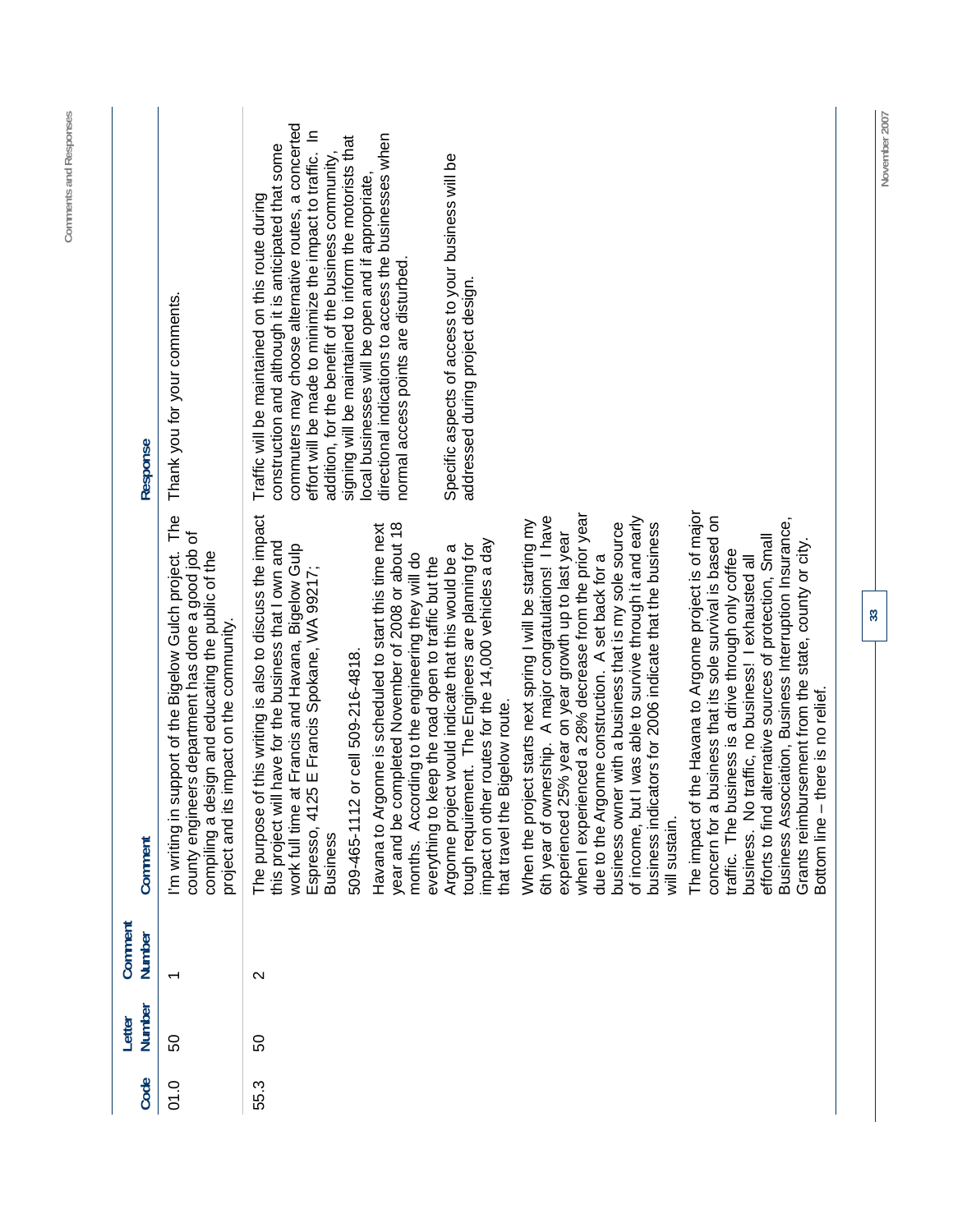|             | Number<br>Number | Comment                                                                                                                                                                                                                                                                                                                                                                                                                                                                                                                                                                                                                                                                                                                                                                                                                                                                                                                                                                                                                                                                                                                                                                                                                                                                                                                                                                                                                                                                                                     | Response                                        |
|-------------|------------------|-------------------------------------------------------------------------------------------------------------------------------------------------------------------------------------------------------------------------------------------------------------------------------------------------------------------------------------------------------------------------------------------------------------------------------------------------------------------------------------------------------------------------------------------------------------------------------------------------------------------------------------------------------------------------------------------------------------------------------------------------------------------------------------------------------------------------------------------------------------------------------------------------------------------------------------------------------------------------------------------------------------------------------------------------------------------------------------------------------------------------------------------------------------------------------------------------------------------------------------------------------------------------------------------------------------------------------------------------------------------------------------------------------------------------------------------------------------------------------------------------------------|-------------------------------------------------|
|             |                  | have regular customers and traffic impulse<br>destination business; you do not look it up<br>The state laws strictly prohibit any relief for a business<br>be impacted by this project with the diversion of traffic.<br>oad construction. I wonder if these laws<br>My business is the only business that will<br>have taken into consideration a business that is drive<br>through traffic dependent only for business. Bigelow<br>pages, or call the business for hours of<br>nesses are destination entities.<br>impacted by r<br>All other busi<br>Gulp is not a<br>in the yellow<br>operations.<br>customers.                                                                                                                                                                                                                                                                                                                                                                                                                                                                                                                                                                                                                                                                                                                                                                                                                                                                                         |                                                 |
| င္တ<br>45.0 | ო                | ig off debt were to be invested towards my<br>project is completed. The business will be<br>invested my life savings to build this business. I will be<br>traffic will eventually increase to nearly 40,000 vehicles<br>the business - Not an option, as this is my<br>(1) No income to pay the monthly premium and (2) the<br>g nearly two years that my business and<br>January 2007. Two problems with taking out the loan.<br>thriving again once the construction is completed and<br>ness and now my only options are either<br>Take out a loan - I will have spent 5 years getting the<br>loss of time to invest towards my retirement. I can ill<br>have invested and bellow market value<br>business going on 5 years, paid off my initial debt to<br>additional loans to survive through the construction.<br>oss last year would bring a price well<br>his investment would have started in<br>business debt paid off. The funds that were going<br>my income will be reduced by 50% or more. Told<br>a day. The valuation of the business coming off a<br>d another 5 to 7 years paying off an<br>sole source of income and my retirement. I have<br>close the business, sell the business or take out<br>nothing available for assistance. I have been in<br>ffecting my retirement.<br>Impact of these options:<br>construction l<br>thus further a<br>towards payir<br>I'm anticipatir<br>start the busi<br>etirement. T<br>afford to sper<br>Close or sell +<br>46 when the<br>below what I | See response to Letter 50, comment No. 2 above. |

Revised Environmental Assessment

Bigelow Gulch Road/Forker Road Urban Connector **Bigelow Gulch Road/Forker Road Urban Connector**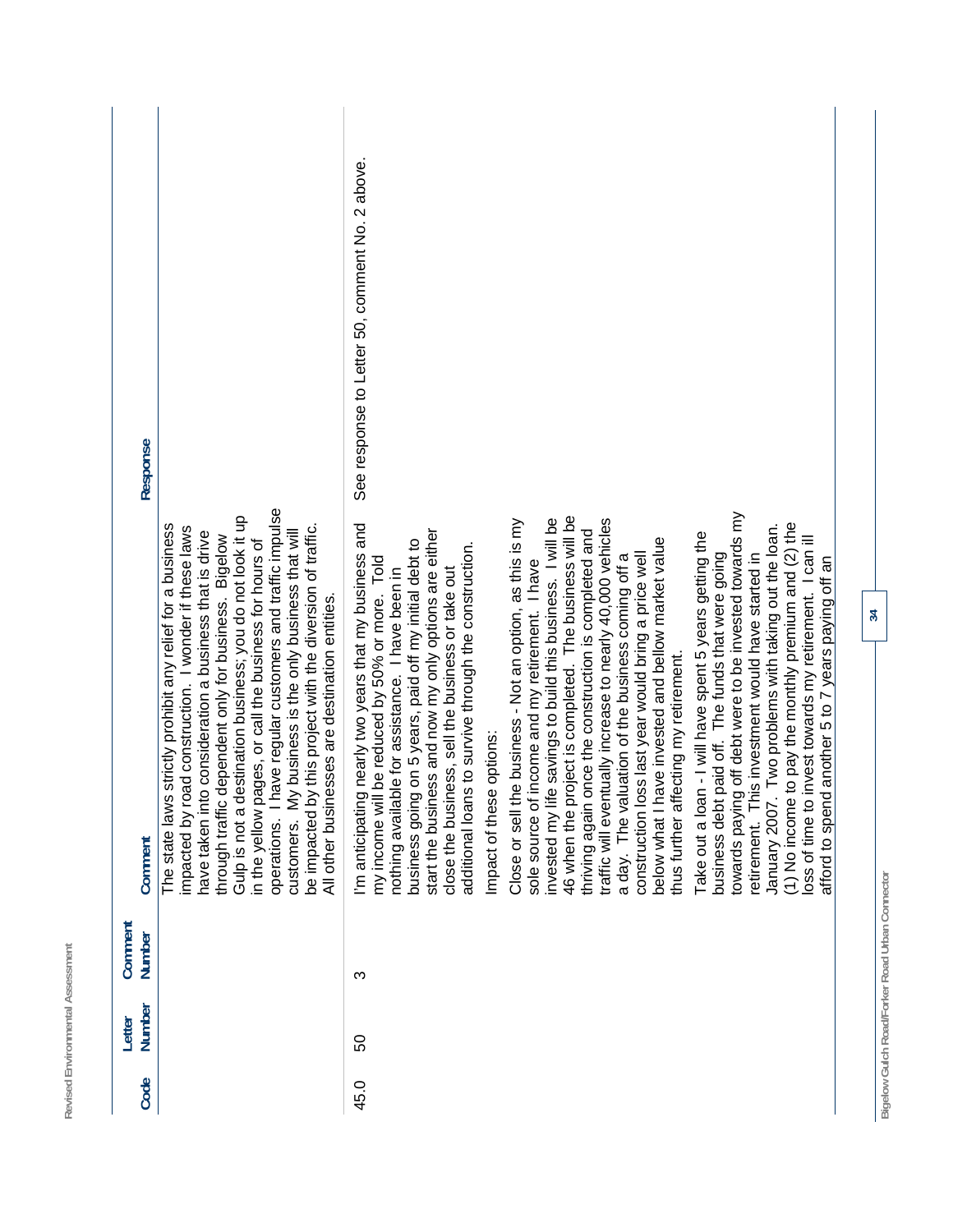| new fire station.<br>obscure clear view of the revised Bigelow<br>average will be paid by the county or the contractor with<br>forward to your reply. I'm available to meet and discuss<br>open and work it as I do today. The difference between<br>(This would need to be negotiated and approved by the<br>2. Utilize the field behind Bigelow Gulp and adjacent to<br>edge of the road will be close enough to Station 94 that<br>road will require cuts be made clear back to the front of<br>bay. These factors make the fire station<br>Country Homes Building Supply as the project HQ and<br>our largest truck, when parked on the apron, will be up<br>Engineers turning analysis shows that in order to back<br>Under the Bigelow Gulch Road Project, the new south<br>I'm asking for your assistance regarding the following<br>construction term. Monthly average determined from<br>it is currently configured. Additionally,<br>field offices for the contractor and county employees.<br>apparatus into the bays, we will have to take up both<br>Road intersection as vehicle approach<br>eastbound lanes of traffic. Slope permit work for the<br>last two years of business. I will keep the business<br>revenue generated and the predetermined monthly<br>feasibility study by an architectural firm to evaluate<br>Spokane County or the contractor awarded the<br>project subsidizes the loss of business during the<br>appreciate you attention to this matter and look<br>Spokane County Fire District 9 commissioned a<br>That would place me at 51 in a<br>on the shoulder an into the south lane of traffic.<br>that intersection from the west.<br>convenience.<br>physically demanding job.<br>construction funds.<br>property owners.)<br>additional loan.<br>further at your<br>non-usable as<br>the apparatus<br>the station will<br>Gulch/Jensen<br>alternatives:<br>$\div$<br>᠇<br>57<br>45.0 | Code | Number<br>Letter | Comment<br>Number | Comment | Response                                                                                                                                                                                                                           |
|----------------------------------------------------------------------------------------------------------------------------------------------------------------------------------------------------------------------------------------------------------------------------------------------------------------------------------------------------------------------------------------------------------------------------------------------------------------------------------------------------------------------------------------------------------------------------------------------------------------------------------------------------------------------------------------------------------------------------------------------------------------------------------------------------------------------------------------------------------------------------------------------------------------------------------------------------------------------------------------------------------------------------------------------------------------------------------------------------------------------------------------------------------------------------------------------------------------------------------------------------------------------------------------------------------------------------------------------------------------------------------------------------------------------------------------------------------------------------------------------------------------------------------------------------------------------------------------------------------------------------------------------------------------------------------------------------------------------------------------------------------------------------------------------------------------------------------------------------------------------------------------------------------------------------------|------|------------------|-------------------|---------|------------------------------------------------------------------------------------------------------------------------------------------------------------------------------------------------------------------------------------|
|                                                                                                                                                                                                                                                                                                                                                                                                                                                                                                                                                                                                                                                                                                                                                                                                                                                                                                                                                                                                                                                                                                                                                                                                                                                                                                                                                                                                                                                                                                                                                                                                                                                                                                                                                                                                                                                                                                                                  |      |                  |                   |         |                                                                                                                                                                                                                                    |
|                                                                                                                                                                                                                                                                                                                                                                                                                                                                                                                                                                                                                                                                                                                                                                                                                                                                                                                                                                                                                                                                                                                                                                                                                                                                                                                                                                                                                                                                                                                                                                                                                                                                                                                                                                                                                                                                                                                                  |      |                  |                   |         |                                                                                                                                                                                                                                    |
|                                                                                                                                                                                                                                                                                                                                                                                                                                                                                                                                                                                                                                                                                                                                                                                                                                                                                                                                                                                                                                                                                                                                                                                                                                                                                                                                                                                                                                                                                                                                                                                                                                                                                                                                                                                                                                                                                                                                  |      |                  |                   |         |                                                                                                                                                                                                                                    |
|                                                                                                                                                                                                                                                                                                                                                                                                                                                                                                                                                                                                                                                                                                                                                                                                                                                                                                                                                                                                                                                                                                                                                                                                                                                                                                                                                                                                                                                                                                                                                                                                                                                                                                                                                                                                                                                                                                                                  |      |                  |                   |         |                                                                                                                                                                                                                                    |
|                                                                                                                                                                                                                                                                                                                                                                                                                                                                                                                                                                                                                                                                                                                                                                                                                                                                                                                                                                                                                                                                                                                                                                                                                                                                                                                                                                                                                                                                                                                                                                                                                                                                                                                                                                                                                                                                                                                                  |      |                  |                   |         |                                                                                                                                                                                                                                    |
|                                                                                                                                                                                                                                                                                                                                                                                                                                                                                                                                                                                                                                                                                                                                                                                                                                                                                                                                                                                                                                                                                                                                                                                                                                                                                                                                                                                                                                                                                                                                                                                                                                                                                                                                                                                                                                                                                                                                  |      |                  |                   |         | will negotiate with Fire District 9 regarding the ROW and<br>other considerations associated with construction of the<br>Comment noted. Please see response to comment 5-2<br>above. Upon approval of this project, Spokane County |
|                                                                                                                                                                                                                                                                                                                                                                                                                                                                                                                                                                                                                                                                                                                                                                                                                                                                                                                                                                                                                                                                                                                                                                                                                                                                                                                                                                                                                                                                                                                                                                                                                                                                                                                                                                                                                                                                                                                                  |      |                  |                   |         |                                                                                                                                                                                                                                    |
|                                                                                                                                                                                                                                                                                                                                                                                                                                                                                                                                                                                                                                                                                                                                                                                                                                                                                                                                                                                                                                                                                                                                                                                                                                                                                                                                                                                                                                                                                                                                                                                                                                                                                                                                                                                                                                                                                                                                  |      |                  |                   |         |                                                                                                                                                                                                                                    |

November 2007

**Comments and Responses**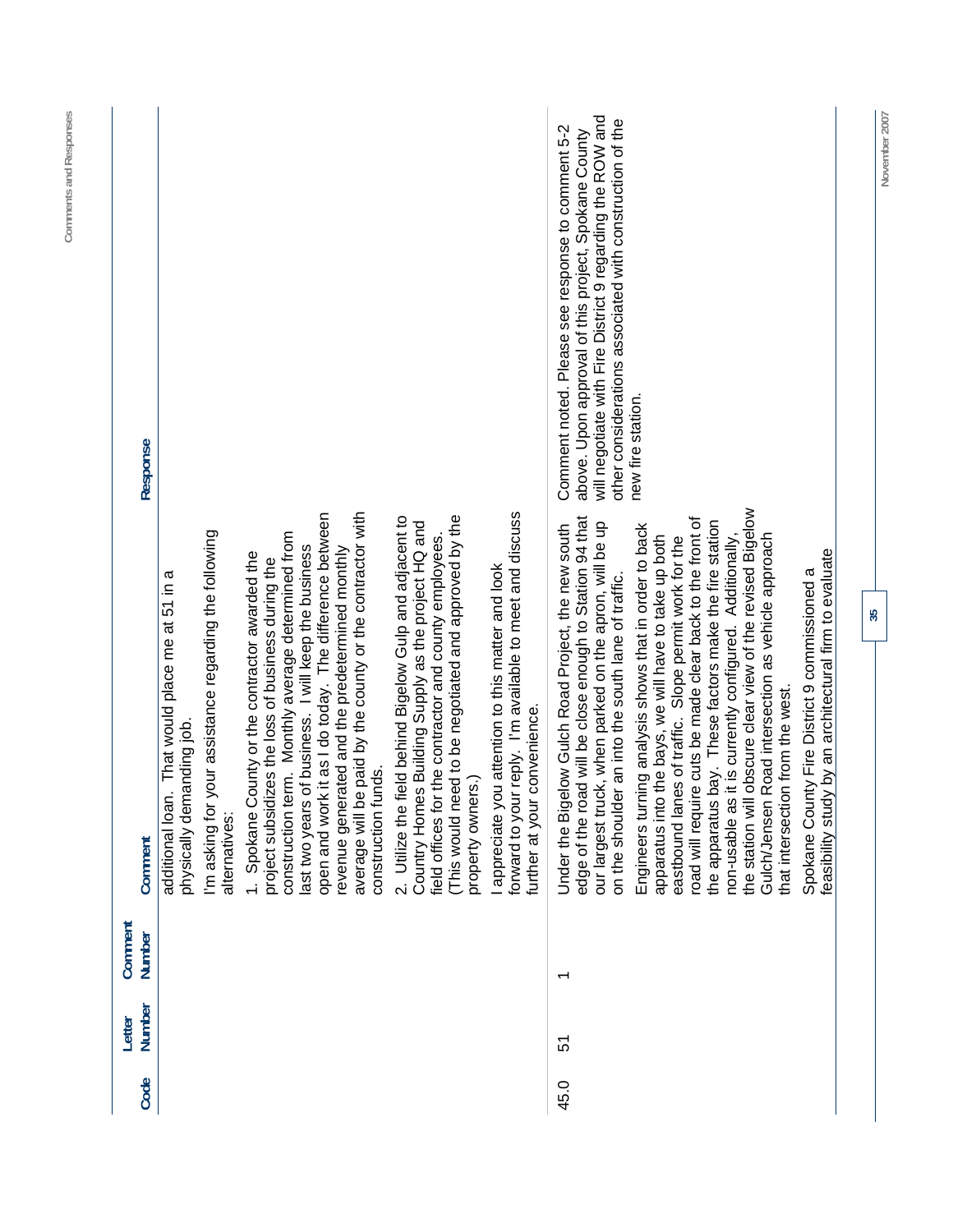| Response          |                                                                                                                                                                                                                                                                                                                                                                                                                                                                                                                                                                                                                                                                                                                                                                                                                                                                                                                                                                                                                                                                                                                                                                                                                                                                                                                                                                                                                                                                                                                                                                                                                                                                                                                                                                                                                                                                                          | See response to comment 51-1 above.<br>Comment noted.                                                                                                                        |
|-------------------|------------------------------------------------------------------------------------------------------------------------------------------------------------------------------------------------------------------------------------------------------------------------------------------------------------------------------------------------------------------------------------------------------------------------------------------------------------------------------------------------------------------------------------------------------------------------------------------------------------------------------------------------------------------------------------------------------------------------------------------------------------------------------------------------------------------------------------------------------------------------------------------------------------------------------------------------------------------------------------------------------------------------------------------------------------------------------------------------------------------------------------------------------------------------------------------------------------------------------------------------------------------------------------------------------------------------------------------------------------------------------------------------------------------------------------------------------------------------------------------------------------------------------------------------------------------------------------------------------------------------------------------------------------------------------------------------------------------------------------------------------------------------------------------------------------------------------------------------------------------------------------------|------------------------------------------------------------------------------------------------------------------------------------------------------------------------------|
| Comment           | the station to move the building back from<br>$\overline{5}$<br>Spokane County Fire District 9 did not plan total station<br>number of square feet that already exists at the current<br>County needs to provide for replacement of the facility.<br>ation footprint will be paid for by Spokane<br>facility. Since it is the County's road improvement that<br>allow us to keep posted response crews<br>existing building while the new station is<br>means of providing the same level of fire<br>replacement this early in the lifecycle of this particular<br>fire station. Any expanded square above and beyond<br>current level of fire protection services to<br>emergency equipment access onto Jensen. The cost<br>Spokane County should provide funding for the same<br>the south edge of Bigelow Gulch and allow access by<br>emergency equipment onto Jensen Road. While this<br>the feasibility study indicates a cost of 1<br>location uninterrupted. Clearly rebuilding is the more<br>returned by the feasibility study for rebuilding on the<br>room from the south edge of Bigelow Gulch and put<br>Rebuilding involves building another<br>facility farther to the south that would give adequate<br>County Fire District 9. This cost-share scenario will<br>Remodeling requires moving apparatus bays to the<br>makes the station unusable, our position is that the<br>same property is \$1.3 million dollars. Furthermore,<br>under construction, keeping service at this station<br>rebuilding another station on the same property.<br>Plans to rebuild include expansion. We believe<br>costs and benefits of remodeling the station or<br>protection service to the taxpayer.<br>the community.<br>$\mathbf{r}$<br>million dollars<br>rebuilding will<br>on duty in the<br>the current st<br>can be done,<br>maintain the<br>south side of<br>cost efficient | assessment mandates changing fire apparatus access<br>to Jensen Road. That necessitates that two things be<br>Under either scenario, the draft environmental<br>accomplishec |
| Comment<br>Number |                                                                                                                                                                                                                                                                                                                                                                                                                                                                                                                                                                                                                                                                                                                                                                                                                                                                                                                                                                                                                                                                                                                                                                                                                                                                                                                                                                                                                                                                                                                                                                                                                                                                                                                                                                                                                                                                                          | $\sim$                                                                                                                                                                       |
| Number<br>Letter  |                                                                                                                                                                                                                                                                                                                                                                                                                                                                                                                                                                                                                                                                                                                                                                                                                                                                                                                                                                                                                                                                                                                                                                                                                                                                                                                                                                                                                                                                                                                                                                                                                                                                                                                                                                                                                                                                                          | 5                                                                                                                                                                            |
| Code              |                                                                                                                                                                                                                                                                                                                                                                                                                                                                                                                                                                                                                                                                                                                                                                                                                                                                                                                                                                                                                                                                                                                                                                                                                                                                                                                                                                                                                                                                                                                                                                                                                                                                                                                                                                                                                                                                                          | 55.0                                                                                                                                                                         |

Revised Environmental Assessment

**Bigelow Gulch Road/Forker Road Urban Connector** 

Bigelow Gulch Road/Forker Road Urban Connector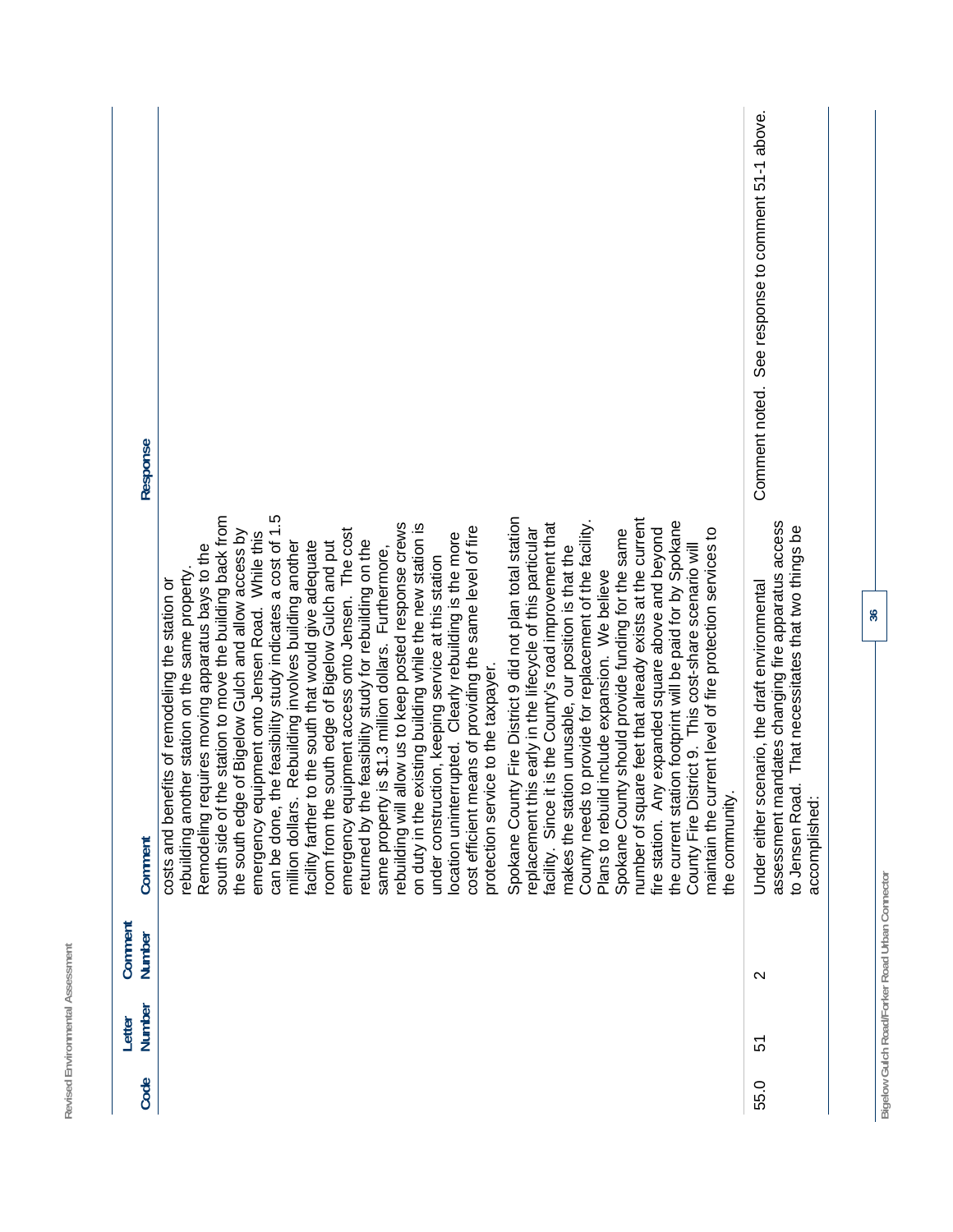| Response          |                                                                                                                                                                                                                                                                                                                                                                                                                                                                                                                                                                                                                                                           | Comment noted. Please see section 4.10 of this Revised<br>EA. The specific issues and requests regarding your<br>The house belonged to my grandmother property will be negotiated during project design                                                                                                                                                                         |                                                                                                                                                                                                                                                                                                                                                                   |                                                                                                                                                                                                                                                                                                                                                                                                                                                                               |
|-------------------|-----------------------------------------------------------------------------------------------------------------------------------------------------------------------------------------------------------------------------------------------------------------------------------------------------------------------------------------------------------------------------------------------------------------------------------------------------------------------------------------------------------------------------------------------------------------------------------------------------------------------------------------------------------|---------------------------------------------------------------------------------------------------------------------------------------------------------------------------------------------------------------------------------------------------------------------------------------------------------------------------------------------------------------------------------|-------------------------------------------------------------------------------------------------------------------------------------------------------------------------------------------------------------------------------------------------------------------------------------------------------------------------------------------------------------------|-------------------------------------------------------------------------------------------------------------------------------------------------------------------------------------------------------------------------------------------------------------------------------------------------------------------------------------------------------------------------------------------------------------------------------------------------------------------------------|
| Comment           | which is the travel route for large portion<br>A traffic signal must be installed at the intersection<br>emption controls so responding emergency apparatus<br>apparatus to enter Bigelow Gulch while responding to<br>can stop traffic and allow safe entry onto the Bigelow<br>1. Jensen Road must be widened to accommodate<br>of Bigelow Gulch and Jensen Road with signal pre-<br>number of lanes and projected increases in traffic<br>of our emergency response calls. The increased<br>volume will necessitate a signal for emergency<br>emergency apparatus turning onto the road.<br>Gulch Arterial,<br>emergencies.<br>$\overline{\mathbf{v}}$ | of Bigelow Gulch Road and Weile Avenue, at East 7009<br>members of our family. The house is over one hundred<br>I own the small grey farm house located on the corner<br>has held four generations of our family.<br>s raised in the house, as were my<br>sed on to me at her death by the<br>Weile Avenue.<br>until it was pas<br>My mother way<br>years old and<br>daughters. | grandmother with Alzheimer's, I brought 3<br>grandmother, she was a schoolteacher. Her home was<br>our refuge, a sanctuary for each of us. It is simply our<br>young daughters with me. In the years that we have<br>When I returned to Spokane in November of 1990 to<br>lived in the house, we grew to love it, as we did my<br>take care of a<br>family house. | the road directly in front of our home, rather than leaving<br>e house. A prevailing wind blows toward<br>However, if the connector project proceeds as planned,<br>resulting in the widening of Bigelow Gulch Road, taking<br>the house and currently removes toxic fumes, allowing<br>it as it is now, there is no way anyone can continue to<br>direction of the road would destroy our<br>to an already busy road<br>live safely in th<br>us to live next<br>Changing the |
| Comment<br>Number |                                                                                                                                                                                                                                                                                                                                                                                                                                                                                                                                                                                                                                                           | $\overline{\phantom{0}}$                                                                                                                                                                                                                                                                                                                                                        |                                                                                                                                                                                                                                                                                                                                                                   |                                                                                                                                                                                                                                                                                                                                                                                                                                                                               |
| Number<br>Letter  |                                                                                                                                                                                                                                                                                                                                                                                                                                                                                                                                                                                                                                                           | S <sub>2</sub>                                                                                                                                                                                                                                                                                                                                                                  |                                                                                                                                                                                                                                                                                                                                                                   |                                                                                                                                                                                                                                                                                                                                                                                                                                                                               |
| Code              |                                                                                                                                                                                                                                                                                                                                                                                                                                                                                                                                                                                                                                                           | 45.0                                                                                                                                                                                                                                                                                                                                                                            |                                                                                                                                                                                                                                                                                                                                                                   |                                                                                                                                                                                                                                                                                                                                                                                                                                                                               |

November 2007

**37** 

**Comments and Responses**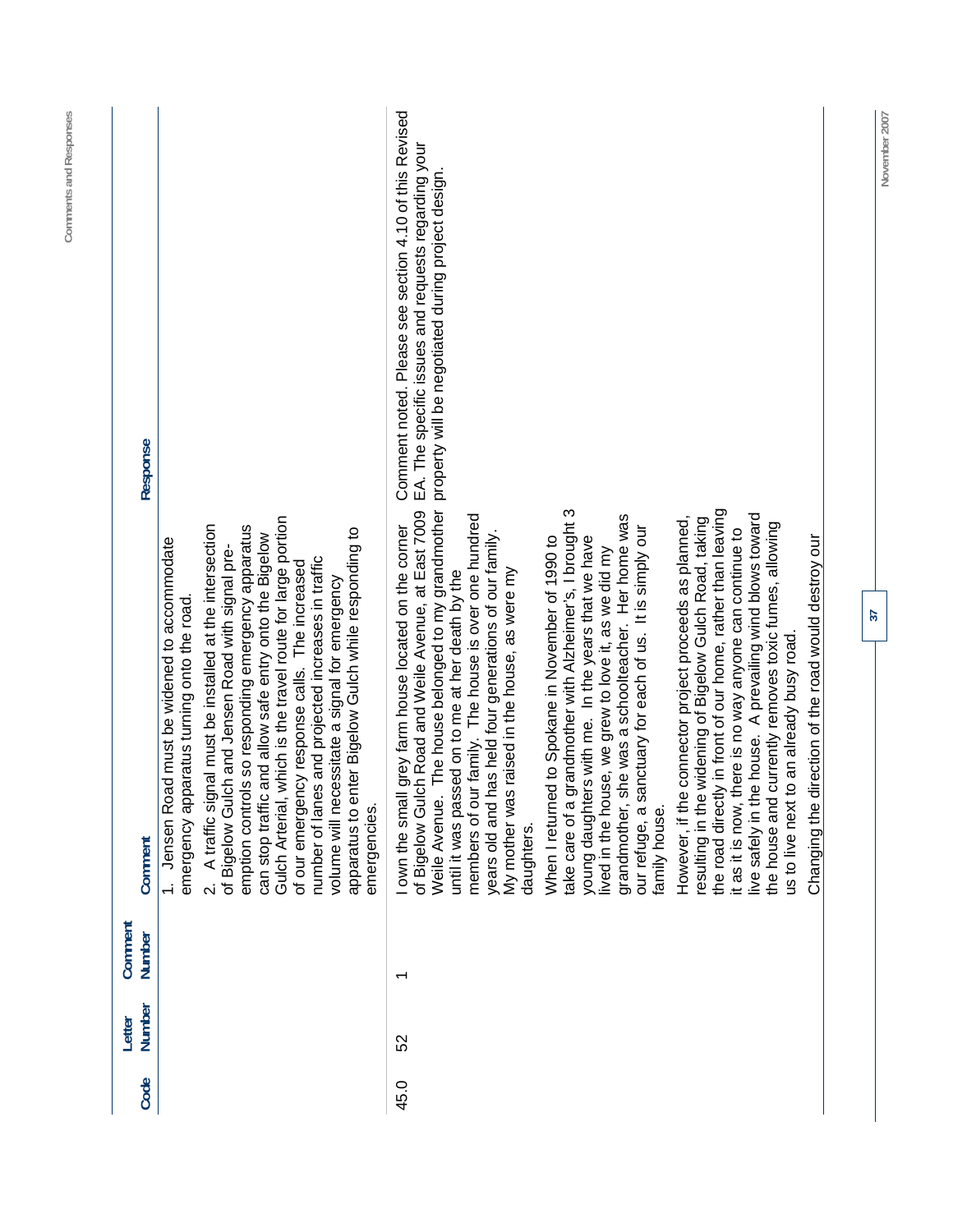| Response<br>Comment | increase to 63,000). Those same fumes would now be<br>winds. Unless the County engineers can come up with<br>evergreens, as well as add triple paned windows to the<br>provide a changed front entrance toward the Northeast<br>our doors and windows to receive fresh air, and finally,<br>elongated and well placed berm, planted with mature<br>system because we would no longer be able to open<br>windbreak, such as a rock fence, or an<br>front and side of the house most impacted, a cooling<br>at our house from the same prevailing<br>ability to withstand those same toxic fumes from the<br>house, we will be unable to inhabit our<br>hundreds of extra cars going by each day (slated to<br>blown directly<br>corner of the<br>a substantial<br>family home. | Comments noted.<br>I feel strongly that the<br>County's plans to widen this road and place it in front of<br>existence, unable to breathe in my home, but unable to<br>for the past several years because I am<br>I have a history of asthma. I have had the condition<br>pout living carefully. Yet, like so many<br>my house would mean I would live a substandard<br>others, I am medically uninsured.<br>afford the cost of medication.<br>scrupulous at<br>under control | Comments noted.<br>hope for saving my home from the damaging impacts of<br>few years. Presently I have very few options and little<br>two dispassionate forces, between which I am caught.<br>fighting to keep Orchard Prairie as it once was; those<br>Rural Settlement to Rural Agricultural in just the past<br>unable to purchase a new home. I am<br>responsible for the zoning change, which went from<br>caught between the battle for expansion and those<br>Further, I am | Spokane County will work closely with residents during<br>the design, right-of-way acquisition and construction of<br>the project.<br>widening of Bigelow Gulch and like everyone else; we<br>Roger and I attended the meeting about the proposed<br>are upset and concerned. | The structure across from this residence has historical<br>the county representative at the meeting, |
|---------------------|-------------------------------------------------------------------------------------------------------------------------------------------------------------------------------------------------------------------------------------------------------------------------------------------------------------------------------------------------------------------------------------------------------------------------------------------------------------------------------------------------------------------------------------------------------------------------------------------------------------------------------------------------------------------------------------------------------------------------------------------------------------------------------|-------------------------------------------------------------------------------------------------------------------------------------------------------------------------------------------------------------------------------------------------------------------------------------------------------------------------------------------------------------------------------------------------------------------------------------------------------------------------------|------------------------------------------------------------------------------------------------------------------------------------------------------------------------------------------------------------------------------------------------------------------------------------------------------------------------------------------------------------------------------------------------------------------------------------------------------------------------------------|-------------------------------------------------------------------------------------------------------------------------------------------------------------------------------------------------------------------------------------------------------------------------------|------------------------------------------------------------------------------------------------------|
|                     |                                                                                                                                                                                                                                                                                                                                                                                                                                                                                                                                                                                                                                                                                                                                                                               |                                                                                                                                                                                                                                                                                                                                                                                                                                                                               |                                                                                                                                                                                                                                                                                                                                                                                                                                                                                    |                                                                                                                                                                                                                                                                               | an for the placement of the new road is<br>the current pl<br>According to                            |
| Comment<br>Number   |                                                                                                                                                                                                                                                                                                                                                                                                                                                                                                                                                                                                                                                                                                                                                                               | $\sim$                                                                                                                                                                                                                                                                                                                                                                                                                                                                        | က                                                                                                                                                                                                                                                                                                                                                                                                                                                                                  | $\overline{\phantom{0}}$                                                                                                                                                                                                                                                      | $\mathbf{\Omega}$                                                                                    |
| Number<br>Letter    |                                                                                                                                                                                                                                                                                                                                                                                                                                                                                                                                                                                                                                                                                                                                                                               | 52                                                                                                                                                                                                                                                                                                                                                                                                                                                                            | SS                                                                                                                                                                                                                                                                                                                                                                                                                                                                                 | 53                                                                                                                                                                                                                                                                            | င္ဟာ                                                                                                 |
| Code                |                                                                                                                                                                                                                                                                                                                                                                                                                                                                                                                                                                                                                                                                                                                                                                               | 60.0                                                                                                                                                                                                                                                                                                                                                                                                                                                                          | 45.0                                                                                                                                                                                                                                                                                                                                                                                                                                                                               | 01.0                                                                                                                                                                                                                                                                          | ာ့<br>45.                                                                                            |

Revised Environmental Assessment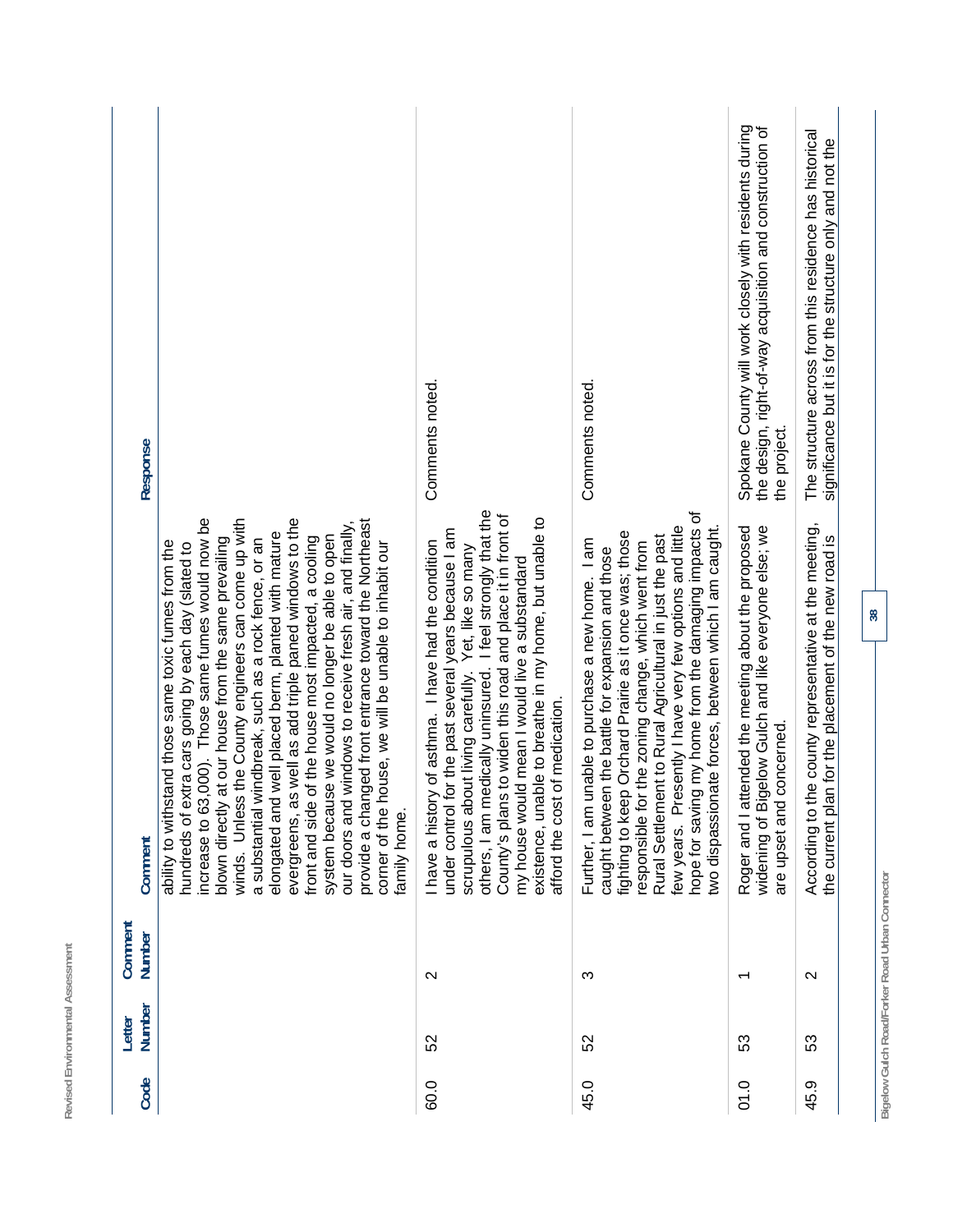|         | Some shifting of the road alignment may be<br>possible, and specific aspects of your property will be<br>addressed during project design.<br>entire site.<br>Response                                                                                                                                                                                                                                                                                                                                                                                                                                                                                                                                  | Comment noted. Please see section 4.11 of this Revised<br>EA regarding noise impacts. The specific issues and<br>requests regarding your property will be negotiated<br>during project design.                                                                                                                                                                                                                                                                                      | maintenance will continue on this facility and the addition<br>Comments noted. The speed limit will remain at 45 mph<br>of a wide median, widened shoulders and recoverable<br>and there will be appropriate placement of signs to<br>inform the motorist of the legal speed limit. Winter<br>side slopes will improve the safety of the roadway.                                                                                                                   | Comment noted. Specific aspects of your property will<br>be addressed during project design.                                                                                                                                                                                                                                                    |    |
|---------|--------------------------------------------------------------------------------------------------------------------------------------------------------------------------------------------------------------------------------------------------------------------------------------------------------------------------------------------------------------------------------------------------------------------------------------------------------------------------------------------------------------------------------------------------------------------------------------------------------------------------------------------------------------------------------------------------------|-------------------------------------------------------------------------------------------------------------------------------------------------------------------------------------------------------------------------------------------------------------------------------------------------------------------------------------------------------------------------------------------------------------------------------------------------------------------------------------|---------------------------------------------------------------------------------------------------------------------------------------------------------------------------------------------------------------------------------------------------------------------------------------------------------------------------------------------------------------------------------------------------------------------------------------------------------------------|-------------------------------------------------------------------------------------------------------------------------------------------------------------------------------------------------------------------------------------------------------------------------------------------------------------------------------------------------|----|
|         | house across the road from our house has<br>prical significance and should be protected<br>extending south requiring acquisition of at least half of<br>power lines about a mile beyond us were<br>Hopefully Spokane County will be willing to make this<br>nd that when new roads are built; a few<br>over the old right-of-way with all the additional width<br>our front yard. This plan seems unfair to us but the<br>destruction of the property we have called home as<br>to give up a lot for the "greater good."<br>representative explained that the unoccupied<br>bearable as possible.<br>We understa<br>possible hist<br>people have<br>tumbledown<br>and also the<br>an issue.<br>Comment | Bigelow Gulch Road as it is right now is noisy; the trees<br>of the truck traffic. Your own report mentions that noise<br>will have double the traffic. The new road<br>will not only take out several of our trees but also make<br>wide enough to plant enough trees to reduce the noise<br>we planted years ago reduce the noise slightly. The<br>our yard so narrow that there would be not be space<br>from truck traffic can actually be in the painful range.<br>new highway | control, crashing into our unprotected house is very real<br>go by at 70mph or more. Granted the new highway will<br>spite of the 45 mph speed limit, some cars and trucks<br>drivers to increase their speed. And, it won't change<br>inter road conditions that are always an<br>Bigelow Gulch Road is a dangerous highway and in<br>be safer than the existing highway but it will induce<br>issue up here. The possibility of a vehicle, out of<br>hazardous wi | When the highway is widened, we will have no safe exit<br>We will no longer be able to park our boat in the garage<br>from our driveway, the existing turn-around area that<br>Bigelow Gulch Road; will be taken by the wider road.<br>because we would have to pull out into the new four-<br>allowed us to turn around and drive forward onto | 39 |
| Comment | Number                                                                                                                                                                                                                                                                                                                                                                                                                                                                                                                                                                                                                                                                                                 | S                                                                                                                                                                                                                                                                                                                                                                                                                                                                                   | 4                                                                                                                                                                                                                                                                                                                                                                                                                                                                   | 5                                                                                                                                                                                                                                                                                                                                               |    |
| Letter  | Number                                                                                                                                                                                                                                                                                                                                                                                                                                                                                                                                                                                                                                                                                                 | S3                                                                                                                                                                                                                                                                                                                                                                                                                                                                                  | 53                                                                                                                                                                                                                                                                                                                                                                                                                                                                  | S3                                                                                                                                                                                                                                                                                                                                              |    |
|         | Code                                                                                                                                                                                                                                                                                                                                                                                                                                                                                                                                                                                                                                                                                                   | 65.0                                                                                                                                                                                                                                                                                                                                                                                                                                                                                | 55.2                                                                                                                                                                                                                                                                                                                                                                                                                                                                | 55.2                                                                                                                                                                                                                                                                                                                                            |    |

November 2007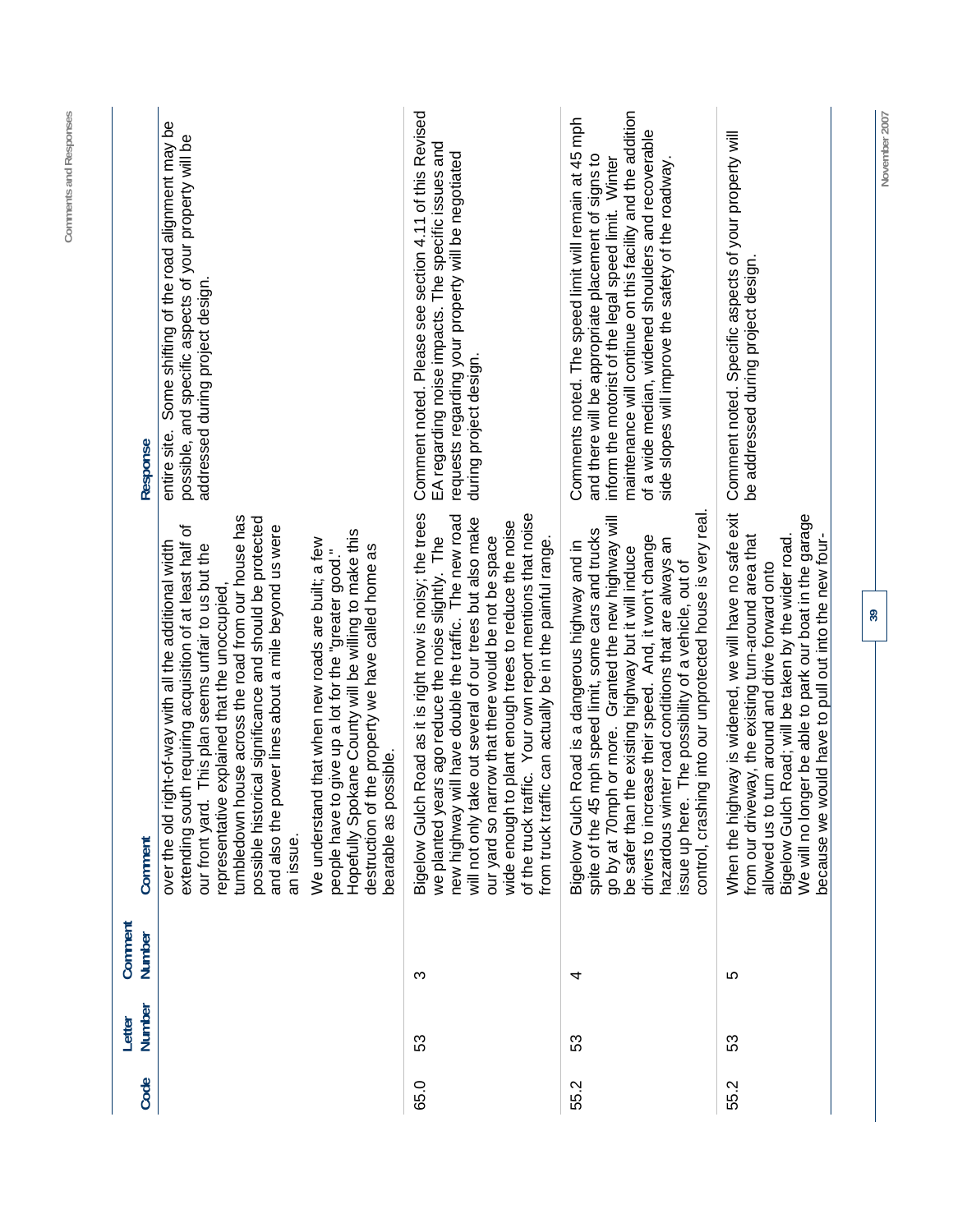| Response                |                                          | Comment noted. Specific aspects of your property will<br>be addressed during project design.                                                                                                                                                                                                                                                                                 | Please see section 4.11 of this Revised EA regarding air<br>quality impacts of the proposed project.                                                                                  | Comment noted. Specific aspects of your property will<br>be addressed during project design.                                                                                                                                                                                                                                                                                              | The details of your property will be discussed during<br>right-of-way negotiations in the design phase.                                                                                            | The details of your property will be discussed during<br>right-of-way negotiations in the design phase.                                                 | impacts to wells and water supply. The details of your<br>Please see section 4.2 of this Revised EA regarding<br>property will be discussed during right-of-way<br>negotiations in the design phase.                                                                                                                                                                                                           |
|-------------------------|------------------------------------------|------------------------------------------------------------------------------------------------------------------------------------------------------------------------------------------------------------------------------------------------------------------------------------------------------------------------------------------------------------------------------|---------------------------------------------------------------------------------------------------------------------------------------------------------------------------------------|-------------------------------------------------------------------------------------------------------------------------------------------------------------------------------------------------------------------------------------------------------------------------------------------------------------------------------------------------------------------------------------------|----------------------------------------------------------------------------------------------------------------------------------------------------------------------------------------------------|---------------------------------------------------------------------------------------------------------------------------------------------------------|----------------------------------------------------------------------------------------------------------------------------------------------------------------------------------------------------------------------------------------------------------------------------------------------------------------------------------------------------------------------------------------------------------------|
| Comment                 | lane highway to back it into the garage. | the noise level, the visual destruction, the<br>incurred on our property value caused by the proximity<br>The<br>land value of the right of way is the least of the loss<br>of the road including reduction of parking and turn<br>additional right of way needed for the new road.<br>d that the county will pay for any<br>We understan<br>around space,<br>loss of trees. | Iready an issue here. Weather inversions<br>cause traffic fumes to hang in this area. Imagine what<br>be like with double the current traffic.<br>Air quality is al<br>the fumes will | that between you and the county and us,<br>We will appreciate suggestions or ideas you might have<br>up with a plan that will repair the damage<br>As soon as the county has a firm actual location of the<br>new road, please contact us so we can begin to plan.<br>to alleviate the issues mentioned above.<br>that this new road will do to our home.<br>We are hoping<br>we can come | Built by CCC during the depression. EWU students did<br>Have 2 historic rock pillars in driveway next to Bigelow.<br>study/paper on them. Would like to have them moved<br>when road gets widened. | Also, have easement for driveway east of current<br>paved center turn lane extended<br>approach put in on south side.<br>eastward, and<br>Need<br>drive | My property runs parallel to Bigelow Gulch Road on the<br>The well is<br>adjoining barn/workshop. The well was<br>e no difficulty with the widening of the<br>south side. I have a well that supplies water to my<br>most likely hand-dug around 50 years ago. It's a<br>within 40 feet of the road in its current location.<br>shallow well, perhaps 50 feet deep at best.<br>Although I hav<br>residence and |
| Comment<br>Number       |                                          | ဖ                                                                                                                                                                                                                                                                                                                                                                            | ∼                                                                                                                                                                                     | $\infty$                                                                                                                                                                                                                                                                                                                                                                                  | ↽                                                                                                                                                                                                  | $\mathbf{\Omega}$                                                                                                                                       |                                                                                                                                                                                                                                                                                                                                                                                                                |
| <b>Number</b><br>Letter |                                          | 53                                                                                                                                                                                                                                                                                                                                                                           | 53                                                                                                                                                                                    | 53                                                                                                                                                                                                                                                                                                                                                                                        | 54                                                                                                                                                                                                 | 54                                                                                                                                                      | 55                                                                                                                                                                                                                                                                                                                                                                                                             |
| Code                    |                                          | 55.0                                                                                                                                                                                                                                                                                                                                                                         | 60.0                                                                                                                                                                                  | 5.1                                                                                                                                                                                                                                                                                                                                                                                       | 0.1                                                                                                                                                                                                | 55.0                                                                                                                                                    | 20.0                                                                                                                                                                                                                                                                                                                                                                                                           |

Revised Environmental Assessment **Revised Environmental Assessment** 

**40** 

Bigelow Gulch Road/Forker Road Urban Connector **Bigelow Gulch Road/Forker Road Urban Connector**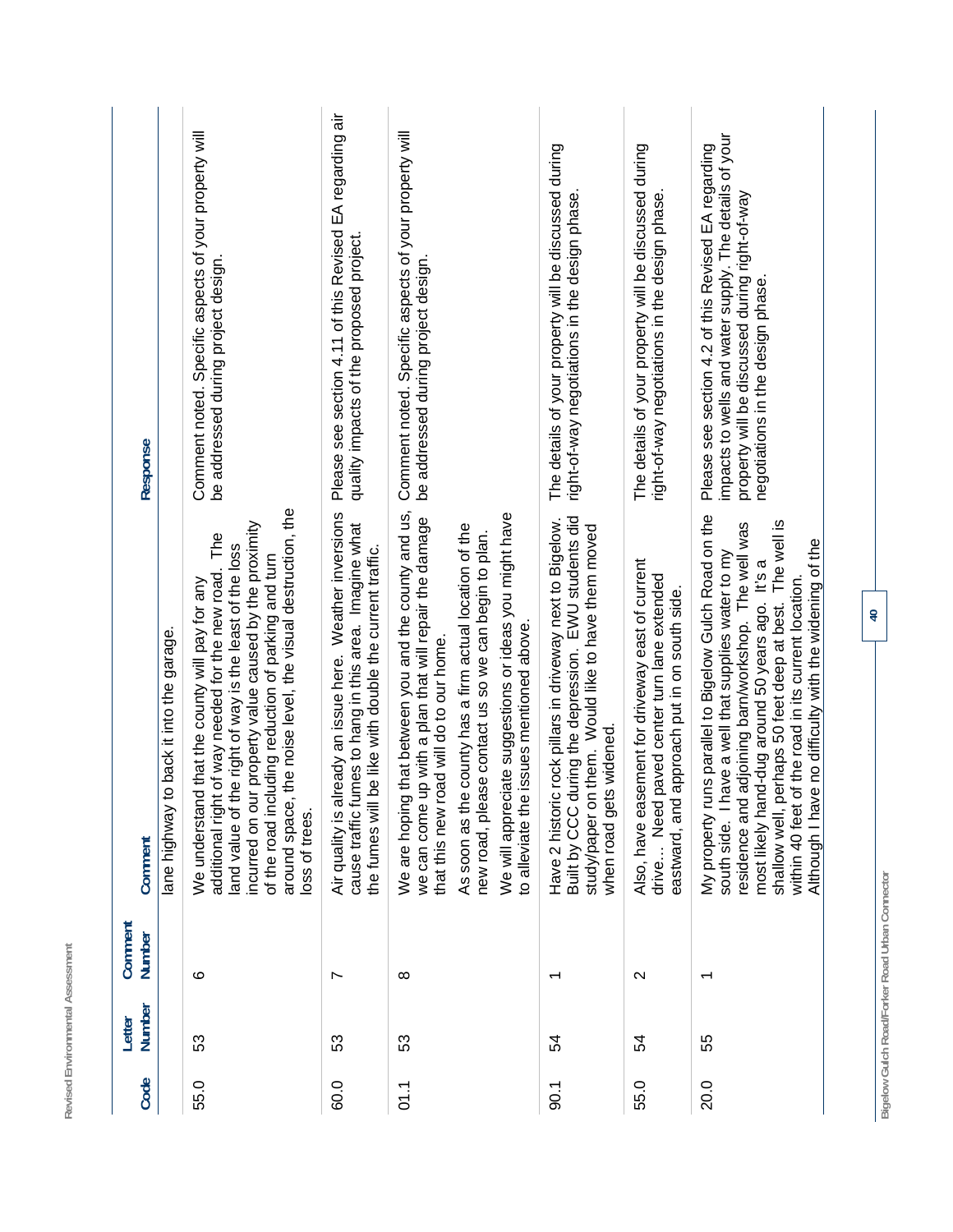| Code | <b>Number</b><br>Letter | Comment<br>Number        | Comment                                                                                                                                                                                                                                                                                                                                                                                                                                                                                                                                                                             | Response                                                                                                                                          |
|------|-------------------------|--------------------------|-------------------------------------------------------------------------------------------------------------------------------------------------------------------------------------------------------------------------------------------------------------------------------------------------------------------------------------------------------------------------------------------------------------------------------------------------------------------------------------------------------------------------------------------------------------------------------------|---------------------------------------------------------------------------------------------------------------------------------------------------|
|      |                         |                          | the widening will first disrupt my<br>availability to water.<br>road, I believe                                                                                                                                                                                                                                                                                                                                                                                                                                                                                                     |                                                                                                                                                   |
| 20.1 | 55                      | $\mathbf{\Omega}$        | contaminated and I am not willing to risk the health and<br>safety of my family and animals. This contamination will<br>happen sooner or later. It would be best to prevent the<br>difficulties that will accompany either the availability to<br>I am concerned about runoff from the road, which will<br>increase with the anticipated increase in road traffic.<br>With the increase in runoff I fear my well will be<br>mination.<br>water or contai                                                                                                                            | Comment noted. Please see response to comment 55-1<br>above.                                                                                      |
| 01.1 | 55                      | က                        | I request, as the construction begins, my residence be<br>placed on Pasadena water at no expense to me.                                                                                                                                                                                                                                                                                                                                                                                                                                                                             | Please see section 4.2 of this Revised<br>EA regarding water supply.<br>Comment noted.                                                            |
| 90.1 | 56                      | $\overline{\phantom{0}}$ | Concerned about rock pillars on the road at E 12426 E<br>Rd.<br><b>Bigelow Gulch</b>                                                                                                                                                                                                                                                                                                                                                                                                                                                                                                | The details of your property will be discussed during<br>right-of-way negotiations in the design phase.                                           |
| 40.0 | 56                      | $\mathbf{\Omega}$        | Concern for access to fields from Evergreen to Pines on<br>the south side.                                                                                                                                                                                                                                                                                                                                                                                                                                                                                                          | The details of your property will be discussed during<br>right-of-way negotiations in the design phase.                                           |
| 55.0 | 56                      | က                        | Concern for access to easement for 12424 E Bigelow<br>Gulch.                                                                                                                                                                                                                                                                                                                                                                                                                                                                                                                        | The details of your property will be discussed during<br>right-of-way negotiations in the design phase.                                           |
| 55.0 | 57                      | $\overline{\phantom{0}}$ | Need to replace gate,<br>well, and driveway exit on the old Gulch road. 02/25/06<br>vay relocation in regards to the road<br>taking out my driveway entrance.<br>Then everything is ok as planned.<br>I need a drivey                                                                                                                                                                                                                                                                                                                                                               | The details of your property will be discussed during<br>right-of-way negotiations in the design phase.                                           |
| 55.0 | 58                      | $\overline{\phantom{0}}$ | I reside at 7502 E Bigelow Gulch Road and according to<br>my access onto Bigelow Gulch Road will be modified by<br>season for 5 to 15 trucks per day to be hauling hay from<br>an access road. My estimations are that<br>the drawings presented at your meeting of February 15<br>For many years my customers have used<br>I will now have to proceed west about 1/4 mile to access<br>the road and this change can create confusion and a<br>I am a hay farmer and it is not unusual during hay<br>possible reduction in my retirement income.<br>construction of<br>my property. | Thank you for your comments. The details of access to<br>your property will be discussed during right-of-way<br>negotiations in the design phase. |
|      |                         |                          | $\overline{4}$                                                                                                                                                                                                                                                                                                                                                                                                                                                                                                                                                                      |                                                                                                                                                   |

November 2007

**Comments and Responses**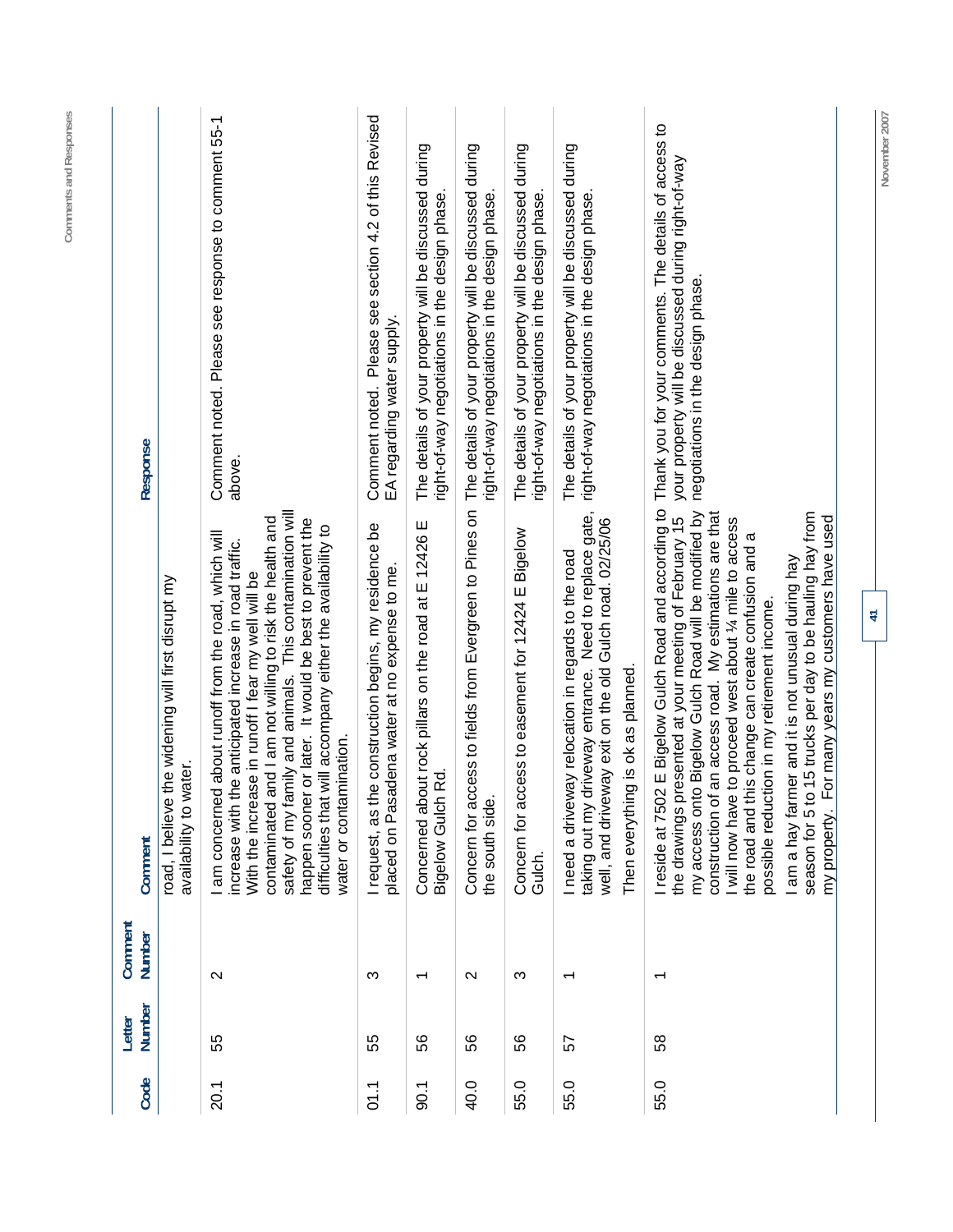| Ś<br>o mon o<br>í<br>$\frac{1}{2}$<br>ı<br>$\tilde{A}$<br>۰<br>í<br>ä<br>C Mill Made C Mills<br>i<br>$\overline{\phantom{a}}$<br>×<br>I<br>ł<br>ş<br>i<br>S<br>ı<br>ï<br>ï<br>I<br>٢ |  |
|--------------------------------------------------------------------------------------------------------------------------------------------------------------------------------------|--|

| Response          |                                                                                           | <b>Comment Noted.</b>                                                                                                                                                                                                                                                                                                                                                                                                           | Thank you for your comments. The details of access to<br>your property will be discussed during right-of-way<br>negotiations in the design phase.                                                                                                                                                                                                                                                                                                                                                                                             | Thank you for your comments. The details of access to<br>your property will be discussed during right-of-way<br>negotiations in the design phase.               | Thank you for your comments. The details of access to<br>your property will be discussed during right-of-way<br>negotiations in the design phase. | Thank you for your comments. The details of access to<br>your property will be discussed during right-of-way<br>negotiations in the design phase. | Storm Water Utilities Division for further analysis and to<br>your current drainage issue has been forwarded to the<br>Thank you for your comments. Information regarding<br>the City of Spokane.                               |  |
|-------------------|-------------------------------------------------------------------------------------------|---------------------------------------------------------------------------------------------------------------------------------------------------------------------------------------------------------------------------------------------------------------------------------------------------------------------------------------------------------------------------------------------------------------------------------|-----------------------------------------------------------------------------------------------------------------------------------------------------------------------------------------------------------------------------------------------------------------------------------------------------------------------------------------------------------------------------------------------------------------------------------------------------------------------------------------------------------------------------------------------|-----------------------------------------------------------------------------------------------------------------------------------------------------------------|---------------------------------------------------------------------------------------------------------------------------------------------------|---------------------------------------------------------------------------------------------------------------------------------------------------|---------------------------------------------------------------------------------------------------------------------------------------------------------------------------------------------------------------------------------|--|
| Comment           | the existing driveway and I can foresee confusion when<br>they are faced with the change. | entering or exiting Bigelow Gulch Road. The addition of<br>I totally support scheduled changes along my property<br>ich should greatly increase the ease on<br>the center will allow turns onto, or from, my property<br>hay customers will now have a 5-lane<br>occurred in the past when traffic was heavy in the<br>nuing the backlog of traffic that has<br>opposite lane.<br>roadway, wh<br>without contil<br>as I, and my | roadway between my driveway an my exit point on what<br>traffic backup as the proposed 8-foot shoulder will allow<br>and other equipment between those fields,<br>production. If I will be allowed to use my<br>Gulch and require a clearance of 16 feet to move my<br>I farm on both the north and south sides of Bigelow<br>existing driveway I can see immediate decrease in<br>will remain of the current Bigelow Gulch Roadway<br>me to then use less than one full lane of the new<br>towards Espe Road.<br>which are in<br>hay swather | Where my house is I won't sell if road comes too close<br>and takes my well. It and double garage has to be<br>My house has a daylight basement.<br>moved back. | I want a driveway access to the new road. The way it is<br>I have to drive 2 1/4 miles and wind up 100 feet from my<br>garage.                    | I would like a noise barrier as I'm on the 6% grade and<br>will hear all of the truck noise                                                       | ncern is with my property at 4330 E Francis<br>Francis & Bigelow Gulch Rd the culvert that used to run<br>under Havana to the east and under Bigelow to the<br>Whitey's Wrecking. Through all of the changes to<br>My major cor |  |
| Comment<br>Number |                                                                                           | $\mathbf{\Omega}$                                                                                                                                                                                                                                                                                                                                                                                                               | ო                                                                                                                                                                                                                                                                                                                                                                                                                                                                                                                                             |                                                                                                                                                                 |                                                                                                                                                   | $\mathbf{\Omega}$                                                                                                                                 |                                                                                                                                                                                                                                 |  |
| Number<br>Letter  |                                                                                           | 58                                                                                                                                                                                                                                                                                                                                                                                                                              | 58                                                                                                                                                                                                                                                                                                                                                                                                                                                                                                                                            | 59                                                                                                                                                              | <u>৯</u>                                                                                                                                          | 67                                                                                                                                                | 82                                                                                                                                                                                                                              |  |
| Code              |                                                                                           | 55.0                                                                                                                                                                                                                                                                                                                                                                                                                            | 55.1                                                                                                                                                                                                                                                                                                                                                                                                                                                                                                                                          | 45.0                                                                                                                                                            | 55.0                                                                                                                                              | 65.0                                                                                                                                              | 20.0                                                                                                                                                                                                                            |  |

**42** 

Bigelow Gulch Road/Forker Road Urban Connector **Bigelow Gulch Road/Forker Road Urban Connector**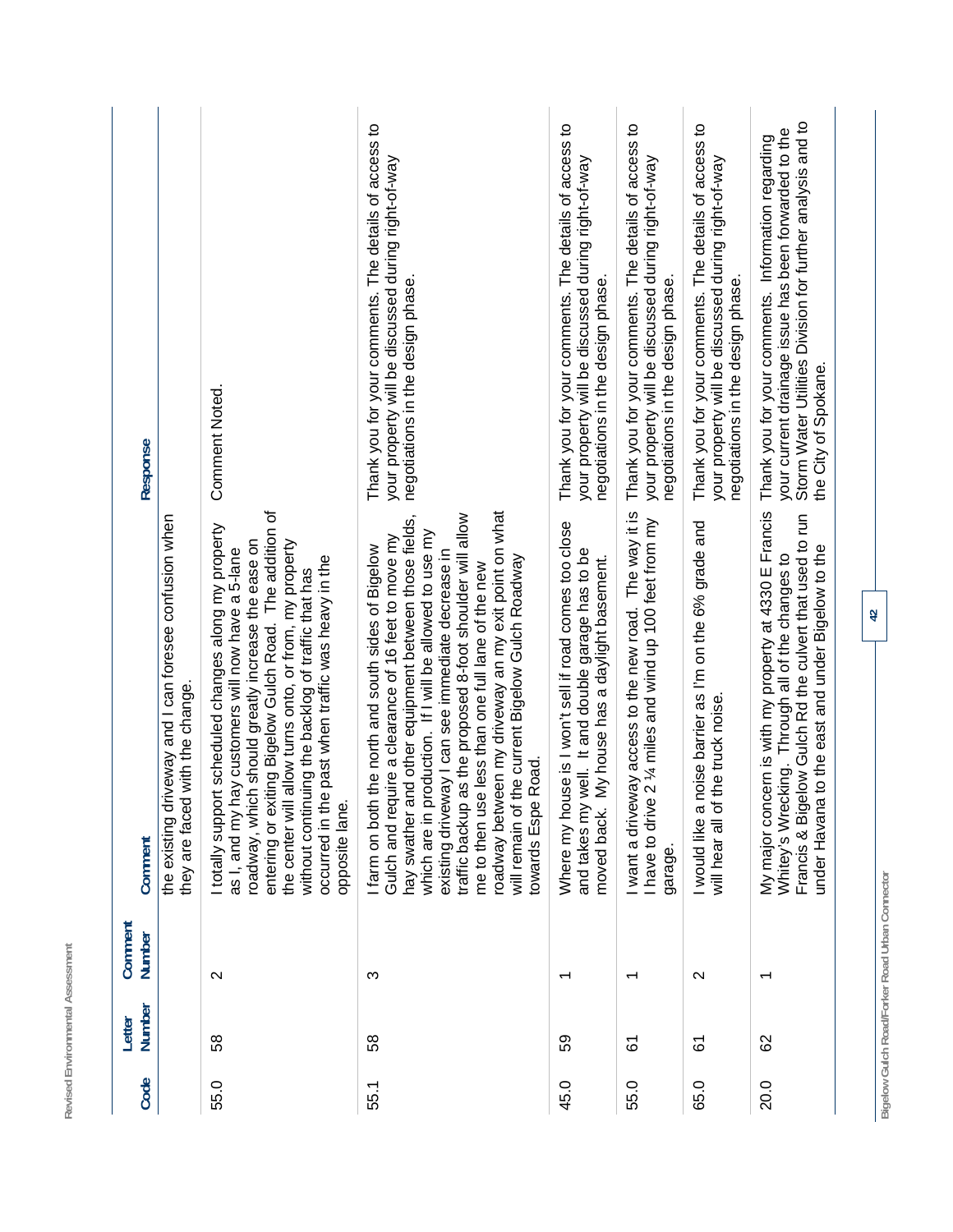| Response          |                                                                                                                                                                                                                                                                                                                                                                                                                                                                                                                                                        | your property will be evaluated during the design phase.<br>Thank you for your comments. The parcel in question is<br>located over one mile from Bigelow Gulch Road and is<br>accessed by a private road. The details of access to | Thank you for your comments. Please see section 4.5 of<br>this Revised EA regarding stream conditions                                                                                                                                                                                                                                                                                                                                                                                                                                           | Thank you for the information regarding wildlife use at<br>additional information regarding wetlands and wildlife<br>your pond. Please see sections 4.4 and 4.6 for<br>resources                                                                                                                                                                                                                                                                                                                                                                                                                                                                                                                                                                                                                     |
|-------------------|--------------------------------------------------------------------------------------------------------------------------------------------------------------------------------------------------------------------------------------------------------------------------------------------------------------------------------------------------------------------------------------------------------------------------------------------------------------------------------------------------------------------------------------------------------|------------------------------------------------------------------------------------------------------------------------------------------------------------------------------------------------------------------------------------|-------------------------------------------------------------------------------------------------------------------------------------------------------------------------------------------------------------------------------------------------------------------------------------------------------------------------------------------------------------------------------------------------------------------------------------------------------------------------------------------------------------------------------------------------|------------------------------------------------------------------------------------------------------------------------------------------------------------------------------------------------------------------------------------------------------------------------------------------------------------------------------------------------------------------------------------------------------------------------------------------------------------------------------------------------------------------------------------------------------------------------------------------------------------------------------------------------------------------------------------------------------------------------------------------------------------------------------------------------------|
| Comment           | natural drainage and the build up of the roads makes for<br>of the surrounding area to collect in the northeast corner<br>a damming effect allowing all of the storm water from all<br>during this project as I feel it is unfair or even illegal to<br>ing as heavy rains sometimes up to 2-3<br>creating about 1 to 1.5 acre lake in the<br>n destroyed or blocked not allowing for<br>I would like this problem addressed<br>dam creating this problem.<br>north has beer<br>winter and spri<br>of my property<br>have built this<br>feet of water. | ering building and will need our access<br>We own parcel #46251.9023. When Bigelow Gulch<br>upgraded our access was destroyed.<br>We are consid<br>Road was last<br>restored.                                                      | I would like to comment on phase 2 I think it is. We own<br>5911 and 6013 Bigelow, the stream and<br>here. In fact the stream never changes no matter if it is<br>pond are located in part on our property. In my opinion<br>your plans seem to be the best possible way to protect<br>the stream. I would like to add that the<br>the pond and stream. It is getting the road away from<br>stream has never run dry in the 10 years I have been<br>dry out or the snow is melting, it is always the same.<br>the majority of<br>property 6412, | may not have seen. Your records should be changed to<br>road will help preserve this wildlife, also the access from<br>the old part of the street not be a through<br>on is fine with us and that will affect 3 of<br>stream and it has so much wildlife it is hard to believe.<br>This doesn't make sense but it is the way it is. I have<br>redwing blackbirds, cranes, hawks, a raccoon family,<br>deer, porcupines, ground squirrels as well as others<br>option on the dead end on the old Bigelow in front of<br>ime cleaning up around the pond and<br>fish, turtles, fresh water snails, ducks,<br>reflect this as well as be a factor in determining the<br>here. I like your plan and good luck<br>just one directi<br>spent a lot of ti<br>The pond has<br>6013. Having<br>our properties |
| Comment<br>Number |                                                                                                                                                                                                                                                                                                                                                                                                                                                                                                                                                        | ᠇                                                                                                                                                                                                                                  | $\overline{\phantom{0}}$                                                                                                                                                                                                                                                                                                                                                                                                                                                                                                                        | $\mathbf{\Omega}$                                                                                                                                                                                                                                                                                                                                                                                                                                                                                                                                                                                                                                                                                                                                                                                    |
| Number<br>Letter  |                                                                                                                                                                                                                                                                                                                                                                                                                                                                                                                                                        | යි                                                                                                                                                                                                                                 | 24                                                                                                                                                                                                                                                                                                                                                                                                                                                                                                                                              | ङ                                                                                                                                                                                                                                                                                                                                                                                                                                                                                                                                                                                                                                                                                                                                                                                                    |
| Code              |                                                                                                                                                                                                                                                                                                                                                                                                                                                                                                                                                        | 55.0                                                                                                                                                                                                                               | 20.0                                                                                                                                                                                                                                                                                                                                                                                                                                                                                                                                            | 40.0                                                                                                                                                                                                                                                                                                                                                                                                                                                                                                                                                                                                                                                                                                                                                                                                 |

November 2007

**43** 

## Comments and Responses **Comments and Responses**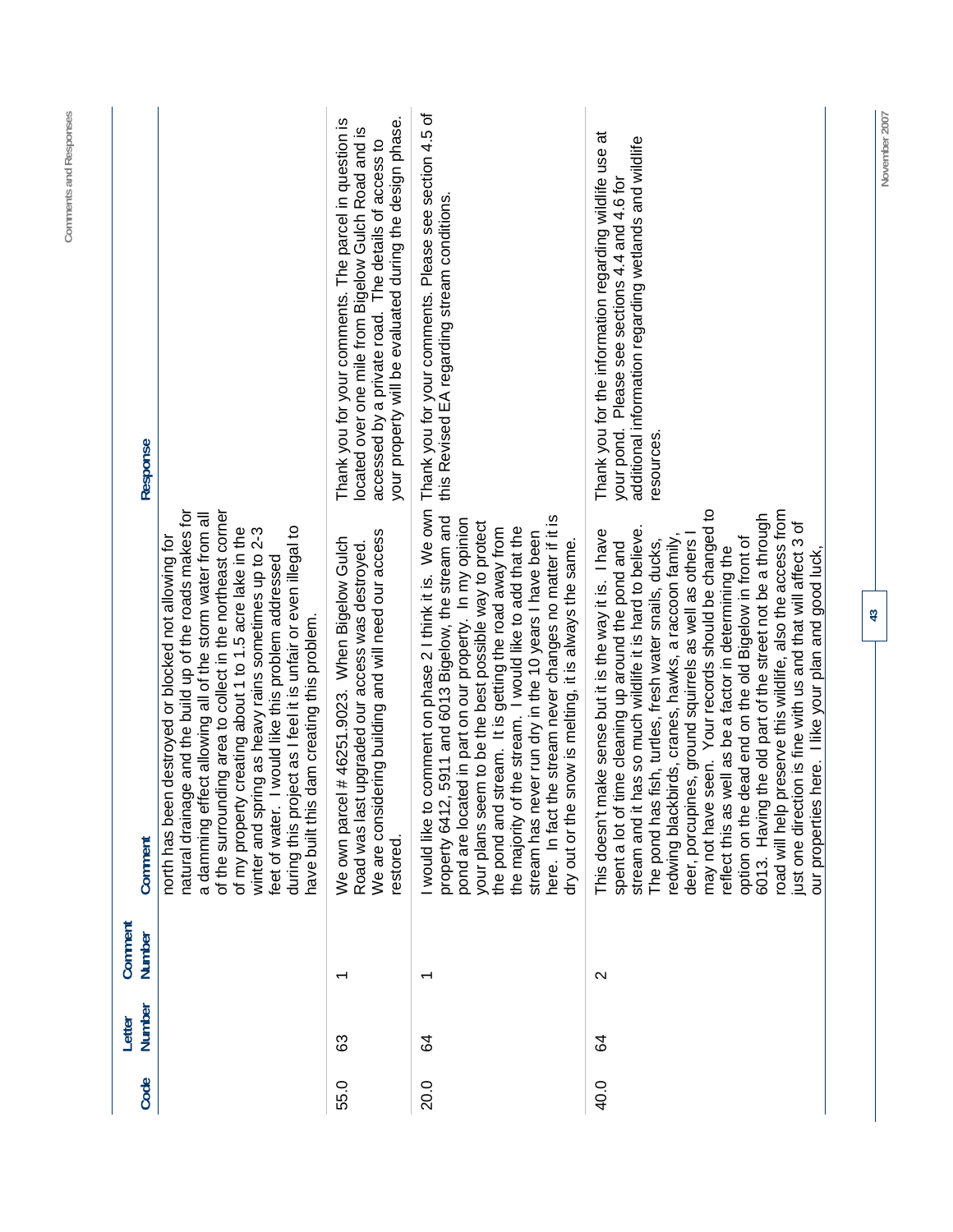| ┙<br>٠<br>٠<br>ı<br>l<br>ı<br>í<br>J<br>۱<br>٠<br>I<br>۰<br>٠<br>∼<br>۰                                                     |  |
|-----------------------------------------------------------------------------------------------------------------------------|--|
| $\overline{\phantom{a}}$<br>٠<br>٢<br>◡<br>٠<br>ı<br>ä<br>ţ<br>-<br>ł<br>۰<br>J<br>۰                                        |  |
| é<br>۰<br>ر<br>ī<br>٠<br>٠<br>é<br>÷<br>∼<br>ı.<br>í<br>п<br>--                                                             |  |
| $\sim$<br>ı<br>-<br>í<br>ì<br>۱<br>ä<br>۱<br>ţ<br>۱<br>ï<br>í<br>ı<br>٠<br>ú<br>r<br>ـ<br>k<br>×<br>ï<br>۱<br>í<br>$\simeq$ |  |

| <b>Response</b>   |                             | The design of the roadway has not yet progressed to this<br>appropriate marking device for this type of facility.<br>detail, but recessed pavement markers are an | be monitored for future traffic control needs. The line of<br>traffic signal is warranted however the intersection will<br>The 20-year traffic projections do not indicate that a<br>sight will be improved with the road reconstruction.                             | Road as a private road is the responsibility of the owners<br>Thank you for your comments. Maintenance of Sullivan<br>of the road                                                                                                                                                      | Please see response to comment 67-1.                                                                                                                                                                                                                                                                                                                                                                                                                                                                                           | recreational aspects for replacement of the sports fields<br>Thank you for your comments. The tunnel location and<br>and recreation will be determined with the East Valley<br>section 4.13 of this Revised EA regarding parking for<br>School District during the design phase. Please see<br>sports activities.                                                                                           | Please see Chapter 2 of this Revised EA for information<br>The underpass is now part of the proposed action.<br>on the underpass. |  |
|-------------------|-----------------------------|-------------------------------------------------------------------------------------------------------------------------------------------------------------------|-----------------------------------------------------------------------------------------------------------------------------------------------------------------------------------------------------------------------------------------------------------------------|----------------------------------------------------------------------------------------------------------------------------------------------------------------------------------------------------------------------------------------------------------------------------------------|--------------------------------------------------------------------------------------------------------------------------------------------------------------------------------------------------------------------------------------------------------------------------------------------------------------------------------------------------------------------------------------------------------------------------------------------------------------------------------------------------------------------------------|-------------------------------------------------------------------------------------------------------------------------------------------------------------------------------------------------------------------------------------------------------------------------------------------------------------------------------------------------------------------------------------------------------------|-----------------------------------------------------------------------------------------------------------------------------------|--|
| Comment           | work out.<br>hope to see it | Are we putting up recessed pavement markers and if<br>not why not?                                                                                                | dangerous even with the current 35 mph speed limits as<br>intersection in any design. Crossing this intersection<br>e a traffic light at the Jensen Road<br>form Jensen west bound onto Bigelow is very<br>the line of sight is reduced to the east.<br>Please includ | ivers [illegible]. When Sullivan Rd going all<br>the way up is too icy to travel. Currently 8-12 cars park<br>oout cars being able to park in cul-de-sac<br>along Sullivan by the middle school football field fence<br>when it is too icy to get up.<br>Concerned al<br>by present dr | to use it for wintertime parking, as well as for getting out<br>to Sullivan Rd? Seems to me that the cul-de-sac will be<br>still be able to get in and out? It is sometimes difficult to<br>How will those who live just above middle school sports<br>of parking during sporting events. Will we<br>enough to accommodate those who need<br>if cars of those who live further up the hill<br>cul-de-sac parking spot? Will the cul-de-<br>do so already<br>sac be large<br>used for lots<br>fields get out<br>are filling the | 75 - 200 cars on sports activity night at high<br>anned coming out of Driver's Ed driveway<br>Tunnels from high school to middle school (2 of them)<br>school and more on softball games and tournaments.<br>and road in front of high school. Parking for softball<br>participants is currently along Sullivan (north of<br>Where will they park when road is<br>need to be pl<br>Wellesley).<br>complete? | Concern over southbound Forker traffic access would<br>proved by underpass to southbound<br>be greatly im<br>Bigelow.             |  |
| Comment<br>Number |                             |                                                                                                                                                                   |                                                                                                                                                                                                                                                                       |                                                                                                                                                                                                                                                                                        | $\mathbf{\Omega}$                                                                                                                                                                                                                                                                                                                                                                                                                                                                                                              |                                                                                                                                                                                                                                                                                                                                                                                                             |                                                                                                                                   |  |
| Number<br>Letter  |                             | 65                                                                                                                                                                | 89                                                                                                                                                                                                                                                                    | 55                                                                                                                                                                                                                                                                                     | 55                                                                                                                                                                                                                                                                                                                                                                                                                                                                                                                             | 89                                                                                                                                                                                                                                                                                                                                                                                                          | င္မွာ                                                                                                                             |  |
| Code              |                             | 55.0                                                                                                                                                              | 55.1                                                                                                                                                                                                                                                                  | 55.0                                                                                                                                                                                                                                                                                   | 55.0                                                                                                                                                                                                                                                                                                                                                                                                                                                                                                                           | 55.0                                                                                                                                                                                                                                                                                                                                                                                                        | 55.0                                                                                                                              |  |

Bigelow Gulch Road/Forker Road Urban Connector **Bigelow Gulch Road/Forker Road Urban Connector**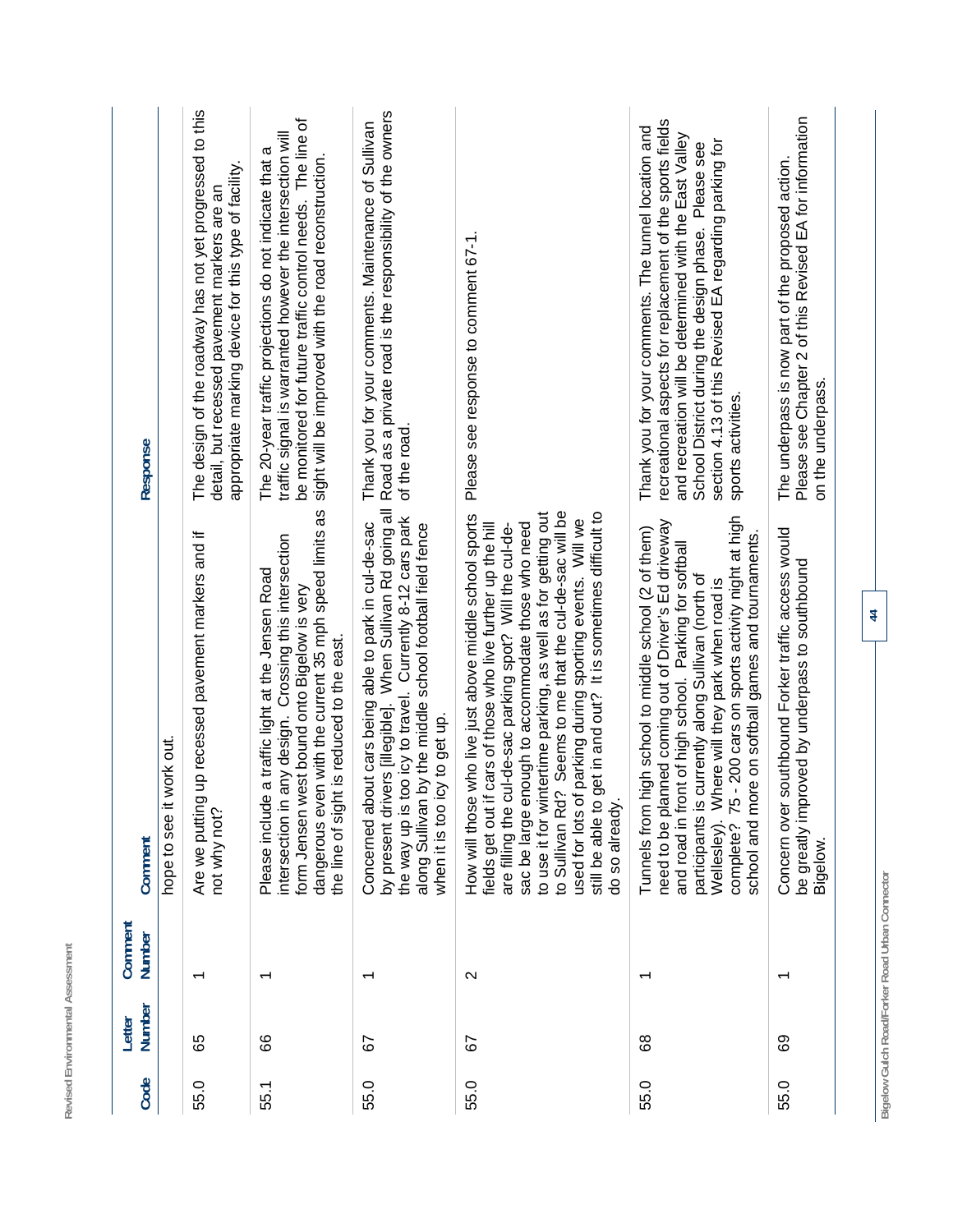| $\sim$<br>က<br>$\overline{\phantom{0}}$<br>$\overline{\phantom{0}}$<br>$\overline{\phantom{0}}$<br>စ္ပ<br>89<br>$\overline{C}$<br>72<br>$\overline{7}$<br>55.0<br>45.9<br>20.0<br>55.0<br>55.0 | Number | Comment                                                                                                                                                                                                                                                                                                                                                                             | Response                                                                                                                                                                                                                          |
|------------------------------------------------------------------------------------------------------------------------------------------------------------------------------------------------|--------|-------------------------------------------------------------------------------------------------------------------------------------------------------------------------------------------------------------------------------------------------------------------------------------------------------------------------------------------------------------------------------------|-----------------------------------------------------------------------------------------------------------------------------------------------------------------------------------------------------------------------------------|
|                                                                                                                                                                                                |        | pout stream and ponds now along Forker<br>2) Concern al<br>Rd. hill.                                                                                                                                                                                                                                                                                                                | addressed in sections 4.4 and 4.5 of this revised EA.<br>The impacts to the Forker Road stream have been                                                                                                                          |
|                                                                                                                                                                                                |        | bout foot traffic between high school and<br>, need tunnel at convenient location.<br>lazy; too much distance will cause<br>middle school<br>Students are<br>3) Concern at<br>problems)                                                                                                                                                                                             | See response to comment 68-1 above.                                                                                                                                                                                               |
|                                                                                                                                                                                                |        | school district                                                                                                                                                                                                                                                                                                                                                                     | Pedestrian tunnels need to be discussed further with the Comment noted. Spokane County will negotiate with the<br>school district as part of Section 4(f) mitigation regarding<br>pedestrian movement between the schools.        |
|                                                                                                                                                                                                |        | of Bigelow Gulch Rd off Forker. We turn<br>north at Evergreen/Trent. Our question is how to best<br>join South Forker with main Forker going north? I like<br>underpass to continue north on Forker<br>the idea of an<br>We live north<br>Rd.                                                                                                                                       | See response to comment 69-1 above.                                                                                                                                                                                               |
|                                                                                                                                                                                                |        | limited to 100 feet vs. the proposed 120 feet in order to<br>preserve, to the greatest extent possible, the historical<br>and to save on construction dollars to the benefit of all<br>the area this roadway will be impacting,<br>Right of Way" for this project should be<br>taxpayers contributing to it.<br>I believe the "<br>rural flavor of                                  | Please see Chapter 2 of this Revised EA for additional<br>remaining 44 feet a vegetated clear zone for safety.<br>approximately 76 feet would be roadway with the<br>Comment noted. Of the 120-foot right-of-way,<br>information. |
| $\mathbf{\Omega}$<br>72<br>55.2                                                                                                                                                                |        | I fatalities and doesn't significantly improve<br>Since we know speed increases the incidence of traffic<br>the travel elapsed times. I believe the speed limit on<br>should be set at a moderate 50 mph or<br>accidents and<br>this roadway<br>less.                                                                                                                               | Comment noted. The proposed speed limit for this<br>facility will be a maximum of 45 mph, with portions<br>posted at 35 mph.                                                                                                      |
| $\overline{\phantom{0}}$<br>73<br>55.2                                                                                                                                                         |        | but I feel it will be hard to get out because<br>cars speed both ways to about 50 mph and the road is<br>speed limit now 35 and we have to blind corners. The<br>curvy. With the widening of the road it eliminates the<br>traffic will be going 50-60 mph and I foresee a lot of<br>I have a concern for getting out of Jacobs Rd. The<br>ı's.<br>blind corners<br>traffic accider | See response to comment 72-2 above.                                                                                                                                                                                               |

November 2007

**45** 

**Comments and Responses**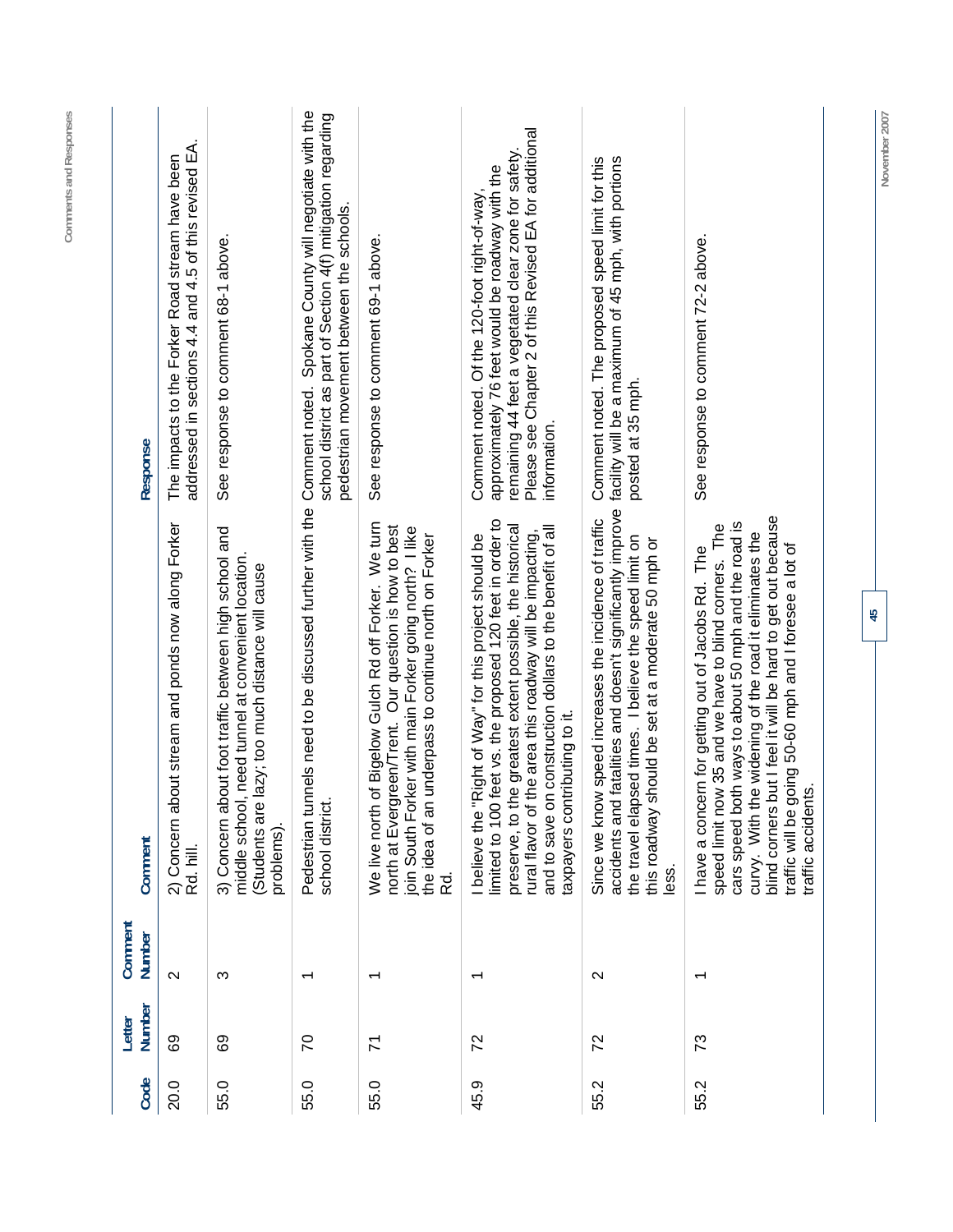| Response          | and a grade separated pedestrian crossing between the<br>The proposed project will include sidewalks along both<br>sides of the roadway from Progress south to Wellesley<br>Ave. between the schools. Additionally, there will be a<br>traffic signal with pedestrian control at Wellesley Ave.<br>schools.                    | A through-road at Old Bigelow Road is now proposed.<br>Please refer to Chapter 2 of this Revised EA for<br>information. | Please see response to comment 69-1.                                                                                                                                            | Traffic guidance markers will be installed along this<br>roadway.                                                                        | access and egress from the schools will be planned with<br>along the roadway between the schools. The details of<br>the East Valley School District during the design phase.<br>Thank you for your comment. Fencing will be installed | Purchase of property from the parcel with address 5225<br>N. Sullivan Road is not anticipated.                   | this Revised EA regarding noise impacts. Thank you for<br>Please refer to the tables and figures in section 4.11 of<br>The details of access and egress from the schools and<br>parking will be planned with the East Valley School<br>District during the design phase.<br>your comments.                                                                                                              | Thank you for your comments. The details of access to<br>your property will be discussed during right-of-way                                                            |
|-------------------|--------------------------------------------------------------------------------------------------------------------------------------------------------------------------------------------------------------------------------------------------------------------------------------------------------------------------------|-------------------------------------------------------------------------------------------------------------------------|---------------------------------------------------------------------------------------------------------------------------------------------------------------------------------|------------------------------------------------------------------------------------------------------------------------------------------|---------------------------------------------------------------------------------------------------------------------------------------------------------------------------------------------------------------------------------------|------------------------------------------------------------------------------------------------------------------|---------------------------------------------------------------------------------------------------------------------------------------------------------------------------------------------------------------------------------------------------------------------------------------------------------------------------------------------------------------------------------------------------------|-------------------------------------------------------------------------------------------------------------------------------------------------------------------------|
| Comment           | middle school. I can see kids trying to cross the 5-lane<br>choose to walk to high school or middle school. There<br>The other concern I have is the safety of children who<br>highway and getting hit by a car just to take a shorter<br>wav to school.<br>is no walkway from Bigelow to Progress then to the<br>way to schoo | a "thru road" instead of the cul-de-sac<br>Much prefer<br>scenario.                                                     | of Brevier. Expect high traffic will make<br>Concerned about planned junction of new road with<br>turns here difficult - recommend traffic lights<br>Forker north<br>Project 5. | Also concerned about nighttime markers/reflectors on<br>Forker new road hill (Progress to Bigelow). Currently<br>these are non-existent. | The exit by the school ball fields need to be fenced or<br>entering the school area so the turnout<br>into a parking lot<br>blocked from<br>does not turn                                                                             | is being bought that is at 5225 Sullivan.<br>Also would like to know what will be done with the<br>property that | I don't understand how this is going to be less noisy for<br>events with the tunnel so close to it, but noise is a big<br>school and the housing. Plus, I can see<br>You're moving a road 2000 ft away right<br>me, and why the earth berm is not going to be used<br>the cul-de-sac turning into a parking lot for sporting<br>now and it will be 150 feet from my home.<br>between the<br>deal to me. | directions with equipment and trucks because a field is<br>In the area where no pavement is in the median there<br>needs to be access to cross this area to travel both |
| Comment<br>Number | $\mathbf{\Omega}$                                                                                                                                                                                                                                                                                                              |                                                                                                                         | ↽                                                                                                                                                                               | $\mathbf{\sim}$                                                                                                                          | ᠇                                                                                                                                                                                                                                     | $\sim$                                                                                                           | ↽                                                                                                                                                                                                                                                                                                                                                                                                       |                                                                                                                                                                         |
| Number<br>Letter  | 73                                                                                                                                                                                                                                                                                                                             | $\overline{z}$                                                                                                          | 75                                                                                                                                                                              | 75                                                                                                                                       | 76                                                                                                                                                                                                                                    | 87                                                                                                               | 77                                                                                                                                                                                                                                                                                                                                                                                                      | $\overline{78}$                                                                                                                                                         |
| Code              | 55.2                                                                                                                                                                                                                                                                                                                           | 55.0                                                                                                                    | 55.0                                                                                                                                                                            | 55.2                                                                                                                                     | 55.0                                                                                                                                                                                                                                  | 45.0                                                                                                             | 65.0                                                                                                                                                                                                                                                                                                                                                                                                    | 55.0                                                                                                                                                                    |

Revised Environmental Assessment

**46** 

Bigelow Gulch Road/Forker Road Urban Connector **Bigelow Gulch Road/Forker Road Urban Connector**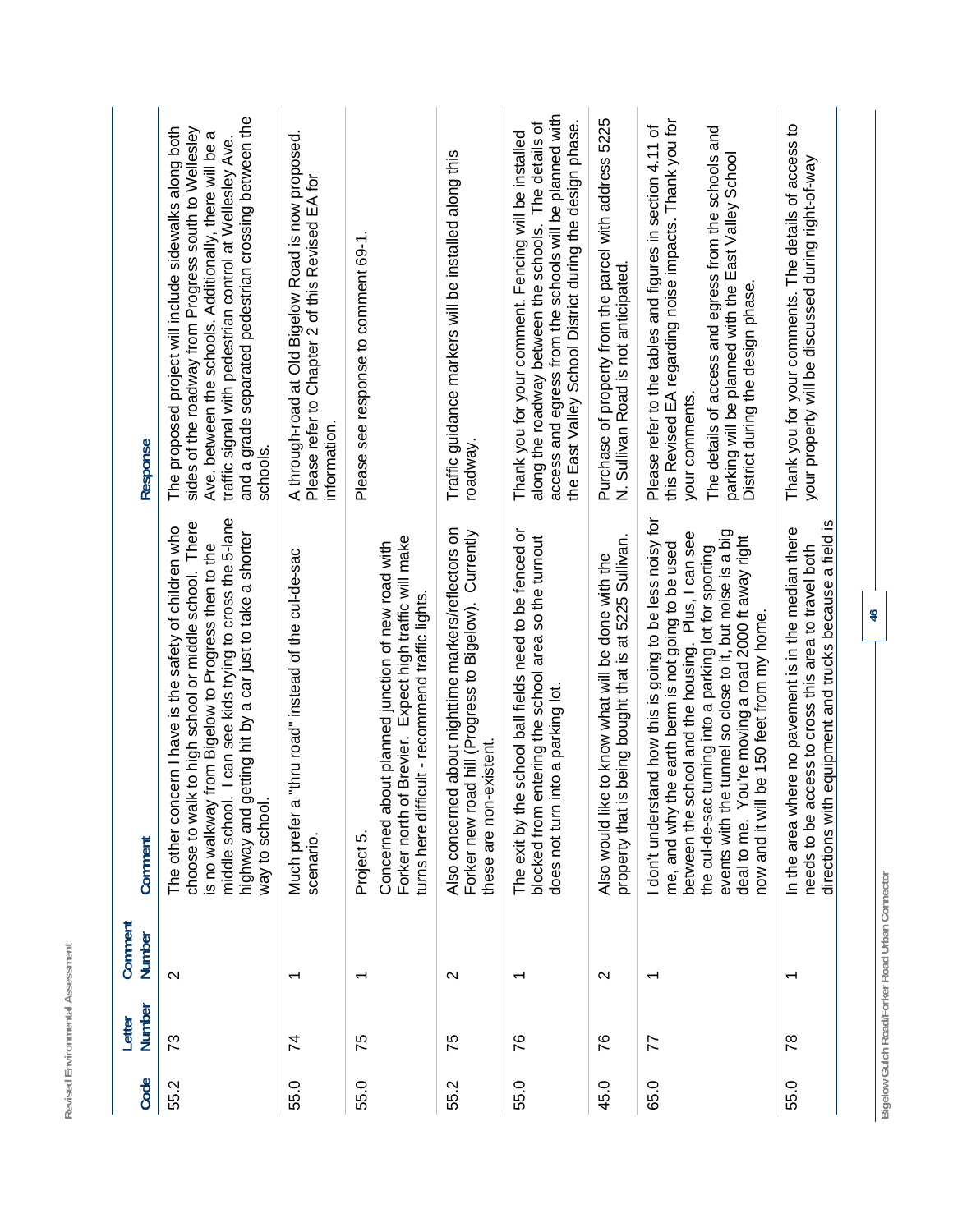| Code | Number<br>Letter    | Comment<br><b>Number</b> | Comment                                                                                                                                                                                               | Response                                                                                                                                                                |
|------|---------------------|--------------------------|-------------------------------------------------------------------------------------------------------------------------------------------------------------------------------------------------------|-------------------------------------------------------------------------------------------------------------------------------------------------------------------------|
|      |                     |                          | large various crops are grown.                                                                                                                                                                        | negotiations in the design phase.                                                                                                                                       |
| 55.0 | $\frac{8}{2}$       | $\sim$                   | need. Also access off roadway is needed, wide area to<br>Access to keep from contaminating the other crops is<br>long semis and wide equipment.<br>accommodate                                        | See response to comment 78-1 above.                                                                                                                                     |
| 55.2 | 79                  | $\overline{\phantom{0}}$ | 45 mph.<br>Keep speed at                                                                                                                                                                              | Comment noted. The proposed speed limit will vary from<br>35 mph to 45 mph.                                                                                             |
| 65.0 | 79                  | $\mathbf{\Omega}$        | Noise barrier like trees and brush.                                                                                                                                                                   | Please refer to response to comment 77-1 above, and to<br>section 4.11 of this Revised EA regarding the<br>effectiveness of vegetation as a noise barrier.              |
| 55.0 | $\overline{\delta}$ | $\overline{\phantom{0}}$ | or turn around west of the EVHS football<br>angled to the NW to allow homeowners<br>who live up the hill to gain adequate speed to get up<br>The cul-de-sac<br>field should be<br>during winter.      | residential area will be based on design standards and<br>discussions with property owners during the design<br>Comment noted. The connection to the existing<br>phase. |
| 20.0 | $\overline{8}$      | $\sim$                   | Question about water runoff near the "cul-de-sac" on<br>of EVHS property.<br>the NW corner                                                                                                            | Comment noted. Please see response to comment 14-1<br>and Chapter 2 of this Revised EA regarding the<br>stormwater management program.                                  |
| 55.0 | $\overline{\delta}$ | S                        | ed to turn equipment around in the "cul-<br>de-sac" or turnaround?<br>Why do you ne                                                                                                                   | around to do snow plowing and emergency vehicles also<br>County maintenance equipment needs to be able to turn<br>need the ability to turn around if the need arises.   |
| 55.0 | $\overline{\infty}$ | 4                        | alternative building to allow us to obtain adequate speed<br>property owners (15 families) angled off near the EVHS<br>A better plan would be to have our access for all<br>to get up our steep hill. | Please see response to comment 81-1 above.                                                                                                                              |
| 55.2 | $\overline{8}$      | 5                        | Also cars would possibly stack up on our entrance into<br>Sullivan from our homes and if the hill is icy cars could<br>other.<br>slide into each                                                      | Please see response to comment 81-1 above.                                                                                                                              |
| 55.2 | $\overline{\infty}$ | ဖ                        | the section between the EVHS and<br>should be 30 at max or maybe 25.<br>Speed limit on<br>middle school                                                                                               | Comment noted. The speed limit at this time is<br>anticipated to be 35 mph in this area.                                                                                |
| 55.3 | 82                  | $\overline{\phantom{0}}$ | What detour routes are planned?                                                                                                                                                                       | designation of alternative routes) will be prepared for the<br>A construction traffic management plan (including                                                        |
|      |                     |                          | $\ddot{t}$                                                                                                                                                                                            | November 2007                                                                                                                                                           |

**Comments and Responses**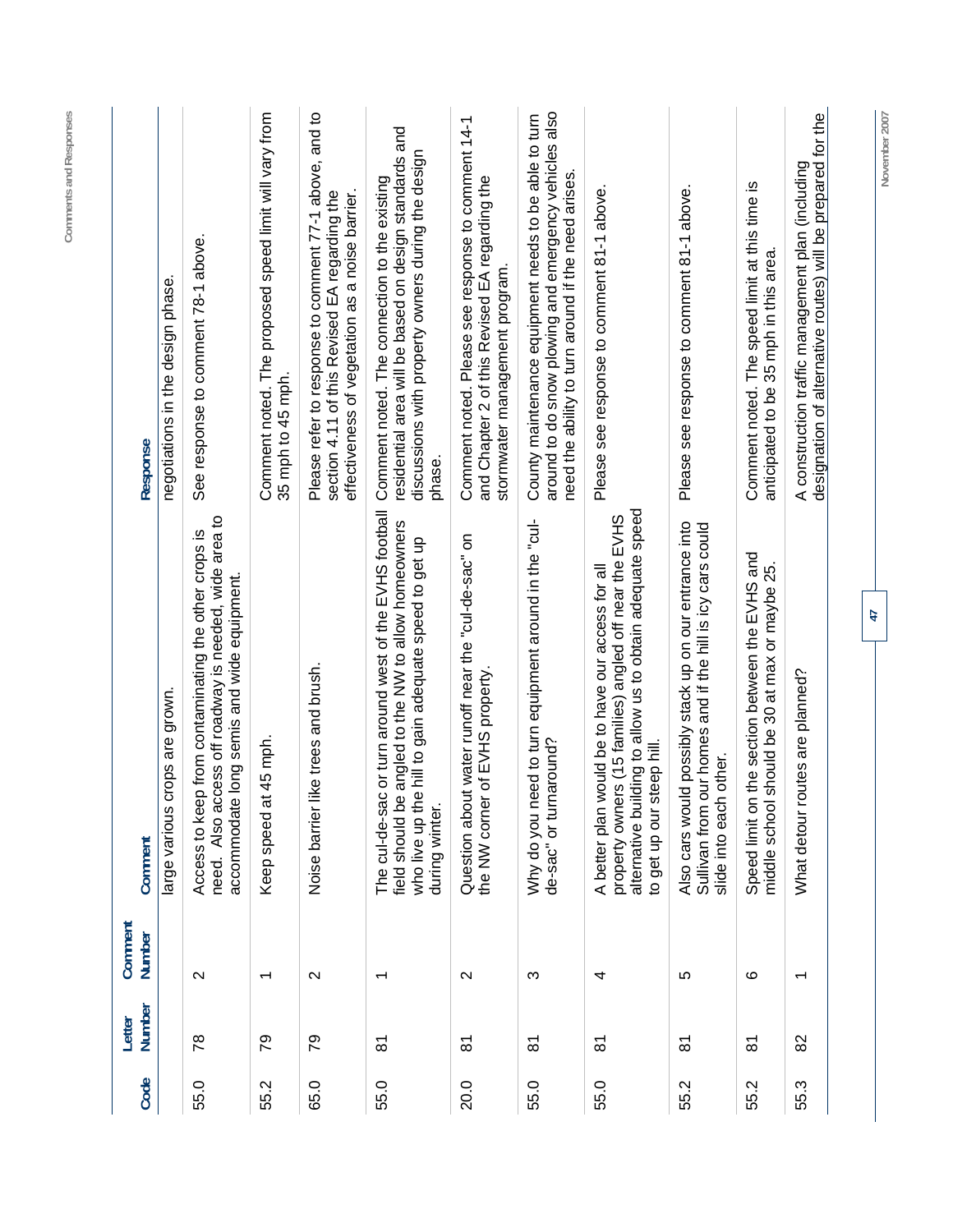| Response          | project, but at this time Spokane County anticipates that<br>traffic will be maintained through the construction area. | Please see response to comment 82-1 above.                                                | approximately one year to complete that phase of the<br>We are estimating that construction would take<br>project. | Please see response to comment 82-1 above.                                                                                                                                                                                                                                | Comment noted. Control of dust during construction will<br>be required. | be installed at the intersection by the fire district as part<br>intersection will be reviewed. An emergency signal will<br>accommodate conversion to a full signal system in the<br>limit of 35 MPH. This speed limit was recently revised<br>Under the proposed project, the sight distance will be<br>Analysis of the existing intersection and the proposed<br>location meets the minimum requirement for a speed<br>of the ongoing reconstruction of the fire station. The<br>further increased with the adjustment of the vertical<br>warranted at the intersection. Spokane County will<br>project determined that a stoplight is not currently<br>Measurement of sight distance indicates that this<br>proposed emergency signal will be designated to<br>monitor traffic volumes, when the traffic volumes<br>necessitate a change, the traffic control at the<br>(2005) to 35 MPH for the intersection of<br>Thank you for your comments.<br>Argonne/Bigelow Gulch.<br>alignment. |
|-------------------|------------------------------------------------------------------------------------------------------------------------|-------------------------------------------------------------------------------------------|--------------------------------------------------------------------------------------------------------------------|---------------------------------------------------------------------------------------------------------------------------------------------------------------------------------------------------------------------------------------------------------------------------|-------------------------------------------------------------------------|---------------------------------------------------------------------------------------------------------------------------------------------------------------------------------------------------------------------------------------------------------------------------------------------------------------------------------------------------------------------------------------------------------------------------------------------------------------------------------------------------------------------------------------------------------------------------------------------------------------------------------------------------------------------------------------------------------------------------------------------------------------------------------------------------------------------------------------------------------------------------------------------------------------------------------------------------------------------------------------------|
| Comment           |                                                                                                                        | Will speed limits be adjusted to reflect the higher<br>volume of traffic in detour areas? | What is the length of time estimated for project #4?                                                               | the county should chip/seal Doak Road as<br>phase and the current condition will not<br>used as an alternative route during the<br>gelow Reconstruction Project because<br>handle the additional use.<br>part of the Bi<br>I believe that<br>construction<br>Doak will be | Also, the dust generated by this use would unbearable.                  | entering Bigelow Gulch Rd off Jensen Rd heading west.<br>"Letters" from Mr. John Hanna. I've lived in Northwood<br>projected increase in traffic, with the issue of safety for<br>I read the comment in Saturday's Spokesman-Review<br>Gulch. The traffic on both sides of these roads is only<br>and they are at the intersection before you realize it. I<br>(right) heading west on Bigelow. Traffic crests the hill<br>the intersection of Jensen and Bigelow<br>going to increase as development of the Northwood<br>rs and I also have a concern regarding<br>It is very difficult to see traffic coming from the east<br>area continues. We need to plan ahead for this<br>would suggest a traffic light with sensors in the<br>all drivers being paramount<br>for 12 1/2 year<br>pavement at                                                                                                                                                                                        |
| Comment<br>Number |                                                                                                                        | $\mathbf{\Omega}$                                                                         | က                                                                                                                  | ᡪ                                                                                                                                                                                                                                                                         | $\mathbf{\Omega}$                                                       | ᠇                                                                                                                                                                                                                                                                                                                                                                                                                                                                                                                                                                                                                                                                                                                                                                                                                                                                                                                                                                                           |
| Number<br>Letter  |                                                                                                                        | 82                                                                                        | 82                                                                                                                 | 83                                                                                                                                                                                                                                                                        | 83                                                                      | $\frac{8}{4}$                                                                                                                                                                                                                                                                                                                                                                                                                                                                                                                                                                                                                                                                                                                                                                                                                                                                                                                                                                               |
| Code              |                                                                                                                        | 55.1                                                                                      | 01.1                                                                                                               | 55.3                                                                                                                                                                                                                                                                      | 60.0                                                                    | 55.1                                                                                                                                                                                                                                                                                                                                                                                                                                                                                                                                                                                                                                                                                                                                                                                                                                                                                                                                                                                        |

Revised Environmental Assessment

Bigelow Gulch Road/Forker Road Urban Connector **Bigelow Gulch Road/Forker Road Urban Connector**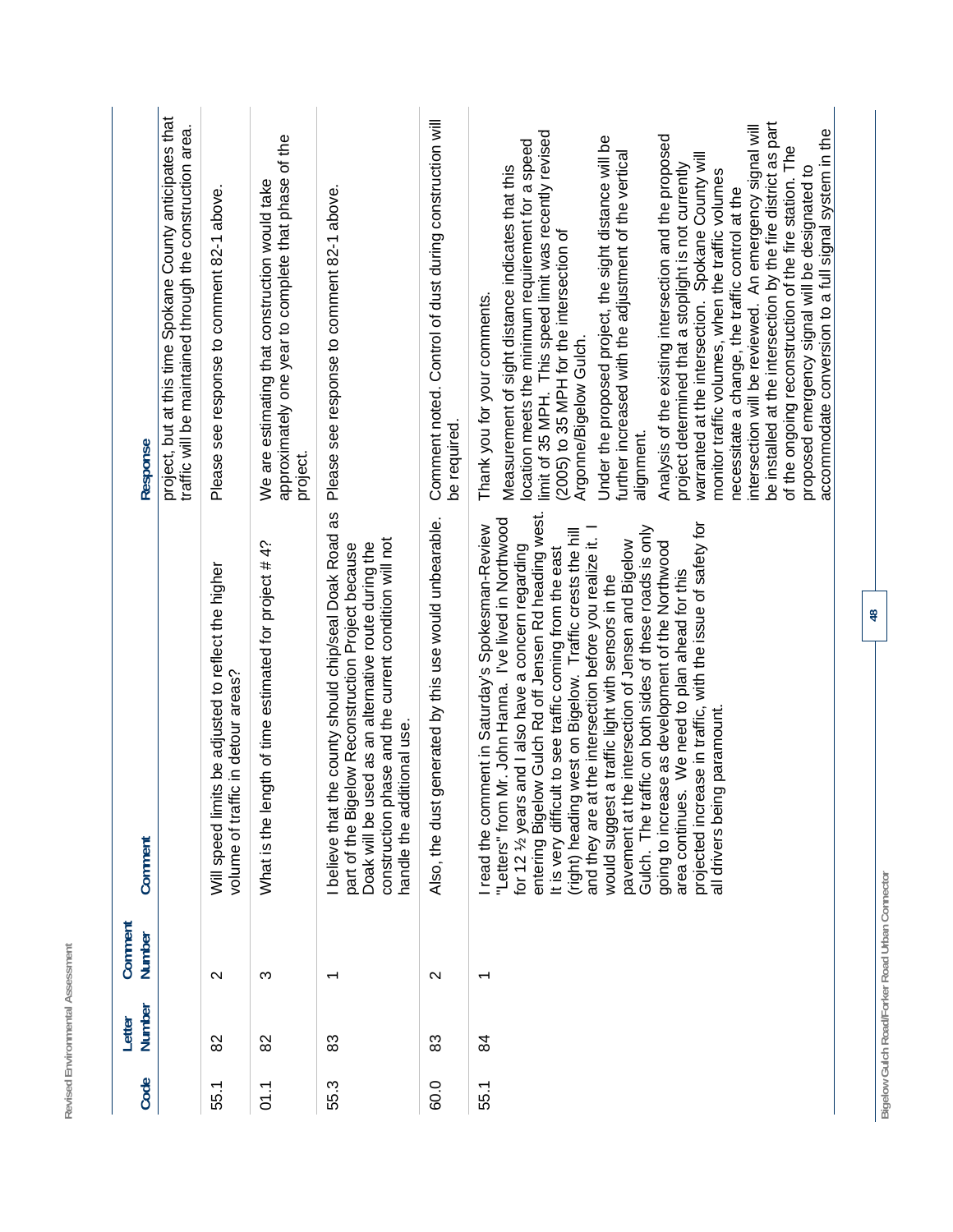| Code | Number<br>Letter | Comment<br>Number        | Comment                                                                                                                                                                                                                                                                                                                                                                                                                  | Response                                                                                                                                                                                                                                                                                                                                                                                                                                                                  |
|------|------------------|--------------------------|--------------------------------------------------------------------------------------------------------------------------------------------------------------------------------------------------------------------------------------------------------------------------------------------------------------------------------------------------------------------------------------------------------------------------|---------------------------------------------------------------------------------------------------------------------------------------------------------------------------------------------------------------------------------------------------------------------------------------------------------------------------------------------------------------------------------------------------------------------------------------------------------------------------|
|      |                  |                          |                                                                                                                                                                                                                                                                                                                                                                                                                          | future if a change is necessary by traffic volumes or<br>safety.                                                                                                                                                                                                                                                                                                                                                                                                          |
| 55.2 | 85               | $\overline{\phantom{0}}$ | me it's a safety issue. I wouldn't want my<br>freeway out at Liberty Lake. My concern is that the fall<br>and winter months it gets dark so early that many after<br>school activities will still be on going when it is dark<br>an underpass lit up or not after dark.<br>underpass for between the schools I<br>see an overpass as they did on the<br>Instead of an<br>child going in<br>outside. For<br>would like to | Comment noted. Please see response to comment 45-5<br>above.                                                                                                                                                                                                                                                                                                                                                                                                              |
| 01.0 | 85               | $\mathbf{\Omega}$        | I like everything else about all the phases of the project. Thank you for your comments.<br>a great job. Thanks!<br>You folks do                                                                                                                                                                                                                                                                                         |                                                                                                                                                                                                                                                                                                                                                                                                                                                                           |
| 70.0 | 86               | $\overline{\phantom{0}}$ | Highways can be things of beauty. This one will go<br>through a beautiful area that should not be diminished<br>landscape design and plenty of trees to make sure<br>by an ugly highway. Please use good taste, good<br>is maintained and noise minimized.<br>visual quality                                                                                                                                             | Please see section 4.12<br>of this Revised EA regarding visual impacts. Visual<br>design will be defined during the design phase.<br>Thank you for your comment.                                                                                                                                                                                                                                                                                                          |
| 05.1 | 88               | $\mathbf{\Omega}$        | nerous Bike lane in both directions.<br>Include a ger                                                                                                                                                                                                                                                                                                                                                                    | Forker Road and Wellesley Road (0.8 miles). The rural<br>both sides of the roadway suitable for bicycle use. The<br>portion of the road from Havana Street to Forker Road<br>(7.4 miles) will include 8-foot wide paved shoulders on<br>paved shoulder will provide greater safety for bicycle<br>proposed urban roadway to be constructed between<br>Dedicated bicycle lanes (4-feet wide) are part of the<br>riders than the existing roadway.                          |
| 45.8 | 86               | က                        | property values and rights of those whose<br>be impacted. Pay full market prices for<br>and land.<br>property will<br>rights of way<br>Respect the                                                                                                                                                                                                                                                                       | appraisal worksheets, and review of the appraisals by an<br>include preparation of a right of way plan, preparation of<br>Comment noted. The right of way process must comply<br>fee simple, permanent utility easements and temporary<br>independent review appraiser. Acquisitions will include<br>construction easements. Appraisals of property to be<br>with State and Federal regulations. The process will<br>acquired will be conducted by a certified appraiser. |
| 55.1 | 86               | 4                        | Sullivan Bridge: This highway will dump a lot more                                                                                                                                                                                                                                                                                                                                                                       | Please see response to comment 35-2.                                                                                                                                                                                                                                                                                                                                                                                                                                      |
|      |                  |                          | $\overline{5}$                                                                                                                                                                                                                                                                                                                                                                                                           | November 2007                                                                                                                                                                                                                                                                                                                                                                                                                                                             |

Comments and Responses **Comments and Responses**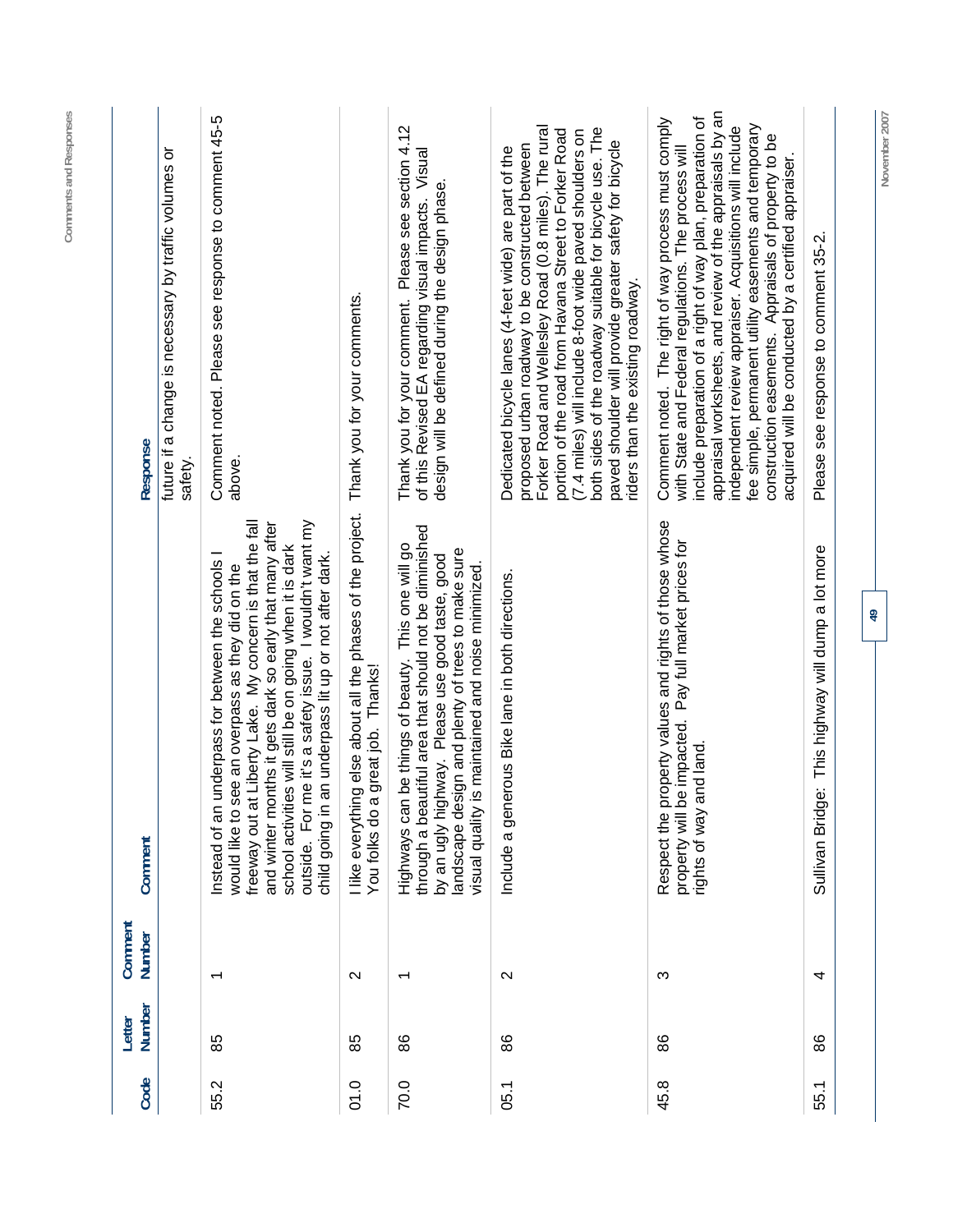| ┙<br>-<br>ь<br>-<br>é<br>٠<br>h<br>ı,<br>u<br>=<br>a<br>ı.<br>١<br>ä<br>۱<br>ı<br>ı<br>٠<br>×<br>۱<br>ä<br>۰<br>٠<br>ä<br>۰<br>J<br>ï<br>۰<br>∼               |  |
|---------------------------------------------------------------------------------------------------------------------------------------------------------------|--|
| $-$<br>t,<br>U<br>٠<br>-<br>ı<br>ı<br>é<br>٠<br>١<br>-<br>í<br>ł<br>i<br>э<br>-<br>Ë<br>∽<br>∽<br>J<br>١<br>ï<br>I<br>-<br>$-$<br>×.<br>×<br>-<br>∽<br>ш<br>a |  |
| $\overline{\phantom{a}}$<br>ζ.<br>ś<br>đ<br>٦<br>h<br>ı<br>×<br>٠<br>ı<br>J<br>$\sim$<br>٠<br>٠<br>٠<br>ĉ<br>×<br>h<br>ź<br>é<br>╲<br>--                      |  |

| <b>Response</b>                                                                                                                                                                                                                              | comment 45-5.                                                                                                                                                                                                                                                                                                   | Please see response to comment 45-5.                                         | Please see response to comment 45-5.                                                                        | mph. Spokane County does not propose to increase the<br>The proposed speed limit will vary from 35mph to 45<br>speed limits. | The traffic model indicates that two through traffic lanes<br>will be sufficient for the projected traffic. | The use of recessed reflectors will be considered during<br>the design phase, and the Palmer Road intersection will<br>Your recommendation for new pavement has been<br>be reconstructed to meet current design standards<br>provided to the Pavement Management Section of<br>Spokane County Public Works                                                                                               | Thank you for your comments.                                                                                               | feasibility and benefit of constructing a wildlife underpass<br>of this Revised EA regarding vegetation and wildlife. The<br>Thank you for your comments. Please see section 4.6 |
|----------------------------------------------------------------------------------------------------------------------------------------------------------------------------------------------------------------------------------------------|-----------------------------------------------------------------------------------------------------------------------------------------------------------------------------------------------------------------------------------------------------------------------------------------------------------------|------------------------------------------------------------------------------|-------------------------------------------------------------------------------------------------------------|------------------------------------------------------------------------------------------------------------------------------|-------------------------------------------------------------------------------------------------------------|----------------------------------------------------------------------------------------------------------------------------------------------------------------------------------------------------------------------------------------------------------------------------------------------------------------------------------------------------------------------------------------------------------|----------------------------------------------------------------------------------------------------------------------------|----------------------------------------------------------------------------------------------------------------------------------------------------------------------------------|
| traffic onto the Sullivan Bridge over the Spokane River.<br>hours. This subject came up at a public meeting about<br>already severely congested during rush<br>the Bigelow Gulch Project several years ago. What<br>The bridge is<br>Comment | After attending the public hearing at East Valley Middle - Thank you for your comment. Please see response to<br>Would be concerned w/ present location of pedestrian<br>tunnel not easily accessible to students walking<br>have to deal with this problem?<br>between middle and high school.<br>plans do you | see safety and security of tunnel explored<br>and explained<br>Would like to | see cost of walking bridge vs. tunnel as it<br>relates to long-term security, safety, etc.<br>Would like to | 1. The speed limit should 50 mph.                                                                                            | d consider acceleration lanes at all major<br>such as Palmer etc.<br>intersections,<br>2. You shoul         | 5. Palmer Rd. intersection is really bad right now, I hope<br>see the intersection flattened so it does not<br>that you will consider the above aforementioned items; I<br>cessed reflectors throughout they really<br>e and Palmer could use a new coat of<br>4. Please re-topcoat Palmer at the same time.<br>well.<br>pavement as<br>3. Use the re-<br>bank anymor<br>help at night.<br>would like to | Paint, paint, paint, please make sure it is well lit and<br>well painted along with good signage and turn lanes.<br>.<br>ف | My first concern with this project is for the wildlife that<br>regards to the impact on the environment? (I tried to<br>inhabits this area. What studies have been done in       |
| Comment<br>Number                                                                                                                                                                                                                            | ᠇                                                                                                                                                                                                                                                                                                               | $\mathbf{\Omega}$                                                            | က                                                                                                           | ᠇                                                                                                                            | $\sim$                                                                                                      | က                                                                                                                                                                                                                                                                                                                                                                                                        | 4                                                                                                                          | ᠇                                                                                                                                                                                |
| <b>Number</b><br>Letter                                                                                                                                                                                                                      | 56                                                                                                                                                                                                                                                                                                              | 56                                                                           | 2g                                                                                                          | 88                                                                                                                           | 88                                                                                                          | 88                                                                                                                                                                                                                                                                                                                                                                                                       | 88                                                                                                                         | 89                                                                                                                                                                               |
| Code                                                                                                                                                                                                                                         | 55.0                                                                                                                                                                                                                                                                                                            | 55.2                                                                         | 55.0                                                                                                        | 55.0                                                                                                                         | 55.0                                                                                                        | 55.0                                                                                                                                                                                                                                                                                                                                                                                                     | 55.0                                                                                                                       | 40.0                                                                                                                                                                             |

Bigelow Gulch Road/Forker Road Urban Connector **Bigelow Gulch Road/Forker Road Urban Connector**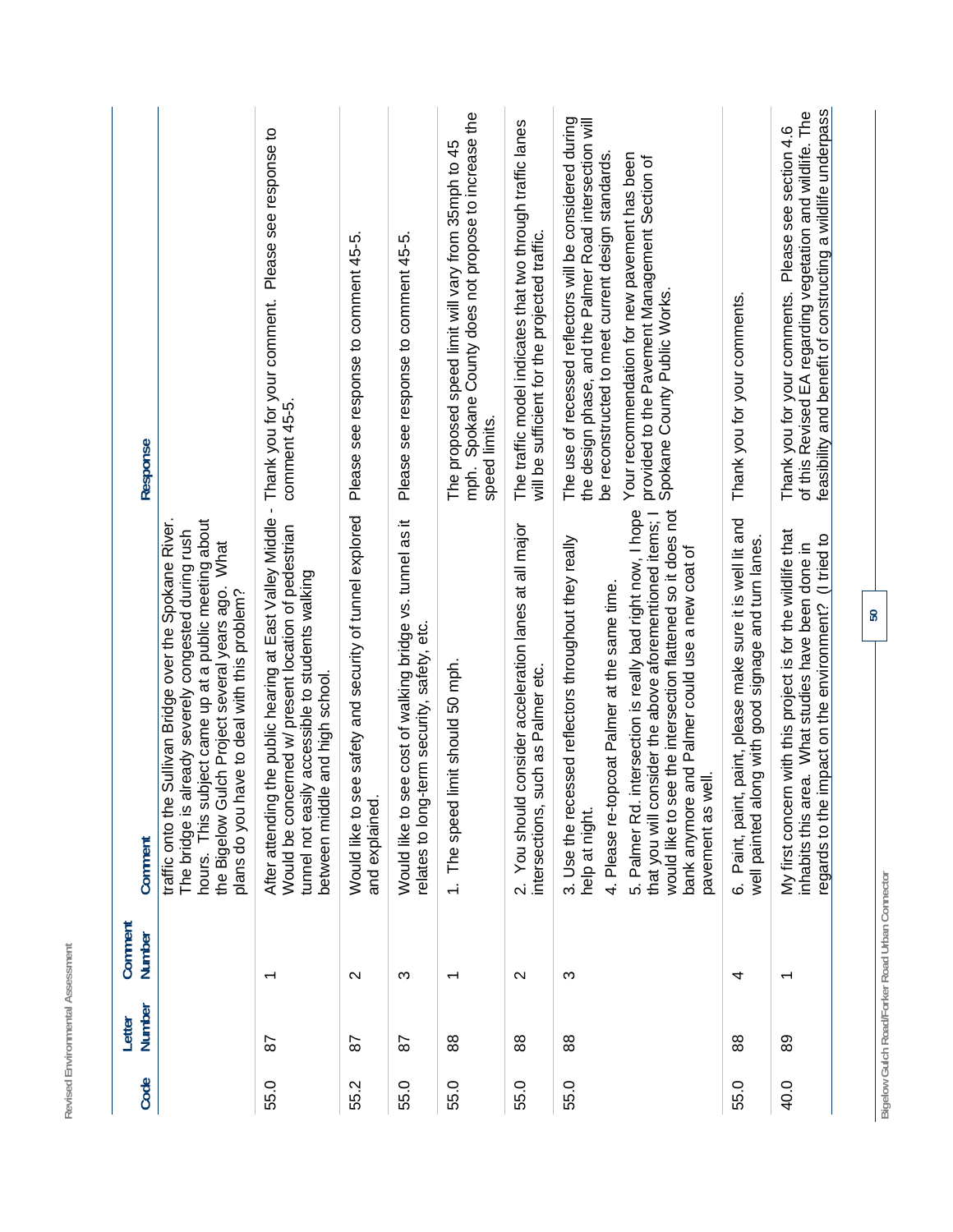| Response                | Information regarding wildlife overpasses/underpasses is<br>http://www.fhwa.dot.gov/environment/wildlifecrossings/<br>will be analyzed with WDFW biologists.<br>located at the following website:                                 | exits at both ends of the Bigelow bypassed loop. Please<br>see Chapter 2 and Figure 2-1 for additional information.<br>Comment noted. The proposed project now proposes                                                                   | See response for comment 89-1 above.                                                                                                | Comment noted. Please see response to comment 77-1<br>above, and to section 4.11 of this Revised EA regarding<br>the noise analysis and mitigation measures.          | emissions due to the improved traffic flow and decrease<br>Comment noted. Modeling of future traffic volumes and<br>speeds indicated a decrease in carbon monoxide<br>in traffic delays along the corridor.                                | As with any roadway, crossing of pedestrians will require<br>care and caution and the use of the center median when<br>Comment noted Please see sections 4.5 and 4.6 of this<br>wildlife. Additionally, Chapter 2 explains changes in the<br>project made to further reduce impacts to streams and<br>Please see section 4.11 of this Revised EA regarding<br>Revised EA for additional analysis of streams and<br>the noise analysis and mitigation measures<br>crossing<br>wildlife. |  |
|-------------------------|-----------------------------------------------------------------------------------------------------------------------------------------------------------------------------------------------------------------------------------|-------------------------------------------------------------------------------------------------------------------------------------------------------------------------------------------------------------------------------------------|-------------------------------------------------------------------------------------------------------------------------------------|-----------------------------------------------------------------------------------------------------------------------------------------------------------------------|--------------------------------------------------------------------------------------------------------------------------------------------------------------------------------------------------------------------------------------------|----------------------------------------------------------------------------------------------------------------------------------------------------------------------------------------------------------------------------------------------------------------------------------------------------------------------------------------------------------------------------------------------------------------------------------------------------------------------------------------|--|
| Comment                 | e available to construct either overpasses<br>file, but was unsuccessful). I understand<br>or underpasses to allow the animals to safely cross the<br>highway. This needs to be fully explored.<br>that monies ar<br>download the | on the west end and the Grange at the east end). This<br>access to our home on Orchard Prairie<br>both the east & west Bigelow connections (by Palmer<br>For our own concerns, we would like to see an exit at<br>would allow us<br>Road. | We fully support the upgrade, but not at the expense of<br>the deer and elk and other critters that call this area<br>home as well. | criteria. There is no mitigation proposed to address<br>p1-7: 20 homes will be subjected to<br>traffic noise exceeding WSDOT noise abatement<br>EA document<br>noise. | doubles, 18,000 to 30,000 +, how can the CO emissions<br>improved traffic flow. Question: if the traffic flow nearly<br>p1-7: there will be a decrease in CO<br>emissions when the project is completed due to<br>EA document<br>decrease? | from this valley. The enhanced burden on wildlife and<br>impact on the little stream which runs<br>people crossing, increased noise.<br>I question the                                                                                                                                                                                                                                                                                                                                 |  |
| Comment<br>Number       |                                                                                                                                                                                                                                   | $\mathbf{\Omega}$                                                                                                                                                                                                                         | Ω                                                                                                                                   |                                                                                                                                                                       | $\sim$                                                                                                                                                                                                                                     | ᠆                                                                                                                                                                                                                                                                                                                                                                                                                                                                                      |  |
| <b>Number</b><br>Letter |                                                                                                                                                                                                                                   | 89                                                                                                                                                                                                                                        | 89                                                                                                                                  | 8                                                                                                                                                                     | ခ                                                                                                                                                                                                                                          | $\overline{5}$                                                                                                                                                                                                                                                                                                                                                                                                                                                                         |  |
| Code                    |                                                                                                                                                                                                                                   | 55.0                                                                                                                                                                                                                                      | 40.0                                                                                                                                | 65.0                                                                                                                                                                  | 60.0                                                                                                                                                                                                                                       | 20.0                                                                                                                                                                                                                                                                                                                                                                                                                                                                                   |  |

**51** 

November 2007 **November 2007**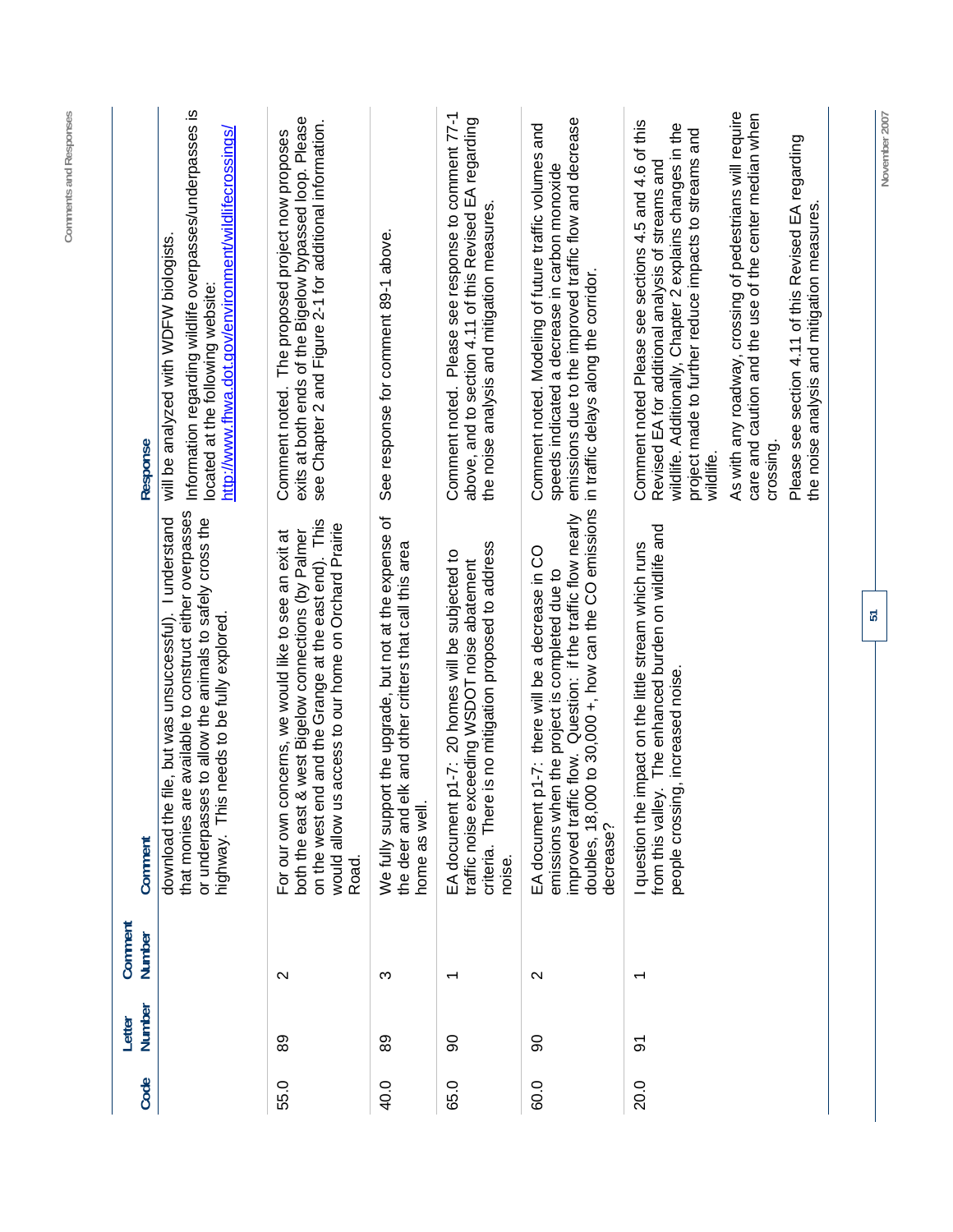| ö<br>٠<br>٠<br>ä<br>ä<br>ı,<br>֠<br>۱<br>ä<br>١<br>ï<br>۱<br>ï<br>د<br>۰                                                                                     |  |
|--------------------------------------------------------------------------------------------------------------------------------------------------------------|--|
| $\overline{\phantom{a}}$<br>-<br>÷<br>٠<br>ı<br>ä<br>ı,<br>w<br>I<br>í<br>ä<br>ţ<br>i<br>J<br>í<br>١<br>ï<br>l<br>٠<br>-<br>٠<br>×.<br>×<br>i<br>ı<br>٠<br>- |  |
| ٠<br>í<br>۹<br>é<br>ı<br>ı<br>٠<br>$\overline{\phantom{a}}$<br>٠<br>í<br>ر<br>ν<br>-                                                                         |  |

| Code     | Number<br>Letter | Comment<br>Number        | Comment                                                                                                                                                                   | Response                                                                                                                                                                                                                                              |
|----------|------------------|--------------------------|---------------------------------------------------------------------------------------------------------------------------------------------------------------------------|-------------------------------------------------------------------------------------------------------------------------------------------------------------------------------------------------------------------------------------------------------|
| Ņ<br>55. | $\overline{5}$   | $\sim$                   | that the speeds will be greatly increased.<br>Id be the max.<br>45 mph shoul<br>1) It appears                                                                             | Comment notes Please see response to comments 88-1<br>above.                                                                                                                                                                                          |
| 55.0     | $\overline{5}$   | က                        | a 2-lane road with safe shoulders and turn<br>2) Why won't<br>lanes work?                                                                                                 | Please see response to comments 2-2 and 2-3.                                                                                                                                                                                                          |
| 05.0     | $\overline{5}$   | 4                        | 3) The concept that this is the long-term solution to the<br>postponement of the N/S freeway is new news to me<br>that I cannot support.                                  | Comment noted. Please see Chapter 2 and section 4.9<br>substitute for the North-South freeway but will facilitate<br>vehicle and truck trips until such time as the NSC is<br>of this Revised EA. The proposed project is not a<br>connected to I-90. |
| 05.1     | 92               | $\overline{\phantom{0}}$ | trucks and traffic through one of the few nice rural areas<br>2-lane with turn lanes. Why bring more<br>$\dot{\omega}$<br>left in Spokan<br>Make a wider                  | Please see response to comments 2-2 and 2-3.                                                                                                                                                                                                          |
| 40.0     | 92               | $\sim$                   | What will happen to the elk and deer that roam this<br>area?                                                                                                              | See response for comment 89-1.                                                                                                                                                                                                                        |
| 65.0     | 92               | S                        | 2 lanes<br>What about the increased noise and pollution.<br>plenty of noise.<br>already make                                                                              | Thank you for your comments. Please see response to<br>comments 77-1, 90-1 and 90-2 above.                                                                                                                                                            |
| 20.0     | 33               | $\overline{\phantom{0}}$ | from the valley; the enhanced burden on wildlife and<br>impact on the little stream which runs<br>ng, increased noise<br>I question the<br>people crossi                  | See previous response to comments 77-1 and 89-1.                                                                                                                                                                                                      |
| 65.0     | 94               | $\overline{\phantom{0}}$ | area. Will this decrease property value?<br>concerned with increased traffic noise and removal of<br>We overlook the corner of Bigelow & Forker and are<br>foliage in the | Comment noted. Please see section 4.11 of this Revised<br>EA regarding noise, and section 4.12 regarding visual<br>quality.                                                                                                                           |
| 40.0     | 34               | $\mathbf{\Omega}$        | What about wildlife crossing in the area?                                                                                                                                 | As previously mentioned, the wider cleared right-of-way<br>and longer sight distance on the proposed roadway<br>would offer drivers more time to react to and avoid<br>See previous response to comment 89-1 above.<br>collisions with wildlife.      |
| 40.0     | 95               | $\overline{\phantom{0}}$ | miles and then on Espe Road another mile, will that be<br>The wildlife crossing on Bigelow there is right now 2                                                           | Comment noted. Please see section 4.6 of this Revised                                                                                                                                                                                                 |
|          |                  |                          | 52                                                                                                                                                                        |                                                                                                                                                                                                                                                       |

**Bigelow Gulch Road/Forker Road Urban Connector** 

Bigelow Gulch Road/Forker Road Urban Connector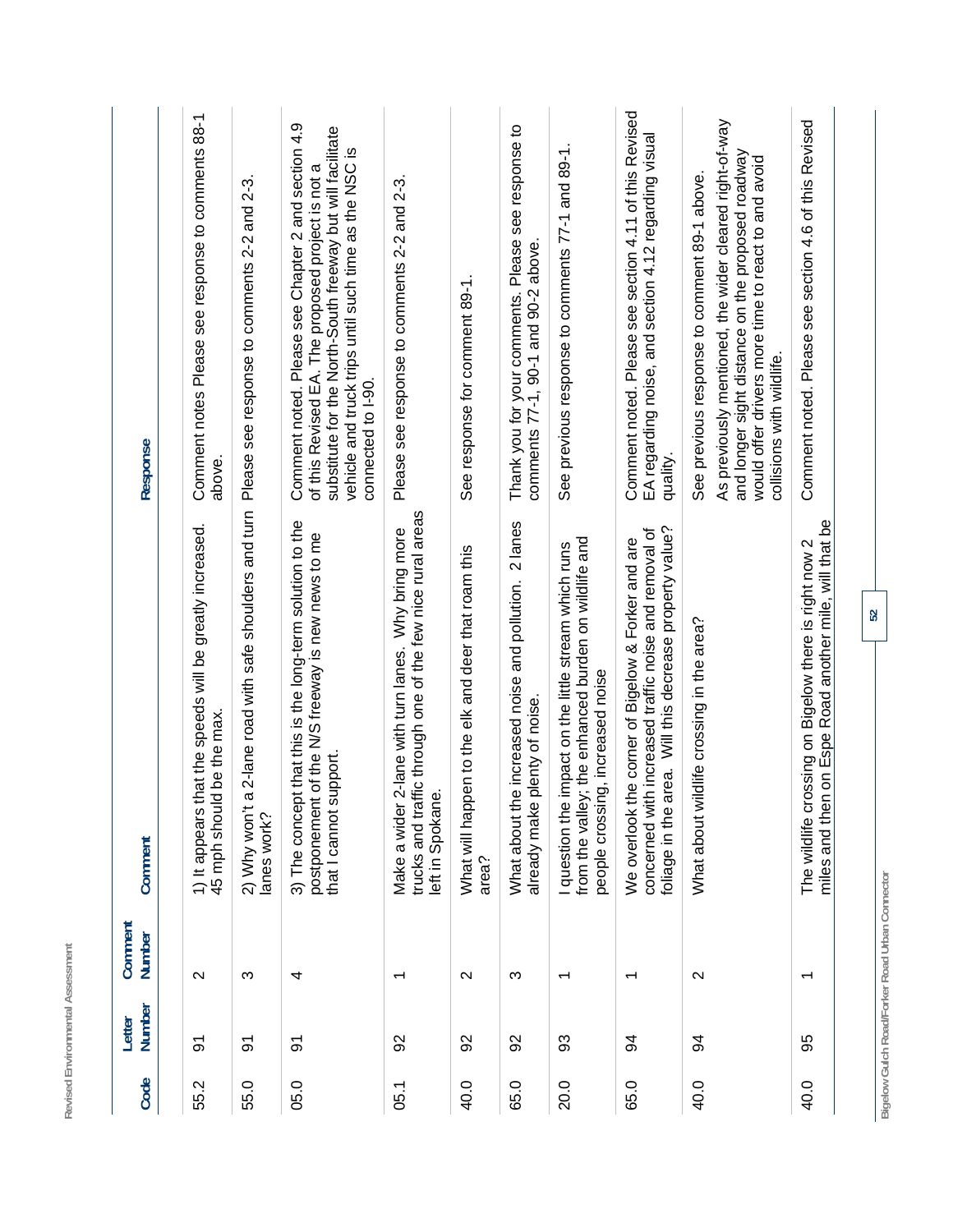| Code | Number<br>Letter | Comment<br>Number        | Comment                                                                                                                                                                                                                                                                                                 | Response                                                                                                                         |
|------|------------------|--------------------------|---------------------------------------------------------------------------------------------------------------------------------------------------------------------------------------------------------------------------------------------------------------------------------------------------------|----------------------------------------------------------------------------------------------------------------------------------|
|      |                  |                          | addressed?                                                                                                                                                                                                                                                                                              | EA regarding wildlife.                                                                                                           |
| 01.0 | 86               | ᠇                        | Boxes Checked:<br>Noise                                                                                                                                                                                                                                                                                 | Please see section 4.11 of this Revised EA regarding<br>noise and section 4.12 regarding visual quality.                         |
|      |                  |                          | Visual Quality                                                                                                                                                                                                                                                                                          |                                                                                                                                  |
| 40.0 | 56               | $\overline{\phantom{0}}$ | proposed project going to take this into account?<br>Elk currently cross Bigelow Gulch Road. Is the                                                                                                                                                                                                     | See previous response to comment 89-1.                                                                                           |
| 55.0 | 88               | ᠇                        | I do not like the idea of a frontage road on the south<br>side of Bigelow. No need -people have access on<br>Bigelow everywhere else.                                                                                                                                                                   | Comment noted. Frontage roads are no longer<br>presented as a part of the proposed action.                                       |
| 55.2 | 86               | $\sim$                   | Bradley Road is steep in the winter, how are we going<br>to get out if you dead-end it?                                                                                                                                                                                                                 | Please see response to comment 81-1.                                                                                             |
| 40.0 | 86               | က                        | deer and elk that roam this area?<br>How about the                                                                                                                                                                                                                                                      | See previous response to comment 89-1.                                                                                           |
| 20.0 | 86               | 4                        | You will be upsetting the creek down by Palmer Rd.<br>e environmental impact about that?<br>And where's th                                                                                                                                                                                              | Please refer to section 4.5 of this Revised EA regarding<br>the creek at Palmer Road and the proposed use of the<br>old roadway. |
| 65.0 | 88               | 5                        | And what about the noise that will come from this?                                                                                                                                                                                                                                                      | Please see response to comment 90-1.                                                                                             |
| 20.0 | 8                | ᠇                        | Concerned about the stream along south side of<br>Argonne.                                                                                                                                                                                                                                              | Please see section 4.5 of this Revised EA regarding<br>streams.                                                                  |
| 40.0 | 8                | $\mathbf{\Omega}$        | Vegetation (old willow trees).                                                                                                                                                                                                                                                                          | Please see section 4.6 of this Revised EA regarding<br>vegetation.                                                               |
| 40.2 | 99               | က                        | whitetail deer).<br>Wildlife (elk &                                                                                                                                                                                                                                                                     | See previous response to comment 89-1.                                                                                           |
| 45.2 | 100              |                          | I have many concerns about this proposal. Way of life<br>residents is intrusion. This is not an urban developed<br>Bisecting a school<br>here is rural not city. Increased traffic to existing<br>rural nature of East Valley SD is<br>area, but farms and mountains.<br>district and the<br>appalling. | Please refer to section 4.16 Socio-<br>economics and Chapter 5 of this Revised EA<br>Comment noted.                              |
| 05.1 | 100              | $\mathbf{\Omega}$        | the existing Argonne Rd. is a better north<br>I propose that                                                                                                                                                                                                                                            | The North Spokane Corridor is a separate project being                                                                           |
|      |                  |                          | 53                                                                                                                                                                                                                                                                                                      | November 2007                                                                                                                    |

**Comments and Responses**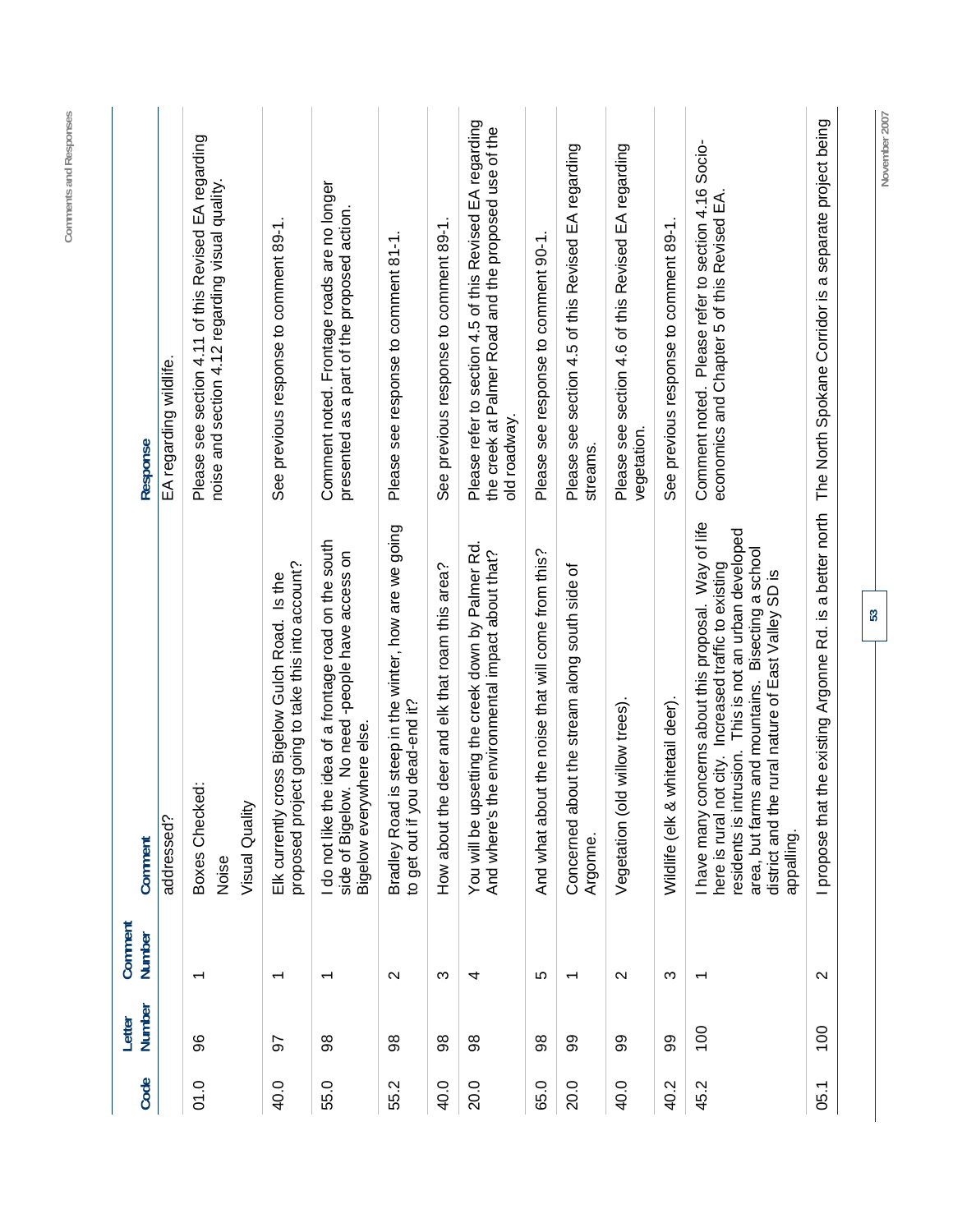| Code     | Number<br>Letter | Comment<br>Number                              | Comment                                                                                                                                                                                                                                                                                                                                                                                                                                                                                                                          | Response                                                                                                                                                                                                      |
|----------|------------------|------------------------------------------------|----------------------------------------------------------------------------------------------------------------------------------------------------------------------------------------------------------------------------------------------------------------------------------------------------------------------------------------------------------------------------------------------------------------------------------------------------------------------------------------------------------------------------------|---------------------------------------------------------------------------------------------------------------------------------------------------------------------------------------------------------------|
|          |                  |                                                | south freeway.                                                                                                                                                                                                                                                                                                                                                                                                                                                                                                                   | constructed by WSDOT. Bigelow Gulch nor Argonne<br>Road are intended to replace the need for the NSC.                                                                                                         |
| 45.0     | 100              | က                                              | extreme impact change to the environment<br>and aesthetic area. I understand the need to fix parts of<br>in the proposed area is losing a very needed agricultural<br>Bigelow Gulch Rd., but the Forker to Sullivan section is<br>ludicrous and will forever degrade the area!!<br>The ultimate                                                                                                                                                                                                                                  | Comment noted.                                                                                                                                                                                                |
| 45.0     | 100              | 4                                              | are turning into "concrete" jungle with very Thank you for your comments.<br>1/3 standing empty. Once something is built, there is no<br>I have lived in the valley for 27 years and have watched<br>ter building has been erected with at least<br>doing "In the name of progress" is forever<br>little pristine land left for wildlife, rural lifestyles, etc.<br>going back to the quality or restoration of the land.<br>ecology and compromises the land<br>as building af<br>changing the<br>I find that we<br>What we are |                                                                                                                                                                                                               |
| 05.1     | 100              | 5                                              | I drove up through the area in question and the open<br>new path (Argonne). It would make more sense as a<br>fields the forests will be compromised. Please find a<br>Argonne all the way to the new improved interstate!!<br>north south to go from Mt Day Spokane Rd down<br>Why waste more taxpayers' money.                                                                                                                                                                                                                  | demonstrated that each of the facilities serve a regional<br>The regional traffic model for community circulation<br>need and work in unison with each other.                                                 |
| 55.2     | 101              | $\overline{\phantom{0}}$                       | story. By now they should have a positive plan, which<br>This project will cause my access to garage and other<br>reasons. Every time I talk to county I get a different<br>access to back property to be to steep for safety<br>es-lies-lies!!!<br>they don't. Li                                                                                                                                                                                                                                                               | Spokane County will make sure that driveway access to<br>the roadway meets safety codes. The details of access<br>to your property will be discussed during right-of-way<br>negotiations in the design phase. |
| 05.0     | 102              | ᠇                                              | currently still reside. I am concerned that the proposed<br>construction on the Gulch will adversely affect my life,<br>Bigelow Gulch is the place where I was raised and<br>my families' lives and my neighbors' lives.                                                                                                                                                                                                                                                                                                         | Thank you for your comments.                                                                                                                                                                                  |
| Ņ<br>55. | 102              | $\mathbf{\Omega}$                              | here also work on the land. They travel the Gulch with<br>farm equipment on a regular basis. The speed on the<br>As an agricultural community, many people who live                                                                                                                                                                                                                                                                                                                                                              | each side of the roadway would allow vehicles to pass<br>proposed two lanes and the 8-foot wide shoulders on<br>Comment noted. Please see comment 58-3. The                                                   |
|          |                  | Bigelow Gulch Road/Forker Road Urban Connector | 54                                                                                                                                                                                                                                                                                                                                                                                                                                                                                                                               |                                                                                                                                                                                                               |

Revised Environmental Assessment **Revised Environmental Assessment**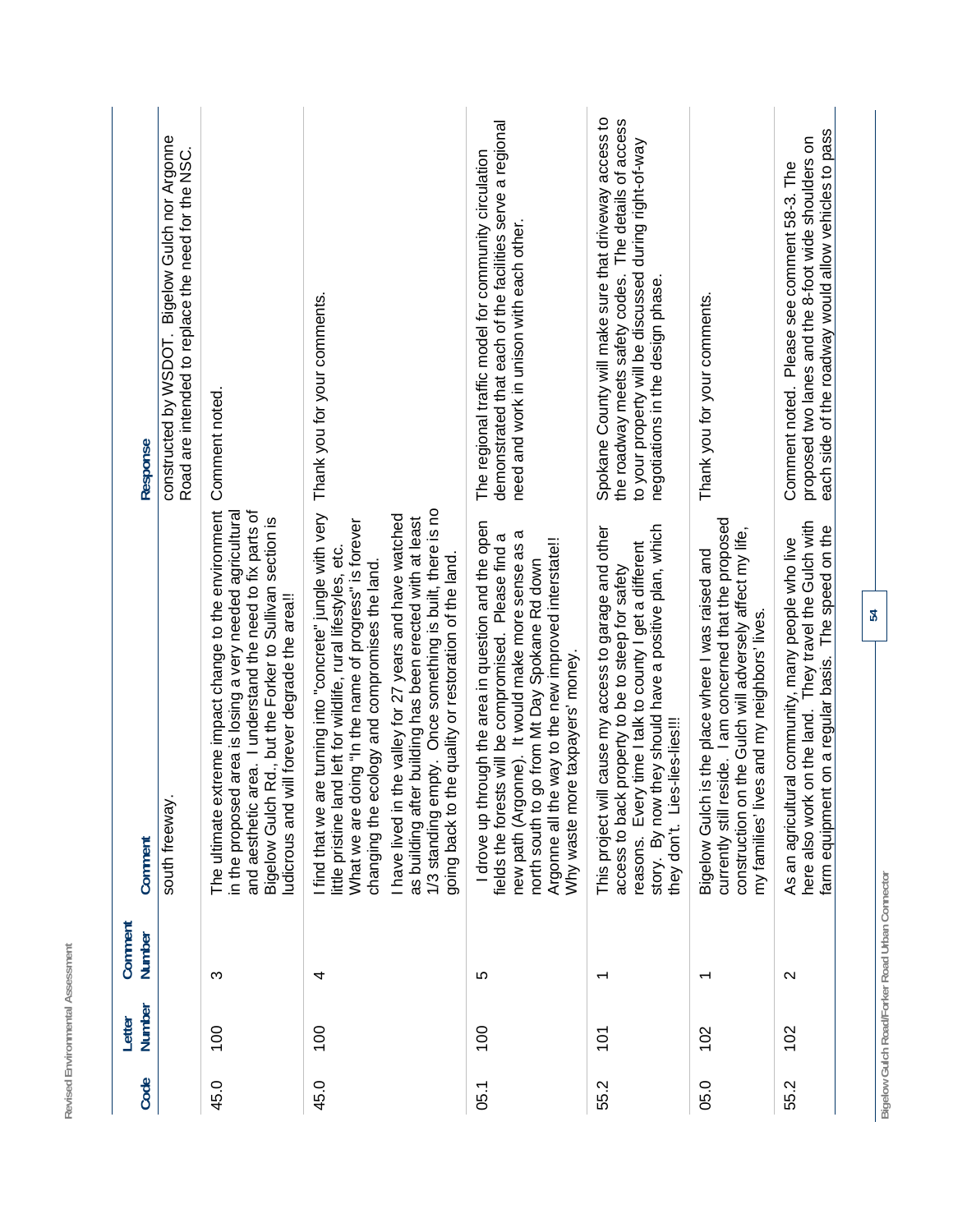|      | Letter | Comment                  |                                                                                                                                                                                                                                                                                                                                                                                                                                                                                                                              |                                                                                                                                                        |
|------|--------|--------------------------|------------------------------------------------------------------------------------------------------------------------------------------------------------------------------------------------------------------------------------------------------------------------------------------------------------------------------------------------------------------------------------------------------------------------------------------------------------------------------------------------------------------------------|--------------------------------------------------------------------------------------------------------------------------------------------------------|
| Code | Number | Number                   | Comment                                                                                                                                                                                                                                                                                                                                                                                                                                                                                                                      | Response                                                                                                                                               |
|      |        |                          | road now is too fast to safely move equipment along the<br>road.                                                                                                                                                                                                                                                                                                                                                                                                                                                             | farm equipment more readily than under the existing<br>roadway.                                                                                        |
| 45.2 | 102    | က                        | $\boldsymbol{\varpi}$<br>barrier between neighbors adversely affect the quality of<br>Now the speed limit will be even higher. Since we are<br>nmunity and regularly communicate with<br>each other. The proposed construction will create a<br>life in our community.<br>close-knit con                                                                                                                                                                                                                                     | Please see response to comment 53-4.                                                                                                                   |
| 65.0 | 102    | 4                        | hear in my living room and sleep in my bedroom. It will<br>impact on the life of my family. As the road will be very<br>close to my house, the road noise will prevent me from<br>enjoying the out of doors and will even make it hard to<br>The construction on Bigelow Gulch will have a severe<br>destroy the quality of life I enjoy currently here on the<br>Gulch.                                                                                                                                                     | Comment noted. Please see response to comment 77-1.                                                                                                    |
| 55.2 | 102    | 5                        | create a drainage problem and my basement will flood.<br>ω<br>the road will impact my life, as it will be<br>hazard to exit my garage and drive up the proposed<br>access the road. The incline will also<br>incline and to<br>The height of                                                                                                                                                                                                                                                                                 | The details of access and stormwater control for your<br>property will be discussed during right-of-way<br>negotiations in the design phase.           |
| 45.0 | 102    | ဖ                        | neighbors' property value. Many of us have lived here<br>Road that resembles a freeway as opposed to a road<br>create good homes and properties for our retirement.<br>This will be impossible with the "new" Bigelow Gulch<br>house will lower the properties value along with my<br>and raising of the road in front of my<br>for many years and have worked long and hard to<br>The widening                                                                                                                              | Property owners will be justly compensated for land<br>value and other considerations when right of way is<br>Thank you for your comment.<br>acquired. |
| 05.0 | 103    | $\overline{\phantom{0}}$ | and many farm the land around our area. The proposed<br>that is to be conducted on the road will adversely affect<br>twenty-five years, I am concerned that the construction<br>construction on Bigelow Gulch will adversely affect the<br>my life and my community here in Bigelow Gulch. We<br>neighbors, we regularly communicate with each other<br>have primarily been an agricultural community. As<br>in our community and will be a safety<br>on Bigelow Gulch Road for the last<br>As a resident<br>quality of life | Thank you for your comments.                                                                                                                           |
|      |        |                          | 55                                                                                                                                                                                                                                                                                                                                                                                                                                                                                                                           |                                                                                                                                                        |

November 2007

**Comments and Responses**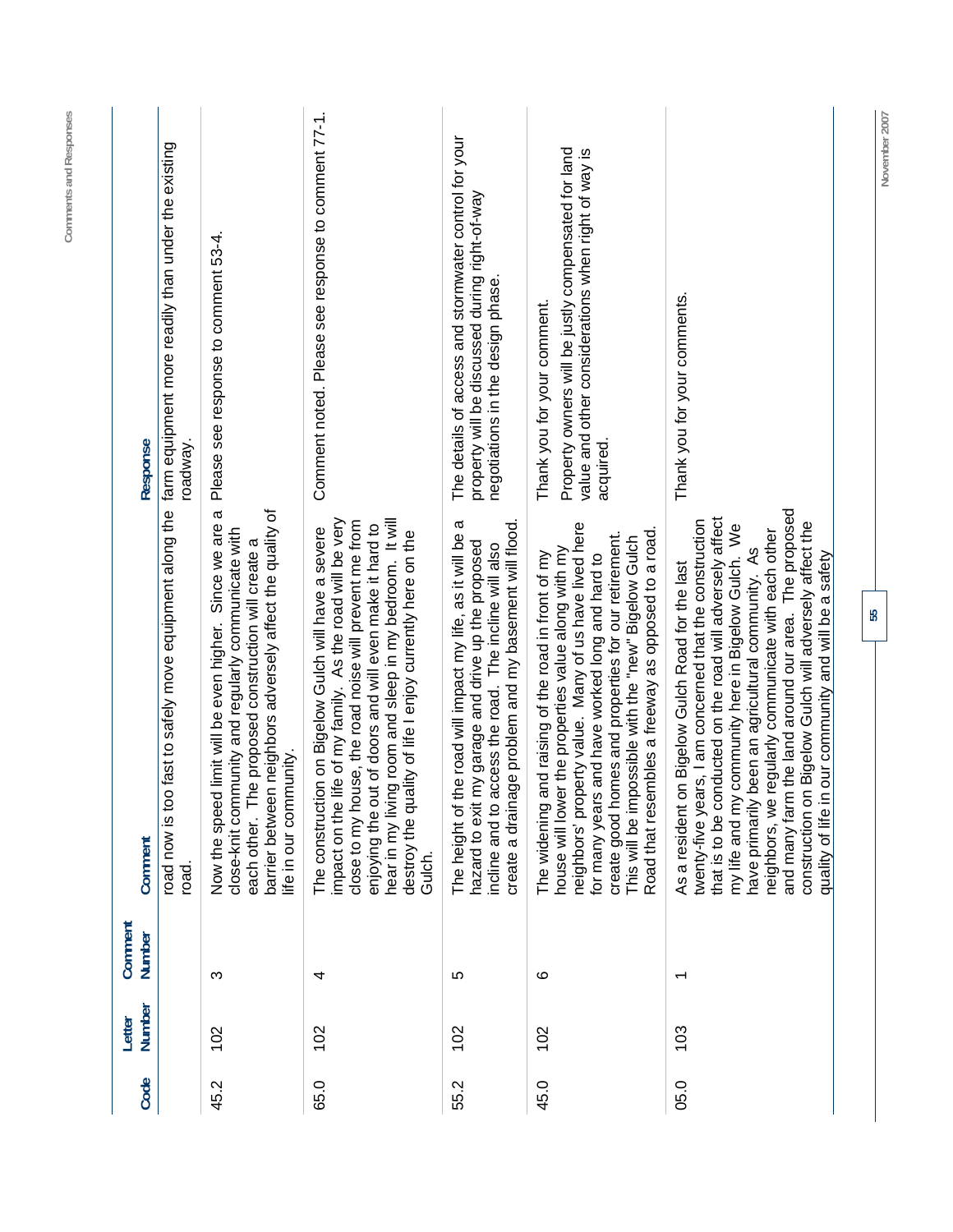| Code | Number<br>Letter | Comment<br>Number                              | Comment                                                                                                                                                                                                                                                                                                                                                                                                                                                                                                                                                                                                                                                                                         | Response                                                                                                                                                                                                                                                                               |
|------|------------------|------------------------------------------------|-------------------------------------------------------------------------------------------------------------------------------------------------------------------------------------------------------------------------------------------------------------------------------------------------------------------------------------------------------------------------------------------------------------------------------------------------------------------------------------------------------------------------------------------------------------------------------------------------------------------------------------------------------------------------------------------------|----------------------------------------------------------------------------------------------------------------------------------------------------------------------------------------------------------------------------------------------------------------------------------------|
|      |                  |                                                | hazard                                                                                                                                                                                                                                                                                                                                                                                                                                                                                                                                                                                                                                                                                          |                                                                                                                                                                                                                                                                                        |
| 45.0 | 103              | $\mathbf{\Omega}$                              | very close to our house. We spend a lot of time outside<br>severe impact on the life of our family. The road will be<br>The new construction as currently proposed will have a<br>noise from the road will be distressful and destroy the<br>enjoying the spring, summer and fall weather and the<br>quality of life we enjoy here in the Gulch.                                                                                                                                                                                                                                                                                                                                                | Thank you for your comments.                                                                                                                                                                                                                                                           |
| 55.2 | 103              | က                                              | incline will also create a drainage problem and flooding<br>More disturbing is the impact of the raising of the road.<br>able to safely exit our garage and enter<br>the traffic on the road with the incline so severe. The<br>of our basement is likely to occur.<br>We will not be                                                                                                                                                                                                                                                                                                                                                                                                           | Spokane County will make sure that driveway access to<br>discussed during right-of-way negotiations in the design<br>the roadway meets safety codes. The details of access<br>and stormwater control for your property will be<br>phase.                                               |
| 45.0 | 103              | 4                                              | plenty of room to grow. Twenty-five years ago this was<br>residents of this area have been here many years and<br>a quiet road until developers, Vandavert, Douglas and<br>better location for a road to help people<br>move from the north side to the valley would be along<br>have spent their lifetimes creating quality homes and<br>community and lower the price of our property. The<br>Argonne Road. I'm sure they wouldn't let the county<br>improvement will be a disaster to our<br>the other builders, built up the north side and along<br>hat has farmland on both sides, with<br>build a freeway in front of their homes.<br>This so called<br>Peone Road t<br>⋖<br>properties. | Thank you for your comments.                                                                                                                                                                                                                                                           |
| 05.0 | 103              | LO                                             | question of, what was the county planning<br>esentatives of the road department five<br>times. Each time I talked to them I got a different<br>for construction on the road. I cannot trust these<br>I talked to repr<br>answer to the<br>people.                                                                                                                                                                                                                                                                                                                                                                                                                                               | Thank you for your comment.                                                                                                                                                                                                                                                            |
| 45.8 | 103              | ဖ                                              | acreage and house construction are running around<br>comparable to mine in the last three years. Similar<br>\$300,000. The county will try to low-ball me on the<br>freeway. I have been looking at prices of houses<br>a road they intend to put in but a<br>This is not just                                                                                                                                                                                                                                                                                                                                                                                                                  | guidelines and procedures for the assessing the value of<br>property owner accordingly. This process will include the<br>property needed for the project and compensating the<br>required to follow strict Federal, State, and County<br>Thank you for your comment. Spokane County is |
|      |                  | Bigelow Gulch Road/Forker Road Urban Connector | 56                                                                                                                                                                                                                                                                                                                                                                                                                                                                                                                                                                                                                                                                                              |                                                                                                                                                                                                                                                                                        |

**Revised Environmental Assessment** 

Revised Environmental Assessment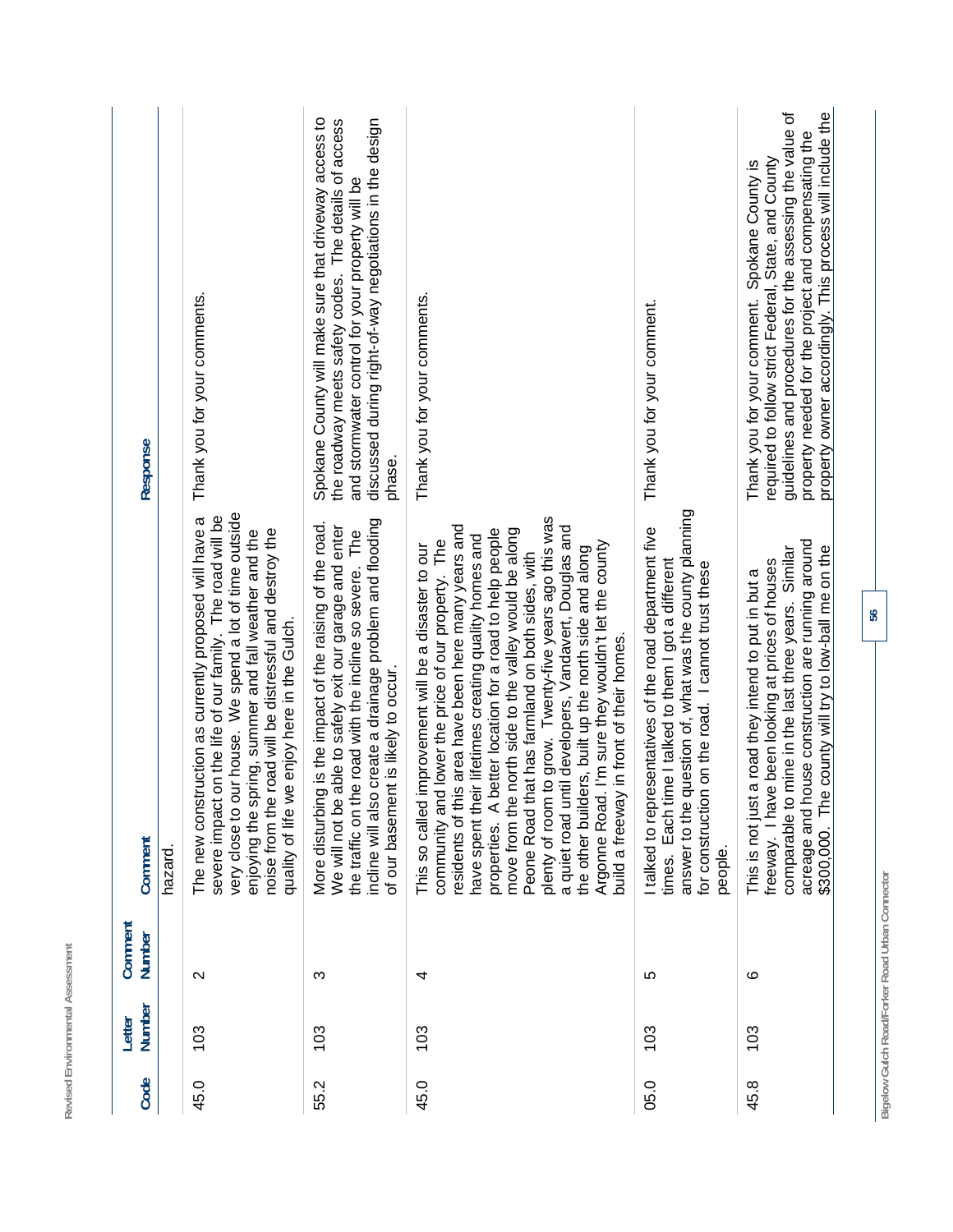| Response                | appraisals. The reviewer will either agree or recommend<br>recommendation, the County will approve the amount of<br>use of an appraiser to establish property value, followed<br>by an independent review appraiser to review the<br>a revised amount. Based on the reviewer's<br>just compensation to the property owner.           | Thank you for your comments. Please see response to<br>comment 77-1.                                                                                                                                                                                                                                        | See previous response to comment 77-1.                                                                                                                                                                                                                                                                                                                                                                                                                                                                                                                                                                                                                                                                                                                                                                                                                                                                                                                                                                                                                                                                                                                                                                                                                                                    |
|-------------------------|--------------------------------------------------------------------------------------------------------------------------------------------------------------------------------------------------------------------------------------------------------------------------------------------------------------------------------------|-------------------------------------------------------------------------------------------------------------------------------------------------------------------------------------------------------------------------------------------------------------------------------------------------------------|-------------------------------------------------------------------------------------------------------------------------------------------------------------------------------------------------------------------------------------------------------------------------------------------------------------------------------------------------------------------------------------------------------------------------------------------------------------------------------------------------------------------------------------------------------------------------------------------------------------------------------------------------------------------------------------------------------------------------------------------------------------------------------------------------------------------------------------------------------------------------------------------------------------------------------------------------------------------------------------------------------------------------------------------------------------------------------------------------------------------------------------------------------------------------------------------------------------------------------------------------------------------------------------------|
| Comment                 | \$200,000 that is a difference of 100,000. I will have to<br>carry a mortgage again, as my house and property is<br>may have to take a medical retirement<br>presently paid for. I have serious back and neck<br>value of my house and probably offer only about<br>e the income to pay a mortgage.<br>problems and<br>and won't hav | 7611 E Bigelow is intrusive, not only during the day but<br>estimated would make a bad situation<br>all hours of the night as well. The windows rattle at<br>times with the heavy truck traffic. A doubling of the<br>At present levels, the noise at my parents' home at<br>traffic flow as<br>much worse. | me cars crest the hills at Jensen Road from<br>by so it was a convenient location, it no longer is. It is in<br>late 1940's the traffic only amounted to neighbors going<br>the house - winter and summer. Add the ricochet effect<br>o speak of the noise level at the residence<br>7611 E. Bigelow Gulch Road, the noise has penetrated<br>workshop faces the highway about 25 ft from the edge<br>That 25 ft comprises my workspace when<br>fact quite dicey to positioning equipment either to park<br>invasive noise tends to put one "on edge". The farms<br>the following into the record objecting to<br>balers, swathers etc. When the shop was built in the<br>the east and the hill west of my family's residence at<br>make the approach to the interior, often<br>approaches to the three roll up doors would likely be<br>ental Assessment and demanding an<br>off buildings particularly metal-sided ones, and the<br>'m working on large equipment such as combines,<br>Environmental Impact Study for the Bigelow Gulch<br>Assuming the raising of the present road grade,<br>use of both current lanes of traffic.<br>Expansion Project.<br>the Environm<br>outside or to<br>From the tir<br>F<br>involving the<br>Please enter<br>of the road.<br>untenable.<br>Noise: |
| Comment<br>Number       |                                                                                                                                                                                                                                                                                                                                      | $\overline{\phantom{0}}$                                                                                                                                                                                                                                                                                    | $\mathbf{\sim}$                                                                                                                                                                                                                                                                                                                                                                                                                                                                                                                                                                                                                                                                                                                                                                                                                                                                                                                                                                                                                                                                                                                                                                                                                                                                           |
| <b>Number</b><br>Letter |                                                                                                                                                                                                                                                                                                                                      | 104                                                                                                                                                                                                                                                                                                         | 104                                                                                                                                                                                                                                                                                                                                                                                                                                                                                                                                                                                                                                                                                                                                                                                                                                                                                                                                                                                                                                                                                                                                                                                                                                                                                       |
| Code                    |                                                                                                                                                                                                                                                                                                                                      | 65.0                                                                                                                                                                                                                                                                                                        | 65.0                                                                                                                                                                                                                                                                                                                                                                                                                                                                                                                                                                                                                                                                                                                                                                                                                                                                                                                                                                                                                                                                                                                                                                                                                                                                                      |

**Comments and Responses**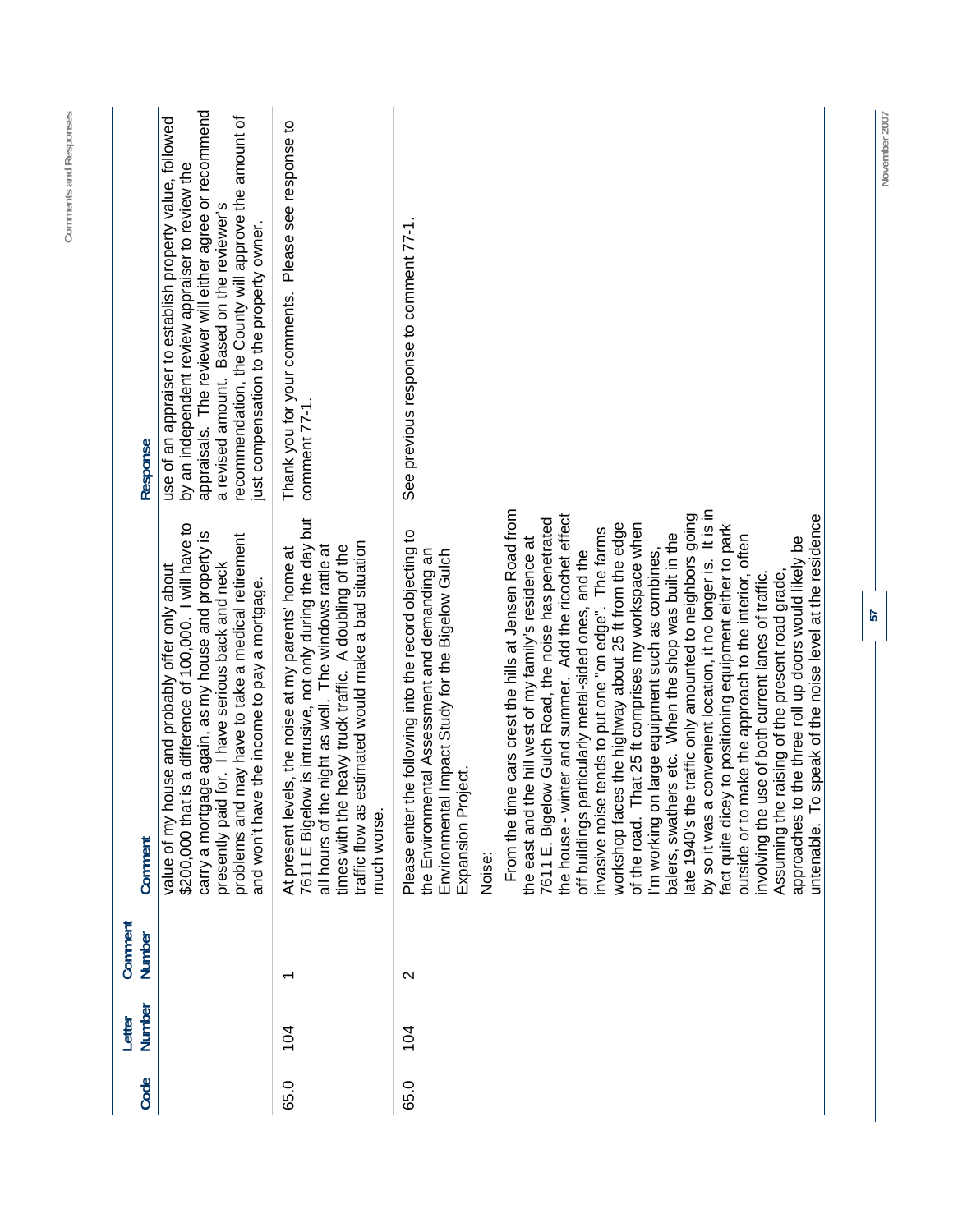| Response          |                                                                                                                                                                                                                                                                                                                                                                                                                   | Thank you for your comment.                                                                                                                                                                                                                                                                                                                                                                                                                                                                                                                                                                                                                                                     | See previous response to comment 89-1.                                                                                                                                                                                                                                                                                                                                                                                                                                                                                                                                                                                                                                                                                           | Please see previous<br>Thank you for your comments. |
|-------------------|-------------------------------------------------------------------------------------------------------------------------------------------------------------------------------------------------------------------------------------------------------------------------------------------------------------------------------------------------------------------------------------------------------------------|---------------------------------------------------------------------------------------------------------------------------------------------------------------------------------------------------------------------------------------------------------------------------------------------------------------------------------------------------------------------------------------------------------------------------------------------------------------------------------------------------------------------------------------------------------------------------------------------------------------------------------------------------------------------------------|----------------------------------------------------------------------------------------------------------------------------------------------------------------------------------------------------------------------------------------------------------------------------------------------------------------------------------------------------------------------------------------------------------------------------------------------------------------------------------------------------------------------------------------------------------------------------------------------------------------------------------------------------------------------------------------------------------------------------------|-----------------------------------------------------|
| Comment           | shop or inside with a door open isn't possible. I often<br>as invasive, puts the shop and outside workspace as<br>nearly intolerable. Normal speech either outside the<br>This is all at present traffic flow. I can't<br>imagine either working in the shop or being able to<br>wear ear protection just to tolerate being in the<br>sleep in the house should the traffic double as<br>workspace.<br>estimated. | future increased noise is demanded. For my family and<br>Christmas Tree operation, the planting for which began<br>enterprise, the time, expense and future income should<br>Remediation of the current noise problem<br>me, in addition to noise containment, a safe, pleasant<br>not have to be sacrificed on the alter of moving cars.<br>as it is now is requested, and an abatement plan for<br>access to the farm is essential to our success. Our<br>Another concern has to do with our choose and cut<br>Patch is a destination for families seeking the rural<br>in 2002. The Christmas Tree Farm/Pumpkin-Corn<br>Interference with farming enterprise:<br>experience. | safe crossing of the Gulch by wild animals<br>our community. If for no other reason then the safety of<br>people live here is the variety of wildlife, including white<br>moose, coyotes, porcupines, turkey, quail,<br>The same fate has befallen many of the wild animals in<br>was growing up, not one of my pets lived<br>out their natural lives. Every dog and every cat ended<br>their often-short lives as a "furry spot" on the highway<br>area is also a concern. During all the<br>must be addressed effectively. One of the reasons<br>pheasant, hawks, owls, killdeer and a long list of<br>Concern for other living things:<br>Wildlife in the<br>motorists, the<br>tail deer, elk,<br>years while I<br>songbirds. | Community character:                                |
| Comment<br>Number |                                                                                                                                                                                                                                                                                                                                                                                                                   | ო                                                                                                                                                                                                                                                                                                                                                                                                                                                                                                                                                                                                                                                                               | 4                                                                                                                                                                                                                                                                                                                                                                                                                                                                                                                                                                                                                                                                                                                                | 10                                                  |
| Number<br>Letter  |                                                                                                                                                                                                                                                                                                                                                                                                                   | 104                                                                                                                                                                                                                                                                                                                                                                                                                                                                                                                                                                                                                                                                             | 104                                                                                                                                                                                                                                                                                                                                                                                                                                                                                                                                                                                                                                                                                                                              | 104                                                 |
| Code              |                                                                                                                                                                                                                                                                                                                                                                                                                   | 45.0                                                                                                                                                                                                                                                                                                                                                                                                                                                                                                                                                                                                                                                                            | 40.0                                                                                                                                                                                                                                                                                                                                                                                                                                                                                                                                                                                                                                                                                                                             | 05.0                                                |

**Bigelow Gulch Road/Forker Road Urban Connector** 

Bigelow Gulch Road/Forker Road Urban Connector

**58** 

**Revised Environmental Assessment** 

Revised Environmental Assessment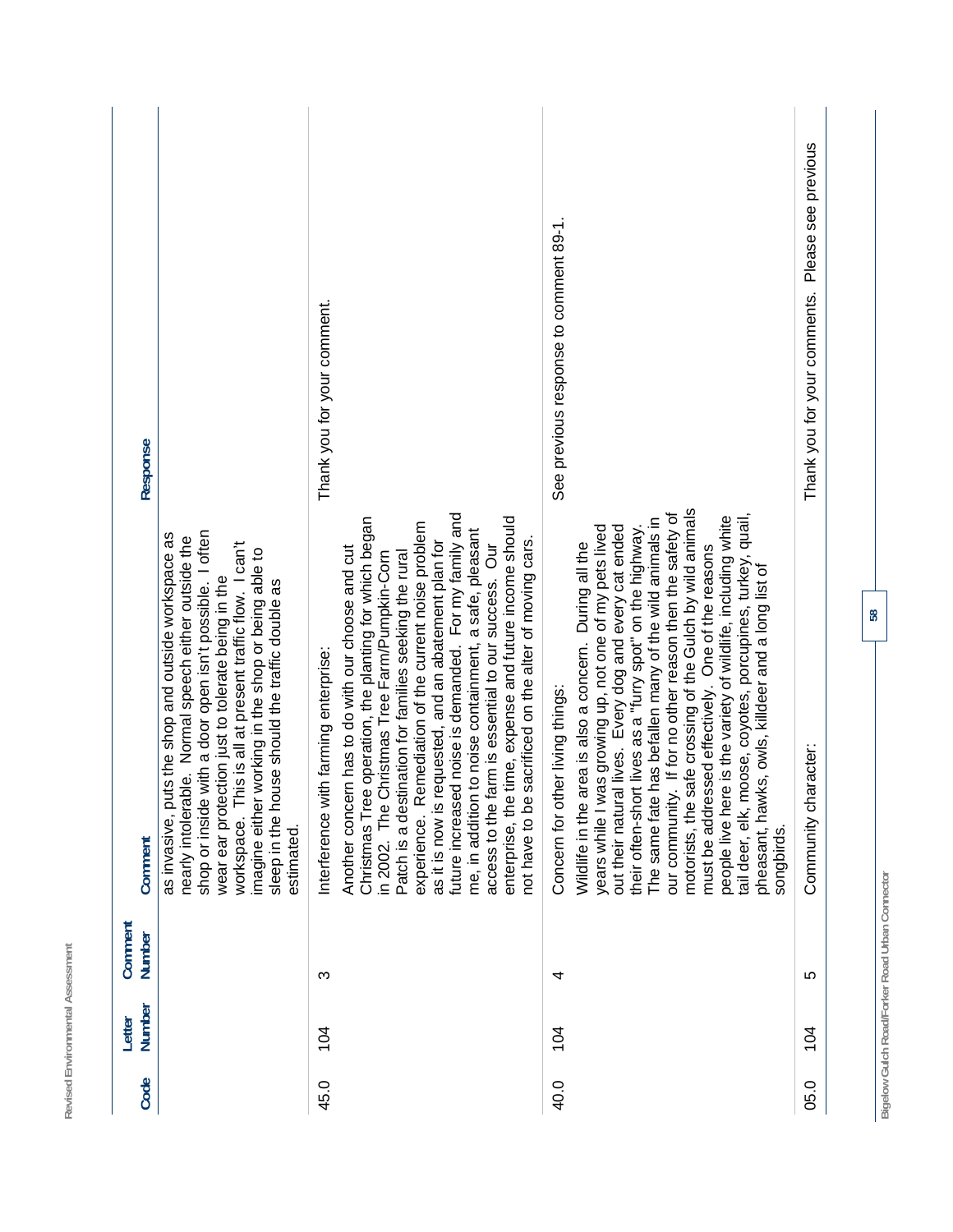| Response          | $\equiv$                                                                                                                                                                                                                                                                                                                                                                                                                                                                                                                                                                                                                                                                                                                                                                                                                                                                                                                                                                                                                                                                 | Thank you for your comment. Please see response to<br>comment 2-1.                                                                                     | Thank you for your comment. Please see section 1.2 of<br>this Revised EA regarding extension of the comment<br>period.                                                                                                                                                                                                                                                                                                                                                                                                                                                                                                                                     | Please see response to comment 89-1 above.                                                                        |
|-------------------|--------------------------------------------------------------------------------------------------------------------------------------------------------------------------------------------------------------------------------------------------------------------------------------------------------------------------------------------------------------------------------------------------------------------------------------------------------------------------------------------------------------------------------------------------------------------------------------------------------------------------------------------------------------------------------------------------------------------------------------------------------------------------------------------------------------------------------------------------------------------------------------------------------------------------------------------------------------------------------------------------------------------------------------------------------------------------|--------------------------------------------------------------------------------------------------------------------------------------------------------|------------------------------------------------------------------------------------------------------------------------------------------------------------------------------------------------------------------------------------------------------------------------------------------------------------------------------------------------------------------------------------------------------------------------------------------------------------------------------------------------------------------------------------------------------------------------------------------------------------------------------------------------------------|-------------------------------------------------------------------------------------------------------------------|
| Comment           | Most people in the historic community of Orchard Prairie response to comment 100-1<br>land on the south side of the road, half way between the<br>inevitable. The proposals of five or six years ago calling<br>would be an easier sell to me and my neighbors. Mere<br>should not simply be an issue of getting motorists from<br>monetary compensation for land taken is not sufficient<br>realize that some expansion of Bigelow Gulch Road is<br>My family owns<br>present proposed five lanes with frontage roads, and<br>correlation between how agreeable we will be to that<br>residence at 7611 and the east end of Weile Ave. on<br>for three lanes was infinitely more palatable than the<br>minimize the loss of the quality of our surroundings.<br>which proposed expansion would stand. There is a<br>roadway. It is only right that great care be taken to<br>transference of our land to the county and how our<br>for our community to be host of such an expanded<br>community and its member are treated.<br>point A to point B as fast as possible. | An Environmental Assessment for a project of this<br>Impact Study and a complete one.<br>magnitude is ridiculous! This should have an<br>Environmental | end March 12. Almost half the comment<br>actually saw the notice and he was unable to access it<br>days before anyone was made aware of it. The small<br>public comment on the project began on Jan 27th, 20<br>people involved were notified. Extend the comment<br>excuse for not letting the people whose lives will be<br>At the Feb. 15th meeting we find that the period for<br>before any significant number of the<br>on the web or at the library. The period for public<br>notice in the legal section of newspaper is a poor<br>impacted know about it. I found one person who<br>time another 20 to be fair.<br>comment is to<br>time was over | erned about the impact of the planned<br>"freeway" on many aspects of our<br>am very conc<br><b>Bigelow Gulch</b> |
| Comment<br>Number |                                                                                                                                                                                                                                                                                                                                                                                                                                                                                                                                                                                                                                                                                                                                                                                                                                                                                                                                                                                                                                                                          | ᠇                                                                                                                                                      | $\mathbf{\Omega}$                                                                                                                                                                                                                                                                                                                                                                                                                                                                                                                                                                                                                                          | $\overline{\phantom{0}}$                                                                                          |
| Number<br>Letter  |                                                                                                                                                                                                                                                                                                                                                                                                                                                                                                                                                                                                                                                                                                                                                                                                                                                                                                                                                                                                                                                                          | 105                                                                                                                                                    | 105                                                                                                                                                                                                                                                                                                                                                                                                                                                                                                                                                                                                                                                        | 106                                                                                                               |
| Code              |                                                                                                                                                                                                                                                                                                                                                                                                                                                                                                                                                                                                                                                                                                                                                                                                                                                                                                                                                                                                                                                                          | 05.5                                                                                                                                                   | 03.5                                                                                                                                                                                                                                                                                                                                                                                                                                                                                                                                                                                                                                                       | 40.0                                                                                                              |

November 2007

**Comments and Responses**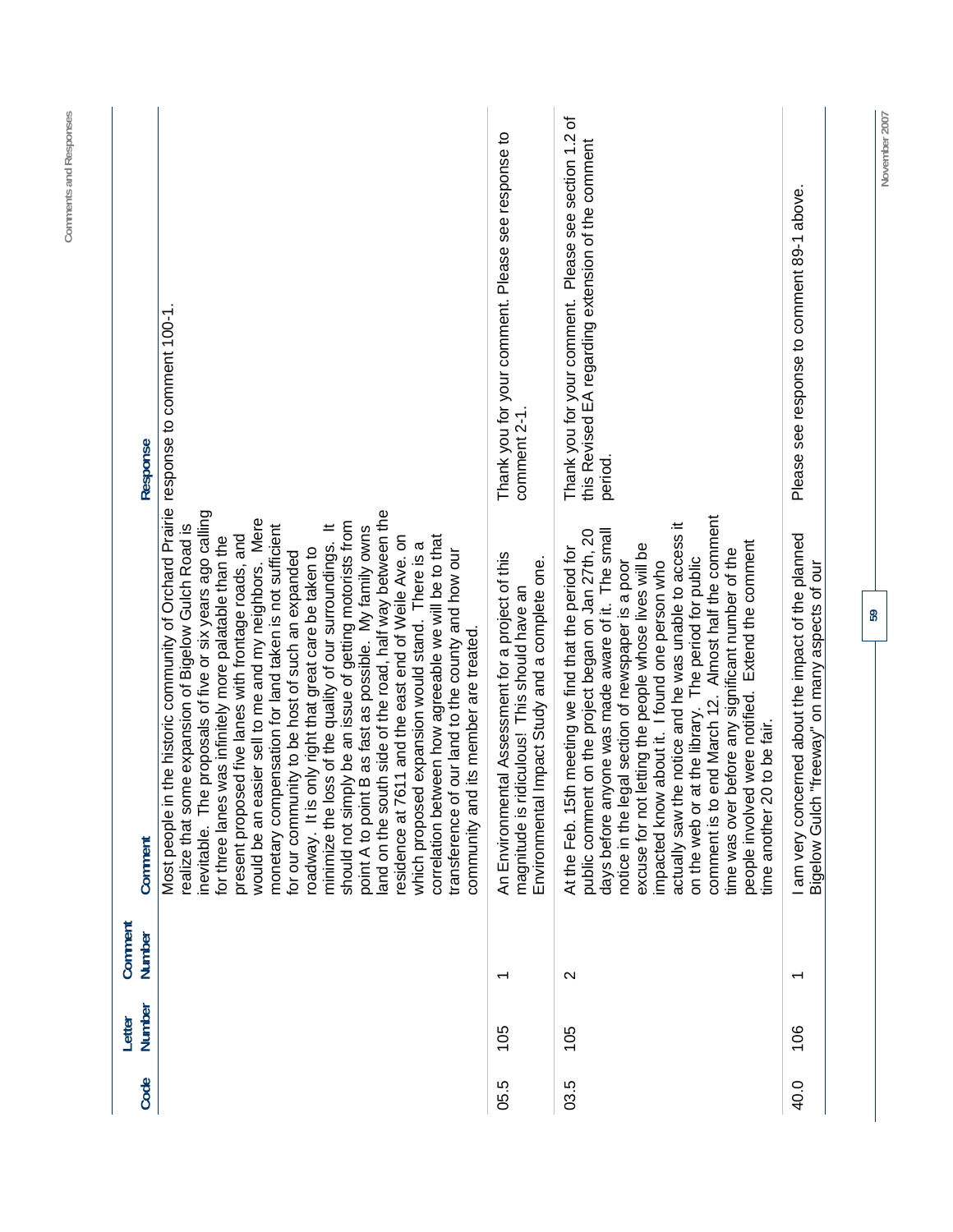| o is<br>j<br>$\overline{a}$<br>֦֦֦֦֪֦֪֦֧֧֧֦֧֦֧֧֦֧֧֧֧֧֧֧֧֦֧֧֧֧֦֧֧֧֧֧֧֧֧֧֦֧֧֧֛֛֛֛֛֧֚֚֚֚֚֚֚֩֘֝֘֝֘֝֝֝֓֓֓֝֓֝֓֝֓֝֓֝֓֓֓֓֓֓֓֓֓֓֓֓֓֓֓֓֓֓֓<br>֧֧֧֪֧֪֧֪֪֪֪֧֧֜֜֜<br>j<br>I<br>j |  |
|---------------------------------------------------------------------------------------------------------------------------------------------------------------------|--|
| $\frac{1}{2}$<br>$\overline{\phantom{a}}$<br>j<br>ì<br>$\sim$ Environment<br>ì<br>$\overline{\phantom{a}}$                                                          |  |
| $\frac{1}{1}$<br> <br> <br> <br> <br> <br>Dou<br>ì                                                                                                                  |  |

| Response          |                                                                                                                                                                                                                                                                                       | Please see response to comment 84-1<br>regarding Jensen Road.<br>Comment noted.                                         | comment 77-1                                                                                                                                                                       | Please see response to<br>Comment 2-2 above regarding roadway lanes.<br>Thank you for your comments.                                                                                      | Please see response to<br>Thank you for your comment.<br>comment 89-1 above. | Thank you for your comments.                                                                                                                                                                                                                                                                                | Thank you for your comments.                                                                                                                                                                                                                                                                                                                                                                                 |  |
|-------------------|---------------------------------------------------------------------------------------------------------------------------------------------------------------------------------------------------------------------------------------------------------------------------------------|-------------------------------------------------------------------------------------------------------------------------|------------------------------------------------------------------------------------------------------------------------------------------------------------------------------------|-------------------------------------------------------------------------------------------------------------------------------------------------------------------------------------------|------------------------------------------------------------------------------|-------------------------------------------------------------------------------------------------------------------------------------------------------------------------------------------------------------------------------------------------------------------------------------------------------------|--------------------------------------------------------------------------------------------------------------------------------------------------------------------------------------------------------------------------------------------------------------------------------------------------------------------------------------------------------------------------------------------------------------|--|
| Comment           | - large numbers of deer that move through the area,<br>of 30+ elk that regularly cross Bigelow<br>-Coyotes, raccoons, pets, turkeys, fish in<br>-Occasional moose that travel through<br>creating hazardous driving conditions.<br>creek and others.<br>Wildlife - herd<br>community. | Safety - It is very difficult now to cross Bigelow at<br>5-lane "freeway" will be nearly<br>Jensen Rd. A<br>impossible. | Noise - The noise from a road of the planned magnitude Thank you for your comment. Please see response to<br>will be overpowering. I have no knowledge of any<br>planned barriers. | Please reconsider building this "freeway" and go back to<br>the original road improvement plan of straightening the<br>curves and providing two lanes with turn lanes at<br>intersection. | Palmer Rd. - Wildlife preserve for herd of elk.                              | would be a 3-lane road. 2) Nothing would happen for 10<br>yrs. 3) Nothing would start before public input including<br>B.G and Argonne. 4) Construction would begin on the<br>6 years ago we were told at a similar meeting - 1) B.G<br>Freya. All these commitments have<br>west end near<br>been violated | cherry trees, an apricot, pear, plum and walnut tree that<br>atmosphere, wildlife and the fact that our grandchildren<br>are 10 years old along with 5 evergreen trees, a birch,<br>We will see our home resale value be<br>can play safely here. That will all disappear with the<br>wiped out. We have invested in this property with 3<br>clean air, a quiet and peaceful<br>We now enjoy<br>new roadway. |  |
| Comment<br>Number |                                                                                                                                                                                                                                                                                       | $\mathbf{\Omega}$                                                                                                       | ω                                                                                                                                                                                  | 4                                                                                                                                                                                         | ↽                                                                            | $\sim$                                                                                                                                                                                                                                                                                                      | $\overline{\phantom{0}}$                                                                                                                                                                                                                                                                                                                                                                                     |  |
| Number<br>Letter  |                                                                                                                                                                                                                                                                                       | 106                                                                                                                     | 106                                                                                                                                                                                | 106                                                                                                                                                                                       | 107                                                                          | 107                                                                                                                                                                                                                                                                                                         | 108                                                                                                                                                                                                                                                                                                                                                                                                          |  |
| Code              |                                                                                                                                                                                                                                                                                       | 55.2                                                                                                                    | 65.0                                                                                                                                                                               | 05.0                                                                                                                                                                                      | 40.0                                                                         | 05.0                                                                                                                                                                                                                                                                                                        | 45.0                                                                                                                                                                                                                                                                                                                                                                                                         |  |

Bigelow Gulch Road/Forker Road Urban Connector **Bigelow Gulch Road/Forker Road Urban Connector**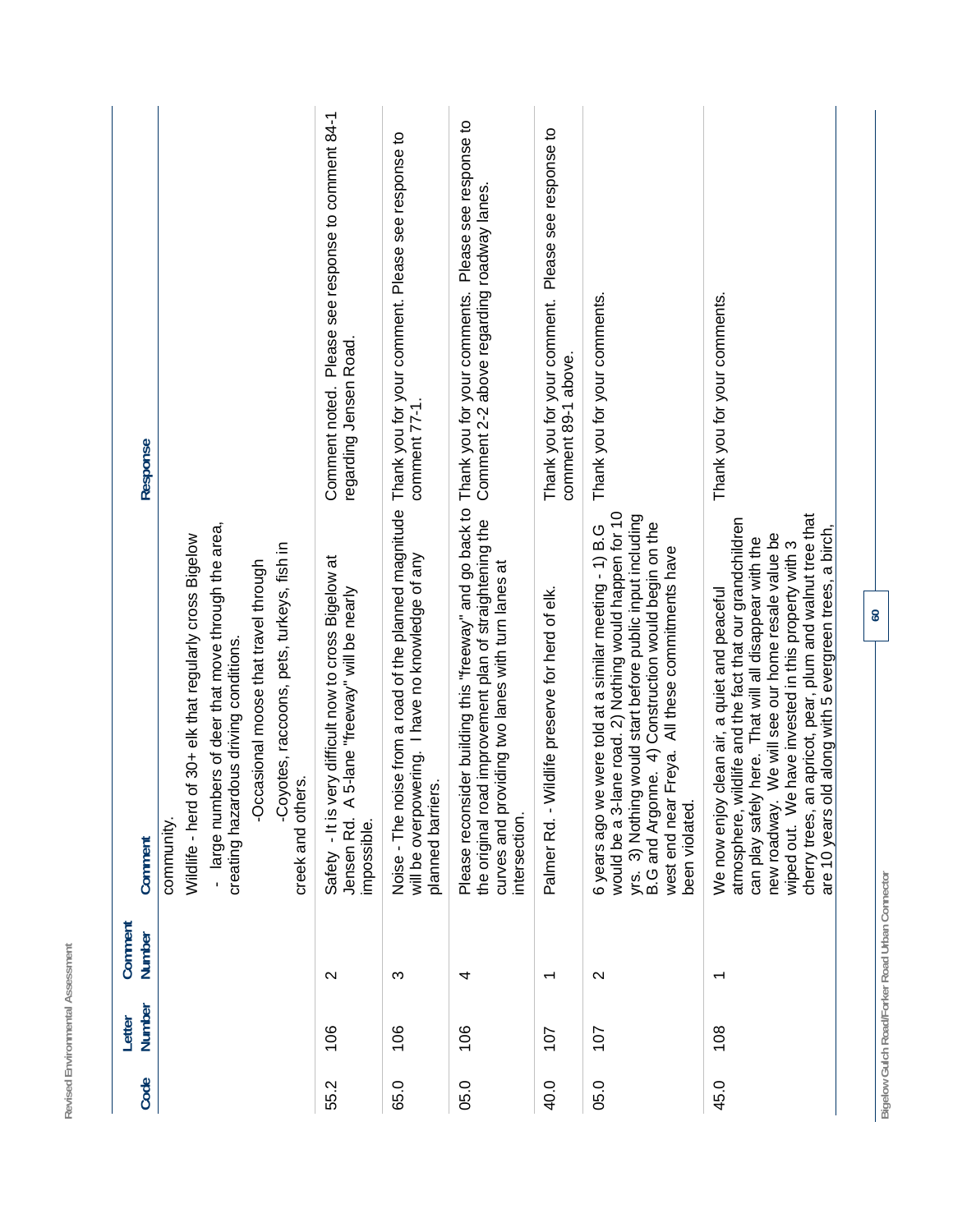| Response          |                                                                                                                                        | ৳<br>Thank you for your comments. Please see section 4.2<br>Please see response to comment 2-1 above regarding<br>this Revised EA regarding groundwater, water quality<br>and wells.<br>an EIS.                                                                                                                                                                                                                                                                                                                                                                                                                                                                                                                                               | Please see response to<br>Comment 2-2 above regarding roadway lanes.<br>Thank you for your comments.                                                                                                                   | Please see response to comment 2-1 above regarding<br>an EIS.                                                                        | use of Jake Brakes, please see public hearing Letter 163<br>Thank you for your comment. Please see response to<br>Please see response to comment 2-1 above regarding<br>comment 77-1 above regarding noise. Regarding the<br>Comment 71 for discussion.<br>an EIS.                                                                                                                                                                                                                                        |
|-------------------|----------------------------------------------------------------------------------------------------------------------------------------|-----------------------------------------------------------------------------------------------------------------------------------------------------------------------------------------------------------------------------------------------------------------------------------------------------------------------------------------------------------------------------------------------------------------------------------------------------------------------------------------------------------------------------------------------------------------------------------------------------------------------------------------------------------------------------------------------------------------------------------------------|------------------------------------------------------------------------------------------------------------------------------------------------------------------------------------------------------------------------|--------------------------------------------------------------------------------------------------------------------------------------|-----------------------------------------------------------------------------------------------------------------------------------------------------------------------------------------------------------------------------------------------------------------------------------------------------------------------------------------------------------------------------------------------------------------------------------------------------------------------------------------------------------|
| Comment           | We have checked the items above that we feel will be<br>red maple and 3 blackberry bushes all producing fruit.<br>negatively affected. | and well. The runoff of hazardous waste pollutants and<br>to supply water even if needed due to this<br>water. That in turn, could have severe negative impact<br>representative from Pasadena Water has said they are<br>I formally request a full Environmental Impact Study to<br>Bigelow Gulch Road would have on our ground water<br>significant change in the nature of the<br>traffic, could easily contaminate our well and ground<br>am greatly concerned about the problems such as<br>toxins such as oils, antifreeze and lubricants, which<br>would increase proportionately from the increase in<br>of all residents in this area. A<br>address these issues.<br>extensive and<br>on the health<br>not equipped<br>road project. | and straightening of a two-lane country road arbitrarily<br>moved and transformed into a huge divided four-lane<br>I strongly object to a project presented as a widening<br>North/South Freeway route around Spokane. | formally request a full Environmental Impact Study to<br>Due to the magnitude and scope of this proposal, I<br>address these issues. | with Jake breaks would ruin the quality of our quiet rural<br>deafening. The incessant noise of constant traffic such<br>I formally request a full Environmental Impact Study to<br>a highway would invite, including commercial vehicles<br>am gravely concerned about the impact of the noise<br>this project would bring to this area. The traffic noise<br>Bigelow Gulch "upgrade" would be unhealthy and<br>caused by the new proposed configuration of the<br>address these issues.<br>neighborhood |
| Comment<br>Number |                                                                                                                                        | $\overline{\phantom{0}}$                                                                                                                                                                                                                                                                                                                                                                                                                                                                                                                                                                                                                                                                                                                      | ᠇                                                                                                                                                                                                                      | $\sim$                                                                                                                               | $\overline{\phantom{0}}$                                                                                                                                                                                                                                                                                                                                                                                                                                                                                  |
| Number<br>Letter  |                                                                                                                                        | 109                                                                                                                                                                                                                                                                                                                                                                                                                                                                                                                                                                                                                                                                                                                                           | 110                                                                                                                                                                                                                    | 110                                                                                                                                  | $\frac{1}{1}$                                                                                                                                                                                                                                                                                                                                                                                                                                                                                             |
| Code              |                                                                                                                                        | 20.1                                                                                                                                                                                                                                                                                                                                                                                                                                                                                                                                                                                                                                                                                                                                          | 05.0                                                                                                                                                                                                                   | 05.5                                                                                                                                 | 65.0                                                                                                                                                                                                                                                                                                                                                                                                                                                                                                      |

November 2007

**61** 

**Comments and Responses**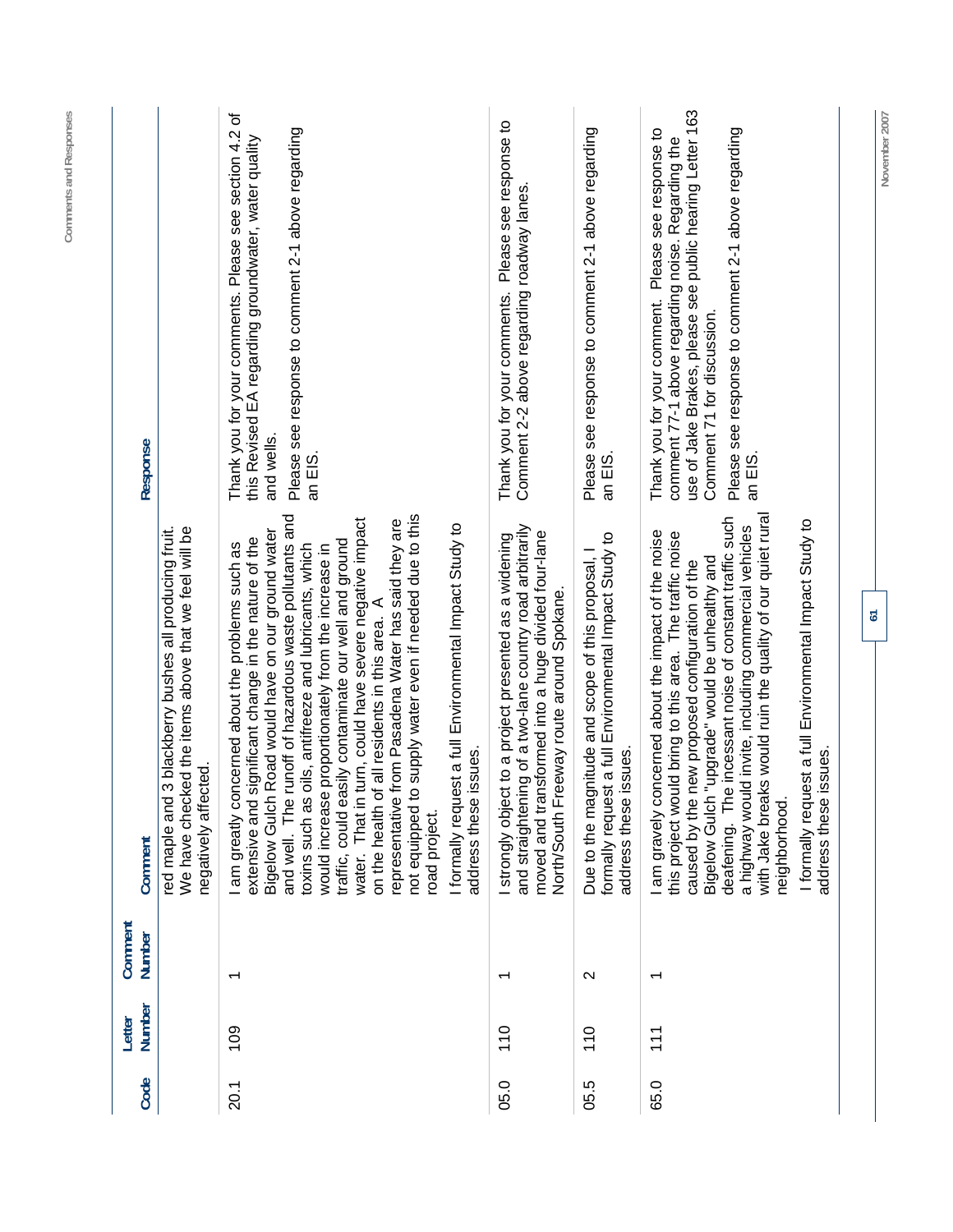| Code | Number<br>Letter | Comment<br>Number                              | Comment                                                                                                                                                                                                                                                                                                                                                                                                                                                            | Response                                                                                                                                                                        |
|------|------------------|------------------------------------------------|--------------------------------------------------------------------------------------------------------------------------------------------------------------------------------------------------------------------------------------------------------------------------------------------------------------------------------------------------------------------------------------------------------------------------------------------------------------------|---------------------------------------------------------------------------------------------------------------------------------------------------------------------------------|
| 20.0 | 112              | $\overline{\phantom{0}}$                       | endanger the streams in this area. My areas of concern<br>I formally request a full Environmental Impact Study to<br>areas and the pollutants that will find its way into these.<br>are the native fish in the streams, the drainage of the<br>am concerned that this new expanded project will<br>address these issues.                                                                                                                                           | Thank you for your comments. Please see sections 4.5<br>and 4.6 of this Revised EA regarding fish and streams.<br>Please see response to comment 2-1 above regarding<br>an EIS. |
| 60.0 | 113              |                                                | invite will seriously endanger the health of the residents<br>I formally request a full Environmental Impact Study to<br>I am seriously concerned about the air quality impact a<br>exhaust of the increased traffic such a project would<br>Ifour-lane highway would have on our<br>neighborhood. The hazardous waste in fumes and<br>address these issues.<br>in our neighborhood.<br>huge, divided                                                              | Please see section 4.10 of this Revised EA regarding air<br>Please see response to comment 2-1 above regarding<br>an EIS.<br>quality.                                           |
| 55.2 | 114              | ᠇                                              | am concerned about the safety of our children crossing<br>I formally request a full Environmental Impact Study to<br>Bigelow Gulch that attend Orchard Prairie School. It is<br>not safe for grade-schoolers to cross a huge four-lane<br>such an expansive width of highway, as proposed for<br>Bigelow Gulch Road. Students live on both sides of<br>address these issues.<br>highway.                                                                           | Thank you for your comments. Please see the response<br>Please see response to comment 2-1 above regarding<br>to comment 91-1 regarding pedestrian safety.<br>an EIS.           |
| 40.0 | 115              | $\overline{\phantom{0}}$                       | I formally request a full Environmental Impact Study to<br>Bigelow Gulch Road as proposed would greatly impact<br>am concerned about the lack of consideration of the<br>urban elk herd, deer and other species that travel the<br>It would cause more animal deaths and<br>Bigelow Gulch, Orchard Prairie and Peone Prairie to<br>and from the Beacon Hill areas. The "upgrade" of<br>vehicular accidents on the road.<br>address these issues.<br>their habitat. | Please see response to comment 2-1 above regarding<br>See previous response to comment 89-1.<br>an EIS.                                                                         |
| 40.0 | 116              |                                                | am concerned about the lack of consideration of the<br>urban elk herd, deer and other species that travel the                                                                                                                                                                                                                                                                                                                                                      | Please see response to comment 2-1 above regarding<br>See previous response to comment 89-1                                                                                     |
|      |                  | Bigelow Gulch Road/Forker Road Urban Connector | $\mathcal{S}$                                                                                                                                                                                                                                                                                                                                                                                                                                                      |                                                                                                                                                                                 |

Revised Environmental Assessment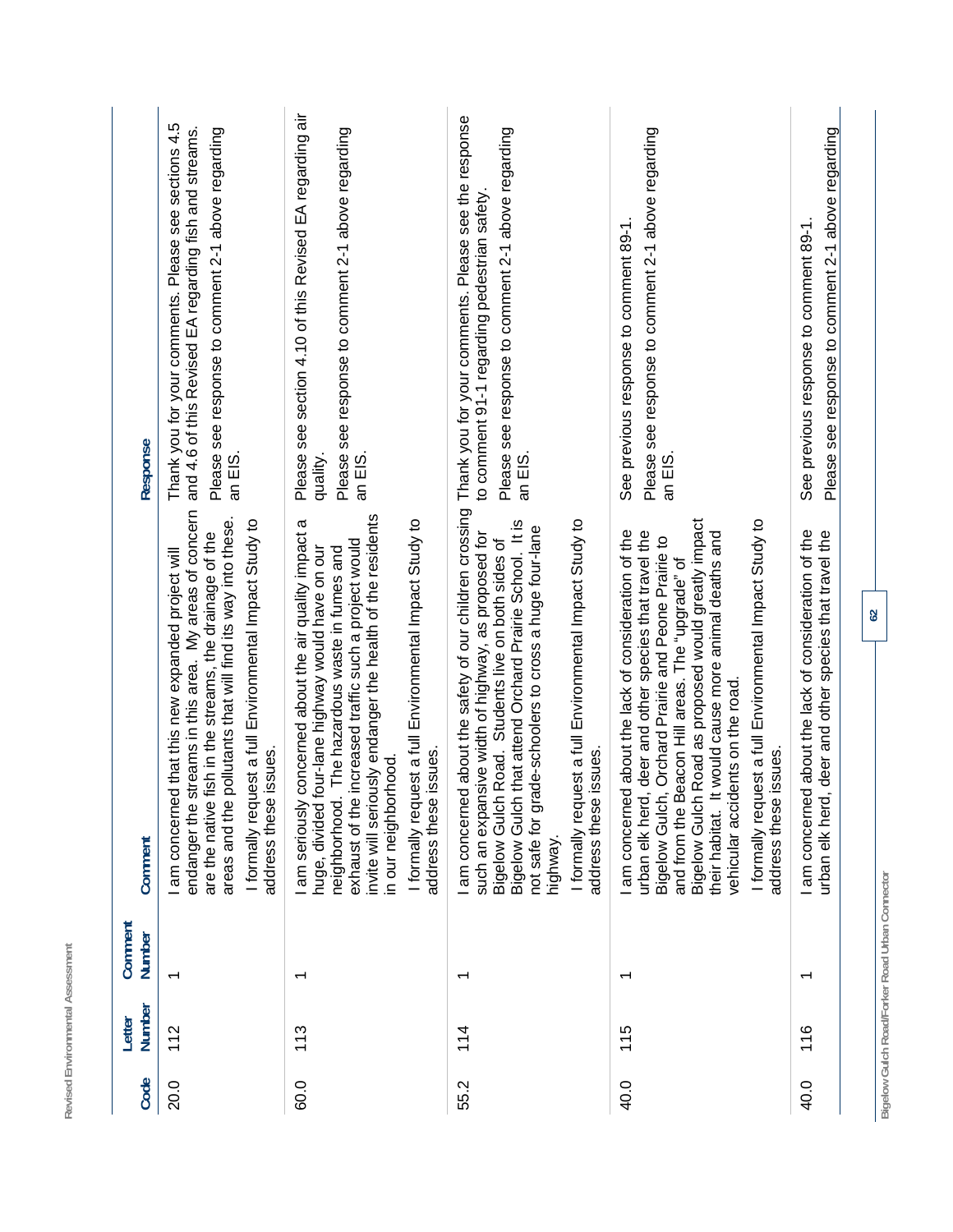| Please see section 4.10<br>Please see response to<br>Please see response to<br>Please see response to comment 2-1 above regarding<br>Please see response to comment 2-1 above regarding<br>Please see response to comment 2-1 above regarding<br>Please see response to comment 2-1 above regarding<br>to comment 91-1 regarding pedestrian safety<br>of this Revised EA regarding air quality.<br>Thank you for your comments.<br>Thank you for your comments.<br>Thank you for your comments.<br>comment 111-1 above.<br>comment 112-1.<br>an EIS.<br>an EIS.<br>an EIS.<br>an EIS.<br>an EIS.<br>about the safety of our children crossing<br>endanger the streams in this area. My areas of concern<br>invite will seriously endanger the health of the residents<br>areas and the pollutants that will find its way into these.<br>Bigelow Gulch Road as proposed would greatly impact<br>that attend Orchard Prairie School. It is<br>I formally request a full Environmental Impact Study to<br>I formally request a full Environmental Impact Study to<br>I am seriously concerned about the air quality impact a<br>I formally request a full Environmental Impact Study to<br>I formally request a full Environmental Impact Study to<br>de-schoolers to cross a huge four-lane<br>such an expansive width of highway, as proposed for<br>I am gravely concerned about the impact of the noise<br>would cause more animal deaths and<br>this project would bring to this area. The traffic noise<br>are the native fish in the streams, the drainage of the<br>Orchard Prairie and Peone Prairie to<br>Road. Students live on both sides of<br>ncreased traffic such a project would<br>huge, divided four-lane highway would have on our<br>The hazardous waste in fumes and<br>that this new expanded project will<br>"upgrade" would be unhealthy and<br>and from the Beacon Hill areas. The "upgrade" of<br>caused by the new proposed configuration of the<br>vehicular accidents on the road.<br>address these issues.<br>address these issues.<br>address these issues.<br>address these issues.<br>hood.<br>am concerned<br>I am concerned<br>exhaust of the i<br>in our neighborl<br>Bigelow Gulch,<br>their habitat. It<br>not safe for gra<br>Bigelow Gulch<br><b>Bigelow Gulch</b><br>neighborhood.<br>Bigelow Gulch<br>highway<br>↽<br>᠆<br>᠆<br>ᡪ<br>119<br>118<br>120<br>117<br>60.0<br>65.0<br>20.0<br>55.2 | Code | Number<br>Letter | Comment<br>Number | Comment | Response                                             |
|---------------------------------------------------------------------------------------------------------------------------------------------------------------------------------------------------------------------------------------------------------------------------------------------------------------------------------------------------------------------------------------------------------------------------------------------------------------------------------------------------------------------------------------------------------------------------------------------------------------------------------------------------------------------------------------------------------------------------------------------------------------------------------------------------------------------------------------------------------------------------------------------------------------------------------------------------------------------------------------------------------------------------------------------------------------------------------------------------------------------------------------------------------------------------------------------------------------------------------------------------------------------------------------------------------------------------------------------------------------------------------------------------------------------------------------------------------------------------------------------------------------------------------------------------------------------------------------------------------------------------------------------------------------------------------------------------------------------------------------------------------------------------------------------------------------------------------------------------------------------------------------------------------------------------------------------------------------------------------------------------------------------------------------------------------------------------------------------------------------------------------------------------------------------------------------------------------------------------------------------------------------------------------------------------------------------------------------------------------------------------------------------------------------------------------------|------|------------------|-------------------|---------|------------------------------------------------------|
|                                                                                                                                                                                                                                                                                                                                                                                                                                                                                                                                                                                                                                                                                                                                                                                                                                                                                                                                                                                                                                                                                                                                                                                                                                                                                                                                                                                                                                                                                                                                                                                                                                                                                                                                                                                                                                                                                                                                                                                                                                                                                                                                                                                                                                                                                                                                                                                                                                       |      |                  |                   |         |                                                      |
|                                                                                                                                                                                                                                                                                                                                                                                                                                                                                                                                                                                                                                                                                                                                                                                                                                                                                                                                                                                                                                                                                                                                                                                                                                                                                                                                                                                                                                                                                                                                                                                                                                                                                                                                                                                                                                                                                                                                                                                                                                                                                                                                                                                                                                                                                                                                                                                                                                       |      |                  |                   |         |                                                      |
|                                                                                                                                                                                                                                                                                                                                                                                                                                                                                                                                                                                                                                                                                                                                                                                                                                                                                                                                                                                                                                                                                                                                                                                                                                                                                                                                                                                                                                                                                                                                                                                                                                                                                                                                                                                                                                                                                                                                                                                                                                                                                                                                                                                                                                                                                                                                                                                                                                       |      |                  |                   |         | Thank you for your comments. Please see the response |
|                                                                                                                                                                                                                                                                                                                                                                                                                                                                                                                                                                                                                                                                                                                                                                                                                                                                                                                                                                                                                                                                                                                                                                                                                                                                                                                                                                                                                                                                                                                                                                                                                                                                                                                                                                                                                                                                                                                                                                                                                                                                                                                                                                                                                                                                                                                                                                                                                                       |      |                  |                   |         |                                                      |
|                                                                                                                                                                                                                                                                                                                                                                                                                                                                                                                                                                                                                                                                                                                                                                                                                                                                                                                                                                                                                                                                                                                                                                                                                                                                                                                                                                                                                                                                                                                                                                                                                                                                                                                                                                                                                                                                                                                                                                                                                                                                                                                                                                                                                                                                                                                                                                                                                                       |      |                  |                   |         |                                                      |

Comments and Responses **Comments and Responses** 

November 2007 **November 2007**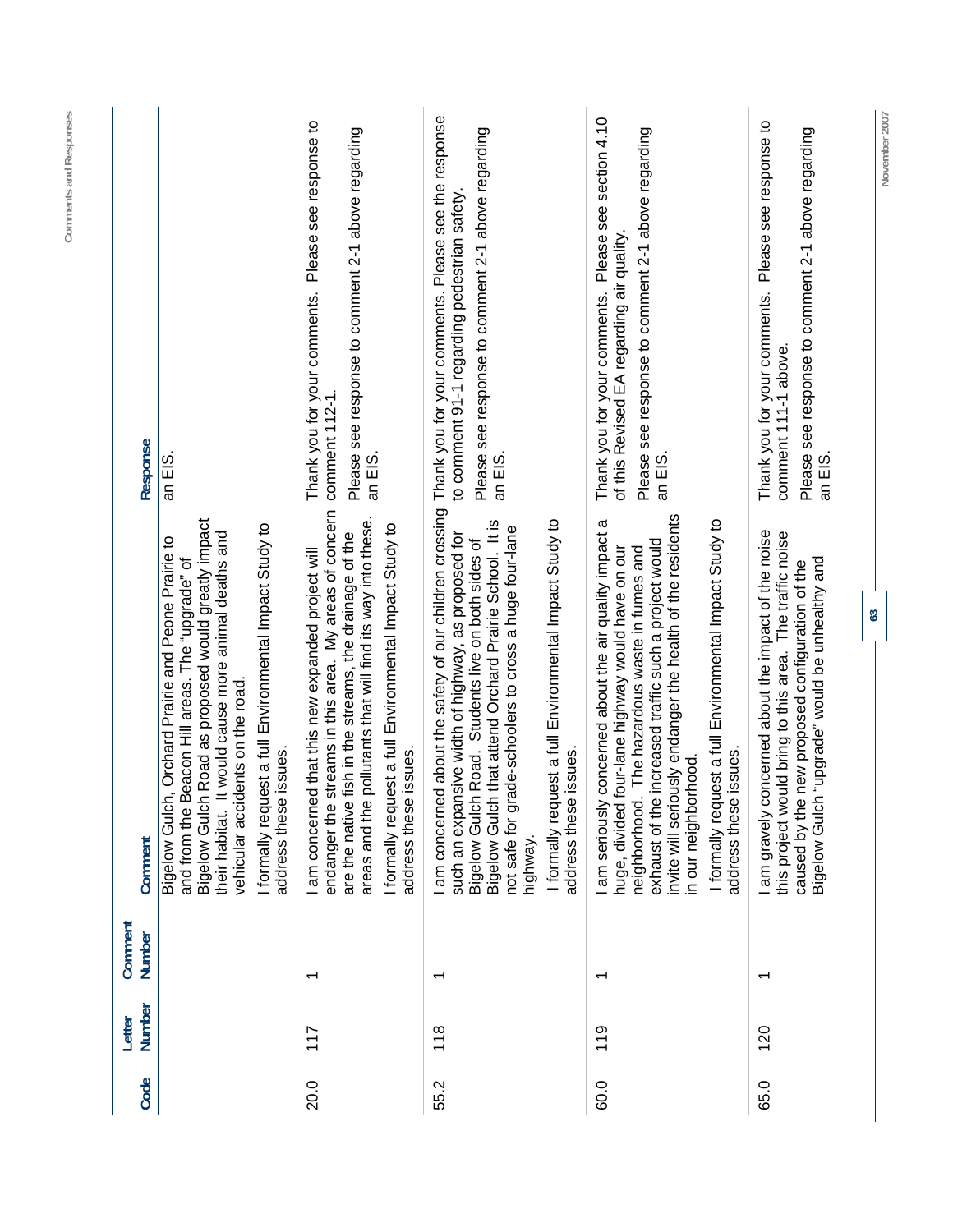| Code | Number<br>Letter | Comment<br>Number        | Comment                                                                                                                                                                                                                                                                                                                                                                                                                                                                                                                                                                                                                                                                                                                                       | Response                                                                                             |
|------|------------------|--------------------------|-----------------------------------------------------------------------------------------------------------------------------------------------------------------------------------------------------------------------------------------------------------------------------------------------------------------------------------------------------------------------------------------------------------------------------------------------------------------------------------------------------------------------------------------------------------------------------------------------------------------------------------------------------------------------------------------------------------------------------------------------|------------------------------------------------------------------------------------------------------|
|      |                  |                          | with Jake brakes would ruin the quality of our quiet rural<br>deafening. The incessant noise of constant traffic such<br>uest a full Environmental Impact Study to<br>a highway would invite, including commercial vehicles<br>address these issues.<br>neighborhood.<br>I formally req                                                                                                                                                                                                                                                                                                                                                                                                                                                       |                                                                                                      |
| 05.0 | 121              | ᠇                        | and straightening of a two-lane country road arbitrarily<br>moved and transformed into a huge divided four-lane<br>ct to a project presented as a widening<br>North/South Freeway route around Spokane.<br>I strongly obje                                                                                                                                                                                                                                                                                                                                                                                                                                                                                                                    | Please see response to<br>Comment 2-2 above regarding roadway lanes.<br>Thank you for your comments. |
| 05.5 | 121              | $\mathbf{\Omega}$        | formally request a full Environmental Impact Study to<br>Due to the magnitude and scope of this proposal,<br>address these issues.                                                                                                                                                                                                                                                                                                                                                                                                                                                                                                                                                                                                            | Please see response to comment 2-1 above regarding<br>an EIS.                                        |
| 20.1 | 122              | $\overline{\phantom{0}}$ | to supply water even if needed due to this<br>and well. The runoff of hazardous waste pollutants and<br>water. That in turn, could have severe negative impact<br>representative from Pasadena Water has said they are<br>I formally request a full Environmental Impact Study to<br>Bigelow Gulch Road would have on our ground water<br>significant change in the nature of the<br>traffic, could easily contaminate our well and ground<br>I am greatly concerned about the problems such as<br>toxins such as oils, antifreeze and lubricants, which<br>would increase proportionately from the increase in<br>on the health of all residents in this area.<br>issues.<br>extensive and<br>address these<br>not equipped<br>road project. | Please see response to<br>Thank you for your comments.<br>comment 109-1 above.                       |
| 05.5 | 123              | ᠇                        | Environmental Impact Statement. A simple assessment<br>A project of this size and scope requires a full<br>will not suffice.                                                                                                                                                                                                                                                                                                                                                                                                                                                                                                                                                                                                                  | Please see response to comment 2-1 above regarding<br>an EIS.                                        |
| 05.5 | 124              | $\overline{\phantom{0}}$ | County Engineering Department stealthily<br>years, has been characterized as a three-lane fix to<br>Bigelow Gulch Road Project that, for<br>The Spokane<br>changing the                                                                                                                                                                                                                                                                                                                                                                                                                                                                                                                                                                       | Thank you for your comment. Please see response to<br>Comment 2-2 above regarding roadway lanes.     |

Revised Environmental Assessment

Bigelow Gulch Road/Forker Road Urban Connector **Bigelow Gulch Road/Forker Road Urban Connector**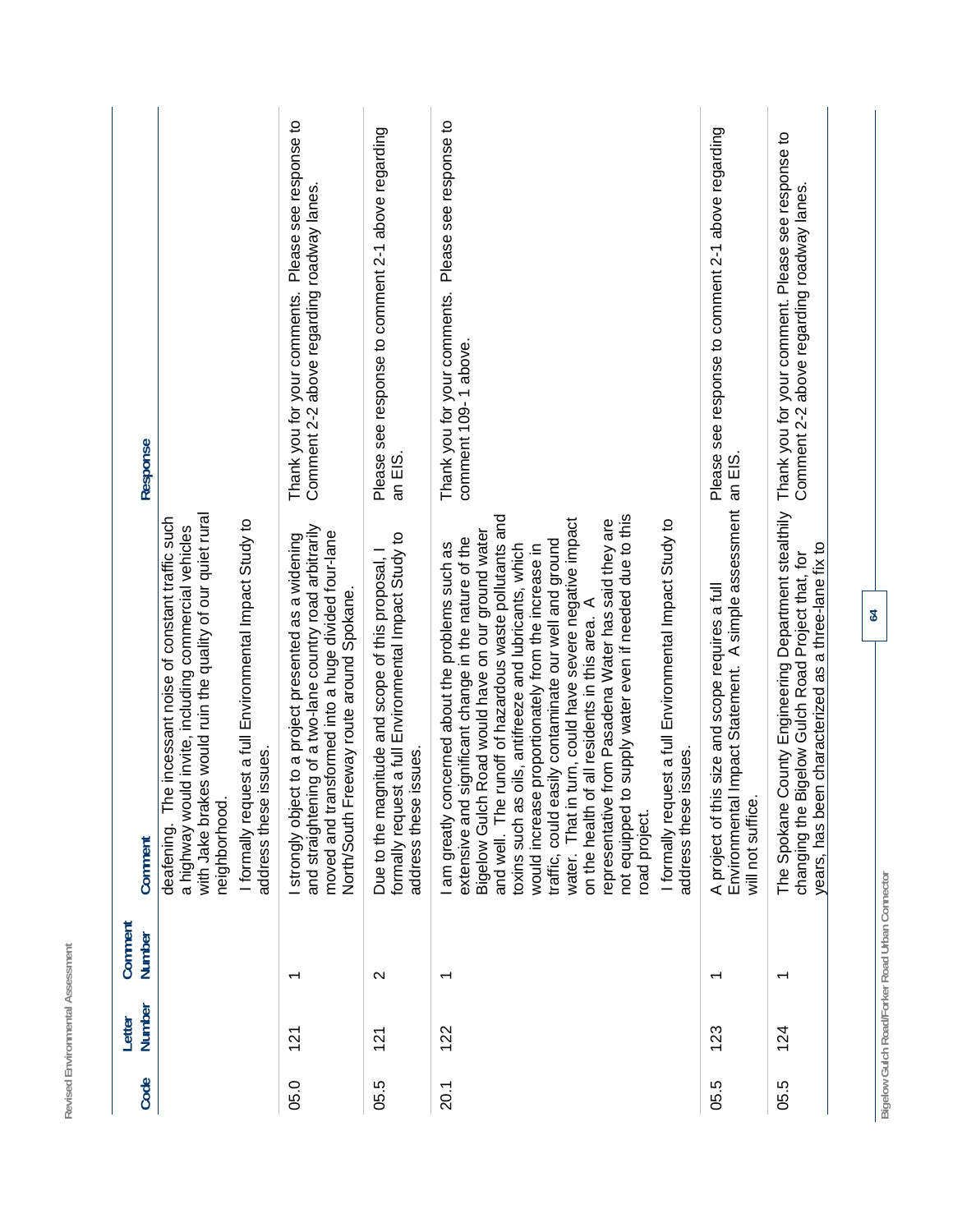| Code | Number<br>Letter | Comment<br>Number        | Comment                                                                                                                                                                                                                                                                                                                                                                                                                                                                                                                                                                        | Response                                                                                                                                                                             |
|------|------------------|--------------------------|--------------------------------------------------------------------------------------------------------------------------------------------------------------------------------------------------------------------------------------------------------------------------------------------------------------------------------------------------------------------------------------------------------------------------------------------------------------------------------------------------------------------------------------------------------------------------------|--------------------------------------------------------------------------------------------------------------------------------------------------------------------------------------|
|      |                  |                          | bypass with frontage road cries out for a thorough and<br>address safety issues into a five-lane freeway-like<br>complete Environmental Impact Study.                                                                                                                                                                                                                                                                                                                                                                                                                          |                                                                                                                                                                                      |
| 05.0 | 124              | $\mathbf{\Omega}$        | move traffic from the north to Interstate 90 and back is<br>Gulch Road as a short-term solution to<br>inappropriate and unwise.<br>Using Bigelow                                                                                                                                                                                                                                                                                                                                                                                                                               | Thank you for your comments.                                                                                                                                                         |
| 03.5 | 125              | $\overline{\phantom{0}}$ | Allow us more time to consult with environmental<br>That's all we ask!<br>experts.                                                                                                                                                                                                                                                                                                                                                                                                                                                                                             | Thank you for your comments. The comment period<br>was extended.                                                                                                                     |
| 03.5 | 126              | $\overline{\phantom{0}}$ | The EA overlooks several significant environmental and<br>Please respond by 2/17/06 or there will<br>without hiring environmental experts? We need more<br>social impacts. How can people challenge the EA<br>be no time to act.<br>than 45 days!!                                                                                                                                                                                                                                                                                                                             | Thank you for your comments. The comment period<br>was extended.                                                                                                                     |
| 45.0 | 127              | ↽                        | big and don't want the zoning changes<br>We would like to voice our opposition to the Bigelow<br>Gulch Road Expansion Project. We feel the road is<br>that will go along with it.<br>being made to                                                                                                                                                                                                                                                                                                                                                                             | Please see response to<br>Thank you for your comments.<br>comment 6-1 regarding zoning                                                                                               |
| 05.0 | 127              | $\mathbf{\Omega}$        | wells in the area, vegetation and wildlife,<br>We are concerned about air, noise, and visual quality<br>being destroyed. Also the other concerns marked<br>land use and displacement, environmental justice,<br>and historic resources.]<br>transportation,<br>[groundwater,<br>above.                                                                                                                                                                                                                                                                                         | corresponding sections of this Revised EA for additional<br>Please see the<br>Thank you for your comments.<br>information.                                                           |
| 65.0 | 128              | $\overline{\phantom{0}}$ | to the project as proposed. We moved into our house in<br>Expansion Project. I would like to voice OPPOSITION<br>issues for residents, especially the noise factor. It has<br>November of 2005, and we knew a project was in the<br>much bigger than necessary. A four-lane road with a<br>works to widen the road, but we feel it is being made<br>center turn lane and access roads on both sides will<br>take up too much of residents' property. It will also<br>allow for a volume of traffic that would cause many<br>This letter is in regard to the Bigelow Gulch Road | Thank you for your comments. Please see response to<br>comment 2-2 regarding roadway design and number of<br>Also, please see response to comment 77-1 regarding<br>lanes.<br>noise. |
|      |                  |                          | 65                                                                                                                                                                                                                                                                                                                                                                                                                                                                                                                                                                             |                                                                                                                                                                                      |

November 2007

Comments and Responses **Comments and Responses**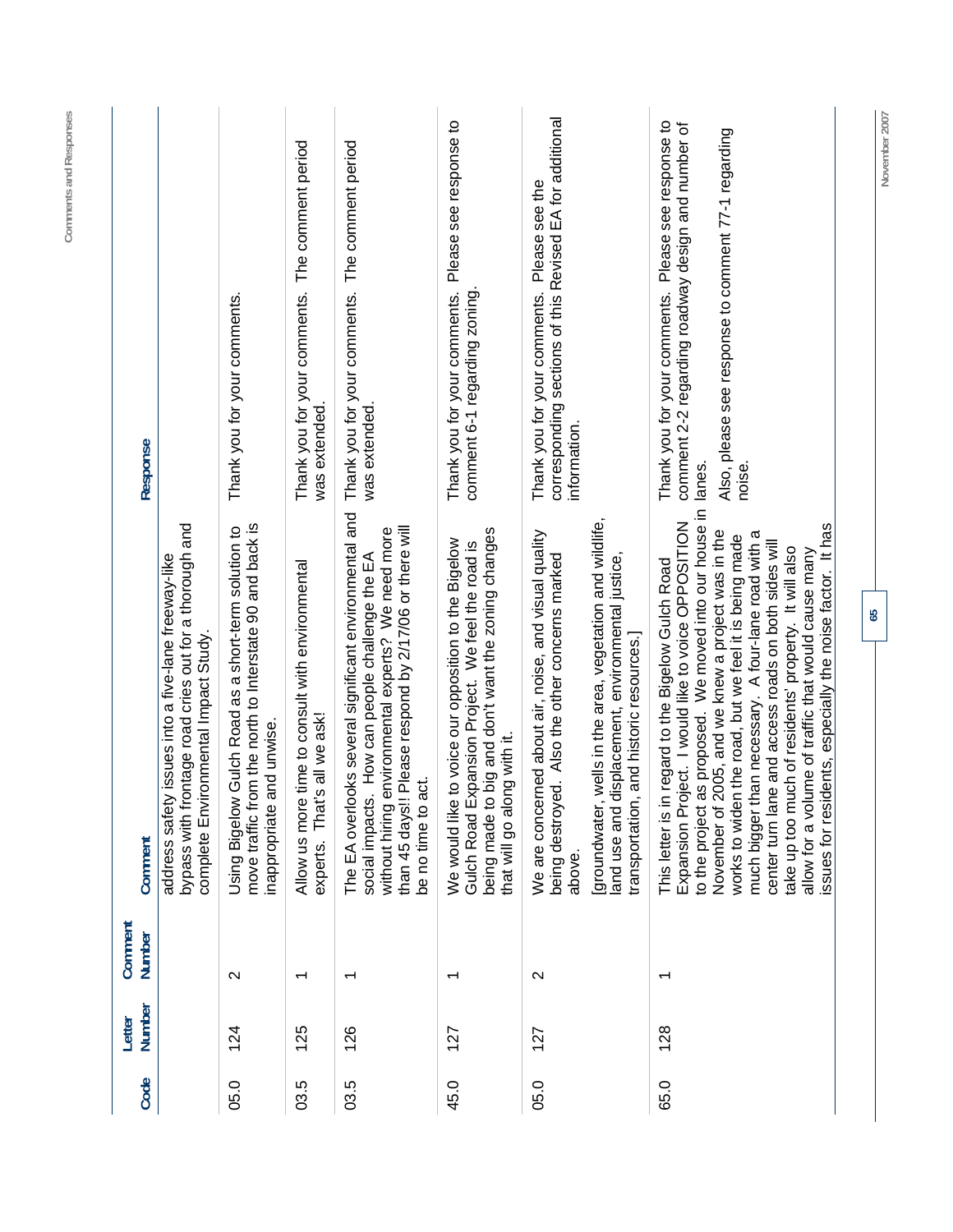| ┙<br>٠<br>-<br>á<br>-<br>ı<br>ï<br>a<br>J<br>ı<br>ï<br>٠<br>۱<br>٠<br>è<br>۰<br>٠<br>u<br>٠                  |
|--------------------------------------------------------------------------------------------------------------|
| $-$<br>◡<br>ı<br>٠                                                                                           |
| ä<br>ı.<br>ä<br>í<br>ı,<br>í<br>۰<br>¢<br>i<br>á                                                             |
| ¢<br>á<br>í<br>۱<br>J<br>ς<br>×<br>ì<br>۰<br>$\overline{\phantom{a}}$<br>٠<br>۰                              |
| تسر<br>é<br>┶<br>i                                                                                           |
| ×<br>∸                                                                                                       |
| $\sim$<br>ı<br>ı<br>ś<br>ì,<br>a۰<br>h<br>۱<br>ı<br>J<br>٠<br>٠<br>٠<br>ı<br>ł<br>ď<br>ĭ<br>é<br>٠<br>ν<br>ᅩ |

| Response                |                                                                                                                                                                                                                                                             | review of the January 2006 EA was extended to April 28,<br>Thank you for your comment. The comment period for<br>2006.                                                                                                                                                                         | Please see response to comment 89-1 regarding wildlife,<br>and response to comment 112-1 above regarding fish.<br>Thank you for your comment.                                                                                                                                                                                                                                                    | Please see response to<br>Thank you for your comments.<br>comment 109-1.                                                                                                                                              | Please see response to<br>Thank you for your comments.<br>comment 6-1                                                                                                                                                                                                                                                                                                                                   | Comments noted and addressed in previous responses<br>above.                                                                                                                                                                                                                                                                                |    |
|-------------------------|-------------------------------------------------------------------------------------------------------------------------------------------------------------------------------------------------------------------------------------------------------------|------------------------------------------------------------------------------------------------------------------------------------------------------------------------------------------------------------------------------------------------------------------------------------------------|--------------------------------------------------------------------------------------------------------------------------------------------------------------------------------------------------------------------------------------------------------------------------------------------------------------------------------------------------------------------------------------------------|-----------------------------------------------------------------------------------------------------------------------------------------------------------------------------------------------------------------------|---------------------------------------------------------------------------------------------------------------------------------------------------------------------------------------------------------------------------------------------------------------------------------------------------------------------------------------------------------------------------------------------------------|---------------------------------------------------------------------------------------------------------------------------------------------------------------------------------------------------------------------------------------------------------------------------------------------------------------------------------------------|----|
| Comment                 | ÷<br>g the construction of such a huge road.<br>s were tested after completion, they will<br>not been considered that many noise barriers will be<br>be outside acceptable limits for the way the area is<br>removed durin<br>the noise level<br>zoned now. | that lives out here was given any information about how<br>I feel the county is going ahead with the project without<br>adequate time for the residents to have input. No one<br>big the project would be until it was almost too late to<br>gather information and make an informed decision. | wildlife. We have deer in our yard and crossing Bigelow<br>Fish are also present that will be affected by the<br>At this time, we still don't have exact details of what is<br>also. These will cause danger to traffic on such a big<br>Gulch for most of the year. There are elk in the area<br>There also will be a definite impact on<br>moving of so much ground.<br>being done. T<br>road. | wells, and there is no option to bring other water here,<br>There is no other water source here except<br>earth is also a concern for the wells in<br>es are limited.<br>The moving of<br>as the resourc<br>the area. | I am very concerned about the zoning changes that will<br>significant impact on our way of life here.<br>We moved into this area because of the view and the<br>commercial businesses to be allowed on the property<br>between our house and Bigelow Gulch Road. This<br>ong with this project. I don't want<br>et, and that will definitely change.<br>peace and qui<br>probably go al<br>would have a | people's property too much, which will mean the cost of<br>1. The width of the road as proposed would infringe on<br>be higher because of the property that<br>purchased. As a taxpayer I object to<br>am OPPOSED to the Bigelow Gulch<br>Road Expansion for the following reasons:<br>will need to be<br>the project will<br>In summary, I | 66 |
| Comment<br>Number       |                                                                                                                                                                                                                                                             | $\sim$                                                                                                                                                                                                                                                                                         | က                                                                                                                                                                                                                                                                                                                                                                                                | 4                                                                                                                                                                                                                     | 5                                                                                                                                                                                                                                                                                                                                                                                                       | ဖ                                                                                                                                                                                                                                                                                                                                           |    |
| <b>Number</b><br>Letter |                                                                                                                                                                                                                                                             | 128                                                                                                                                                                                                                                                                                            | 128                                                                                                                                                                                                                                                                                                                                                                                              | 128                                                                                                                                                                                                                   | 128                                                                                                                                                                                                                                                                                                                                                                                                     | 128                                                                                                                                                                                                                                                                                                                                         |    |
| Code                    |                                                                                                                                                                                                                                                             | 03.5                                                                                                                                                                                                                                                                                           | 40.0                                                                                                                                                                                                                                                                                                                                                                                             | 20.0                                                                                                                                                                                                                  | 45.0                                                                                                                                                                                                                                                                                                                                                                                                    | 05.0                                                                                                                                                                                                                                                                                                                                        |    |

Bigelow Gulch Road/Forker Road Urban Connector **Bigelow Gulch Road/Forker Road Urban Connector**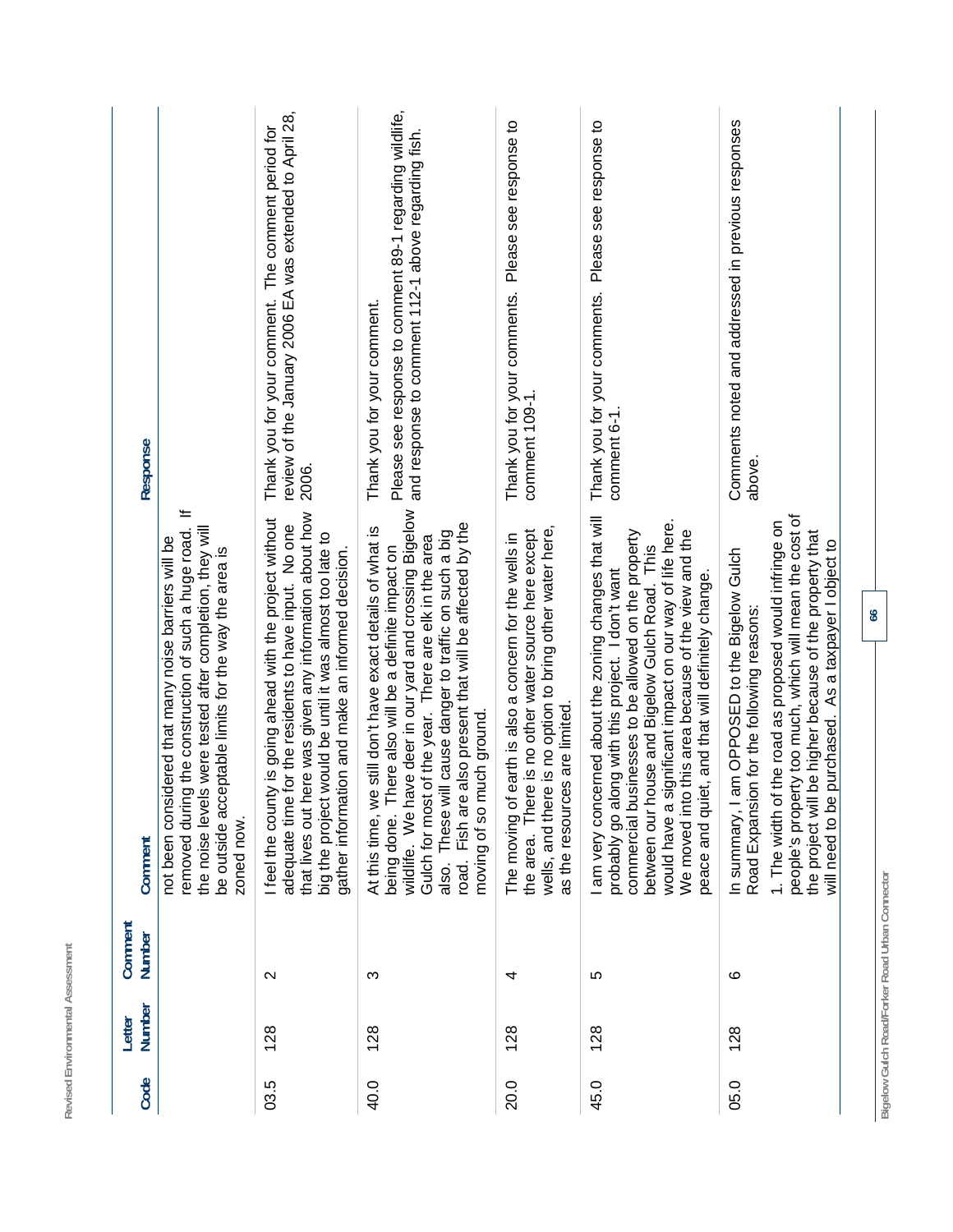| Code | Number<br>Letter | Comment<br>Number        | Comment                                                                                                                                                                                                                                                                                                                                                                                                                                                                                                                                                                                                                                                                                                                                                                                                                                          | Response                                                                                                                                                                             |
|------|------------------|--------------------------|--------------------------------------------------------------------------------------------------------------------------------------------------------------------------------------------------------------------------------------------------------------------------------------------------------------------------------------------------------------------------------------------------------------------------------------------------------------------------------------------------------------------------------------------------------------------------------------------------------------------------------------------------------------------------------------------------------------------------------------------------------------------------------------------------------------------------------------------------|--------------------------------------------------------------------------------------------------------------------------------------------------------------------------------------|
|      |                  |                          | before the project goes any further. Wildlife needs to be<br>Impact Study (EIS) needs to be done<br>impacts that have not been thoroughly studied. An<br>the project will have environmental<br>Environmental<br>2. The size of<br>considered.<br>is.<br>this                                                                                                                                                                                                                                                                                                                                                                                                                                                                                                                                                                                    |                                                                                                                                                                                      |
|      |                  |                          | 3. The noise levels will be unacceptable for our<br>community.                                                                                                                                                                                                                                                                                                                                                                                                                                                                                                                                                                                                                                                                                                                                                                                   |                                                                                                                                                                                      |
|      |                  |                          | that such a large project will have on our<br>way of life is unacceptable. The road can be made<br>safer without having such a negative impact on the<br>residents here<br>4. The impact                                                                                                                                                                                                                                                                                                                                                                                                                                                                                                                                                                                                                                                         |                                                                                                                                                                                      |
|      |                  |                          | 5. Zoning changes that will undoubtedly accompany this<br>Please listen to the<br>concerns of the citizens of the community!!<br>project are also unacceptable.                                                                                                                                                                                                                                                                                                                                                                                                                                                                                                                                                                                                                                                                                  |                                                                                                                                                                                      |
| 65.0 | 129              | $\overline{\phantom{0}}$ | to the project as proposed. We moved into our house in<br>$\equiv$<br>Expansion Project. I would like to voice OPPOSITION<br>issues for residents, especially the noise factor. It has<br>removed during the construction of such a huge road.<br>s were tested after completion, they will<br>November of 2005, and we knew a project was in the<br>much bigger than necessary. A four-lane road with a<br>works to widen the road, but we feel it is being made<br>not been considered that many noise barriers will be<br>center turn lane and access roads on both sides will<br>take up too much of residents' property. It will also<br>be outside acceptable limits for the way the area is<br>allow for a volume of traffic that would cause many<br>This letter is in regard to the Bigelow Gulch Road<br>the noise level<br>zoned now. | Thank you for your comments. Please see response to<br>comment 2-2 regarding roadway design and number of<br>Also, please see response to comment 77-1 regarding<br>lanes.<br>noise. |
| 03.5 | 129              | $\sim$                   | that lives out here was given any information about how<br>I feel the county is going ahead with the project without<br>adequate time for the residents to have input. No one<br>big the project would be until it was almost too late to                                                                                                                                                                                                                                                                                                                                                                                                                                                                                                                                                                                                        | Thank you for your comment. The comment period was<br>extended to April 28, 2006.                                                                                                    |
|      |                  |                          | 57                                                                                                                                                                                                                                                                                                                                                                                                                                                                                                                                                                                                                                                                                                                                                                                                                                               |                                                                                                                                                                                      |

November 2007

**Comments and Responses**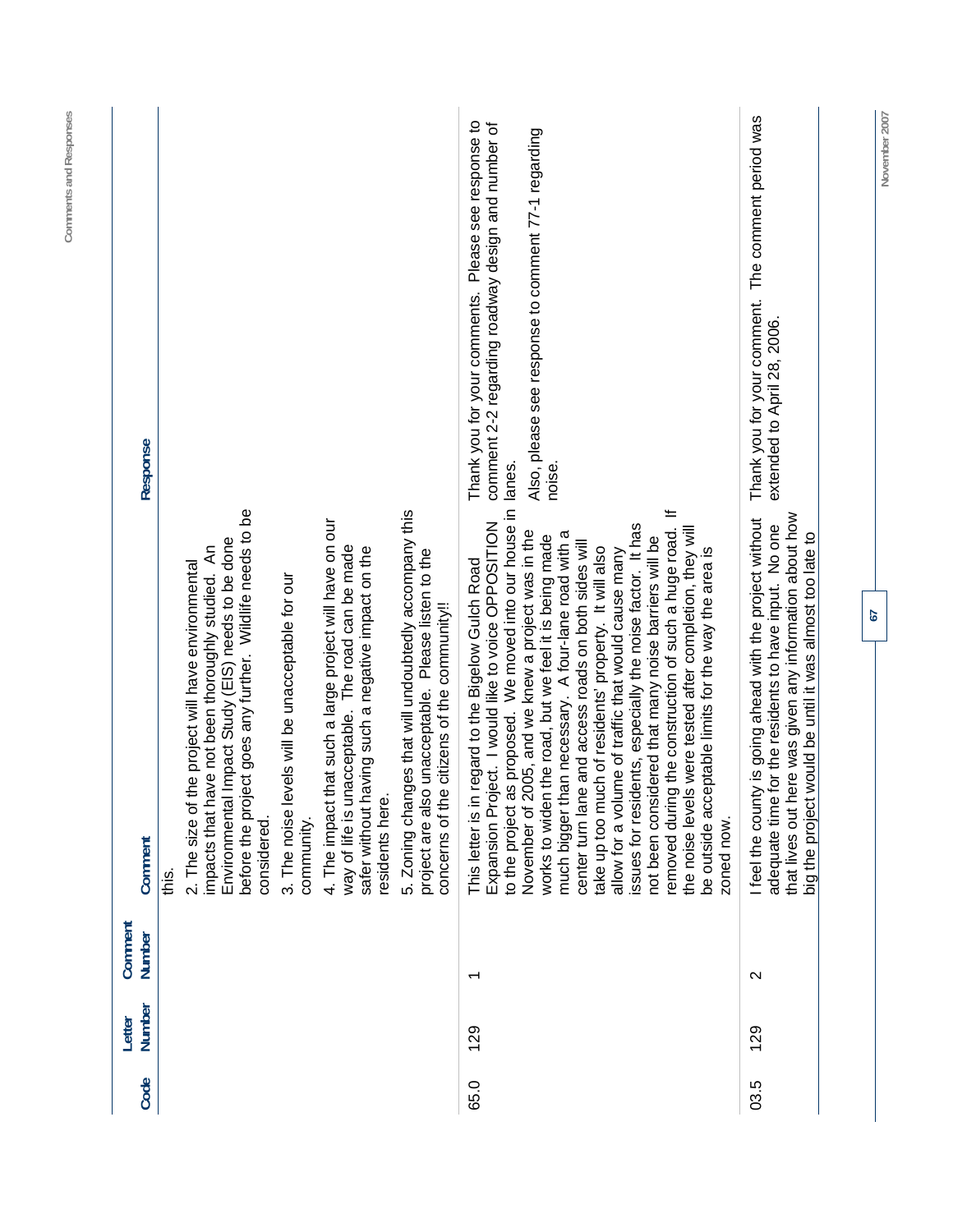| Code | Number<br>Letter | Comment<br>Number | Comment                                                                                                                                                                                                                                                                                                                                                                                                                                                                                                                                                                                                                                                             | Response                                                                                                                                      |
|------|------------------|-------------------|---------------------------------------------------------------------------------------------------------------------------------------------------------------------------------------------------------------------------------------------------------------------------------------------------------------------------------------------------------------------------------------------------------------------------------------------------------------------------------------------------------------------------------------------------------------------------------------------------------------------------------------------------------------------|-----------------------------------------------------------------------------------------------------------------------------------------------|
|      |                  |                   | ion and make an informed decision.<br>gather informat                                                                                                                                                                                                                                                                                                                                                                                                                                                                                                                                                                                                               |                                                                                                                                               |
| 40.0 | 129              | က                 | wildlife. We have deer in our yard and crossing Bigelow<br>Fish are also present that will be affected by the<br>still don't have exact details of what is<br>also. These will cause danger to traffic on such a big<br>Gulch for most of the year. There are elk in the area<br>nere also will be a definite impact on<br>moving of so much ground.<br>At this time, we<br>being done. Th<br>road.                                                                                                                                                                                                                                                                 | Please see response to comment 89-1 regarding wildlife,<br>and response to comment 112-1 above regarding fish.<br>Thank you for your comment. |
| 20.0 | 129              | 4                 | wells, and there is no option to bring other water here,<br>the area. There is no other water source here except<br>earth is also a concern for the wells in<br>as the resources are limited.<br>The moving of                                                                                                                                                                                                                                                                                                                                                                                                                                                      | comment 109-1 above regarding water quality and wells.<br>Thank you for your comments. Please see response to                                 |
| 45.0 | 129              | 5                 | I am very concerned about the zoning changes that will<br>ignificant impact on our way of life here.<br>We moved into this area because of the view and the<br>commercial businesses to be allowed on the property<br>between our house and Bigelow Gulch Road. This<br>probably go along with this project. I don't want<br>peace and quiet, and that will definitely change.<br>would have a s                                                                                                                                                                                                                                                                    | Thank you for your comments. Please see response to<br>comment 6-1 above.                                                                     |
| 05.0 | 129              | ဖ                 | before the project goes any further. Wildlife needs to be<br>people's property too much, which will mean the cost of<br>the road as proposed would infringe on<br>be higher because of the property that<br>Impact Study (EIS) needs to be done<br>purchased. As a taxpayer I object to<br>impacts that have not been thoroughly studied. An<br>In summary, I am OPPOSED to the Bigelow Gulch<br>2. The size of the project will have environmental<br>3. The noise levels will be unacceptable for our<br>Road Expansion for the following reasons:<br>1. The width of<br>will need to be<br>the project will<br>Environmental<br>considered<br>community<br>this. | Comments noted and addressed in previous responses<br>above.                                                                                  |

Revised Environmental Assessment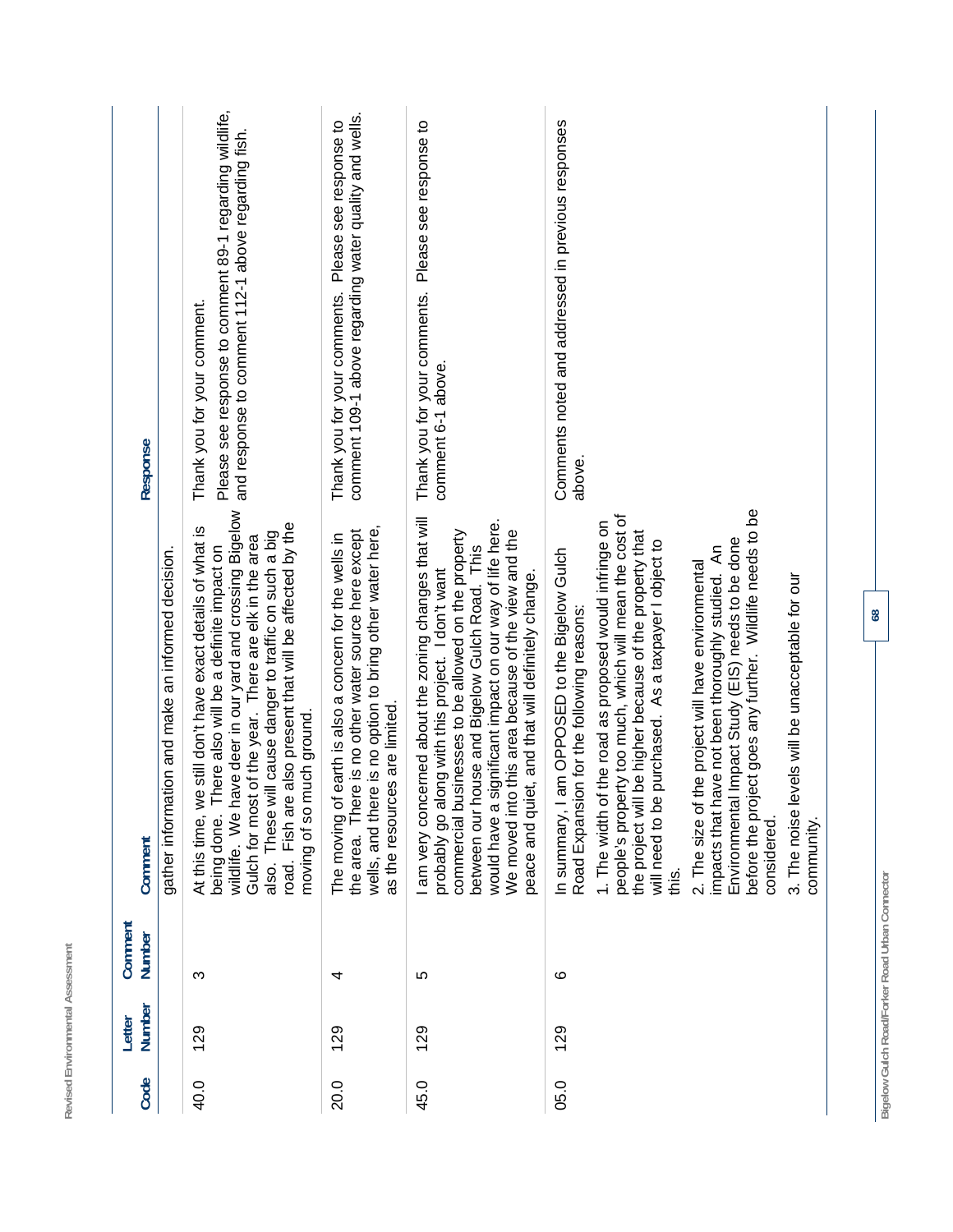| Response          |                                                                                                                                                                                                                                                                                                                                                           | forums additional information was provided and citizens<br>sponsored by the Prairie Protection Association were<br>public hearing was held on March 22, 2006. In these<br>attended by Spokane County representatives, and a<br>in response to the meeting held February Thank you for your comments. In response to your<br>concerns, the comment period for this project was<br>extended to April 28, 2006, additional meetings<br>had the opportunity to voice their opinions.                                                                                                                                                                                                                                                                                                                                                                                                                                                                                                                                                                                                                                                                                                                                                                                                                                                                                                                                                                      |
|-------------------|-----------------------------------------------------------------------------------------------------------------------------------------------------------------------------------------------------------------------------------------------------------------------------------------------------------------------------------------------------------|-------------------------------------------------------------------------------------------------------------------------------------------------------------------------------------------------------------------------------------------------------------------------------------------------------------------------------------------------------------------------------------------------------------------------------------------------------------------------------------------------------------------------------------------------------------------------------------------------------------------------------------------------------------------------------------------------------------------------------------------------------------------------------------------------------------------------------------------------------------------------------------------------------------------------------------------------------------------------------------------------------------------------------------------------------------------------------------------------------------------------------------------------------------------------------------------------------------------------------------------------------------------------------------------------------------------------------------------------------------------------------------------------------------------------------------------------------|
| Comment           | 5. Zoning changes that will undoubtedly accompany this<br>that such a large project will have on our<br>way of life is unacceptable. The road can be made<br>safer without having such a negative impact on the<br>project are also unacceptable. Please listen to the<br>concerns of the citizens of the community!!<br>residents here.<br>4. The impact | 1. The delay - we have been trying to get a meeting with<br>would be a meeting in June, it was put off<br>4. Resident response - there was no real opportunity for<br>given that we could determine. We already knew about<br>must have had to repeat the same information over and<br>unstructured nature of the meeting. (We can only hope<br>residents to voice an opinion because of the crowd and<br>the three options - no further discussion was apparent.<br>citizens. We found it nearly impossible to get to talk to<br>a number of times until finally this meeting was called<br>3. Lack of information - there was no new information<br>Orchard Prairie community with property adjacent to<br>office of County Commissioners. After initially being<br>any of the representatives from the County and they<br>that the written responses will be diligently read and<br>2. The format - we feel that the meeting would have<br>the County Engineers for almost a year through the<br>we were very disappointed with the<br>2 at the Central Grange regarding the upgrading of<br>presentation by the engineers at a set time with a<br>Bigelow Gulch/Forker Road. As residents in the<br>question and answer period from the concerned<br>been much more effective if it had been formal<br>meeting for the following reasons:<br>over as questions were asked.<br>Bigelow Gulch,<br>told that there<br>We are writing<br>considered.) |
| Comment<br>Number |                                                                                                                                                                                                                                                                                                                                                           | $\overline{\phantom{0}}$                                                                                                                                                                                                                                                                                                                                                                                                                                                                                                                                                                                                                                                                                                                                                                                                                                                                                                                                                                                                                                                                                                                                                                                                                                                                                                                                                                                                                              |
| Number<br>Letter  |                                                                                                                                                                                                                                                                                                                                                           | 130                                                                                                                                                                                                                                                                                                                                                                                                                                                                                                                                                                                                                                                                                                                                                                                                                                                                                                                                                                                                                                                                                                                                                                                                                                                                                                                                                                                                                                                   |
| Code              |                                                                                                                                                                                                                                                                                                                                                           | 03.5                                                                                                                                                                                                                                                                                                                                                                                                                                                                                                                                                                                                                                                                                                                                                                                                                                                                                                                                                                                                                                                                                                                                                                                                                                                                                                                                                                                                                                                  |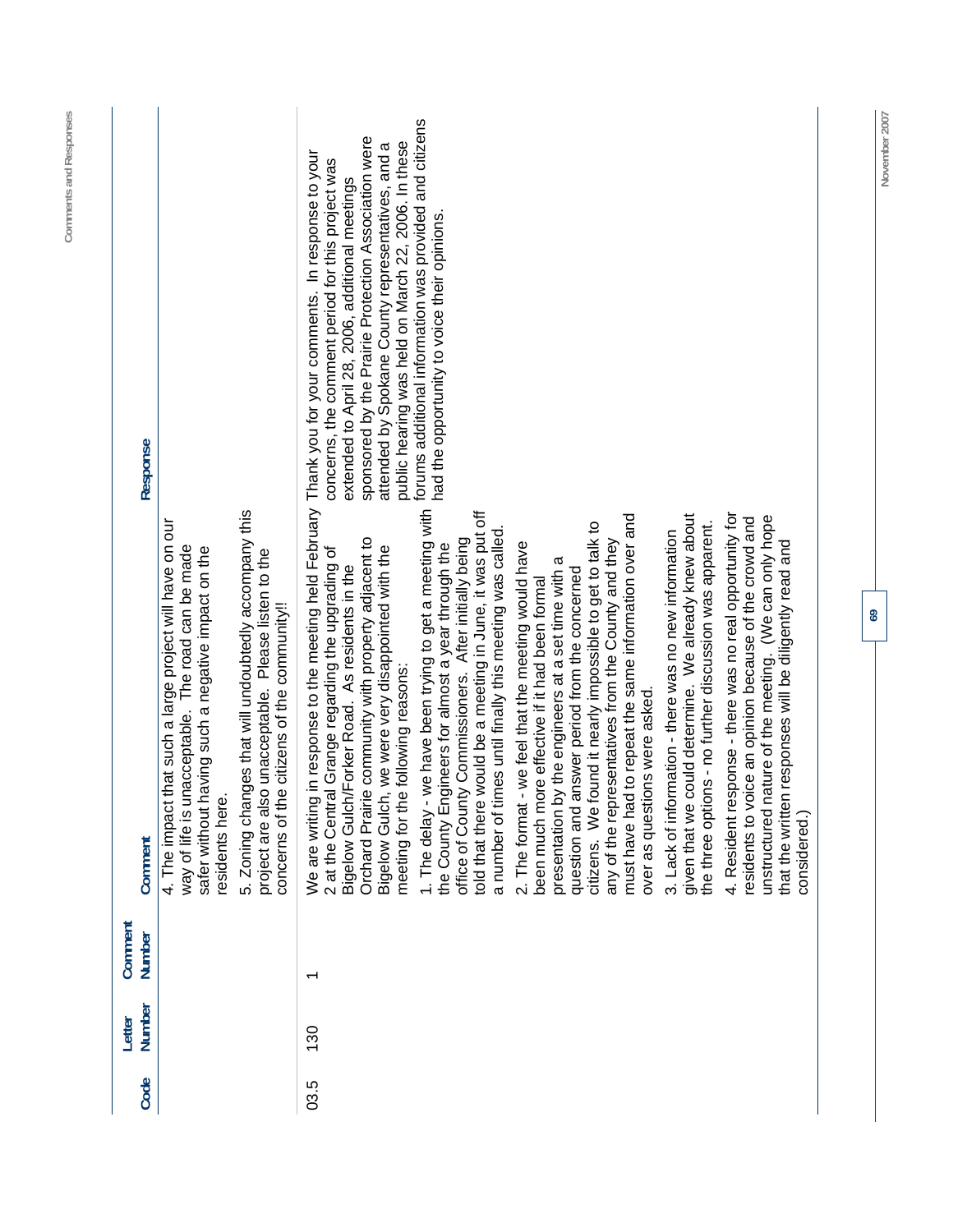| Response          | patterns showed an increase of traffic would use Bigelow<br>Thank you for your comments. Chapter 3 of this Revised<br>several alternatives including the route referenced in this<br>another corridor further north but a northern route would<br>performed in 1990's surveyed the public and looked at<br>comment. The study indicated that the regional travel<br>EA presents the alternative alignments evaluated and<br>Guich Road and there may also be a future need for<br>not supplant the need for improvements to Bigelow<br>The "Connecting Our Community" study that was<br>screened during the project planning phase.<br>Gulch.                                                                                                                                                           | population since 1952 which has caused the increase in<br>traffic. The safe operation upon this route is the primary<br>heavy vehicles without providing another route for their<br>Thank you for your comments. Bigelow Gulch Road is<br>currently a major arterial in Spokane County and is an<br>important freight route. It is not reasonable to restrict<br>use. Spokane County has more than doubled in<br>factor of the proposed project.                                                       | Thank you for your comments. Please see response to<br>comment 6-1 above regarding zoning.                                                                                                                                                                                                                                             |                                                                                                                                                                                                                                                                                                                                                                                                |  |
|-------------------|---------------------------------------------------------------------------------------------------------------------------------------------------------------------------------------------------------------------------------------------------------------------------------------------------------------------------------------------------------------------------------------------------------------------------------------------------------------------------------------------------------------------------------------------------------------------------------------------------------------------------------------------------------------------------------------------------------------------------------------------------------------------------------------------------------|--------------------------------------------------------------------------------------------------------------------------------------------------------------------------------------------------------------------------------------------------------------------------------------------------------------------------------------------------------------------------------------------------------------------------------------------------------------------------------------------------------|----------------------------------------------------------------------------------------------------------------------------------------------------------------------------------------------------------------------------------------------------------------------------------------------------------------------------------------|------------------------------------------------------------------------------------------------------------------------------------------------------------------------------------------------------------------------------------------------------------------------------------------------------------------------------------------------------------------------------------------------|--|
| Comment           | no consideration of alternative solutions to<br>the transportation problem were allowed. We would like<br>, would provide two routes to funnel traffic<br>congested. The Argonne/Stoneman Rd. route will likely<br>expense of the Bigelow Gulch proposal,<br>could be done sooner, would mean less disruption of<br>to see the possibility of an Argonne/Stoneman Road<br>proposed Bigelow Gulch project would funnel more<br>people's homes and property, and with the existing<br>side of Spokane to the Valley which<br>beltway considered. It seems that it would cost a<br>traffic into Francis Ave., which is already severely<br>would help solve the problem much sooner. The<br>have to be done sooner or later anyway.<br>Bigelow Gulch<br>from the north<br>fraction of the<br>Alternatives- | Bigelow Gulch to 4 lanes, we would like to see left-turn<br>years for the widening of the Gulch. Having lived near<br>could be made much earlier than the proposed three<br>lanes added and a ban on large truck-trailer rigs that<br>cause traffic to pile up behind them. These changes<br>improvements - rather than widening<br>since 1952, we have seen each new<br>"improvement" add an increase in traffic and the<br>idents and fatalities.<br>Bigelow Gulch<br>Bigelow Gulch<br>number of acc | - we in the community have been fighting<br>allow non-rural development. What will the presence of<br>managed to stave off efforts to change the zoning to<br>to preserve the rural lifestyle of this area. We have<br>a four-lane truck route through the heart of our<br>community do to our rural quality of life?<br>Future zoning | Individual rights - Here is just one example of the impact Thank you for your comments.<br>restoring it to its turn-of-the-century beauty. They have<br>that such a project would have. A young<br>couple recently purchased the old farmhouse near the<br>corner of Jensen and Bigelow Gulch with the intent of<br>hard at it. This road project would take<br>on individuals<br>been working |  |
| Comment<br>Number | $\sim$                                                                                                                                                                                                                                                                                                                                                                                                                                                                                                                                                                                                                                                                                                                                                                                                  | ω                                                                                                                                                                                                                                                                                                                                                                                                                                                                                                      | 4                                                                                                                                                                                                                                                                                                                                      | 5                                                                                                                                                                                                                                                                                                                                                                                              |  |
| Number<br>Letter  | 130                                                                                                                                                                                                                                                                                                                                                                                                                                                                                                                                                                                                                                                                                                                                                                                                     | 130                                                                                                                                                                                                                                                                                                                                                                                                                                                                                                    | 130                                                                                                                                                                                                                                                                                                                                    | 130                                                                                                                                                                                                                                                                                                                                                                                            |  |
| Code              | 04.0                                                                                                                                                                                                                                                                                                                                                                                                                                                                                                                                                                                                                                                                                                                                                                                                    | 55.0                                                                                                                                                                                                                                                                                                                                                                                                                                                                                                   | 45.0                                                                                                                                                                                                                                                                                                                                   | 45.2                                                                                                                                                                                                                                                                                                                                                                                           |  |

Revised Environmental Assessment

Bigelow Gulch Road/Forker Road Urban Connector **Bigelow Gulch Road/Forker Road Urban Connector**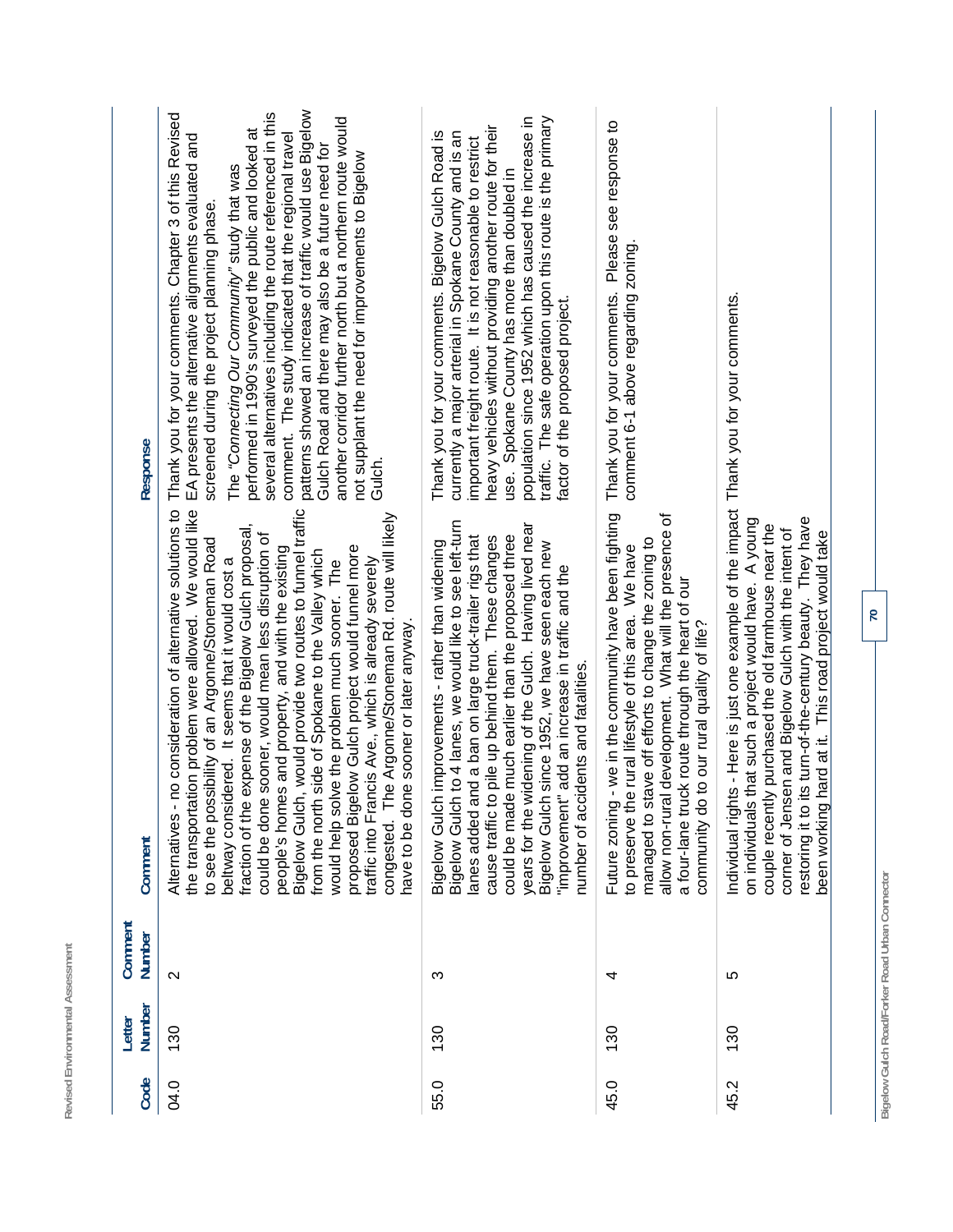| Response          |                                                                                                                                                                                                               | Chapter 3 of this Revised EA presents the history of the<br>Please see response to<br>alternatives analyzed AND THE RELATIONSHIP TO<br>comment 2-2 above regarding roadway lanes<br>Thank you for your comments.<br>THE North Spokane Corridor. | Please see response to comments 2-1 above regarding<br>EIS.              | Please see response to comment 89-1 above regarding<br>wildlife.                           | Please see response to<br>comment 6-1 above regarding zoning.<br>Thank you for your comments.                                    | with the allocation of funds and ends with the approval of<br>environmental analysis done in tandem with engineering,<br>environmental conditions and issues. The environmental<br>and width, traffic volumes and speed, etc.) and baseline<br>guidance for project design and environmental analysis.<br>The "design phase" of a transportation project begins<br>retaining walls to reduce the amount of wetland filled by<br>design of a project is an evolutionary process, with the<br>engineering information (e.g., roadway location, length<br>Thank you for your comments. The Washington State<br>the road). "Final" design begins once environmental<br>environmental information (e.g., vegetation, wildlife,<br>wetland and stream locations, etc.). Mitigation is<br>impacts of the project are determined based on the<br>project design and environmental documents. The<br>Department of Transportation (WSDOT) provides<br>developed to avoid or lessen impact (e.g., use of<br>and changes in the project made in response to |
|-------------------|---------------------------------------------------------------------------------------------------------------------------------------------------------------------------------------------------------------|-------------------------------------------------------------------------------------------------------------------------------------------------------------------------------------------------------------------------------------------------|--------------------------------------------------------------------------|--------------------------------------------------------------------------------------------|----------------------------------------------------------------------------------------------------------------------------------|--------------------------------------------------------------------------------------------------------------------------------------------------------------------------------------------------------------------------------------------------------------------------------------------------------------------------------------------------------------------------------------------------------------------------------------------------------------------------------------------------------------------------------------------------------------------------------------------------------------------------------------------------------------------------------------------------------------------------------------------------------------------------------------------------------------------------------------------------------------------------------------------------------------------------------------------------------------------------------------------------------------------------------------------------|
| Comment           | through their living room but would come<br>'s site close to the south side). The road<br>the north side of the Gulch (because of<br>dam close to it.<br>forty feet from<br>the fire station<br>wouldn't pass | into this 4-lane major highway. North - South temporary<br>proposed 2-lane roadway with turning lanes has turned<br>Very concerned with how the improved originally<br>cure?                                                                    | full EIS done, we have been told only an<br>Why wasn't a<br>EA was done. | Wildlife concerns, there is a herd of elk that use this<br>corridor. What happens to them? | happens when a full-blown 4-lane highway blows<br>Concern for rezoning - now rural 10 acres, what<br>ral home?<br>through our ru | I trust your office will follow procedures for<br>will be impacted by the Bigelow Road Project I have the<br>As a resident of Orchard Prairie, a rural community that<br>such comments and get back to me in a timely manner.<br>Environmental Impact Study. In addition this process is<br>to show or describe all of the impacts and the proposed<br>From what I gathered from county officials at the open<br>environment when the project design is not complete?<br>proposed activity by an Environmental Assessment or<br>understand how the EA determines any impact to the<br>The NEPA process, as I understand it is to allow the<br>mitigation measures that lessen the impact on the<br>average person to determine the damage from a<br>roadway design for Bigelow is not<br>With that in mind I find it hard to<br>following questions. I also have offered some<br>houses is the<br>environment.<br>suggestions.<br>complete?                                                                                                      |
| Comment<br>Number |                                                                                                                                                                                                               | $\overline{\phantom{0}}$                                                                                                                                                                                                                        | $\sim$                                                                   | က                                                                                          | 4                                                                                                                                | $\overline{\phantom{0}}$                                                                                                                                                                                                                                                                                                                                                                                                                                                                                                                                                                                                                                                                                                                                                                                                                                                                                                                                                                                                                         |
| Number<br>Letter  |                                                                                                                                                                                                               | 131                                                                                                                                                                                                                                             | 131                                                                      | 131                                                                                        | 131                                                                                                                              | 132                                                                                                                                                                                                                                                                                                                                                                                                                                                                                                                                                                                                                                                                                                                                                                                                                                                                                                                                                                                                                                              |
| Code              |                                                                                                                                                                                                               | 05.0                                                                                                                                                                                                                                            | 05.5                                                                     | 40.0                                                                                       | 45.0                                                                                                                             | 05.5                                                                                                                                                                                                                                                                                                                                                                                                                                                                                                                                                                                                                                                                                                                                                                                                                                                                                                                                                                                                                                             |

November 2007

**71** 

**Comments and Responses**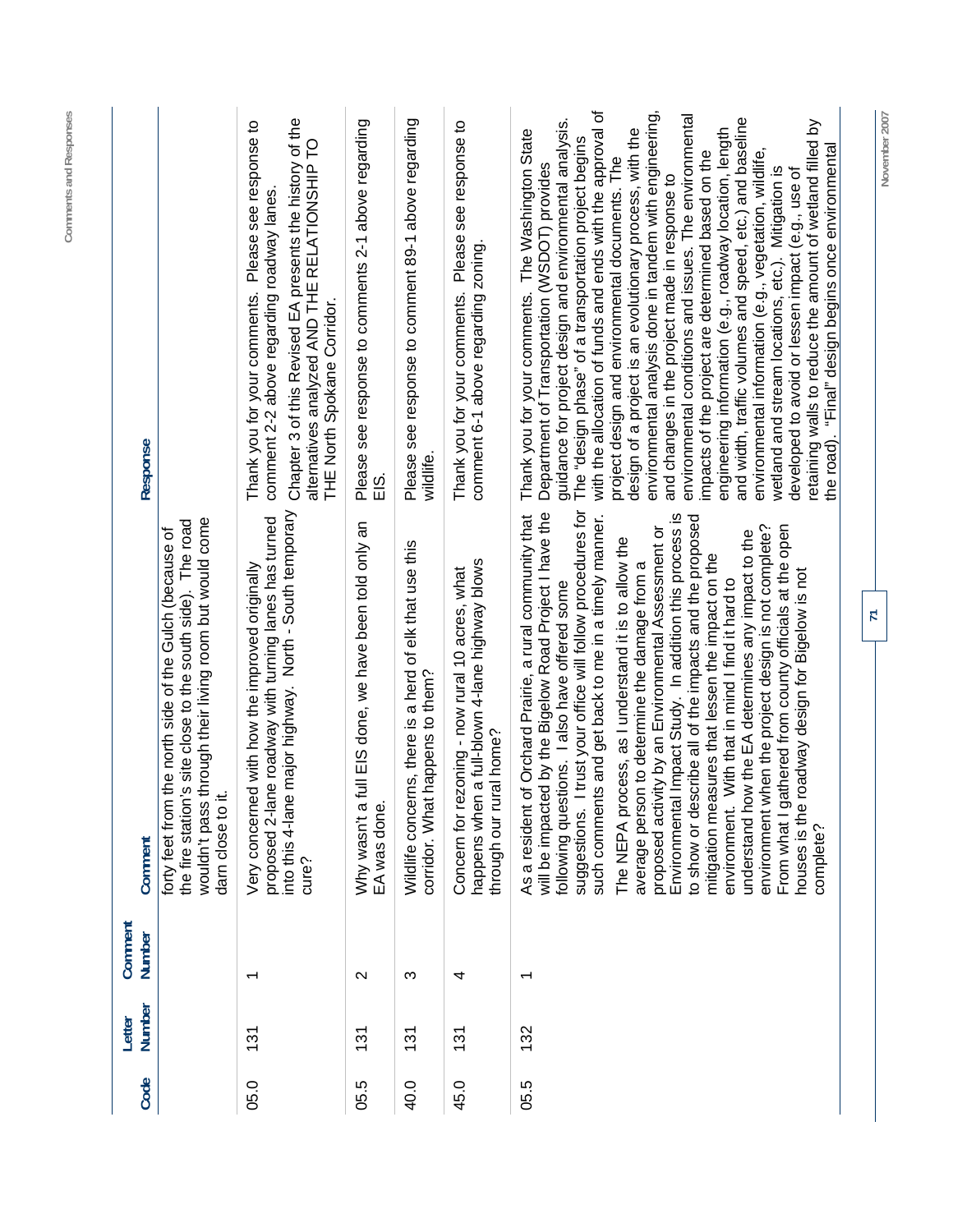| ٠ | ٠<br>-<br>ı<br>í<br>ï<br>é<br>-<br>í<br>ï<br>a<br>ä<br>í<br>ı<br>J<br>í<br>١<br>J<br>٠<br>ä<br>l<br>ä<br>l<br>ï<br>۰<br>٠<br>┶                                      |  |
|---|---------------------------------------------------------------------------------------------------------------------------------------------------------------------|--|
| ٠ | $\overline{\phantom{a}}$<br>÷<br>t,<br>١<br>J<br>ىسە<br>ı<br>à<br>é<br>٠<br>ţ<br>ź<br>٠<br>I<br>ı<br>í<br>í<br>ر<br>١<br>×<br>ī<br>-<br>i,<br>۔<br>F<br>r<br>×<br>∸ |  |
| ٠ | ⊶<br>ı<br>ş<br>ì,<br>é<br>ţ<br>ı<br>ï<br>×<br>-<br>۰<br>ı<br>ï<br>ć<br>٠<br>١<br>ź<br>é<br>∿<br>--                                                                  |  |

| Response                 | Final mitigation for a project is typically not completed<br>FONSI for the EA or a Record of Decision for an EIS)<br>until the Plans, Specifications, and Estimates phase<br>documentation is complete (i.e., completion of the<br>which follows the design phase. | currently level of project design. These are commitments<br>during preparation of the EA, are implemented as part of<br>part of later design and during construction, and include<br>by Spokane County to implement these measures as a<br>Mitigation measures (i.e., environmental commitments)<br>environmental resources. Mitigation measures defined<br>final design, and as a part of environmental permitting<br>(i.e., requirements or conditions defined by regulatory<br>have been identified as part of this EA based on the<br>procedures and regulations that apply to the<br>agencies as a part of permit approval). | Section 4.5 of this Revised EA presents an analysis of<br>Figures showing the locations of detention ponds are<br>streams and the stormwater management program.<br>presented in Chapter 2. | Chapter 3 of this Revised EA presents a history and<br>discussion of project alternatives.                                                                                                                                                 | See response to<br>Thank you for your comments.<br>comment 130-1 above.                                                                                                                                                                                                                                                                                                                                                                                                                                                       |
|--------------------------|--------------------------------------------------------------------------------------------------------------------------------------------------------------------------------------------------------------------------------------------------------------------|-----------------------------------------------------------------------------------------------------------------------------------------------------------------------------------------------------------------------------------------------------------------------------------------------------------------------------------------------------------------------------------------------------------------------------------------------------------------------------------------------------------------------------------------------------------------------------------------------------------------------------------|---------------------------------------------------------------------------------------------------------------------------------------------------------------------------------------------|--------------------------------------------------------------------------------------------------------------------------------------------------------------------------------------------------------------------------------------------|-------------------------------------------------------------------------------------------------------------------------------------------------------------------------------------------------------------------------------------------------------------------------------------------------------------------------------------------------------------------------------------------------------------------------------------------------------------------------------------------------------------------------------|
| Comment                  |                                                                                                                                                                                                                                                                    | itigation process when a design is not<br>What is the m<br>complete?                                                                                                                                                                                                                                                                                                                                                                                                                                                                                                                                                              | EA does it address the issue of stream<br>alignment and storm water drainage?<br>Where in the                                                                                               | in the location? Why are there no other<br>compared against each other. It seems the other<br>alternatives are all the same design with the only<br>NEPA requires alternatives to be addressed and<br>design alternatives?<br>change being | have overheard a resident at the last three open houses<br>community have been notified of this project. We have<br>ask questions that I felt were very pertinent and should<br>county hold a town hall style meeting versus the open<br>attending to hear and for all to hear the answers to.<br>specific questions one at a time for all<br>object in the manner in which the residents of this<br>asked on numerous occasions, requested that the<br>The town hall style would allow for<br>house format.<br>people to ask |
| Comment<br><b>Number</b> |                                                                                                                                                                                                                                                                    | $\mathbf{\Omega}$                                                                                                                                                                                                                                                                                                                                                                                                                                                                                                                                                                                                                 | က                                                                                                                                                                                           | 4                                                                                                                                                                                                                                          | ဖ                                                                                                                                                                                                                                                                                                                                                                                                                                                                                                                             |
| Number<br>Letter         |                                                                                                                                                                                                                                                                    | 132                                                                                                                                                                                                                                                                                                                                                                                                                                                                                                                                                                                                                               | 132                                                                                                                                                                                         | 132                                                                                                                                                                                                                                        | 132                                                                                                                                                                                                                                                                                                                                                                                                                                                                                                                           |
| Code                     |                                                                                                                                                                                                                                                                    | 05.5                                                                                                                                                                                                                                                                                                                                                                                                                                                                                                                                                                                                                              | 20.0                                                                                                                                                                                        | 04.0                                                                                                                                                                                                                                       | 03.5                                                                                                                                                                                                                                                                                                                                                                                                                                                                                                                          |

Bigelow Gulch Road/Forker Road Urban Connector **Bigelow Gulch Road/Forker Road Urban Connector**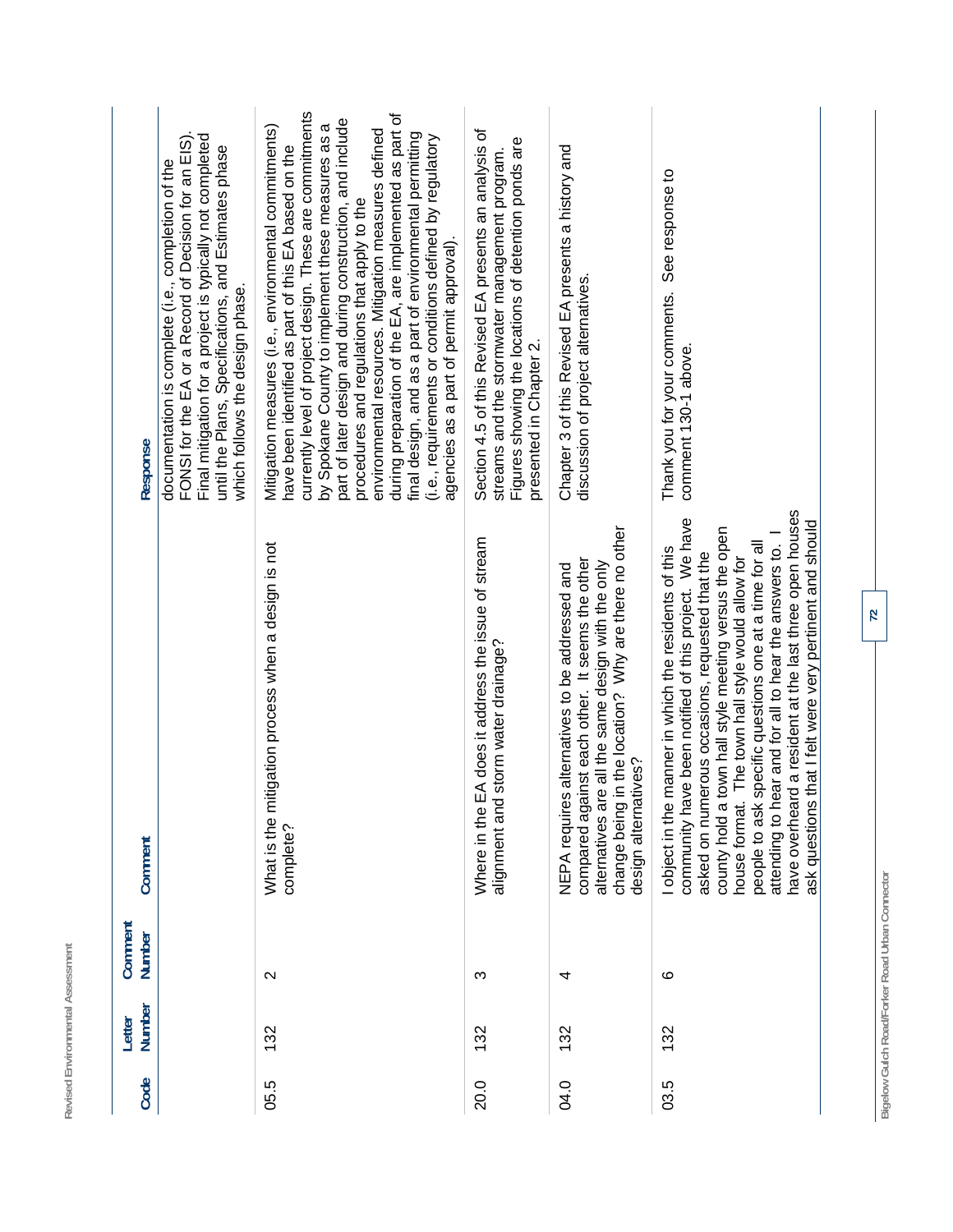| Code | Number<br>Letter | Comment<br>Number        | Comment                                                                                                                                                                                                                                                                                                                                                                                                                                                                                                                                                                                                                                             | Response                                                                                                                                                                                                                                                                                                                                                                        |
|------|------------------|--------------------------|-----------------------------------------------------------------------------------------------------------------------------------------------------------------------------------------------------------------------------------------------------------------------------------------------------------------------------------------------------------------------------------------------------------------------------------------------------------------------------------------------------------------------------------------------------------------------------------------------------------------------------------------------------|---------------------------------------------------------------------------------------------------------------------------------------------------------------------------------------------------------------------------------------------------------------------------------------------------------------------------------------------------------------------------------|
|      |                  |                          | have been heard by all in attendance.                                                                                                                                                                                                                                                                                                                                                                                                                                                                                                                                                                                                               |                                                                                                                                                                                                                                                                                                                                                                                 |
| 03.5 | 132              | $\overline{ }$           | How will the county handle the Public Comment forms it<br>has received on this project?                                                                                                                                                                                                                                                                                                                                                                                                                                                                                                                                                             | have been reviewed by FHWA and WSDOT to formulate<br>the comment letters, and comments have been entered<br>comment period. Electronic copies have been made of<br>responded to the comments received during the public<br>into an Microsoft Access database. Public comments<br>Spokane County has compiled, catalogued, and<br>the final decision regarding the NEPA process. |
| 03.5 | 132              | $\infty$                 | There was public testimony given at the March 22, 2006<br>open house. What is the procedure for this? Will we be<br>esults of recorded comments?<br>notified of the r                                                                                                                                                                                                                                                                                                                                                                                                                                                                               | The comments provided during the open house are also<br>summarized in this appendix. Copies of the hearing<br>part of the record of public comment and are<br>transcript are available upon request.                                                                                                                                                                            |
| 03.5 | 132              | တ                        | The county engineers and planning department has had Thank you for your comments.<br>pay into the county's tax coffers have not.<br>manner to obtain the critical files held by<br>requesting fair treatment and to be part<br>We are not trained as attorneys or engineers. We are<br>the county. If we don't then our requests are delayed.<br>We are expected to review, interpret and comment on<br>expected to know how to ask the right<br>10+ years to prepare for this project where as we the<br>stacks of comments and forms that we know nothing<br>about. We are<br>of the process.<br>residents who<br>normal people<br>questions in a |                                                                                                                                                                                                                                                                                                                                                                                 |
| 05.0 | 132              | $\tilde{0}$              | elieve the proposed 4+-lane highway will<br>e toll on the livability and sustainability if<br>routed through the heart of a rural Spokane County<br>In summary I b<br>extract a terribl<br>community.                                                                                                                                                                                                                                                                                                                                                                                                                                               | Please see response to<br>Thank you for your comments.<br>comment 100-1 above.                                                                                                                                                                                                                                                                                                  |
| 05.5 | 132              | $\overline{1}$           | I am requesting an EIS be done before this project goes<br>any further.                                                                                                                                                                                                                                                                                                                                                                                                                                                                                                                                                                             | Please see response to comments 2-1 above regarding<br>$\frac{0}{11}$                                                                                                                                                                                                                                                                                                           |
| 05.0 | 135              | $\overline{\phantom{0}}$ | began as a relatively minor county road<br>I reside in the Bigelow Gulch area, and am growing<br>lans for Bigelow Gulch Road. This<br>increasingly concerned over the proposed road<br>improvement p<br>project, which                                                                                                                                                                                                                                                                                                                                                                                                                              | Thank you for your comments.                                                                                                                                                                                                                                                                                                                                                    |
|      |                  |                          | $\overline{73}$                                                                                                                                                                                                                                                                                                                                                                                                                                                                                                                                                                                                                                     | $\sim$                                                                                                                                                                                                                                                                                                                                                                          |

**November 2007 73** 

November 2007

**Comments and Responses**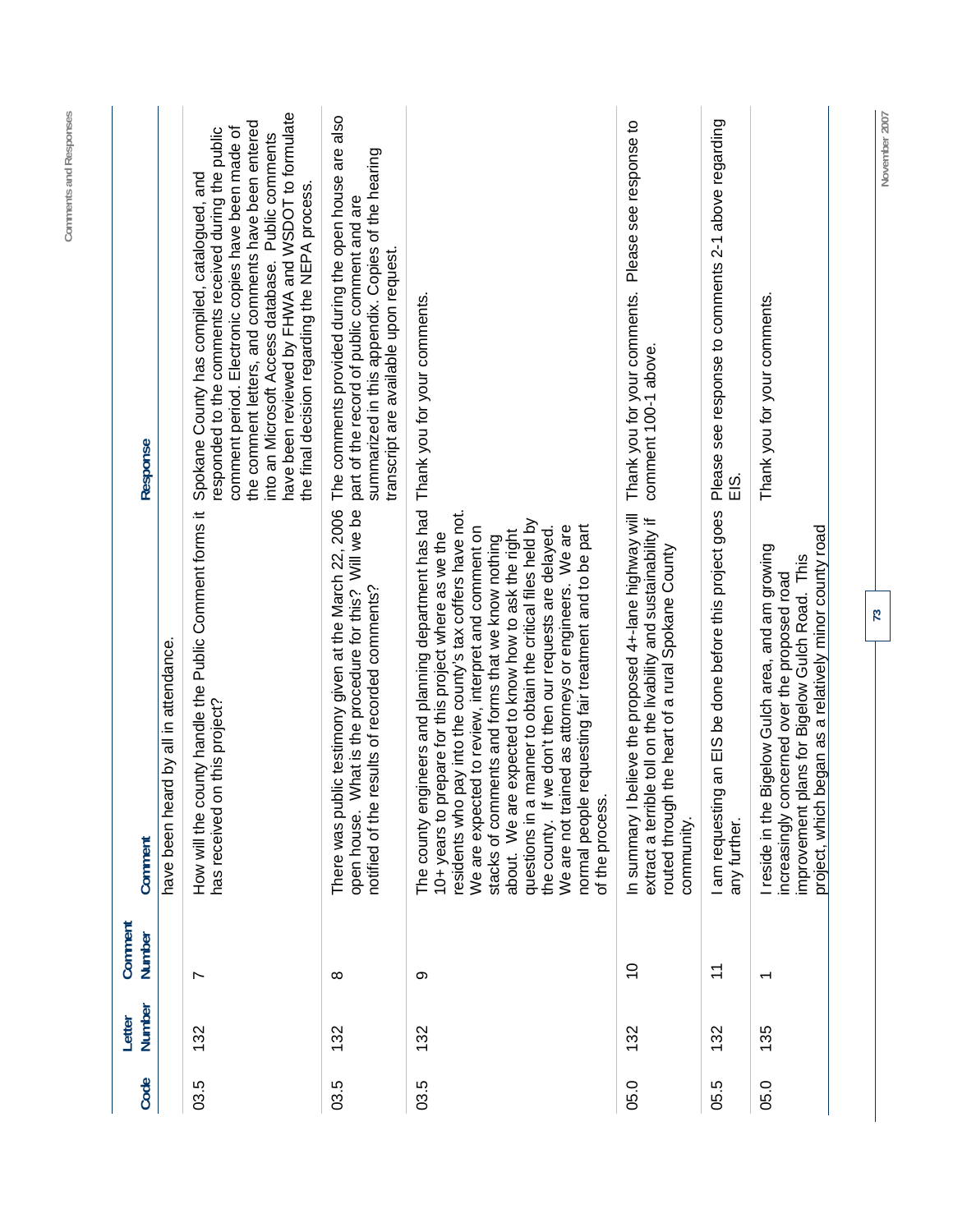| Code | Number<br>Letter | Comment<br><b>Number</b> | Comment                                                                                                                                                                                                                                                                                                                                       | Response                                                                                                                                                                                                                                                                                                              |
|------|------------------|--------------------------|-----------------------------------------------------------------------------------------------------------------------------------------------------------------------------------------------------------------------------------------------------------------------------------------------------------------------------------------------|-----------------------------------------------------------------------------------------------------------------------------------------------------------------------------------------------------------------------------------------------------------------------------------------------------------------------|
|      |                  |                          | with little thought or care for the impact on<br>improvement, has now morphed into a huge freeway<br>the environment or the residents of the area. More<br>specific concerns are as follows.<br>corridor plan                                                                                                                                 |                                                                                                                                                                                                                                                                                                                       |
| 40.0 | 135              | $\mathbf{\Omega}$        | is a rural area, with wetland; vegetation and wildlife that<br>environmental damage would result? This<br>would most certainly suffer significant harm under this<br>What sort of<br>new plan.                                                                                                                                                | Please refer to sections<br>Thank you for your comments.<br>4.4 and 4.6 of this Revised EA                                                                                                                                                                                                                            |
| 05.5 | 135              | ო                        | done, as it does not take into consideration the extreme<br>question the integrity of the impact study previously<br>e initial plan.<br>changes to th                                                                                                                                                                                         | Comment noted. The project as proposed in the EA was<br>developed and modified over time. The impact analysis<br>in the EA evaluates the project as currently proposed.                                                                                                                                               |
| 03.5 | 135              | 4                        | both an updated, more appropriate study, and the actual during the comment period.<br>is have tried to access records showing<br>revised plans themselves, but to no avail<br>Area resident                                                                                                                                                   | Spokane County provided project information requested<br>Please let us know if you<br>have additional requests for information.                                                                                                                                                                                       |
| 55.0 | 135              | ပ                        | se and pollution would most certainly have<br>considerations as well - the original plan was meant to<br>address these, but the new plan only exacerbates the<br>issues. The increase in traffic, and the<br>a negative effect on the area. There are safety<br>problems residents currently experience.<br>Quality of life<br>resultant nois | Thank you for your comments.                                                                                                                                                                                                                                                                                          |
| 45.0 | 135              | ဖ                        | Zoning. Already, there have been applications made to<br>ly 'freeway' type businesses in what is<br>currently an area zoned rural. (Gas stations, etc).<br>install typical                                                                                                                                                                    | Thank you for your comments. Please see response to<br>comment 6-1 above.                                                                                                                                                                                                                                             |
| 45.1 | 135              | $\overline{ }$           | Economic impact. Schools will have to adjust transport<br>schedules and routes, resulting in increased<br>transportation costs.                                                                                                                                                                                                               | Road, and Progress Road, access to Bigelow Road with<br>Consultation with the School Districts has taken place<br>modified access at Old Bigelow Gulch Road, Forker<br>Thank you for your comment. With the exception of<br>and they have not indicated any change in service.<br>the project would remain unchanged. |
| 45.0 | 135              | ∞                        | types of improvements that are associated with zone<br>changes, such as sewer, etc. Land/home values will<br>Il eventually have to pay for the various<br>Residents wi                                                                                                                                                                        | Please see response to<br>Thank you for your comments.<br>comment 6-1 regarding zoning                                                                                                                                                                                                                                |
|      |                  |                          | $\overline{M}$                                                                                                                                                                                                                                                                                                                                |                                                                                                                                                                                                                                                                                                                       |

**Revised Environmental Assessment** 

Revised Environmental Assessment

Bigelow Gulch Road/Forker Road Urban Connector **Bigelow Gulch Road/Forker Road Urban Connector**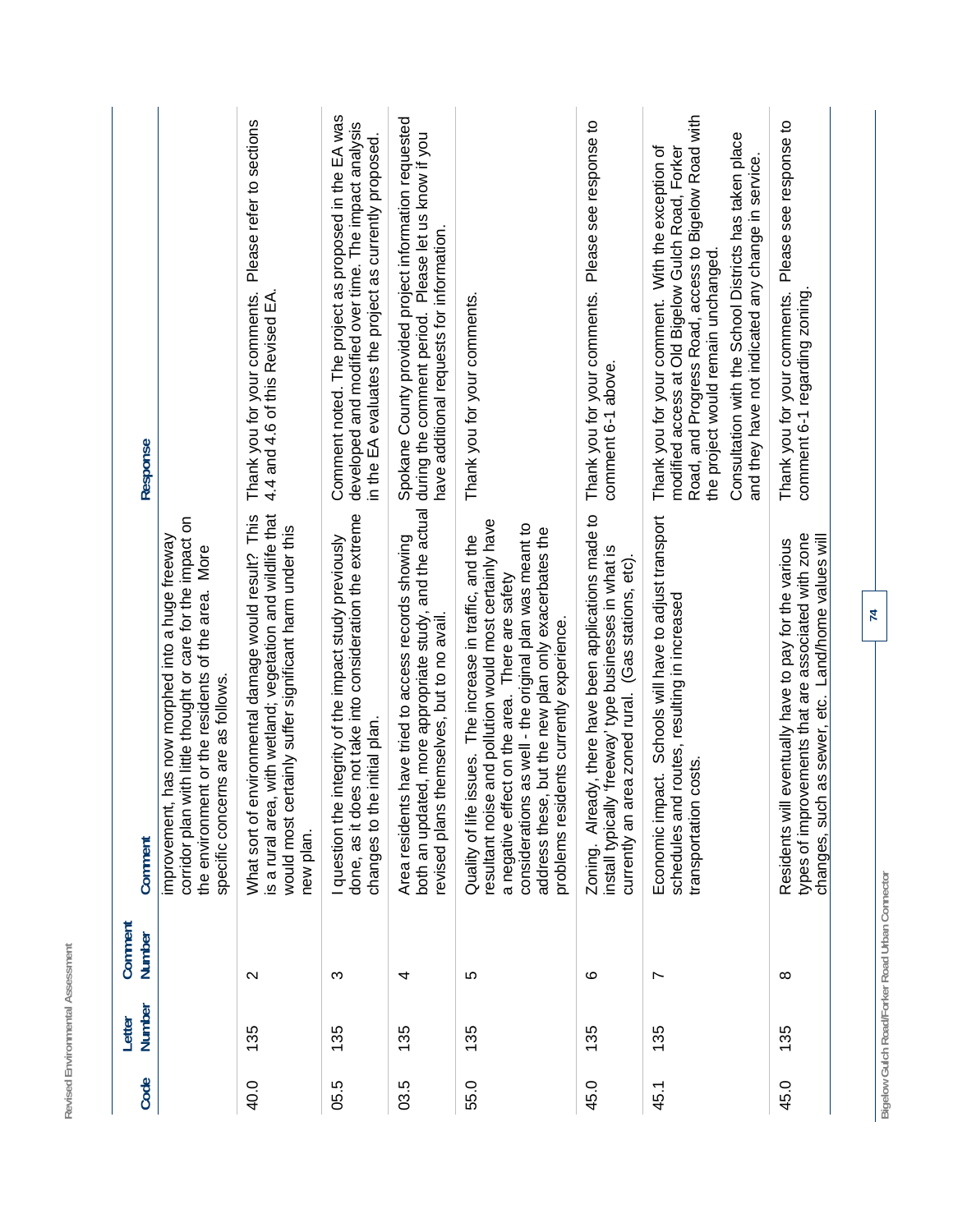| 135<br>05.0 | Number                   | Comment                                                                                                                                                                                                                                                                                                                                                                                                                                                                                                                                                                                                                                                                                                                         | Response                                                                                                 |
|-------------|--------------------------|---------------------------------------------------------------------------------------------------------------------------------------------------------------------------------------------------------------------------------------------------------------------------------------------------------------------------------------------------------------------------------------------------------------------------------------------------------------------------------------------------------------------------------------------------------------------------------------------------------------------------------------------------------------------------------------------------------------------------------|----------------------------------------------------------------------------------------------------------|
|             |                          | who wants to live next to a freeway?<br>certainly drop                                                                                                                                                                                                                                                                                                                                                                                                                                                                                                                                                                                                                                                                          |                                                                                                          |
|             | တ                        | The entire make-up of this community is threatened with<br>the proposed corridor project. Rural areas like Bigelow<br>viable options for a project such as this<br>would be a shame to see it destroyed when there are<br>unique area, rich in history and scenic beauty, and it<br>Gulch are vanishing, and cannot be replaced. It is a<br>other sensible,                                                                                                                                                                                                                                                                                                                                                                     | Thank you for your comments.                                                                             |
| 136<br>55.2 | $\overline{\phantom{0}}$ | mind think we shouldn't address this huge safety issue?<br>economy. In the winter the winding icy roads and huge<br>project. How could anyone in their right<br>yearly increase in traffic show just how dangerous this<br>including large trucks need to access this major traffic<br>The following people would like to thank you and give<br>major source of commerce and extremely dangerous<br>their support for a well-designed plan to improve this<br>a small fraction of the people in huge<br>road. The following people travel this way daily and<br>local deliveries that are vital to our<br>Every day thousands and thousands of vehicles<br>corridor for the<br>only represent<br>support of this<br>corridor is | Thank you for your comments.                                                                             |
| 136<br>40.0 | $\mathbf{\Omega}$        | be safer with straighter roads for visibility Thank you for your comments.<br>and less shaded roads allowing for better and faster<br>stopping in bad conditions.<br>Wildlife would                                                                                                                                                                                                                                                                                                                                                                                                                                                                                                                                             |                                                                                                          |
| 137<br>55.2 | $\overline{\phantom{0}}$ | and convenience. People need to slow<br>down, and with the widening of the highway it will only<br>increase traffic and speed. This will only make things<br>is highway is to prevent accidents and<br>worse, not better.<br>The need for th<br>improve safety                                                                                                                                                                                                                                                                                                                                                                                                                                                                  | Thank you for your comments.                                                                             |
| 137<br>45.8 | $\mathbf{\Omega}$        | Property values will decline for those of us who reside<br>off Bigelow Gulch, so will compensate me? I plan on<br>project is complete, so have your checkbooks ready!<br>having my property appraised now, and when this                                                                                                                                                                                                                                                                                                                                                                                                                                                                                                        | Please see response to<br>comment 86-3 above regarding appraisal process<br>Thank you for your comments. |
| 138<br>65.0 | $\overline{\phantom{0}}$ | The use of exhaust brakes should be prohibited.                                                                                                                                                                                                                                                                                                                                                                                                                                                                                                                                                                                                                                                                                 | Thank you for your comments.                                                                             |

**Comments and Responses**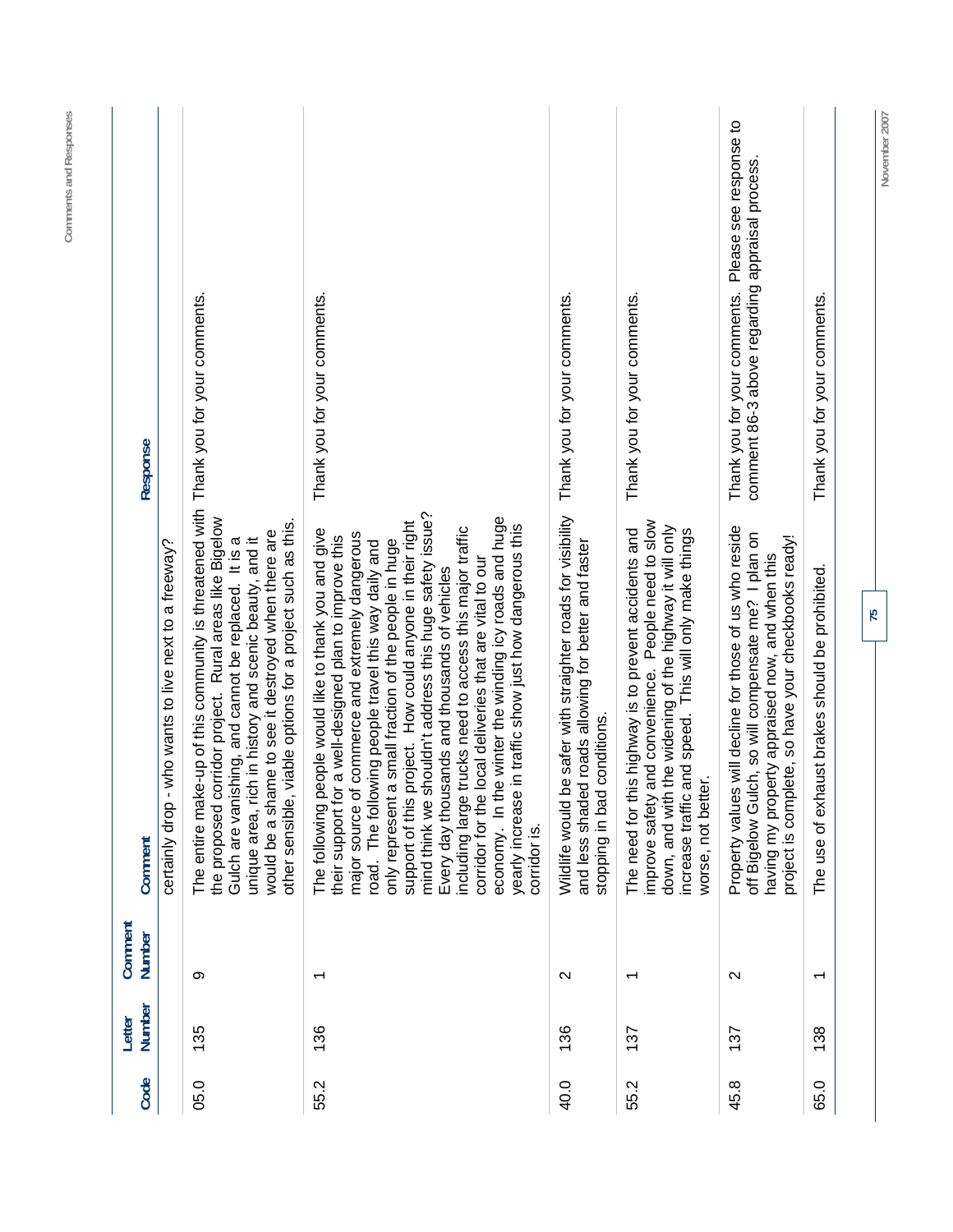| Response                | that have greatly reduced noise impacts associated with<br>There are state and local regulations on truck brakes<br>their use. | Thank you for your comment.                                                                                                                                     | Thank you for your comment. See response for<br>comment 89-1 above. | Comment noted. Please see section 4-5 regarding<br>additional information on streams.                                            | detailed stormwater management program will be a part<br>Revised EA provides additional floodplain information. A<br>Section 4.3 of this<br>Thank you for your comment.<br>of the project. | Thank you for your comment.                                                                                                  | Thank you for your comments.                                                                                                                                              | Spokane County will be<br>ossing alternatives and of course play field, working closely with the School District regarding these<br>aspects. Please see response to comment 45-5 above.<br>Thank you for your comments. | Thank you for your comment.                                                                                                                                        | Progress was analyzed in Section 4.9 of this Revised<br>Comment noted. The intersection of Wellesley and             |    |
|-------------------------|--------------------------------------------------------------------------------------------------------------------------------|-----------------------------------------------------------------------------------------------------------------------------------------------------------------|---------------------------------------------------------------------|----------------------------------------------------------------------------------------------------------------------------------|--------------------------------------------------------------------------------------------------------------------------------------------------------------------------------------------|------------------------------------------------------------------------------------------------------------------------------|---------------------------------------------------------------------------------------------------------------------------------------------------------------------------|-------------------------------------------------------------------------------------------------------------------------------------------------------------------------------------------------------------------------|--------------------------------------------------------------------------------------------------------------------------------------------------------------------|----------------------------------------------------------------------------------------------------------------------|----|
| Comment                 |                                                                                                                                | times a week, and see more and more<br>this project done too soon. I drive that<br>traffic and more close calls all the time.<br>You can't get<br>route several | am very concerned about further upset of the elk<br>migration.      | current Bigelow Gulch Road should be labeled as dry.<br>I don't believe that the stream running beside the<br>Because it is not! | problems, via new floodplains created and diversion of<br>I'm concerned that the new road will cause water<br>the existing stream.                                                         | soon as possible. The general plan appears to be well<br>This is a greatly needed project to be completed as<br>thought out. | d Progress and north bound to new Forker.<br>The only suggestion would be to add an underpass at<br>Forker - Progress intersection to gain<br>access for ol<br>Evergreen- | fencing, parking issues. This comment form is being<br>submitted so the desire to talk about an overpass vs.<br>East Valley School District wants to discuss the<br>tunnel is recorded.<br>pedestrian cr                | After 29 years on Wellesley (just west of Sullivan) this<br>being taken seriously. (We've heard<br>about it since the day we moved in, in1978.)<br>road is finally | Wellesley and Progress gets worse every<br>My concern is why this area is the end of the project -<br>the traffic on | 76 |
| Comment<br>Number       |                                                                                                                                | $\overline{\phantom{0}}$                                                                                                                                        | ↽                                                                   | $\mathbf{\Omega}$                                                                                                                | ო                                                                                                                                                                                          | ᠇                                                                                                                            | Ν                                                                                                                                                                         | ᠇                                                                                                                                                                                                                       | ᠇                                                                                                                                                                  | $\mathbf{\Omega}$                                                                                                    |    |
| <b>Number</b><br>Letter |                                                                                                                                | 139                                                                                                                                                             | $\frac{40}{5}$                                                      | $\frac{140}{1}$                                                                                                                  | $\frac{140}{1}$                                                                                                                                                                            | 141                                                                                                                          | 141                                                                                                                                                                       | 142                                                                                                                                                                                                                     | 143                                                                                                                                                                | 143                                                                                                                  |    |
| Code                    |                                                                                                                                | 55.0                                                                                                                                                            | 40.0                                                                | 20.0                                                                                                                             | 20.0                                                                                                                                                                                       | 0.0                                                                                                                          | 55.0                                                                                                                                                                      | 55.0                                                                                                                                                                                                                    | 05.0                                                                                                                                                               | 55.1                                                                                                                 |    |

**Bigelow Gulch Road/Forker Road Urban Connector** 

Bigelow Gulch Road/Forker Road Urban Connector

**Revised Environmental Assessment** 

Revised Environmental Assessment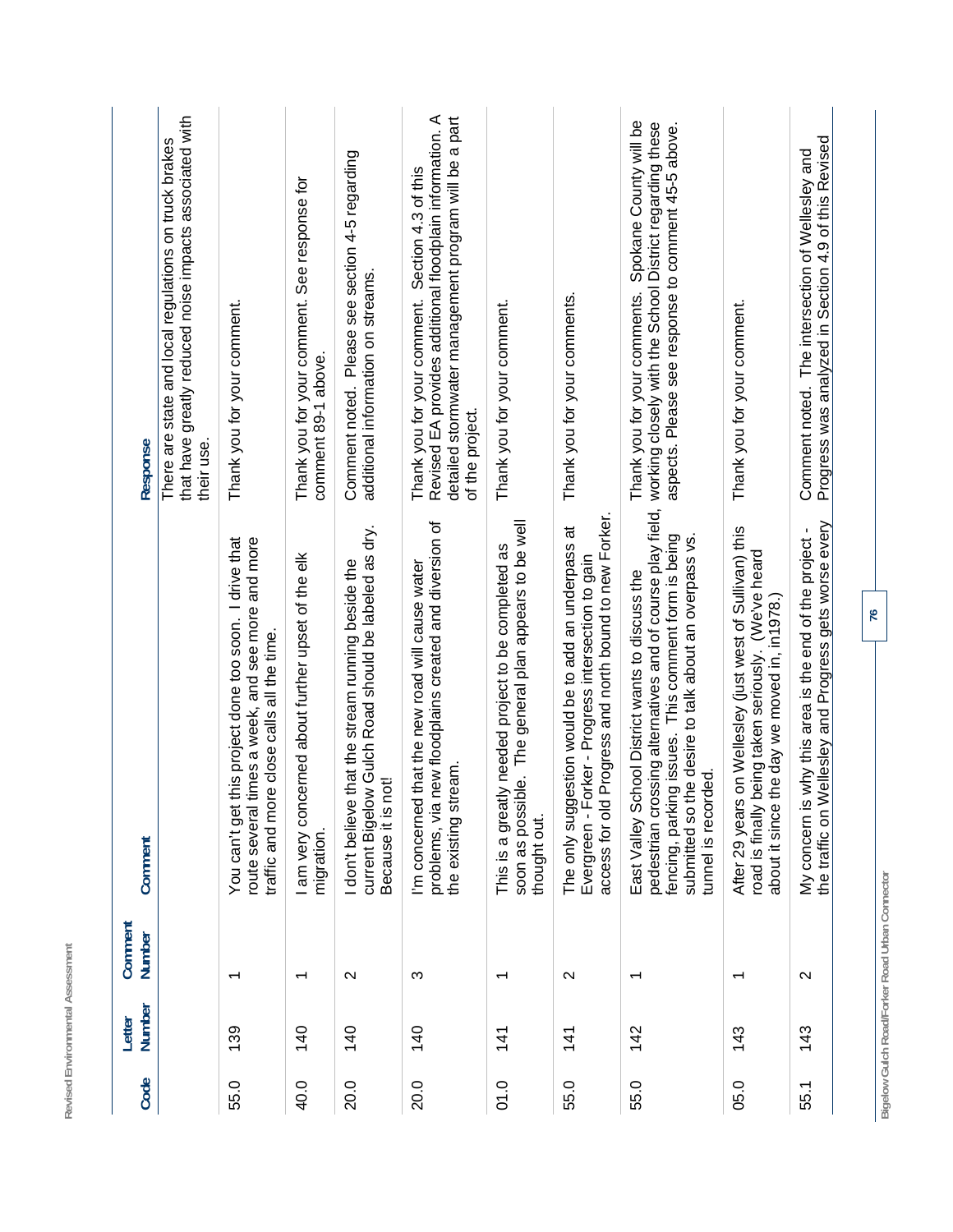| Code | Number<br>Letter | Comment<br>Number        | Comment                                                                                                                                                                                                                                                                                                                                                                                                                                                                                                                                                                                                                                                                                                                                                                                                                                                                                                                                                                         | Response                                                                                                                                                                                                                                                                                                                                                                      |
|------|------------------|--------------------------|---------------------------------------------------------------------------------------------------------------------------------------------------------------------------------------------------------------------------------------------------------------------------------------------------------------------------------------------------------------------------------------------------------------------------------------------------------------------------------------------------------------------------------------------------------------------------------------------------------------------------------------------------------------------------------------------------------------------------------------------------------------------------------------------------------------------------------------------------------------------------------------------------------------------------------------------------------------------------------|-------------------------------------------------------------------------------------------------------------------------------------------------------------------------------------------------------------------------------------------------------------------------------------------------------------------------------------------------------------------------------|
|      |                  |                          | <b>Bigelow Gulch</b><br>is already a freeway!!! So is Progress and Wellesley!!<br>year. In six years it will be even worse.                                                                                                                                                                                                                                                                                                                                                                                                                                                                                                                                                                                                                                                                                                                                                                                                                                                     | ₹                                                                                                                                                                                                                                                                                                                                                                             |
| 55.1 | 143              | ო                        | Going to Barker doesn't help the amount of traffic on<br>Wellesley and Sullivan for Industrial Park and Valley<br>Imart".<br>Mall etc. "Wal                                                                                                                                                                                                                                                                                                                                                                                                                                                                                                                                                                                                                                                                                                                                                                                                                                     | Comment noted.                                                                                                                                                                                                                                                                                                                                                                |
| 55.2 | 14<br>4          | $\overline{\phantom{0}}$ | Connector" will have on our quality of life and pedestrian<br>shoulders of Progress in a rush to get to work each day.<br>I know you have noticed that the north/south traffic from<br>1963 and am concerned about the impact this "Urban<br>iter many deer and moose are killed on<br>Progress trying to reach the ponds in the field on the<br>house north of the East Valley Middle School since<br>5424 N Progress Road, the second<br>Sullivan to Forker Road is already a hazard to our<br>(See attached photos of<br>children walking to school as cars pass on the<br>and animal safety here in Trentwood.<br>animals)<br>rogress.<br>west side of P<br>neighborhood<br>I have lived at<br>And every wir                                                                                                                                                                                                                                                                | Please see response to comment 89-1 regarding elk and<br>Thank you for your comments. Please see response to<br>comments 73-2 and 91-1 regarding pedestrian safety.<br>deer crossing.                                                                                                                                                                                         |
|      | $\frac{44}{5}$   | $\mathbf{\Omega}$        | erected along the west side of Progress in an attempt to<br>commandeered to be an "Urban Connector" designed to<br>increases with each passing year, (and incidentally), we<br>I know you have noticed the ugly board fence residents<br>scheduled for future improvement to handle local traffic<br>years for the county to improve Progress and make the<br>destroying the quality of the life and safety of everyone<br>However, now it has become apparent that this road is<br>ic noise out of their homes as its volume<br>road situation "right" for the school children and other<br>haul freight from Canada to Interstate 90, potentially<br>property. So after construction of the East Valley<br>Middle School in the 1970's, we have waited many<br>not for local traffic anymore, but in fact has been<br>in the early 1960's when we first purchased this<br>were informed by the county that Progress was<br>pedestrians here in Trentwood.<br>block the traffi | Thank you for your comments. Please see Chapter 2 of<br>dramatically less for this roadway and the safety for the<br>alignment will become a local access and school traffic<br>Progress Road. Progress Road south of the new road<br>this Revised EA for proposed cul-de-sac design at<br>only road. As a result, traffic volumes will be<br>middle school will be enhanced. |
|      |                  |                          | $\overline{7}$                                                                                                                                                                                                                                                                                                                                                                                                                                                                                                                                                                                                                                                                                                                                                                                                                                                                                                                                                                  |                                                                                                                                                                                                                                                                                                                                                                               |

November 2007

**Comments and Responses**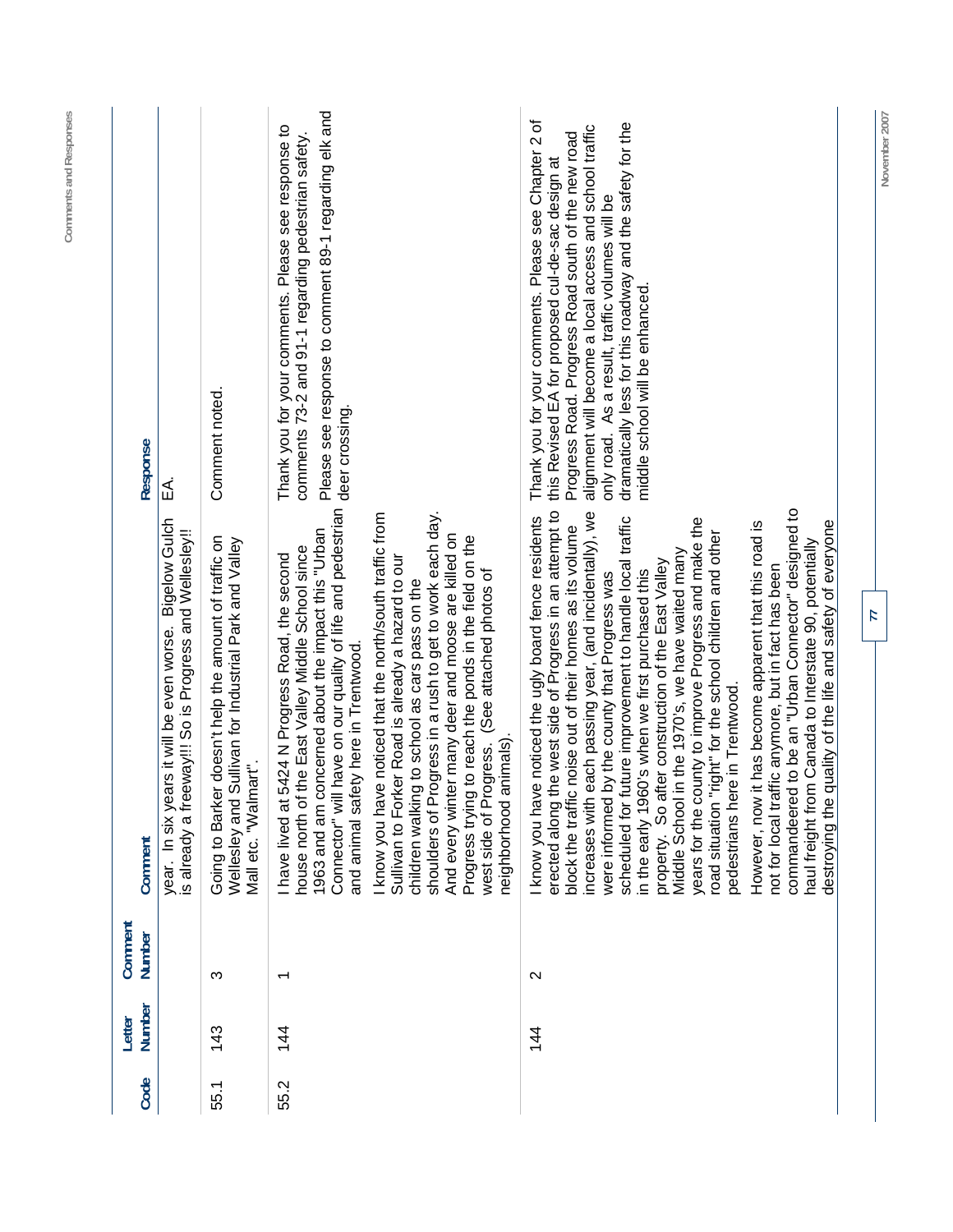| <b>A A 15</b><br>CCCCCC<br>$\prec$<br>l   |  |
|-------------------------------------------|--|
| <b>Environmont</b><br>Ì<br><b>Douglas</b> |  |

| Thank you for your comments. As previously mentioned,<br>Spokane County will work with the school district to<br>finalize the roadway crossing issue. Please see<br>response to comment 45-5.<br>neighborhood, a plan which makes it safe<br>the time. And I believe you road planners<br>Board meeting on March 14, 2006 I asked<br>neighbors in developing a plan to mitigate the highways<br>bestowing road improvements and accommodations on<br>a few hand picked property owners while ignoring the<br>the School Board members to work with the other<br>to co-operate in this effort by not<br>needs of the rest.<br>impact on our<br>are obligated t<br>for all of us all<br>At the school<br>4<br>$\frac{44}{3}$ | removing traffic from Progress Road in Front of the East<br>ght-hauling road. They believed the road<br>Protests have been lodged with the East Valley School<br>improvement was as it was first conceived, to relieve<br>Board for agreeing to this road, although I know that<br>local traffic congestion and benefit student safety by<br>when they did so years ago, it was not presented to<br>in the East Valley School District.<br>School.<br>them as a frei<br>Valley Middle                                                                                                                                                                                                                                                                                                                                                                                                                                                                                    | Response<br>Comment<br>Comment<br>Number<br>Number<br>Letter |  |
|----------------------------------------------------------------------------------------------------------------------------------------------------------------------------------------------------------------------------------------------------------------------------------------------------------------------------------------------------------------------------------------------------------------------------------------------------------------------------------------------------------------------------------------------------------------------------------------------------------------------------------------------------------------------------------------------------------------------------|--------------------------------------------------------------------------------------------------------------------------------------------------------------------------------------------------------------------------------------------------------------------------------------------------------------------------------------------------------------------------------------------------------------------------------------------------------------------------------------------------------------------------------------------------------------------------------------------------------------------------------------------------------------------------------------------------------------------------------------------------------------------------------------------------------------------------------------------------------------------------------------------------------------------------------------------------------------------------|--------------------------------------------------------------|--|
|                                                                                                                                                                                                                                                                                                                                                                                                                                                                                                                                                                                                                                                                                                                            | Please see response to comment 45-<br>Comments noted.<br>ທ່<br>the East Valley School District, as a parent<br>this road myself during all hours and days<br>object! A school district assigned the task<br>one dead pedestrian, man, woman, or child will cost the<br>County and School District millions of dollars in lawsuits<br>daytime pedestrian traffic and prevent night crime? As<br>members and students can cross a road safely? Even<br>of controlling who and when community<br>students to cross safely during school hours. A tunnel<br>with gates that school personnel must be paid to lock<br>lley student and as a neighbor who will<br>the County's efforts to pacify EVSD by<br>building a tunnel under the highway as a means for<br>and unlock each day of the life of the road to allow<br>ly so!<br>and deserved<br>of an East Val<br>by the County<br>also protest<br>a taxpayer in<br>need to cross<br>of the week. I<br>Ω<br>$\frac{44}{3}$ |                                                              |  |
|                                                                                                                                                                                                                                                                                                                                                                                                                                                                                                                                                                                                                                                                                                                            |                                                                                                                                                                                                                                                                                                                                                                                                                                                                                                                                                                                                                                                                                                                                                                                                                                                                                                                                                                          |                                                              |  |

Bigelow Gulch Road/Forker Road Urban Connector **Bigelow Gulch Road/Forker Road Urban Connector**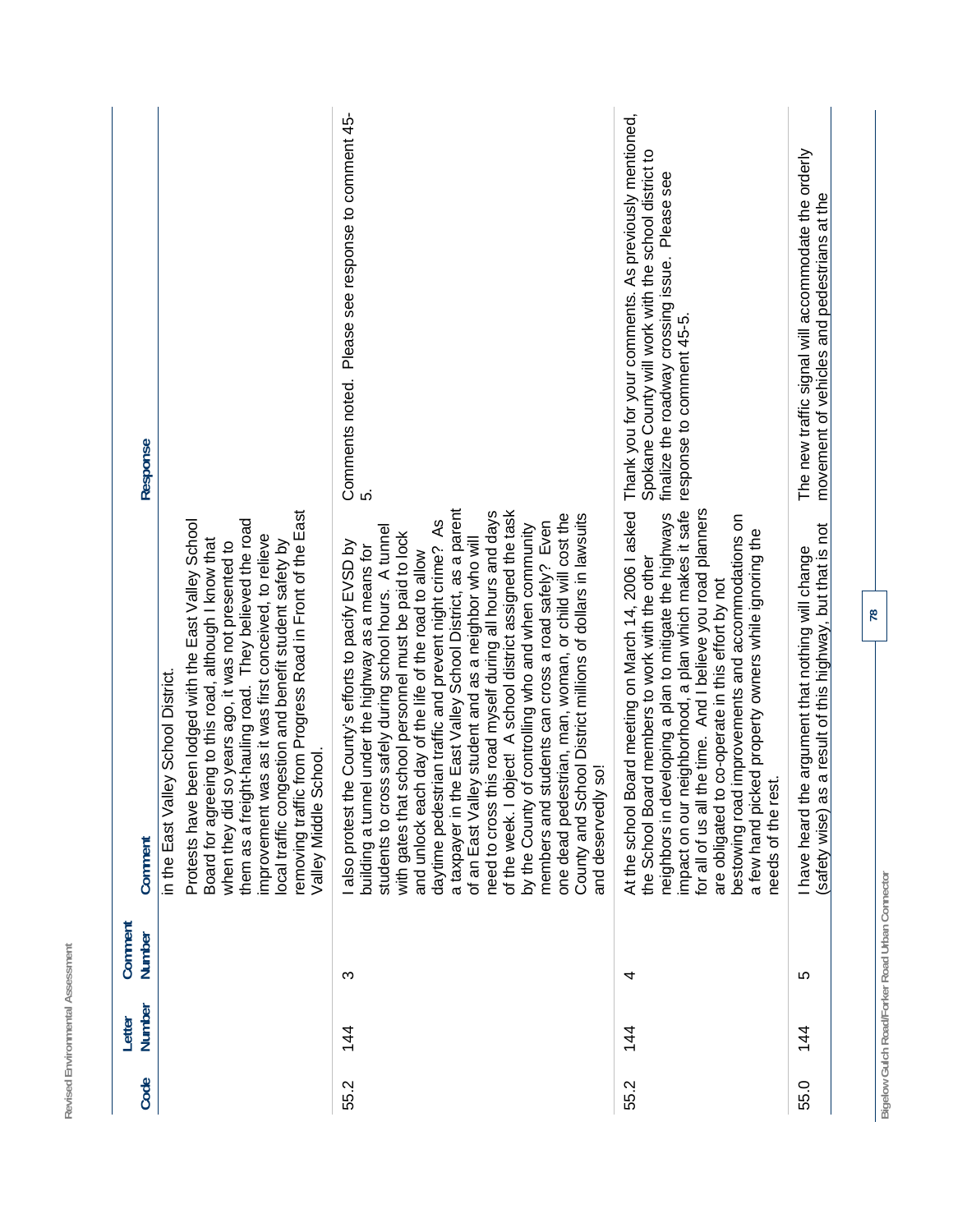| Code | Number<br>Letter | Comment<br>Number | Comment                                                                                                                                                                                                                                                                                                                                                                                                                                                                                                                                                                                                                                                                                                                                                                                                                                                                                                                                                                                                                                                                                                                                                                                                                                                                                                                                                                                                                                                                                                                                                                                                                                                                                                                                                                 | Response                                                                                                                                                                                                                                                                                                                                                                                                                 |
|------|------------------|-------------------|-------------------------------------------------------------------------------------------------------------------------------------------------------------------------------------------------------------------------------------------------------------------------------------------------------------------------------------------------------------------------------------------------------------------------------------------------------------------------------------------------------------------------------------------------------------------------------------------------------------------------------------------------------------------------------------------------------------------------------------------------------------------------------------------------------------------------------------------------------------------------------------------------------------------------------------------------------------------------------------------------------------------------------------------------------------------------------------------------------------------------------------------------------------------------------------------------------------------------------------------------------------------------------------------------------------------------------------------------------------------------------------------------------------------------------------------------------------------------------------------------------------------------------------------------------------------------------------------------------------------------------------------------------------------------------------------------------------------------------------------------------------------------|--------------------------------------------------------------------------------------------------------------------------------------------------------------------------------------------------------------------------------------------------------------------------------------------------------------------------------------------------------------------------------------------------------------------------|
|      |                  |                   | Right now pedestrians who want to cross Sullivan do so<br>Trentwood Elementary, the several dozen students who<br>Sullivan and Wellesley; every morning, rush hour traffic<br>Sullivan. In the morning with 80% of cars turning south<br>Trent at Progress already has a high number of wrecks<br>and west on Wellesley, traffic flows freely. Think about<br>about 200 feet north of Wellesley. That is because the<br>The traffic jam will be terrible, at least a mile long like it<br>(The Idaho cars and trucks do not slow down until they<br>Trentwood Elementary and Skyview Elementary to get<br>corner works in favor of automobiles turning right onto<br>off Wellesley onto Sullivan, and the rest heading east<br>have to stop and take turns at Sullivan and Wellesley.<br>each year from cars coming off the Sullivan overpass<br>afternoon. Cars will be turning left and<br>colliding with cars coming out of Progress onto Trent.<br>cars speeding in from Idaho on Trent<br>traffic jam on Sullivan and racing past EVHS, EVMS,<br>who drive their cars (about 3,000 in all), are going to<br>traffic is so heavy at that four way stop that you take<br>school, the several hundred students<br>However, the fact that there is no traffic light on that<br>your life in your hands to walk across Sullivan there.<br>s built, and a stop light is installed at<br>is on Sullivan starting at Indiana and going north to<br>right onto Wellesley off from Sullivan to escape the<br>and other routes south on residential<br>including school busses from EVHS, EVMS and<br>hit the stop light at Trent and Evergreen.)<br>After the road i<br>walk or bike to<br>onto Trent and<br>Marietta each<br>to Trent Road<br>accurate<br>streets.<br>that. | will accommodate the efficient movement of traffic. The<br>intersection. Traffic modeling illustrates that the signal<br>Progress Road and should move the traffic to Sullivan<br>intersection is modeled to operate at Level of Service<br>Road. This movement of traffic should reduce the<br>This project should reduce traffic going to Trent &<br>probability of collisions at Trent & Progress Road.<br>$(LOS)$ C. |
| 05.1 | $\frac{4}{4}$    | ဖ                 | friendly for us here in Trentwood? I have<br>it a lot and one of my suggestions is that<br>there should not be a stop light at the junction of the<br>is Urban Connector be made<br>So how can thi<br>neighborhood<br>thought about                                                                                                                                                                                                                                                                                                                                                                                                                                                                                                                                                                                                                                                                                                                                                                                                                                                                                                                                                                                                                                                                                                                                                                                                                                                                                                                                                                                                                                                                                                                                     | The<br>intersection. Traffic modeling illustrates that the signal<br>The new traffic signal will accommodate the orderly<br>will accommodate the efficient movement of traffic.<br>movement of vehicles and pedestrians at the                                                                                                                                                                                           |
|      |                  |                   | 20                                                                                                                                                                                                                                                                                                                                                                                                                                                                                                                                                                                                                                                                                                                                                                                                                                                                                                                                                                                                                                                                                                                                                                                                                                                                                                                                                                                                                                                                                                                                                                                                                                                                                                                                                                      | November 2007                                                                                                                                                                                                                                                                                                                                                                                                            |

**Comments and Responses**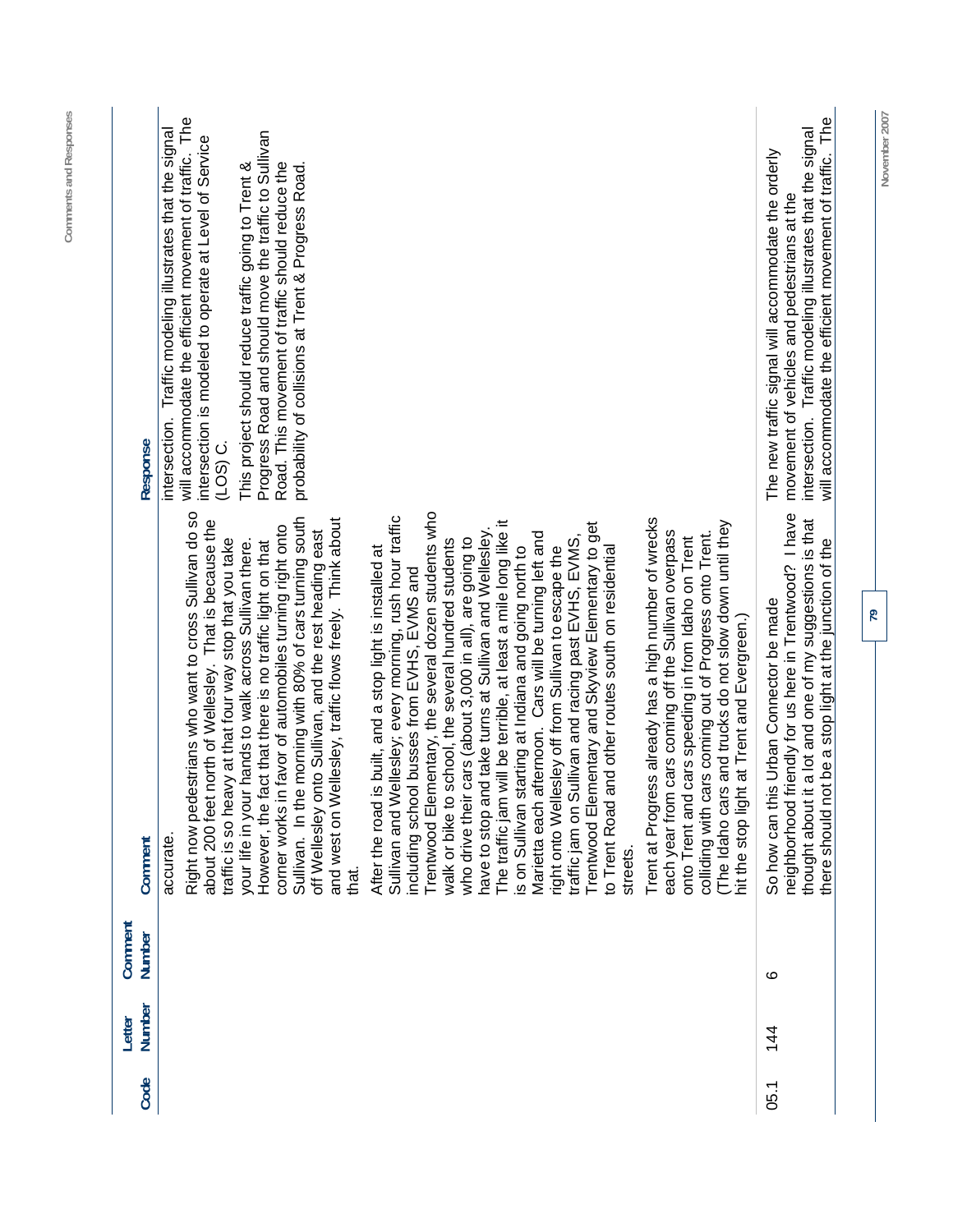| Response          | A grade separation at Wellesley would require Sullivan<br>intersection is modeled to operate at Level of Service<br>Road to be raised causing substantial impacts to the<br>school and surrounding neighborhood<br>$(LOS)$ C.                                                                                                                                                                                                                                                                                                                                                                                                                                                                                                                                                                              | Thank you for your comments. The sidewalks will be<br>adjacent to the middle and high schools for use by<br>pedestrians.                                                                                                                                                                                                                                                                                                                                                                                                                                                                                                                                                                                                                                                                                                                                                                                                                                                                                                                                                                                                                       |
|-------------------|------------------------------------------------------------------------------------------------------------------------------------------------------------------------------------------------------------------------------------------------------------------------------------------------------------------------------------------------------------------------------------------------------------------------------------------------------------------------------------------------------------------------------------------------------------------------------------------------------------------------------------------------------------------------------------------------------------------------------------------------------------------------------------------------------------|------------------------------------------------------------------------------------------------------------------------------------------------------------------------------------------------------------------------------------------------------------------------------------------------------------------------------------------------------------------------------------------------------------------------------------------------------------------------------------------------------------------------------------------------------------------------------------------------------------------------------------------------------------------------------------------------------------------------------------------------------------------------------------------------------------------------------------------------------------------------------------------------------------------------------------------------------------------------------------------------------------------------------------------------------------------------------------------------------------------------------------------------|
| Comment           | start one mile traffic jam in the school zone at rush hour<br>as I pointed out earlier, part of the cars headed south on<br>solution which would allow us to cross this road anytime<br>Trent which can serve that purpose and<br>There is already a stop light a few hundred feet south<br>under Sullivan, pedestrian sidewalk and<br>for neighborhood pedestrian travel and to access our<br>build a bridge over the road for pedestrian traffic, like<br>own portion of the Centennial Trail Off Wellesley and<br>all, eliminating the traffic congestion and the need to<br>Urban Connector and Wellesley causing a stop and<br>ouilt for the Centennial Trail, (another<br>Sullivan want to exit onto Trent anyway. So have<br>on Sullivan at<br>Wellesley go<br>Liberty Lake<br>each day.<br>Trent). | the animals and kids from jay walking along this 0.8 mile<br>Connector backed up by six-foot cyclone fences to keep<br>like what is already on Sullivan starting at<br>construction of this road should reflect the needs of the<br>dogs off the road. Even just a three foot high concrete<br>County proposes to build along this 0.8 mile section of<br>Sullivan because of the heavy traffic, so whom are the<br>and cyclone fences to keep children, deer moose and<br>existing neighborhood. We need sound control walls<br>stretch through Trentwood. We also need the local<br>And that brings me to the issue of the sidewalk the<br>use requiring sidewalks, I want to be<br>Conservation. If it is proposed that the zoning be<br>the sidewalks south of Wellesley on<br>road planners building the sidewalks for? Future<br>notified immediately. And in the mean time, the<br>Trent would be good on both sides of the Urban<br>The sidewalks do not reflect the needs of this<br>neighborhood. We are largely zoned Rural<br>highway north of Wellesley.<br>business developers?<br>changed to a<br>No one uses<br>sectional wall |
| Comment<br>Number |                                                                                                                                                                                                                                                                                                                                                                                                                                                                                                                                                                                                                                                                                                                                                                                                            | Ľ                                                                                                                                                                                                                                                                                                                                                                                                                                                                                                                                                                                                                                                                                                                                                                                                                                                                                                                                                                                                                                                                                                                                              |
| Number<br>Letter  |                                                                                                                                                                                                                                                                                                                                                                                                                                                                                                                                                                                                                                                                                                                                                                                                            | 14<br>4                                                                                                                                                                                                                                                                                                                                                                                                                                                                                                                                                                                                                                                                                                                                                                                                                                                                                                                                                                                                                                                                                                                                        |
| Code              |                                                                                                                                                                                                                                                                                                                                                                                                                                                                                                                                                                                                                                                                                                                                                                                                            | 55.0                                                                                                                                                                                                                                                                                                                                                                                                                                                                                                                                                                                                                                                                                                                                                                                                                                                                                                                                                                                                                                                                                                                                           |

**Revised Environmental Assessment** 

Revised Environmental Assessment

Bigelow Gulch Road/Forker Road Urban Connector **Bigelow Gulch Road/Forker Road Urban Connector**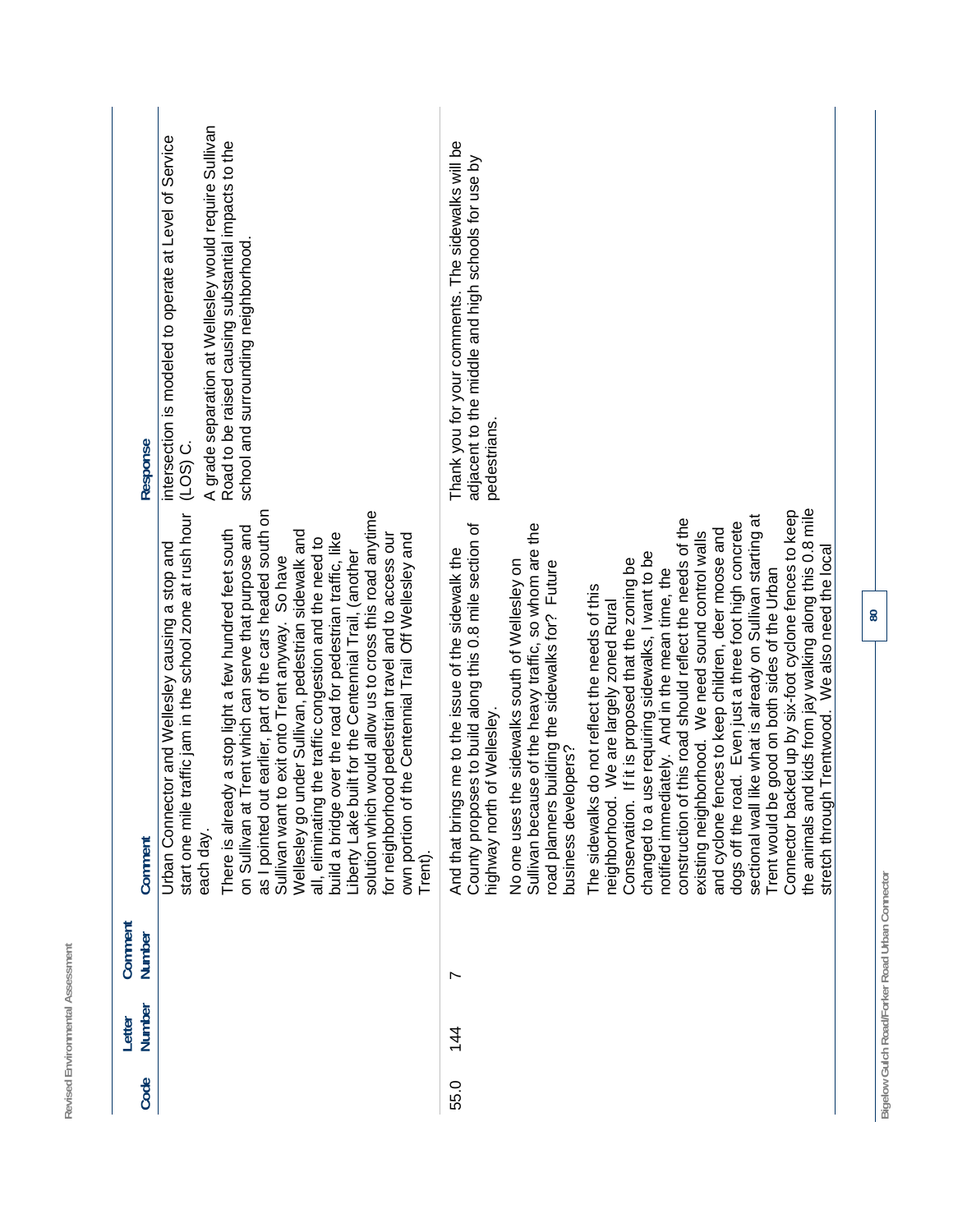| Response          |                                                                                                                        | Comments noted.                                                                                                                                                                                                                                                                                                                                                                                                                                 | roadway, with 35 mph zones at Jensen Road and at the<br>mentioned, the speed limit will be set at 45 mph for the<br>regarding noise and comment 89-1 regarding wildlife.<br>east end of the project. Please see comment 77-1<br>As previously<br>Thank you for your comments. | Comments noted.                                                                                                                                                                                                                                                              | Thank you for your comments.                                                                                                                   | See response to comment 89-1 above regarding wildlife.                                                                                                                                             | To extend the roadway to the east would not be feasible<br>due to steep terrain, extensive costs, sensitive wildlife<br>undeveloped area that would not terminate in an I 90<br>interchange. The existing traffic demand along the<br>corridors and seasonal streams through a totally |   |
|-------------------|------------------------------------------------------------------------------------------------------------------------|-------------------------------------------------------------------------------------------------------------------------------------------------------------------------------------------------------------------------------------------------------------------------------------------------------------------------------------------------------------------------------------------------------------------------------------------------|-------------------------------------------------------------------------------------------------------------------------------------------------------------------------------------------------------------------------------------------------------------------------------|------------------------------------------------------------------------------------------------------------------------------------------------------------------------------------------------------------------------------------------------------------------------------|------------------------------------------------------------------------------------------------------------------------------------------------|----------------------------------------------------------------------------------------------------------------------------------------------------------------------------------------------------|----------------------------------------------------------------------------------------------------------------------------------------------------------------------------------------------------------------------------------------------------------------------------------------|---|
| Comment           | highway so the local wildlife have a safe place to drink<br>streams, pond and wetland preserved east of this<br>water. | this a road that we and our children and our animals can<br>neighborhood, and a schoolyard. It is a terrible blow to<br>through our pastures, baseball fields, and schoolyards.<br>the quality of our lives that Progress is being morphed<br>Planners, you need to step up to the plate and make<br>In closing I would like to reiterate that this is a family<br>hauling "Urban Connector" plowing<br>live with not die on.<br>into a freight | (increased noise, road kill (wildlife)). Rural life will be<br>increase and also speed of cars/trucks<br>such.<br>destroyed as<br>1) Traffic will                                                                                                                             | faster that what the road conditions exist. Whether it's a<br>presently caused are by "idiots" who drive<br>2-lane or a 4-lane the drivers will be the same. Added<br>to this problem of big trucks (who do not abide by all<br>laws) compounds the problem.<br>2) Accidents | and aesthetics of the area. My children<br>3) My parents settled in this area because of<br>in this area also!<br>environment<br>plan to build | The past few years - elk/turkey, trout in the creek have<br>come into our area! How long will they stay after the<br>improvements have been made causing increased<br>id noise?<br>traffic flow ar | program to extend Bigelow straight east and make Flora<br>money required - it would be overall a better plan and<br>more concerns as time goes on. It seems to me that<br>when all things are considered that - except for the<br>I have submitted comments before, but I only have    | 5 |
| Comment<br>Number |                                                                                                                        | $^{\circ}$                                                                                                                                                                                                                                                                                                                                                                                                                                      | $\overline{\phantom{0}}$                                                                                                                                                                                                                                                      | $\mathbf{\Omega}$                                                                                                                                                                                                                                                            | က                                                                                                                                              | 4                                                                                                                                                                                                  | $\overline{\phantom{0}}$                                                                                                                                                                                                                                                               |   |
| Number<br>Letter  |                                                                                                                        | 144                                                                                                                                                                                                                                                                                                                                                                                                                                             | 145                                                                                                                                                                                                                                                                           | 145                                                                                                                                                                                                                                                                          | 145                                                                                                                                            | 145                                                                                                                                                                                                | 146                                                                                                                                                                                                                                                                                    |   |
| Code              |                                                                                                                        | 05.0                                                                                                                                                                                                                                                                                                                                                                                                                                            | 05.0                                                                                                                                                                                                                                                                          | 55.2                                                                                                                                                                                                                                                                         | 70.0                                                                                                                                           | 40.0                                                                                                                                                                                               | 05.1                                                                                                                                                                                                                                                                                   |   |

November 2007

**Comments and Responses**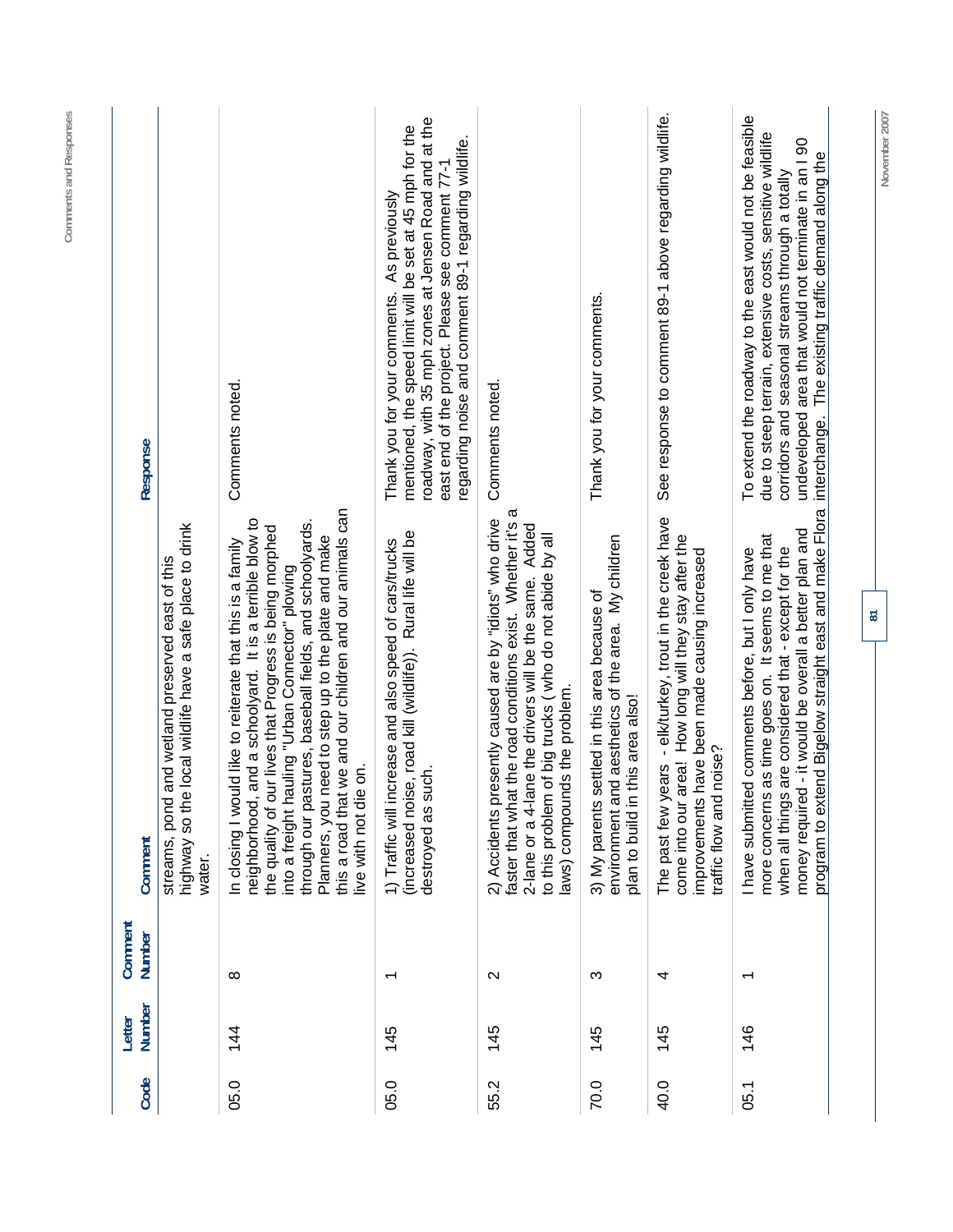|             |                          | As it funnels that<br>Rd. the connector road by this project.                                                                                                                                                                                                              | Sullivan Road Corridor would not be accommodated by                                              |
|-------------|--------------------------|----------------------------------------------------------------------------------------------------------------------------------------------------------------------------------------------------------------------------------------------------------------------------|--------------------------------------------------------------------------------------------------|
|             |                          | areas. I believe that all areas of concern marked above<br>traffic from the Valley, Liberty Lake and North Idaho<br>would be benefited by such a plan.<br>Checked items:                                                                                                   | a Flora connection and Flora Road does not meet<br>spacing requirements for an I 90 interchange. |
|             |                          | wetland, streams, vegetation and wildlife, environmental<br>[General, geology and soils, groundwater, floodplain,<br>justice,, air quality, noise, parks and recreation, and<br>hazardous materials.]                                                                      |                                                                                                  |
| 147<br>55.2 | $\overline{\phantom{0}}$ | As a School Board member our biggest concern is safe<br>access to the schools crossing the road. I feel that we<br>pedestrian overpass. This would better meet our<br>need 2 ways to access between the schools 1-<br>underpass wide enough for machinery and 1-<br>needs. | See response to<br>Thank you for your comment.<br>comment 45-5 above.                            |
| 147<br>01.0 | $\mathbf{\Omega}$        | Thank you for allowing us to be part of this process in<br>planning.                                                                                                                                                                                                       | Comment noted.                                                                                   |
| 148<br>55.2 | $\overline{\phantom{0}}$ | students between buildings and along<br>Our major concern as a school district is the safer<br>access for our<br>Wellesley                                                                                                                                                 | Comment noted. See response to comment 45-5 above.                                               |
|             |                          | tunnel for movement of equipment between properties<br>Changing the traffic speed to 35mph. Providing a<br>(EVMS & EVHS)                                                                                                                                                   |                                                                                                  |
|             |                          | Providing a pedestrian overpass for foot traffic between<br>the 2 properties - if feasible.                                                                                                                                                                                |                                                                                                  |
| 149<br>20.0 | ᠇                        | - what the county will do in case the water is affected by<br>and Bigelow Gulch in my neighbor's yard that we share<br>the shallow well at the corner of Palmer<br>change or construction.<br>My concern is t                                                              | Comment noted. Please see response to comment 109-<br>1 regarding wells and groundwater.         |
| 150<br>55.2 | $\overline{\phantom{0}}$ | Bigelow Gulch/Jensen Road intersection. I think this is<br>project does not include plans for a stoplight at the<br>at the Bigelow Gulch/Forker Road<br>I understand th                                                                                                    | Please see response to<br>comment 84-1 regarding Jensen Road.<br>Thank you for your comments.    |

**Bigelow Gulch Road/Forker Road Urban Connector** 

Bigelow Gulch Road/Forker Road Urban Connector

**82** 

**Revised Environmental Assessment** 

Revised Environmental Assessment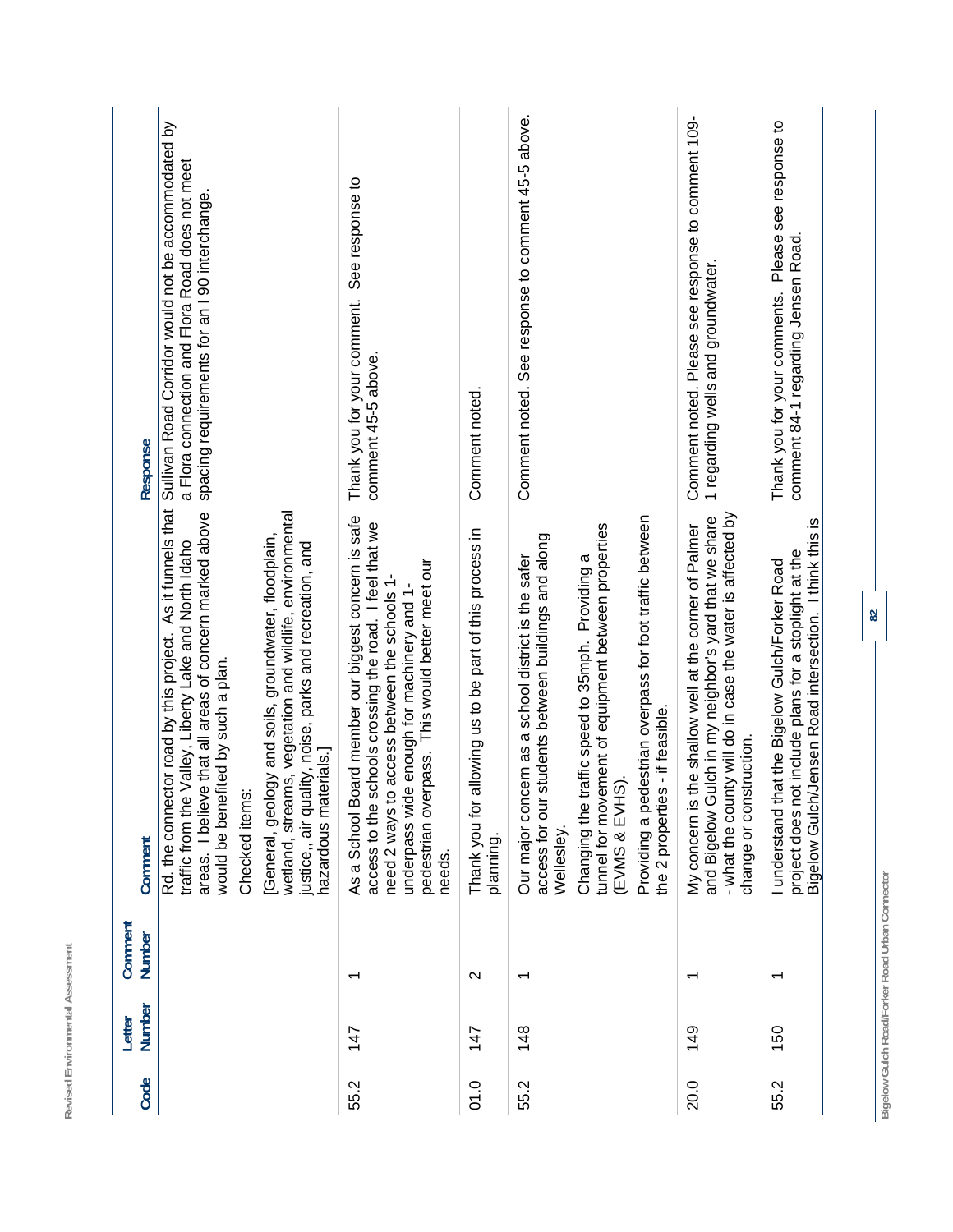| Code | Number<br>Letter | Comment<br>Number        | Comment                                                                                                                                                                                                                                                                                                                                                                                                                                        | Response                                                                                                                                                                                                                                                                                                                                                |
|------|------------------|--------------------------|------------------------------------------------------------------------------------------------------------------------------------------------------------------------------------------------------------------------------------------------------------------------------------------------------------------------------------------------------------------------------------------------------------------------------------------------|---------------------------------------------------------------------------------------------------------------------------------------------------------------------------------------------------------------------------------------------------------------------------------------------------------------------------------------------------------|
|      |                  |                          | shortsighted and does not address the difficulty one has<br>It is a dangerous undertaking now. It will only be more<br>ntering Bigelow Gulch road from Jensen,<br>dangerous after the road expansion.<br>today when ei<br>going west.                                                                                                                                                                                                          |                                                                                                                                                                                                                                                                                                                                                         |
| 55.0 | 150              | $\sim$                   | not put in a stoplight at the intersection and have the fire<br>Bigelow Gulch with the stoplight under the control of the<br>vehicles. If this is for the fire station on the corner, why<br>Apparently there is a plan for a stoplight for emergency<br>Please re-consider a stoplight or some other traffic<br>vehicles exit the fire station onto Jensen and enter<br>at the Jensen Road Intersection.<br>fire department.<br>control means | Please see response to comment 84-1 regarding Jensen<br>accommodate conversion to a full traffic signal system in<br>the future if a change is necessary by traffic volumes or<br>Road. An emergency signal is proposed to be installed<br>at the intersection of Jensen/Bigelow Gulch. The<br>proposed emergency signal will be designed to<br>safety. |
| 05.0 | 151              |                          | County has done a great job of assessing<br>the environmental impacts on Bigelow Gulch. The<br>process and document were well thought out.<br>I find that the                                                                                                                                                                                                                                                                                  | Thank you for your comment.                                                                                                                                                                                                                                                                                                                             |
| 55.2 | 151              | $\mathbf{\Omega}$        | of the immediate neighborhood. The Prairie will survive<br>The "greater good" of the people outweighs the desire<br>the construction of the wider roadway. Surely, no one<br>wants more deaths from collisions on this road.                                                                                                                                                                                                                   | Thank you for your comment.                                                                                                                                                                                                                                                                                                                             |
| 5.1  | 152              | $\overline{\phantom{0}}$ | The Westin Living Trust ("Trust") would like to request<br>Assessment of the Bigelow Gulch Road/Forker Road<br>substantive comment in regard to the Environmental<br>notice of the decision regarding the Environmental<br>Assessment and would like notice of the decision<br>Urban Connector. The trust has submitted a<br>601 W. Riverside, Suite 1900<br>99201<br>Elizabeth A. Mosey<br>Winston & Cashatt<br>Spokane, WA<br>forwarded to:  | You will be sent notice of the decision.                                                                                                                                                                                                                                                                                                                |

**Comments and Responses** 

Comments and Responses

November 2007 **November 2007**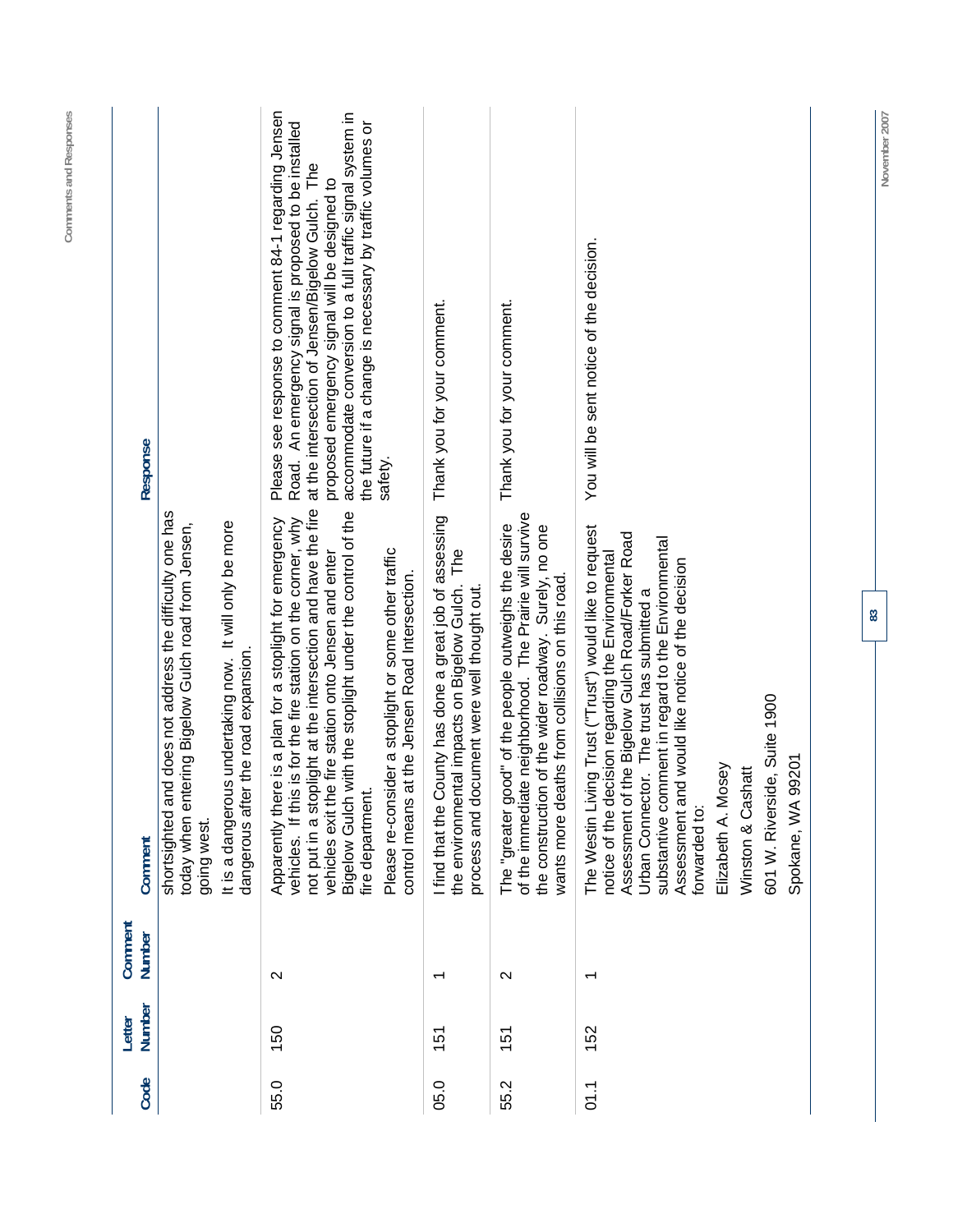| ı<br>Ï<br>Ï<br>ł<br>١<br>I<br>ł<br>ì<br>I | <b>Service Service</b> |
|-------------------------------------------|------------------------|

|                   | Comments noted. Please see section 1.2 regarding                                                                                                                                                                                                                             |                                                                                                                                                                                                                                                                                                                                                                                                                                                                                                                                                                                                                                                                                                                                                                                                                                                                                                                                                                                                                                                                                                                                                                                                                                                                                                                                                                                                                                                                                                                                                                                                                                                                          |  |
|-------------------|------------------------------------------------------------------------------------------------------------------------------------------------------------------------------------------------------------------------------------------------------------------------------|--------------------------------------------------------------------------------------------------------------------------------------------------------------------------------------------------------------------------------------------------------------------------------------------------------------------------------------------------------------------------------------------------------------------------------------------------------------------------------------------------------------------------------------------------------------------------------------------------------------------------------------------------------------------------------------------------------------------------------------------------------------------------------------------------------------------------------------------------------------------------------------------------------------------------------------------------------------------------------------------------------------------------------------------------------------------------------------------------------------------------------------------------------------------------------------------------------------------------------------------------------------------------------------------------------------------------------------------------------------------------------------------------------------------------------------------------------------------------------------------------------------------------------------------------------------------------------------------------------------------------------------------------------------------------|--|
| Response          | public input.                                                                                                                                                                                                                                                                | Comments noted.                                                                                                                                                                                                                                                                                                                                                                                                                                                                                                                                                                                                                                                                                                                                                                                                                                                                                                                                                                                                                                                                                                                                                                                                                                                                                                                                                                                                                                                                                                                                                                                                                                                          |  |
| Comment           | dishonest at worst. Your public meetings pretended to<br>project, and held these meetings as political theater.<br>Your team had already made its decision about this<br>Your public meeting process is flawed at best, and<br>seek public input, but were, in fact, a sham. | farms, including those farms that Mr. Kelley's project will<br>Yet another outrage is that in the February 17th email to<br>lot when a couple of vocal Orchard Prairie opponents of<br>that the food they eat, the clothes they wear, the house<br>ered injuries from crashes on the narrow<br>diminish and destroy. Mr. Kelley might be interested to<br>Sheriff's Department. He said they "really helped out a<br>In fact, Ross Kelley misused these deputies by treating<br>Ewers. He continues, "They don't seem to understand<br>the SUV's (sic) they drive, etc. and etc.,<br>Commissioners, he said of meeting with the people of<br>members to traffic accidents. His comment about our<br>know that some of us still grieve the loss of our family<br>arrange for an armed security detail from the County<br>them as his personal security force to control people<br>who were trying to learn the truth about his plans. It<br>sympathy for those that have lost loved ones in fatal<br>Commissioners, he boasts of having the wisdom to<br>Orchard Prairie, "I know this won't resolve anything<br>reason," he explains in his March 3rd email to Matt<br>upon transportation They have no<br>Prairie as merely unreasonable rustics who are an<br>One should note that the food we eat is grown on<br>Mr. Ross Kelley sees the good people of Orchard<br>obstacle to his grand plan. "They won't listen to<br>the project became very loud and disruptive.<br>February 17, 2006 to County<br>lack of sympathy is unconscionable.)<br>was quite disturbing to witness.<br>crashes or suff<br>totally depend<br>In an email of<br>they live (sic),<br>road." |  |
| Comment<br>Number |                                                                                                                                                                                                                                                                              | $\sim$                                                                                                                                                                                                                                                                                                                                                                                                                                                                                                                                                                                                                                                                                                                                                                                                                                                                                                                                                                                                                                                                                                                                                                                                                                                                                                                                                                                                                                                                                                                                                                                                                                                                   |  |
| Number<br>Letter  | 153                                                                                                                                                                                                                                                                          | 153                                                                                                                                                                                                                                                                                                                                                                                                                                                                                                                                                                                                                                                                                                                                                                                                                                                                                                                                                                                                                                                                                                                                                                                                                                                                                                                                                                                                                                                                                                                                                                                                                                                                      |  |
| Code              | 03.5                                                                                                                                                                                                                                                                         | 03.5                                                                                                                                                                                                                                                                                                                                                                                                                                                                                                                                                                                                                                                                                                                                                                                                                                                                                                                                                                                                                                                                                                                                                                                                                                                                                                                                                                                                                                                                                                                                                                                                                                                                     |  |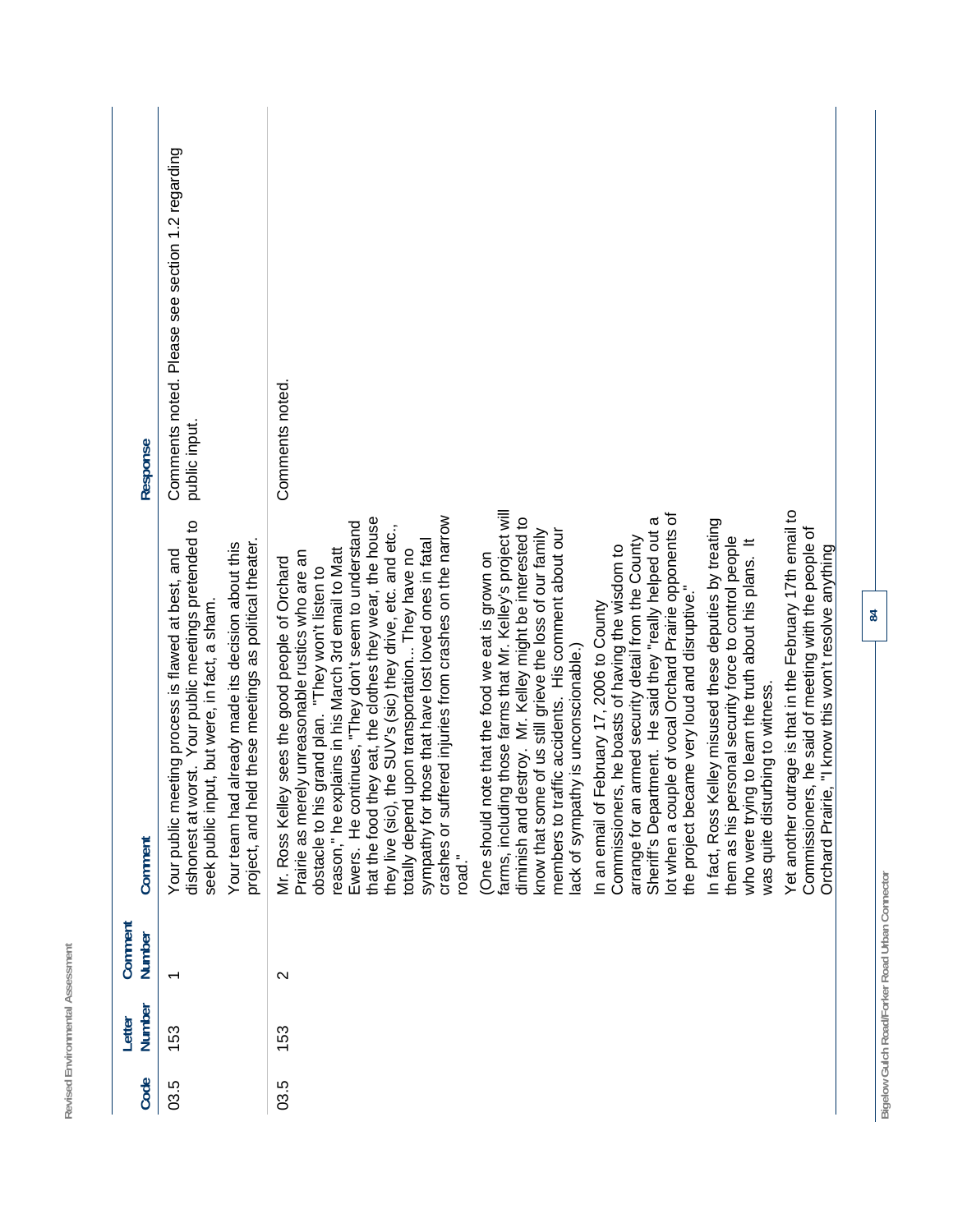| Response          |                                                                                                                                                                                                                                               | Comments noted.                                                                                                                                                                                                                                                                              | Comments noted.                                                                                                                                                         | Comments noted.                                                                                                                                                                                                                                                                                                                                                                                        | Comments noted. Please see section 1.2 regarding<br>public input.                                                                                                                                                                                                                                                                                                                                                                 |                                                                                                                                                   |                                                                                                                                                                                |
|-------------------|-----------------------------------------------------------------------------------------------------------------------------------------------------------------------------------------------------------------------------------------------|----------------------------------------------------------------------------------------------------------------------------------------------------------------------------------------------------------------------------------------------------------------------------------------------|-------------------------------------------------------------------------------------------------------------------------------------------------------------------------|--------------------------------------------------------------------------------------------------------------------------------------------------------------------------------------------------------------------------------------------------------------------------------------------------------------------------------------------------------------------------------------------------------|-----------------------------------------------------------------------------------------------------------------------------------------------------------------------------------------------------------------------------------------------------------------------------------------------------------------------------------------------------------------------------------------------------------------------------------|---------------------------------------------------------------------------------------------------------------------------------------------------|--------------------------------------------------------------------------------------------------------------------------------------------------------------------------------|
| Comment           | attitude" Saying that we are violent is a slanderous lie,<br>and have taken on a very selfish, non-compromising<br>are so violently opposed to the project<br>told in writing, to the most powerful leaders of our<br>because they<br>County. | road a different color," and "there are a lot of ridiculous<br>trying to understand this project. "We could paint the<br>serious questions. These responses were recorded<br>questions," are just two of his insulting responses to<br>nsulted and demeaned honest citizens<br>Ross Kelley i | of my neighbors and me to understand this<br>embers coordinate their efforts to thwart<br>massive project, and offer a serious response.<br>Your team m<br>the attempts | demanded that we not record your words, though it was<br>citizen participation and opportunities to understand the<br>is created a "hostile environment" in which<br>'s deputies, other county employees, and<br>our right. This intimidation has had a chilling effect on<br>you Mr. Hemmings, repeatedly misquoted the law and<br>scope and impact of this project.<br>Your meeting<br>armed sheriff | our home was not available online until many days after<br>Meeting." Why wasn't it online from the very beginning<br>engineers has been like pulling teeth. The preliminary<br>designs for the section of the road that runs in front of<br>of getting information from the county<br>I made the request at the February 16th "Public<br>of the comment period? Is this evidence of<br>incompetence or corruption?<br>The process | These are serious charges. As proof of my assertions,<br>offer the enclosed DVDs and transcripts of portions of<br>two of your "public meetings." | meetings" violated my neighbors' and my civil rights and<br>I believe that the way you chose to conduct your "public<br>interfered with the public process required under SEPA |
| Comment<br>Number |                                                                                                                                                                                                                                               | ო                                                                                                                                                                                                                                                                                            | 4                                                                                                                                                                       | LO                                                                                                                                                                                                                                                                                                                                                                                                     | ဖ                                                                                                                                                                                                                                                                                                                                                                                                                                 |                                                                                                                                                   |                                                                                                                                                                                |
| Number<br>Letter  |                                                                                                                                                                                                                                               | 53                                                                                                                                                                                                                                                                                           | 53<br>$\overline{\phantom{0}}$                                                                                                                                          | 153                                                                                                                                                                                                                                                                                                                                                                                                    | 53                                                                                                                                                                                                                                                                                                                                                                                                                                |                                                                                                                                                   |                                                                                                                                                                                |
| Code              |                                                                                                                                                                                                                                               | 03.5                                                                                                                                                                                                                                                                                         | 03.5                                                                                                                                                                    | 03.5                                                                                                                                                                                                                                                                                                                                                                                                   | 03.5                                                                                                                                                                                                                                                                                                                                                                                                                              |                                                                                                                                                   |                                                                                                                                                                                |

Comments and Responses **Comments and Responses** 

**85** 

November 2007 **November 2007**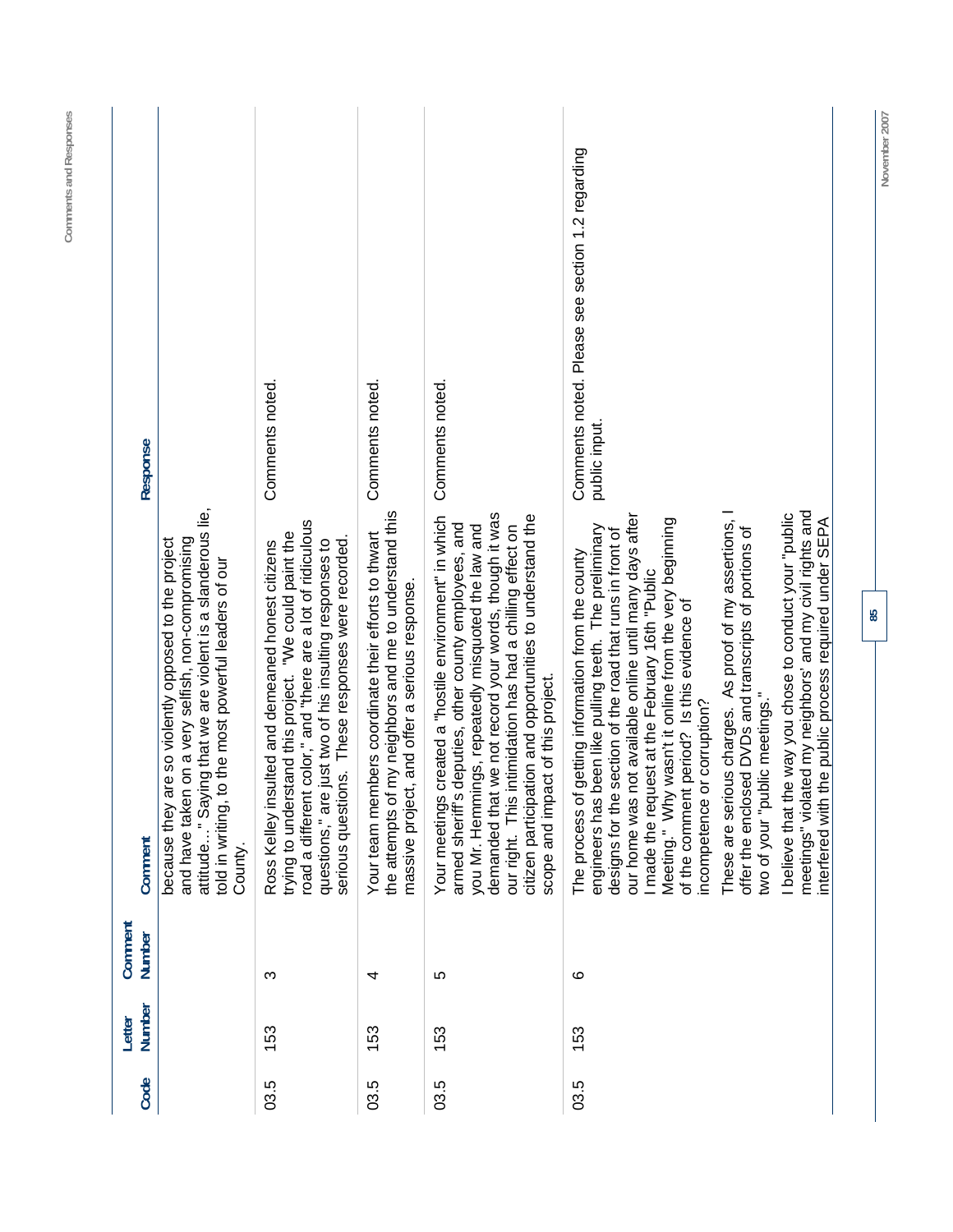| Response          |                                                                                                                                                                                                                 | The project does not provide an alternate to the North<br>Spokane Corridor (NSC) rather Bigelow Gulch Road<br>does connect through Francis Ave to a major<br>interchange on the NSC.                                                                                                                                                                                                                                                                                                                                                                                                      | Please see section4.16 regarding the<br>social impacts to Orchard Prairie.<br>Comment noted.                                                                                                                                                   | Comments noted.                                                                                                                                                                                                                     | regarding the analysis of alternatives, including the two-<br>Thank you for your comments. Please see Chapter 3<br>lane alternative. | The Argonne/Bigelow Gulch Intersection was designed<br>the required NEPA and SEPA processes are complete.<br>The final design of the project will be completed when |                                                |
|-------------------|-----------------------------------------------------------------------------------------------------------------------------------------------------------------------------------------------------------------|-------------------------------------------------------------------------------------------------------------------------------------------------------------------------------------------------------------------------------------------------------------------------------------------------------------------------------------------------------------------------------------------------------------------------------------------------------------------------------------------------------------------------------------------------------------------------------------------|------------------------------------------------------------------------------------------------------------------------------------------------------------------------------------------------------------------------------------------------|-------------------------------------------------------------------------------------------------------------------------------------------------------------------------------------------------------------------------------------|--------------------------------------------------------------------------------------------------------------------------------------|---------------------------------------------------------------------------------------------------------------------------------------------------------------------|------------------------------------------------|
| Comment           | I believe that fair-minded people viewing the DVDs and<br>hearing sworn testimony from the participants would<br>We have been harmed. We have been<br>slandered and we have been insulted<br>and NEPA<br>agree. | alternative to the North-South Freeway under the guise<br>right thing and join a growing list of people that believe<br>Such a massive project should be fully and completely<br>flawed and should not be the basis for the approval of<br>Mr. Hemmings, I demand that you at long last do the<br>this massive project of yours should be given the full<br>examined. Despite the size of your EA, it is deeply<br>You county guys know that you're building a partial<br>of a county road safety improvement. Admit it.<br>Environmental Impact Study that it deserves.<br>this project. | have a devastating impact on the quality of<br>r-old Orchard Prairie Community is worthy<br>Gulch Road Expansion, as it seems to be<br>of recognition and protection.<br>life in our community.<br>The 125-yea<br>The Bigelow<br>planned, will | Our requests for information have been ignored and the<br>design process of the Bigelow Gulch Road Expansion.<br>county sponsored meetings have not truly sought our<br>Our community has had no significant input in the<br>input. | We the residents would prefer that Bigelow Gulch have<br>modest improvements and a lowered speed limit.                              | intersection was broadened. This seems like a flawed<br>We've recently been told that no engineering for the<br>balance of the road is finished; yet the Argonne    | 86                                             |
| Comment<br>Number |                                                                                                                                                                                                                 | N                                                                                                                                                                                                                                                                                                                                                                                                                                                                                                                                                                                         | $\infty$                                                                                                                                                                                                                                       | တ                                                                                                                                                                                                                                   | $\overline{0}$                                                                                                                       | $\overline{\mathbf{r}}$                                                                                                                                             | Bigelow Gulch Road/Forker Road Urban Connector |
| Number<br>Letter  |                                                                                                                                                                                                                 | 153                                                                                                                                                                                                                                                                                                                                                                                                                                                                                                                                                                                       | 153                                                                                                                                                                                                                                            | 153                                                                                                                                                                                                                                 | 153                                                                                                                                  | 153                                                                                                                                                                 |                                                |
| Code              |                                                                                                                                                                                                                 | 05.5                                                                                                                                                                                                                                                                                                                                                                                                                                                                                                                                                                                      | 05.0                                                                                                                                                                                                                                           | 03.5                                                                                                                                                                                                                                | 55.0                                                                                                                                 | 03.5                                                                                                                                                                |                                                |

**Revised Environmental Assessment** 

Revised Environmental Assessment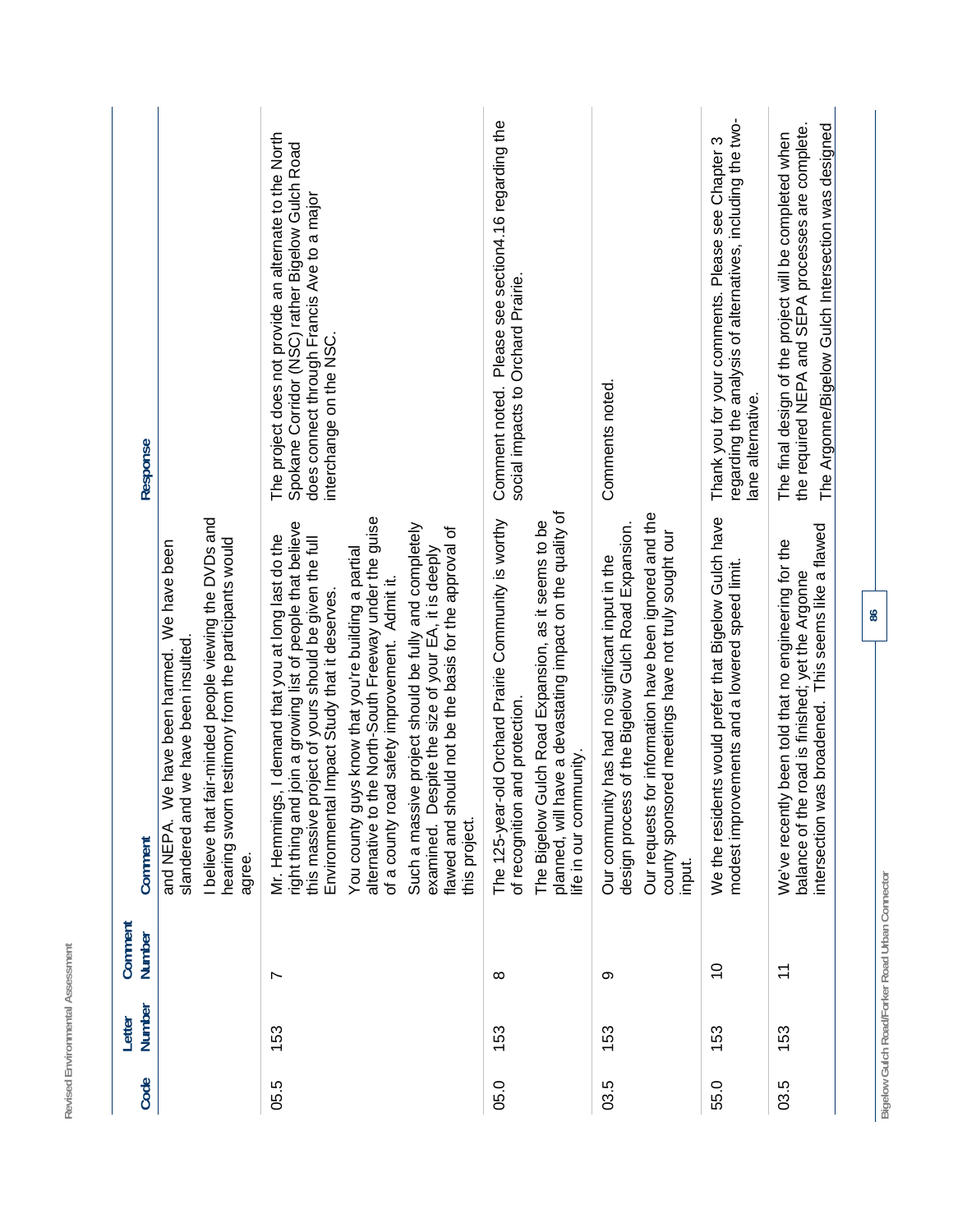| Code | Number<br>Letter | Comment<br><b>Number</b> | Comment                                                                                                                                                                                                                                                                                                                                                                                                                                             | Response                                                                                    |
|------|------------------|--------------------------|-----------------------------------------------------------------------------------------------------------------------------------------------------------------------------------------------------------------------------------------------------------------------------------------------------------------------------------------------------------------------------------------------------------------------------------------------------|---------------------------------------------------------------------------------------------|
|      |                  |                          | process and further decisions should be tabled for more<br>citizen input.                                                                                                                                                                                                                                                                                                                                                                           | and constructed as a separate project and meets<br>Federal, State and County standards.     |
| 90.1 | 153              | $\frac{2}{3}$            | life of it's residents has been has been centered largely<br>community since 1879. Since it's beginning, the social<br>The Community of Orchard Prairie has been a distinct<br>around Orchard Prairie School.                                                                                                                                                                                                                                       | Comments noted. Please see section 4.16 regarding<br>the social aspects of Orchard Prairie. |
|      |                  |                          | of this beautiful place. The all day festivities began with<br>Since<br>past and present back to memorialize their shared love<br>In 1979, a hundred year celebration brought residents,<br>2 more successful school/community<br>a pancake feed, followed by a parade, a historical<br>c, dance and of course more food.<br>reunions have been held.<br>pageant, musi<br>the centennial                                                            |                                                                                             |
|      |                  |                          | as it is commonly called, has its roots in the Cooperative<br>Prairie Homemakers Club, now in its 78th year. 'Club'<br>One of the other strong unifying forces is the Orchard<br>Extension Service Department Service of the<br>Agriculture.<br>Department of                                                                                                                                                                                       |                                                                                             |
|      |                  |                          | These extension clubs were formed to reach out to farm<br>community service group, with emphasis on assisting<br>wives, giving them information to better their homes,<br>families and communities. Club is now mainly a<br>the school, and community emergency.                                                                                                                                                                                    |                                                                                             |
|      |                  |                          | Orchard Prairie School is a unique small district, serving<br>multi grade approach, though with more teachers than a<br>education in a distinctly rural atmosphere. A few years<br>about 60 students from grades K-7. It still employs the<br>ago, the original Orchard Prairie 2 room school was<br>reinvented to serve again, and stands as a proud<br>ago. Students have a high tech<br>communities' heritage.<br>hundred years<br>symbol of the |                                                                                             |
| 03.5 | 153              | <u>ო</u>                 | design and building process that has intentionally kept<br>about a major highway that Spokane<br>is of the Orchard Prairie Community,<br>believe that we have been badly served by a road<br>We, the citizer<br>us ill informed                                                                                                                                                                                                                     | Comments noted.                                                                             |
|      |                  |                          | 59                                                                                                                                                                                                                                                                                                                                                                                                                                                  |                                                                                             |

November 2007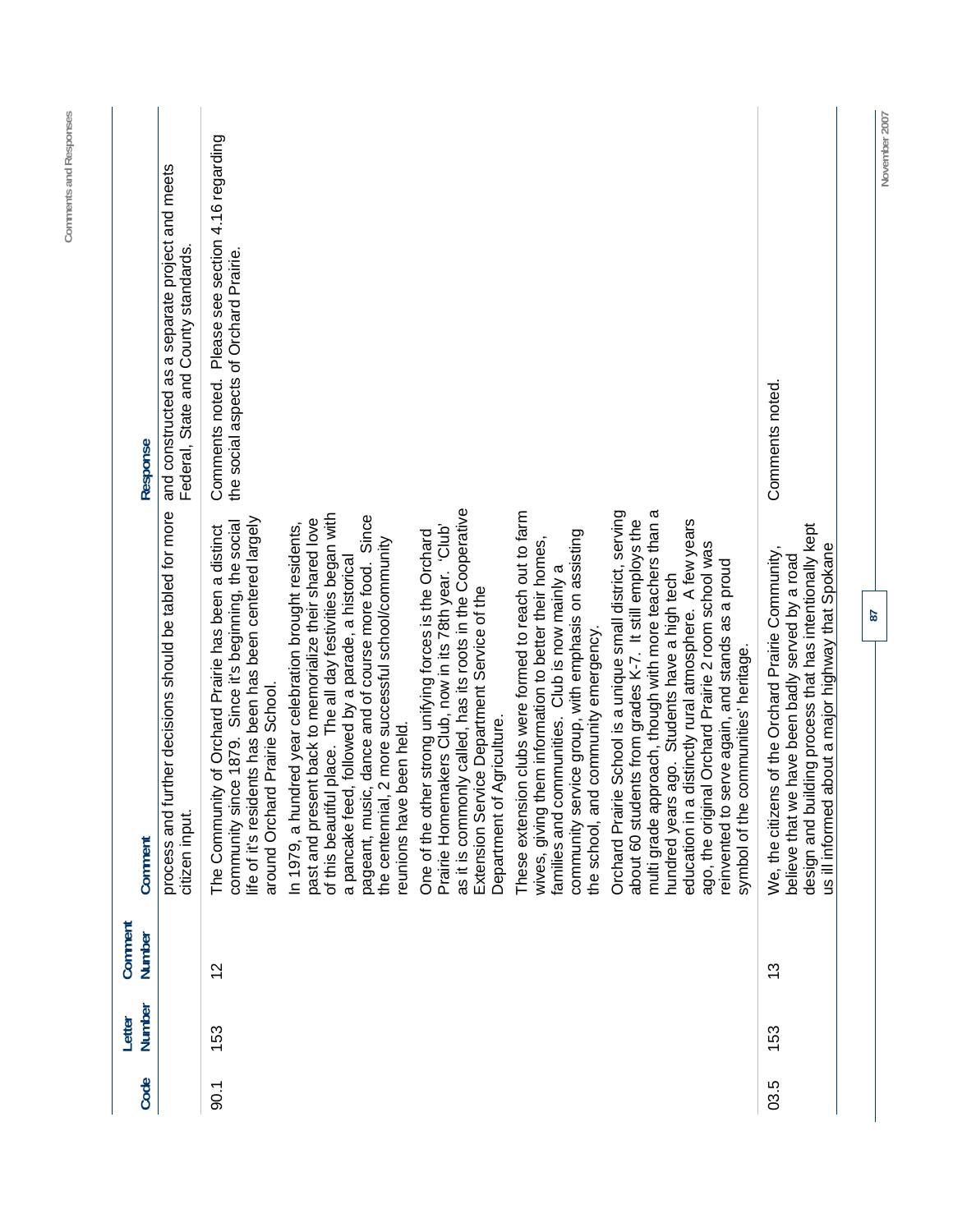| ┙<br>w<br>-<br>ä<br>ä<br>é<br>-<br>í<br>ł<br>ī<br>ä<br>۱<br>ı<br>ä<br>۱<br>J<br>ï<br>l<br>I<br>ä<br>۰<br>÷<br>۰,<br>∼                                                                                              |  |
|--------------------------------------------------------------------------------------------------------------------------------------------------------------------------------------------------------------------|--|
| $\overline{\phantom{a}}$<br>۰<br>١<br>ι<br>J<br>٠<br>ı<br>ı<br>۰<br>٠<br>ä<br>١<br>é<br>ł<br>ï<br>a<br>۰<br>í<br>í<br>١<br>í<br>ś<br>-<br>$\overline{\phantom{a}}$<br>٠<br>∽<br>٠<br>⇁<br>≓<br><u> —</u><br>л<br>∸ |  |
| -<br>ì<br>ş<br>ī.<br>۱<br>é<br>ţ<br>ä<br>٠<br>×<br>ì,<br>r<br>×<br>Ć<br>١<br>∼<br>--                                                                                                                               |  |

|                   |                                                                                                                                                       | Please see Chapter 3 of this Revised                                                                                                                                                                                                                                        |                                                                                                                                                                                                                                                                                                                                                                                  |                                                                                                                                  |                                                                                                                                                                                                                                                              |                                                                                                                                                                                                                                                                                                      |                                                                                                                                                                                                                                                                                                                                 |
|-------------------|-------------------------------------------------------------------------------------------------------------------------------------------------------|-----------------------------------------------------------------------------------------------------------------------------------------------------------------------------------------------------------------------------------------------------------------------------|----------------------------------------------------------------------------------------------------------------------------------------------------------------------------------------------------------------------------------------------------------------------------------------------------------------------------------------------------------------------------------|----------------------------------------------------------------------------------------------------------------------------------|--------------------------------------------------------------------------------------------------------------------------------------------------------------------------------------------------------------------------------------------------------------|------------------------------------------------------------------------------------------------------------------------------------------------------------------------------------------------------------------------------------------------------------------------------------------------------|---------------------------------------------------------------------------------------------------------------------------------------------------------------------------------------------------------------------------------------------------------------------------------------------------------------------------------|
| Response          |                                                                                                                                                       | EA regarding the history of the alternatives analyzed<br>Comments noted.                                                                                                                                                                                                    |                                                                                                                                                                                                                                                                                                                                                                                  |                                                                                                                                  |                                                                                                                                                                                                                                                              |                                                                                                                                                                                                                                                                                                      |                                                                                                                                                                                                                                                                                                                                 |
| Comment           | determined to build through our community under the<br>County Engineer Ross Kelley and his team are<br>guise of safety improvements to a county road. | of proposed designs showing a widening<br>a straighter two-lane road with a center<br>of Bigelow Gulch Road from its present winding two-<br>seven years ago, we were presented<br>generous shoulders.<br>Approximately<br>with a number<br>lane design to<br>turn lane and | At that time, many of us were concerned that a widened<br>of some road improvement. We could see<br>rural community, but for safety's sake, many could see<br>Sheriff's Deputies to pull over speeders to enforce the<br>road would negatively impact the quality of life in our<br>that widened shoulders would make it possible for<br>limit.<br>posted speed<br>the necessity | meaningful input into the subtleties of the road widening<br>We were assured that we would be invited to have<br>design process. | In the intervening years, many Orchard Prairie residents<br>change the road, through phone calls and visits to the<br>have attempted to get information about the plans to<br>County Engineers. To a man, we were told that no<br>information was available. | secretive process, which seemed designed to neutralize<br>about its obvious implications. We were blindsided by a<br>Bigelow was executed without a single public meeting<br>of the intersection of Argonne and<br>The next thing we knew, a multi-million dollar<br>reconstruction<br>our concerns. | despite the work at Argonne, nothing else was designed<br>in store from the County Engineers, they were told that<br>Still, when troubled landowners tried to learn what was<br>that there would be plenty of opportunity<br>and there was no information available. But again, we<br>' input.<br>for community<br>were assured |
| Comment<br>Number |                                                                                                                                                       | $\frac{4}{4}$                                                                                                                                                                                                                                                               |                                                                                                                                                                                                                                                                                                                                                                                  |                                                                                                                                  |                                                                                                                                                                                                                                                              |                                                                                                                                                                                                                                                                                                      |                                                                                                                                                                                                                                                                                                                                 |
| Number<br>Letter  |                                                                                                                                                       | 153                                                                                                                                                                                                                                                                         |                                                                                                                                                                                                                                                                                                                                                                                  |                                                                                                                                  |                                                                                                                                                                                                                                                              |                                                                                                                                                                                                                                                                                                      |                                                                                                                                                                                                                                                                                                                                 |
| Code              |                                                                                                                                                       | 03.5                                                                                                                                                                                                                                                                        |                                                                                                                                                                                                                                                                                                                                                                                  |                                                                                                                                  |                                                                                                                                                                                                                                                              |                                                                                                                                                                                                                                                                                                      |                                                                                                                                                                                                                                                                                                                                 |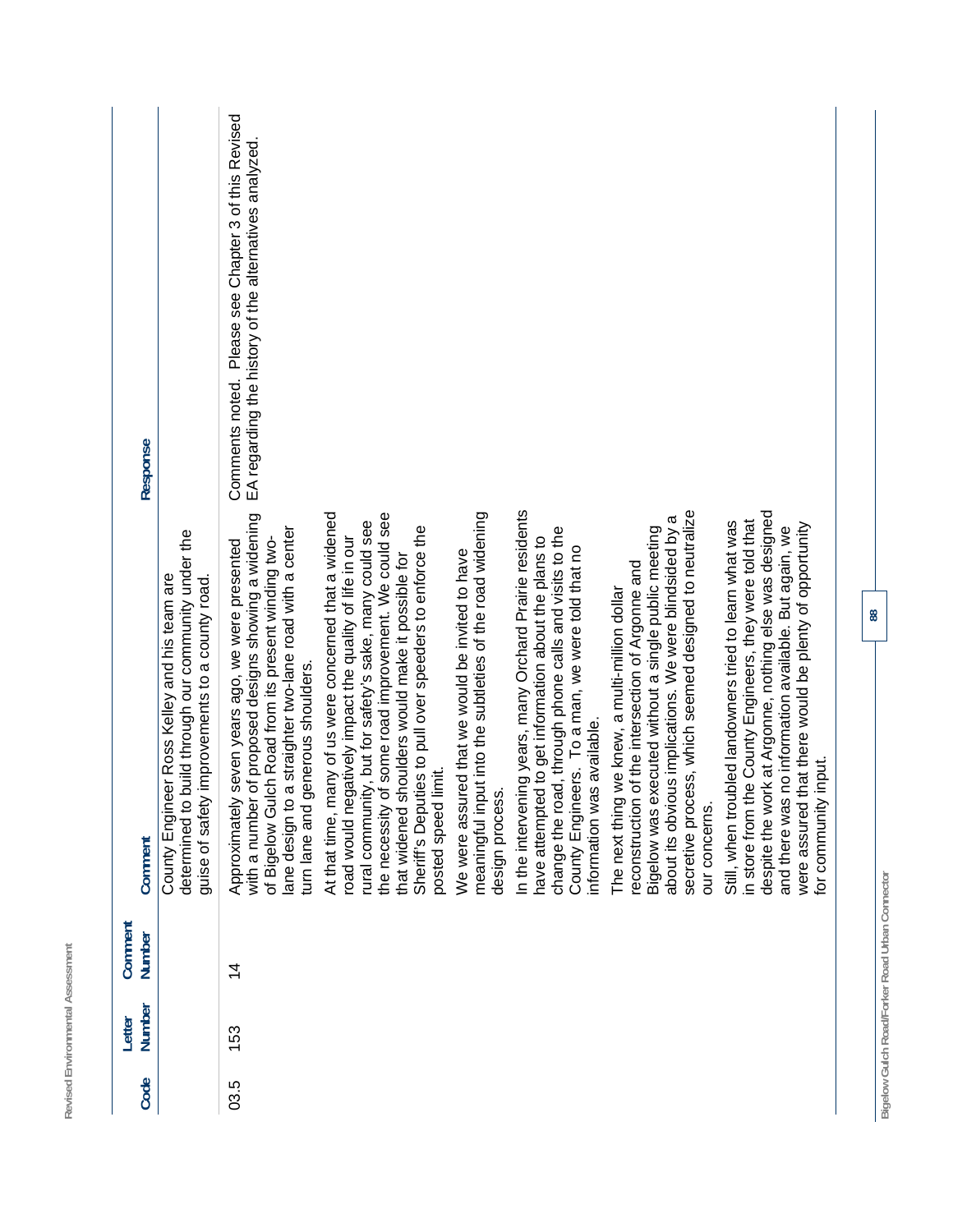| Response          |                       |                                                                                                                |                                                                                                              |                                                   |                                                                                                                                                                                  |                                                                                                                                                       |                                                                                                                                                           |                                                                                                             |                                                      |                                                                                                                |                                                    |                                                   |                                                        |                                                                                                          |                                                         |                                                           |                                                                                                       |                                              |                                                          |                  |                                                                                                                   |                                                                                                           |  |
|-------------------|-----------------------|----------------------------------------------------------------------------------------------------------------|--------------------------------------------------------------------------------------------------------------|---------------------------------------------------|----------------------------------------------------------------------------------------------------------------------------------------------------------------------------------|-------------------------------------------------------------------------------------------------------------------------------------------------------|-----------------------------------------------------------------------------------------------------------------------------------------------------------|-------------------------------------------------------------------------------------------------------------|------------------------------------------------------|----------------------------------------------------------------------------------------------------------------|----------------------------------------------------|---------------------------------------------------|--------------------------------------------------------|----------------------------------------------------------------------------------------------------------|---------------------------------------------------------|-----------------------------------------------------------|-------------------------------------------------------------------------------------------------------|----------------------------------------------|----------------------------------------------------------|------------------|-------------------------------------------------------------------------------------------------------------------|-----------------------------------------------------------------------------------------------------------|--|
| Comment           | CURRENT DEVELOPMENTS: | Finally, The Orchard Prairie Homemakers Club reached<br>out to the County were told that County Engineer, Ross | Kelley and Paul Jensen of County Planning would come<br>to a special meeting of 100 neighbors at The Central | Grange Hall. Mr. Kelley came, Mr. Jensen did not. | At that meeting, for the very first time Mr. Kelley showed<br>us a new proposal for what can accurately be described<br>Two two-lane roads will be separated by<br>as a freeway. | two-lane frontage roads on either side. In many places<br>extra wide shoulders and intermittent<br>that's a total of 9 paved lanes.<br>a median, with | About two weeks after the February 1 meeting, we<br>comment period of an Environmental Assessment.<br>learned that we were already into a critical 45-day | understand what was happening. Plans were made to<br>Alarmed, the citizens of Orchard Prairie met to try to | attend an advertised public meeting at the Grange on | There, though the residents had requested<br>a town hall style meeting, we were given an 'Open<br>February 15. | County Engineers were stationed at<br>House' where | multiple easels around the room where individuals | asked questions and offered comments that were lost in | a sea of confusion. Videotape of the proceedings, and<br>of the subsequent Open House/Public Meeting the | following night at East Valley Middle School, documents | the feigned interest in seeking citizen in-put. The tapes | reveal contempt for concerned citizens demonstrated by<br>county employees and especially Mr. William | Hemmings, who obviously feels he owes no one | answers at these critically important, legally required, | public meetings. | We have subsequently learned that Mr. Ross Kelley has<br>understood for years that the cost of acquiring the land | to complete the North-South Freeway is prohibitive. He<br>has boasted that for one-tenth the cost, he can |  |
| Comment<br>Number |                       |                                                                                                                |                                                                                                              |                                                   |                                                                                                                                                                                  |                                                                                                                                                       |                                                                                                                                                           |                                                                                                             |                                                      |                                                                                                                |                                                    |                                                   |                                                        |                                                                                                          |                                                         |                                                           |                                                                                                       |                                              |                                                          |                  |                                                                                                                   |                                                                                                           |  |
| Number<br>Letter  |                       |                                                                                                                |                                                                                                              |                                                   |                                                                                                                                                                                  |                                                                                                                                                       |                                                                                                                                                           |                                                                                                             |                                                      |                                                                                                                |                                                    |                                                   |                                                        |                                                                                                          |                                                         |                                                           |                                                                                                       |                                              |                                                          |                  |                                                                                                                   |                                                                                                           |  |
| Code              |                       |                                                                                                                |                                                                                                              |                                                   |                                                                                                                                                                                  |                                                                                                                                                       |                                                                                                                                                           |                                                                                                             |                                                      |                                                                                                                |                                                    |                                                   |                                                        |                                                                                                          |                                                         |                                                           |                                                                                                       |                                              |                                                          |                  |                                                                                                                   |                                                                                                           |  |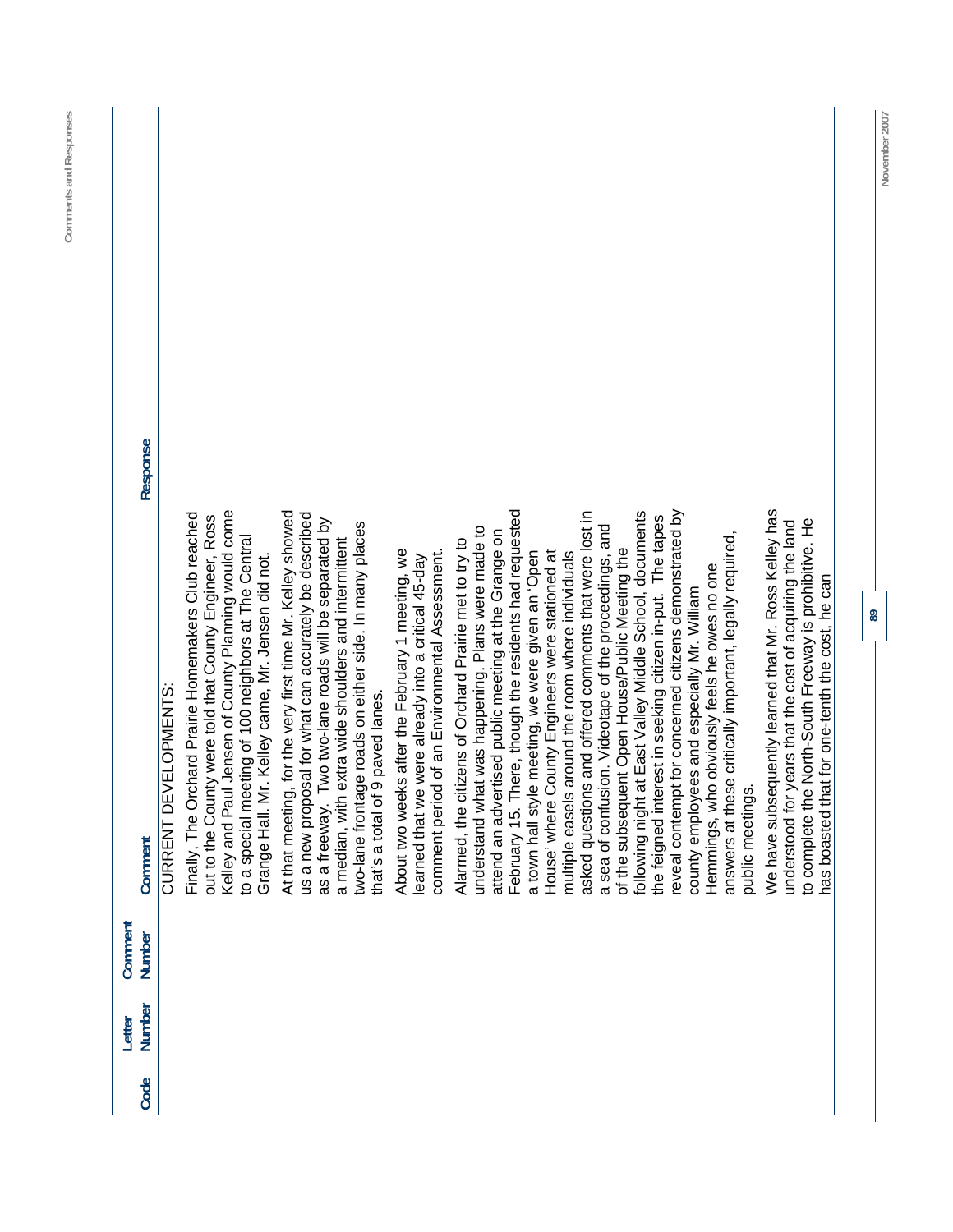|      | Letter | Comment                                        |                                                                                                                                                                                                                                                                                                                                                                                                                                                                                                                                                                                                              |
|------|--------|------------------------------------------------|--------------------------------------------------------------------------------------------------------------------------------------------------------------------------------------------------------------------------------------------------------------------------------------------------------------------------------------------------------------------------------------------------------------------------------------------------------------------------------------------------------------------------------------------------------------------------------------------------------------|
| Code | Number | Number                                         | Response<br>Comment                                                                                                                                                                                                                                                                                                                                                                                                                                                                                                                                                                                          |
|      |        |                                                | traffic corridor through Bigelow Gulch that<br>the need for the 1-90 to Francis portion of<br>the North-South Freeway for 20 years. He intends to<br>build a NAFTA transportation corridor through our<br>community and doesn't want to say it.<br>accomplish a<br>will alleviate t                                                                                                                                                                                                                                                                                                                          |
|      |        |                                                | This huge highway, that is more like a Super Highway<br>than a county road, will have a devastating impact on<br>our community, our environment, and it's wildlife.                                                                                                                                                                                                                                                                                                                                                                                                                                          |
| 03.5 | 153    | Ю<br>$\overline{\phantom{0}}$                  | We are insulted by the way the County Engineer and his Comments noted.<br>insensitive to our concerns. Thus we are demanding:<br>staff have treated us. They have proven to be                                                                                                                                                                                                                                                                                                                                                                                                                               |
|      |        |                                                | Department be candid about their true plans for the<br>Kelley and his County Engineering<br>Super Highway.<br>1. Mr. Ross                                                                                                                                                                                                                                                                                                                                                                                                                                                                                    |
|      |        |                                                | 2. The Engineering Department follow not just the letter<br>of the law where public involvement is concerned, but<br>follow the spirit of the law. We want real Public<br>Meetings, not Open Houses.                                                                                                                                                                                                                                                                                                                                                                                                         |
|      |        |                                                | Assessment that helps keep this project roaring forward<br>expanded project, not just the truncated Environmental<br>3. A full Environmental Impact Study for this hugely<br>under the radar.                                                                                                                                                                                                                                                                                                                                                                                                                |
|      |        |                                                | 4. An apology from certain county employees for their<br>rie and Pleasant Prairie Communities.<br>disrespect for the concerns of the citizens of the<br><b>Orchard Prair</b>                                                                                                                                                                                                                                                                                                                                                                                                                                 |
| 55.2 | 154    | $\overline{\phantom{0}}$                       | Comment noted. Please see previous response to<br>comment 2-6 regarding pedestrian safety<br>Every intersection is a place to do it". One need<br>improved safety, it does not appear to take pedestrian<br>road, county employee Ross Kelley is on<br>sidewalks, but no pedestrian crossings are indicated.<br>"They'll look both ways and cross very<br>safety into account. The proposed plan includes<br>And when asked about safety for schoolchildren<br>While the county's stated goal for the project is<br>o adequately address safety.<br>crossing the<br>tape replying<br>The EA fails<br>safely. |
|      |        | Bigelow Gulch Road/Forker Road Urban Connector | $\overline{6}$                                                                                                                                                                                                                                                                                                                                                                                                                                                                                                                                                                                               |

**Revised Environmental Assessment** 

Revised Environmental Assessment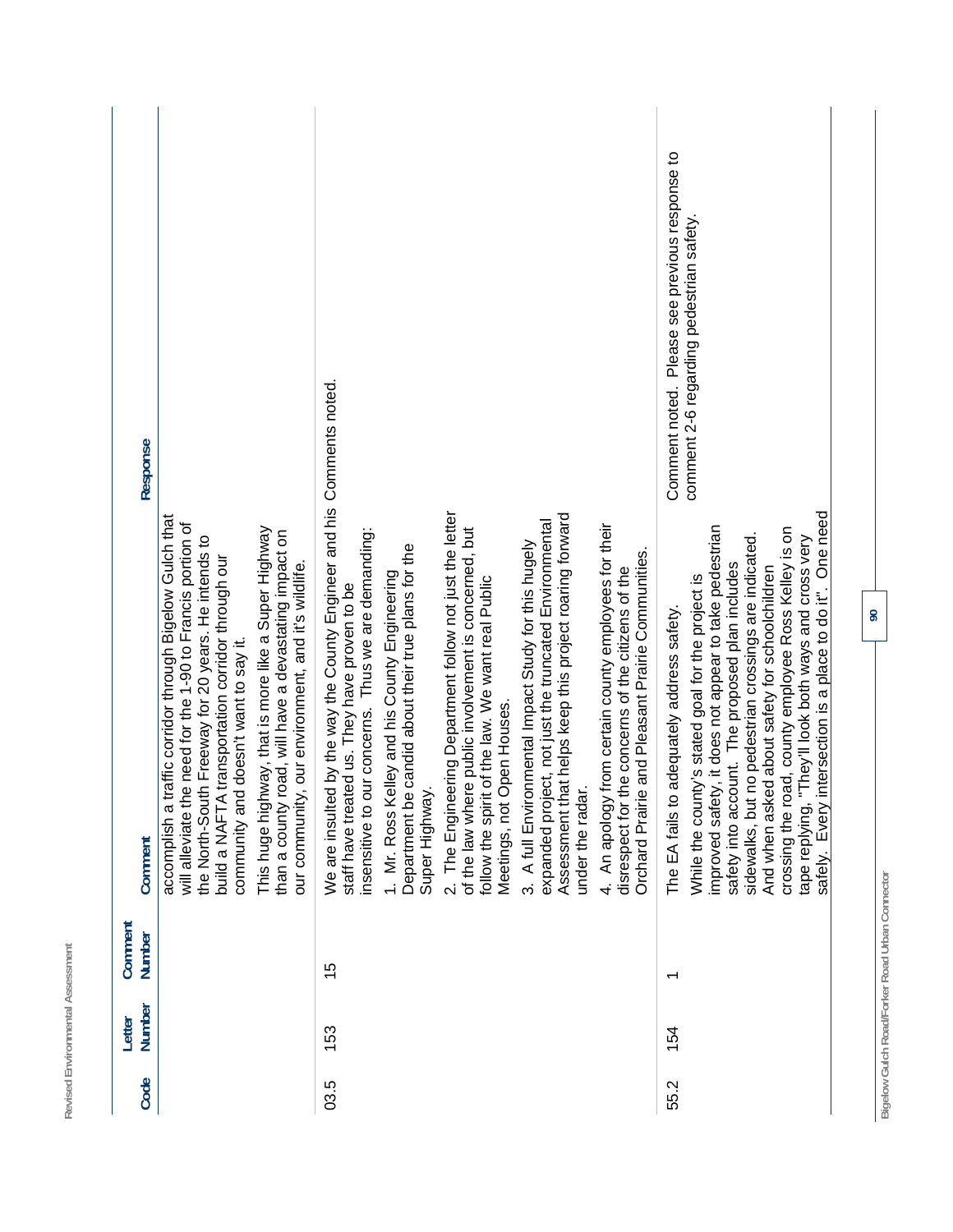| Response                |                                                                                     | Comment noted. Please see Section 2.18 of this | Revised EA regarding cumulative impacts                                                                                                                                                                                                                                                                                    |                                                                                                                                                                                                                                                  |                                                                                                                                                                 |                                                                                                             |                                                                                                                                                                |                                                                                                               |                                                                                                                                           |                                                                                                                 |                                                     |                                                                                                                |                                                  |                                                       |                                                                                                           |
|-------------------------|-------------------------------------------------------------------------------------|------------------------------------------------|----------------------------------------------------------------------------------------------------------------------------------------------------------------------------------------------------------------------------------------------------------------------------------------------------------------------------|--------------------------------------------------------------------------------------------------------------------------------------------------------------------------------------------------------------------------------------------------|-----------------------------------------------------------------------------------------------------------------------------------------------------------------|-------------------------------------------------------------------------------------------------------------|----------------------------------------------------------------------------------------------------------------------------------------------------------------|---------------------------------------------------------------------------------------------------------------|-------------------------------------------------------------------------------------------------------------------------------------------|-----------------------------------------------------------------------------------------------------------------|-----------------------------------------------------|----------------------------------------------------------------------------------------------------------------|--------------------------------------------------|-------------------------------------------------------|-----------------------------------------------------------------------------------------------------------|
| Comment                 | not point out the inadequacy - nor the apparent<br>of this answer.<br>indifference- | The EA fails to address cumulative impacts.    | of Environmental Quality regulations require agencies to<br>omments submitted by others, the Council<br>"which results from incremental impacts of the action<br>discuss cumulative impacts, defined in part as that<br>when added to other past, present and reasonably<br>foreseeable future actions."<br>As noted in co | residential lots." And on page 2-4, the county asserts its<br>bordering the arterial are predominately farms and large<br>"maintaining rural character." Further,<br>Section 1-1 of the EA, "The properties<br>According to \$<br>stated goal of | of culturalissues," and the DOT Act of<br>comprehensive plan policies require "preservation of<br>communities and neighborhoods" and "adequate<br>consideration | "(S)pecial effort should be made to<br>natural beauty of the countryside.<br>preserve the r<br>1966 states, | changes that would irretrievably alter the character of<br>Yet the county's project clears the way for zoning<br>the neighborhood (notwithstanding page 4-31's | proposed project would facilitate a higher volume of<br>"Although the<br>attempts to abdicate responsibility: | designations [as determined by Spokane<br>County] ultimately dictate the rate of growth in the<br>project vicinity.").<br>traffic, zoning | zoning changes ("Spokane County has designated this<br>again denies any culpability for future<br>Later, the EA | area as a rural residential zone and development is | constrained by the County's policies. There is however,<br>a potential for increased industrial and commercial | development focused West [sic] of the Havana and | Bigelow Gulch intersectionand East [sic] of the North | Spokane Corridor and Francis interchange." But then it<br>goes onto acknowledge that the EA's own traffic |
| Comment<br>Number       |                                                                                     | $\mathbf{\Omega}$                              |                                                                                                                                                                                                                                                                                                                            |                                                                                                                                                                                                                                                  |                                                                                                                                                                 |                                                                                                             |                                                                                                                                                                |                                                                                                               |                                                                                                                                           |                                                                                                                 |                                                     |                                                                                                                |                                                  |                                                       |                                                                                                           |
| <b>Number</b><br>Letter |                                                                                     | 154                                            |                                                                                                                                                                                                                                                                                                                            |                                                                                                                                                                                                                                                  |                                                                                                                                                                 |                                                                                                             |                                                                                                                                                                |                                                                                                               |                                                                                                                                           |                                                                                                                 |                                                     |                                                                                                                |                                                  |                                                       |                                                                                                           |
| Code                    |                                                                                     | 45.0                                           |                                                                                                                                                                                                                                                                                                                            |                                                                                                                                                                                                                                                  |                                                                                                                                                                 |                                                                                                             |                                                                                                                                                                |                                                                                                               |                                                                                                                                           |                                                                                                                 |                                                     |                                                                                                                |                                                  |                                                       |                                                                                                           |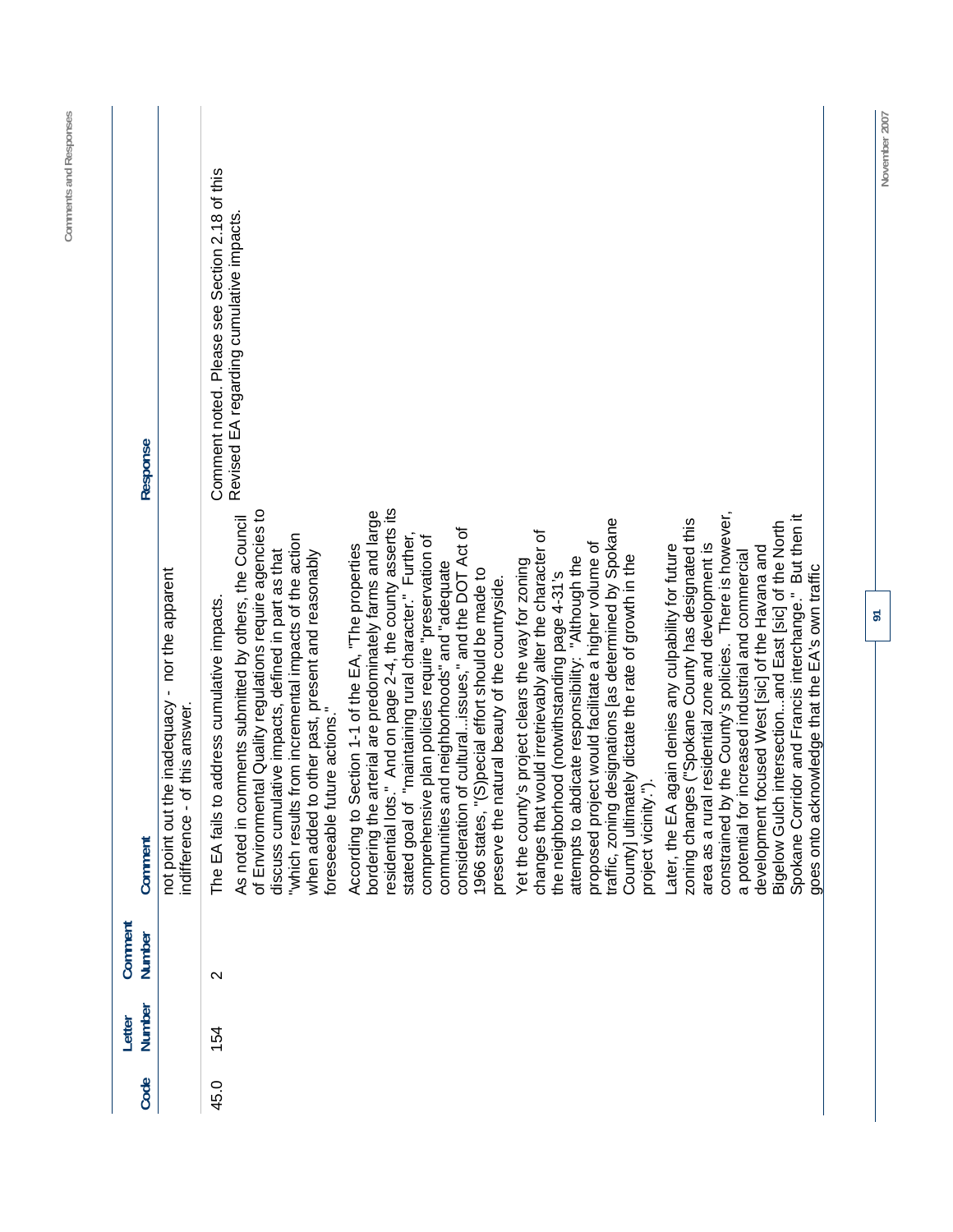| -<br>I<br>î<br>٠<br>í<br>ï<br>٠<br>I,<br>ï<br>ı<br>ä<br>ı<br>J<br>ï<br>ä<br>ï<br>٠                                                  |  |
|-------------------------------------------------------------------------------------------------------------------------------------|--|
| $\overline{\phantom{a}}$<br>١<br>٠<br>ı<br>ä<br>i.<br>ţ<br>ź<br>ł<br>î<br>ï<br>î<br>í<br>١<br>ï<br>I<br>×<br>i.<br>٠<br>ŕ<br>à<br>ï |  |
| ı<br>ì<br>ı<br>۷<br>ä<br>١<br>٠<br>×<br>i.<br>k<br>ï<br>í<br>é<br>١<br>-                                                            |  |

| Response                |                                                                                                                                                                                                                                                                                                                                                                                                                                                                | Thank you for you comment. Please see response to<br>comment 109-1 and section 4.2 of this Revised EA<br>regarding groundwater.                                                                                                                                                                                                                                                                                                                                                                                                                                     | Thank you for your comment. Please see responses to<br>comment 109-1 regarding wells and water supply                                                                                                                                            | Please see section 4.4 of this Revised<br>EA regarding impacts to wetlands and proposed<br>mitigation measures.<br>Comment noted.                                                                                                                                                | design will follow the WDFW Stream Habitat Restoration<br>Streambank Protection Guidelines (WDFW et al 2003).<br>Guidelines (Saldi-Caromile et al 2004) and Integrated<br>stream channel realignment. The stream realignment<br>Please see section 4.5 of this Revised EA regarding |
|-------------------------|----------------------------------------------------------------------------------------------------------------------------------------------------------------------------------------------------------------------------------------------------------------------------------------------------------------------------------------------------------------------------------------------------------------------------------------------------------------|---------------------------------------------------------------------------------------------------------------------------------------------------------------------------------------------------------------------------------------------------------------------------------------------------------------------------------------------------------------------------------------------------------------------------------------------------------------------------------------------------------------------------------------------------------------------|--------------------------------------------------------------------------------------------------------------------------------------------------------------------------------------------------------------------------------------------------|----------------------------------------------------------------------------------------------------------------------------------------------------------------------------------------------------------------------------------------------------------------------------------|-------------------------------------------------------------------------------------------------------------------------------------------------------------------------------------------------------------------------------------------------------------------------------------|
| Comment                 | projections assume "future development adjacent to and<br>proposing a solution to a problem its action will create?<br>not proposing a solution to a problem it is<br>ng? Moreover, according to the county's<br>lower under the "no action" alternative<br>projections, average annual daily traffic figures are<br>(pages 3-10 and 4-48). Again, is the county not<br>within the corridor (page 4-89)."<br>in fact, creatin<br>considerably<br>Is the county | Throughout the EA, the county asserts that appropriate<br>tigate all detrimental effects, yet provides<br>factors, includingtraffic volume." And yet it seeks to<br>generated by road runoff would depend on several<br>When considering the impact on groundwater, the<br>no specifics as to what that design will entail. Are<br>o adequately address water issues.<br>county asserts, "the amount of pollutant loading<br>citizens simply to accept the county at its word?<br>increase traffic volume (see chart, page 4-48).<br>design will mi<br>The EA fails | project on neighborhood wells, residents' sole source of<br>water, nor does it refer to a long-established pond on<br>the south side of Bigelow between Palmer and Wiele<br>n't specifically address the effect of the<br>The EA doesi<br>Roads. | Iso calls for the partial or complete fill-in of<br>"temporary impacts" (page 4-88) - without describing<br>how such a loss would be made to conform to the<br>wetland - while calling these effects<br>county's "no net loss" regulations.<br>The project al<br>$0.62$ acres of | does not explore the ramifications of such<br>Page 1-4 raises the possibility realigning stream<br>channels, but<br>actions                                                                                                                                                         |
| Comment<br>Number       |                                                                                                                                                                                                                                                                                                                                                                                                                                                                | က                                                                                                                                                                                                                                                                                                                                                                                                                                                                                                                                                                   | 4                                                                                                                                                                                                                                                | 5                                                                                                                                                                                                                                                                                | ဖ                                                                                                                                                                                                                                                                                   |
| <b>Number</b><br>Letter |                                                                                                                                                                                                                                                                                                                                                                                                                                                                | 154                                                                                                                                                                                                                                                                                                                                                                                                                                                                                                                                                                 | 154                                                                                                                                                                                                                                              | 154                                                                                                                                                                                                                                                                              | 154                                                                                                                                                                                                                                                                                 |
| Code                    |                                                                                                                                                                                                                                                                                                                                                                                                                                                                | 20.1                                                                                                                                                                                                                                                                                                                                                                                                                                                                                                                                                                | 20.0                                                                                                                                                                                                                                             | 30.0                                                                                                                                                                                                                                                                             | 20.0                                                                                                                                                                                                                                                                                |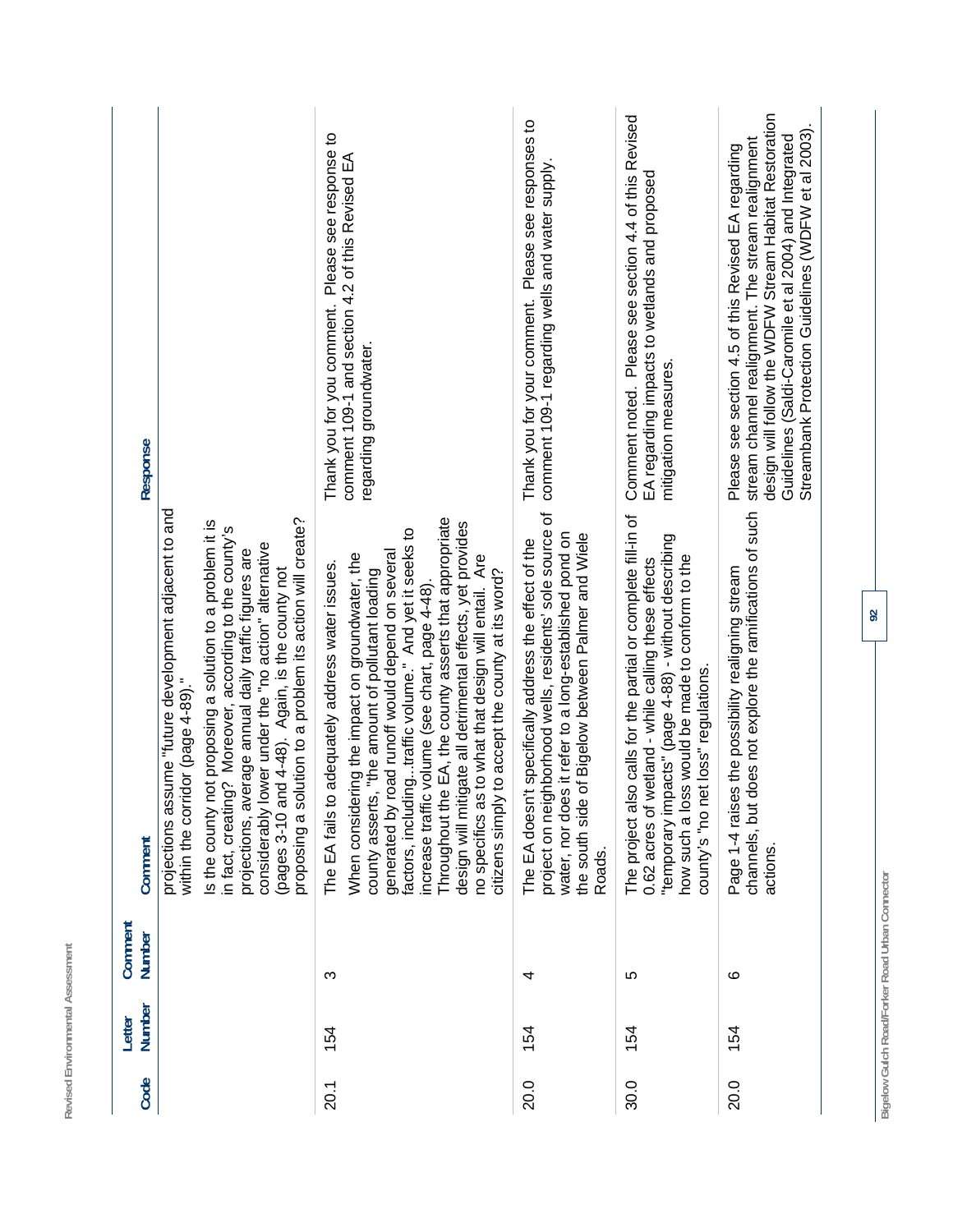| Code | Number<br>Letter | Comment<br>Number | Comment                                                                                                                                                                                                                                                                                                                                                                                                                                                                              | Response                                                                                                                                                                                                                                                                                                                                                                 |
|------|------------------|-------------------|--------------------------------------------------------------------------------------------------------------------------------------------------------------------------------------------------------------------------------------------------------------------------------------------------------------------------------------------------------------------------------------------------------------------------------------------------------------------------------------|--------------------------------------------------------------------------------------------------------------------------------------------------------------------------------------------------------------------------------------------------------------------------------------------------------------------------------------------------------------------------|
| 20.0 | 154              | $\overline{ }$    | made when the survey was performed nor of any efforts<br>the EA, the area's streambeds were dry<br>during the county's survey, though no mention was<br>made to assess them during other times of year.<br>According to                                                                                                                                                                                                                                                              | Please see section 4.5<br>for additional information regarding stream<br>Thank you for your comments.<br>characteristics.                                                                                                                                                                                                                                                |
| 40.0 | 154              | $\infty$          | species list, the EA does not address bald eagle habitat.<br>The EA fails to state adequately address wildlife issues.<br>Residents have photographic evidence of the presence<br>eagles remain on the federal threatened<br>of bald eagles.<br>Although bald                                                                                                                                                                                                                        | Thank you for your comments. Please see section 4.6 of<br>this Revised EA regarding wildlife, including bald eagles.                                                                                                                                                                                                                                                     |
| 40.5 | 154              | တ                 | streams, while some residents maintain that historically,<br>there have been. And again, there is no discussion of<br>In addition, the EA claims there are no fish in affected<br>the impact on wildlife from the stream channel<br>realignment.                                                                                                                                                                                                                                     | Please see section 4.5 of this Revised EA regarding fish<br>habitat.                                                                                                                                                                                                                                                                                                     |
| 40.1 | 154              | $\tilde{0}$       | Although much of the project area meets the definition<br>County Code Chapter 11.20) due to its designation as<br>$\sigma$<br>patently ridiculous solution for a roadway of this size.<br>wildlife concerns with a pledge to install deer signs,<br>Wildlife Conservation Area (Spokane<br>white-tailed deer winter habitat, the EA dismisses<br>of a Fish and                                                                                                                       | this Revised EA regarding wildlife, including deer habitat.<br>Thank you for your comments. Please see section 4.6 of                                                                                                                                                                                                                                                    |
| 04.0 | 154              | $\tilde{t}$       | solution. Why spend the considerable funds this project<br>The EA's concerns about moving freight seem to center<br>west end of the project. However, it fails to explain why<br>almost adjacent to those businesses, is not a sufficient<br>around the industrial and commercial facilities at the<br>requires to provide what is, at best an interim route.<br>the planned north-south corridor, which terminates<br>The EA fails to adequately consider alternative<br>solutions. | need. Freight haulers currently utilize this Bigelow Gulch<br>Rd. to move freight both east and west. Completion of<br>The movement of freight is a regional transportation<br>reasonable to expect all types of vehicles to utilize<br>Interstate 90 will likely not occur until 2025, so it is<br>the NSC south of Francis Avenue to connect to<br>Bigelow Gulch Road. |
| 55.1 | 154              | $\overline{c}$    | traffic along Bigelow Gulch would increase<br>t not possible that the north-south corridor<br>ease traffic on Bigelow Gulch, and those<br>Throughout the EA, the county asserts that, were no<br>would indeed<br>overtime. Is i<br>action taken,                                                                                                                                                                                                                                     | completed with a connection to Interstate 90 until around<br>The NSC will ease traffic on Bigelow Gulch when it is<br>fully constructed. The NSC is not expected to be<br>2025. Much of the Bigelow Gulch roadway has                                                                                                                                                    |
|      |                  |                   | 93                                                                                                                                                                                                                                                                                                                                                                                                                                                                                   | November 2007                                                                                                                                                                                                                                                                                                                                                            |

**Comments and Responses**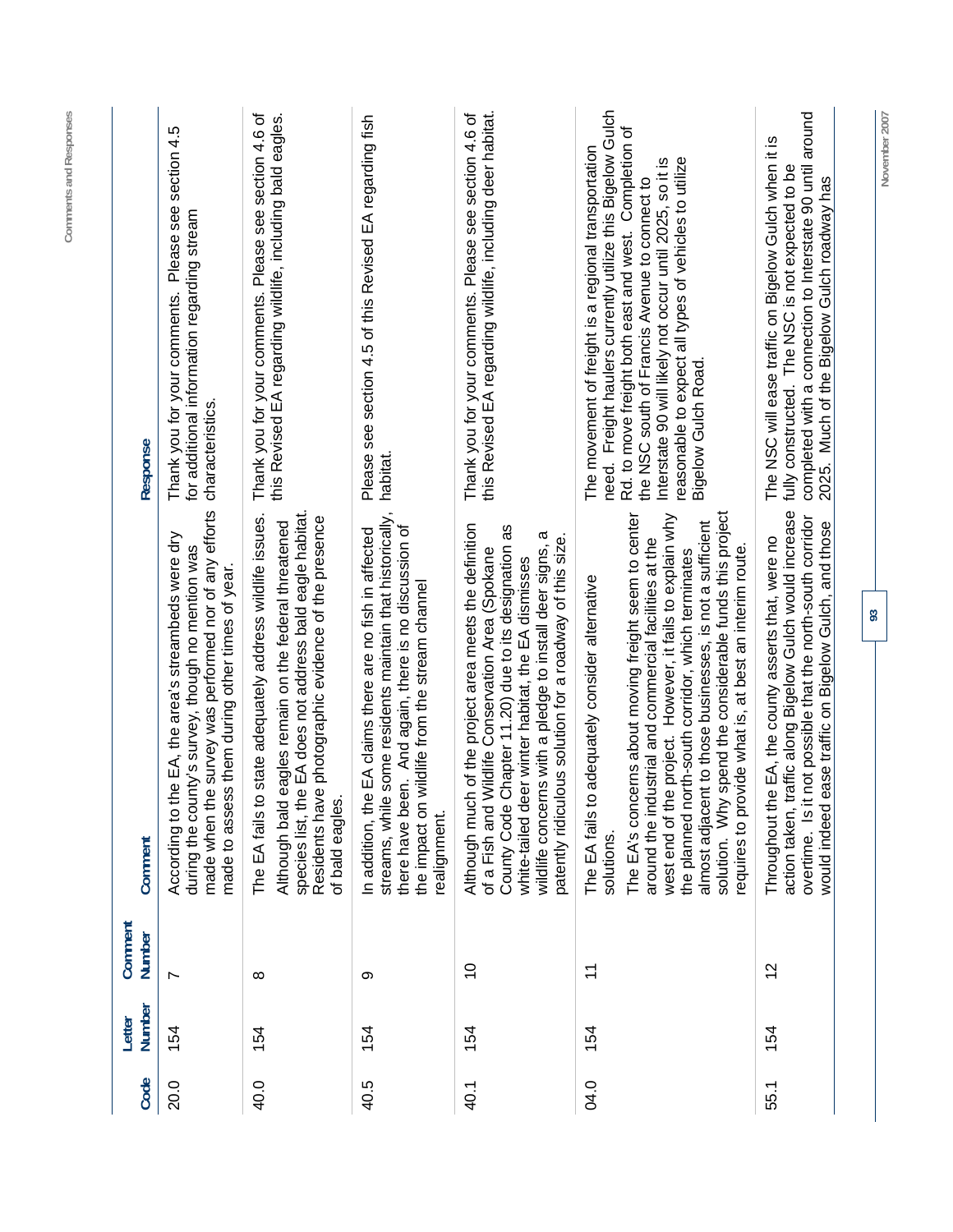| ٠<br>٠<br>٠<br>ı.<br>ä<br>۱<br>ر<br>ı,<br>÷<br>ł<br>ä<br>ı<br>ı<br>۰<br>š<br>h<br>١<br>٠<br>ä<br>×<br>é<br>پ<br>∽                                                                   |  |
|-------------------------------------------------------------------------------------------------------------------------------------------------------------------------------------|--|
| $\overline{\phantom{a}}$<br>-<br>۰<br>١<br>ι<br>٠<br>I<br>ä<br>ä<br>ţ<br>ı<br>-<br>é<br>i<br>á<br>f<br>á<br>í<br>۰<br>١<br>í<br>ł<br>ĵ<br>٠<br>۰<br>٠<br>٠<br>٠<br>è<br>í<br>á<br>п |  |
| ᅮ<br>ì<br>í<br>ä<br>ţ<br>ı<br>ä<br><br>٠<br>s<br>é<br>Ć<br>∼<br>ļ<br>-                                                                                                              |  |

| <b>Response</b>   | remained unchanged for many years, but with increasing<br>be effectively enforced without the consent and voluntary<br>Large variations in speed within the traffic stream create<br>reinforces that the majority of drivers are complying with<br>collisions. It is not high speed alone that relate to crash<br>the posted speed limit on Bigelow Gulch. Lowering the<br>NSC is completed. Laws, such as speed limits, cannot<br>risk; it is the variation of speed within the traffic stream.<br>routes and it is believed this will not change until the<br>speed limit on Bigelow Gulch may actually increase<br>compliance of the public majority. The speed study<br>traffic. Drivers have not historically sought alternate<br>more conflicts and passing maneuvers. | Thank you for your comment. Please see section 4.8 of<br>this Revised EA regarding Environmental Justice                                                                                                                          | Thank you for your comment. Please see response to<br>comment 77-1 and section 4.11 of this Revised EA                                                                                                                                   | modeling conducted at the Sullivan Road and Wellesley<br>slightly higher than current (2006) conditions and Year<br>indicated that CO concentrations would be well below<br>conducted since all segments of the proposed project<br>2025 No Action, all modeled concentrations would be<br>NAAQS limits. Modeling for all intersections was not<br>concentrations for Year 2025 (with project) would be<br>would operate at LOS C or better. The modeled CO<br>Avenue intersection (future LOS C with the project)<br>Thank you for your comments. Results of hot spot<br>well below the NAAQS limits.                                           |  |
|-------------------|------------------------------------------------------------------------------------------------------------------------------------------------------------------------------------------------------------------------------------------------------------------------------------------------------------------------------------------------------------------------------------------------------------------------------------------------------------------------------------------------------------------------------------------------------------------------------------------------------------------------------------------------------------------------------------------------------------------------------------------------------------------------------|-----------------------------------------------------------------------------------------------------------------------------------------------------------------------------------------------------------------------------------|------------------------------------------------------------------------------------------------------------------------------------------------------------------------------------------------------------------------------------------|--------------------------------------------------------------------------------------------------------------------------------------------------------------------------------------------------------------------------------------------------------------------------------------------------------------------------------------------------------------------------------------------------------------------------------------------------------------------------------------------------------------------------------------------------------------------------------------------------------------------------------------------------|--|
| Comment           | considered that possibility, nor the benefits of strategies<br>merely catalogues rate of travel during various times of<br>designed to reduce future traffic volumes, such as an<br>nd bicycle users with a lowered speed<br>f the road's inherent challenges would<br>the day. A more useful speed study would consider<br>seek an alternate route? No study appears to have<br>many fewer head-on collisions would<br>adjusted speed limit. The county's "speed study"<br>how much safer the road would be for vehicles,<br>pedestrians, ar<br>drivers leery of<br>limit, and how<br>result                                                                                                                                                                                | First, the county has chosen the only alternative shown<br>to potentially disproportionately effect minority and low-<br>adequately consider the impact on area<br>income populations (page 3-9)<br>The EA fails to<br>residents. | solution, the EA simply accepts the effect of traffic noise<br>residents of no fewer than 20 homes (pages 1-7 and 4-<br>s apparently unable to find a workable<br>exceeding FHWA's noise abatement criteria for<br>As the county<br>58). | Areas for CO and PM10. While acknowledging - though<br>term. However, the county provides no data in support<br>id indeed failed to perform LOS (level of<br>least one intersection. Nowhere does the EA address<br>ling to confirm its assumptions about at<br>- the deleterious effect of construction on<br>traffic may offset the "benefits" gained<br>e currently includes EPA Maintenance<br>project would actually improve air quality in the long<br>air quality, the EA claims (pages 2-6 and 4-57) the<br>ed traffic flow.<br>through amplifi<br>The project site<br>of this claim ar<br>service) model<br>how increased<br>minimizing |  |
| Comment<br>Number |                                                                                                                                                                                                                                                                                                                                                                                                                                                                                                                                                                                                                                                                                                                                                                              | <u>ლ</u>                                                                                                                                                                                                                          | $\frac{4}{4}$                                                                                                                                                                                                                            | 15                                                                                                                                                                                                                                                                                                                                                                                                                                                                                                                                                                                                                                               |  |
| Number<br>Letter  |                                                                                                                                                                                                                                                                                                                                                                                                                                                                                                                                                                                                                                                                                                                                                                              | 154                                                                                                                                                                                                                               | 154                                                                                                                                                                                                                                      | 154                                                                                                                                                                                                                                                                                                                                                                                                                                                                                                                                                                                                                                              |  |
| Code              |                                                                                                                                                                                                                                                                                                                                                                                                                                                                                                                                                                                                                                                                                                                                                                              | 50.0                                                                                                                                                                                                                              | 65.0                                                                                                                                                                                                                                     | 60.0                                                                                                                                                                                                                                                                                                                                                                                                                                                                                                                                                                                                                                             |  |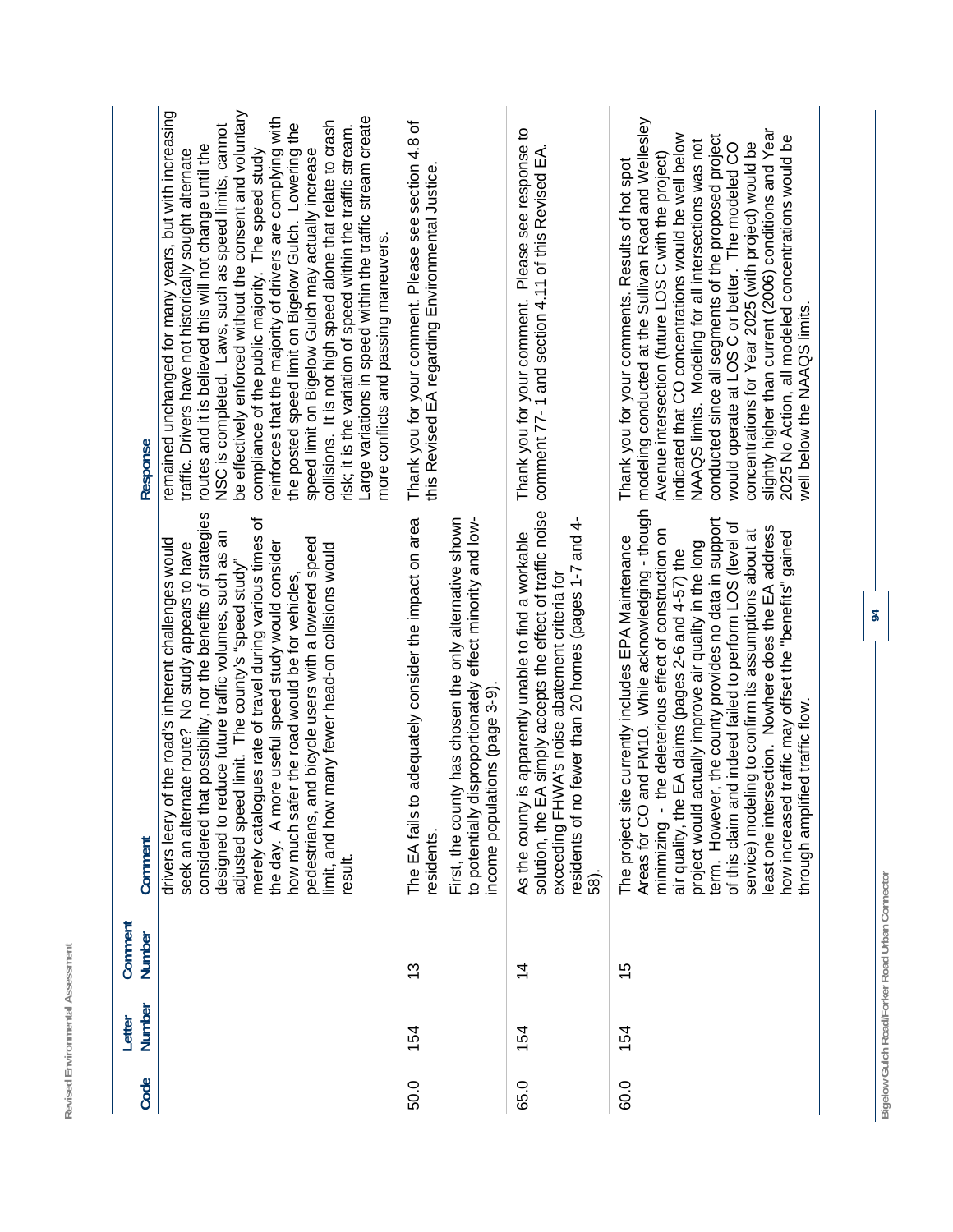| Code | Number<br>Letter | Comment<br>Number        | Comment                                                                                                                                                                                                                                                                                                                                                                                                                                                                                                                                                                                                                                                                                                                                                                                                                                                                                          | Response                                                                                                                                                                                                                                                                                                                                         |
|------|------------------|--------------------------|--------------------------------------------------------------------------------------------------------------------------------------------------------------------------------------------------------------------------------------------------------------------------------------------------------------------------------------------------------------------------------------------------------------------------------------------------------------------------------------------------------------------------------------------------------------------------------------------------------------------------------------------------------------------------------------------------------------------------------------------------------------------------------------------------------------------------------------------------------------------------------------------------|--------------------------------------------------------------------------------------------------------------------------------------------------------------------------------------------------------------------------------------------------------------------------------------------------------------------------------------------------|
| 55.0 | 154              | $\frac{6}{1}$            | though it falls outside urban growth boundaries. If LOS<br>standards are indeed to be used, how can the county<br>(Wellesley and Sullivan) fails to meet LOS standards<br>The EA applies LOS standards for this project even<br>justify the entire project when only one intersection<br>The EA adopts arbitrary standards.<br>under the "no action" alternative?                                                                                                                                                                                                                                                                                                                                                                                                                                                                                                                                | project. Bigelow Gulch Road currently operates at LOS<br>proposed road would operate at LOS A, B, or C in both<br>E in both directions. In year 2025, all segments of the<br>Revised EA presents the purpose and need for the<br>Chapter 2 of this<br>Thank you for your comments.<br>directions.                                                |
| 55.0 | 154              | 17                       | The EA fails to address a major portion of the proposed<br>EA address "frontage roads" or their<br>impact, despite their conspicuous presence in plans<br>presented in county "open house" meetings.<br>Nowhere does the<br>construction.                                                                                                                                                                                                                                                                                                                                                                                                                                                                                                                                                                                                                                                        | Frontage roads are no longer a part of the proposed<br>project.                                                                                                                                                                                                                                                                                  |
| 03.5 | 154              | $\frac{8}{1}$            | The EA and the attendant process for citizens input fails<br>visiting the courthouse overheard county staff mocking<br>requested on March 10 were not supplied until March<br>evident in videotape of county open houses, in which<br>respect for the citizens who pay the "public servants"<br>"ridiculous questions." In another instance, a citizen<br>those who had attended an open house the evening<br>This entire process has revealed a shocking lack of<br>provided in a timely manner. For instance, records<br>undertaking this project. That disrespect is clearly<br>Records requested from the county have not been<br>county employees walked out on citizens' seeking<br>in part. Other comments detail<br>information and, in one case, referred to citizens'<br>s and delivery dates.<br>concerns<br>to regard resident<br>additional request<br>21, and then only<br>before. | Comments noted. Any disrespect to citizens or staff is<br>The<br>The records request was quite broad and covered a<br>records were supplied in segments to expedite the<br>information required substantial work and time.<br>decade of information thus the gathering of the<br>availability of the requested information.<br>deeply regretted. |
| 05.5 | 155              | $\overline{\phantom{0}}$ | Gulch/Forker Road Urban Connector project. They are<br>its/comments be entered as part of<br>The Prairie Protection Association is requesting the<br>the public comment record regarding the Bigelow<br>enclosed in the order in which the subjects are<br>attached documer                                                                                                                                                                                                                                                                                                                                                                                                                                                                                                                                                                                                                      | Please see response to comment 2-1 above regarding<br>Comment noted. All written comments and the verbal<br>testimony at the public hearing are part of the public<br>comment record                                                                                                                                                             |

**Comments and Responses**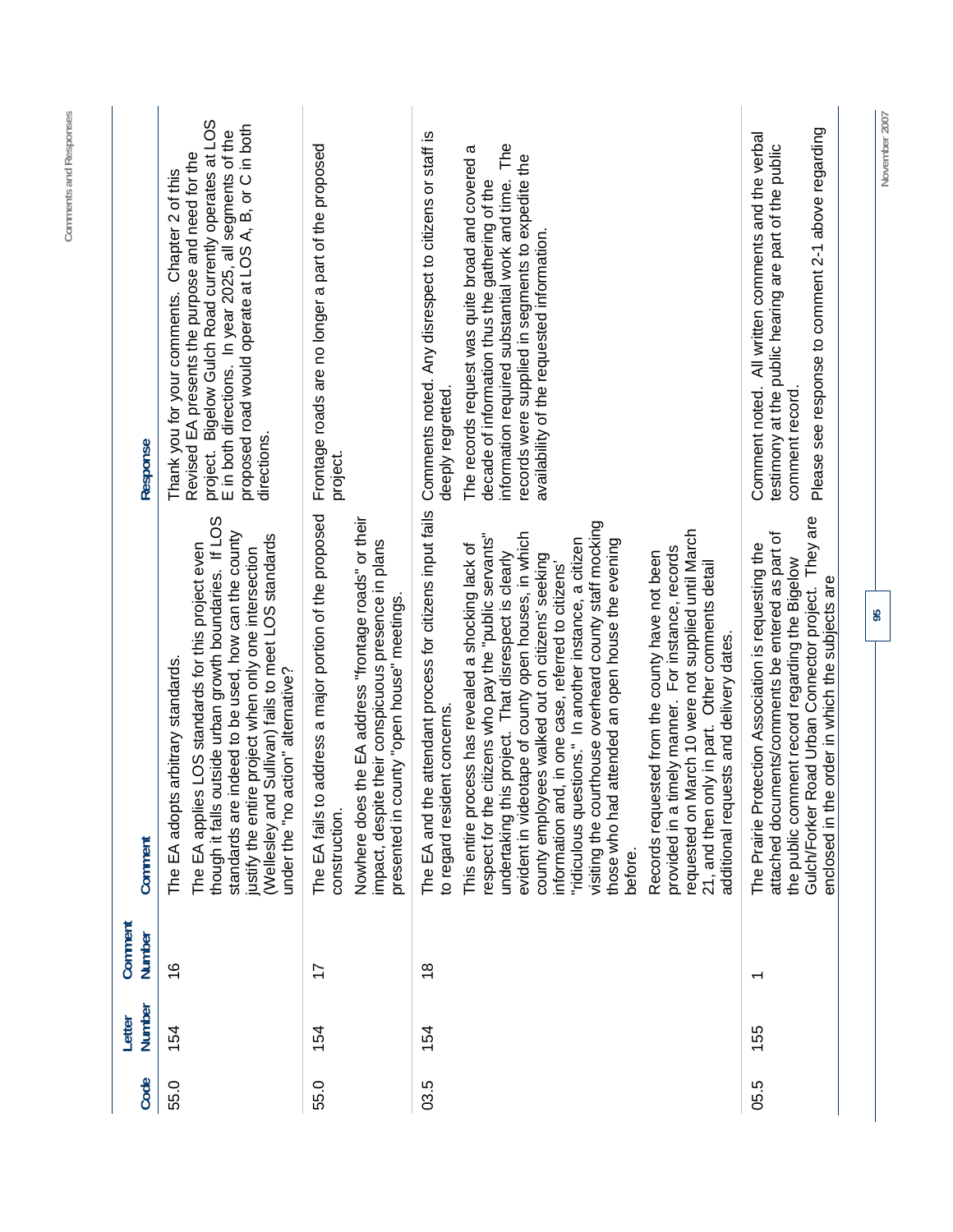| <b>Response</b>   | an EIS.                                                                                                                                                                                                                                                                                                                                                                                                                                                                                                                                                                                                                                                                                                                                                                                                                                                                                                                              | Comment noted.                                                                                                                                                                          | You have been included on the list to<br>receive the final document.<br>Comment noted.                                                                                                                                                  | Please see response to comment 2-1 above regarding<br>an EIS.                                                                                                                                                                                                                                                                                                                   |
|-------------------|--------------------------------------------------------------------------------------------------------------------------------------------------------------------------------------------------------------------------------------------------------------------------------------------------------------------------------------------------------------------------------------------------------------------------------------------------------------------------------------------------------------------------------------------------------------------------------------------------------------------------------------------------------------------------------------------------------------------------------------------------------------------------------------------------------------------------------------------------------------------------------------------------------------------------------------|-----------------------------------------------------------------------------------------------------------------------------------------------------------------------------------------|-----------------------------------------------------------------------------------------------------------------------------------------------------------------------------------------------------------------------------------------|---------------------------------------------------------------------------------------------------------------------------------------------------------------------------------------------------------------------------------------------------------------------------------------------------------------------------------------------------------------------------------|
| Comment           | vacuum, instead of placing it cohesively in the context of<br>e entire Spokane area community and its<br>Spokane/Spokane County. This seems to have allowed<br>perspective the Bigelow Gulch/Forker Road Project has<br>planning to proceed with an already determined goal in<br>evidence to support the goal, and with the public as an<br>growth, and socio-economic impacts of the Project on<br>the much larger geographic area, of which it is only a<br>been adequately addressed. This is a<br>Without an Environmental Impact Statement for the<br>been segmented into 6 'improvement' projects in a<br>mind, a process that sought the preponderance of<br>Bigelow Gulch/Forker Road Project, the full traffic,<br>was undertaken because, from our<br>the entire transportation system proposed for<br>he document.<br>disservice to th<br>addressed in tl<br>This endeavor<br>part, have not<br>afterthought.<br>future. | with the Engineering Division to achieve an improved,<br>We wish we could have been included in the process<br>much earlier so we could have worked cooperatively<br>safer county road. | We are requesting a copy of the summary of responses<br>revisions or changes to the EA that is sent to the Steve<br>to all the EA comments as well as a copy of the<br>Saxton, Area Engineer for the Federal Highway<br>Administration. | An EIS<br>significantly affecting the quality of the<br>serves two purposes: (1) to provide decision makers<br>impact statement (EIS) for all "major<br>human environment." 42 U.S.C. § 4332(2)(C).<br>NEPA requires federal agencies to prepare an<br>equires the Completion of an<br>Impact Statement.<br>federal actions<br>This Project R<br>Environmental<br>environmental |
| Comment<br>Number |                                                                                                                                                                                                                                                                                                                                                                                                                                                                                                                                                                                                                                                                                                                                                                                                                                                                                                                                      | $\mathbf{\Omega}$                                                                                                                                                                       | က                                                                                                                                                                                                                                       | 4                                                                                                                                                                                                                                                                                                                                                                               |
| Number<br>Letter  |                                                                                                                                                                                                                                                                                                                                                                                                                                                                                                                                                                                                                                                                                                                                                                                                                                                                                                                                      | 155                                                                                                                                                                                     | 155                                                                                                                                                                                                                                     | 155                                                                                                                                                                                                                                                                                                                                                                             |
| Code              |                                                                                                                                                                                                                                                                                                                                                                                                                                                                                                                                                                                                                                                                                                                                                                                                                                                                                                                                      | 03.5                                                                                                                                                                                    | 01.1                                                                                                                                                                                                                                    | 05.5                                                                                                                                                                                                                                                                                                                                                                            |

**Revised Environmental Assessment** 

Revised Environmental Assessment

Bigelow Gulch Road/Forker Road Urban Connector **Bigelow Gulch Road/Forker Road Urban Connector**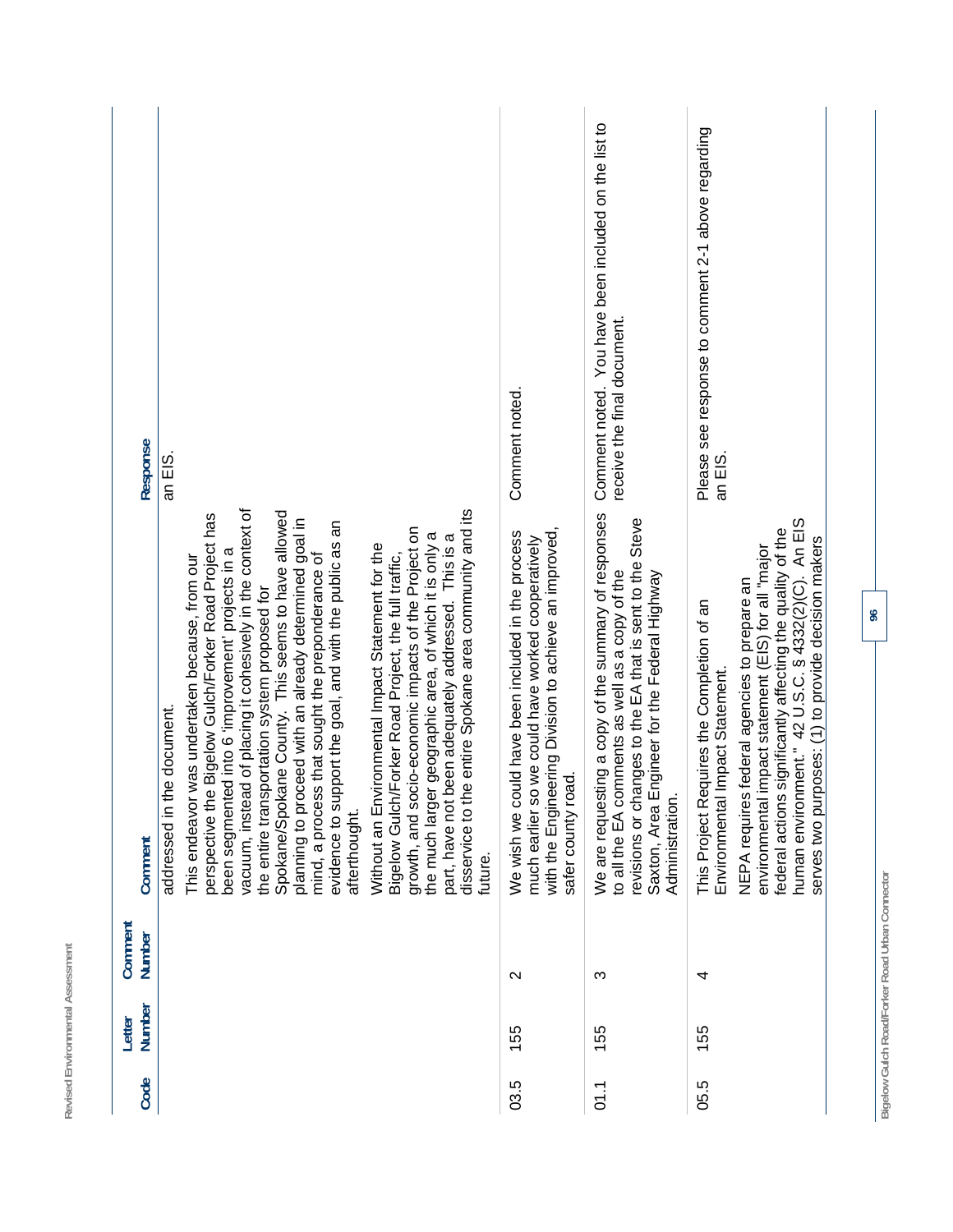| Code | <b>Number</b><br>Letter | Comment<br>Number | Comment                                                                                                                                                                                                                                                                                                                                                     | Response                                                                                                                                                                                        |
|------|-------------------------|-------------------|-------------------------------------------------------------------------------------------------------------------------------------------------------------------------------------------------------------------------------------------------------------------------------------------------------------------------------------------------------------|-------------------------------------------------------------------------------------------------------------------------------------------------------------------------------------------------|
|      |                         |                   | public with information and an opportunity to participate<br>decision whether to proceed with a project in light of its<br>in gathering information. 40 C.F.R. § 1502.1; see also<br>California v. Block, 690 F.2d 753, 761 (9th Cir. 1982).<br>environmental consequences; and (2) to provide the<br>nformation to aid in the substantive<br>with enough i |                                                                                                                                                                                                 |
| 05.5 | 155                     | ပ                 | To determine whether the project will have a significant<br>regulations further require agencies to consider the<br>actions. 40 C.F.R. § 1508.27. CEQ<br>following elements when evaluating the severity of<br>impact, the agency must consider the context and<br>project's impacts:<br>intensity of its                                                   | identified were considered and evaluated in FHWA's<br>Thank you for your comment. The factors you have<br>final decision. Please refer to the Introduction and<br>Chapter 4 of this Revised EA. |
|      |                         |                   | The degree to which the proposed actions affect public<br>geographic area such as proximity to historic or cultural<br>resources, park lands, prime farmlands, wetlands, wild<br>and scenic rivers, or ecologically critical areas<br>health or safety. Unique characteristics of the                                                                       |                                                                                                                                                                                                 |
|      |                         |                   | human environment are likely to be highly controversial.<br>The degree to which the effects on the quality of the                                                                                                                                                                                                                                           |                                                                                                                                                                                                 |
|      |                         |                   | The degree to which the possible effects on the human<br>environment are highly uncertain or involve unique or<br>unknown risks                                                                                                                                                                                                                             |                                                                                                                                                                                                 |
|      |                         |                   | consideration.  Whether the action is related to other<br>future actions with significant effects or<br>actions with individually insignificant but cumulatively<br>The degree to which the action may establish a<br>decision in principle about future<br>significant impacts. Significance exists if it is<br>precedent for<br>represents a              |                                                                                                                                                                                                 |
|      |                         |                   | avoided by terming an action "temporary" or by breaking<br>environment. Significance cannot be<br>anticipate a cumulatively significant<br>t down into small components parts<br>reasonable to<br>impact on the                                                                                                                                             |                                                                                                                                                                                                 |
|      |                         |                   | endangered or threatened species or its habitat that has<br>The degree to which the action may adversely affect an                                                                                                                                                                                                                                          |                                                                                                                                                                                                 |

November 2007

**97** 

**Comments and Responses**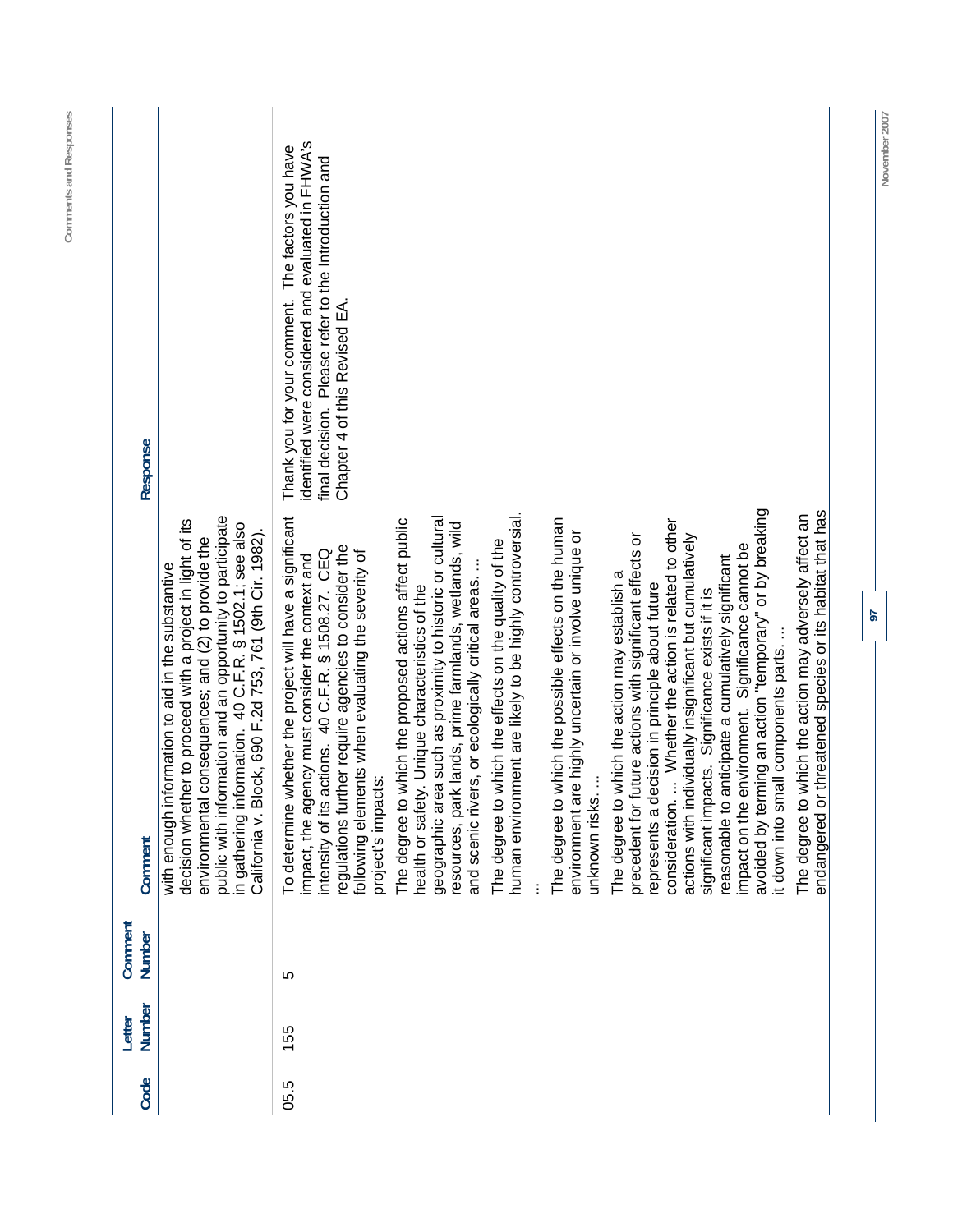|   | Revised Environmental Asse | smen<br>י<br>י<br>$\overline{\phantom{a}}$<br>¢ |  |  |  |
|---|----------------------------|-------------------------------------------------|--|--|--|
|   |                            |                                                 |  |  |  |
|   |                            |                                                 |  |  |  |
| l |                            | ١                                               |  |  |  |
|   | ֠                          |                                                 |  |  |  |

| Response          |                                                                                                                                                                                                                                                                                                                                                                                                                | Please see response to<br>comment 2-1 above regarding an EIS.<br>Thank you for your comments.                                                                                                                                                                                                                                                                                                                                                  | Thank you for your comments. This Revised EA includes<br>Cumulative impacts are presented in section 4.17 of this<br>additional and more specific information regarding<br>impacts and mitigation measures.<br>Revised EA                                                                                                                                                                                                                                                                                                                                                                                                                                                                                                                                                                                                                                                                                | Please see response to<br>comment 2-1 above regarding an EIS.<br>Thank you for your comments.                                                                                 |
|-------------------|----------------------------------------------------------------------------------------------------------------------------------------------------------------------------------------------------------------------------------------------------------------------------------------------------------------------------------------------------------------------------------------------------------------|------------------------------------------------------------------------------------------------------------------------------------------------------------------------------------------------------------------------------------------------------------------------------------------------------------------------------------------------------------------------------------------------------------------------------------------------|----------------------------------------------------------------------------------------------------------------------------------------------------------------------------------------------------------------------------------------------------------------------------------------------------------------------------------------------------------------------------------------------------------------------------------------------------------------------------------------------------------------------------------------------------------------------------------------------------------------------------------------------------------------------------------------------------------------------------------------------------------------------------------------------------------------------------------------------------------------------------------------------------------|-------------------------------------------------------------------------------------------------------------------------------------------------------------------------------|
| Comment           | protection of the environment. 40 C.F.R § 15008.27 (b).<br>been determined to be critical under the Endangered<br>deserving of a thorough environmental<br>action threatens a violation of Federal,<br>project indicates that it is a significant<br>law or requirements imposed for the<br>Species Act of 1973.<br>ent.<br>Review of this<br>federal action<br>impact statem<br>Whether the<br>State or local | physical environment and community of Orchard Prairie.<br>An EA is a appropriate only in situation where it can be<br>involves a dramatic change affecting the<br>issues, that no significant impact will be<br>1502.14. This is not such a situation. The Bigelow<br>created by a proposed project. See 40 C.F.R.<br>concluded, after taking a "hard look" at all<br>In this instance, a full EIS is needed<br>environmental<br>Gulch project | er issues, all of which make clear that this<br>propose "mitigation" of an impact through use of an as-<br>alternatives realistically considered to variations on the<br>impacts. It is not sufficient for the EA to<br>roadway. Meaningful citizen input has been frustrated<br>design information to allow meaningful inquiry into the<br>ell as the cumulative effects of individual<br>Several comments have been submitted addressing<br>quality, community character, farming,<br>same 4-lane roadway, and fails to provide sufficient<br>project is not simply a "modification" to an existing<br>by the approach taken in the EA, which limits the<br>conducted to take a "hard look" at each of these<br>yet-undisclosed road design. The actual design<br>alternatives need to be disclosed, and an EIS<br>environmental<br>as we<br>wildlife, water<br>safety and off<br>impacts,<br>impacts. | protracted litigation on a citizen injunction to stop this<br>project. Considering the work that has already been<br>n EIS at this juncture is preferable to<br>Conducting ar |
| Comment<br>Number |                                                                                                                                                                                                                                                                                                                                                                                                                | ဖ                                                                                                                                                                                                                                                                                                                                                                                                                                              | Ľ                                                                                                                                                                                                                                                                                                                                                                                                                                                                                                                                                                                                                                                                                                                                                                                                                                                                                                        | ∞                                                                                                                                                                             |
| Number<br>Letter  |                                                                                                                                                                                                                                                                                                                                                                                                                | 155                                                                                                                                                                                                                                                                                                                                                                                                                                            | 155                                                                                                                                                                                                                                                                                                                                                                                                                                                                                                                                                                                                                                                                                                                                                                                                                                                                                                      | 155                                                                                                                                                                           |
| Code              |                                                                                                                                                                                                                                                                                                                                                                                                                | 05.5                                                                                                                                                                                                                                                                                                                                                                                                                                           | 05.5                                                                                                                                                                                                                                                                                                                                                                                                                                                                                                                                                                                                                                                                                                                                                                                                                                                                                                     | 05.5                                                                                                                                                                          |

Bigelow Gulch Road/Forker Road Urban Connector **Bigelow Gulch Road/Forker Road Urban Connector**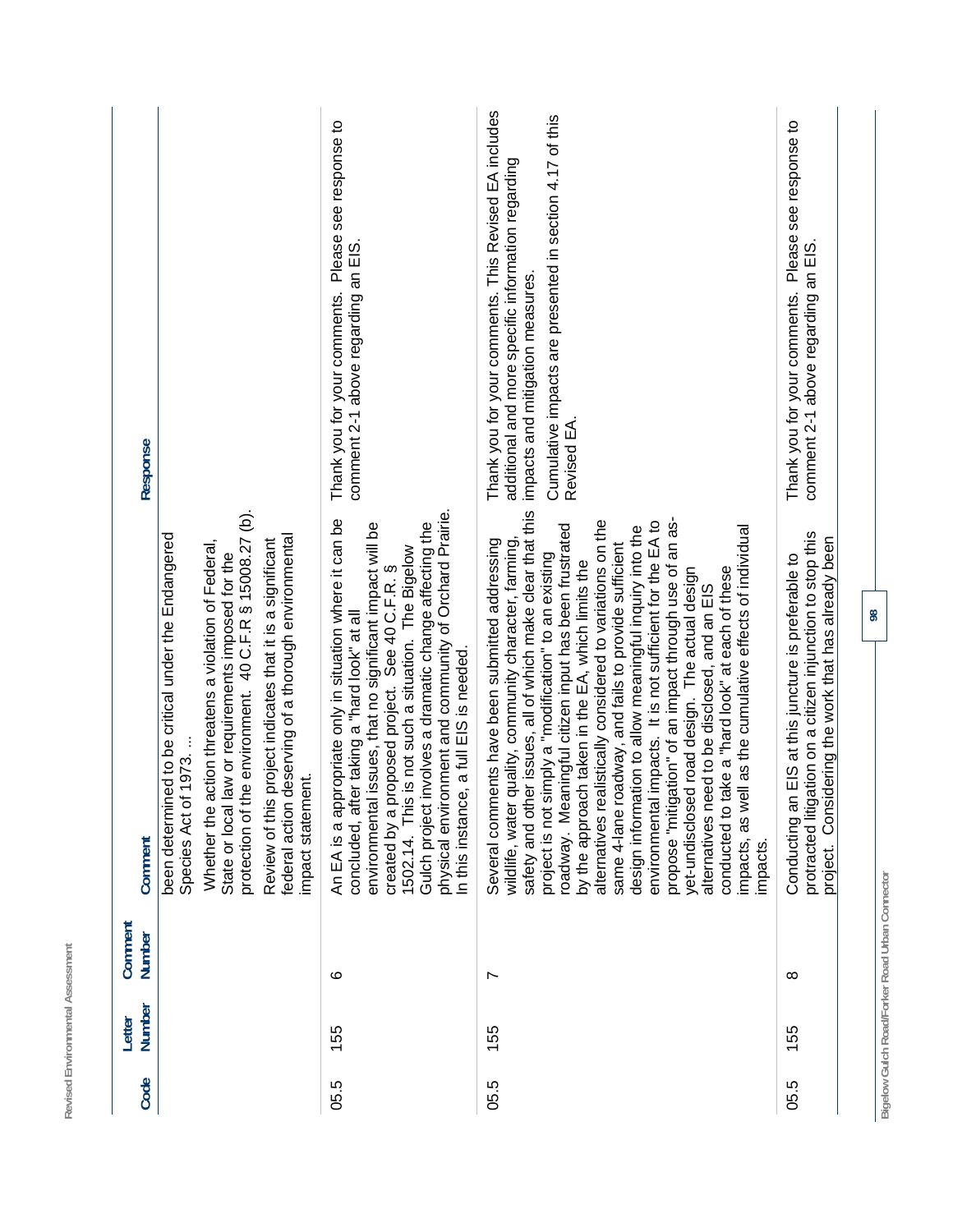| Response          |                                                                                                                                                                                                                                                                                                                                                                                                                                                                                                                                                                                                                                                                                                                                                     | Thank you for your comment. Please refer to section 4.9<br>of this Revised EA regarding safety and sections 4.9 and<br>Please see comment 58-2 regarding farm equipment.<br>4.13 regarding bicycle use. | Please see response to comment 77-1 regarding noise.                                                                                                                                                                                                         |                                                                                                                                                      |                                                                                                                                         |                                                                                                                                                                                                                                                                                                           |
|-------------------|-----------------------------------------------------------------------------------------------------------------------------------------------------------------------------------------------------------------------------------------------------------------------------------------------------------------------------------------------------------------------------------------------------------------------------------------------------------------------------------------------------------------------------------------------------------------------------------------------------------------------------------------------------------------------------------------------------------------------------------------------------|---------------------------------------------------------------------------------------------------------------------------------------------------------------------------------------------------------|--------------------------------------------------------------------------------------------------------------------------------------------------------------------------------------------------------------------------------------------------------------|------------------------------------------------------------------------------------------------------------------------------------------------------|-----------------------------------------------------------------------------------------------------------------------------------------|-----------------------------------------------------------------------------------------------------------------------------------------------------------------------------------------------------------------------------------------------------------------------------------------------------------|
| Comment           | not blithe assertions that impacts will be mitigated under<br>comments, and consider the additional alternative of a<br>Citizens deserve solid information,<br>ng a hard look at environmental impacts.<br>narrower road, which would plainly avoid many of the<br>design solutions that the EA assures exist, and show<br>proved to be impractical. Further, conducting an EIS<br>precisely HOW any particular design will mitigate the<br>impacts of the 4-lane alternatives, and has not been<br>could build on the information already<br>gathered, address the numerous, significant citizen<br>would allow the county an opportunity to reveal the<br>as-yet undisclosed designs.<br>identified impacts.<br>based on takir<br>An EIS<br>done. | mprehensive Plan Policies: There is no<br>mention of pedestrian safety along Bigelow Gulch<br>fects public health and safety<br>between Havana and Forker.<br>The Project aff<br>EA - 2.2.6 Cor         | EA-4.7.3.3 Operations Impacts - Land Use: The 8-foot<br>problems merging on to the road or encountering other<br>wide shoulders will be used by: drivers experiencing<br>local farmers moving equipment;<br>nd bicyclists.<br>pedestrians ar<br>emergencies; | EA - 4.13.3 Spokane County's Regional Bike Plan: the<br>shoulder areas would provide adequate room for<br>cyclists, making this a Class III bikeway. | no solution for how school children and<br>community members will be able to safely cross the<br>proposed 4-lane road.<br>EA - There is | EA-page 1-7: Table 1-1 Summary of Impacts: Twenty<br>proposed due to the fact that measures recommended<br>abatement criteria and no mitigation is<br>subjected to traffic noise exceeding<br>by WSDOT were not acoustically feasible and<br>easonable.<br>WSDOT noise<br>economically r<br>homes will be |
| Comment<br>Number |                                                                                                                                                                                                                                                                                                                                                                                                                                                                                                                                                                                                                                                                                                                                                     | တ                                                                                                                                                                                                       |                                                                                                                                                                                                                                                              |                                                                                                                                                      |                                                                                                                                         |                                                                                                                                                                                                                                                                                                           |
| Number<br>Letter  |                                                                                                                                                                                                                                                                                                                                                                                                                                                                                                                                                                                                                                                                                                                                                     | 55                                                                                                                                                                                                      |                                                                                                                                                                                                                                                              |                                                                                                                                                      |                                                                                                                                         |                                                                                                                                                                                                                                                                                                           |
| Code              |                                                                                                                                                                                                                                                                                                                                                                                                                                                                                                                                                                                                                                                                                                                                                     | 55.2                                                                                                                                                                                                    |                                                                                                                                                                                                                                                              |                                                                                                                                                      |                                                                                                                                         |                                                                                                                                                                                                                                                                                                           |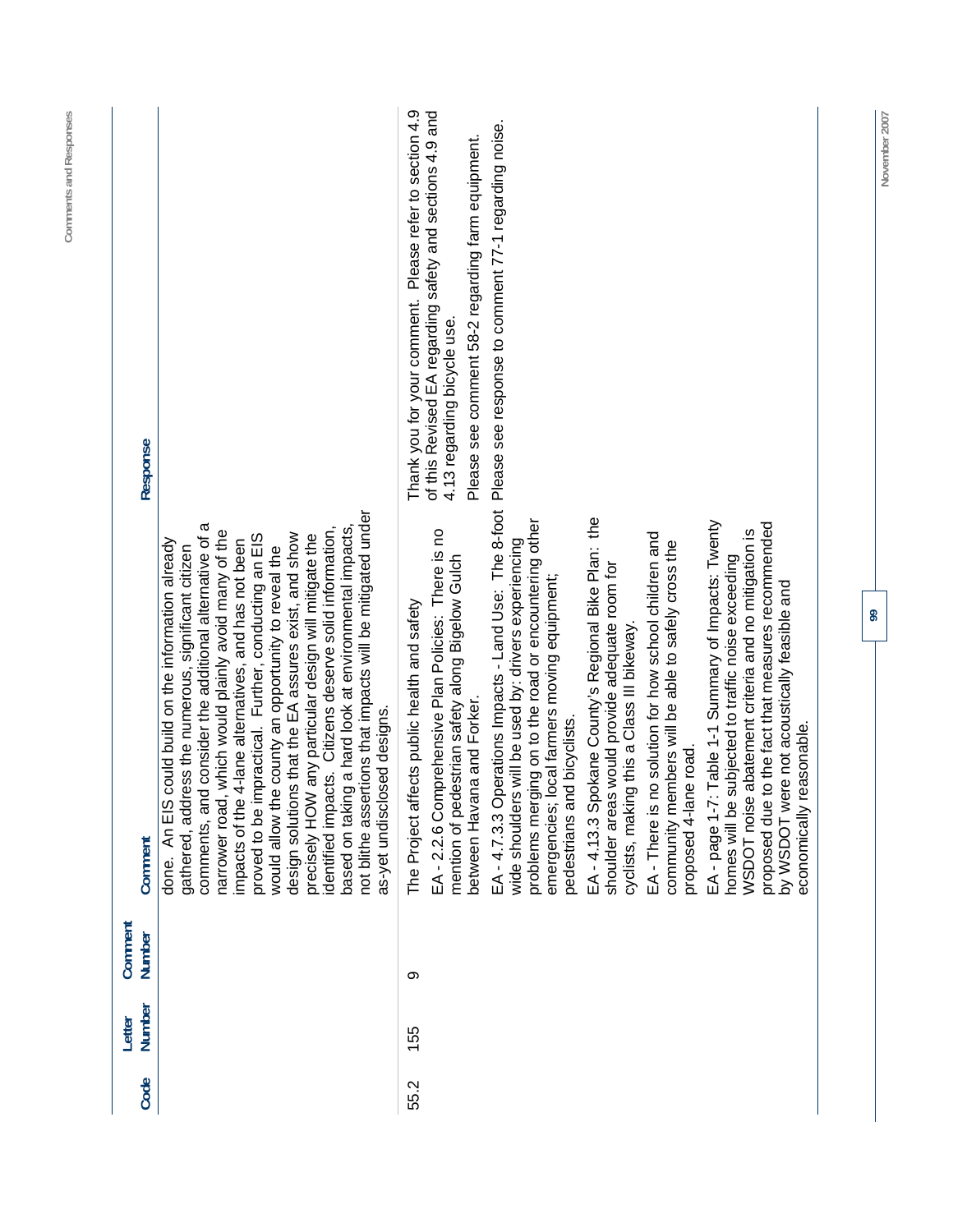| ı<br>i<br>j<br>¢<br>ı<br>í<br>i<br>۱<br>í<br>¢                                                                          |  |
|-------------------------------------------------------------------------------------------------------------------------|--|
| $\overline{\phantom{a}}$<br>$\overline{\phantom{a}}$<br>۶<br>ı<br>¢<br>š<br>ł<br>ă<br>¢<br>I<br>i.<br>k<br>i<br>I<br>J. |  |
| ş<br>ī<br>I<br>Ċ<br>-                                                                                                   |  |

| <b>Response</b>   | Thank you for your comments. Please refer to section<br>4.16 of this Revised EA regarding social impacts                                                                                                                                                                                                                                                                                                                                                                                                                                                                                                                                                 | Comment noted.                                                                                                                                                                                                                           | Comment noted. Please see section 4.4 of this Revised<br>EA regarding wetland impacts and mitigation measures.                                                                                | Additionally, Chapter 2 explains changes in the project<br>made to further reduce impacts to streams and wildlife.<br>Thank you for your comment. Comment noted Please<br>see sections 4.5 and 4.6 of this Revised EA for<br>additional analysis of streams. | information is also provided in sections 4.3 Floodplains<br>Revised EA provides additional information regarding<br>stormwater management for the project. Additional<br>Thank you for your comments. Chapter 2 of this<br>and 4.5 Streams.                                                                                                           |
|-------------------|----------------------------------------------------------------------------------------------------------------------------------------------------------------------------------------------------------------------------------------------------------------------------------------------------------------------------------------------------------------------------------------------------------------------------------------------------------------------------------------------------------------------------------------------------------------------------------------------------------------------------------------------------------|------------------------------------------------------------------------------------------------------------------------------------------------------------------------------------------------------------------------------------------|-----------------------------------------------------------------------------------------------------------------------------------------------------------------------------------------------|--------------------------------------------------------------------------------------------------------------------------------------------------------------------------------------------------------------------------------------------------------------|-------------------------------------------------------------------------------------------------------------------------------------------------------------------------------------------------------------------------------------------------------------------------------------------------------------------------------------------------------|
| Comment           | The Project impacts an area with unique characteristics.<br>Gulch. It has one of the oldest "Homemakers Clubs" in<br>Community has active culture on both sides of Bigelow<br>rie School (oldest continuously operating<br>rural school in Washington) established in 1894 and<br>an active parent-teacher organization.<br>Centennial celebrated in 1979 with two successful<br>made to commemorate the historical<br>Union Cemetery established in 1884 still in use.<br>the state, active scouting and 4-H groups.<br>is unique community.<br>school/community reunions since<br>supported by<br>heritage of th<br><b>Orchard Prai</b><br>A video was | some areas along Bigelow Gulch - this would segregate<br>trip given the limited access proposed in<br>the Orchard Prairie community into separate areas.<br>Il find visiting a next-door neighbor will<br>require a car<br>Residents wil | would be partially completely filled; mitigation measures<br>Wetlands: 0.62 acres of wetland within four wetlands<br>EA page 1-4: Table 1-1 Summary of Impacts:<br>are not specific for this. | connector alignment; details for mitigation are not given.<br>Streams: 8 streams are partially or completely within<br>See Hydrologist's report - Attachment If                                                                                              | The Effects to the Environment are Uncertain and Risky<br>1 house and caused extensive erosion - no<br>planned for increased storm water runoff to<br>occurred around 1950 in Bigelow Gulch that took out<br>1-4: Table 1-1 Summary of Impacts:<br>Resources and Floodplains: A flood<br>EA page 1-3,<br>Groundwater<br>two bridges,<br>mitigation is |
| Comment<br>Number | $\tilde{0}$                                                                                                                                                                                                                                                                                                                                                                                                                                                                                                                                                                                                                                              | $\overline{\mathbf{r}}$                                                                                                                                                                                                                  | $\frac{2}{3}$                                                                                                                                                                                 | 13                                                                                                                                                                                                                                                           | $\overline{4}$                                                                                                                                                                                                                                                                                                                                        |
| Number<br>Letter  | 155                                                                                                                                                                                                                                                                                                                                                                                                                                                                                                                                                                                                                                                      | 155                                                                                                                                                                                                                                      | 155                                                                                                                                                                                           | 155                                                                                                                                                                                                                                                          | 155                                                                                                                                                                                                                                                                                                                                                   |
| Code              | 90.0                                                                                                                                                                                                                                                                                                                                                                                                                                                                                                                                                                                                                                                     | 45.0                                                                                                                                                                                                                                     | 30.0                                                                                                                                                                                          | 20.0                                                                                                                                                                                                                                                         | 20.0                                                                                                                                                                                                                                                                                                                                                  |

Bigelow Gulch Road/Forker Road Urban Connector **Bigelow Gulch Road/Forker Road Urban Connector**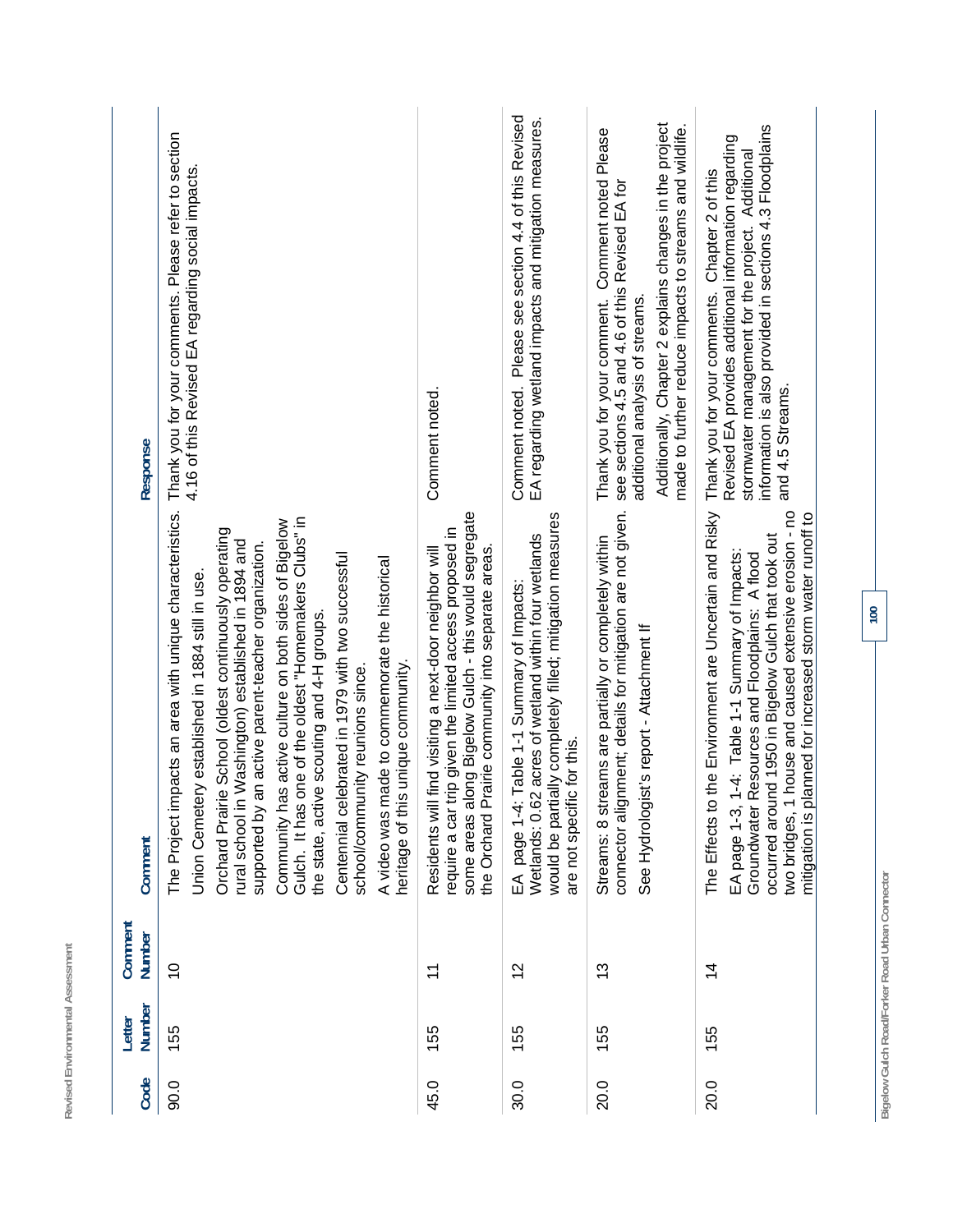| Code | Number<br>Letter | Comment<br>Number | Comment                                                                                                                                                                                                                                                                                                                                                                                                                                                                                                                                                                                                                                                                                                                                                                                                                                                                                                                                                                                                                                                                       | Response                                                                                                |
|------|------------------|-------------------|-------------------------------------------------------------------------------------------------------------------------------------------------------------------------------------------------------------------------------------------------------------------------------------------------------------------------------------------------------------------------------------------------------------------------------------------------------------------------------------------------------------------------------------------------------------------------------------------------------------------------------------------------------------------------------------------------------------------------------------------------------------------------------------------------------------------------------------------------------------------------------------------------------------------------------------------------------------------------------------------------------------------------------------------------------------------------------|---------------------------------------------------------------------------------------------------------|
|      |                  |                   | increase in impermeable surface                                                                                                                                                                                                                                                                                                                                                                                                                                                                                                                                                                                                                                                                                                                                                                                                                                                                                                                                                                                                                                               |                                                                                                         |
| 05.3 | 155              | 15                | The project establishes a precedent for future action in<br>the region                                                                                                                                                                                                                                                                                                                                                                                                                                                                                                                                                                                                                                                                                                                                                                                                                                                                                                                                                                                                        | Comment noted. Please see responses to comments 2-<br>2 and 154-2 regarding future land uses and zoning |
|      |                  |                   | EA - 4.7.3.3: Operations Impacts - Land Use: Although<br>project would facilitate a higher volume of<br>designations (as determined by Spokane<br>project vicinity. Residential growth would likely remain<br>situation will occur in the Orchard Prairie and Pleasant<br>NSF Final EIS, Appendix C: page C-4: Argonne Road<br>where it is currently located UNLESS zoning changes<br>The commercial industrial area on the<br>While this route would impact the smallest number of<br>experience growth with the improved project corridor<br>prime farmland to an interchange with Market Street.<br>agricultural northeast of Spokane." The exact same<br>Prairie area as a result of completion of the Bigelow<br>would cross large acreage tracts and<br>id residences, it would also have the<br>County) Ultimately dictate the rate of growth in the<br>western edge of the proposed project would likely<br>greatest potential for inducing growth in the rural<br>Gulch project.<br>are approved.<br>businesses ar<br>"The route"<br>traffic, zoning<br>the proposed |                                                                                                         |
| 05.4 | 155              | $\frac{6}{5}$     | discuss the cumulative impacts of a projects as part of<br>results from the incremental impact of the action when<br>foreseeable future actions regardless of what agency<br>(Federal or non-Federal) or person undertakes such<br>regulations implementing NEPA require agencies to<br>Cumulative impacts can results from<br>the environmental analysis. A cumulative impact is<br>nor but collectively significant actions<br>he impact on the environment which<br>The Project has significant cumulative impacts.<br>The Council on Environmental Quality (CEQ)<br>added to other past, present and reasonably<br>which will provide access to the east.<br>defined as: "T<br>individually mi<br>other actions.                                                                                                                                                                                                                                                                                                                                                          | Comment noted. Please see section 4.17 of this<br>Revised EA regarding cumulative impacts               |

Comments and Responses **Comments and Responses** 

**101** 

November 2007 **November 2007**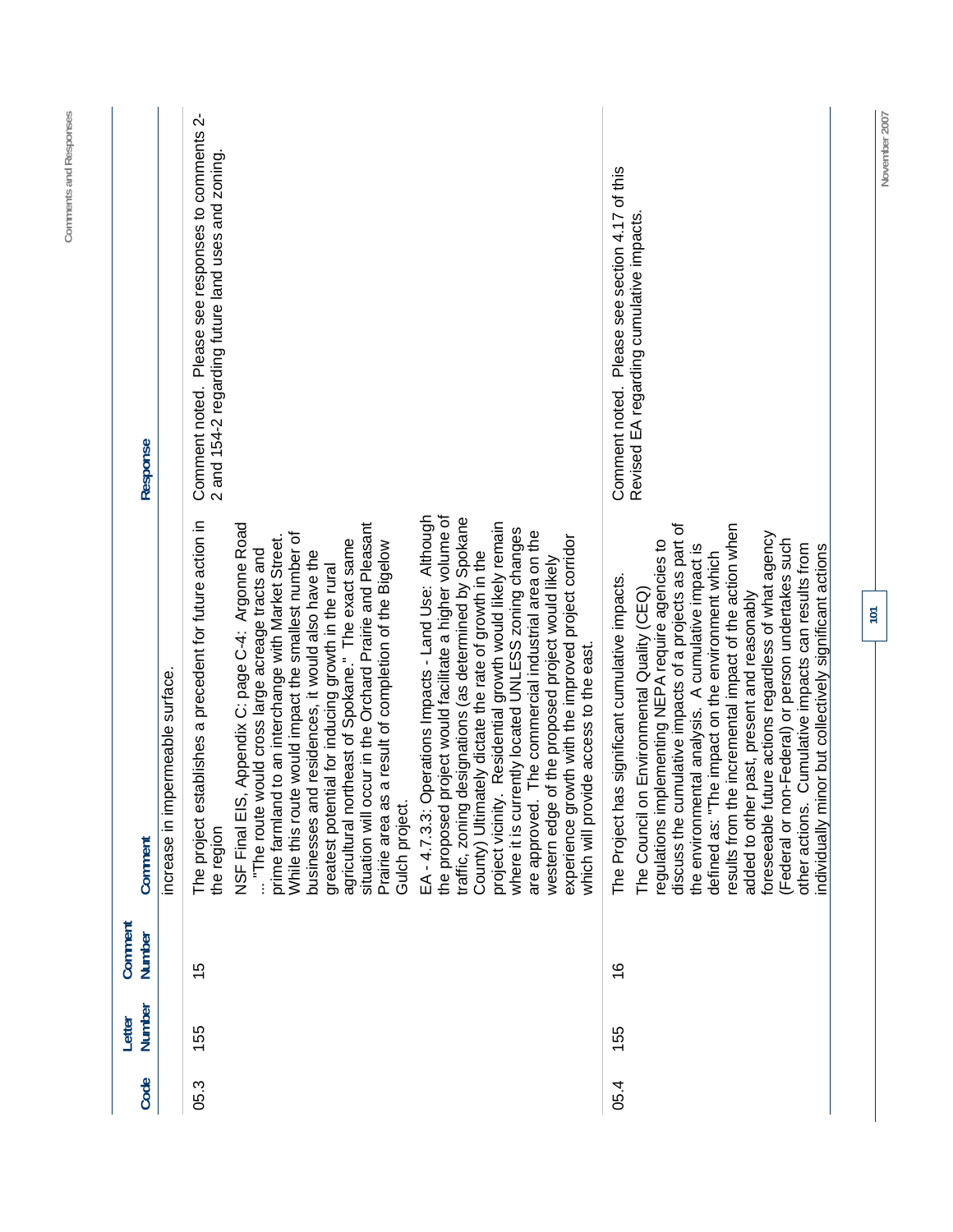| ı<br>ţ<br>¢<br>ł<br>ı<br>Ó<br><                           | -<br>i,<br>i<br>í<br>i<br>ź<br>ï<br>í<br>ń<br>ï<br>è               |
|-----------------------------------------------------------|--------------------------------------------------------------------|
| ı<br>ī<br>ł<br>ł<br>1<br>í<br>¢<br>ï<br>î<br>×<br>ì,<br>, | ц<br>$\overline{\phantom{a}}$<br>G<br>١<br>نسب<br>e<br>۰<br>ı<br>ŕ |
| ì<br>ċ<br>¢<br>٠<br>i.<br>٠<br>ï                          | -<br>ş<br>ì<br>×<br>J<br>×<br>≃                                    |

| <b>Response</b>   |                                                                                                     | properties eligible for listing in the National Register of<br>proposed project would have no effect to structures or<br>Thank you for your comments. As mentioned, the<br>Historic Places.                                                                                                                                                                                                                                                       |                                                                                                                                                                                                                                                  |                                                                                                                                                                                                                                                                                                                                                                     | comment 154-8 regarding bald eagles, and response to<br>Thank you for your comments. Please see response to<br>comment 112-1 regarding fish.               |                                                                                                                                                                                                                                                                                                                                            |              |
|-------------------|-----------------------------------------------------------------------------------------------------|---------------------------------------------------------------------------------------------------------------------------------------------------------------------------------------------------------------------------------------------------------------------------------------------------------------------------------------------------------------------------------------------------------------------------------------------------|--------------------------------------------------------------------------------------------------------------------------------------------------------------------------------------------------------------------------------------------------|---------------------------------------------------------------------------------------------------------------------------------------------------------------------------------------------------------------------------------------------------------------------------------------------------------------------------------------------------------------------|------------------------------------------------------------------------------------------------------------------------------------------------------------|--------------------------------------------------------------------------------------------------------------------------------------------------------------------------------------------------------------------------------------------------------------------------------------------------------------------------------------------|--------------|
| Comment           | taking place over a period of time." These cumulative<br>discussed in section 4.<br>effects will be | OAHP and WSDOT have determined No Adverse Effect<br>result in the destruction of significant scientific, cultural,<br>The Project will adversely affect sites eligible for listing<br>There are five structures eligible for listing<br>in the National Register of Historic Places for which<br>in the National Register of Historic Places and may<br>1 page 1-8 Cultural and Historic<br>or historic resources.<br>EA - Table 1-<br>Resources: | homestead property of Charlie Bigelow, pioneer and<br>early homesteader for whom the road is named was<br>determined non-significant. The proposed highway<br>of the proposed action to the resources: The<br>would cut deep into this hillside. | such as the plan for the Shannon homestead at 7611 E.<br>Bigelow. Also the proximity of the proposed highway to<br>homes to their original "historic condition"<br>the Ole Hansen homestead at 10806 E Bigelow Gulch<br>The plan leaves no room for returning any number of<br>Road adds to the concerns about preservation of<br>historic homes.<br>other historic | EA-4.6.2.1 Existing Vegetation and Wildlife (State and<br>The Project will affect endangered/threatened species<br>and their habitat.<br>Federal Listings) | records of threatened or endangered animal species in<br>for the Bigelow Gulch Connector Project - information<br>A Biological Assessment (Appendix A) was prepared<br>from the WNHP and the PHS programs indicates no<br>the project area. (Moody, Wa-DNR letter February<br>Bald Eagles are present within (video records) the<br>2000). | project area |
| Comment<br>Number |                                                                                                     | 17                                                                                                                                                                                                                                                                                                                                                                                                                                                |                                                                                                                                                                                                                                                  |                                                                                                                                                                                                                                                                                                                                                                     | $\frac{8}{1}$                                                                                                                                              |                                                                                                                                                                                                                                                                                                                                            |              |
| Number<br>Letter  |                                                                                                     | 155                                                                                                                                                                                                                                                                                                                                                                                                                                               |                                                                                                                                                                                                                                                  |                                                                                                                                                                                                                                                                                                                                                                     | 155                                                                                                                                                        |                                                                                                                                                                                                                                                                                                                                            |              |
| Code              |                                                                                                     | 0.1                                                                                                                                                                                                                                                                                                                                                                                                                                               |                                                                                                                                                                                                                                                  |                                                                                                                                                                                                                                                                                                                                                                     | 40.0                                                                                                                                                       |                                                                                                                                                                                                                                                                                                                                            |              |

Bigelow Gulch Road/Forker Road Urban Connector **Bigelow Gulch Road/Forker Road Urban Connector**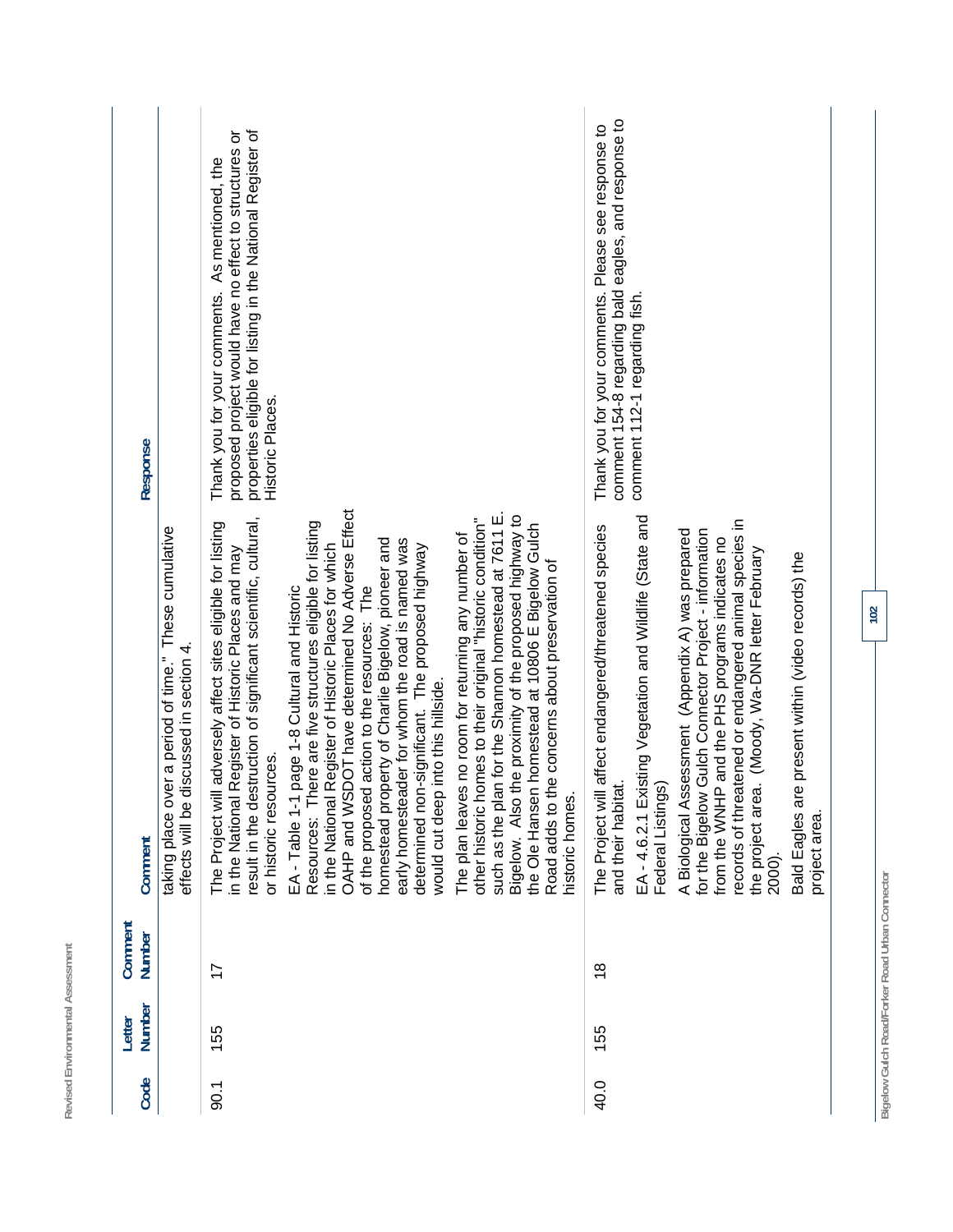| wildlife in the project area.<br>quality and noise levels?<br>was completed<br><b>WAC197-11-0</b><br>(g) by failing to<br>grazing. What<br>The Project thr<br>and pavement<br>EA-chapter 4<br>EA-chapter 4<br>requirements.<br>$\dot{\mathbb{C}}$<br>$\frac{6}{5}$<br>20<br>$\overline{2}$<br>155<br>155<br>155 | $\widehat{\mathbf{e}}$<br>55(2)(c) and WAC 197-11-030(2) (b) and<br>No clear concise evidence was produced within the<br>eatens a violation of other laws and legal<br>Presence of fish in the ponds and streams is not known<br>when the Argonne/ Bigelow intersection<br>consider all affects increased traffic will<br>affect will the increased noise have on<br>WAC 197-11-055 (2)(c), WAC 197-11-030(2) (b) and<br>impacted with most of the burrows covered by landfill<br>does not indicate which traffic model was used. How<br>section 10: the county failed to cover<br>and WAC 1997-11-030(2)(c) because the document<br>The lead agency failed to follow WAC 1997-11-03(2)<br>A colony of Columbia ground squirrels was severely<br>EA to prove the claim of no significant impact to the<br>section 6: the county failed to follow<br>through the area? What effect will this have on air<br>many more heavy freight vehicles will be traveling<br>have on yellow-billed cuckoos and whitetail deer<br>- no studies were done to determine this.<br>the bird and grazing areas?<br>in 2005. | Appendix B assumed 9% to 10% of the traffic volume as<br>2006 EA for a description of the traffic model used in the<br>Comment noted. The January 2006 EA recognized that<br>project "may affect, but not likely to adversely affect" the<br>trucks. The number of freight vehicles actually using the<br>roadway will be dependent of the economic climate and<br>please see section 4.6 of this Revised EA for additional<br>Geometry and Safety Discipline Report of the January<br>Section 4.6 of this Revised EA includes an analysis of<br>effect on yellow-billed cuckoo. The BA states that the<br>Please see sections 4.10 and 4.11 of this Revised EA<br>Appendix A Biological Assessment, for an analysis of<br>construction and operation of the project. In addition,<br>Please refer to the January 2006 EA section 1.7.2 of<br>Please refer to page 1 of Appendix B - Roadway<br>there would be impacts to wildlife resources from<br>information regarding wildlife resources.<br>impacts to white-tailed deer.<br>transportation analysis.<br>driver choice.<br>Response<br>species. |
|-----------------------------------------------------------------------------------------------------------------------------------------------------------------------------------------------------------------------------------------------------------------------------------------------------------------|-----------------------------------------------------------------------------------------------------------------------------------------------------------------------------------------------------------------------------------------------------------------------------------------------------------------------------------------------------------------------------------------------------------------------------------------------------------------------------------------------------------------------------------------------------------------------------------------------------------------------------------------------------------------------------------------------------------------------------------------------------------------------------------------------------------------------------------------------------------------------------------------------------------------------------------------------------------------------------------------------------------------------------------------------------------------------------------------------------------|-------------------------------------------------------------------------------------------------------------------------------------------------------------------------------------------------------------------------------------------------------------------------------------------------------------------------------------------------------------------------------------------------------------------------------------------------------------------------------------------------------------------------------------------------------------------------------------------------------------------------------------------------------------------------------------------------------------------------------------------------------------------------------------------------------------------------------------------------------------------------------------------------------------------------------------------------------------------------------------------------------------------------------------------------------------------------------------------------------|
| did not look for<br>the county faile<br>EA-chapter 4<br>22<br>155                                                                                                                                                                                                                                               | evidence of pre-settlement. So clearly<br>section 14 is incomplete. The county<br>d to follow WAC 197-11-055(2) (c).                                                                                                                                                                                                                                                                                                                                                                                                                                                                                                                                                                                                                                                                                                                                                                                                                                                                                                                                                                                      | Potential Effect (APE). This report was an addendum to<br>component of the cultural resources report was a review<br>$\sigma$<br>of known archaeological resources within the Area of<br>As described in Appendix E of the January 2006 EA,<br>regarding air quality and noise.                                                                                                                                                                                                                                                                                                                                                                                                                                                                                                                                                                                                                                                                                                                                                                                                                       |
|                                                                                                                                                                                                                                                                                                                 |                                                                                                                                                                                                                                                                                                                                                                                                                                                                                                                                                                                                                                                                                                                                                                                                                                                                                                                                                                                                                                                                                                           |                                                                                                                                                                                                                                                                                                                                                                                                                                                                                                                                                                                                                                                                                                                                                                                                                                                                                                                                                                                                                                                                                                       |

**Comments and Responses**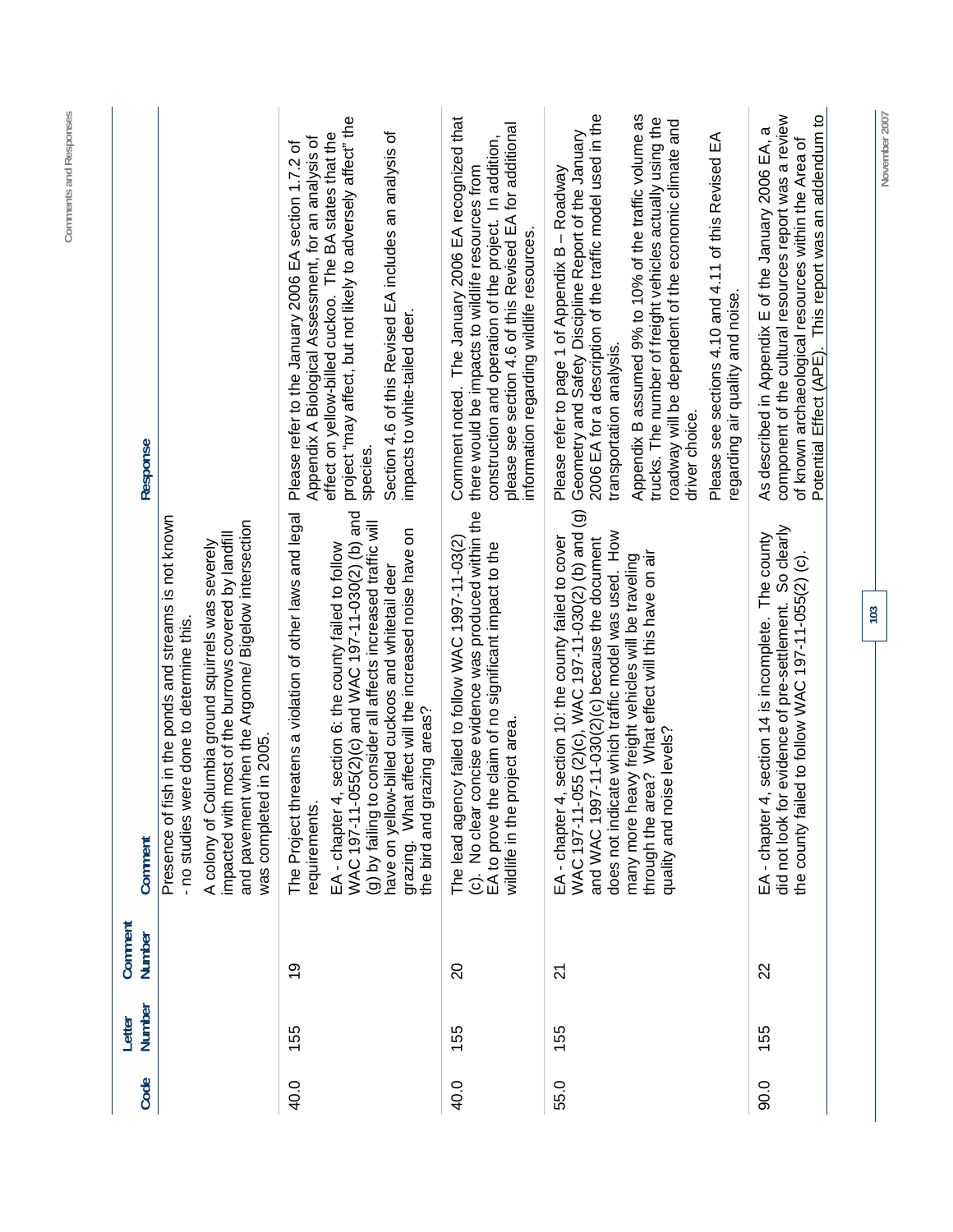Revised Environmental Assessment **Revised Environmental Assessment** 

| Response          | archaeological concern. During archival review, Jones &<br>project area's historical evolution, and potential areas of<br>Appendix C, "The AHS initial report (Axon et al. 2001)<br>County's Proposed Bigelow Gulch Road/Forker Road<br>contained a detailed description of the project area's<br>ethnographic resources, Spokane County's and the<br>Realignment Project (Axon et al. 2001) prepared by<br>Stokes identified additional survey and reports and<br>archaeological sites applicable to the project area.<br>Archaeological and Historical Services of Eastern<br>the "Cultural Resources Assessment of Spokane<br>Washington University. As stated on page 13 of | Discipline Report" of the January 2006 EA, regarding the<br>demand with consideration of the characteristics of each<br>Thank you for your comments. Please see Chapter 3 of<br>Traffic modeling is an iteration of projecting traffic along<br>each route in a system to balance the projected travel<br>this Revised EA regarding the alternatives evaluated,<br>alternative were the result of traffic demand modeling<br>The lower traffic volumes projected for the No Action<br>capacity, run speed, safety, etc. This corridor is one<br>element of a regional transportation system and it is<br>reasonable to assume that the traveling public will<br>choose routes that are safe and efficient to travel.<br>and Appendix B "Roadway Geometry and Safety<br>based on roadway characteristics, i.e. volume to<br>analysis of two-lane, three-lane, and four-lane<br>individual route.<br>alternatives.                                                                                                                                                                                                                                                                                                                                                                                                                                                              |
|-------------------|---------------------------------------------------------------------------------------------------------------------------------------------------------------------------------------------------------------------------------------------------------------------------------------------------------------------------------------------------------------------------------------------------------------------------------------------------------------------------------------------------------------------------------------------------------------------------------------------------------------------------------------------------------------------------------|-------------------------------------------------------------------------------------------------------------------------------------------------------------------------------------------------------------------------------------------------------------------------------------------------------------------------------------------------------------------------------------------------------------------------------------------------------------------------------------------------------------------------------------------------------------------------------------------------------------------------------------------------------------------------------------------------------------------------------------------------------------------------------------------------------------------------------------------------------------------------------------------------------------------------------------------------------------------------------------------------------------------------------------------------------------------------------------------------------------------------------------------------------------------------------------------------------------------------------------------------------------------------------------------------------------------------------------------------------------------------------|
| Comment           |                                                                                                                                                                                                                                                                                                                                                                                                                                                                                                                                                                                                                                                                                 | its action in terms so unreasonably narrow that only one<br>Cir. 1981). An agency may not define the objectives of<br>Save<br>impact statement." 40 C.F.R § 1502.14.<br>oposed action," California v. Block, 690<br>alternative, with the range dictated by the "nature and<br>Lake Washington v. Frank, 641 F.2d 1330, 1334 (9th<br>1500.2(e), and to "[r]igorously explore and objectively<br>(9th Cir. 1982), and sufficient to permit<br>courses of action," 42 U.S.C. § 4332(e), to "[u]se the<br>The Environmental Assessment fails to Consider and<br>Accordingly, agencies must look at every reasonable<br>NEPA process to identify and assess the reasonable<br>alternatives has been described as "the heart of the<br>se effects of these actions upon the<br>describe appropriate alternatives to recommended<br>NEPA requires that the Forest Service consider all<br>1502.14(a). This development and assessment of<br>NEPA requires agencies to "[s]tudy, develop, and<br>reasonable alternatives. 40 C.F.R. § 1502.14(a).<br>evaluate all reasonable alternatives." 40 C.F.R. §<br>proposed actions that will avoid or<br>reasoned choice and informed decision-making.<br>quality of the human environment," 40 C.F.R §<br>Evaluated a Wide Range of Alternatives<br>minimize adver<br>scope of the pr<br>alternatives to<br>environmental<br>F.2d 753, 761 |
| Comment<br>Number |                                                                                                                                                                                                                                                                                                                                                                                                                                                                                                                                                                                                                                                                                 | 23                                                                                                                                                                                                                                                                                                                                                                                                                                                                                                                                                                                                                                                                                                                                                                                                                                                                                                                                                                                                                                                                                                                                                                                                                                                                                                                                                                            |
| Number<br>Letter  |                                                                                                                                                                                                                                                                                                                                                                                                                                                                                                                                                                                                                                                                                 | 155                                                                                                                                                                                                                                                                                                                                                                                                                                                                                                                                                                                                                                                                                                                                                                                                                                                                                                                                                                                                                                                                                                                                                                                                                                                                                                                                                                           |
| Code              |                                                                                                                                                                                                                                                                                                                                                                                                                                                                                                                                                                                                                                                                                 | 04.0                                                                                                                                                                                                                                                                                                                                                                                                                                                                                                                                                                                                                                                                                                                                                                                                                                                                                                                                                                                                                                                                                                                                                                                                                                                                                                                                                                          |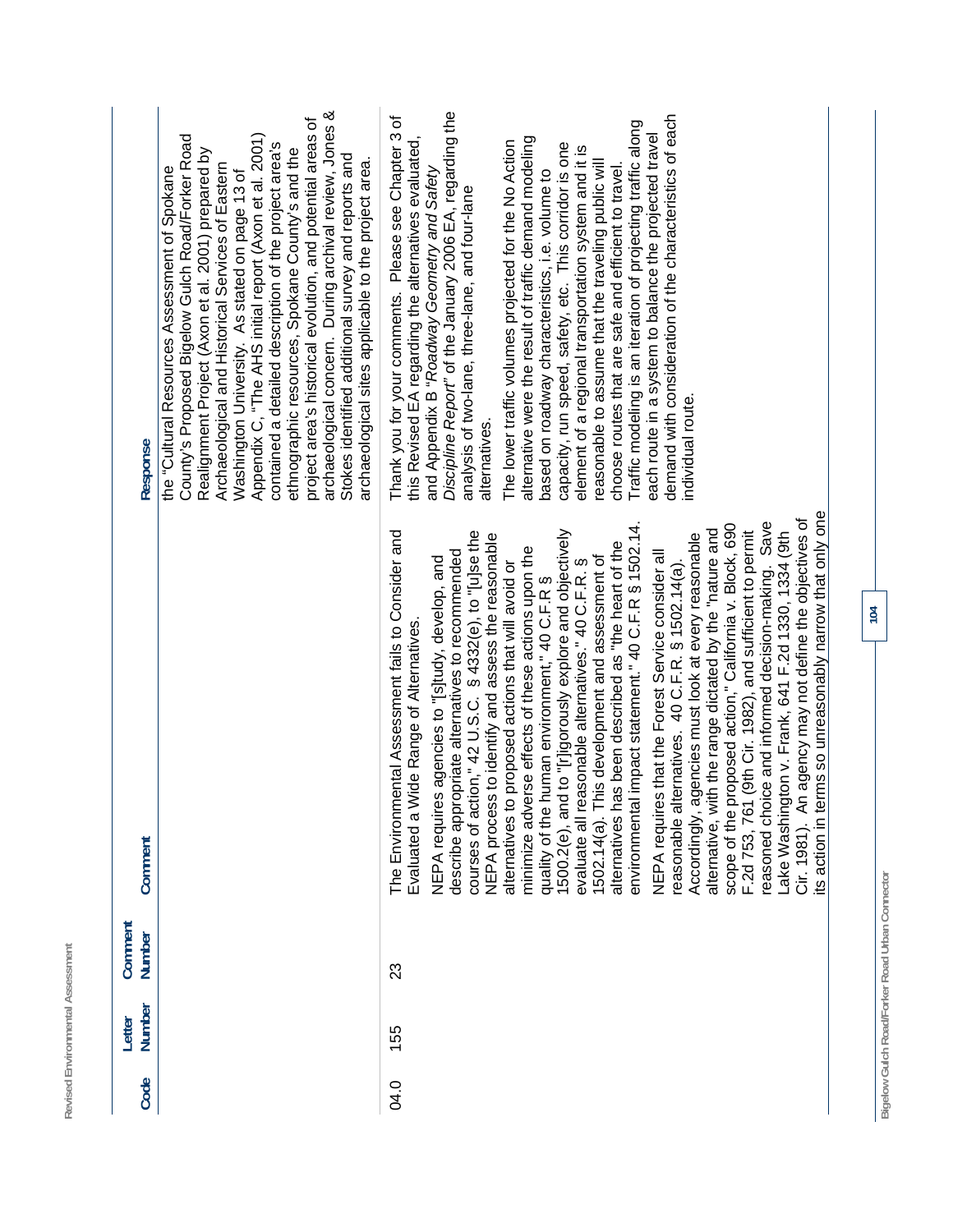$\overline{\phantom{a}}$ 

| Response          |                                                                                                                                                                                                                                                                                                                                                                                                               |                                                                                                                                                                                                                                                                                                                                                                                                                                                                                                                                                                                                                                                                                                      |                                                                                                                                                                                                                                                                                                                                                                                                                                                                                                                                                                                                              |                                                                                                                                                                                                                                                                                                                                                                                                                                                   |
|-------------------|---------------------------------------------------------------------------------------------------------------------------------------------------------------------------------------------------------------------------------------------------------------------------------------------------------------------------------------------------------------------------------------------------------------|------------------------------------------------------------------------------------------------------------------------------------------------------------------------------------------------------------------------------------------------------------------------------------------------------------------------------------------------------------------------------------------------------------------------------------------------------------------------------------------------------------------------------------------------------------------------------------------------------------------------------------------------------------------------------------------------------|--------------------------------------------------------------------------------------------------------------------------------------------------------------------------------------------------------------------------------------------------------------------------------------------------------------------------------------------------------------------------------------------------------------------------------------------------------------------------------------------------------------------------------------------------------------------------------------------------------------|---------------------------------------------------------------------------------------------------------------------------------------------------------------------------------------------------------------------------------------------------------------------------------------------------------------------------------------------------------------------------------------------------------------------------------------------------|
| Comment           | of Transp., 123 F.3d 1142, 1155 (9th Cir. 1997).<br>alternative would accomplish the goals of the agency<br>City of Carmel_by_the_Sea v. United States<br>statement inadequate." Citizens for a Better<br>unexamined alternative "renders an environmental<br>Henderson v. Hodel, 768 F.2d 1051, 1057 (9th Cir.<br>Under this scenario, the existence of a viable but<br>action.<br>impact<br>1985).<br>Dept. | able alternative solely because it presents only a<br>1502.14(c), and must provide an explanation of why an<br>consideration. Id. at § 1504.14(a). Courts have stated<br>alternative is infeasible and, therefore, eliminated from<br>NRDC v. Morton, 458 F.2d 827, 836 (D.C Cir.<br>solution to the stated purpose and need for the<br>An agency must not reject an alternative because it is<br>alternatives merely because they do not offer a<br>agency may not eliminate an otherwise<br>Thus, it is unreasonable "to disregard<br>complete solution to the problem." Id. at 836.<br>not within its sole legal authority, 40 C.F.R. §<br>Ŀ<br>that an<br>project<br>1972).<br>reasor<br>partial | of reasonable alternatives is that only one action<br>Although a "No Action" alternative was considered, the<br>most obvious indications that the EA fails to consider a<br>alternative - the proposed action- was fully considered.<br>EA discloses that this alternative is wholly impractical,<br>3.4 are variations in the route of a 4-lane, high-speed<br>road or the existing road with no improvements. The<br>The proposed alternatives addressed in the EA para.<br>simply a "strawman" alternative. Significantly,<br>there is no consideration of the feasibility of a 2-lane<br>range<br>and is | eliminating key curves or turns in the present path of the<br>road that involves: (1) improvements to the grade of the<br>providing for lane separation in critical areas (i.e. a turn<br>ing the speed limit; (5) widening the shoulders to<br>road, as is included in all of the 4-lane alternatives; (3)<br>road, as are included in all the 4-lane alternatives; (2)<br>is included in all the 4-lane alternatives; (4)<br>changi<br>lane), i |
| Comment<br>Number |                                                                                                                                                                                                                                                                                                                                                                                                               |                                                                                                                                                                                                                                                                                                                                                                                                                                                                                                                                                                                                                                                                                                      |                                                                                                                                                                                                                                                                                                                                                                                                                                                                                                                                                                                                              |                                                                                                                                                                                                                                                                                                                                                                                                                                                   |
| Number<br>Letter  |                                                                                                                                                                                                                                                                                                                                                                                                               |                                                                                                                                                                                                                                                                                                                                                                                                                                                                                                                                                                                                                                                                                                      |                                                                                                                                                                                                                                                                                                                                                                                                                                                                                                                                                                                                              |                                                                                                                                                                                                                                                                                                                                                                                                                                                   |
| Code              |                                                                                                                                                                                                                                                                                                                                                                                                               |                                                                                                                                                                                                                                                                                                                                                                                                                                                                                                                                                                                                                                                                                                      |                                                                                                                                                                                                                                                                                                                                                                                                                                                                                                                                                                                                              |                                                                                                                                                                                                                                                                                                                                                                                                                                                   |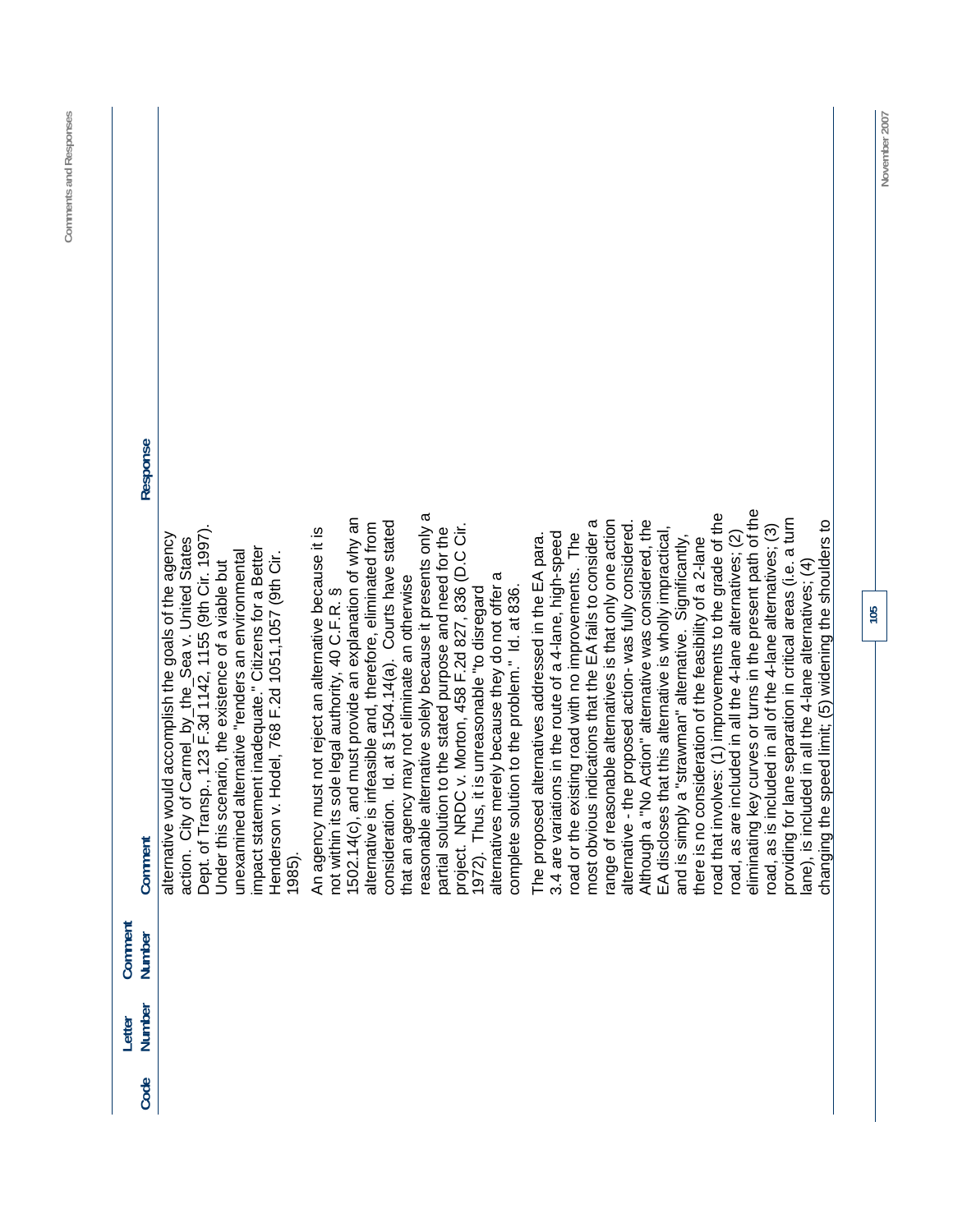| Response          |                                                                                                                                                                                                                                                                         |                                                                                                                                                   | Thank you for your comments. Please see sections 4.16<br>and 4.17 of this Revised EA regarding socio-economic | and cumulative impacts.                                                                                                                                                                                                                                                                                                                                                                                                                                                                                                                                                                                                                                                                                                                                                                                                                                                                                                                                                                                                                                                                                                                                                                                                                                                                                                                                                                                                                   |
|-------------------|-------------------------------------------------------------------------------------------------------------------------------------------------------------------------------------------------------------------------------------------------------------------------|---------------------------------------------------------------------------------------------------------------------------------------------------|---------------------------------------------------------------------------------------------------------------|-------------------------------------------------------------------------------------------------------------------------------------------------------------------------------------------------------------------------------------------------------------------------------------------------------------------------------------------------------------------------------------------------------------------------------------------------------------------------------------------------------------------------------------------------------------------------------------------------------------------------------------------------------------------------------------------------------------------------------------------------------------------------------------------------------------------------------------------------------------------------------------------------------------------------------------------------------------------------------------------------------------------------------------------------------------------------------------------------------------------------------------------------------------------------------------------------------------------------------------------------------------------------------------------------------------------------------------------------------------------------------------------------------------------------------------------|
| Comment           | enforcement; or any other improvements<br>reduce the risk head on collisions as well as allow for<br>movement of farm equipment and to<br>rojections show a lower traffic volume<br>road.<br>allow for better<br>safe traffic law<br>Notably, the pr<br>to the existing | under the "No Action" alternative, suggesting that some<br>of the traffic increase would be invited, not solved, by<br>creating a 4-lane highway. | Look" at Environmental, Social and Economic Impacts.<br>The Environmental Assessment fails to take a "hard    | agency has fully contemplated the environmental effects<br>demonstrate that "a reasonably thorough discussion on<br>standard, an agency is required to take a "hard look" at<br>look. To the contrary, it appears that the<br>NEPA is a procedural statute that requires agencies to<br>Swanson v. Forest Service, 87 F.3d 339, 343 (9th Cir.<br>the environmental consequences of proposed actions.<br>ead agency did not compile data in good faith, did not<br>requires public discourse "to insure the<br>Neighbors of Cuddy Mountain v. United States Forest<br>challenge the agency." Idaho Sporting<br>The Environmental Assessment does not contain the<br>aspects of the probable environmental<br>information reasonably; (3) not ignore pertinent data;<br>Service, 88 F.3d 754,758 (9th Cir. 1996). Under this<br>Congress v. Thomas, 137 F.3d 1146, 1151 (9th Cir.<br>1998); see also Inland Empire Pub. Lands v. Forest<br>The Second Circuit Court of Appeals explained that<br>public disclosures. See Sierra Club v.<br>agencies must: (1) ensure that an EIS adequately<br>consequences" of a project has been undertaken.<br>of its action and to insure the public has sufficient<br>compiles relevant information; (2) analyze the<br>Army Corps, 701 F.2d 1011 (2nd Cir. 1983).<br>Serv., 137 F.3d 1372, 1476 (9th Cir. 1998)<br>information to<br>the significant<br>1987). NEPA<br>and (4) make<br>requisite hard |
| Comment<br>Number |                                                                                                                                                                                                                                                                         |                                                                                                                                                   | 24                                                                                                            |                                                                                                                                                                                                                                                                                                                                                                                                                                                                                                                                                                                                                                                                                                                                                                                                                                                                                                                                                                                                                                                                                                                                                                                                                                                                                                                                                                                                                                           |
| Number<br>Letter  |                                                                                                                                                                                                                                                                         |                                                                                                                                                   | 155                                                                                                           |                                                                                                                                                                                                                                                                                                                                                                                                                                                                                                                                                                                                                                                                                                                                                                                                                                                                                                                                                                                                                                                                                                                                                                                                                                                                                                                                                                                                                                           |
| Code              |                                                                                                                                                                                                                                                                         |                                                                                                                                                   | 05.5                                                                                                          |                                                                                                                                                                                                                                                                                                                                                                                                                                                                                                                                                                                                                                                                                                                                                                                                                                                                                                                                                                                                                                                                                                                                                                                                                                                                                                                                                                                                                                           |

**Revised Environmental Assessment** 

Revised Environmental Assessment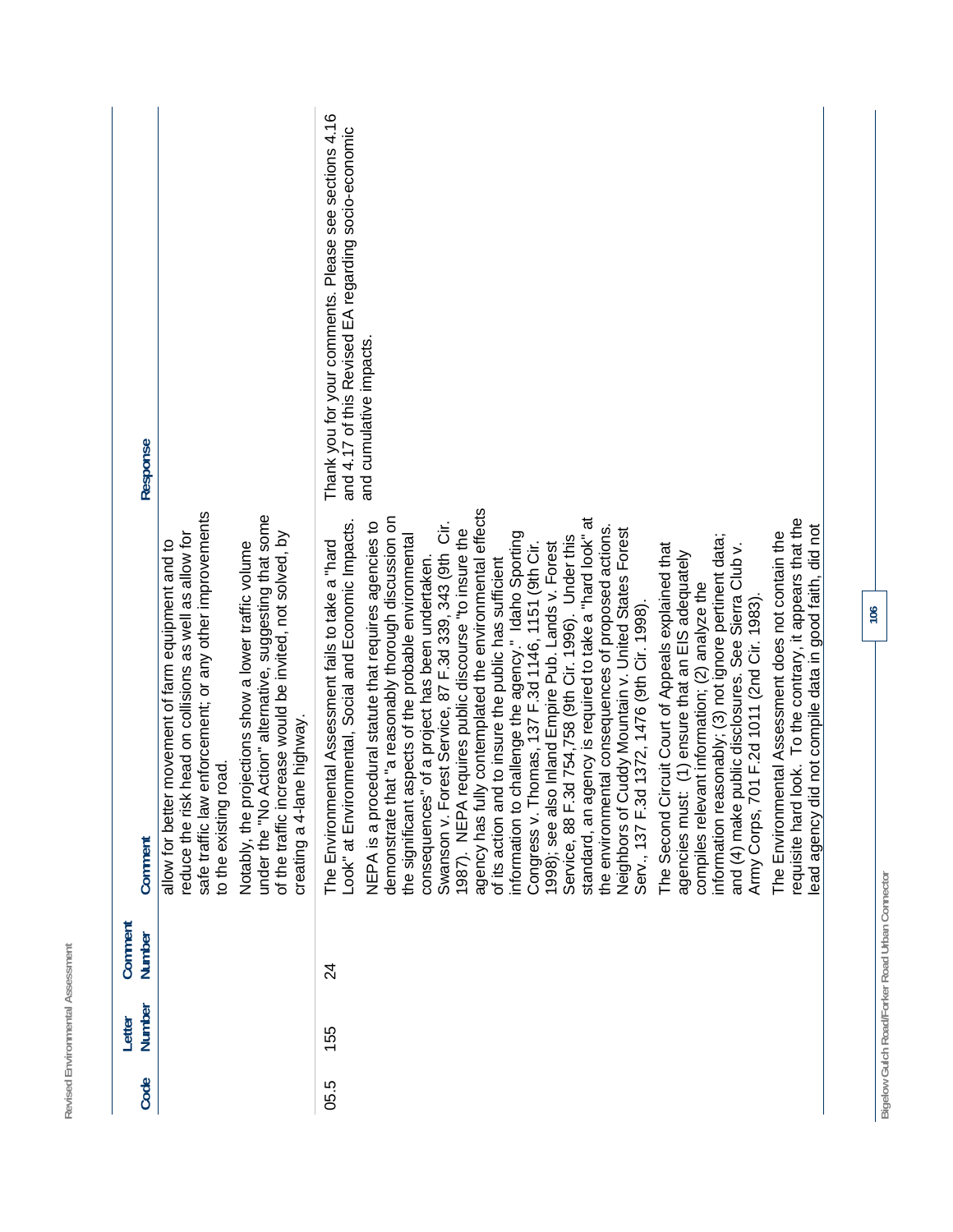| Response          |                                                                                                                                                                                                                                                                                                                                                                                                                      | Please see section 4.4<br>of this revised EA regarding additional wetlands<br>Thank you for your comments.<br>analysis.                                                                                                                                                                                                                                                                                                                                                                                                                                                                                                                                                                | Thank you for your comments. Please see section 4.2<br>of this Revised EA regarding the Spokane-Rathdrum<br>Aquifer, and section 4.4 regarding wetlands.                                                    | realignment or streambank modification to streams to be<br>comment 154-6 regarding procedure for designing any<br>presence of fish in the creek. Please see response to<br>Comment noted. The Revised EA has assumed the<br>impacted by the project.                                                                                                                                                                                                                                                                 | Please see comment 89-<br>1 above, and Section 4.6 of this Revised EA for<br>Thank you for your comments.   | November 2007 |
|-------------------|----------------------------------------------------------------------------------------------------------------------------------------------------------------------------------------------------------------------------------------------------------------------------------------------------------------------------------------------------------------------------------------------------------------------|----------------------------------------------------------------------------------------------------------------------------------------------------------------------------------------------------------------------------------------------------------------------------------------------------------------------------------------------------------------------------------------------------------------------------------------------------------------------------------------------------------------------------------------------------------------------------------------------------------------------------------------------------------------------------------------|-------------------------------------------------------------------------------------------------------------------------------------------------------------------------------------------------------------|----------------------------------------------------------------------------------------------------------------------------------------------------------------------------------------------------------------------------------------------------------------------------------------------------------------------------------------------------------------------------------------------------------------------------------------------------------------------------------------------------------------------|-------------------------------------------------------------------------------------------------------------|---------------|
| Comment           | update existing environmental conditions, and has not<br>agency failed to take a hard look at the environmental<br>made adequate public disclosures. In short, the lead<br>analyze the data collected in a rational or reasonable<br>s project with respect to: Streams and<br>manner, ignored relevant information and failed to<br>wetlands, wildlife, historical and socio-economic<br>impacts of thi<br>impacts. | The springs that feed it are an important source of water<br>It is a large pond, just south of the current<br>leaving the pond. The construction and road placement<br>surfaces can affect the quality of the water entering and<br>for Creek #1. Construction above the pond can impact<br>Bigelow Gulch Road, known locally as Sullivan's Pond.<br>etland that will be impacted by the Urban<br>Runoff<br>not mentioned in the Environmental<br>during construction and from the completed road<br>a detrimental effect on the pond at<br>the ground water tables that feed the springs.<br>Palmer.<br>The largest w<br>will also have<br>Assessment.<br>Bigelow and<br>Connector is | recharge to the Spokane-Rathdrum Aquifer. The EA<br>enough study to the probable negative<br>All of the wetlands along the project provide aquifer<br>impacts to these sensitive wetlands.<br>does not give | fish populations. A determination of the presence of fish<br>would have an impact on how construction proceeds, as<br>Adjacent ponds were stocked with fish and escapement<br>The road construction would have a negative impact on<br>Stream #1 has been home to rainbow and brook trout.<br>fish. The Washington State Game Department should<br>from these ponds at times also stocked the creek with<br>the creek to verify the presence of fish.<br>to and crosses the creek.<br>electroshock<br>it is adjacent | ent, fails to address the impact on the<br>many animals and birds. It does mention the large<br>The Assessm | 107           |
| Comment<br>Number |                                                                                                                                                                                                                                                                                                                                                                                                                      | 25                                                                                                                                                                                                                                                                                                                                                                                                                                                                                                                                                                                                                                                                                     | 26                                                                                                                                                                                                          | 27                                                                                                                                                                                                                                                                                                                                                                                                                                                                                                                   | 28                                                                                                          |               |
| Number<br>Letter  |                                                                                                                                                                                                                                                                                                                                                                                                                      | 155                                                                                                                                                                                                                                                                                                                                                                                                                                                                                                                                                                                                                                                                                    | 155                                                                                                                                                                                                         | 155                                                                                                                                                                                                                                                                                                                                                                                                                                                                                                                  | 55                                                                                                          |               |
| Code              |                                                                                                                                                                                                                                                                                                                                                                                                                      | 30.0                                                                                                                                                                                                                                                                                                                                                                                                                                                                                                                                                                                                                                                                                   | 30.0                                                                                                                                                                                                        | 40.5                                                                                                                                                                                                                                                                                                                                                                                                                                                                                                                 | 40.2                                                                                                        |               |

**Comments and Responses**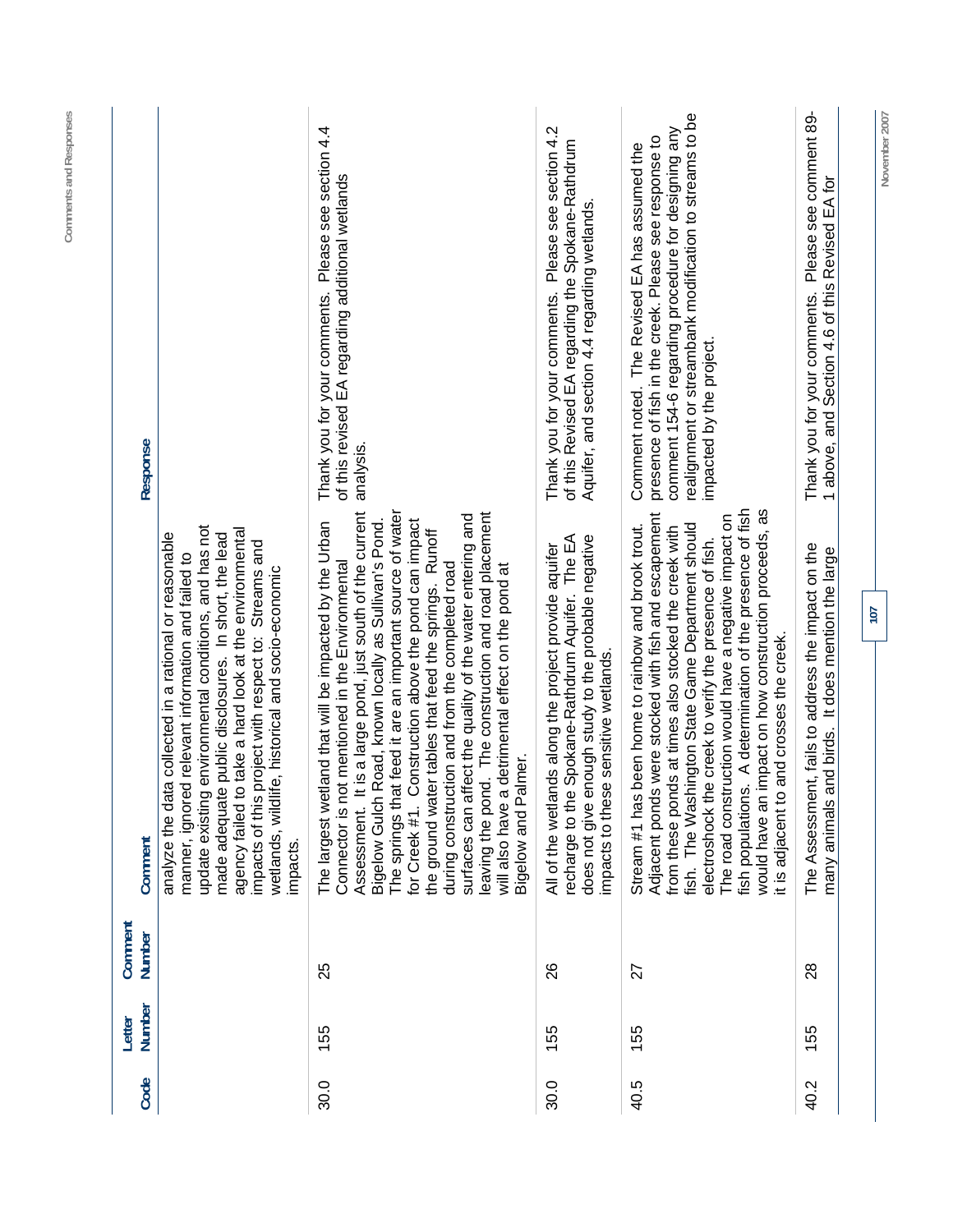| Response          | additional information regarding wildlife.                                                                                                                                                                                                                                                                                                                                                                                            | Please see comment 89-1 above, and<br>Section 4.6 of this Revised EA for additional information<br>Comment noted.<br>regarding wildlife.                                                                                                                                                                        | Please see comment 89-<br>1 above, and Section 4.6 of this Revised EA for<br>additional information regarding wildlife.<br>Thank you for your comments.                                                                                                                                                                                                                                                                                                                                                                                                                                                                                                                 | Please see comment 89-<br>1 above, and Section 4.6 of this Revised EA for<br>additional information regarding wildlife.<br>Thank you for your comments.                                                                                                                                                                                                                                                                                                                             |  |
|-------------------|---------------------------------------------------------------------------------------------------------------------------------------------------------------------------------------------------------------------------------------------------------------------------------------------------------------------------------------------------------------------------------------------------------------------------------------|-----------------------------------------------------------------------------------------------------------------------------------------------------------------------------------------------------------------------------------------------------------------------------------------------------------------|-------------------------------------------------------------------------------------------------------------------------------------------------------------------------------------------------------------------------------------------------------------------------------------------------------------------------------------------------------------------------------------------------------------------------------------------------------------------------------------------------------------------------------------------------------------------------------------------------------------------------------------------------------------------------|-------------------------------------------------------------------------------------------------------------------------------------------------------------------------------------------------------------------------------------------------------------------------------------------------------------------------------------------------------------------------------------------------------------------------------------------------------------------------------------|--|
| Comment           | grazing of Whitetail deer. Placing deer crossing signs is<br>deer, and risk death to both the deer and<br>the county has failed to follow WAC 197-11-055(2) (C)<br>population of whitetail deer. But in Chapter 4 section 6<br>not sufficient to mitigate the impact on the year around<br>consider all effects increased traffic will have on the<br>and WAC 197-11-030(2) (b) and (g) by failing to<br>populations of<br>motorists. | The area between Havana and Forker is now home to a<br>serious consequences. Nothing is mentioned in the<br>large herd of elk that regularly cross Bigelow Gulch<br>Assessment concerning protecting the elk herd or<br>Road. Collision with an elk can cause even more<br>risk to motorists.<br>mitigating the | songbirds, house finches, towhees, crossbills, bluebirds,<br>Eagles have been increasingly using the<br>Pheasant, quail and turkeys are present. Yellow-billed<br>flickers are not included in the EA. Very<br>area in the last few years. There has been a return of<br>hawks and owls. These raptors are very important to<br>n keeping rodent populations in check.<br>importantly, meadowlarks are returning after a long<br>Some important species are not listed at all in the<br>cuckoos are mentioned in the EA but many of the<br>grosbeaks, varied thrushes, goldfinches, downy<br>the area.<br>absence from<br>area farmers i<br>woodpeckers,<br>Assessment. | impact" is applied to all the species even though a road<br>The Assessment mentions wildlife but provides nothing<br>of this magnitude will have a tremendous impact on the<br>within the document to prove the claim of no significant<br>clear concise evidence was produced<br>Also the lead agency failed to follow WAC 197-11-<br>for their protection. The statement "no significant<br>impact to the wildlife in the project area.<br>wildlife of the area.<br>030(2)(c). No |  |
| Comment<br>Number |                                                                                                                                                                                                                                                                                                                                                                                                                                       | 29                                                                                                                                                                                                                                                                                                              | వి                                                                                                                                                                                                                                                                                                                                                                                                                                                                                                                                                                                                                                                                      | ᢌ                                                                                                                                                                                                                                                                                                                                                                                                                                                                                   |  |
| Number<br>Letter  |                                                                                                                                                                                                                                                                                                                                                                                                                                       | 155                                                                                                                                                                                                                                                                                                             | 155                                                                                                                                                                                                                                                                                                                                                                                                                                                                                                                                                                                                                                                                     | 155                                                                                                                                                                                                                                                                                                                                                                                                                                                                                 |  |
| Code              |                                                                                                                                                                                                                                                                                                                                                                                                                                       | 40.5                                                                                                                                                                                                                                                                                                            | 40.5                                                                                                                                                                                                                                                                                                                                                                                                                                                                                                                                                                                                                                                                    | 40.0                                                                                                                                                                                                                                                                                                                                                                                                                                                                                |  |

Revised Environmental Assessment **Revised Environmental Assessment** 

**108** 

Bigelow Gulch Road/Forker Road Urban Connector **Bigelow Gulch Road/Forker Road Urban Connector**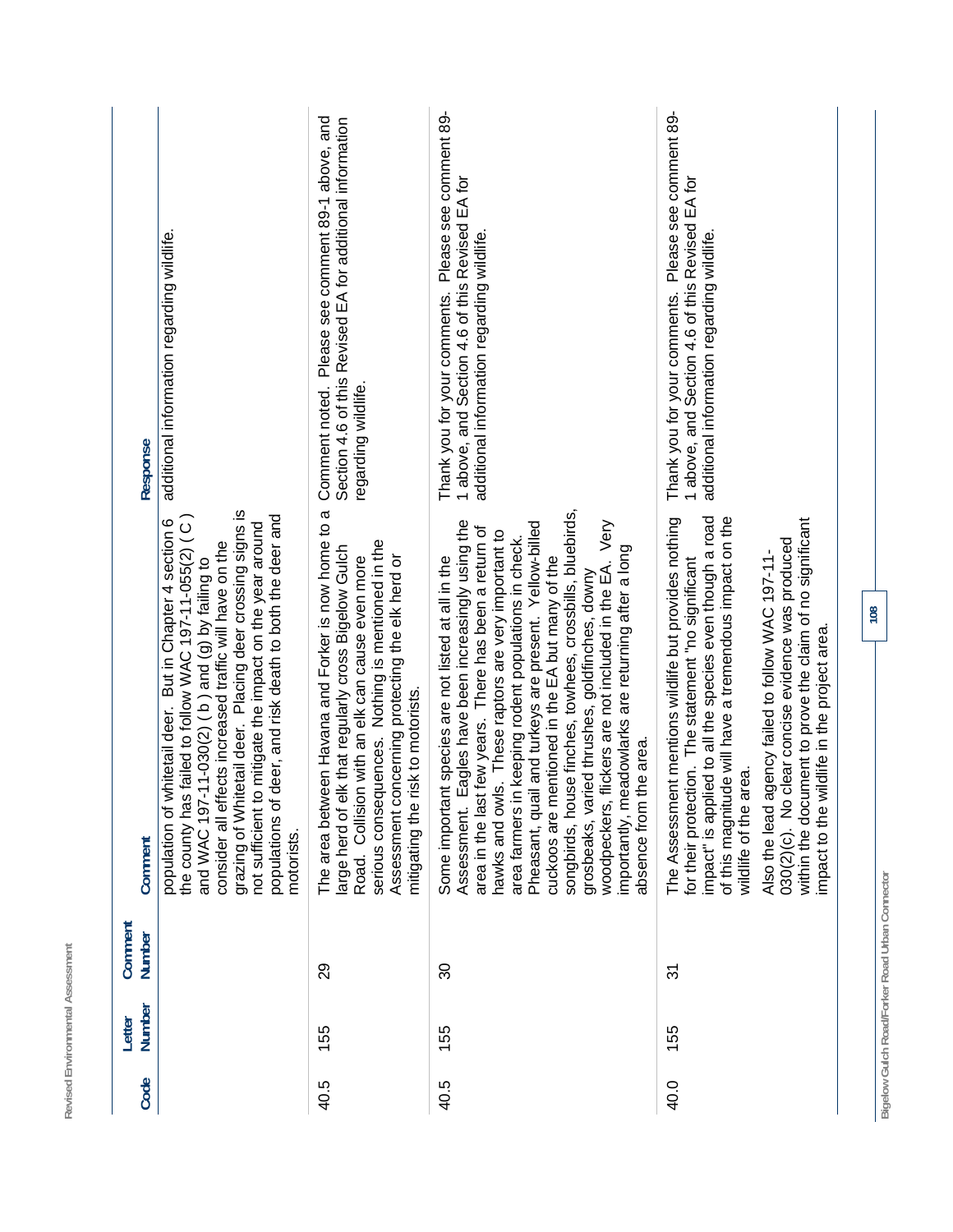| Response          | roadway than it is from the existing Bigelow Gulch Road.<br>impacts. Regarding cultural resources, please note that<br>Orchard Prairie School is located outside of the "Area of<br>County's and the project area's historical evolution. The<br>Washington University contained a detailed description<br>of the project area's ethnographic resources, Spokane<br>Potential Effect (APE)" that was defined for the project.<br>County's Proposed Bigelow Gulch Road/Forker Road<br>When the project is constructed, the Orchard Prairie<br>Realignment Project (Axon et al. 2001) prepared by<br>Please see section 4.16 regarding Socio-economic<br>School would be located even further from the new<br>Archaeological and Historical Services of Eastern<br>the "Cultural Resources Assessment of Spokane | the specific property values for property to be purchased<br>by Spokane County. Please see response to comment<br>area. The right-of-way acquisition process will address<br>Please see comment 58-2 regarding<br>An economic analysis was not defined in scoping of<br>nature and the lack of businesses within the project<br>environmental study elements because of the rural<br>102-6 regarding property values.<br>Comment noted.<br>farm equipment.                                                                                                   | Please see response to comment 2-5<br>and section 4.17 of this Revised EA regarding<br>cumulative effects.<br>Comment noted.                                                                                                                                                                                                                                                                                                                                                                                                                 |  |
|-------------------|----------------------------------------------------------------------------------------------------------------------------------------------------------------------------------------------------------------------------------------------------------------------------------------------------------------------------------------------------------------------------------------------------------------------------------------------------------------------------------------------------------------------------------------------------------------------------------------------------------------------------------------------------------------------------------------------------------------------------------------------------------------------------------------------------------------|--------------------------------------------------------------------------------------------------------------------------------------------------------------------------------------------------------------------------------------------------------------------------------------------------------------------------------------------------------------------------------------------------------------------------------------------------------------------------------------------------------------------------------------------------------------|----------------------------------------------------------------------------------------------------------------------------------------------------------------------------------------------------------------------------------------------------------------------------------------------------------------------------------------------------------------------------------------------------------------------------------------------------------------------------------------------------------------------------------------------|--|
| Comment           | impacts on the historical community of Orchard Prairie,<br>The Environmental Assessment fails to examine the<br>Socio-Economic Impacts<br>and the impacts on its unique school.<br>Historical and                                                                                                                                                                                                                                                                                                                                                                                                                                                                                                                                                                                                              | impacts on farming along the area it proposes to divide.<br>necessary obstruction caused by farming equipment.<br>nental Assessment fails to address the<br>is and challenges may reduce farming<br>There appears to be no in depth economic impact<br>have significant economic and social<br>danger to farmers and to motorists by the sudden<br>will create a significant challenge to<br>moving equipment from field to field. It creates a<br>s project.<br>These danger<br>The Environn<br>activity, thus<br>analysis of th<br>The highway<br>impacts. | Kleppe v. Sierra Club, 427 U.S. 390 (1976); Thomas v.<br>Cuddy Mountain v. United States Forest<br>Peterson, 753 F.2d 754, 758-59 (9th Cir. 1985); Save<br>NEPA requires agencies to address a project's direct<br>Cumulative Effects of Past, Present and Reasonably<br>the Yaak v. Block, 840 F.2d 712, 714 (9th Cir. 1988);<br>The Environmental Assessment fails to assess the<br>impacts, indirect impacts, and cumulative effects.<br>Serv., 137 F.3d 1372, 1378-79 (9th Cir. 1998).<br>Future Actions.<br>Neighbors of<br>Foreseeable |  |
| Comment<br>Number | 32                                                                                                                                                                                                                                                                                                                                                                                                                                                                                                                                                                                                                                                                                                                                                                                                             | 33                                                                                                                                                                                                                                                                                                                                                                                                                                                                                                                                                           | 34                                                                                                                                                                                                                                                                                                                                                                                                                                                                                                                                           |  |
| Number<br>Letter  | 155                                                                                                                                                                                                                                                                                                                                                                                                                                                                                                                                                                                                                                                                                                                                                                                                            | 155                                                                                                                                                                                                                                                                                                                                                                                                                                                                                                                                                          | 155                                                                                                                                                                                                                                                                                                                                                                                                                                                                                                                                          |  |
| Code              | 50.1                                                                                                                                                                                                                                                                                                                                                                                                                                                                                                                                                                                                                                                                                                                                                                                                           | 45.4                                                                                                                                                                                                                                                                                                                                                                                                                                                                                                                                                         | 05.4                                                                                                                                                                                                                                                                                                                                                                                                                                                                                                                                         |  |

Comments and Responses **Comments and Responses** 

**109** 

November 2007 **November 2007**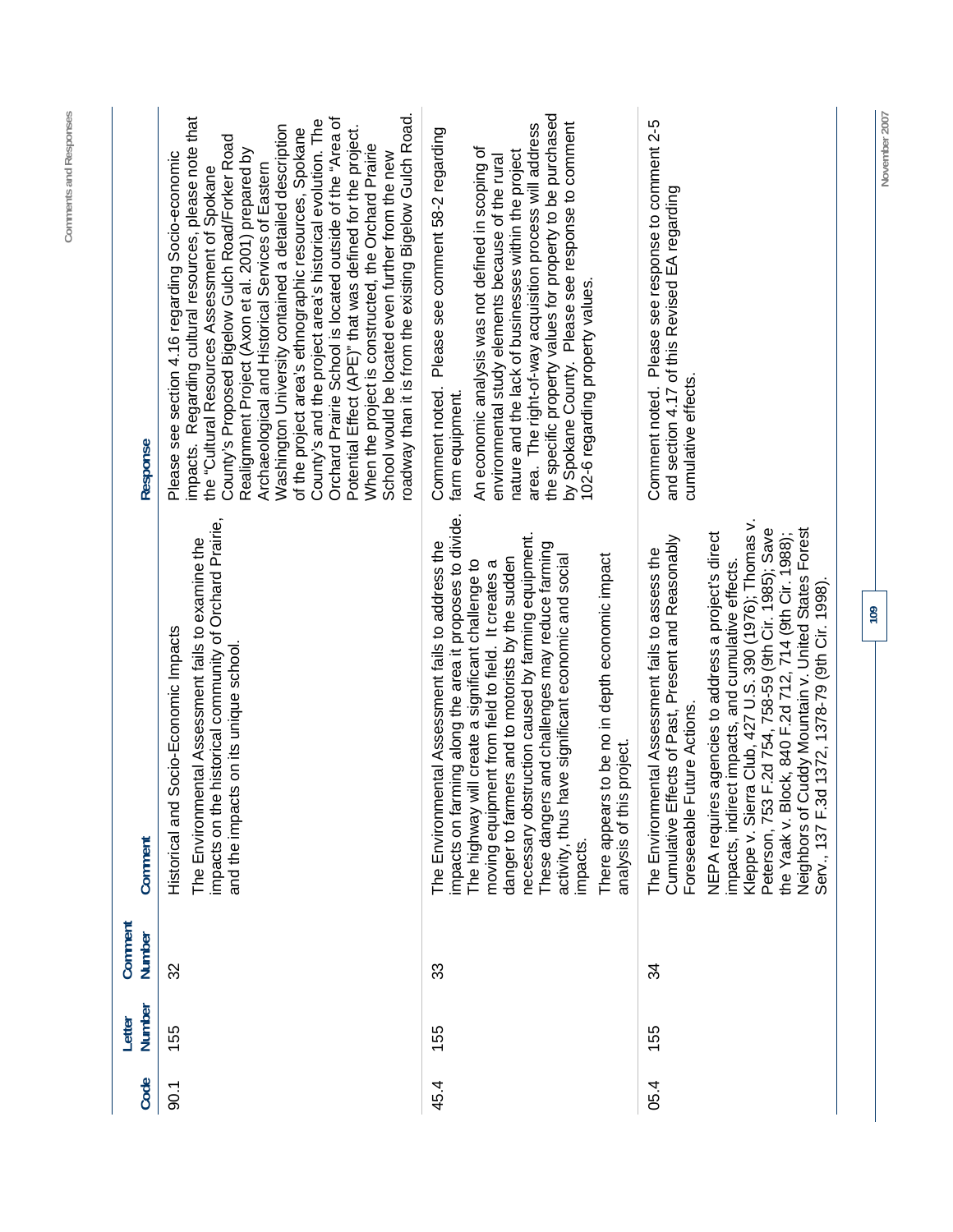| Number<br>35<br>Number<br>155<br>Code<br>55.0 | There is no thorough analysis of the long-term projected<br>And from Wellesley to I-90 interchange at Sullivan Road<br>approaches the standard for a rural connector, however<br>effects of reasonably foreseeable future connected and<br>extension would continue to Freya upon the completion<br>program for road projects for the city of Spokane Valley<br>present connected and cumulative actions; and (3) the<br>as an extension of SR 291. It follows logically that this<br>The Northeast Transportation Study is considering the<br>Francis Avenue from Division to Market<br>the design standard for a state highway.<br>Bigelow Gulch/Forker Road on the I-90<br>The Sullivan Road urban connector from Wellesley to<br>includes widening of Sullivan Road from Wellesley to<br>needs to include: (1) the effects of past<br>There is no mention of additional local,<br>There are no specific calculations, based on current<br>connected and cumulative actions; (2) the effects of<br>standards for a state highway. The tentative capital<br>Euclid and the widening of the west bridge over the<br>intended to be completed in the year<br>The Bigelow Gulch project as currently designed<br>the I-90 interchange appears to meet the design<br>expected traffic and environmental<br>The north/south corridor from Freya to Francis,<br>state and federal funding that may be required<br>cumulative actions. 40 C.F.R. § 1508.7.<br>of the NCS Nickel Fund Project.<br>Francis.<br>From Freya to<br>impacts of the<br>designation of<br>This project is<br>it approaches<br>This analysis<br>data, for total<br>interchange.<br>impacts for:<br>Comment<br>2010. | interchange has been conducted and included in section<br>Board has route jurisdictional authority. The owner of a<br>roadway, the WSDOT or the legislature may petition to<br>Comment noted. An analysis of Wellesley to the I-90<br>The City of Spokane Valley has included two Sullivan<br>transfer a roadway to a state highway. There are no<br>plans to transfer Bigelow Gulch to the State highway<br>The Washington State Transportation Improvement<br>Road Projects in its Six Year Construction Plan to<br>address congestion concerns.<br>4.9 of this Revised EA.<br>Response<br>system. |
|-----------------------------------------------|---------------------------------------------------------------------------------------------------------------------------------------------------------------------------------------------------------------------------------------------------------------------------------------------------------------------------------------------------------------------------------------------------------------------------------------------------------------------------------------------------------------------------------------------------------------------------------------------------------------------------------------------------------------------------------------------------------------------------------------------------------------------------------------------------------------------------------------------------------------------------------------------------------------------------------------------------------------------------------------------------------------------------------------------------------------------------------------------------------------------------------------------------------------------------------------------------------------------------------------------------------------------------------------------------------------------------------------------------------------------------------------------------------------------------------------------------------------------------------------------------------------------------------------------------------------------------------------------------------------------------------------------------------------------------------------|------------------------------------------------------------------------------------------------------------------------------------------------------------------------------------------------------------------------------------------------------------------------------------------------------------------------------------------------------------------------------------------------------------------------------------------------------------------------------------------------------------------------------------------------------------------------------------------------------|
|                                               | from Division Street to the Sullivan Road interchange at<br>indicate that SR 291 will be extended<br>Spokane River to be completed by the year 2012.<br>These factors                                                                                                                                                                                                                                                                                                                                                                                                                                                                                                                                                                                                                                                                                                                                                                                                                                                                                                                                                                                                                                                                                                                                                                                                                                                                                                                                                                                                                                                                                                                 |                                                                                                                                                                                                                                                                                                                                                                                                                                                                                                                                                                                                      |

Revised Environmental Assessment

Bigelow Gulch Road/Forker Road Urban Connector **Bigelow Gulch Road/Forker Road Urban Connector**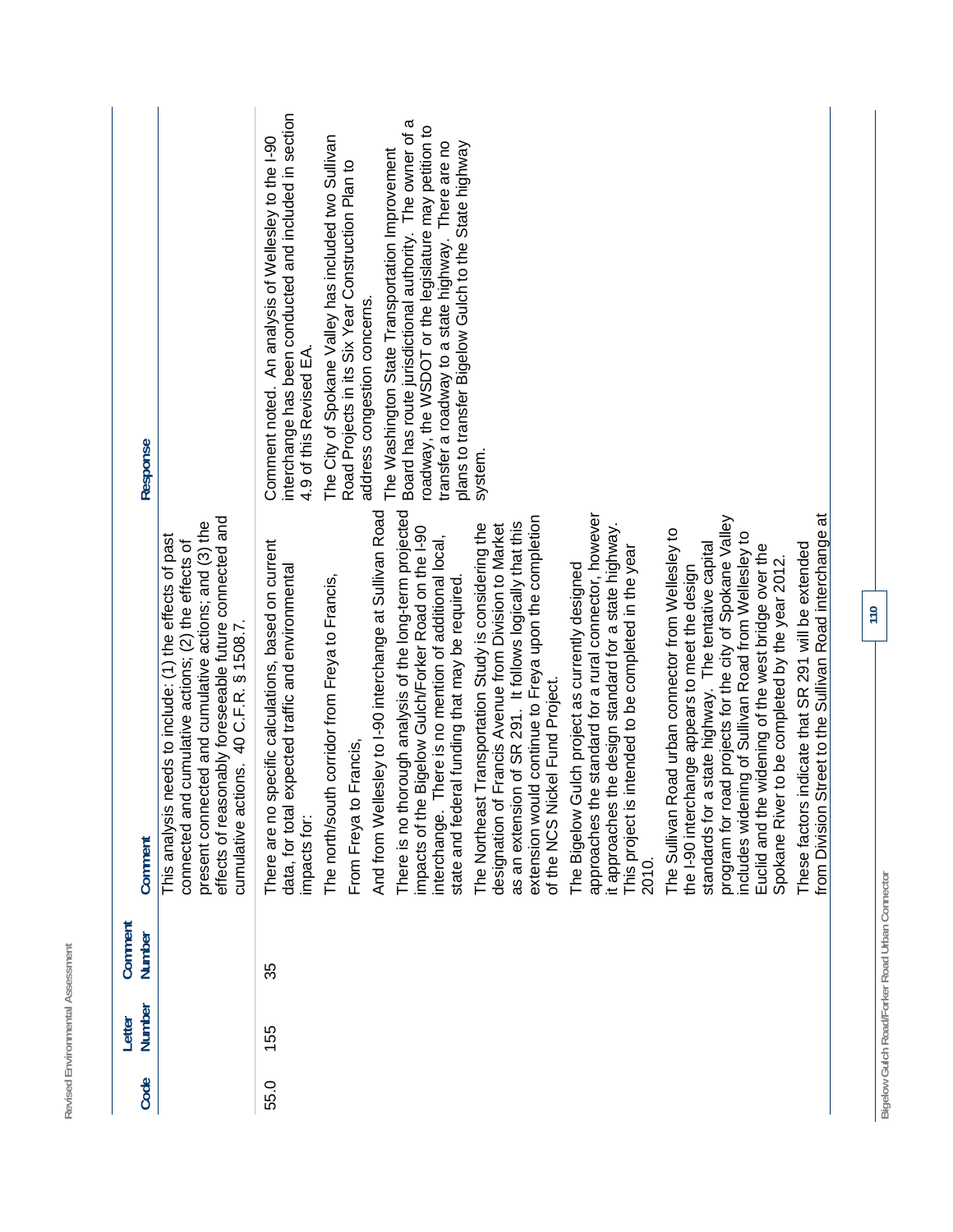| i |  |
|---|--|
| ۰ |  |
|   |  |
|   |  |

| Code | <b>Number</b><br>Letter | Comment<br>Number | Comment                                                                                                                                                                                                                                                                                                                                                                                                                                                                                                                                                                                                                                                                                                                                                                                                                                                                                                                                                                                                     | Response                                                                                                                                                                                                                                                                                                                                                                                                                                                                                                                                                                                                                                                                                                              |
|------|-------------------------|-------------------|-------------------------------------------------------------------------------------------------------------------------------------------------------------------------------------------------------------------------------------------------------------------------------------------------------------------------------------------------------------------------------------------------------------------------------------------------------------------------------------------------------------------------------------------------------------------------------------------------------------------------------------------------------------------------------------------------------------------------------------------------------------------------------------------------------------------------------------------------------------------------------------------------------------------------------------------------------------------------------------------------------------|-----------------------------------------------------------------------------------------------------------------------------------------------------------------------------------------------------------------------------------------------------------------------------------------------------------------------------------------------------------------------------------------------------------------------------------------------------------------------------------------------------------------------------------------------------------------------------------------------------------------------------------------------------------------------------------------------------------------------|
|      |                         |                   | -90 without any consideration of the cumulative impact<br>on the environment.                                                                                                                                                                                                                                                                                                                                                                                                                                                                                                                                                                                                                                                                                                                                                                                                                                                                                                                               |                                                                                                                                                                                                                                                                                                                                                                                                                                                                                                                                                                                                                                                                                                                       |
| 55.0 | 155                     | 36                | By 2025 the increased heavy vehicle traffic<br>2000 as a two-lane highway with climbing<br>This scenario is comparable to the original<br>northern urban area of Spokane/Spokane<br>County and the East Valley industrial/commercial area<br>increased traffic volumes that should be<br>There is no indication that the SRTC has modeled for<br>outside lanes becoming heavy vehicle<br>projected increase in heavy vehicle traffic between<br>design discussed and reasonably accepted by the<br>ow Gulch into a two-lane high-speed<br>expected when the NSC Nickel-Funded project is<br>opened for traffic 2011. There appears to be no<br>lanes and provisions for left turns)<br>community in<br>will turn Bigel<br>the projected<br>Canada, the<br>highway with<br>crawl lanes (<br>points east.                                                                                                                                                                                                     | facility will handle the traffic volumes for this scenario. It<br>believes the currently planned multi-lane Bigelow Gulch<br>SR395/SR2 (nickel package) has not been modeled for<br>The scenario of the NSC being opened from Francis to<br>Please see Chapter 3 of this Revised EA regarding the<br>increase with passenger vehicles, so the percentage<br>Bigelow Gulch; however, this increase is believed to<br>may remain near current levels. A multi-lane facility<br>is estimated that freight movement will increase on<br>traffic volumes in 2011. However, Spokane County<br>does provide for climbing lanes and crawl lanes to<br>history of the project and alternatives.<br>accommodate heavy vehicles. |
| 03.5 | 155                     | 22                | Process provided adequate and accurate information to<br>impacts; it also guarantees that the relevant information<br>alternatives including the proposed action. (2) Develop<br>by the agency. (3) Supplement, improve,<br>alternatives not previously given serious<br>A sess and consider comments both individually and<br>by the Supreme Court, NEPA requires<br>collectively, and shall respond by one or more of the<br>Methow Valley Citizens Council, 490 U.S. 332, 349<br>below, stating its response in the final<br>will be made available" to the public. Robertson v.<br>ncy, in reaching its decision, will have<br>statement. Possible responses are to: (1) Modify<br>The Lead Agency failed to ensure that the Public<br>information concerning significant environmental<br>available, and will carefully consider, detailed<br>NEPA further requires federal agencies to:<br>As articulated<br>consideration<br>"that the ager<br>means listed<br>and evaluate<br>the public.<br>(1989) | Please see section 1.2 of the Revised<br>EA regarding public involvement.<br>Comment noted.                                                                                                                                                                                                                                                                                                                                                                                                                                                                                                                                                                                                                           |
|      |                         |                   |                                                                                                                                                                                                                                                                                                                                                                                                                                                                                                                                                                                                                                                                                                                                                                                                                                                                                                                                                                                                             |                                                                                                                                                                                                                                                                                                                                                                                                                                                                                                                                                                                                                                                                                                                       |

November 2007 **November 2007**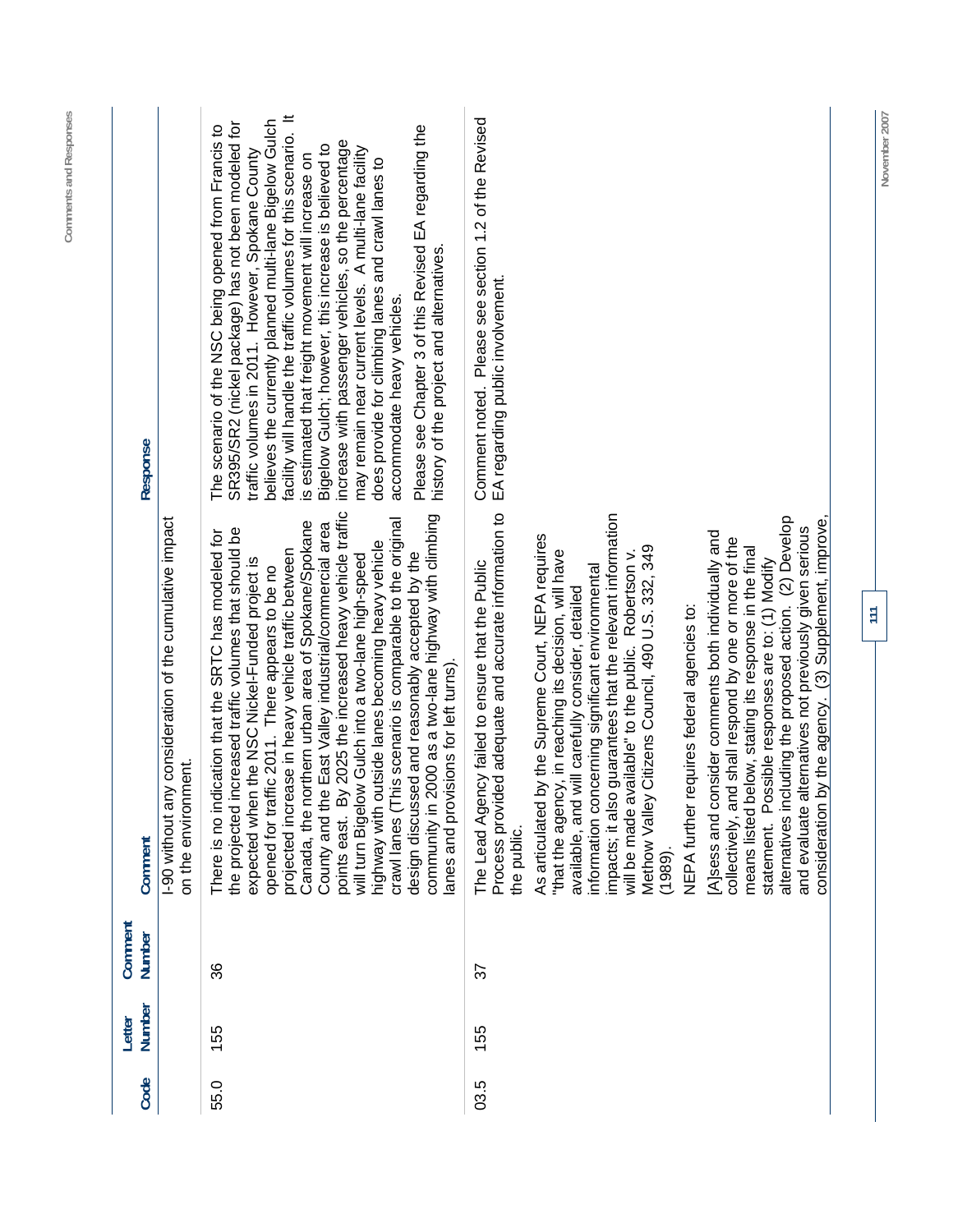| Code | Number<br>Letter | Comment<br>Number | Comment                                                                                                                                                                                                                                                                                                                                                                                                                                                                                                                                                                                                                                                                                                                                                                                                                                                                                                                                                                                                                                                                                                                                                                                                                                                                                                                                                                                                                                                                                                   | Response                                                                                                                                                                                                                                                                                                                                                                                                                                                                                                                                                                                                                                                                                                                                                                       |
|------|------------------|-------------------|-----------------------------------------------------------------------------------------------------------------------------------------------------------------------------------------------------------------------------------------------------------------------------------------------------------------------------------------------------------------------------------------------------------------------------------------------------------------------------------------------------------------------------------------------------------------------------------------------------------------------------------------------------------------------------------------------------------------------------------------------------------------------------------------------------------------------------------------------------------------------------------------------------------------------------------------------------------------------------------------------------------------------------------------------------------------------------------------------------------------------------------------------------------------------------------------------------------------------------------------------------------------------------------------------------------------------------------------------------------------------------------------------------------------------------------------------------------------------------------------------------------|--------------------------------------------------------------------------------------------------------------------------------------------------------------------------------------------------------------------------------------------------------------------------------------------------------------------------------------------------------------------------------------------------------------------------------------------------------------------------------------------------------------------------------------------------------------------------------------------------------------------------------------------------------------------------------------------------------------------------------------------------------------------------------|
|      |                  |                   | ම<br>appropriate, indicate those circumstances which would<br>or modify its analyses. (4) Make factual corrections.<br>support the agency's position and, if<br>se, citing the sources, authorities, or<br><del>ទ</del><br>Explain why the comments do not warrant further<br>reappraisal or further response.<br>trigger agency re<br>C.F.R § 1503.4.<br>agency respon<br>reasons which                                                                                                                                                                                                                                                                                                                                                                                                                                                                                                                                                                                                                                                                                                                                                                                                                                                                                                                                                                                                                                                                                                                  |                                                                                                                                                                                                                                                                                                                                                                                                                                                                                                                                                                                                                                                                                                                                                                                |
| 03.5 | 155              | 38                | and consultants. Meeting attendees were also asked to<br>no communication from the County for six years! At this<br>and to discuss the proposed project with project officials<br>these meetings the public learned that the EA comment<br>Grange on February 15, 2006 with a second meeting at<br>which was 16-17 days into the 45-day period. We were<br>told it had been published in the legal notices section of<br>the paper on January 27. There was no effort by the<br>Grange on Bigelow Gulch Road on February 2, 2000 to<br>project. This was on February 1, 2006; there had been<br>planned roadway for the first time. The County invited<br>were invited to a town hall type meeting<br>Spokane County hosted an open house at the Central<br>meeting the residents learned of the magnitude of the<br>county to notify people beyond the legal notice and it<br>East Valley Middle School on February 16, 2006. At<br>provide citizens the opportunity to obtain information<br>period was open (had been since January 27,2006),<br>complete and submit comment sheets to inform the<br>their specific concerns and questions.<br>Orchard Prairie Homemakers at the<br>the community to an "open house" at the Central<br>EA - 1.4 How has the public been involved in the<br>Central Grange regarding an update on the road<br>was not mentioned at the February 1 meeting.<br>More than 50 citizens submitted comments.<br>hosted by the<br>County about 1<br>The residents<br>scoping? | Comment noted. Please see section 1.2 regarding public<br>stations, on television and posted on numerous 4ft. x 8ft.<br>signs along the entire corridor. Direct mailings were also<br>Spokane County Road Construction Program each year,<br>In addition to notice in the legal section of the local news<br>paper, notice of availability of the EA and notice of open<br>involvement The opportunity for public involvement has<br>been continual since 2000 including information booths<br>sent to all businesses and residents along the corridor.<br>at community and the interstate fairs, published in the<br>houses and public meetings were published as paid<br>advertisement in the local news papers, on radio<br>civic group meetings, news paper articles, etc. |
| 03.5 | 155              | ႙ၟ                | 7 a letter was sent and signed by 42<br>On February 1                                                                                                                                                                                                                                                                                                                                                                                                                                                                                                                                                                                                                                                                                                                                                                                                                                                                                                                                                                                                                                                                                                                                                                                                                                                                                                                                                                                                                                                     | Extension of time was granted twice during the comment                                                                                                                                                                                                                                                                                                                                                                                                                                                                                                                                                                                                                                                                                                                         |

Revised Environmental Assessment

Bigelow Gulch Road/Forker Road Urban Connector **Bigelow Gulch Road/Forker Road Urban Connector**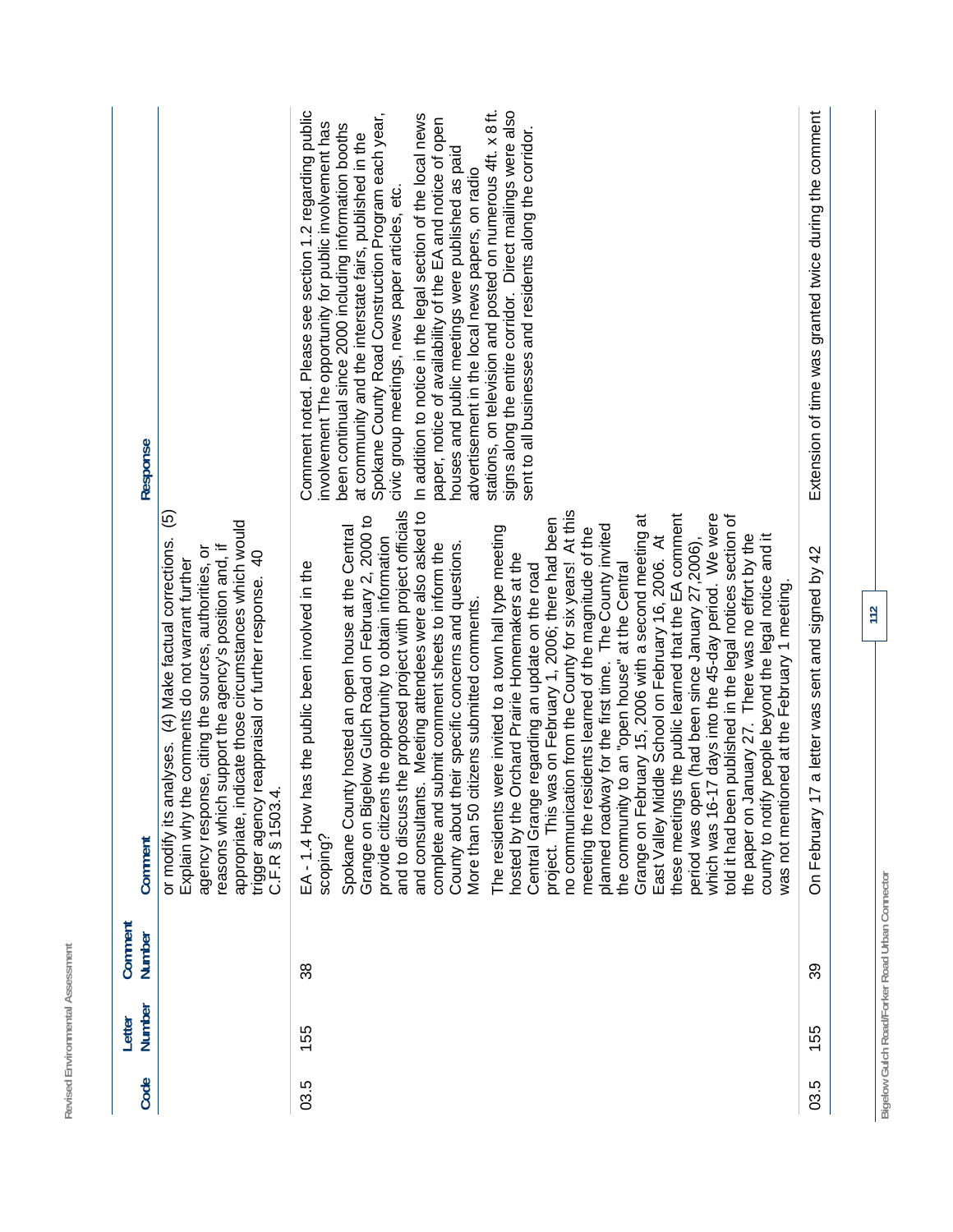| Code | Number<br>Letter | Comment<br>Number | Comment                                                                                                                                                                                                                                                                                                                                                                                                                                                                                                                                                                                                                                                                                                                                                                                                                                                                                                                                                                                                                                                                                                                                                                                                                                                                                                       | Response                                                                                                                                                                                                                                                                                                                                                                                                                                                                                                                                                                       |
|------|------------------|-------------------|---------------------------------------------------------------------------------------------------------------------------------------------------------------------------------------------------------------------------------------------------------------------------------------------------------------------------------------------------------------------------------------------------------------------------------------------------------------------------------------------------------------------------------------------------------------------------------------------------------------------------------------------------------------------------------------------------------------------------------------------------------------------------------------------------------------------------------------------------------------------------------------------------------------------------------------------------------------------------------------------------------------------------------------------------------------------------------------------------------------------------------------------------------------------------------------------------------------------------------------------------------------------------------------------------------------|--------------------------------------------------------------------------------------------------------------------------------------------------------------------------------------------------------------------------------------------------------------------------------------------------------------------------------------------------------------------------------------------------------------------------------------------------------------------------------------------------------------------------------------------------------------------------------|
|      |                  |                   | Commissioner Todd Mielke was invited to meet with the<br>day extension on the comment period. The people also<br>about the proposed road project. Commissioner Mielke<br>Prairie Protection Association asked for an extension of<br>2006 was received saying the request for the extension<br>comments. The request was granted and confirmed in<br>a letter from Mr. Kelley on March 7, which stated a 30-<br>engineers with him to the meeting which<br>day extension would be granted to March 12, 2006. A<br>Public Hearing was scheduled for March 22. The<br>Bigelow, Pleasant Prairie communities at the Orchard<br>Id hear all the questions and answers at<br>by about 50 residents. At that time the<br>Engineer voicing their concerns and requesting a 60-<br>Program Development Engineer dated February 22,<br>on February 27 to hear the concerns<br>"town hall" type meeting was ignored.<br>A letter from Mr. William Hemmings<br>requested additional "town hall" type meetings so<br>had been sent to Ross Kelley, County Engineer.<br>e Project Engineers and WSDOT<br>30 days to review records and make informed<br>Public Hearing was scheduled for March 22.<br>residents to th<br>Prairie School<br>everyone coul<br>was attended<br>brought three<br>request for a<br>the meeting. | period and an additional Open House and Public<br>Meeting was held.                                                                                                                                                                                                                                                                                                                                                                                                                                                                                                            |
| 03.5 | 155              | $\overline{Q}$    | person who copied the records was not at work that day<br>March 27. Records were again reviewed on March 30<br>records request and setting up a time to<br>a records request was given to William<br>records. They then sat and waited in the lobby at the<br>Engineering office for two hours only to learn that the<br>documents were not copied and made available until<br>and again on April 11. Each time the<br>told someone on staff would copy the<br>review the records on March 21, 11:00 - 4:30. The<br>A notice was sent on March 15 acknowledging the<br>so nothing could be done until Monday, March 13.<br>Hemmings. The two women who handed him the<br>not available until April 4 and were<br>reviewed then<br>request were t<br>On March 10,<br>receipt of the<br>E-mails were                                                                                                                                                                                                                                                                                                                                                                                                                                                                                                            | two ladies that he would give the request to the person<br>does this work was gone that day and it normally takes<br>intended to wait for the copies. Since the woman who<br>Thank you for your comments. Mr. Hemmings told the<br>accordance with the rules and regulations that govern<br>Spokane County regrets any misunderstanding about<br>the requested records and subsequent 2-hour wait.<br>Spokane County provided the requested records in<br>who handles this work. He was not told that they<br>many days to research and gather these records<br>such requests. |
|      |                  |                   | 113                                                                                                                                                                                                                                                                                                                                                                                                                                                                                                                                                                                                                                                                                                                                                                                                                                                                                                                                                                                                                                                                                                                                                                                                                                                                                                           |                                                                                                                                                                                                                                                                                                                                                                                                                                                                                                                                                                                |

November 2007

**Comments and Responses**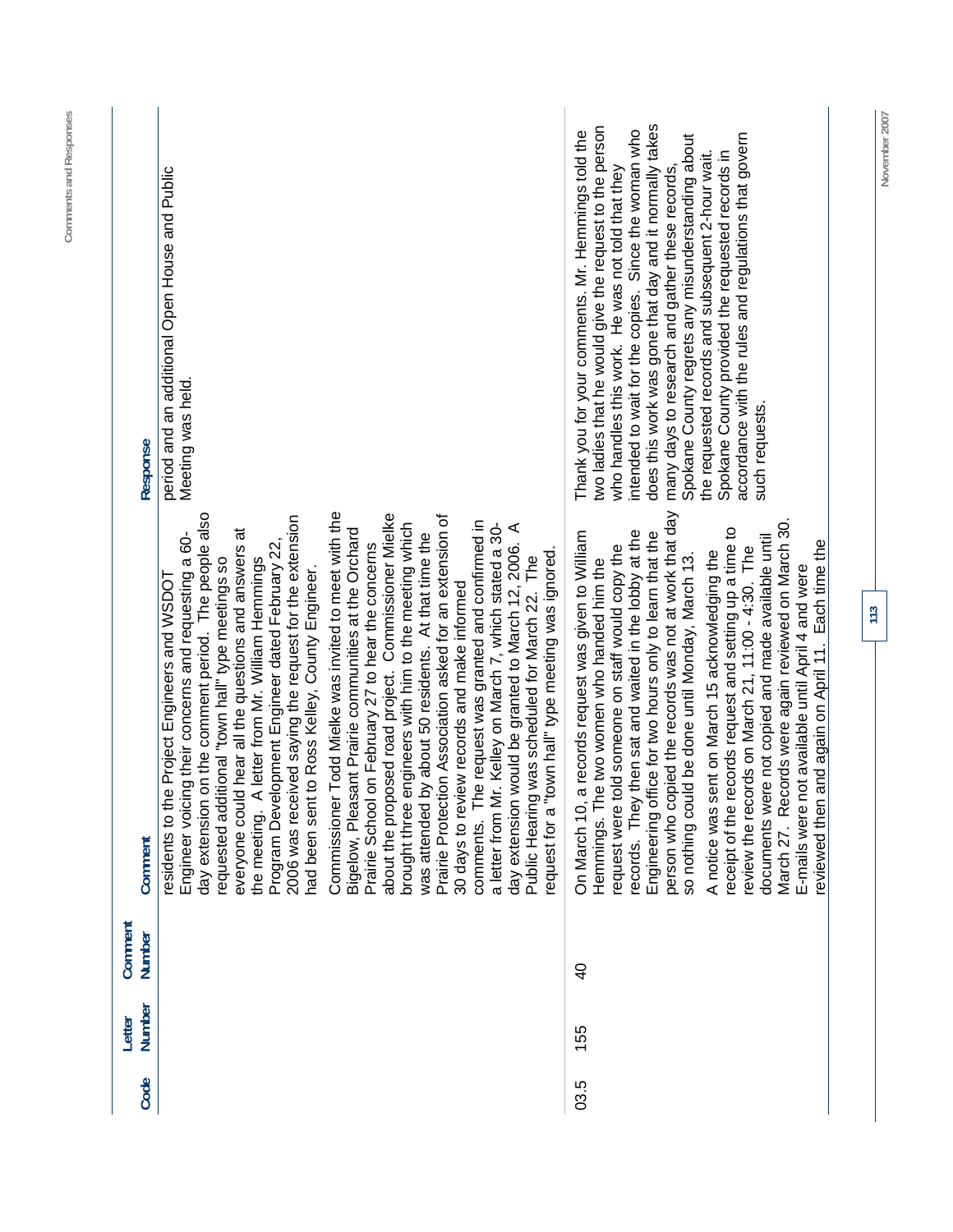|      | Letter | Comment                                        |                                                                                                                                                                                                                                                                                                                                                                                                                                                                                                                                                                                                                                                                                                                                                                                                                                                                                                                                                                                                                                            |                                                                                                                                                                                                                                                                                                                                                                                                                                                                      |
|------|--------|------------------------------------------------|--------------------------------------------------------------------------------------------------------------------------------------------------------------------------------------------------------------------------------------------------------------------------------------------------------------------------------------------------------------------------------------------------------------------------------------------------------------------------------------------------------------------------------------------------------------------------------------------------------------------------------------------------------------------------------------------------------------------------------------------------------------------------------------------------------------------------------------------------------------------------------------------------------------------------------------------------------------------------------------------------------------------------------------------|----------------------------------------------------------------------------------------------------------------------------------------------------------------------------------------------------------------------------------------------------------------------------------------------------------------------------------------------------------------------------------------------------------------------------------------------------------------------|
| Code | Number | Number                                         | The last day<br>requested to review documents was April 17.<br>copies were available the same day.<br>Comment                                                                                                                                                                                                                                                                                                                                                                                                                                                                                                                                                                                                                                                                                                                                                                                                                                                                                                                              | Response                                                                                                                                                                                                                                                                                                                                                                                                                                                             |
| 03.5 | 155    | 41                                             | request was denied on April 7 but an additional 16 days<br>records. On the same date it was also requested that a<br>records which handicapped the citizens' efforts to study<br>the comments taken by the court recorder on March 22<br>the close of the comment period. The transcript clearly<br>actual records which had been requested on both April<br>was granted to April 28, 2006 for comments. In a final<br>additional 60-day extension due to the delay in getting<br>10 and 11 finally arrived on April 25 three days before<br>shows that the County Hearing Examiner allowed Mr.<br>Kelley dated April 12, to reconsider his<br>written memo be sent advising when the transcript of<br>decision because of County's delays in providing the<br>lable. No memo was provided and the<br>Kelley to interject comments and argue with many of<br>On April 3 a request was sent to Ross Kelley for an<br>and make informed comments for the record. This<br>ing testimony.<br>request to Mr.<br>those submitti<br>would be avai | On April 14, 2006, Ross Kelley, received a certified letter<br>Environmental Assessment of the Bigelow Gulch-Forker<br>requesting reconsideration of a previous request for a<br>granted to April 28, 2006. The length of the comment<br>brought the total time for comments to more than 3<br>period with the second extension to April 28, 2006,<br>Road project. An additional extension of time was<br>second extension of the comment period for the<br>months. |
| 03.5 | 155    | $\frac{4}{2}$                                  | refused to talk with citizens while being taped even after<br>held up their hands to block the cameras and refused to<br>2006 when citizens attempted to video and voice record<br>a lawyer stepped forward and verified that the law does<br>further questioning and recording. He was not present<br>s to intervene on their behalf to deny the<br>questions were being answered differently by various<br>Mr. Hemmings subsequently left the meeting to avoid<br>give their names and positions as county employees.<br>Numerous county personnel, who were<br>Development Engineer, Bill Hemmings,<br>First amendment rights were denied on February 16,<br>participate in the Open House meeting,<br>s. Sheriff's deputies were asked by<br>the Open House meeting to learn how the same<br>allow such recording at a public meeting.<br>county official<br>The Program<br>county official<br>being paid to<br>videotaping.                                                                                                           | Comments noted.                                                                                                                                                                                                                                                                                                                                                                                                                                                      |
|      |        | Bigelow Gulch Road/Forker Road Urban Connector | 114                                                                                                                                                                                                                                                                                                                                                                                                                                                                                                                                                                                                                                                                                                                                                                                                                                                                                                                                                                                                                                        |                                                                                                                                                                                                                                                                                                                                                                                                                                                                      |

Revised Environmental Assessment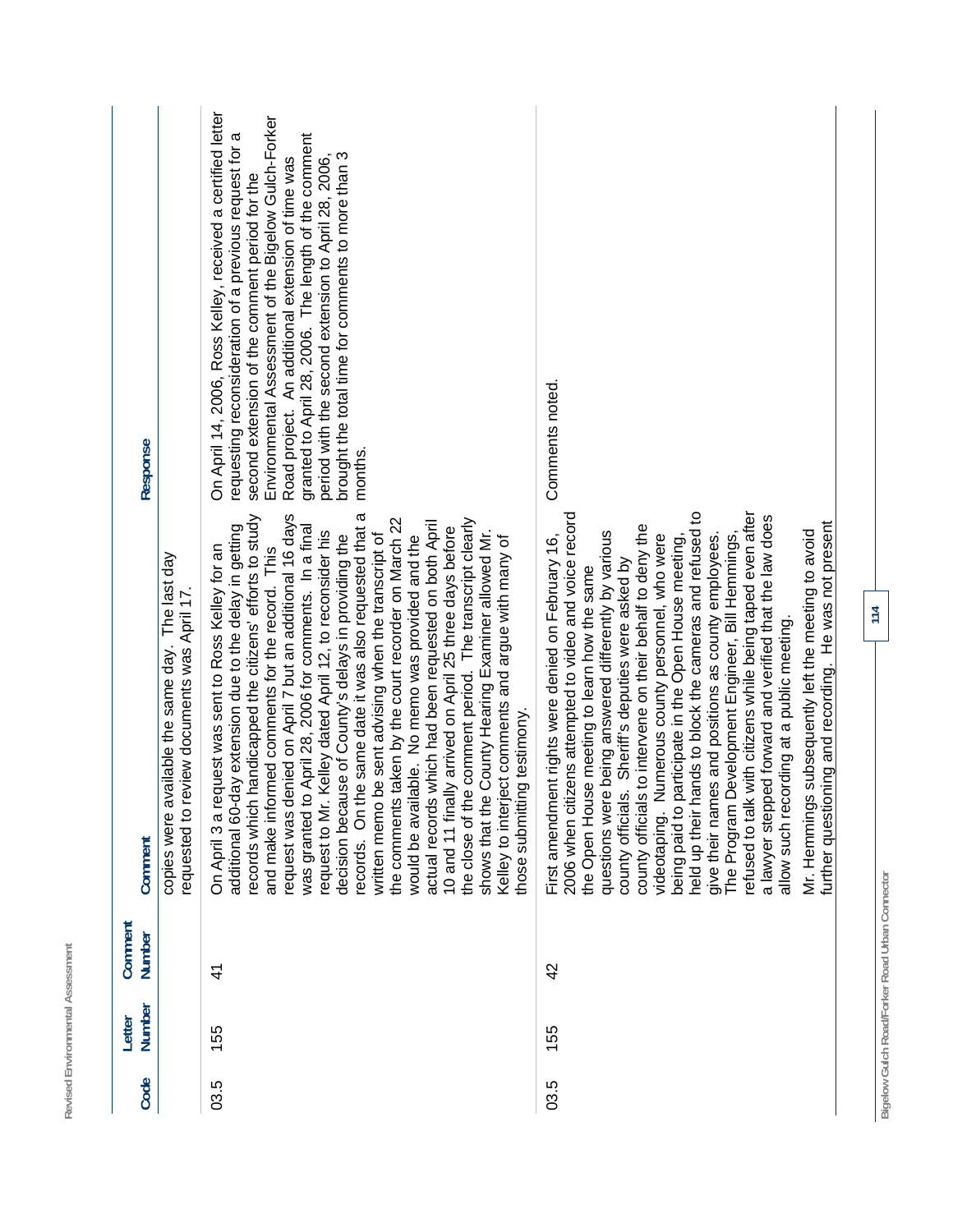| Response          |                                                                                                                    | information in Appendix B of the January 2006 EA, and<br>Comments noted. Please refer to the traffic model | air quality modeling information in Appendix C (pages 2<br>through 4) of the same document.                                                                                                                                                                                                                                                                                                                                                                                                                                                                                                                |                                                                                                                                                                                                                                                                       | Thank you for your comments. Please see response to<br>comment 155-22 regarding pre-settlement.                                                                      | Frontage roads are no longer a part of the proposed<br>project. The determination of a cluster of boxes or<br>individual driveway box location would be a policy<br>decision of the US Postal Service.    | above, and section 4.11 of this Revised EA for additional<br>Comment noted. Please see response to comment 77-1<br>noise information and impacts. The noise modeling was<br>rerun to include a larger number of residences.                                                               |
|-------------------|--------------------------------------------------------------------------------------------------------------------|------------------------------------------------------------------------------------------------------------|------------------------------------------------------------------------------------------------------------------------------------------------------------------------------------------------------------------------------------------------------------------------------------------------------------------------------------------------------------------------------------------------------------------------------------------------------------------------------------------------------------------------------------------------------------------------------------------------------------|-----------------------------------------------------------------------------------------------------------------------------------------------------------------------------------------------------------------------------------------------------------------------|----------------------------------------------------------------------------------------------------------------------------------------------------------------------|-----------------------------------------------------------------------------------------------------------------------------------------------------------------------------------------------------------|-------------------------------------------------------------------------------------------------------------------------------------------------------------------------------------------------------------------------------------------------------------------------------------------|
| Comment           | meetings held by the County. (Included<br>ission is a DVD of the proceedings.)<br>with this subm<br>at any further | ental Assessment relied upon Outdated<br>and Incomplete Information.<br>The Environm                       | new information in assessing the environmental impacts<br>again the county failed in cover WAC 197-11-055(2)(c),<br>NEPA was enacted to ensure that federal agencies do<br>it is too late to correct. Marsh v. ONRC,<br>371 (1989). To comply with NEPA, an<br>"continuing duty to gather and consider<br>Coeur d'Alene Lake v. Kiebert, 790 F.<br>Idaho 1992). In Chapter 4 section 10<br>not act on incomplete information, only to regret its<br>WAC 197-11-030(2)(b) and (g), and VAC 197-11-<br>490 U.S. 360,<br>of its actions."<br>Supp. 998 (D.<br>decision after<br>agency has a<br>$030(2)(c)$ . | The document does not disclose what model was used<br>increase in vehicular traffic traveling through the area<br>and did not provide the results. Information was not<br>provided in a clear, concise manner indicating the<br>on the air quality.<br>and the effect | The county did not<br>So clearly the<br>county failed to follow WAC 197-11-055(2)(c).<br>Chapter 4 section 14 is incomplete.<br>look for evidence of pre-settlement. | Proposed frontage roads along Bigelow Gulch Rd. were<br>Arrangements for mail delivery were not addressed for<br>in the Environmental Assessment.<br>residents along the frontage roads.<br>not addressed | are least seven homes in addition to the twenty existing<br>ed in the EA that will be above the impact<br>criteria for noise levels after project completion. There<br>Examination of the current design indicates that there<br>s NO mitigation planned to solve this.<br>homes identifi |
| Comment<br>Number |                                                                                                                    | $\frac{3}{4}$                                                                                              |                                                                                                                                                                                                                                                                                                                                                                                                                                                                                                                                                                                                            |                                                                                                                                                                                                                                                                       | 4                                                                                                                                                                    | 45                                                                                                                                                                                                        | 46                                                                                                                                                                                                                                                                                        |
| Number<br>Letter  |                                                                                                                    | 155                                                                                                        |                                                                                                                                                                                                                                                                                                                                                                                                                                                                                                                                                                                                            |                                                                                                                                                                                                                                                                       | 155                                                                                                                                                                  | 155                                                                                                                                                                                                       | 155                                                                                                                                                                                                                                                                                       |
| Code              |                                                                                                                    | 05.5                                                                                                       |                                                                                                                                                                                                                                                                                                                                                                                                                                                                                                                                                                                                            |                                                                                                                                                                                                                                                                       | 0.06                                                                                                                                                                 | 55.0                                                                                                                                                                                                      | 65.0                                                                                                                                                                                                                                                                                      |

Comments and Responses **Comments and Responses** 

**115** 

November 2007 **November 2007**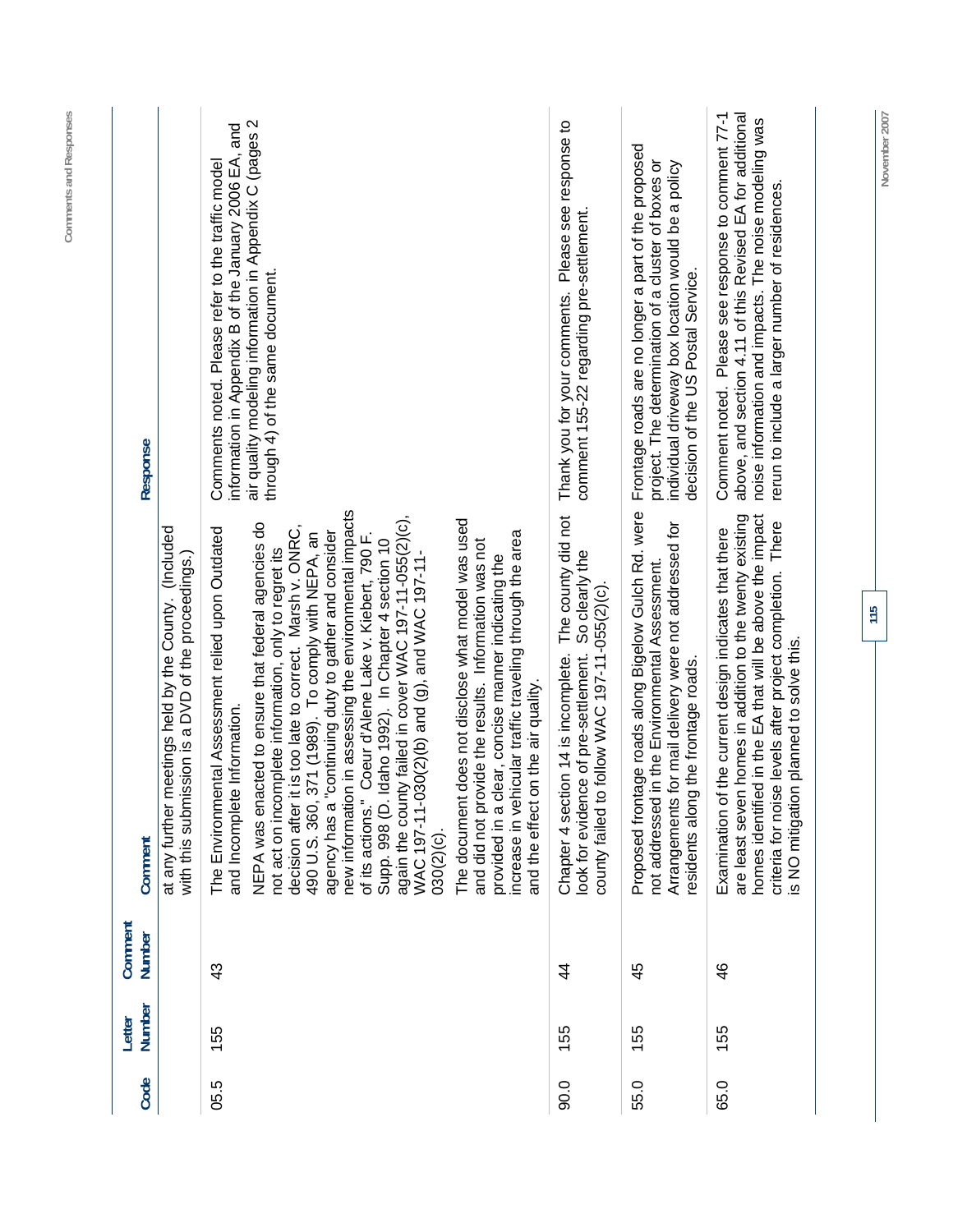| Response          | Thank you for your comment. Mitigation measures have<br>Appendix 2 - Mitigation Commitments of this Revised<br>been presented in each section of Chapter 4 and in<br>EÁ.<br>Mitigation Measures and Fails to Adequately assess the<br>practices." Idaho Sporting Congress, 137<br>Methow Valley Citizens Council, 490 U.S.<br>332, 351 (1989). The Ninth Circuit has concluded that<br>complete discussion of possible mitigation measures."<br>amount to anything more than a 'mere listing' of good<br>The Environmental Assessment contains Inadequate<br>mitigation measures, we are not persuaded that they<br>NEPA requires that an EIS present a "reasonably<br>"[w]ithout analytical data to support the proposed<br>of Proposed Measures | Thank you for your comments. Please see response to<br>stormwater and analysis in Sections 4.2 and 4.5 of this<br>comment 22-2 and comment 132-3 regarding<br>Revised EA.<br>surface, resulting in greater concentrations of pollutants<br>reaching local surface and groundwater. No additional<br>, page 1-3: STORMWATER: Increased<br>stormwater runoff due to increase in impermeable<br>mitigation is proposed in the EA - only noted that<br>stormwater management, WSDOT | Thank you for your comments. Please see response to<br>comment 154-5 regarding wetland mitigation.<br>led. The mitigation relies on guidelines for<br>wetlands per regulations. No explanation<br>stormwater management with WSDOT Highway Runoff<br>EA-page 1-4: WETLANDS: Approximately 0.62 acres<br>of wetland within four wetlands would be partially or<br>mitigation is to limit surface water | Please see response to<br>comment 112-1 and comment 154-6 regarding stream<br>Thank you for your comments.<br>mitigation.<br>STREAMS: Eight streams are partially or<br>increased roadway width. Mitigation measures call for<br>channels may need to be realigned to accommodate<br>preparation of a long-term stormwater management<br>completely within connector Alignment stream | Please see section 4.6 of this Revised EA for additional<br>information regarding water Howellia.<br>VEGETATION AND WILDLIFE: Potential<br>ter Howellia from filling or partially filling |
|-------------------|---------------------------------------------------------------------------------------------------------------------------------------------------------------------------------------------------------------------------------------------------------------------------------------------------------------------------------------------------------------------------------------------------------------------------------------------------------------------------------------------------------------------------------------------------------------------------------------------------------------------------------------------------------------------------------------------------------------------------------------------------|---------------------------------------------------------------------------------------------------------------------------------------------------------------------------------------------------------------------------------------------------------------------------------------------------------------------------------------------------------------------------------------------------------------------------------------------------------------------------------|-------------------------------------------------------------------------------------------------------------------------------------------------------------------------------------------------------------------------------------------------------------------------------------------------------------------------------------------------------------------------------------------------------|---------------------------------------------------------------------------------------------------------------------------------------------------------------------------------------------------------------------------------------------------------------------------------------------------------------------------------------------------------------------------------------|-------------------------------------------------------------------------------------------------------------------------------------------------------------------------------------------|
| Comment           | Effectiveness<br>management<br>Robertson v.<br>F.3d at 1151                                                                                                                                                                                                                                                                                                                                                                                                                                                                                                                                                                                                                                                                                       | manual will be followed.<br>guidelines for<br>EA-Table 1-1                                                                                                                                                                                                                                                                                                                                                                                                                      | s is plan.<br>Manual. The<br>discharges to<br>or detail of thi<br>completely fil                                                                                                                                                                                                                                                                                                                      | Is are given.<br>EA-page 1-4:<br>plan; no deta                                                                                                                                                                                                                                                                                                                                        | mpact to Wa<br>EA-page 1-5:                                                                                                                                                               |
| Comment<br>Number | $\ddot{4}$                                                                                                                                                                                                                                                                                                                                                                                                                                                                                                                                                                                                                                                                                                                                        | $\frac{8}{4}$                                                                                                                                                                                                                                                                                                                                                                                                                                                                   | $\frac{9}{4}$                                                                                                                                                                                                                                                                                                                                                                                         | <u>င</u> ္တ                                                                                                                                                                                                                                                                                                                                                                           | 57                                                                                                                                                                                        |
| Number<br>Letter  | 155                                                                                                                                                                                                                                                                                                                                                                                                                                                                                                                                                                                                                                                                                                                                               | 155                                                                                                                                                                                                                                                                                                                                                                                                                                                                             | 155                                                                                                                                                                                                                                                                                                                                                                                                   | 155                                                                                                                                                                                                                                                                                                                                                                                   | 155                                                                                                                                                                                       |
| Code              | 05.5                                                                                                                                                                                                                                                                                                                                                                                                                                                                                                                                                                                                                                                                                                                                              | 20.1                                                                                                                                                                                                                                                                                                                                                                                                                                                                            | 30.0                                                                                                                                                                                                                                                                                                                                                                                                  | 20.0                                                                                                                                                                                                                                                                                                                                                                                  | 40.0                                                                                                                                                                                      |

**Bigelow Gulch Road/Forker Road Urban Connector** 

Bigelow Gulch Road/Forker Road Urban Connector

**116** 

**Revised Environmental Assessment** 

Revised Environmental Assessment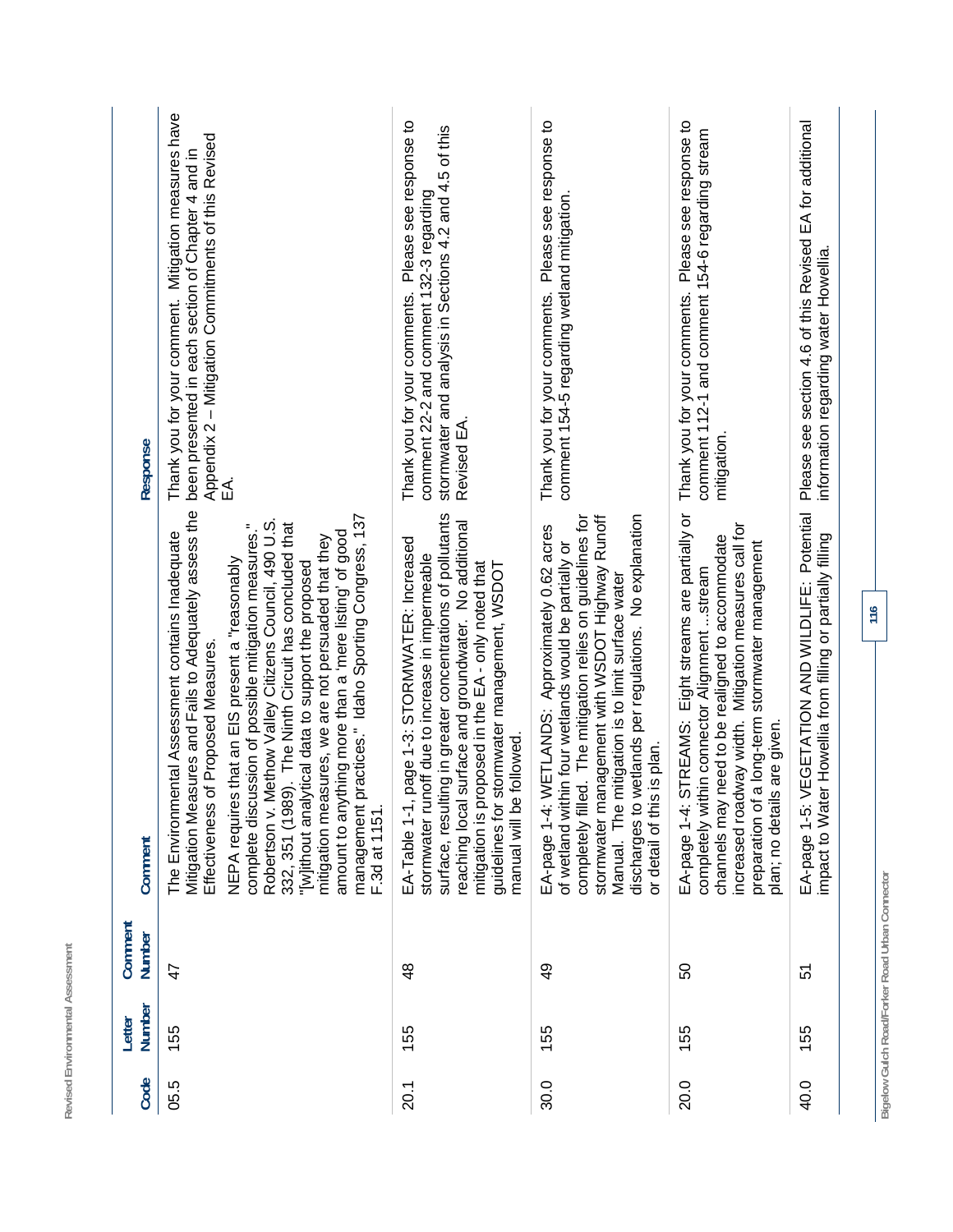| Code | Number<br>Letter | Comment<br><b>Number</b> | Comment                                                                                                                                                                                                                                                                                                                                                                    | Response                                                                                                                                        |
|------|------------------|--------------------------|----------------------------------------------------------------------------------------------------------------------------------------------------------------------------------------------------------------------------------------------------------------------------------------------------------------------------------------------------------------------------|-------------------------------------------------------------------------------------------------------------------------------------------------|
|      |                  |                          | on surveys to determine presence of Water<br>Howellia. There is no data to confirm this has been<br>Mitigation measures are to conduct<br>preconstructi<br>wetlands.<br>done.                                                                                                                                                                                              |                                                                                                                                                 |
| 55.0 | 155              | 52                       | TRANSPORTATION: No mention of how<br>traffic can merge with highway from the frontage roads,<br>turn lane is necessary. Plans call for a traffic signal at<br>department with possibility of this becoming a regular<br>especially if a left turn across two lanes and a center<br>Jensen and Bigelow to be activated by the fire<br>intersection signal.<br>EA-page 1-6   | project. The emergency - vehicle traffic control signal will<br>The frontage roads are no longer a part of the proposed<br>conform to the MUTCD |
| 60.0 | 155              | က္တ                      | monoxide emissions in corridor due to improved traffic<br>flow. With traffic projects predicted to increase will the<br>AIR QUALITY: Decreased carbon<br>CO emissions truly be improved?<br>EA-page 1-7:                                                                                                                                                                   | Thank you for your comment. Please see response to<br>comment 154-15 regarding air quality.                                                     |
| 65.0 | 155              | 54                       | mitigation measures were found to be both acoustically<br>iteria in 2025. No mitigation is proposed<br>traffic noise exceeding WSDOT noise<br>due to none of the WSDOT's recommended noise<br>NOISE: Twenty homes would be<br>feasible and economically reasonable.<br>EA-page 1-7:<br>abatement cr<br>subjected to                                                        | Thank you for your comment. Please see response to<br>comment 77-1 regarding noise.                                                             |
| 70.0 | 155              | 55                       | EA-page 1-7: VISUAL RESOURCES: loss of vegetative Comment noted.<br>creating new vegetative screening where "determined<br>by the County Engineer to be necessary." No plan to<br>much roadside vegetation as possible  replacing or<br>litigation measures call for retaining as<br>ask for citizen input on this.<br>screening. M                                        |                                                                                                                                                 |
| 50.1 | 155              | 56                       | EA-page 1-8: CULTURAL AND HISTORIC<br>RESOURCES: Five structures eligible for listing in the<br>the historic Charlie Bigelow acreage with<br>mitigation measures are none. The planned roadway<br>no detail of how close this will come to the structures<br>WSDOT have determined No Adverse Effect The<br>National Register of Historic Places  OAHP and<br>cuts through | Thank you for your comment. Please see response to<br>comment 155-17 regarding historic structures.                                             |
|      |                  |                          | 117                                                                                                                                                                                                                                                                                                                                                                        |                                                                                                                                                 |
|      |                  |                          |                                                                                                                                                                                                                                                                                                                                                                            | November 2007                                                                                                                                   |

**Comments and Responses**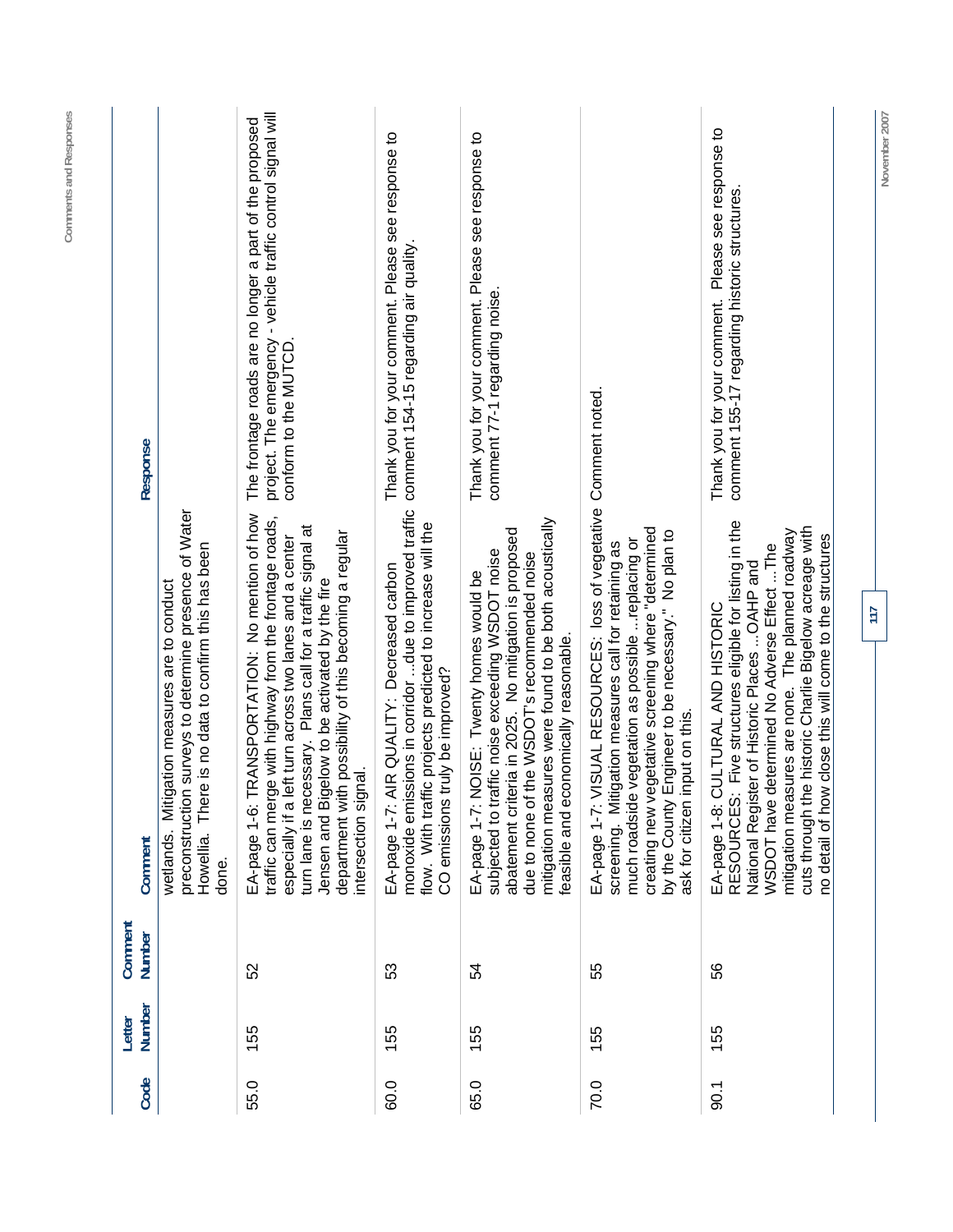|                                  |                          | since no design is complete. The Ole Hansen |
|----------------------------------|--------------------------|---------------------------------------------|
|                                  | Comment                  |                                             |
|                                  | Comment<br>Number Number |                                             |
| Revised Environmental Assessment | Letter                   |                                             |
|                                  | Code                     |                                             |

| Code | Number | Number | Comment                                                                                                                                                                                                                                                                                                                                                                                                                                                                                                                                                                                                                            | Response                                                                                                |
|------|--------|--------|------------------------------------------------------------------------------------------------------------------------------------------------------------------------------------------------------------------------------------------------------------------------------------------------------------------------------------------------------------------------------------------------------------------------------------------------------------------------------------------------------------------------------------------------------------------------------------------------------------------------------------|---------------------------------------------------------------------------------------------------------|
|      |        |        | I. E. Bigelow will also be impacted by the<br>The Ole Hansen<br>since no design is complete.<br>s proximity.<br>new roadway'<br>homestead or                                                                                                                                                                                                                                                                                                                                                                                                                                                                                       |                                                                                                         |
| 05.0 | 155    | 57     | of the community is only given a passing<br>ie community. The EA assumes, without<br>community, without regard to the devastating effect on<br>standing identity, centering on Orchard Prairie School,<br>analyze and assess direct and indirect impacts on the<br>nove traffic through the Orchard Prairie<br>glance. Orchard Prairie is a community with a long-<br>4-lane, high-speed thoroughfare is<br>The Bigelow Gulch EA entirely fails to adequately<br>this unique community.<br>proving, that a<br>The character<br><b>Orchard Prairi</b><br>necessary to                                                               | Please see section 4.16<br>of this Revised EA regarding Orchard Prairie.<br>Thank you for your comment. |
|      |        |        | the oldest continuously operating rural school in<br>Washington.                                                                                                                                                                                                                                                                                                                                                                                                                                                                                                                                                                   |                                                                                                         |
| 55.2 | 155    | 38     | Many of them help their parents' farm land<br>solution! The safety of the children in this community is<br>cross Bigelow Gulch Road, Mr. Kelley was recorded on<br>stating that they would have to look both<br>ways and be very careful. This is hardly an adequate<br>cross the proposed 4-lane road. When<br>ildren and community members will be<br>of the road. The EA does not address<br>blic meeting how children could safely<br>s school live on both sides of Bigelow<br>a significant concern.<br>videotape as s<br>on both sides<br>how school ch<br>able to safely<br>asked at a pu<br>Children at th<br>Gulch Road. | Please see previous response to comment 2-6.                                                            |
| 45.9 | 155    | င္ပာ   | into separate areas. Given the proposed limited access<br>Serious disruption to the cohesiveness of this historical<br>n some areas, as well as frontage roads, many people<br>and other groups. The proposed 4-lane<br>road would segregate the Orchard Prairie community<br>"Homemakers' Clubs" in the state, as well as active<br>community with an active culture - on both sides of<br>community has not been addressed. This is a<br>Bigelow Gulch. It boasts one of the oldest<br>scouting, 4-H                                                                                                                             | Please see response to comment 2- 6 above.                                                              |
|      |        |        |                                                                                                                                                                                                                                                                                                                                                                                                                                                                                                                                                                                                                                    |                                                                                                         |

Bigelow Gulch Road/Forker Road Urban Connector **Bigelow Gulch Road/Forker Road Urban Connector**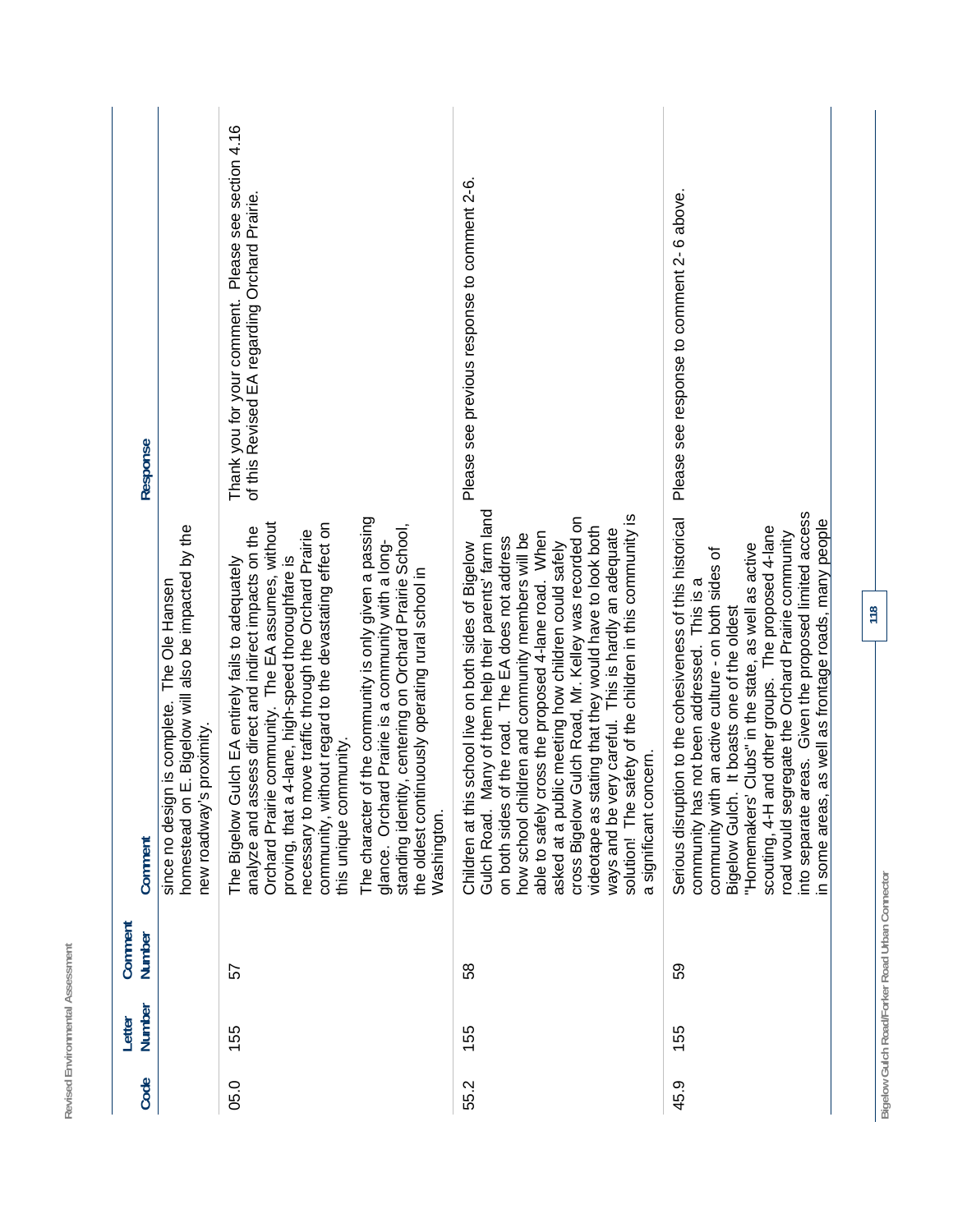| Response          |                                                                                                                                                                                                               | Please see response comment 109-1 regarding<br>groundwater and wells.                                                                                                                                                                                                                                                                                                                                                                                                                                                                                                                                                                                                                                                                                                                                                                                                                                                                                                                                                                                                            | Please see section 4.17 of this Revised EA regarding<br>cumulative impacts.                                                                                                                                                                                                                                                                                                                                                                                                                                                                                                                                                                                                                                                                                                       |
|-------------------|---------------------------------------------------------------------------------------------------------------------------------------------------------------------------------------------------------------|----------------------------------------------------------------------------------------------------------------------------------------------------------------------------------------------------------------------------------------------------------------------------------------------------------------------------------------------------------------------------------------------------------------------------------------------------------------------------------------------------------------------------------------------------------------------------------------------------------------------------------------------------------------------------------------------------------------------------------------------------------------------------------------------------------------------------------------------------------------------------------------------------------------------------------------------------------------------------------------------------------------------------------------------------------------------------------|-----------------------------------------------------------------------------------------------------------------------------------------------------------------------------------------------------------------------------------------------------------------------------------------------------------------------------------------------------------------------------------------------------------------------------------------------------------------------------------------------------------------------------------------------------------------------------------------------------------------------------------------------------------------------------------------------------------------------------------------------------------------------------------|
| Comment           | require a car trip. The EA reveals that the concern for<br>efficiently moving traffic through Orchard Prairie is<br>will find that visiting a next-door neighbor will now<br>ject design.<br>driving the proj | homes in this area are on private wells, many hand-dug,<br>which it admits will increase with a 4-lane<br>that would be profoundly impacted by the<br>under the 4-lane proposal. Not a single,<br>that farming has been found to impact the water quality<br>consider the cumulative effects of all of<br>was studied for potential impact. Given<br>water flow, and run-off pollution induced by increased<br>cumulative effect of stormwater, diversion of existing<br>community stemming from the proposed road. Most<br>unreasonable to expect that the cumulative effect of<br>simply concludes that impact will vary depending on<br>road, (see chart on EA p. 4-48). At a minimum, the<br>in certain wells in this area (e.g., nitrate levels), it is<br>not have similar impact. Yet, the EA<br>surface pollution from anticipated stormwater and<br>the environmental consequences on this discrete<br>impact of a 2-lane alternative must be evaluated.<br>The EA fails to<br>traffic volumes<br>erosion would<br>traffic volume,<br>individual well<br>shallow wells, | of water quality expert, Mr. Al Isaacson, which has been<br>submitted as part of another comment, this is a principal<br>citizens that the county will design the road that is best.<br>designing a road to minimize it. As noted in the report<br>flaw in the EA. Rather than assessing the cumulative<br>impact on the environment, the EA seeks to "assure"<br>Such assurance is not an adequate substitute for the<br>identified. When an impact, such as water quality, is<br>impacts is underscored by the general nature of the<br>"hard look" at environmental issues that is required<br>proposed to minimize this impact by<br>EA's failure to consider cumulative<br>solution proposed when an individual impact is<br>Ultimately, the<br>noted, the EA<br>under NEPA. |
| Comment<br>Number |                                                                                                                                                                                                               | 8                                                                                                                                                                                                                                                                                                                                                                                                                                                                                                                                                                                                                                                                                                                                                                                                                                                                                                                                                                                                                                                                                | 67                                                                                                                                                                                                                                                                                                                                                                                                                                                                                                                                                                                                                                                                                                                                                                                |
| Number<br>Letter  |                                                                                                                                                                                                               | 155                                                                                                                                                                                                                                                                                                                                                                                                                                                                                                                                                                                                                                                                                                                                                                                                                                                                                                                                                                                                                                                                              | 155                                                                                                                                                                                                                                                                                                                                                                                                                                                                                                                                                                                                                                                                                                                                                                               |
| Code              |                                                                                                                                                                                                               | 20.1                                                                                                                                                                                                                                                                                                                                                                                                                                                                                                                                                                                                                                                                                                                                                                                                                                                                                                                                                                                                                                                                             | 05.4                                                                                                                                                                                                                                                                                                                                                                                                                                                                                                                                                                                                                                                                                                                                                                              |

November 2007

**119** 

**Comments and Responses**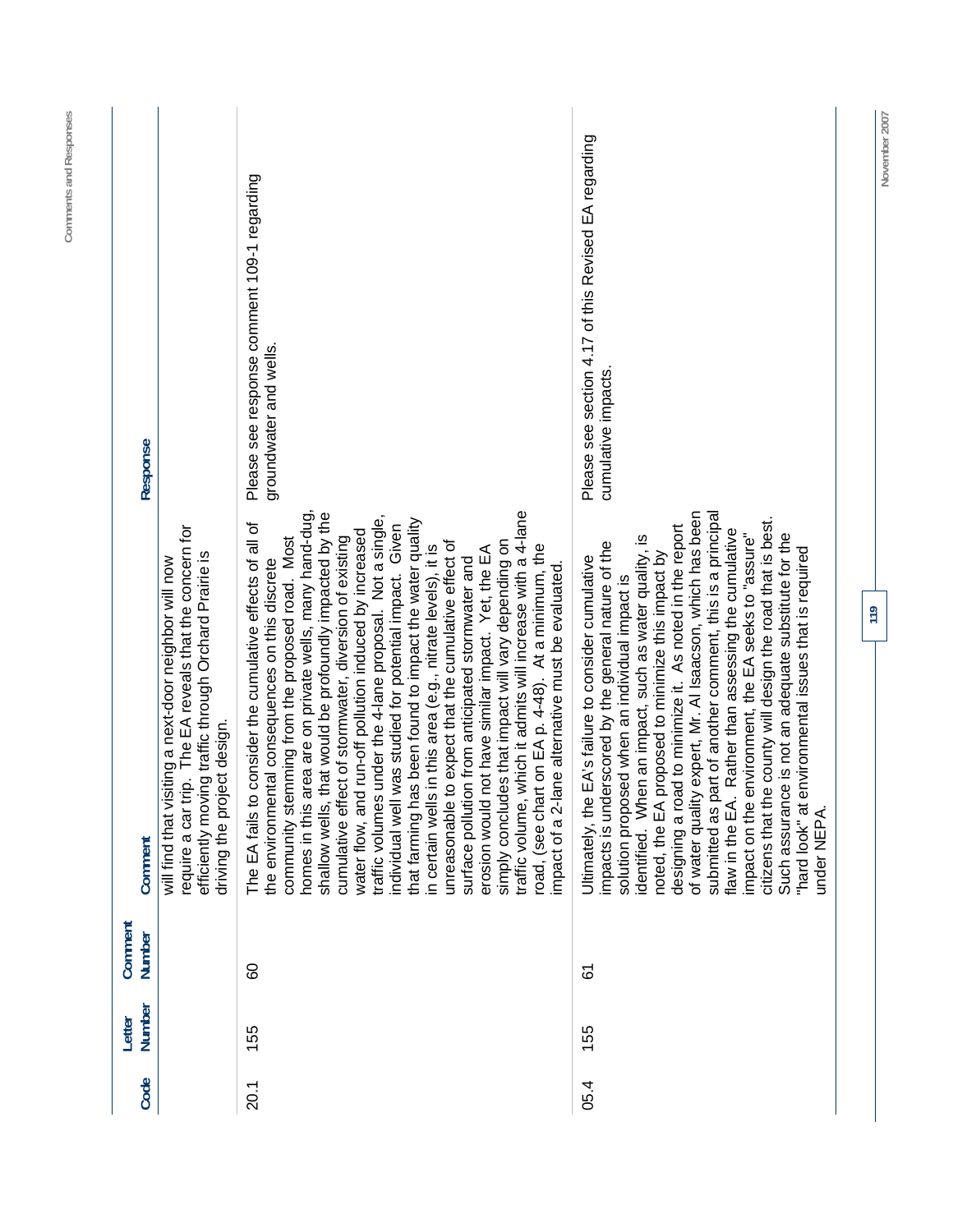| Code | Number<br>Letter | Comment<br>Number                             | Comment                                                                                                                                                                                                                                                                                                                                                                                                                                                                                                                                                                                                                                                                                                                                                                                                                                                                                                                                                                                                                                                                                                                                                                           | Response                                                                                                                                                                                                                                                                                                                                                                                                                                                                                                                                                                                                                                |
|------|------------------|-----------------------------------------------|-----------------------------------------------------------------------------------------------------------------------------------------------------------------------------------------------------------------------------------------------------------------------------------------------------------------------------------------------------------------------------------------------------------------------------------------------------------------------------------------------------------------------------------------------------------------------------------------------------------------------------------------------------------------------------------------------------------------------------------------------------------------------------------------------------------------------------------------------------------------------------------------------------------------------------------------------------------------------------------------------------------------------------------------------------------------------------------------------------------------------------------------------------------------------------------|-----------------------------------------------------------------------------------------------------------------------------------------------------------------------------------------------------------------------------------------------------------------------------------------------------------------------------------------------------------------------------------------------------------------------------------------------------------------------------------------------------------------------------------------------------------------------------------------------------------------------------------------|
| 45.0 | 155              | 82                                            | deep topsoil. Every day in America, thousands of acres<br>highway intersects prime farmlands, with exceptionally<br>little consideration to the future need for agriculture to<br>t and they will come."). This proposed<br>necessary to provide alternative renewable fuels will<br>of valuable farmlands are lost to 'development', with<br>provide for populations to come. New technologies<br>address the impact of inviting urban<br>ne availability of agricultural lands<br>sprawl ("Build it<br>depend upon th<br>The EA fails to                                                                                                                                                                                                                                                                                                                                                                                                                                                                                                                                                                                                                                        | Thank you for your comments. Please see section 4.7<br>of this Revised EA regarding impacts to farmland                                                                                                                                                                                                                                                                                                                                                                                                                                                                                                                                 |
| 70.0 | 155              | 83                                            | homes intolerable. New safety concerns are created for<br>of Spokane County. The positive image helps to attract<br>businesses to the area which sustain the economy and<br>address the impacts to the economy by<br>contributing to the process of degrading the aesthetics<br>consequences of an overly aggressive<br>engineering created a road poorly designed for safety.<br>along the road, and have no choice but<br>Instead, the project seeks to further the mistake made<br>by the 1960's 'upgrade' of Bigelow Gulch Road. Poor<br>a beautiful, natural environment which<br>project makes a county road into a state highway. It<br>A higher capacity road attracts more motorists to an<br>area of the county that is not suitable to more traffic.<br>Rather than truly mitigating for safety concerns, the<br>brings increased noise that for some will make their<br>Spokane and Spokane County both depend on the<br>provide living wage jobs to its citizens. The City of<br>creates and sustains the image of a near nature<br>lifestyle. ("Near Nature, Near Perfect.")<br>to deal with the<br>continuation of<br>The EA fails to<br>those who live<br>design. | very few changes over the years other than resurfacing.<br>no longer considered acceptable. The proposed project<br>As previously mentioned, Bigelow Gulch Road has had<br>What was considered an acceptable road years ago is<br>is to address the safety and capacity issues caused by<br>An economic analysis was not defined in scoping of<br>nature and the lack of businesses within the project<br>resultant public's choice to utilize this route for their<br>environmental study elements because of the rural<br>the growing community's travel demands and the<br>Thank you for your comments.<br>commuting needs.<br>area. |
| 05.5 | 155              | 34                                            | NEPA (40 CFR & 1502.17), there is no<br>list of preparers and their qualifications in the<br>Assessment document.<br>As required by<br>Environmental                                                                                                                                                                                                                                                                                                                                                                                                                                                                                                                                                                                                                                                                                                                                                                                                                                                                                                                                                                                                                              | Comment noted. The list has been provided in the<br>Revised EA.                                                                                                                                                                                                                                                                                                                                                                                                                                                                                                                                                                         |
| 03.5 | 155              | 89                                            | current and future transportation needs had been in<br>transparent process for planning for<br>If a truly open,                                                                                                                                                                                                                                                                                                                                                                                                                                                                                                                                                                                                                                                                                                                                                                                                                                                                                                                                                                                                                                                                   | Comment noted.                                                                                                                                                                                                                                                                                                                                                                                                                                                                                                                                                                                                                          |
|      |                  | Diaclose Capelo DoolEarly Door Door Dean Cape | 120                                                                                                                                                                                                                                                                                                                                                                                                                                                                                                                                                                                                                                                                                                                                                                                                                                                                                                                                                                                                                                                                                                                                                                               |                                                                                                                                                                                                                                                                                                                                                                                                                                                                                                                                                                                                                                         |

Bigelow Gulch Road/Forker Road Urban Connector **Bigelow Gulch Road/Forker Road Urban Connector**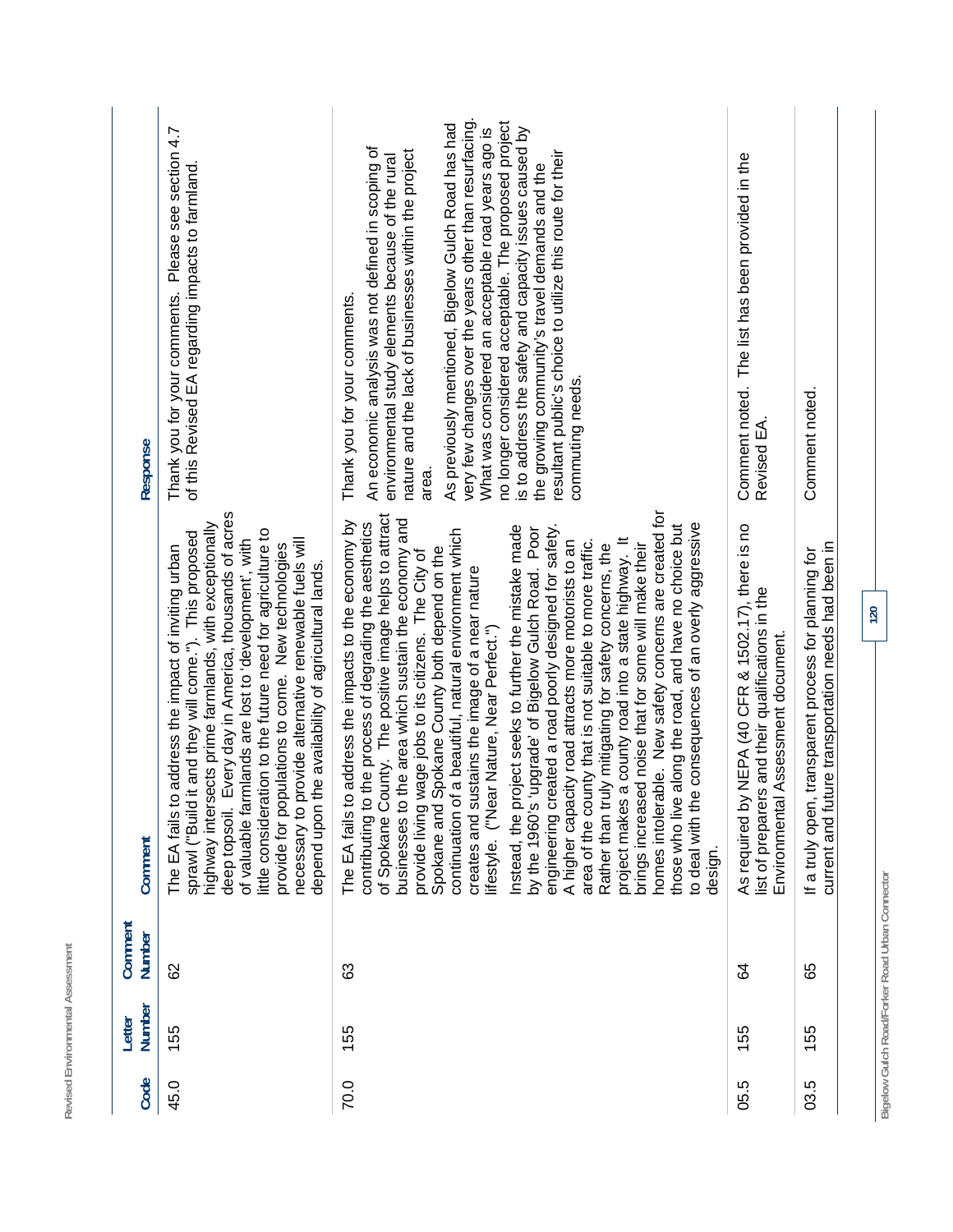| Response          |                                                                                                                                                                                                                         | recalculated and the results presented in section 4.11 in<br>The noise analysis has been<br>Comment noted.<br>this Revised EA.                                                                                                                                                                                                                                                                                                       | recalculated using the truck volume assumptions for the<br>Comment noted. The noise analysis has been<br>model.                                                                                                                                                                                                                                                            | The number of occupied structures to be demolished is<br>Please see section 4.11 of this Revised EA for revised<br>seven. Please see section 4.11 for map and revised<br>table of this revised EA.<br>noise analysis.                                                                                                                                                                                                                                                                                                                                                                                                                                                                                                                                                                                                                                                                                                                                     |
|-------------------|-------------------------------------------------------------------------------------------------------------------------------------------------------------------------------------------------------------------------|--------------------------------------------------------------------------------------------------------------------------------------------------------------------------------------------------------------------------------------------------------------------------------------------------------------------------------------------------------------------------------------------------------------------------------------|----------------------------------------------------------------------------------------------------------------------------------------------------------------------------------------------------------------------------------------------------------------------------------------------------------------------------------------------------------------------------|-----------------------------------------------------------------------------------------------------------------------------------------------------------------------------------------------------------------------------------------------------------------------------------------------------------------------------------------------------------------------------------------------------------------------------------------------------------------------------------------------------------------------------------------------------------------------------------------------------------------------------------------------------------------------------------------------------------------------------------------------------------------------------------------------------------------------------------------------------------------------------------------------------------------------------------------------------------|
| Comment           | blic could have become a planning partner<br>Bigelow Gulch Project during the last five<br>and a positive advocate for the efforts of the Spokane<br>eering Division.<br>County Engin<br>years, the pu<br>place for the | Environmental Assessment and information provided by<br>The Noise Discipline Report has errors, omissions and<br>County Staff at the open house hearings, that it should<br>and be subject to the requirements of an<br>more certain that its assumptions, projections, studies<br>Environmental Impact Statement so that we may be<br>contradictions with other information in the<br>and evaluations are accurate.<br>be done over | trucks and 2% heavy trucks, however in section B of the<br>should be properly studied and accurately<br>The traffic volumes used in this report are 3% medium<br>Road Geometry Report, the truck traffic was projected<br>0%. This is 80% to 100% discrepancy in<br>itly reflected in any environmental<br>to be $9\%$ to 1<br>and consister<br>truck volume<br>documents. | inventory should be reviewed and presented accurately.<br>by County Engineering Staff that their houses would not<br>I not be demolished that is identified in the<br>demolished, and therefore no noise study was required.<br>dicates that 20 of these residences will be<br>Some residents were told at the open house meetings<br>study to be removed should be included in a complete<br>be demolished (H-28 in particular) although they were<br>residences were identified in this study and the entire<br>east three residences within 250 feet of<br>this study (at least one within 100 feet).<br>listed to be demolished in the study. Any house that<br>The study indicates that a total of 49 homes were<br>between H-24 and H-25 that are not<br>ices may also have been omitted<br>identified within 500 feet of the project, not all<br>Other residen<br>potentially wil<br>The report ind<br>the roadway<br>There are at<br>addressed in |
| Comment<br>Number |                                                                                                                                                                                                                         | 88                                                                                                                                                                                                                                                                                                                                                                                                                                   | 5                                                                                                                                                                                                                                                                                                                                                                          | 89                                                                                                                                                                                                                                                                                                                                                                                                                                                                                                                                                                                                                                                                                                                                                                                                                                                                                                                                                        |
| Number<br>Letter  |                                                                                                                                                                                                                         | 155                                                                                                                                                                                                                                                                                                                                                                                                                                  | 155                                                                                                                                                                                                                                                                                                                                                                        | 155                                                                                                                                                                                                                                                                                                                                                                                                                                                                                                                                                                                                                                                                                                                                                                                                                                                                                                                                                       |
| Code              |                                                                                                                                                                                                                         | 05.5                                                                                                                                                                                                                                                                                                                                                                                                                                 | 55.1                                                                                                                                                                                                                                                                                                                                                                       | 65.0                                                                                                                                                                                                                                                                                                                                                                                                                                                                                                                                                                                                                                                                                                                                                                                                                                                                                                                                                      |

November 2007

**121** 

**Comments and Responses**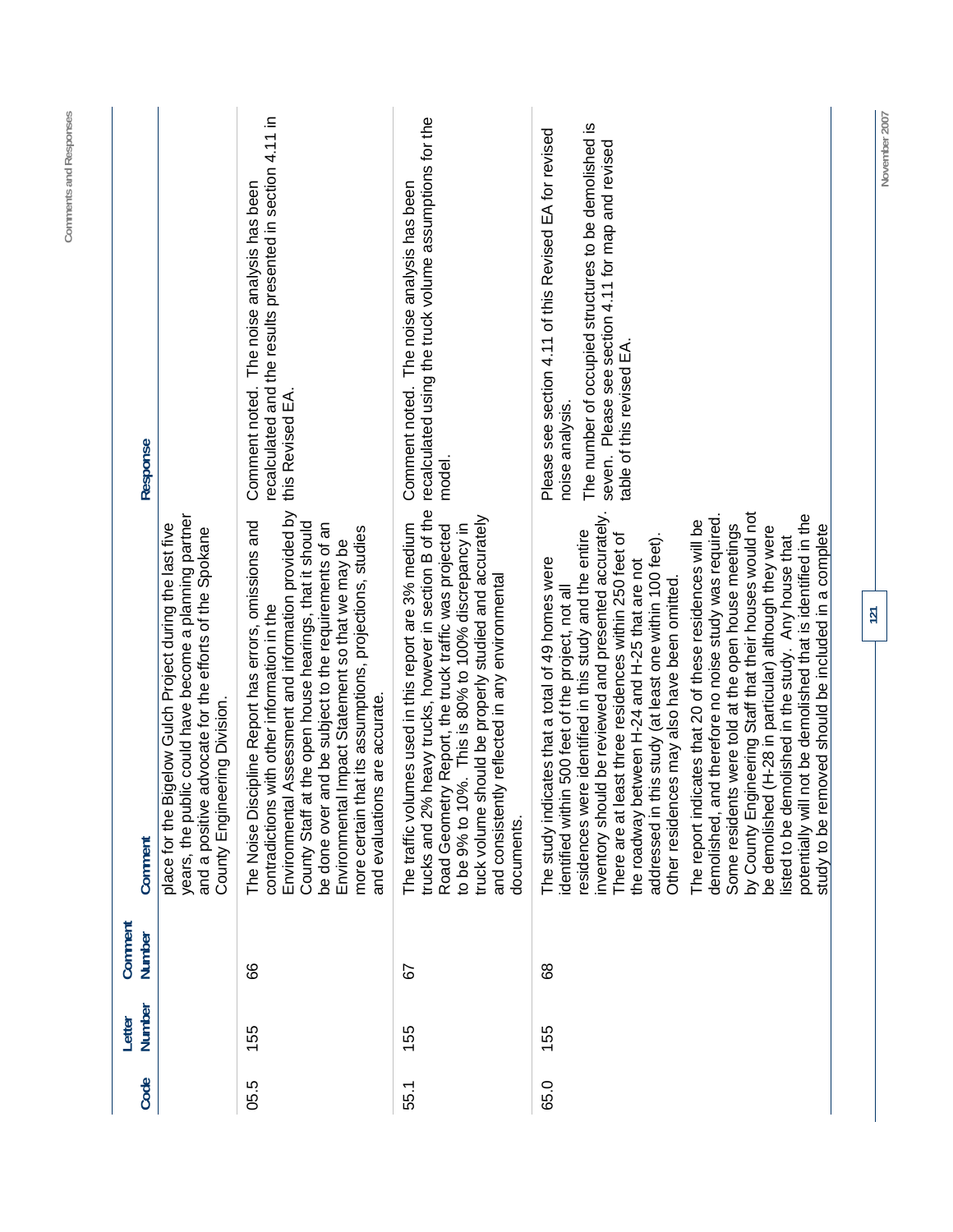| Response          |              | The costs are currently being revised and updated by<br>the County.                                                                                                                                                                                                                                                                                                                                                   | case" estimate of noise levels at the receivers. In reality<br>correct that our modeling used a simplified "worst case"<br>and houses, then the noise impacts would be less than<br>if there are topographic barriers between the roadway<br>indicated in the tables of modeled noise presented in<br>barriers between the roadway and the houses. The<br>calculated noise levels therefore represent a "worst<br>geometry assuming no vegetation or topographical<br>Thank you for your comment. Your observation is<br>section 4.11 of this Revised EA.                                                                                                                                                                                                                                                                                                                                                                                                                      | Comment noted. Please see response to comment 77-1<br>regarding noise mitigation.                                                                                                                                                                                                                                                                                                                                                                                                                                                                                        |
|-------------------|--------------|-----------------------------------------------------------------------------------------------------------------------------------------------------------------------------------------------------------------------------------------------------------------------------------------------------------------------------------------------------------------------------------------------------------------------|--------------------------------------------------------------------------------------------------------------------------------------------------------------------------------------------------------------------------------------------------------------------------------------------------------------------------------------------------------------------------------------------------------------------------------------------------------------------------------------------------------------------------------------------------------------------------------------------------------------------------------------------------------------------------------------------------------------------------------------------------------------------------------------------------------------------------------------------------------------------------------------------------------------------------------------------------------------------------------|--------------------------------------------------------------------------------------------------------------------------------------------------------------------------------------------------------------------------------------------------------------------------------------------------------------------------------------------------------------------------------------------------------------------------------------------------------------------------------------------------------------------------------------------------------------------------|
| Comment           | noise study. | three relocations, not the 20 in the noise report. What is<br>above and beyond the county estimate of \$10,000 per<br>Cost estimates of this project provided by the County<br>of way acquisition and are these costs<br>the projected costs of this demolition and relocation<br>Engineering Department listed only funds for two or<br>e current cost estimate of the project?<br>reflected in th<br>acre for right | and listed in table 5-3, there is no table 5-3<br>actual conditions should be measured to determine the<br>barrier trees and shrubs, and other noise<br>reference is made in the study to two sets of receivers<br>in the document. The terrain is varied along the route<br>accurately reflects the actual current situation and the<br>mitigation elements in place that will be removed and<br>significantly altered with construction. Proposed cuts<br>is as far as can be determined although<br>n straight-line roadway model in no way<br>and fills will also affect existing conditions. Current<br>construction can be known to help determine what<br>full magnitude of additional noise impacts of the<br>proposal. There are many existing berms, cuts,<br>current baseline so the actual effect of the new<br>The noise modeling used made no actual<br>mitigating measures may be appropriate.<br>measurement<br>and flat terrai<br>being placed<br>hedgegrows, | access. This extremely broad-brush approach for an 8<br>mile corridor with varying terrain, setbacks and unique<br>any wall, hedgerow or barrier trees and shrubs would<br>existing modeled noise was already too great, or that<br>not be effective because of the need for the driveway<br>used to justify absolutely no mitigation<br>modified changes in noise were not significant, or<br>The study concluded that no noise mitigation was<br>required because it was too expensive or that the<br>commitments whatsoever by the County, State or<br>situations, is |
| Comment<br>Number |              | 89                                                                                                                                                                                                                                                                                                                                                                                                                    | 20                                                                                                                                                                                                                                                                                                                                                                                                                                                                                                                                                                                                                                                                                                                                                                                                                                                                                                                                                                             | $\overline{z}$                                                                                                                                                                                                                                                                                                                                                                                                                                                                                                                                                           |
| Number<br>Letter  |              | 155                                                                                                                                                                                                                                                                                                                                                                                                                   | 155                                                                                                                                                                                                                                                                                                                                                                                                                                                                                                                                                                                                                                                                                                                                                                                                                                                                                                                                                                            | 155                                                                                                                                                                                                                                                                                                                                                                                                                                                                                                                                                                      |
| Code              |              | 05.2                                                                                                                                                                                                                                                                                                                                                                                                                  | 65.0                                                                                                                                                                                                                                                                                                                                                                                                                                                                                                                                                                                                                                                                                                                                                                                                                                                                                                                                                                           | 65.0                                                                                                                                                                                                                                                                                                                                                                                                                                                                                                                                                                     |

Revised Environmental Assessment

Bigelow Gulch Road/Forker Road Urban Connector **Bigelow Gulch Road/Forker Road Urban Connector** 

**122**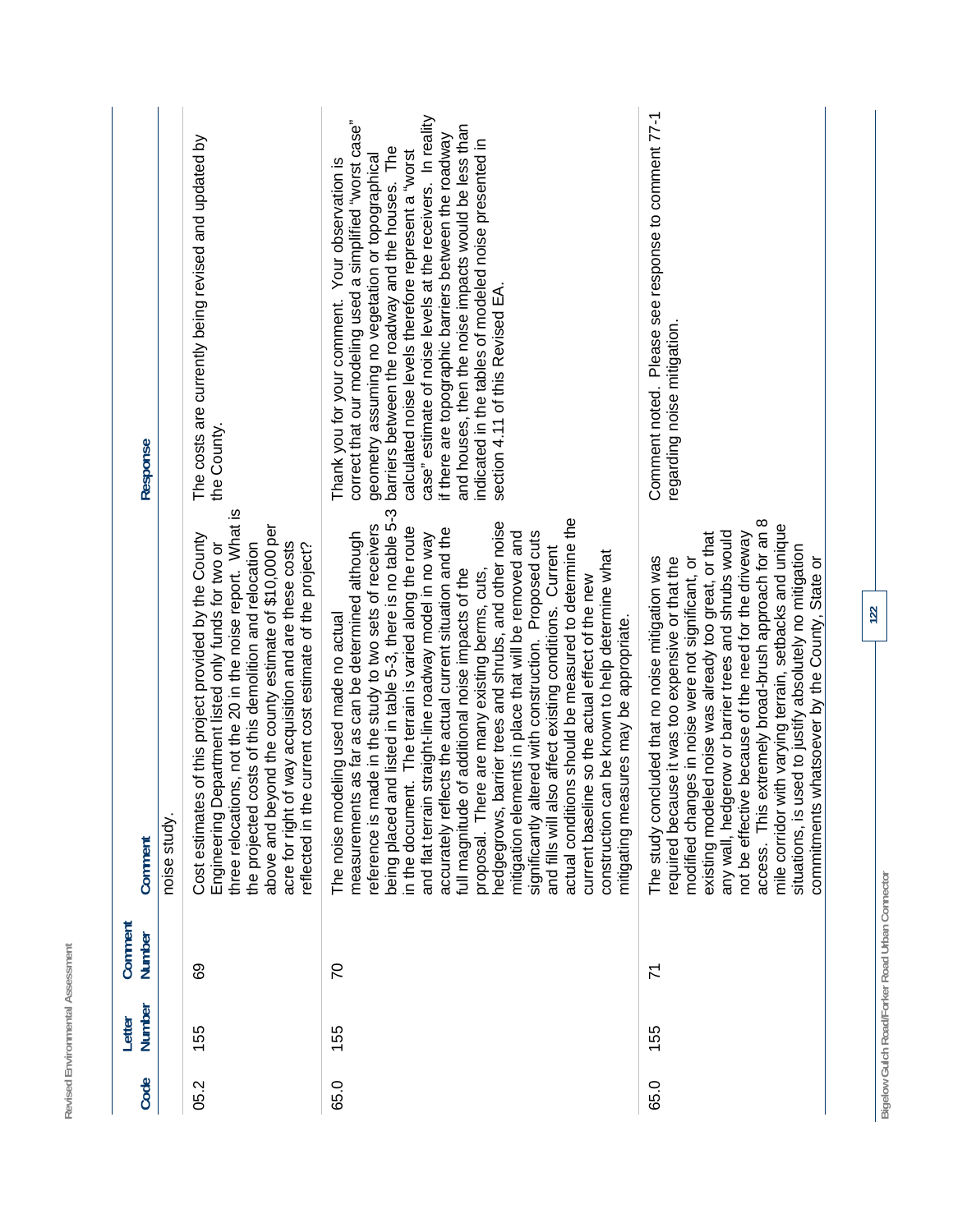| $105 - 2.$<br>meeting that discussed a possibly three or<br>of March 2005, the busiest seven days of the study, had<br>TimeMark Incorporated did a traffic study for the County<br>general public input at a time that it could be considered<br>The Environmental Procedures Manual for the WSDOT<br>at the end of March 2005. From the 22nd thru the 28th<br>This approach has created an adversarial climate and<br>lane upgrade in 2001 until the required<br>meetings nor solicit any input from those living in the<br>section 410.06 calls for early public involvement and<br>affected by the plan. It appears that the only Public<br>communication with the public and especially those<br>last minute notification after the EA was completed.<br>mistrust as well as denying local residents and the<br>an average daily total (ADT) of 10,930 on Bigelow<br>to any visual or aesthetic mitigation.<br>Involvement Plan for this project was to hold no<br>mutual continued feedback and ideally a Public<br>Involvement Plan that includes early and open<br>ed in the document.<br>and incorporat<br>maybe a four<br>commitments<br>area from the<br>73<br>74<br>155<br>155<br>03.5<br>55.1 | regarding noise mitigation.<br>phone lines underground to allow for planting of trees<br>noise situations. The possibility of placing power and<br>along the roadway to provide noise abatement and a<br>Id create an effective solution to some<br>of alternative approaches to noise mitigation, which<br>homeowners with other allowable funds for noise<br>include for example; financial participation by<br>In this document there is no<br>mitigation coul<br>visual barrier. | This noise study should be done gathering actual noise<br>into account the changes contemplated in this project<br>Federal agencies that may fund this proposed project<br>data at the sites and any modeling used should take                                                                | Response<br>Comment<br>Comment<br>Number<br>Number<br>Letter |
|-----------------------------------------------------------------------------------------------------------------------------------------------------------------------------------------------------------------------------------------------------------------------------------------------------------------------------------------------------------------------------------------------------------------------------------------------------------------------------------------------------------------------------------------------------------------------------------------------------------------------------------------------------------------------------------------------------------------------------------------------------------------------------------------------------------------------------------------------------------------------------------------------------------------------------------------------------------------------------------------------------------------------------------------------------------------------------------------------------------------------------------------------------------------------------------------------------------|--------------------------------------------------------------------------------------------------------------------------------------------------------------------------------------------------------------------------------------------------------------------------------------------------------------------------------------------------------------------------------------------------------------------------------------------------------------------------------------|-----------------------------------------------------------------------------------------------------------------------------------------------------------------------------------------------------------------------------------------------------------------------------------------------|--------------------------------------------------------------|
| TimeMark incorporated is the company that supplies<br>Argonne and an ADT of 6,378 on Bigelow<br>Argonne. The graphs in section B-1 of<br>Gulch west of<br>east of<br>Gulch                                                                                                                                                                                                                                                                                                                                                                                                                                                                                                                                                                                                                                                                                                                                                                                                                                                                                                                                                                                                                                | East of Argonne. Table B-5 shows the increase is 14%<br>graphs shown in Appendix B have projected traffic of<br>east of Argonne and 68% west of Argonne. (note:                                                                                                                                                                                                                                                                                                                      | Thank you for your comment. See response to comment<br>Comment noted. Please see response to comment 77-1<br>Please refer to Appendix B of the January 2006 EA. The<br>approximately 14,000 ADT west of Argonne and 12,500<br>be discussions with residents of the area<br>There should<br>22 | 55                                                           |

November 2007

**123** 

**Comments and Responses**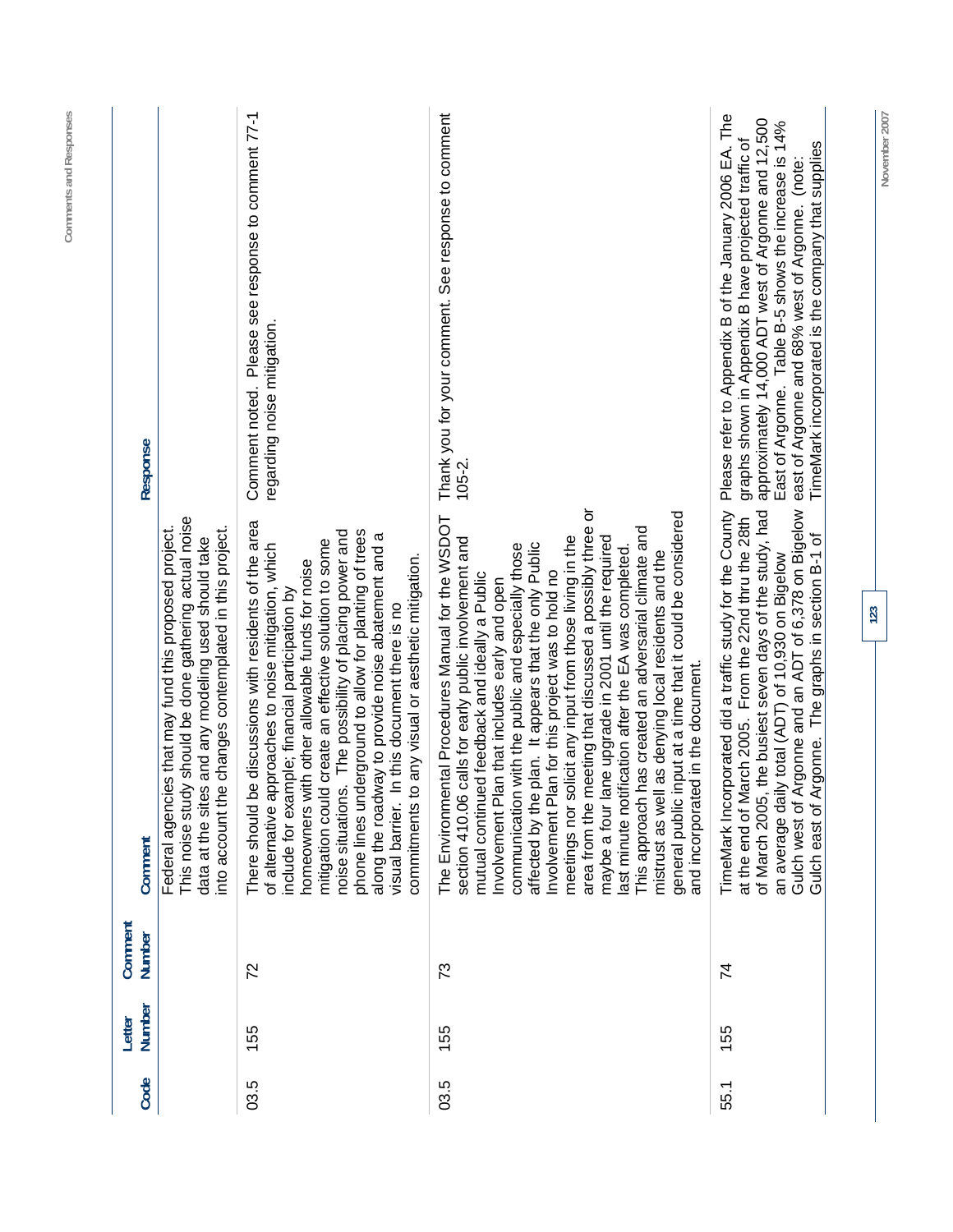|         | Spokane County with the counting devices used to count<br>traffic, the study was conducted by Spokane County).<br>Response                                                               | recommended pre- and post-construction inventory and<br>Comment noted. Please see section 4.2 regarding<br>proposed mitigation measures.                                                                                                                                                                                                                                                                                                                                                                              | Comment noted.                                                                                                                                                                                                                                                                                                                                                                                                                                                                                                                                | <b>Comment Noted.</b>                                                                                                                                                                                                                                                                                                                                                                                                                                                                                                                                                                                                   |
|---------|------------------------------------------------------------------------------------------------------------------------------------------------------------------------------------------|-----------------------------------------------------------------------------------------------------------------------------------------------------------------------------------------------------------------------------------------------------------------------------------------------------------------------------------------------------------------------------------------------------------------------------------------------------------------------------------------------------------------------|-----------------------------------------------------------------------------------------------------------------------------------------------------------------------------------------------------------------------------------------------------------------------------------------------------------------------------------------------------------------------------------------------------------------------------------------------------------------------------------------------------------------------------------------------|-------------------------------------------------------------------------------------------------------------------------------------------------------------------------------------------------------------------------------------------------------------------------------------------------------------------------------------------------------------------------------------------------------------------------------------------------------------------------------------------------------------------------------------------------------------------------------------------------------------------------|
|         | the Appendix to the EA indicate projections 12,500 west<br>re about 15% and 37% above the actual<br>and about 9,000 east of Argonne. The assumed<br>projections a<br>Comment<br>traffic. | inventoried as a matter of prudent and just public policy.<br>is recommended that any wells or springs<br>The County and other funding agencies should have a<br>program. Any wells, springs or water tables that could<br>be affected by the road expansion project should be<br>fair and clearly stated policy for remediation for any<br>tested. I see no commitment in this EA for such a<br>1000 feet of major roads or cuts be<br>damaged or rendered useless.<br>GeoEngineer<br>located withir<br>water supply | the lack of any reasonable opportunities for<br>manual suggests that the maximum length<br>and a full Environmental Impact Statement be prepared.<br>participate and give meaningful input for a<br>5 pages, this EA is about 200 pages plus<br>mitigating actions call for a reevaluation of this project<br>omissions, and a complete lack of any commitment to<br>probably near five or six hundred pages.<br>project of this magnitude plus the inaccuracies,<br>The WSDOT<br>the public to<br>We feel that<br>an appendix<br>of an EA be | This<br>Bigelow Gulch Improvement Opponents Express Views,<br>people with negative attitudes, please let me know.<br>There are many businesses that I have talked to about<br>If you need any assistance from me to enlighten these<br>needs to remain a four-lane road and it does not need<br>I read the article in the Spokane Valley News Herald,<br>congestion and accidents and improve public safety<br>The design of this passage from Francis to Sullivan<br>economic development and air quality in Spokane.<br>to be delayed. This passage will reduce traffic<br>3,2006.<br>is a no-brainer.<br>dated March |
| Comment | Number                                                                                                                                                                                   | 75                                                                                                                                                                                                                                                                                                                                                                                                                                                                                                                    | $\frac{8}{1}$                                                                                                                                                                                                                                                                                                                                                                                                                                                                                                                                 | ↽                                                                                                                                                                                                                                                                                                                                                                                                                                                                                                                                                                                                                       |
| Letter  | Number                                                                                                                                                                                   | 155                                                                                                                                                                                                                                                                                                                                                                                                                                                                                                                   | 155                                                                                                                                                                                                                                                                                                                                                                                                                                                                                                                                           | 157                                                                                                                                                                                                                                                                                                                                                                                                                                                                                                                                                                                                                     |
|         | Code                                                                                                                                                                                     | 20.0                                                                                                                                                                                                                                                                                                                                                                                                                                                                                                                  | 05.5                                                                                                                                                                                                                                                                                                                                                                                                                                                                                                                                          | 05.0                                                                                                                                                                                                                                                                                                                                                                                                                                                                                                                                                                                                                    |

Revised Environmental Assessment

Bigelow Gulch Road/Forker Road Urban Connector **Bigelow Gulch Road/Forker Road Urban Connector** 

**124**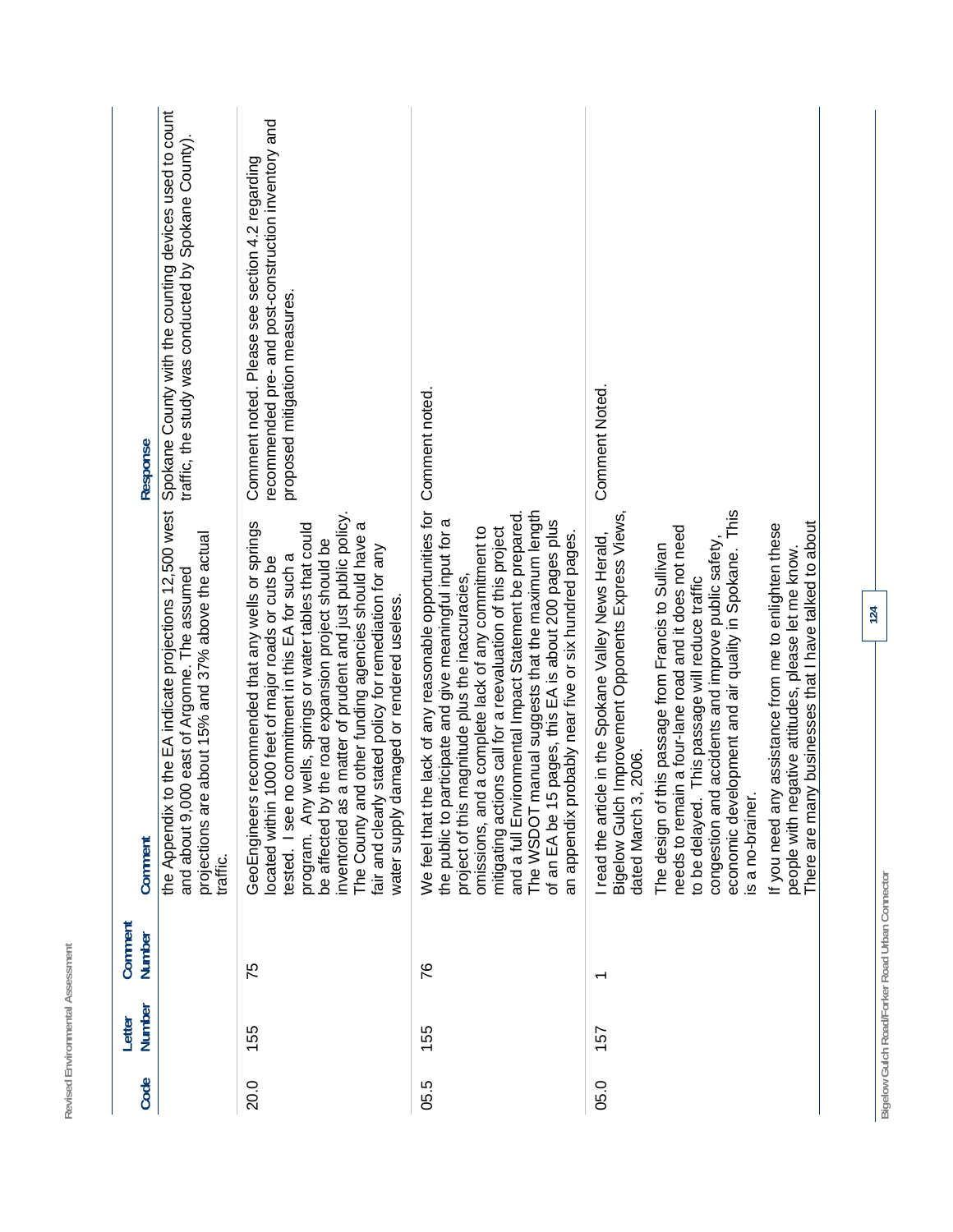| address congestion concerns.<br>on the public involvement.<br>Comments noted.<br>Comment Noted.<br>Comment noted.<br>The video of your public meeting spoke volumes and we<br>really wish your design would have taken<br>id we are looking forward to its completion.<br>Would the new corridor create a new bus route for STA<br>county agencies responsible for trying to push through<br>and I saw when considering moving to Spokane. The<br>Although we don't live in the Orchard Prairie/Pleasant<br>Prairie area, it was one of the first places my husband<br>decision to live here. Please don't destroy one of the<br>are lucky to have seen your representatives in action.<br>at is the amount of congestion that this<br>and reduce congestion for future usage? Would bus<br>beauty of that rural area was a deciding factor in our<br>Absolute power corrupts absolutely. Shame on the<br>Gulch agenda without concern for the<br>Shame on you and thanks to the Protect the Prairie<br>We have requested and have been assured that a<br>Organization for bringing this to our attention.<br>public meeting would be held at the Foothills<br>project will generate at the Sullivan and I-90<br>residents of Spokane County.<br>stops and pickup areas be considered?<br>last remaining rural places in this area.<br>of all meetings.<br>the road to Barker and I-90.<br>Community Center.<br>Great job to all.<br>The only cave<br>their Bigelow<br>this project ar<br>wishes of the<br>Please notify<br>intersection.<br>$\sim$<br>$\overline{\phantom{0}}$<br>$\overline{\phantom{0}}$<br>ᡪ<br>᠇<br>158<br>159<br>162<br>157<br>160<br>161<br>55.0<br>01.0<br>05.0<br>03.5<br>55.0<br>05.0 | Comment<br>Number<br>Number<br>Letter | Comment | Response                                                                                                   |
|-----------------------------------------------------------------------------------------------------------------------------------------------------------------------------------------------------------------------------------------------------------------------------------------------------------------------------------------------------------------------------------------------------------------------------------------------------------------------------------------------------------------------------------------------------------------------------------------------------------------------------------------------------------------------------------------------------------------------------------------------------------------------------------------------------------------------------------------------------------------------------------------------------------------------------------------------------------------------------------------------------------------------------------------------------------------------------------------------------------------------------------------------------------------------------------------------------------------------------------------------------------------------------------------------------------------------------------------------------------------------------------------------------------------------------------------------------------------------------------------------------------------------------------------------------------------------------------------------------------------------------------------------------------------------------------------------------------------|---------------------------------------|---------|------------------------------------------------------------------------------------------------------------|
|                                                                                                                                                                                                                                                                                                                                                                                                                                                                                                                                                                                                                                                                                                                                                                                                                                                                                                                                                                                                                                                                                                                                                                                                                                                                                                                                                                                                                                                                                                                                                                                                                                                                                                                 |                                       |         |                                                                                                            |
|                                                                                                                                                                                                                                                                                                                                                                                                                                                                                                                                                                                                                                                                                                                                                                                                                                                                                                                                                                                                                                                                                                                                                                                                                                                                                                                                                                                                                                                                                                                                                                                                                                                                                                                 |                                       |         | The City of Spokane Valley has included two Sullivan<br>Road Projects in its Six Year Construction Plan to |
|                                                                                                                                                                                                                                                                                                                                                                                                                                                                                                                                                                                                                                                                                                                                                                                                                                                                                                                                                                                                                                                                                                                                                                                                                                                                                                                                                                                                                                                                                                                                                                                                                                                                                                                 |                                       |         |                                                                                                            |
|                                                                                                                                                                                                                                                                                                                                                                                                                                                                                                                                                                                                                                                                                                                                                                                                                                                                                                                                                                                                                                                                                                                                                                                                                                                                                                                                                                                                                                                                                                                                                                                                                                                                                                                 |                                       |         | Please see section 1.2 of this Revised EA for information                                                  |
|                                                                                                                                                                                                                                                                                                                                                                                                                                                                                                                                                                                                                                                                                                                                                                                                                                                                                                                                                                                                                                                                                                                                                                                                                                                                                                                                                                                                                                                                                                                                                                                                                                                                                                                 |                                       |         | At this point in time there is no plan to service this area.                                               |
|                                                                                                                                                                                                                                                                                                                                                                                                                                                                                                                                                                                                                                                                                                                                                                                                                                                                                                                                                                                                                                                                                                                                                                                                                                                                                                                                                                                                                                                                                                                                                                                                                                                                                                                 |                                       |         |                                                                                                            |
|                                                                                                                                                                                                                                                                                                                                                                                                                                                                                                                                                                                                                                                                                                                                                                                                                                                                                                                                                                                                                                                                                                                                                                                                                                                                                                                                                                                                                                                                                                                                                                                                                                                                                                                 |                                       |         |                                                                                                            |

**Comments and Responses** 

Comments and Responses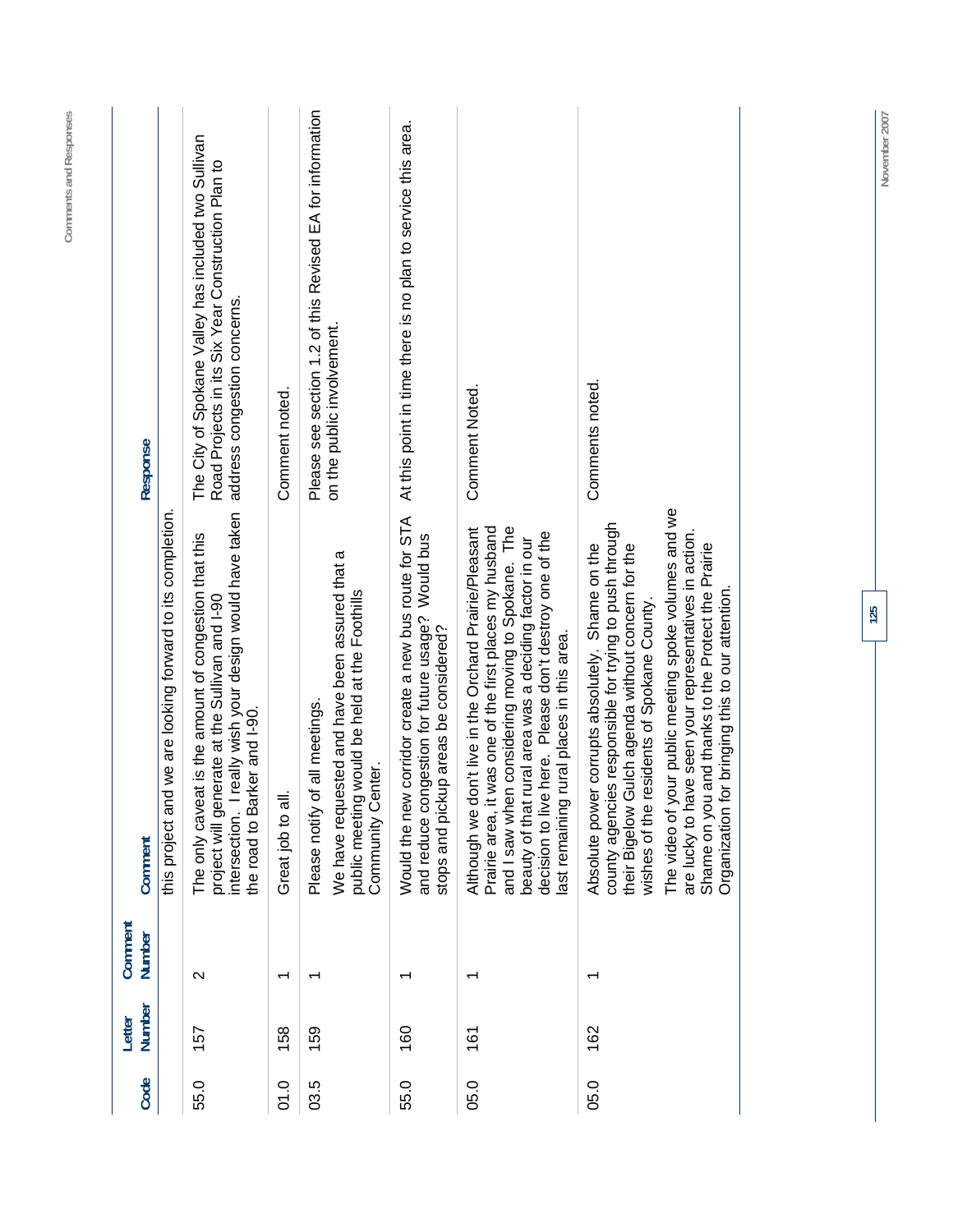| ÷<br>-<br>ı<br>ä<br>٠<br>ι<br>ı.<br>=<br>ï<br>ı<br>١<br>ļ<br>ä<br>I,<br>٠<br>ä<br>٠<br>١<br>٠,<br>é<br>٠<br>٠                                                                                      |  |
|----------------------------------------------------------------------------------------------------------------------------------------------------------------------------------------------------|--|
| $\overline{\phantom{a}}$<br>ā<br>u<br>é<br>-<br>ı<br>ă<br>٠<br>i.<br>ţ<br>í<br>ł<br>ł<br>á<br>1<br>ı<br>۰<br>٠<br>۰.<br>١<br>í<br>I<br>٠<br>$\overline{\phantom{a}}$<br>٠<br>۰<br>é<br>é<br>á<br>٠ |  |
| $\sim$<br>-<br>ì<br>í<br>é<br>ţ<br>¢<br>r.<br>٠<br>-<br>×<br>٠<br>é<br>×<br>î<br>í<br>∼<br>-                                                                                                       |  |

|                   | Hearing Examiner introduction.                                                                                                                                                                                                                                                                                                                                                                                                                                                                                                                                                                                                                                                                                                                                                                                                                                                                                                                                                                                                                                                                                                                                                                                                                                              | natural drainage. Water draining from private property is beyond the scope of<br>adequate drainage features and cross culverts will be deployed to equalize<br>Roadway surface water will be collected and treated with this project and<br>this project, but this specific issue will be forwarded to the Storm Water<br>See Section 4.5 of the revised EA for discussion of drainage. |
|-------------------|-----------------------------------------------------------------------------------------------------------------------------------------------------------------------------------------------------------------------------------------------------------------------------------------------------------------------------------------------------------------------------------------------------------------------------------------------------------------------------------------------------------------------------------------------------------------------------------------------------------------------------------------------------------------------------------------------------------------------------------------------------------------------------------------------------------------------------------------------------------------------------------------------------------------------------------------------------------------------------------------------------------------------------------------------------------------------------------------------------------------------------------------------------------------------------------------------------------------------------------------------------------------------------|-----------------------------------------------------------------------------------------------------------------------------------------------------------------------------------------------------------------------------------------------------------------------------------------------------------------------------------------------------------------------------------------|
| Response          |                                                                                                                                                                                                                                                                                                                                                                                                                                                                                                                                                                                                                                                                                                                                                                                                                                                                                                                                                                                                                                                                                                                                                                                                                                                                             |                                                                                                                                                                                                                                                                                                                                                                                         |
| Comment           | Gulch Road/Forker Road Urban Connector project that Spokane<br>record. My name is Mike Dempsey. I am the Spokane County<br>Environmental Assessment and evaluation for the Bigelow<br>primarily for Spokane County. And I've been asked tonight<br>order they want to come up, and they can tell us what they<br>mailing address, that would be great.<br>really have any information regarding the project. My sole<br>Hearing Examiner. I'm an attorney. What I do for a living<br>want about the environmental impacts of the project. So<br>County is involved in. I think the federal government will<br>actually make the final environmental determination on<br>fashion. Record it. We have a court reporter here who<br>just take testimony in an orderly<br>will be able to record this and make a transcript. And<br>is, I'm a county employee who hears land use cases<br>someone gets to be first. If you could just us give us<br>right. We will now go on the<br>So I'll just go ahead and take people in whatever<br>then we're also recording this on a compact disk<br>to basically sit here and accept testimony on the<br>to take testimony. I don't<br>MIKE DEMPSEY: AI<br>And so, we're going<br>purpose is to kind of<br>your name and your<br>this. | K-o-e-r-p-e-r. My address is 11606 North Roundup, Mead.<br>Havana and Bigelow Gulch. And<br>throughout the years--we've had that property for fifty<br>BUCK KOERPER: Okay. My name is Buck Koerper.<br>it is, I own Whitey's wrecking<br>And my concern with<br>right at that comer of                                                                                                  |
| Comment<br>Number |                                                                                                                                                                                                                                                                                                                                                                                                                                                                                                                                                                                                                                                                                                                                                                                                                                                                                                                                                                                                                                                                                                                                                                                                                                                                             | $\sim$                                                                                                                                                                                                                                                                                                                                                                                  |
| Number<br>Letter  | 163                                                                                                                                                                                                                                                                                                                                                                                                                                                                                                                                                                                                                                                                                                                                                                                                                                                                                                                                                                                                                                                                                                                                                                                                                                                                         | 163                                                                                                                                                                                                                                                                                                                                                                                     |
| Code              | 01.0                                                                                                                                                                                                                                                                                                                                                                                                                                                                                                                                                                                                                                                                                                                                                                                                                                                                                                                                                                                                                                                                                                                                                                                                                                                                        | 20.0                                                                                                                                                                                                                                                                                                                                                                                    |

## Table 3-3 Responses to Public Hearing Comments on the Bigelow Gulch Road/Forker Road Urban Connector Environmental **Table 3-3. Responses to Public Hearing Comments on the Bigelow Gulch Road/Forker Road Urban Connector Environmental**

Bigelow Gulch Road/Forker Road Urban Connector **Bigelow Gulch Road/Forker Road Urban Connector**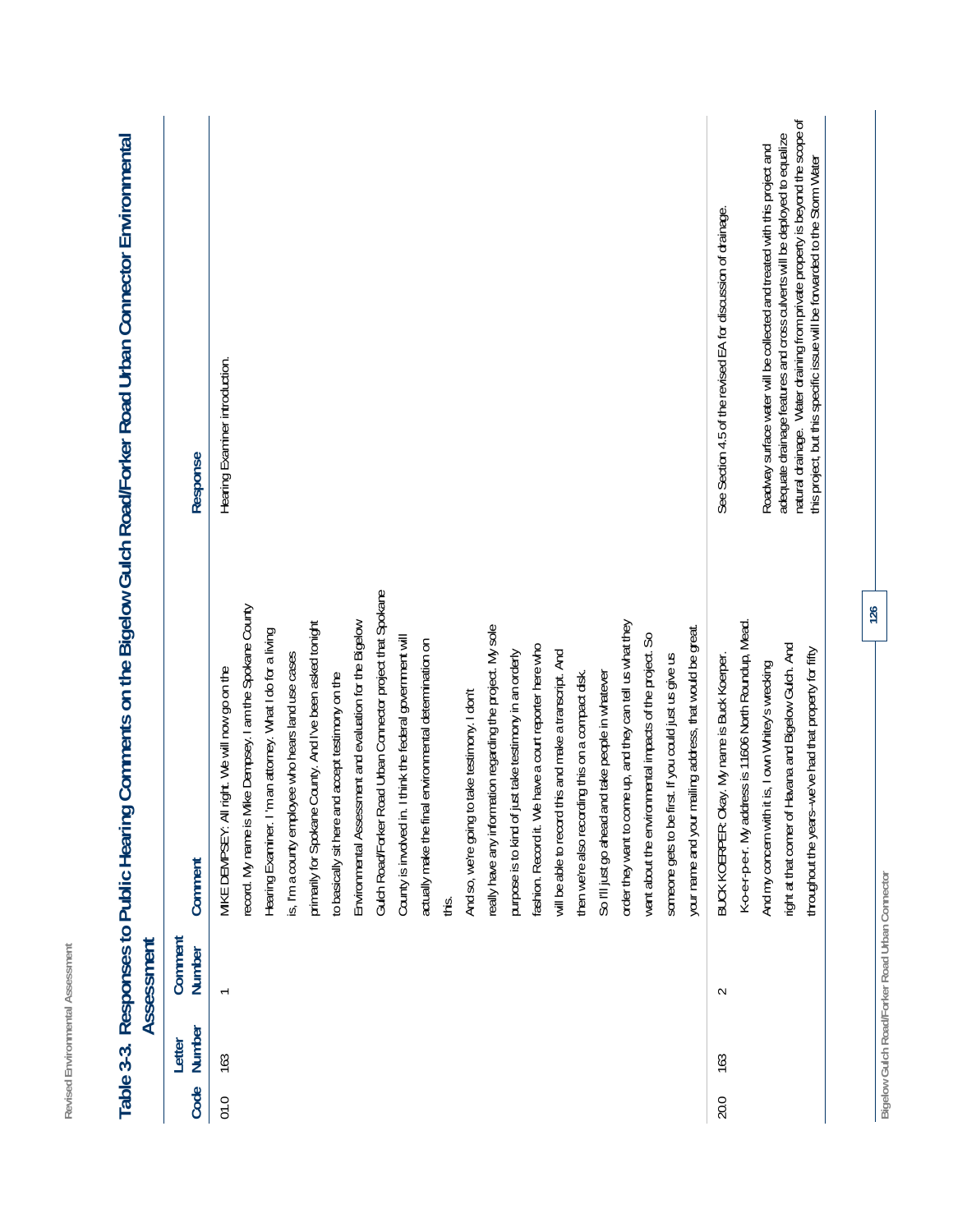|   | Response<br>Comment      | Utilities Division for further analysis<br>isically, you know, an acre and a half to<br>years--and throughout widening Francis, and keep changing<br>everywhere, and it has no place to go? And they've created<br>corner of the thing so now there's nowhere for the water to<br>all soaks down to the corner of my yard, and every year in<br>a culvert underneath Francis that ran when they built it up<br>And I wonder what, if they do these<br>Francis and Bigelow Gulch, they've taken and created a<br>they crushed that culvert. They let Tom bury, backfill his<br>dike, a big dam around the comer of my property. So all<br>the spring and in the wintertime, we'll have like a two to<br>going to be responsible for all the<br>three-foot deep lake on about an acre and a half to two<br>storm water runoff in that area when I'm getting it from<br>BUCK KOERPER: You're welcome. There used to be<br>two acres of my land useless during the spring runoff.<br>the runoff from the railroad tracks and all in that area<br>there first. Well then, in the process of widening it,<br>projects and make it even bigger, where is all that<br>right. Thank you, sir.<br>go except for in my property.<br>the dam and made ba<br>water-why--how am I<br>MIKE DEMPSEY: All<br>acres of my property. | This house is very close to the existing road and the preferred alignment thus<br>the house may be a future acquisition.<br>everything will be gone. We've been driving around for all<br>everything. We have been looking, looking, looking, and<br>there is nothing. Absolutely nothing. We can't go buy<br>anything. And we can't wait until the last minute or<br>VIOLA ORRINO: I want to know specifically, are<br>Because everybody is buying<br>they taking our home? |
|---|--------------------------|-------------------------------------------------------------------------------------------------------------------------------------------------------------------------------------------------------------------------------------------------------------------------------------------------------------------------------------------------------------------------------------------------------------------------------------------------------------------------------------------------------------------------------------------------------------------------------------------------------------------------------------------------------------------------------------------------------------------------------------------------------------------------------------------------------------------------------------------------------------------------------------------------------------------------------------------------------------------------------------------------------------------------------------------------------------------------------------------------------------------------------------------------------------------------------------------------------------------------------------------------------------------------------------------------------------------|------------------------------------------------------------------------------------------------------------------------------------------------------------------------------------------------------------------------------------------------------------------------------------------------------------------------------------------------------------------------------------------------------------------------------------------------------------------------------|
| S | Comment<br><b>Number</b> |                                                                                                                                                                                                                                                                                                                                                                                                                                                                                                                                                                                                                                                                                                                                                                                                                                                                                                                                                                                                                                                                                                                                                                                                                                                                                                                   |                                                                                                                                                                                                                                                                                                                                                                                                                                                                              |
|   | Number<br>Letter<br>Code |                                                                                                                                                                                                                                                                                                                                                                                                                                                                                                                                                                                                                                                                                                                                                                                                                                                                                                                                                                                                                                                                                                                                                                                                                                                                                                                   | 163<br>45.6                                                                                                                                                                                                                                                                                                                                                                                                                                                                  |

Comments and Responses **Comments and Responses** 

**127** 

November 2007 **November 2007**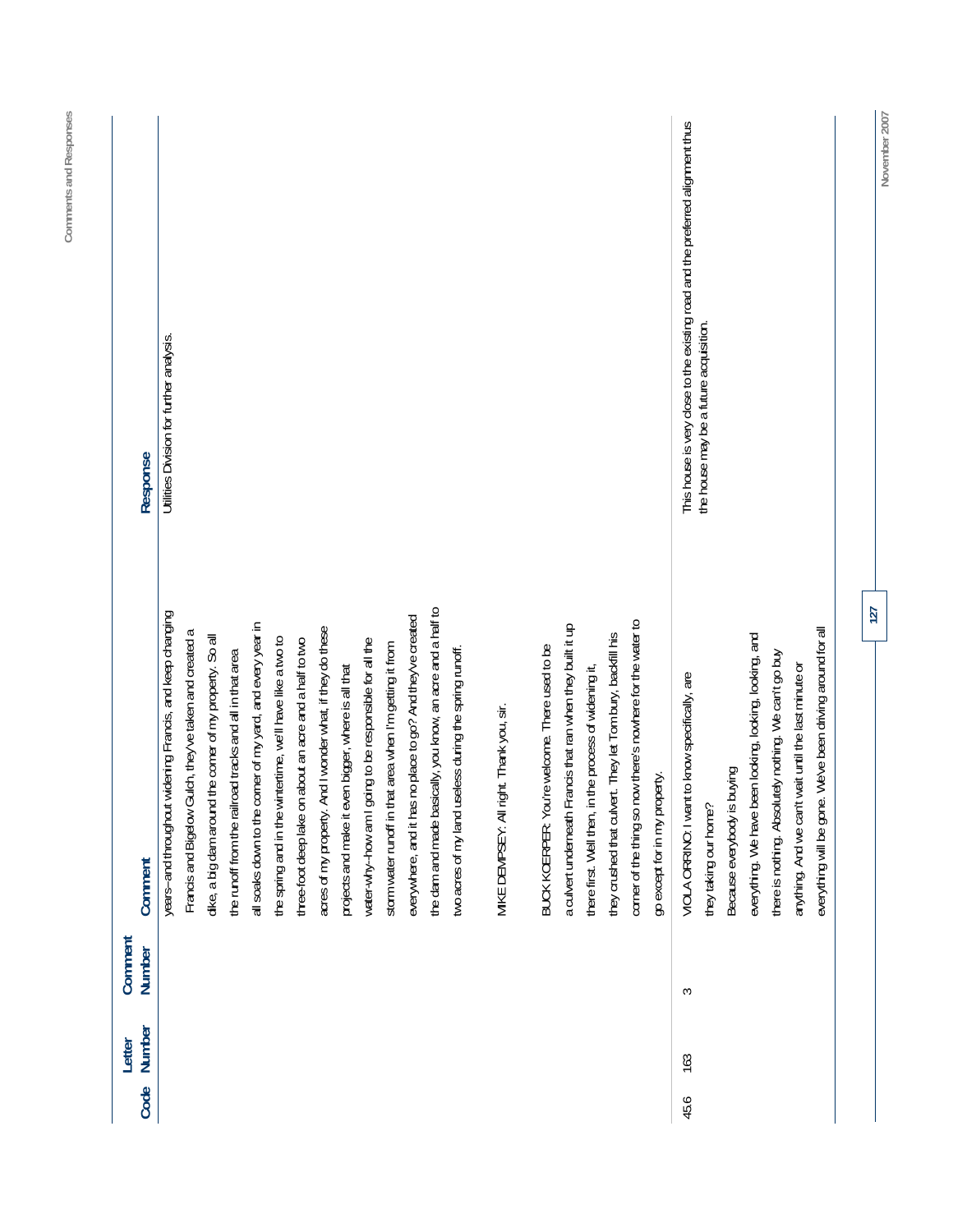| 163<br>65.0 | 5<br>4 | things we have; unless we go to the thousands and thousands of dollars, and<br>because I cant wait until the last minute and have no place to move. I'm sure<br>we cant afford that. So I want a yes or no answer if that's going to be taken<br>area, and so we need to get that straightened out. We need<br>or the TV the other day that Bigelow and Forker are one of<br>we'd be penny-wise and pound-foolish because in another<br>represent my family. We have a limited partnership, the<br>put the four lanes in. I happened to hear over the radio<br>feel like this road project needs<br>some little place that we could<br>to go ahead. If we settle for two lanes and a turn lane,<br>year, two years, probably just a year, the traffic would<br>while we're doing it, let's go ahead and do it right and<br>really be far more than the road can handle. So I say<br>the top ten accident sites in the county, in the whole<br>Donna Mahan. 14201 East<br>KELLEY CLOTHIER: My name is Kelly Clothier. I<br>to go ahead with this project. Thank you.<br>Could possibly move to with the<br>last week, trying to find<br>DONNA MAHAN: I am<br>Bigelow Gulch. I really<br>you can understand.<br>you know- | Federal, State, and County guidelines and procedures for the assessing the<br>Thank you for your comment. Spokane County is required to follow strict<br>Thank you for your comment.<br>Response                                                                                                                                                                                                                                                   |
|-------------|--------|-------------------------------------------------------------------------------------------------------------------------------------------------------------------------------------------------------------------------------------------------------------------------------------------------------------------------------------------------------------------------------------------------------------------------------------------------------------------------------------------------------------------------------------------------------------------------------------------------------------------------------------------------------------------------------------------------------------------------------------------------------------------------------------------------------------------------------------------------------------------------------------------------------------------------------------------------------------------------------------------------------------------------------------------------------------------------------------------------------------------------------------------------------------------------------------------------------------------------|----------------------------------------------------------------------------------------------------------------------------------------------------------------------------------------------------------------------------------------------------------------------------------------------------------------------------------------------------------------------------------------------------------------------------------------------------|
|             |        | the impact. We can't really just be compensated the amount<br>we should have-get a little extra consideration because of<br>father's, my parents' estate. And so we have land on both<br>for the land taken. We really need to have our community<br>this project is, since we're, our community is bearing the<br>sides of the Bigelow Gulch Road. What I wish to see for<br>given a little special treatment to minimize the impact of<br>brunt of, or a host to a very large roadway, I think that<br>Partnership that oversees my<br>Clothier Family Limited                                                                                                                                                                                                                                                                                                                                                                                                                                                                                                                                                                                                                                                        | value of property needed for the project and compensating the property owner<br>appraisals. The reviewer will either agree or recommend a revised amount.<br>property value, followed by an independent review appraiser to review the<br>accordingly. This process will include the use of an appraiser to establish<br>Based on the reviewer's recommendation, the County will approve the<br>amount of just compensation to the property owner. |

Revised Environmental Assessment

Bigelow Gulch Road/Forker Road Urban Connector **Bigelow Gulch Road/Forker Road Urban Connector**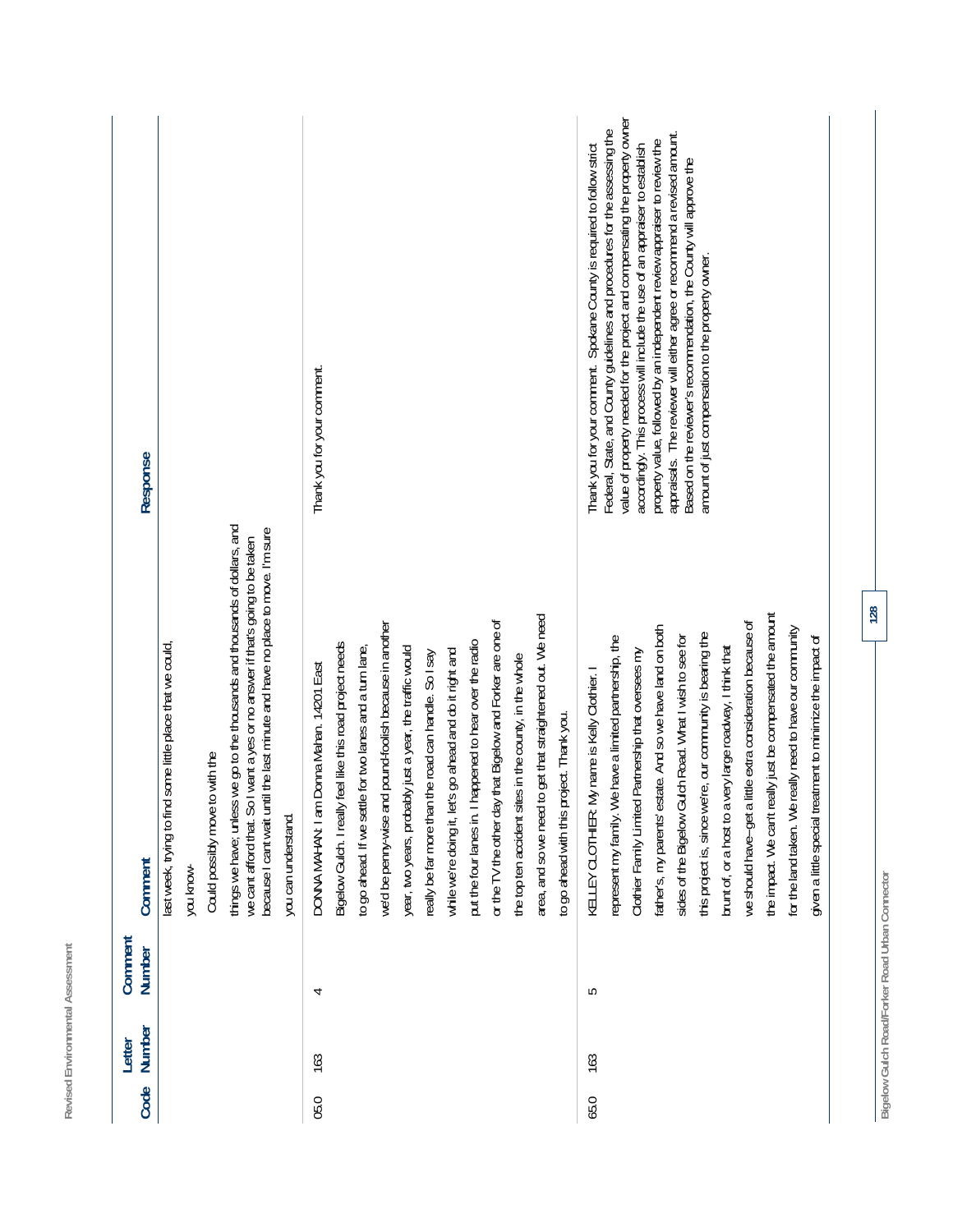| Right of way acquisition negotiations will progress after the environmental<br>See Section 4.6 of this Revised EA for discussion of impacts to wildlife,<br>review is complete and prior to any construction.<br>including elk.<br>129<br>guise of plantings or berms, whatever is necessary to make<br>the community is that we had a lot of<br>this road put in here and so there should be consideration<br>highway, but four lanes with a turn lane, they might not be<br>essential things for me that need to<br>my family's home is really not very inhabitable because of<br>happen are some control for the extra noise. I understand<br>gets into the picture, and right now,<br>noise control. The issue that is of concern to me and to a<br>there should be consideration for the noise control in the<br>so lucky to cross that without not only endangering them<br>seem to be pretty savvy about getting across a two-lane<br>but endangering people that are driving. I don't see that<br>and this is being, you know, they didn't choose to have<br>those residences still habitable and a place to live, you<br>the noise, and to double, more than double the traffic, I<br>I have a neighbor, Ruth Montany, who has lived there<br>nave lived there their whole life<br>community that live right adjacent to the road, I think<br>just can't imagine getting a good night's sleep there.<br>wildlife. I guess they call it the "urban elk herd" that<br>there's some projected 30,000 cars a day once the<br>seen very much to address<br>ust kind of an aside at the<br>So, for me and for the other members of the<br>service given to the<br>being addressed adequately.<br>There's sort of faint lip<br>this roadway. And the<br>know. A lot of people I<br>the noise control. It's j<br>North/South Freeway<br>And I have not as yet<br>lot of the members of<br>for those people.<br>meetings.<br>∘<br>L<br>163<br>163<br>40.5 | Code | Number<br>Letter | Comment<br><b>Number</b> | Comment | Response |
|-----------------------------------------------------------------------------------------------------------------------------------------------------------------------------------------------------------------------------------------------------------------------------------------------------------------------------------------------------------------------------------------------------------------------------------------------------------------------------------------------------------------------------------------------------------------------------------------------------------------------------------------------------------------------------------------------------------------------------------------------------------------------------------------------------------------------------------------------------------------------------------------------------------------------------------------------------------------------------------------------------------------------------------------------------------------------------------------------------------------------------------------------------------------------------------------------------------------------------------------------------------------------------------------------------------------------------------------------------------------------------------------------------------------------------------------------------------------------------------------------------------------------------------------------------------------------------------------------------------------------------------------------------------------------------------------------------------------------------------------------------------------------------------------------------------------------------------------------------------------------------------------------------------------------------------------------------------|------|------------------|--------------------------|---------|----------|
|                                                                                                                                                                                                                                                                                                                                                                                                                                                                                                                                                                                                                                                                                                                                                                                                                                                                                                                                                                                                                                                                                                                                                                                                                                                                                                                                                                                                                                                                                                                                                                                                                                                                                                                                                                                                                                                                                                                                                           |      |                  |                          |         |          |
| 45.2                                                                                                                                                                                                                                                                                                                                                                                                                                                                                                                                                                                                                                                                                                                                                                                                                                                                                                                                                                                                                                                                                                                                                                                                                                                                                                                                                                                                                                                                                                                                                                                                                                                                                                                                                                                                                                                                                                                                                      |      |                  |                          |         |          |
|                                                                                                                                                                                                                                                                                                                                                                                                                                                                                                                                                                                                                                                                                                                                                                                                                                                                                                                                                                                                                                                                                                                                                                                                                                                                                                                                                                                                                                                                                                                                                                                                                                                                                                                                                                                                                                                                                                                                                           |      |                  |                          |         |          |
|                                                                                                                                                                                                                                                                                                                                                                                                                                                                                                                                                                                                                                                                                                                                                                                                                                                                                                                                                                                                                                                                                                                                                                                                                                                                                                                                                                                                                                                                                                                                                                                                                                                                                                                                                                                                                                                                                                                                                           |      |                  |                          |         |          |
| November 2007                                                                                                                                                                                                                                                                                                                                                                                                                                                                                                                                                                                                                                                                                                                                                                                                                                                                                                                                                                                                                                                                                                                                                                                                                                                                                                                                                                                                                                                                                                                                                                                                                                                                                                                                                                                                                                                                                                                                             |      |                  |                          |         |          |
|                                                                                                                                                                                                                                                                                                                                                                                                                                                                                                                                                                                                                                                                                                                                                                                                                                                                                                                                                                                                                                                                                                                                                                                                                                                                                                                                                                                                                                                                                                                                                                                                                                                                                                                                                                                                                                                                                                                                                           |      |                  |                          |         |          |
|                                                                                                                                                                                                                                                                                                                                                                                                                                                                                                                                                                                                                                                                                                                                                                                                                                                                                                                                                                                                                                                                                                                                                                                                                                                                                                                                                                                                                                                                                                                                                                                                                                                                                                                                                                                                                                                                                                                                                           |      |                  |                          |         |          |
|                                                                                                                                                                                                                                                                                                                                                                                                                                                                                                                                                                                                                                                                                                                                                                                                                                                                                                                                                                                                                                                                                                                                                                                                                                                                                                                                                                                                                                                                                                                                                                                                                                                                                                                                                                                                                                                                                                                                                           |      |                  |                          |         |          |
|                                                                                                                                                                                                                                                                                                                                                                                                                                                                                                                                                                                                                                                                                                                                                                                                                                                                                                                                                                                                                                                                                                                                                                                                                                                                                                                                                                                                                                                                                                                                                                                                                                                                                                                                                                                                                                                                                                                                                           |      |                  |                          |         |          |
|                                                                                                                                                                                                                                                                                                                                                                                                                                                                                                                                                                                                                                                                                                                                                                                                                                                                                                                                                                                                                                                                                                                                                                                                                                                                                                                                                                                                                                                                                                                                                                                                                                                                                                                                                                                                                                                                                                                                                           |      |                  |                          |         |          |
|                                                                                                                                                                                                                                                                                                                                                                                                                                                                                                                                                                                                                                                                                                                                                                                                                                                                                                                                                                                                                                                                                                                                                                                                                                                                                                                                                                                                                                                                                                                                                                                                                                                                                                                                                                                                                                                                                                                                                           |      |                  |                          |         |          |
|                                                                                                                                                                                                                                                                                                                                                                                                                                                                                                                                                                                                                                                                                                                                                                                                                                                                                                                                                                                                                                                                                                                                                                                                                                                                                                                                                                                                                                                                                                                                                                                                                                                                                                                                                                                                                                                                                                                                                           |      |                  |                          |         |          |
|                                                                                                                                                                                                                                                                                                                                                                                                                                                                                                                                                                                                                                                                                                                                                                                                                                                                                                                                                                                                                                                                                                                                                                                                                                                                                                                                                                                                                                                                                                                                                                                                                                                                                                                                                                                                                                                                                                                                                           |      |                  |                          |         |          |
|                                                                                                                                                                                                                                                                                                                                                                                                                                                                                                                                                                                                                                                                                                                                                                                                                                                                                                                                                                                                                                                                                                                                                                                                                                                                                                                                                                                                                                                                                                                                                                                                                                                                                                                                                                                                                                                                                                                                                           |      |                  |                          |         |          |
|                                                                                                                                                                                                                                                                                                                                                                                                                                                                                                                                                                                                                                                                                                                                                                                                                                                                                                                                                                                                                                                                                                                                                                                                                                                                                                                                                                                                                                                                                                                                                                                                                                                                                                                                                                                                                                                                                                                                                           |      |                  |                          |         |          |
|                                                                                                                                                                                                                                                                                                                                                                                                                                                                                                                                                                                                                                                                                                                                                                                                                                                                                                                                                                                                                                                                                                                                                                                                                                                                                                                                                                                                                                                                                                                                                                                                                                                                                                                                                                                                                                                                                                                                                           |      |                  |                          |         |          |
|                                                                                                                                                                                                                                                                                                                                                                                                                                                                                                                                                                                                                                                                                                                                                                                                                                                                                                                                                                                                                                                                                                                                                                                                                                                                                                                                                                                                                                                                                                                                                                                                                                                                                                                                                                                                                                                                                                                                                           |      |                  |                          |         |          |
|                                                                                                                                                                                                                                                                                                                                                                                                                                                                                                                                                                                                                                                                                                                                                                                                                                                                                                                                                                                                                                                                                                                                                                                                                                                                                                                                                                                                                                                                                                                                                                                                                                                                                                                                                                                                                                                                                                                                                           |      |                  |                          |         |          |
|                                                                                                                                                                                                                                                                                                                                                                                                                                                                                                                                                                                                                                                                                                                                                                                                                                                                                                                                                                                                                                                                                                                                                                                                                                                                                                                                                                                                                                                                                                                                                                                                                                                                                                                                                                                                                                                                                                                                                           |      |                  |                          |         |          |
|                                                                                                                                                                                                                                                                                                                                                                                                                                                                                                                                                                                                                                                                                                                                                                                                                                                                                                                                                                                                                                                                                                                                                                                                                                                                                                                                                                                                                                                                                                                                                                                                                                                                                                                                                                                                                                                                                                                                                           |      |                  |                          |         |          |
|                                                                                                                                                                                                                                                                                                                                                                                                                                                                                                                                                                                                                                                                                                                                                                                                                                                                                                                                                                                                                                                                                                                                                                                                                                                                                                                                                                                                                                                                                                                                                                                                                                                                                                                                                                                                                                                                                                                                                           |      |                  |                          |         |          |
|                                                                                                                                                                                                                                                                                                                                                                                                                                                                                                                                                                                                                                                                                                                                                                                                                                                                                                                                                                                                                                                                                                                                                                                                                                                                                                                                                                                                                                                                                                                                                                                                                                                                                                                                                                                                                                                                                                                                                           |      |                  |                          |         |          |
|                                                                                                                                                                                                                                                                                                                                                                                                                                                                                                                                                                                                                                                                                                                                                                                                                                                                                                                                                                                                                                                                                                                                                                                                                                                                                                                                                                                                                                                                                                                                                                                                                                                                                                                                                                                                                                                                                                                                                           |      |                  |                          |         |          |
|                                                                                                                                                                                                                                                                                                                                                                                                                                                                                                                                                                                                                                                                                                                                                                                                                                                                                                                                                                                                                                                                                                                                                                                                                                                                                                                                                                                                                                                                                                                                                                                                                                                                                                                                                                                                                                                                                                                                                           |      |                  |                          |         |          |
|                                                                                                                                                                                                                                                                                                                                                                                                                                                                                                                                                                                                                                                                                                                                                                                                                                                                                                                                                                                                                                                                                                                                                                                                                                                                                                                                                                                                                                                                                                                                                                                                                                                                                                                                                                                                                                                                                                                                                           |      |                  |                          |         |          |
|                                                                                                                                                                                                                                                                                                                                                                                                                                                                                                                                                                                                                                                                                                                                                                                                                                                                                                                                                                                                                                                                                                                                                                                                                                                                                                                                                                                                                                                                                                                                                                                                                                                                                                                                                                                                                                                                                                                                                           |      |                  |                          |         |          |
|                                                                                                                                                                                                                                                                                                                                                                                                                                                                                                                                                                                                                                                                                                                                                                                                                                                                                                                                                                                                                                                                                                                                                                                                                                                                                                                                                                                                                                                                                                                                                                                                                                                                                                                                                                                                                                                                                                                                                           |      |                  |                          |         |          |
|                                                                                                                                                                                                                                                                                                                                                                                                                                                                                                                                                                                                                                                                                                                                                                                                                                                                                                                                                                                                                                                                                                                                                                                                                                                                                                                                                                                                                                                                                                                                                                                                                                                                                                                                                                                                                                                                                                                                                           |      |                  |                          |         |          |
|                                                                                                                                                                                                                                                                                                                                                                                                                                                                                                                                                                                                                                                                                                                                                                                                                                                                                                                                                                                                                                                                                                                                                                                                                                                                                                                                                                                                                                                                                                                                                                                                                                                                                                                                                                                                                                                                                                                                                           |      |                  |                          |         |          |
|                                                                                                                                                                                                                                                                                                                                                                                                                                                                                                                                                                                                                                                                                                                                                                                                                                                                                                                                                                                                                                                                                                                                                                                                                                                                                                                                                                                                                                                                                                                                                                                                                                                                                                                                                                                                                                                                                                                                                           |      |                  |                          |         |          |
|                                                                                                                                                                                                                                                                                                                                                                                                                                                                                                                                                                                                                                                                                                                                                                                                                                                                                                                                                                                                                                                                                                                                                                                                                                                                                                                                                                                                                                                                                                                                                                                                                                                                                                                                                                                                                                                                                                                                                           |      |                  |                          |         |          |
|                                                                                                                                                                                                                                                                                                                                                                                                                                                                                                                                                                                                                                                                                                                                                                                                                                                                                                                                                                                                                                                                                                                                                                                                                                                                                                                                                                                                                                                                                                                                                                                                                                                                                                                                                                                                                                                                                                                                                           |      |                  |                          |         |          |

**Comments and Responses**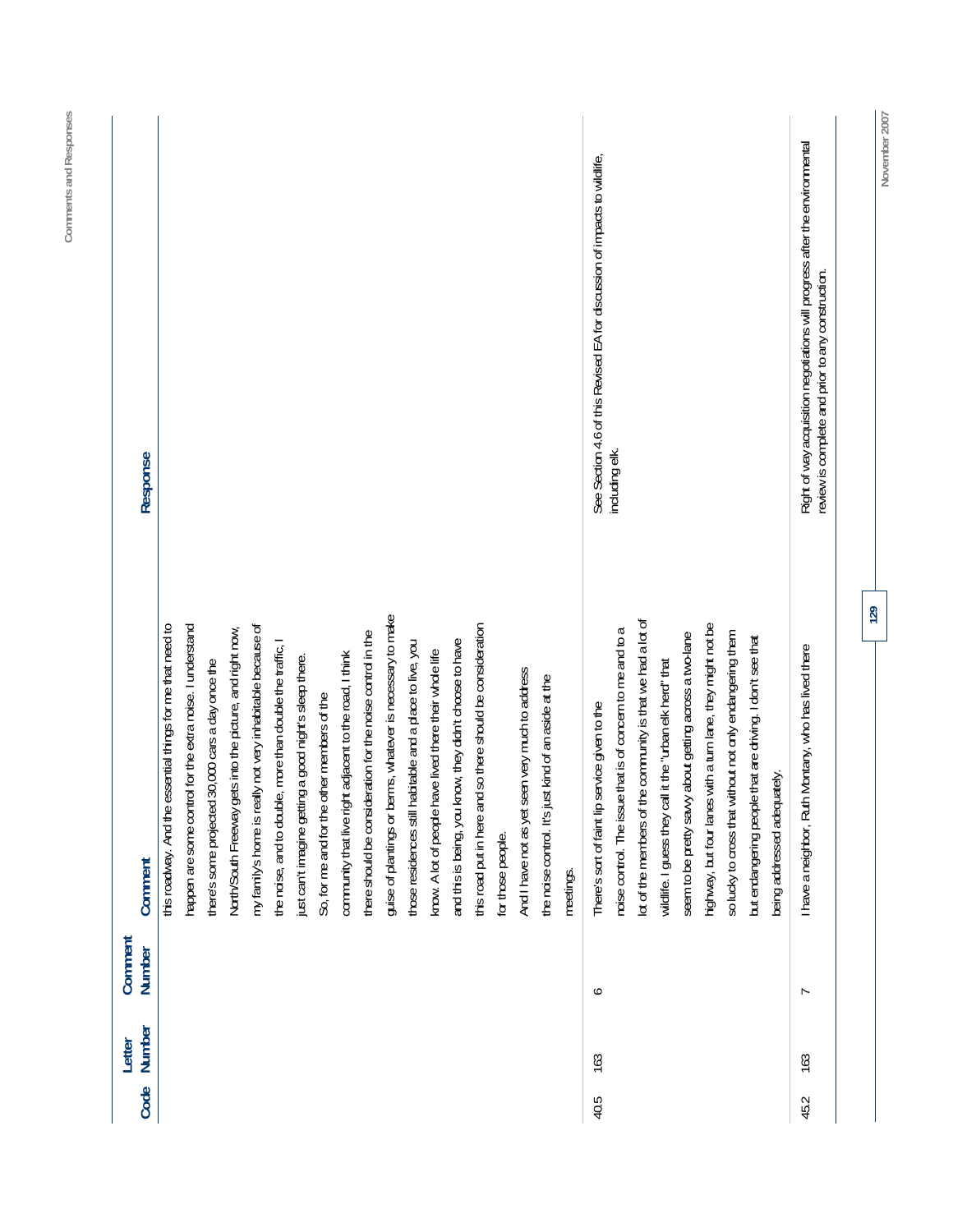| Response                 | forty-some years, and her garden is between her house and<br>the roadway plans would essentially wipe that labor of love<br>compensation she gets, either moving her house and her<br>garden, until she's satisfied, I am going sit on my hands.<br>out. And so for me, until she's made satisfied that what<br>been a labor of love for her. And<br>be--negotiate anything until her | Thank you for your comment.<br>that there's a need for more connection between those two<br>I think it's going to do as much or more<br>an essential connector between linking the Valley with the<br>am not representing anyone tonight.<br>I'm just here because I think the Bigelow Gulch Project is<br>communities and the widening of the road and increased<br>that the existing traffic volumes on Bigelow Gulch show<br>north side. I think we've got two communities right now<br>good for the local area, and I would really like to see it<br>move forward. So, I am fully in support of the project.<br>our community together. I think<br>that this is a really important project for the Greater<br>Spokane area. I think it's as important as the North<br>that are-it's really hard to get between. And I think<br>name is Ann Winkler. I am a | Thank you for your comment.<br>I do think that there should be mitigation for the houses<br>I think having the traffic allowed to<br>Argonne. I'd really like to see the project go forward in<br>name is Steve Smart, and I'm on<br>go through there into four lanes is a good way to go.<br>earth and berms in places with |
|--------------------------|---------------------------------------------------------------------------------------------------------------------------------------------------------------------------------------------------------------------------------------------------------------------------------------------------------------------------------------------------------------------------------------|----------------------------------------------------------------------------------------------------------------------------------------------------------------------------------------------------------------------------------------------------------------------------------------------------------------------------------------------------------------------------------------------------------------------------------------------------------------------------------------------------------------------------------------------------------------------------------------------------------------------------------------------------------------------------------------------------------------------------------------------------------------------------------------------------------------------------------------------------------------|------------------------------------------------------------------------------------------------------------------------------------------------------------------------------------------------------------------------------------------------------------------------------------------------------------------------------|
| Comment                  | the highway. And it's<br>I don't really want to<br>happiness is met.                                                                                                                                                                                                                                                                                                                  | capacity will help tie<br>ANN WINKLER: My<br>traffic engineer, but<br>Spokane Freeway.                                                                                                                                                                                                                                                                                                                                                                                                                                                                                                                                                                                                                                                                                                                                                                         | along there. I do see<br>STEVE SMART: My<br>a very safe manner.                                                                                                                                                                                                                                                              |
| Comment<br>Number        |                                                                                                                                                                                                                                                                                                                                                                                       | $\infty$                                                                                                                                                                                                                                                                                                                                                                                                                                                                                                                                                                                                                                                                                                                                                                                                                                                       | q                                                                                                                                                                                                                                                                                                                            |
| Number<br>Letter<br>Code |                                                                                                                                                                                                                                                                                                                                                                                       | 163                                                                                                                                                                                                                                                                                                                                                                                                                                                                                                                                                                                                                                                                                                                                                                                                                                                            | 163<br>55.2                                                                                                                                                                                                                                                                                                                  |

Revised Environmental Assessment

**Bigelow Gulch Road/Forker Road Urban Connector**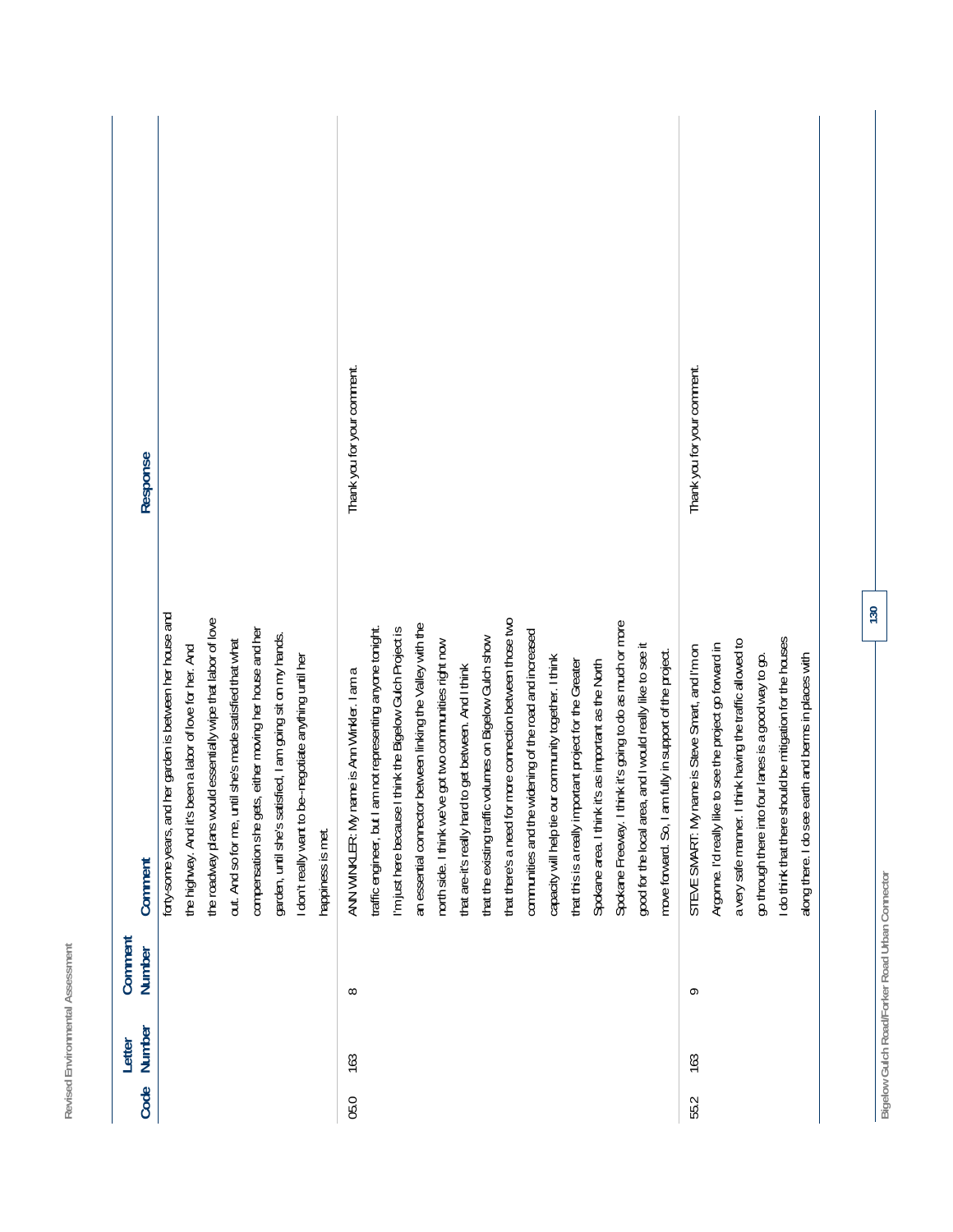| hoping that we were going to find out some good ideas, like<br>There's a lot of commerce that goes through there. There's<br>A number of people have been killed<br>into the corridor of the central part of Spokane and maybe<br>id how we could do that to protect it,<br>the local meetings. And I was bothered by the integrity of<br>across even two lanes of traffic where everybody's going<br>vegetation to buffer those people that are really affected<br>moving some of those people either further back in their<br>some of the people on some of the things that they said<br>they were going to bring up that I don't think showed an<br>that would help them be more of a natural buffer for the<br>some of the other people have brought up. I don't think<br>35, 40 miles an hour, and it's slippery, and it's wet, and<br>honest, forthright way of doing conversations with your<br>guys. I was pretty appalled after listening for about 45<br>places or to another location. I see every year a lot of<br>that right now the wildlife should not be allowed to go<br>minutes of all the things that they're going to say that<br>a lot of big trucks. It is a main corridor between north<br>there because forty elk running<br>on that road. I think there's a real safety issue there.<br>weren't appropriate and so I left that meeting. I was<br>and I'd be one, as a taxpayer, to agree with actually<br>good idea in the first place.<br>I don't see the wildlife as near the issue that<br>too. I went to one of<br>Spokane and the Valley.<br>I am a little bothered,<br>buffering the road, ar<br>wildlife to stay out of<br>it's shaded, it's not a<br>wrecks on that road.<br>Comment<br><b>Number</b><br>$\supseteq$<br>$\overline{1}$<br>Number<br>163<br>163<br>Code<br>05.0<br>40.0 |                             |
|-------------------------------------------------------------------------------------------------------------------------------------------------------------------------------------------------------------------------------------------------------------------------------------------------------------------------------------------------------------------------------------------------------------------------------------------------------------------------------------------------------------------------------------------------------------------------------------------------------------------------------------------------------------------------------------------------------------------------------------------------------------------------------------------------------------------------------------------------------------------------------------------------------------------------------------------------------------------------------------------------------------------------------------------------------------------------------------------------------------------------------------------------------------------------------------------------------------------------------------------------------------------------------------------------------------------------------------------------------------------------------------------------------------------------------------------------------------------------------------------------------------------------------------------------------------------------------------------------------------------------------------------------------------------------------------------------------------------------------------------------------------------------------------------------------------------------|-----------------------------|
|                                                                                                                                                                                                                                                                                                                                                                                                                                                                                                                                                                                                                                                                                                                                                                                                                                                                                                                                                                                                                                                                                                                                                                                                                                                                                                                                                                                                                                                                                                                                                                                                                                                                                                                                                                                                                         | Response                    |
|                                                                                                                                                                                                                                                                                                                                                                                                                                                                                                                                                                                                                                                                                                                                                                                                                                                                                                                                                                                                                                                                                                                                                                                                                                                                                                                                                                                                                                                                                                                                                                                                                                                                                                                                                                                                                         |                             |
|                                                                                                                                                                                                                                                                                                                                                                                                                                                                                                                                                                                                                                                                                                                                                                                                                                                                                                                                                                                                                                                                                                                                                                                                                                                                                                                                                                                                                                                                                                                                                                                                                                                                                                                                                                                                                         |                             |
|                                                                                                                                                                                                                                                                                                                                                                                                                                                                                                                                                                                                                                                                                                                                                                                                                                                                                                                                                                                                                                                                                                                                                                                                                                                                                                                                                                                                                                                                                                                                                                                                                                                                                                                                                                                                                         |                             |
|                                                                                                                                                                                                                                                                                                                                                                                                                                                                                                                                                                                                                                                                                                                                                                                                                                                                                                                                                                                                                                                                                                                                                                                                                                                                                                                                                                                                                                                                                                                                                                                                                                                                                                                                                                                                                         |                             |
|                                                                                                                                                                                                                                                                                                                                                                                                                                                                                                                                                                                                                                                                                                                                                                                                                                                                                                                                                                                                                                                                                                                                                                                                                                                                                                                                                                                                                                                                                                                                                                                                                                                                                                                                                                                                                         |                             |
|                                                                                                                                                                                                                                                                                                                                                                                                                                                                                                                                                                                                                                                                                                                                                                                                                                                                                                                                                                                                                                                                                                                                                                                                                                                                                                                                                                                                                                                                                                                                                                                                                                                                                                                                                                                                                         |                             |
|                                                                                                                                                                                                                                                                                                                                                                                                                                                                                                                                                                                                                                                                                                                                                                                                                                                                                                                                                                                                                                                                                                                                                                                                                                                                                                                                                                                                                                                                                                                                                                                                                                                                                                                                                                                                                         |                             |
|                                                                                                                                                                                                                                                                                                                                                                                                                                                                                                                                                                                                                                                                                                                                                                                                                                                                                                                                                                                                                                                                                                                                                                                                                                                                                                                                                                                                                                                                                                                                                                                                                                                                                                                                                                                                                         |                             |
|                                                                                                                                                                                                                                                                                                                                                                                                                                                                                                                                                                                                                                                                                                                                                                                                                                                                                                                                                                                                                                                                                                                                                                                                                                                                                                                                                                                                                                                                                                                                                                                                                                                                                                                                                                                                                         |                             |
|                                                                                                                                                                                                                                                                                                                                                                                                                                                                                                                                                                                                                                                                                                                                                                                                                                                                                                                                                                                                                                                                                                                                                                                                                                                                                                                                                                                                                                                                                                                                                                                                                                                                                                                                                                                                                         | Thank you for your comment. |
|                                                                                                                                                                                                                                                                                                                                                                                                                                                                                                                                                                                                                                                                                                                                                                                                                                                                                                                                                                                                                                                                                                                                                                                                                                                                                                                                                                                                                                                                                                                                                                                                                                                                                                                                                                                                                         |                             |
|                                                                                                                                                                                                                                                                                                                                                                                                                                                                                                                                                                                                                                                                                                                                                                                                                                                                                                                                                                                                                                                                                                                                                                                                                                                                                                                                                                                                                                                                                                                                                                                                                                                                                                                                                                                                                         |                             |
|                                                                                                                                                                                                                                                                                                                                                                                                                                                                                                                                                                                                                                                                                                                                                                                                                                                                                                                                                                                                                                                                                                                                                                                                                                                                                                                                                                                                                                                                                                                                                                                                                                                                                                                                                                                                                         |                             |
|                                                                                                                                                                                                                                                                                                                                                                                                                                                                                                                                                                                                                                                                                                                                                                                                                                                                                                                                                                                                                                                                                                                                                                                                                                                                                                                                                                                                                                                                                                                                                                                                                                                                                                                                                                                                                         |                             |
|                                                                                                                                                                                                                                                                                                                                                                                                                                                                                                                                                                                                                                                                                                                                                                                                                                                                                                                                                                                                                                                                                                                                                                                                                                                                                                                                                                                                                                                                                                                                                                                                                                                                                                                                                                                                                         |                             |
|                                                                                                                                                                                                                                                                                                                                                                                                                                                                                                                                                                                                                                                                                                                                                                                                                                                                                                                                                                                                                                                                                                                                                                                                                                                                                                                                                                                                                                                                                                                                                                                                                                                                                                                                                                                                                         |                             |
|                                                                                                                                                                                                                                                                                                                                                                                                                                                                                                                                                                                                                                                                                                                                                                                                                                                                                                                                                                                                                                                                                                                                                                                                                                                                                                                                                                                                                                                                                                                                                                                                                                                                                                                                                                                                                         |                             |
|                                                                                                                                                                                                                                                                                                                                                                                                                                                                                                                                                                                                                                                                                                                                                                                                                                                                                                                                                                                                                                                                                                                                                                                                                                                                                                                                                                                                                                                                                                                                                                                                                                                                                                                                                                                                                         |                             |
|                                                                                                                                                                                                                                                                                                                                                                                                                                                                                                                                                                                                                                                                                                                                                                                                                                                                                                                                                                                                                                                                                                                                                                                                                                                                                                                                                                                                                                                                                                                                                                                                                                                                                                                                                                                                                         | Thank you for your comment. |
|                                                                                                                                                                                                                                                                                                                                                                                                                                                                                                                                                                                                                                                                                                                                                                                                                                                                                                                                                                                                                                                                                                                                                                                                                                                                                                                                                                                                                                                                                                                                                                                                                                                                                                                                                                                                                         |                             |
|                                                                                                                                                                                                                                                                                                                                                                                                                                                                                                                                                                                                                                                                                                                                                                                                                                                                                                                                                                                                                                                                                                                                                                                                                                                                                                                                                                                                                                                                                                                                                                                                                                                                                                                                                                                                                         |                             |
|                                                                                                                                                                                                                                                                                                                                                                                                                                                                                                                                                                                                                                                                                                                                                                                                                                                                                                                                                                                                                                                                                                                                                                                                                                                                                                                                                                                                                                                                                                                                                                                                                                                                                                                                                                                                                         |                             |
|                                                                                                                                                                                                                                                                                                                                                                                                                                                                                                                                                                                                                                                                                                                                                                                                                                                                                                                                                                                                                                                                                                                                                                                                                                                                                                                                                                                                                                                                                                                                                                                                                                                                                                                                                                                                                         |                             |
|                                                                                                                                                                                                                                                                                                                                                                                                                                                                                                                                                                                                                                                                                                                                                                                                                                                                                                                                                                                                                                                                                                                                                                                                                                                                                                                                                                                                                                                                                                                                                                                                                                                                                                                                                                                                                         |                             |
|                                                                                                                                                                                                                                                                                                                                                                                                                                                                                                                                                                                                                                                                                                                                                                                                                                                                                                                                                                                                                                                                                                                                                                                                                                                                                                                                                                                                                                                                                                                                                                                                                                                                                                                                                                                                                         |                             |
|                                                                                                                                                                                                                                                                                                                                                                                                                                                                                                                                                                                                                                                                                                                                                                                                                                                                                                                                                                                                                                                                                                                                                                                                                                                                                                                                                                                                                                                                                                                                                                                                                                                                                                                                                                                                                         |                             |
|                                                                                                                                                                                                                                                                                                                                                                                                                                                                                                                                                                                                                                                                                                                                                                                                                                                                                                                                                                                                                                                                                                                                                                                                                                                                                                                                                                                                                                                                                                                                                                                                                                                                                                                                                                                                                         |                             |
|                                                                                                                                                                                                                                                                                                                                                                                                                                                                                                                                                                                                                                                                                                                                                                                                                                                                                                                                                                                                                                                                                                                                                                                                                                                                                                                                                                                                                                                                                                                                                                                                                                                                                                                                                                                                                         |                             |
| but it was more of how to totally stop the road. I don't                                                                                                                                                                                                                                                                                                                                                                                                                                                                                                                                                                                                                                                                                                                                                                                                                                                                                                                                                                                                                                                                                                                                                                                                                                                                                                                                                                                                                                                                                                                                                                                                                                                                                                                                                                |                             |

Comments and Responses **Comments and Responses** 

**131** 

November 2007 **November 2007**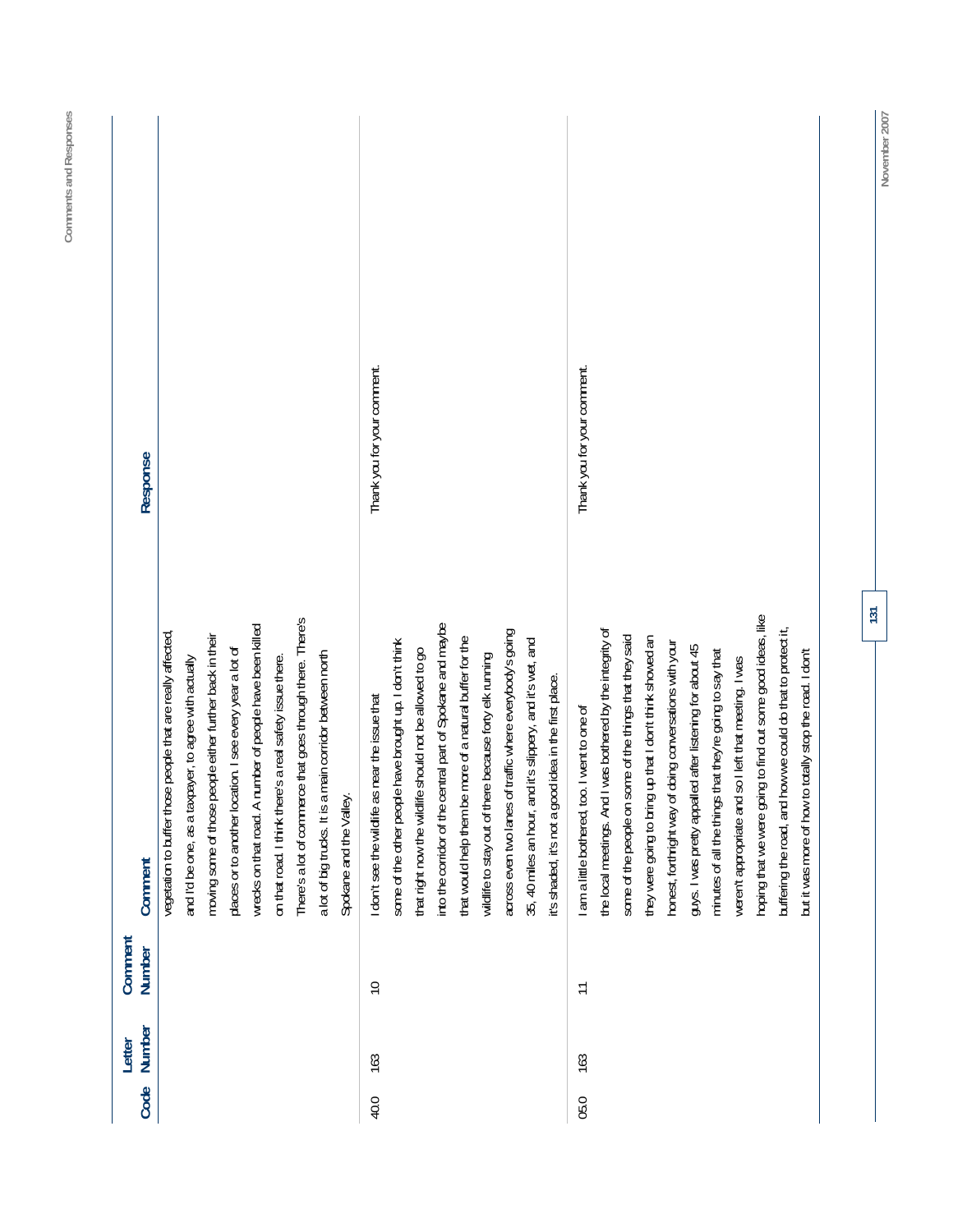| Code                                           | Number<br>Letter | Comment<br>Number | Comment                                                                                                                                                                                                                                                                       | Response                                                                                                                                                                                                                                   |
|------------------------------------------------|------------------|-------------------|-------------------------------------------------------------------------------------------------------------------------------------------------------------------------------------------------------------------------------------------------------------------------------|--------------------------------------------------------------------------------------------------------------------------------------------------------------------------------------------------------------------------------------------|
|                                                |                  |                   | people have been hurt in accidents to stop this project.<br>thing. I think way too many<br>And I just want to say, I'm for it.<br>think that's a realistic                                                                                                                    |                                                                                                                                                                                                                                            |
| 03.5                                           | 163              | $\tilde{c}$       | on North Scott Road which is about three quarters of a mile<br>y name is Marie Nesbitt. I live<br>MARIE NESBITT: MY                                                                                                                                                           | This project will not change the plans for the North Spokane Corridor. The<br>two projects serve separate and distinct needs.                                                                                                              |
|                                                |                  |                   | northeast of Bigelow Gulch Road and Argonne. I have just a<br>couple of questions that I'd like--there's discrepancy and                                                                                                                                                      | Spokane County has purchased some land along the proposed alignment.                                                                                                                                                                       |
|                                                |                  |                   | connection, that Bigelow Gulch is being designated as an<br>lots of public talk and so on and so forth about this urban<br>urban connector. I would like to know if this is going to                                                                                          | Revised EA. The frontage roads are no longer a part of the proposed project.<br>A description of the proposed project is presented in Chapter 2 of this                                                                                    |
|                                                |                  |                   | place of, the North/South Freeway<br>be in lieu of, totally in                                                                                                                                                                                                                |                                                                                                                                                                                                                                            |
|                                                |                  |                   | many years? Is this urban connector going to be instead of?<br>that we've been anticipating and planning, hoping for, for                                                                                                                                                     |                                                                                                                                                                                                                                            |
|                                                |                  |                   | any land as been purchased?<br>So can you tell me if                                                                                                                                                                                                                          |                                                                                                                                                                                                                                            |
|                                                |                  |                   | according to the projections and what we see on the website, and what<br>for pictures and things and that, this is going to be a<br>they're showing us                                                                                                                        |                                                                                                                                                                                                                                            |
|                                                |                  |                   | four-lane highway with a division in the middle of it and<br>limited access and frontage roads; is that correct?                                                                                                                                                              |                                                                                                                                                                                                                                            |
| 55.2                                           | 163              | 13                | to build an underground or over bypass on the road between<br>the middle school and the high school, and that will be<br>locked down on off hours. That, to me, is a very high<br>ELISE GUMM: I understand they're going to have<br>safety impact for children to have locks. | district, the decision regarding access and locks during off hours will be made<br>Thank you for your comment. As part of the planning process with the school<br>during the design phase. Please see the in Chapter 5 of this Revised EA. |
| 55.0                                           | 163              | $\overline{1}$    | ELISE GUMM: So you cannot still come down                                                                                                                                                                                                                                     | There will be access to Progress.                                                                                                                                                                                                          |
| Bigelow Gulch Road/Forker Road Urban Connector |                  |                   | 132                                                                                                                                                                                                                                                                           |                                                                                                                                                                                                                                            |

**Revised Environmental Assessment** 

Revised Environmental Assessment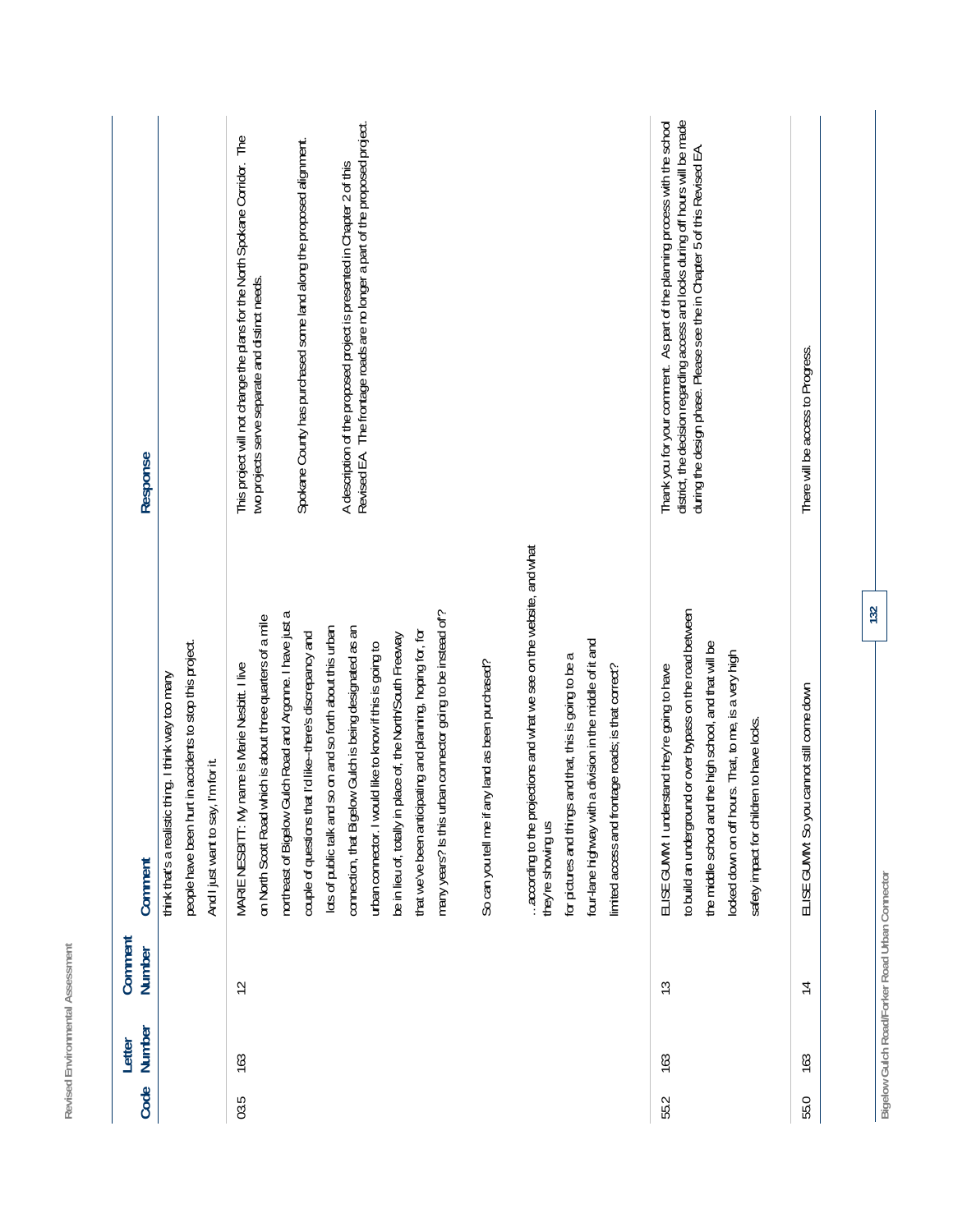| Response                 | Thank you for your comment. Please see Chapter 3 of this Revised EA for the<br>analysis of project alternatives.                                                                                                                                                                                    | occur during the final design phase based on the more detailed engineering<br>proposed location of the roadway. Some adjustments to the alignment may<br>proposed. That figure presents, as accurately as possible at this time, the<br>presents an aerial view of the project area with the roadway alignment as<br>Thank you for your comments. Figure 2-1 (Chapter 2) of this revised EA                                                                                                                                                                                                                                                                                                                                                                                                                                                                                                                                                                                                                                                                                                                                                                                                                                                                                                                                                               |
|--------------------------|-----------------------------------------------------------------------------------------------------------------------------------------------------------------------------------------------------------------------------------------------------------------------------------------------------|-----------------------------------------------------------------------------------------------------------------------------------------------------------------------------------------------------------------------------------------------------------------------------------------------------------------------------------------------------------------------------------------------------------------------------------------------------------------------------------------------------------------------------------------------------------------------------------------------------------------------------------------------------------------------------------------------------------------------------------------------------------------------------------------------------------------------------------------------------------------------------------------------------------------------------------------------------------------------------------------------------------------------------------------------------------------------------------------------------------------------------------------------------------------------------------------------------------------------------------------------------------------------------------------------------------------------------------------------------------|
| Comment                  | seems like such a waste of dollars to me. Isn't there some other routing that<br>can be done besides this? Some other options besides cutting through all<br>that far and cut through and make a new road? It just<br>these people's land and everything?<br>why do we have to go over<br>Progress? | Yeah, my mom and I were just next door. We moved up here<br>even at this stage, so she's not constantly concerned about<br>in the plan about bumping the highway, the words say a bit<br>surprise? She has to have some sort of comfort level here,<br>but pretty strong language about the fact that the highway<br>ee where it shows it's probably going<br>place is less than a quarter of a mile west of the Paulson<br>is actually going to come right up to her front door which<br>pretty accurate or can this highway, by the time it gets to<br>in 1962. She's at 7810East Bigelow Gulch Road, and it's<br>there, and my mom's place is on the map. So I looked at<br>her place, deviate a lot where she's going to be taken by<br>about, oh, I don't know, less than a quarter of a mile, her<br>opposed to this project. I'm opposed to it myself. But we<br>don t know if they're scare tactics,<br>place which is a place that has historical value. It talks<br>south, possibly narrowing it to avoid getting on that<br>to go. There are a lot of people that are obviously<br>TERRY MONTANYE: It's Terry M-o-n-t-a-n-y-e.<br>So this is what I want to know, is that picture<br>Now, we just talked to a nice guy next door<br>is a long ways from what that picture says.<br>the highway, and I se<br>hear scare tactics--I<br>property. |
| Comment<br><b>Number</b> |                                                                                                                                                                                                                                                                                                     | 15                                                                                                                                                                                                                                                                                                                                                                                                                                                                                                                                                                                                                                                                                                                                                                                                                                                                                                                                                                                                                                                                                                                                                                                                                                                                                                                                                        |
| Number<br>Letter         |                                                                                                                                                                                                                                                                                                     | 163                                                                                                                                                                                                                                                                                                                                                                                                                                                                                                                                                                                                                                                                                                                                                                                                                                                                                                                                                                                                                                                                                                                                                                                                                                                                                                                                                       |
| Code                     |                                                                                                                                                                                                                                                                                                     | 45.0                                                                                                                                                                                                                                                                                                                                                                                                                                                                                                                                                                                                                                                                                                                                                                                                                                                                                                                                                                                                                                                                                                                                                                                                                                                                                                                                                      |

Comments and Responses **Comments and Responses**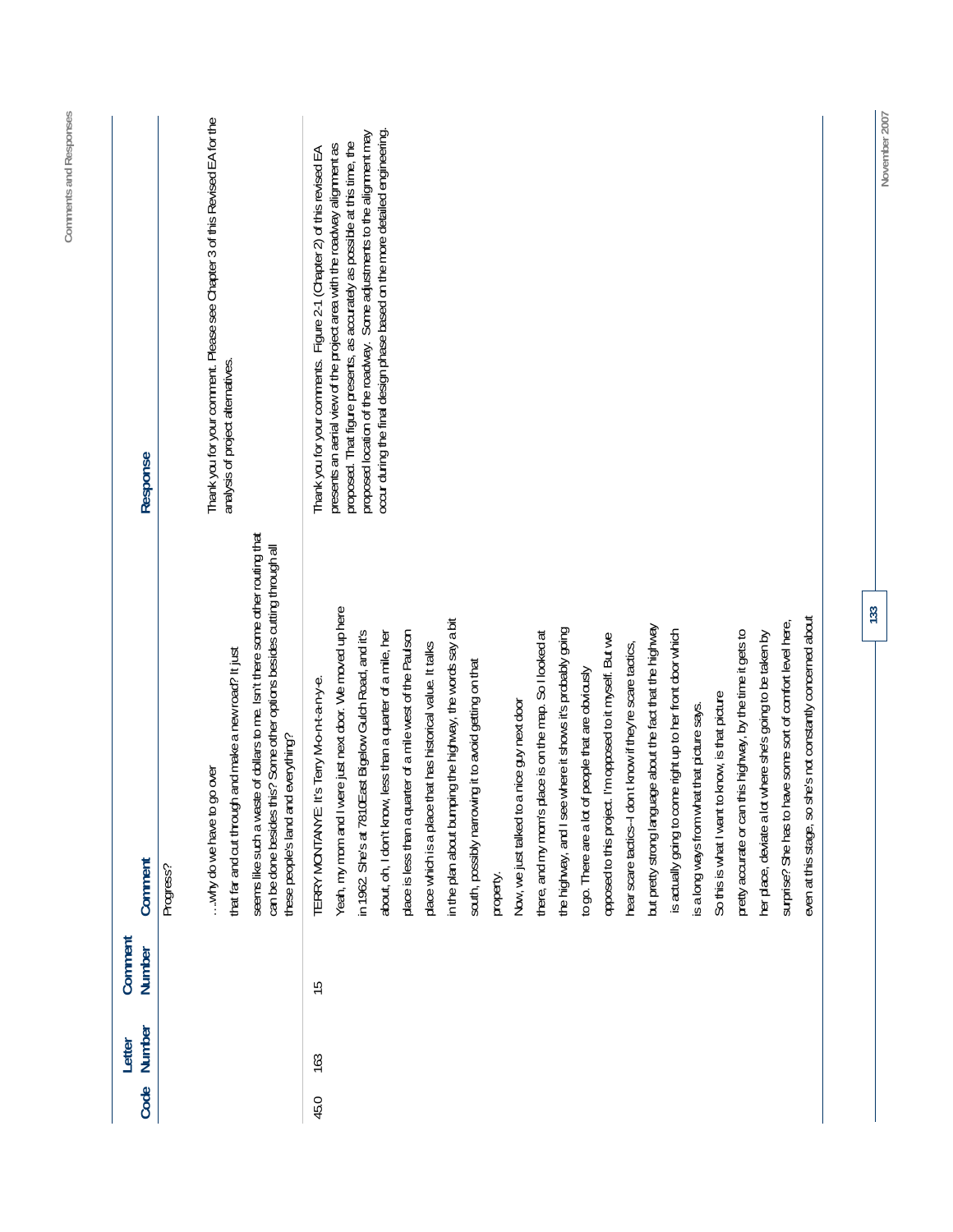| Code | Number | Comment<br>Number | Comment                                                                                                                                                                                             | Response                                                                      |
|------|--------|-------------------|-----------------------------------------------------------------------------------------------------------------------------------------------------------------------------------------------------|-------------------------------------------------------------------------------|
|      |        |                   | is going to be there or whether it's<br>whether the highway                                                                                                                                         |                                                                               |
|      |        |                   | going to be here. I would like somebody to tell me and                                                                                                                                              |                                                                               |
|      |        |                   | tell my mom, who is sitting here. My mom and dad put an                                                                                                                                             |                                                                               |
|      |        |                   | years into that piece of property,<br>awful lot of time and                                                                                                                                         |                                                                               |
|      |        |                   | and everyone has. What's the answer? Is it going to be a                                                                                                                                            |                                                                               |
|      |        |                   | it going to stay approximately where<br>long ways south? Is i                                                                                                                                       |                                                                               |
|      |        |                   | it is? Or what's it going to be? Picture 3?                                                                                                                                                         |                                                                               |
|      |        |                   | But what I'm getting at is, right now, at this point when I look at the picture, it<br>seems pretty clear, and I understand that maybe it will jog a little bit this<br>direction or that, but then |                                                                               |
|      |        |                   | say this thing is going to come right<br>there are people that                                                                                                                                      |                                                                               |
|      |        |                   | through your front door, so that picture is not telling the                                                                                                                                         |                                                                               |
|      |        |                   | truth. So the question is, is that just something that's                                                                                                                                            |                                                                               |
|      |        |                   | been drawn and you're just laying it out there, or are you                                                                                                                                          |                                                                               |
|      |        |                   | guys going to honestly try to put that road right where                                                                                                                                             |                                                                               |
|      |        |                   | that picture shows?                                                                                                                                                                                 |                                                                               |
| 55.1 | 163    | $\frac{6}{1}$     | name is Ron Harding. I live off<br>RON HARDING: My                                                                                                                                                  | Thank you for your comments. Please see section 2.2.2 in Chapter 2 Project    |
|      |        |                   | of Perrine. So a concern I have is, I was told by a                                                                                                                                                 | Description, and section 4.9 Transportation, for discussion of traffic safety |
|      |        |                   | designer, not an engineer, but a designer who works with an                                                                                                                                         |                                                                               |
|      |        |                   | engineer, that the reason that this has been proposed is                                                                                                                                            | The posted speed limit will be 35 to 45 mph, depending on location.           |
|      |        |                   | for safety, convenience for transportation. And my                                                                                                                                                  |                                                                               |
|      |        |                   | personal opinion is, is that we are going to triple the                                                                                                                                             |                                                                               |
|      |        |                   | hat highway. The safety issue is if<br>amount of traffic on t                                                                                                                                       |                                                                               |
|      |        |                   | people would just slow down and do the speed limit and not                                                                                                                                          |                                                                               |
|      |        |                   | get in such a hury, then there wouldn't be all these                                                                                                                                                |                                                                               |
|      |        |                   | accidents on the highway. So make it safer. Well, you're                                                                                                                                            |                                                                               |
|      |        |                   | going to make it nicer, but as far as safety is concerned,                                                                                                                                          |                                                                               |
|      |        |                   | you have more traffic on that highway now, and people are                                                                                                                                           |                                                                               |
|      |        |                   | going to think it's a freeway, and they're going to do 70                                                                                                                                           |                                                                               |
|      |        |                   | miles an hour down that highway. So I don't see where the                                                                                                                                           |                                                                               |

Revised Environmental Assessment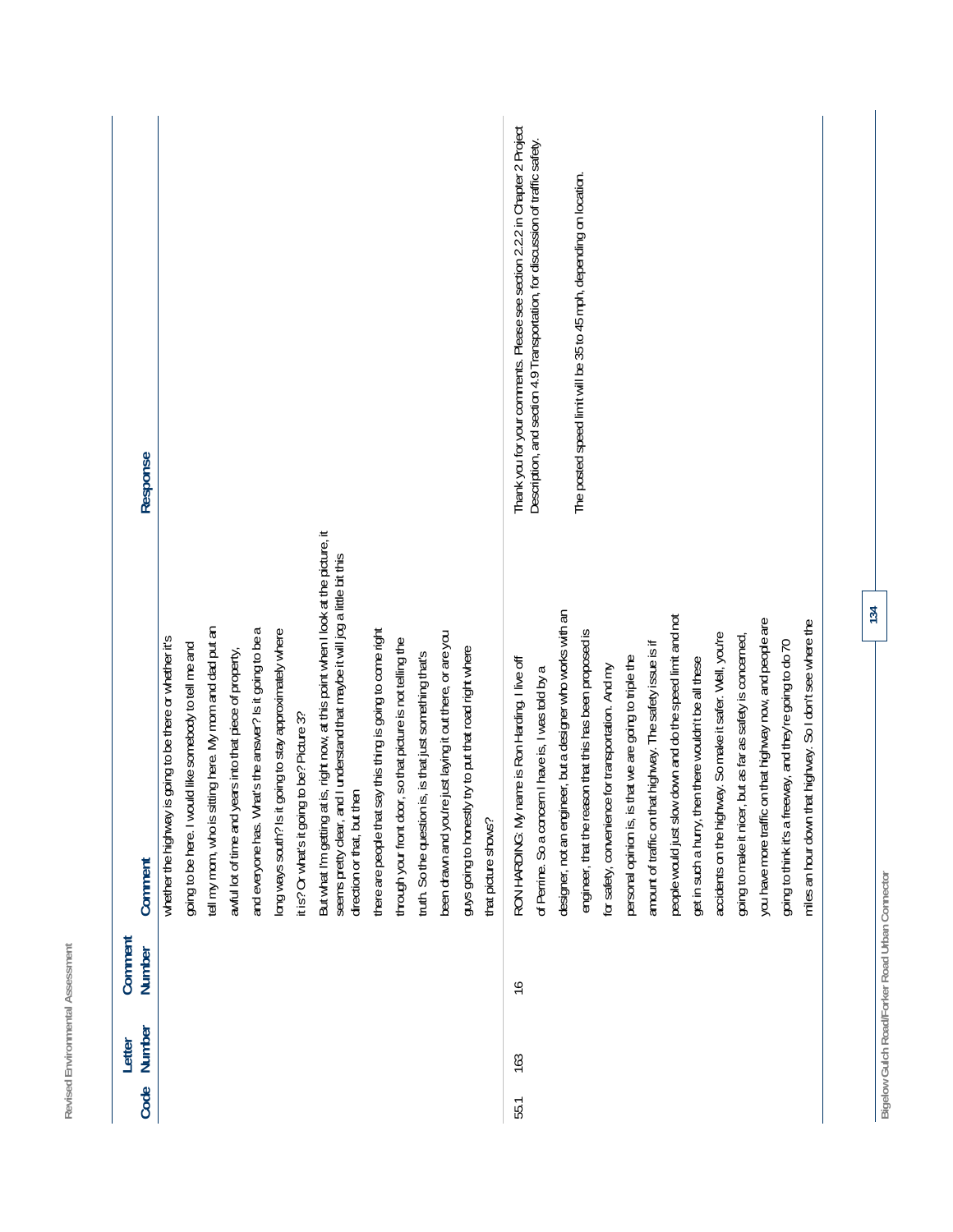| Response          |                                                              |                                                          |                                                          |                                                         |                                                          |                                                           |                                                            |                                                    |                                                         |                                                            |                                                       |          |                                                  |                                                           |                                                            |                                                          |                                                          |                                                    |                                                            |                                                      |                                                        |                                                           |                                                           |                                                       |                                                           |                                                        |                                                           |                                                       |                                                            |
|-------------------|--------------------------------------------------------------|----------------------------------------------------------|----------------------------------------------------------|---------------------------------------------------------|----------------------------------------------------------|-----------------------------------------------------------|------------------------------------------------------------|----------------------------------------------------|---------------------------------------------------------|------------------------------------------------------------|-------------------------------------------------------|----------|--------------------------------------------------|-----------------------------------------------------------|------------------------------------------------------------|----------------------------------------------------------|----------------------------------------------------------|----------------------------------------------------|------------------------------------------------------------|------------------------------------------------------|--------------------------------------------------------|-----------------------------------------------------------|-----------------------------------------------------------|-------------------------------------------------------|-----------------------------------------------------------|--------------------------------------------------------|-----------------------------------------------------------|-------------------------------------------------------|------------------------------------------------------------|
| Comment           | being a factor in there. If people would<br>safety is really | there wouldn't be an issue with this.<br>just slow down, | People's property, you know, isn't the equity in my home | going to go down now that there's a freeway running 850 | feet from my property line? Because that's approximately | how far I am back off of Bigelow Gulch is about 850 feet. | You know, what are the people going to do with that? If my | property is assessed a certain amount now and this | construction starts going through and there's a million | cars going up and down the highway all day; how am I going | to deal with that? What are my options? Do I have any | options? | TERRY MONTANYE: It's not a freeway in the proper | term, whatever, but it's going to turn<br>term or a legal | into--you have two lanes running east and west. It's going | to be a well-traveled highway. It's not an interstate, I | understand that. Also, I'm going to say that my property | line is 850 feet from Bigelow Gulch. My house, the | a pie shape. It could probably be more<br>property line is | like 200 feet away from it. The animals that we have | around, now that we're going to have-you may not think | that it's more traffic. But people are going to know that | it's there, that it's supposedly safer and quicker is the | key. People are going to use that highway and there's | going to be a lot of speeding on that highway. They speed | It's crazy. It's just going to get<br>on it right now. | worse. So, anyhow, you're saying that you don't find that | property values go down when you put a highway, road, | whatever you want to call it through there, typically that |
| Comment<br>Number |                                                              |                                                          |                                                          |                                                         |                                                          |                                                           |                                                            |                                                    |                                                         |                                                            |                                                       |          |                                                  |                                                           |                                                            |                                                          |                                                          |                                                    |                                                            |                                                      |                                                        |                                                           |                                                           |                                                       |                                                           |                                                        |                                                           |                                                       |                                                            |
| Number<br>Letter  |                                                              |                                                          |                                                          |                                                         |                                                          |                                                           |                                                            |                                                    |                                                         |                                                            |                                                       |          |                                                  |                                                           |                                                            |                                                          |                                                          |                                                    |                                                            |                                                      |                                                        |                                                           |                                                           |                                                       |                                                           |                                                        |                                                           |                                                       |                                                            |
| Code              |                                                              |                                                          |                                                          |                                                         |                                                          |                                                           |                                                            |                                                    |                                                         |                                                            |                                                       |          |                                                  |                                                           |                                                            |                                                          |                                                          |                                                    |                                                            |                                                      |                                                        |                                                           |                                                           |                                                       |                                                           |                                                        |                                                           |                                                       |                                                            |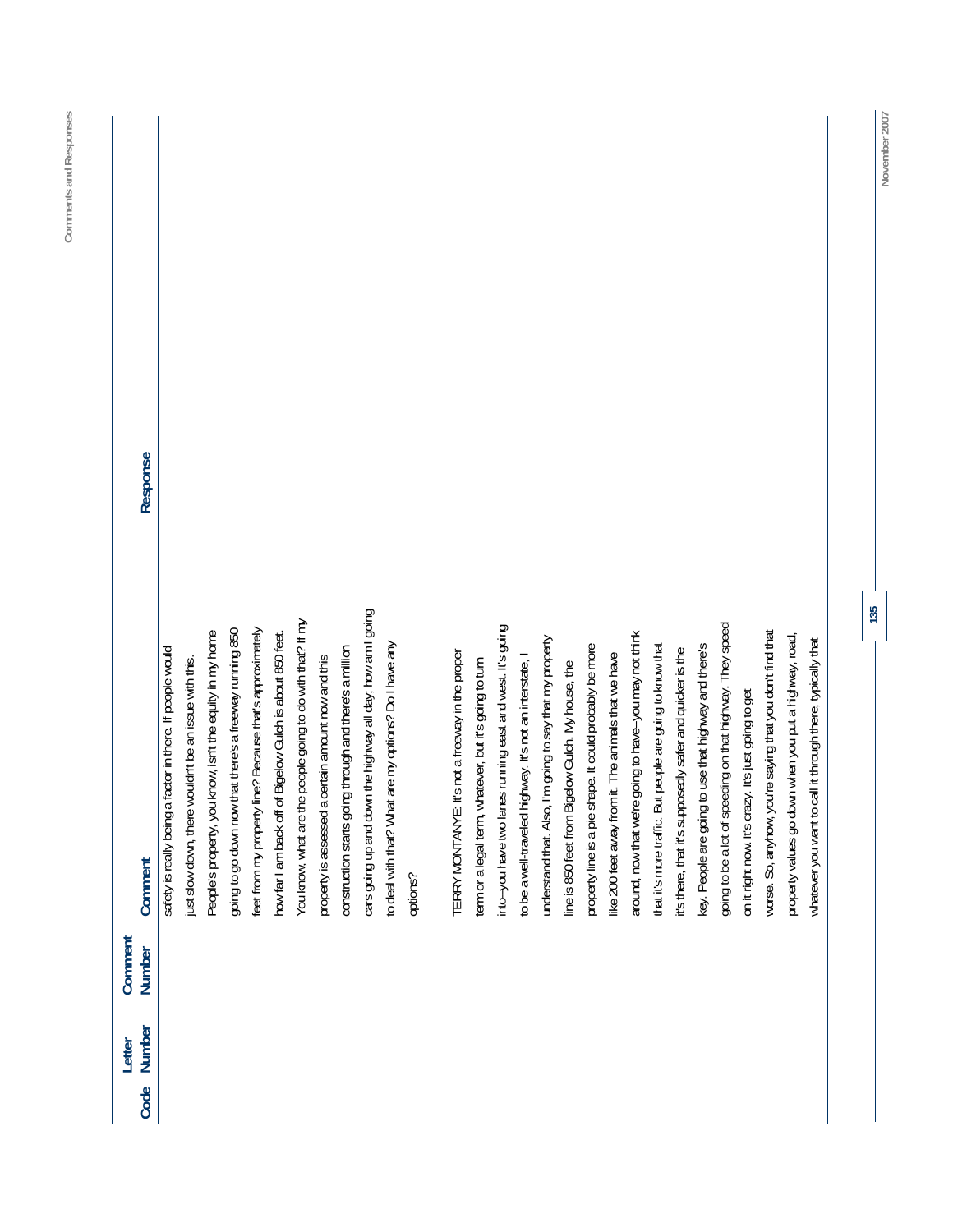| ٠<br>٠<br>ä<br>í<br>ì<br>í<br>ł<br>ä<br>۱<br>J<br>ï<br>ţ<br>I,<br>٠<br>ä<br>۱<br>ı<br>ï<br>۰<br>٠<br>u                                                                      |  |
|-----------------------------------------------------------------------------------------------------------------------------------------------------------------------------|--|
| $\overline{\phantom{a}}$<br>÷<br>١<br>ĭ<br>ι<br>┙<br>٠<br>-<br>ı<br>٦<br>ä<br>ţ<br>ï<br>ī<br>-<br>ì<br>ı.<br>í<br>ı<br>١<br>ï<br>I<br>ä,<br>٠<br>-<br>×<br>٠<br>é<br>r<br>× |  |
| ı<br>٠<br>۰<br>í<br>ì<br>i.<br>ı<br>٠<br>×<br>-<br>٠<br>é<br>ì<br>i<br>é<br>١<br>-                                                                                          |  |

| Code | Number<br>Letter | Comment<br>Number | Comment                                                                                                                                                                                                                                                                                                                                                                                                                                                                                                                                                                                                                                                                                                 | Response                                                                                                                                                                                                                    |
|------|------------------|-------------------|---------------------------------------------------------------------------------------------------------------------------------------------------------------------------------------------------------------------------------------------------------------------------------------------------------------------------------------------------------------------------------------------------------------------------------------------------------------------------------------------------------------------------------------------------------------------------------------------------------------------------------------------------------------------------------------------------------|-----------------------------------------------------------------------------------------------------------------------------------------------------------------------------------------------------------------------------|
|      |                  |                   | So people are trying to get out of the city and live in the country in a nice area,<br>then you have a million people going up and down a stretch of highway, that's<br>dangerous to travel, but now that it's going to be safer, we're going to get an<br>accidents. You know, I-90 the other day had, I don't know how many people<br>road that's smaller and that less vehicles travel. And<br>influx of people that are going to be traveling it, speeders, they'll be more<br>some people choose not to travel it because they feel that it is more<br>involved in a multi, multi-collision because they drive too fast.<br>there's an existing<br>not like it used to be.<br>that's not the case? |                                                                                                                                                                                                                             |
| 03.0 | 163              | $\overline{1}$    | got a road that you had blocked with concrete barricades for<br>create new ones that you're probably<br>Can't we take like a thousand of this and put a new culvert<br>even ride my horse on my property.<br>road that a lot of these people don't seem to want. I've<br>eah, I'm sorry. It's Gerry<br>40 million dollars on a<br>anyway?<br>GERRY M. OLSON: Y<br>You're going to spend<br>four years, and I can't<br>in my road before you<br>not going to maintain<br>M. Olson.                                                                                                                                                                                                                       | Thank you for your comment. Please discuss this issue, which is separate<br>from the Environmental Assessment, with the Spokane County Engineer.                                                                            |
| 03.0 | 163              | $\frac{8}{1}$     | For five years my road is not a priority. It's been blocked for five years How<br>a new project, and you cant maintain the roads you have to<br>it unconscionable that you can spend 40 million dollars on<br>dollars. That's what my question is. How can you--I find<br>GERRY M. OLSON: You're going to spend 40 million<br>long does it take to clean out a culvert and a ditch?<br>date. How do you answer that?                                                                                                                                                                                                                                                                                    | Comment noted. The estimated cost of the project is \$52.6 million. Please<br>see section 2.2 Purpose and Need, of this Revised EA for a discussion of the<br>Please see response to 163-17 above.<br>need for the project. |
| 45.0 | 163              | $\tilde{e}$       | 136<br>gentleman's last question. How do the property values go<br>GERRY M. OLSON: Okay. Let me go back to the                                                                                                                                                                                                                                                                                                                                                                                                                                                                                                                                                                                          | Please see section 2.2 Purpose and Need, of this Revised EA for a<br>discussion of the need for the project.                                                                                                                |

Bigelow Gulch Road/Forker Road Urban Connector **Bigelow Gulch Road/Forker Road Urban Connector**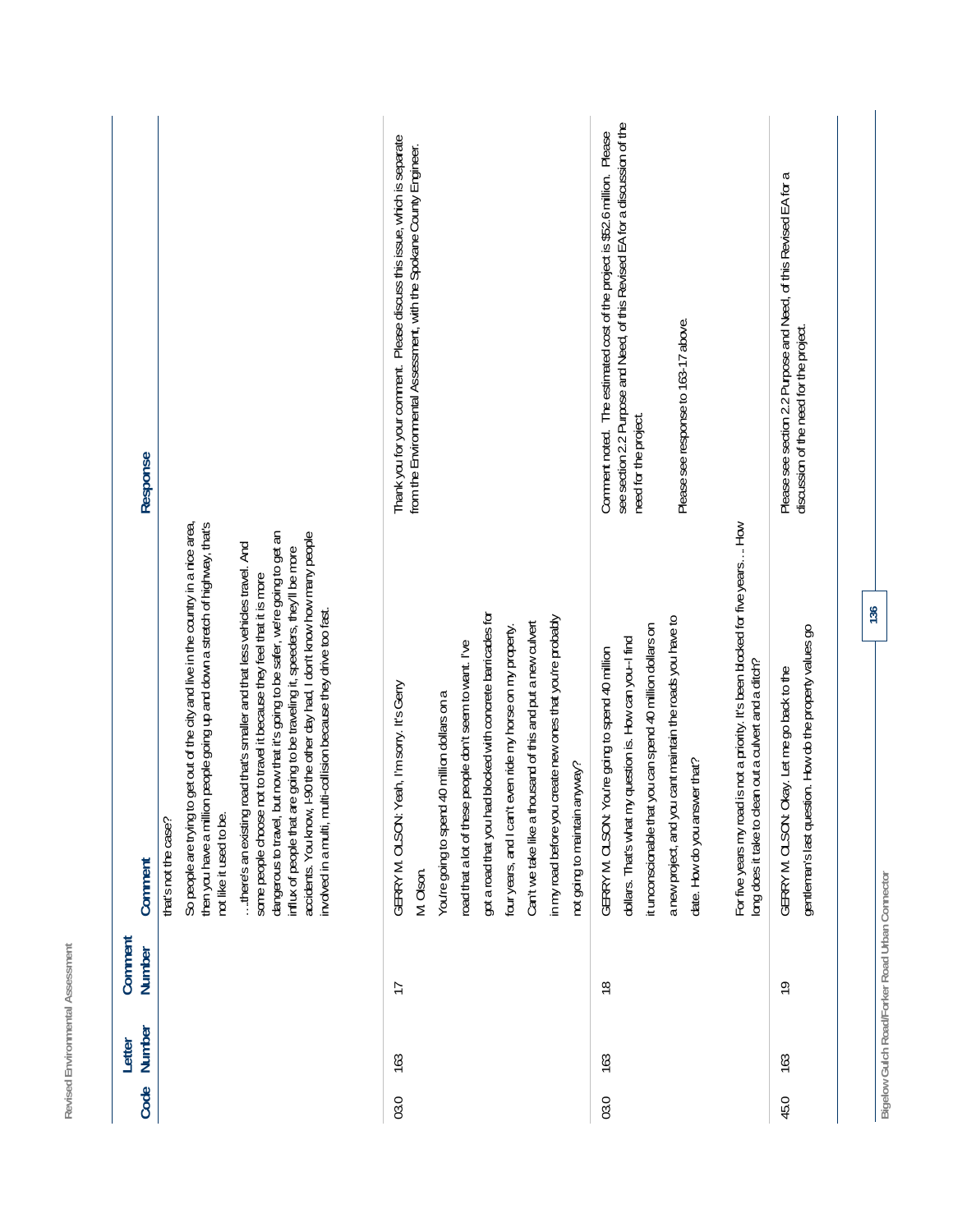| Response          |                                                                                                                                                                        |                                                                                                                                                                                         | Please see section 4.16 Socioeconomics and Chapter 5, 4(f) Evaluation for a<br>discussion of the roadway and adjacent schools.                                                                                     | section 2.3.4 Design and Construction, and sections 4.3 Floodplains, and 4.5<br>The project will include drainage for the proposed roadway. Please see<br>Streams for a discussion on drainage and flooding.<br>Please see response to 163-17 above.                                                                                                                                                                                                                                                                                                                                                                                                                                                                                |                                                                                                                                                                                                                                                      |
|-------------------|------------------------------------------------------------------------------------------------------------------------------------------------------------------------|-----------------------------------------------------------------------------------------------------------------------------------------------------------------------------------------|--------------------------------------------------------------------------------------------------------------------------------------------------------------------------------------------------------------------|-------------------------------------------------------------------------------------------------------------------------------------------------------------------------------------------------------------------------------------------------------------------------------------------------------------------------------------------------------------------------------------------------------------------------------------------------------------------------------------------------------------------------------------------------------------------------------------------------------------------------------------------------------------------------------------------------------------------------------------|------------------------------------------------------------------------------------------------------------------------------------------------------------------------------------------------------------------------------------------------------|
| Comment           | these people just want some quiet and peace and nature in<br>up in this area when you've got a zillion cars going by and<br>their backyard? Where's the value to them? | and enjoyment for the people around here? Is it just monetary to you guys? Is<br>is the only value measurement you're taking is a monetary one and not piece<br>that your big priority? | And the road's going right by this<br>a whole bunch of cars going by them all the time.<br>grade school? And that's going to be safe for<br>It's not safe for the kids to have<br>GERRY M. OLSON:<br>those grades? | enough drainage? And they're not going to be small, where they'll hold back<br>as the ditches go, are you sure you're going to have<br>enough, so that pretty soon these guys don't own their land<br>drainage on this \$40 million project you're going to embark<br>For the safety of the roads? But you look at my road as a<br>on? Are you going to have adequate culverts to drain the<br>expand the flood plain so that the water is held back long<br>water for this project? And that's important to have good<br>drainage. What have you done to accommodate proper<br>My problem, on my road is<br>culverts and a good ditch system then?<br>all the water and artificially<br>different thing? As far<br>GERRY M. OLSON: | got surface water on it? And now they<br>government that owns the surface water once they divert it<br>onto their property. How is that going to affect these<br>don't own it, it's the county or the state or the<br>anymore because it's<br>folks? |
| Comment<br>Number |                                                                                                                                                                        |                                                                                                                                                                                         | $\Omega$                                                                                                                                                                                                           |                                                                                                                                                                                                                                                                                                                                                                                                                                                                                                                                                                                                                                                                                                                                     |                                                                                                                                                                                                                                                      |
| Number<br>Letter  |                                                                                                                                                                        |                                                                                                                                                                                         | 163                                                                                                                                                                                                                |                                                                                                                                                                                                                                                                                                                                                                                                                                                                                                                                                                                                                                                                                                                                     |                                                                                                                                                                                                                                                      |
| Code              |                                                                                                                                                                        |                                                                                                                                                                                         | 55.2                                                                                                                                                                                                               |                                                                                                                                                                                                                                                                                                                                                                                                                                                                                                                                                                                                                                                                                                                                     |                                                                                                                                                                                                                                                      |

November 2007

**137** 

**Comments and Responses**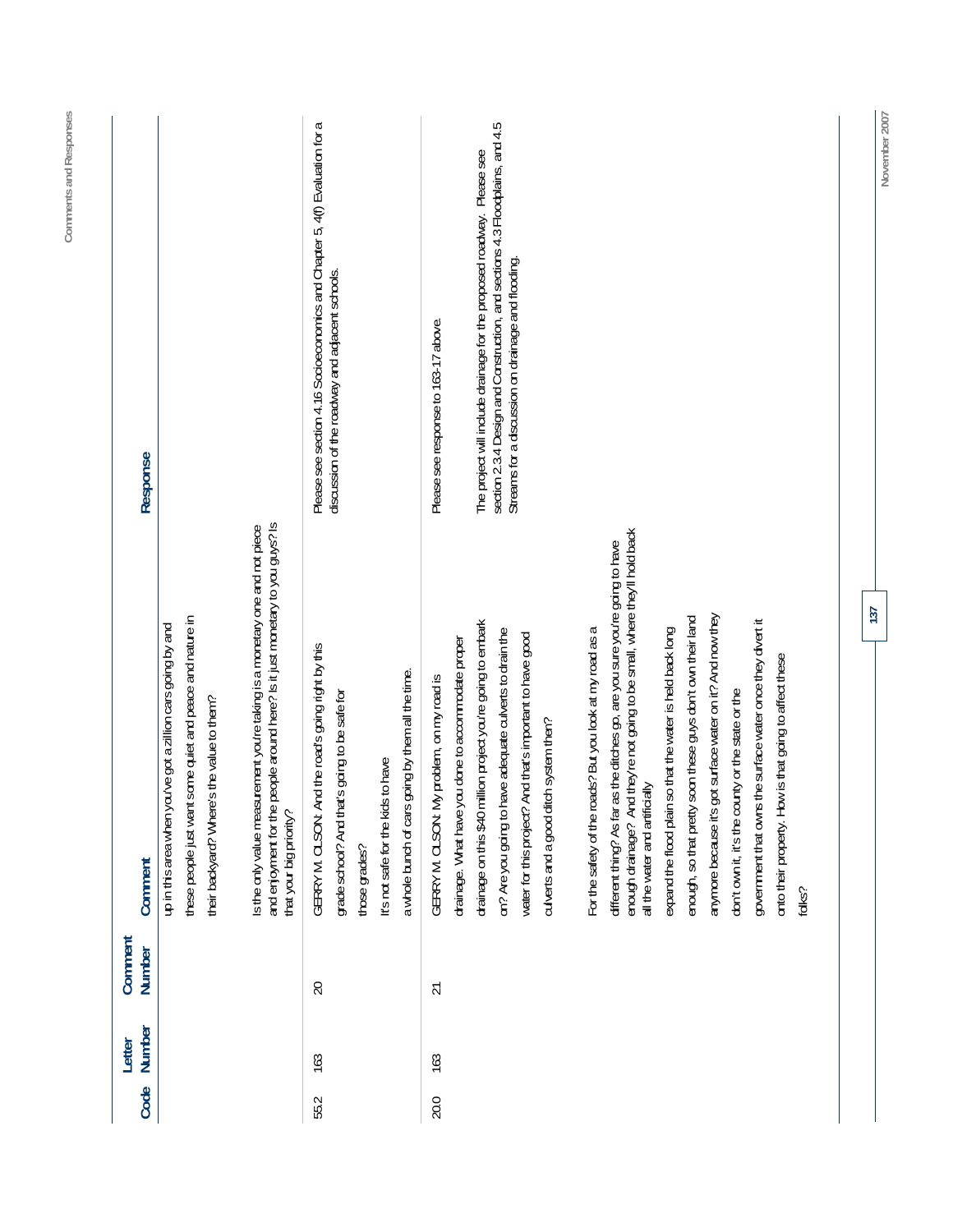| I<br>ı<br>¢<br>ï<br>š                                    |  |
|----------------------------------------------------------|--|
| Ó<br>ï<br>ı<br>i<br>í<br>ı<br>i,<br>ï<br>¢<br>-<br>۰     |  |
| ć<br>ł<br>í<br>¢<br>¢<br>ļ<br>ï<br>í<br>í<br>I<br>I<br>ï |  |
| ł<br>i<br>h<br>I<br>I                                    |  |
| ł<br>Ċ<br>í<br>-                                         |  |

| Response          |                                                                                                                                                                                                                                                                              |                                                     |                                                                                                                             |                                                         |                                                                                                                                                             | Thank you for your comments. See Section 4.6 of this Revised EA for | discussion of wildlife.                                                                                                                                                                                                                                                                                                                                                                                                                                                                                                    |                                                                                                                                                                                                                                                                                                                                                                                                                                                                                                                              | part of the design phase of the project. Please see the mitigation measures in<br>Thank you for your comment. As part of the planning process with the school<br>further explored during design. The issues you mention will be addressed as<br>district, an alternative of constructing an overpass vs. an underpass will be<br>Chapter 5 of this Revised EA. |  |
|-------------------|------------------------------------------------------------------------------------------------------------------------------------------------------------------------------------------------------------------------------------------------------------------------------|-----------------------------------------------------|-----------------------------------------------------------------------------------------------------------------------------|---------------------------------------------------------|-------------------------------------------------------------------------------------------------------------------------------------------------------------|---------------------------------------------------------------------|----------------------------------------------------------------------------------------------------------------------------------------------------------------------------------------------------------------------------------------------------------------------------------------------------------------------------------------------------------------------------------------------------------------------------------------------------------------------------------------------------------------------------|------------------------------------------------------------------------------------------------------------------------------------------------------------------------------------------------------------------------------------------------------------------------------------------------------------------------------------------------------------------------------------------------------------------------------------------------------------------------------------------------------------------------------|----------------------------------------------------------------------------------------------------------------------------------------------------------------------------------------------------------------------------------------------------------------------------------------------------------------------------------------------------------------|--|
| Comment           | road then? They don't have to worry about losing their land because of water<br>for a fact. So there's no water that's going to be built up on either side of the<br>Proper drainage is really important. Drainage is really important. I know that<br>settling all over it? | And let's say this road gets put<br>GERRY M. OLSON: | goes through. And let's say years<br>hrough, in spite of what maybe a<br>lot of people think, it<br>in. Let's say it goes t | down the road, one of these people, they have a problem | o maintain it for them? Because that's what you're paid to<br>with one of the culverts or one of the ditches on this<br>road, are you going t<br>do, right? | D: My name is Wayne Morehead, by<br>WAYNE MOREHEAI                  | environmental things I've read, there's very little about the fish in the creek on<br>them. My question is, what are you going to do for these things? What kind of<br>have to bury. Can I bill the county if that increases to twenty or thirty a year,<br>clean up three to five deer a year in my pasture that I<br>and I've bothered about is the wildlife. From the<br>the other side down towards Havana. The elk in the area, deer, access for<br>the way. My thing is,<br>protection is there?<br>because it will? | world, because the creek don't go dry. There's fish in it, whether they're native<br>or not, I can't tell you. I know they've been there some years, but that don't<br>These are my questions and the things that I want looked into. I think your<br>person that looked into this originally maybe did not do the best job in the<br>mean they're native. They have been the elk, the moose. And<br>oving things. But let's do it right.<br>it's going to kill people. It will kill the people. I'm<br>not against you impr | children, I know underneath they're going to build tunnels,<br>ullivan which is just directly north of<br>this building. My question is, number one, how are the<br>right now, they're talking about it, to get the children<br>SPEAKER: Oh, I'm sorry. Evelyn McCarty. We<br>live at 5315 North Su                                                            |  |
| Comment<br>Number |                                                                                                                                                                                                                                                                              |                                                     |                                                                                                                             |                                                         |                                                                                                                                                             | 22                                                                  |                                                                                                                                                                                                                                                                                                                                                                                                                                                                                                                            |                                                                                                                                                                                                                                                                                                                                                                                                                                                                                                                              | 23                                                                                                                                                                                                                                                                                                                                                             |  |
| Number<br>Letter  |                                                                                                                                                                                                                                                                              |                                                     |                                                                                                                             |                                                         |                                                                                                                                                             | 163                                                                 |                                                                                                                                                                                                                                                                                                                                                                                                                                                                                                                            |                                                                                                                                                                                                                                                                                                                                                                                                                                                                                                                              | 163                                                                                                                                                                                                                                                                                                                                                            |  |
| Code              |                                                                                                                                                                                                                                                                              |                                                     |                                                                                                                             |                                                         |                                                                                                                                                             | 40.0                                                                |                                                                                                                                                                                                                                                                                                                                                                                                                                                                                                                            |                                                                                                                                                                                                                                                                                                                                                                                                                                                                                                                              | 55.2                                                                                                                                                                                                                                                                                                                                                           |  |

Bigelow Gulch Road/Forker Road Urban Connector **Bigelow Gulch Road/Forker Road Urban Connector**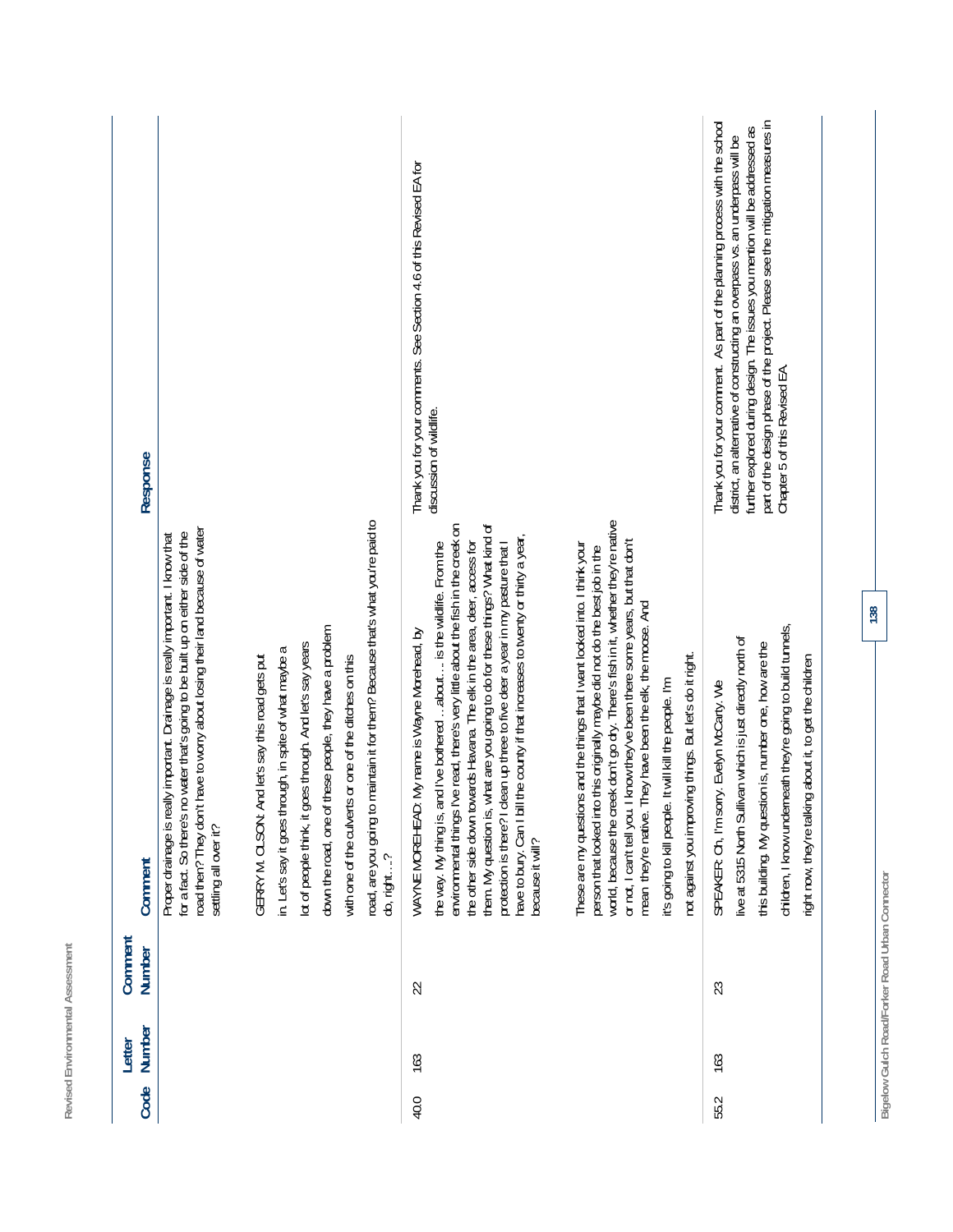| Alternatives routes were analyzed in Chapters 3 and Chapter 5 of the Revised<br>Thank you for your comment. The Federal Highway Administration will make<br>The need to connect to Sullivan Road is based on the traffic analysis and the<br>impact analyses. The public will have the opportunity to review and comment<br>EA. The proposed route would provide the necessary connection to Sullivan<br>The roadway will be five-lanes. Please see Chapter 5 for further discussion.<br>on this Revised EA during the public comment period and at another public<br>Thank you for your comment. The January 2006 EA has been revised and<br>Please see section 2.2 in Chapter 2 Project Description for a description of<br>Road and will remove the current traffic from the front of the middle school.<br>Fencing will be provided along each side of the road between the schools.<br>sections of the Revised EA include additional background information and<br>This Revised EA includes an analysis of Sullivan Road and interchange.<br>addresses issues presented in testimony and by written comment. All<br>Please refer to section 4.9 Transportation, of the Revised EA.<br>a determination following public comment on the Revised EA.<br>necessary access to the Sullivan Road Interchange.<br>See response to comment 163-23 above.<br>hearing. | EVELYN MCCARTY: Another one, do you realize that those tunnels will flood<br>maybe some of you don't know. There's lots of springs around here and those<br>above and coming down at Flora? It's steep there. You've all got graders and<br>that out? Or is so steep to come down at Flora or Barker and miss the school<br>when we have a regular winter which there is a low-we have springs, which<br>dirt throwers and whatever to level that out. Is there a possibility of leveling<br>Has there been an alternative thought at all? Like going straight across, up<br>EVELYN MCCARTY: Okay. Another one is, are you going to fence the<br>concerns, do they have any bearing on the outcome of this?<br>to the high school to use the tennis<br>road now with the traffic the way it is now? " it stacks<br>road? And is there going to be a five-lane road, a turn<br>up no matter what time of day it is? It'll just be worse.<br>courts, to use the track? It's not only after school, it's<br>coming to fruition; correct? This is going to happen?<br>larding. Our comments and<br>Why is it necessary to connect to Sullivan Road?<br>RON HARDING: But there's no chance it's not<br>for their safety.<br>tunnels will flood, I'll guarantee that.<br>lane? Or is it all the way through?<br>Now, have you driven on that<br>RON HARDING: Ron H<br>from the middle school<br>children all together<br>during P.E. times, too,<br>Comment |
|-------------------------------------------------------------------------------------------------------------------------------------------------------------------------------------------------------------------------------------------------------------------------------------------------------------------------------------------------------------------------------------------------------------------------------------------------------------------------------------------------------------------------------------------------------------------------------------------------------------------------------------------------------------------------------------------------------------------------------------------------------------------------------------------------------------------------------------------------------------------------------------------------------------------------------------------------------------------------------------------------------------------------------------------------------------------------------------------------------------------------------------------------------------------------------------------------------------------------------------------------------------------------------------------------------------------------------------------------------------------|-------------------------------------------------------------------------------------------------------------------------------------------------------------------------------------------------------------------------------------------------------------------------------------------------------------------------------------------------------------------------------------------------------------------------------------------------------------------------------------------------------------------------------------------------------------------------------------------------------------------------------------------------------------------------------------------------------------------------------------------------------------------------------------------------------------------------------------------------------------------------------------------------------------------------------------------------------------------------------------------------------------------------------------------------------------------------------------------------------------------------------------------------------------------------------------------------------------------------------------------------------------------------------------------------------------------------------------------------------------------------------------------------------------------------------------------------------|
| the purpose and need for the project.                                                                                                                                                                                                                                                                                                                                                                                                                                                                                                                                                                                                                                                                                                                                                                                                                                                                                                                                                                                                                                                                                                                                                                                                                                                                                                                             | from where they need to go, commuters from north Deer Park area, whatever,<br>So the concern is, is getting more people quick-getting more people to and<br>out to Liberty Lake or vise versa, Coeur d'Alene, to get a larger volume of                                                                                                                                                                                                                                                                                                                                                                                                                                                                                                                                                                                                                                                                                                                                                                                                                                                                                                                                                                                                                                                                                                                                                                                                               |
|                                                                                                                                                                                                                                                                                                                                                                                                                                                                                                                                                                                                                                                                                                                                                                                                                                                                                                                                                                                                                                                                                                                                                                                                                                                                                                                                                                   |                                                                                                                                                                                                                                                                                                                                                                                                                                                                                                                                                                                                                                                                                                                                                                                                                                                                                                                                                                                                                                                                                                                                                                                                                                                                                                                                                                                                                                                       |
|                                                                                                                                                                                                                                                                                                                                                                                                                                                                                                                                                                                                                                                                                                                                                                                                                                                                                                                                                                                                                                                                                                                                                                                                                                                                                                                                                                   |                                                                                                                                                                                                                                                                                                                                                                                                                                                                                                                                                                                                                                                                                                                                                                                                                                                                                                                                                                                                                                                                                                                                                                                                                                                                                                                                                                                                                                                       |
|                                                                                                                                                                                                                                                                                                                                                                                                                                                                                                                                                                                                                                                                                                                                                                                                                                                                                                                                                                                                                                                                                                                                                                                                                                                                                                                                                                   |                                                                                                                                                                                                                                                                                                                                                                                                                                                                                                                                                                                                                                                                                                                                                                                                                                                                                                                                                                                                                                                                                                                                                                                                                                                                                                                                                                                                                                                       |
|                                                                                                                                                                                                                                                                                                                                                                                                                                                                                                                                                                                                                                                                                                                                                                                                                                                                                                                                                                                                                                                                                                                                                                                                                                                                                                                                                                   |                                                                                                                                                                                                                                                                                                                                                                                                                                                                                                                                                                                                                                                                                                                                                                                                                                                                                                                                                                                                                                                                                                                                                                                                                                                                                                                                                                                                                                                       |
|                                                                                                                                                                                                                                                                                                                                                                                                                                                                                                                                                                                                                                                                                                                                                                                                                                                                                                                                                                                                                                                                                                                                                                                                                                                                                                                                                                   |                                                                                                                                                                                                                                                                                                                                                                                                                                                                                                                                                                                                                                                                                                                                                                                                                                                                                                                                                                                                                                                                                                                                                                                                                                                                                                                                                                                                                                                       |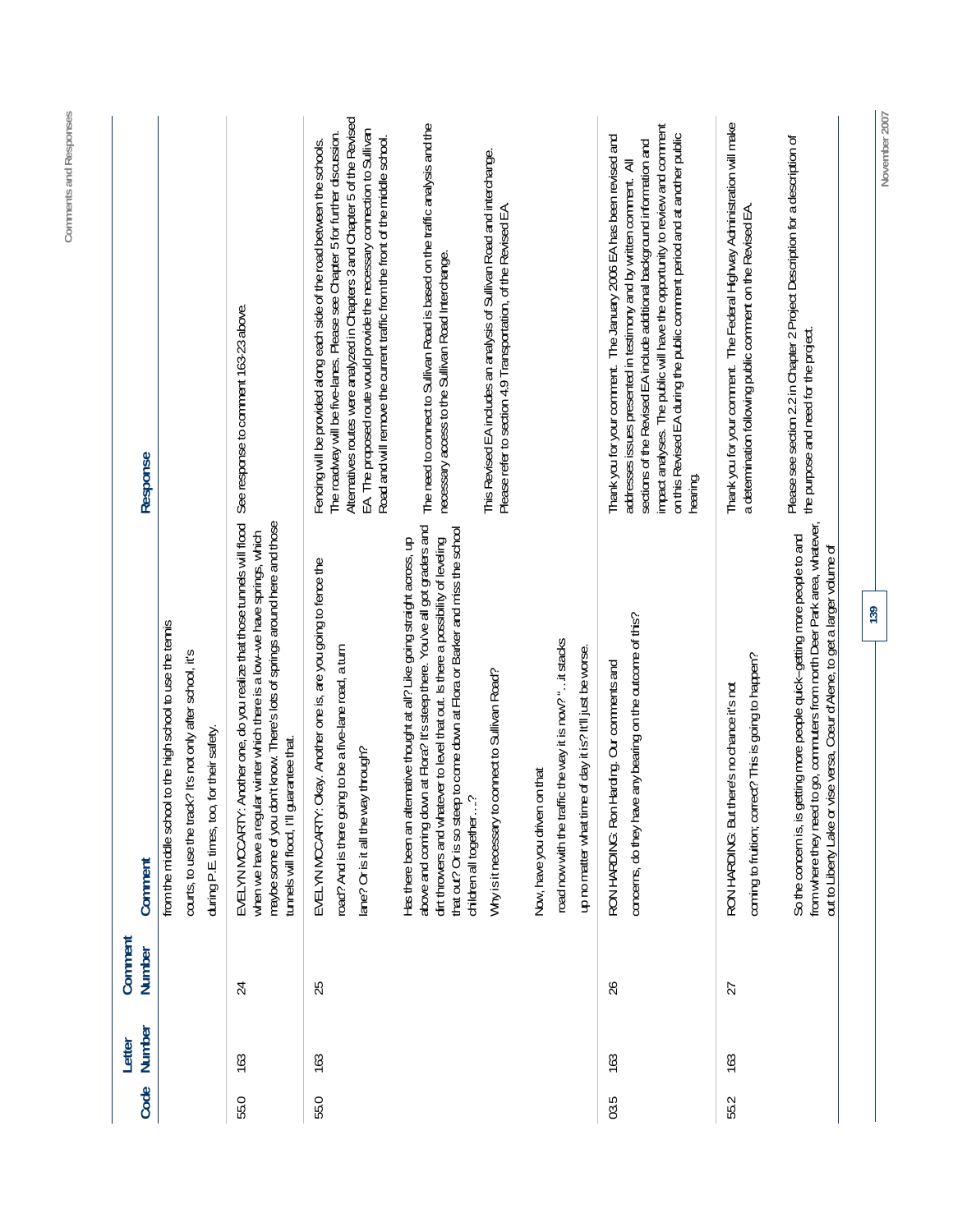| ë<br>٠<br>í<br>ļ<br>á<br>ä<br>ı,<br>l<br>٠<br>ł<br>J<br>ä<br>١<br>ä<br>۱<br>ı<br>י<br>i<br>י<br>ı<br>é<br>٠<br>∼<br>ı                                                                     |  |
|-------------------------------------------------------------------------------------------------------------------------------------------------------------------------------------------|--|
| $\overline{\phantom{a}}$<br>-<br>ı<br>t,<br>J<br>٠<br>-<br>ä<br>÷<br>ï<br>ŝ<br>l<br>-<br>ł<br>i<br>J<br>۰<br>ă<br>÷<br>٠<br>۱<br>í<br>ر<br>ī<br>۰<br>٠<br>٠<br>×<br>۰<br>ï<br>≓<br>∼<br>п |  |
| -<br>ı<br>ì,<br>ĭ<br>Ä<br>١<br>ţ<br>ï<br>ı<br>i i<br>×<br>i.<br>r<br>۰<br>k<br>×<br>í<br>۱<br>١,<br>۵<br>ň<br>v                                                                           |  |

| Response                                                                                                                                                                                                                                                                                  | Thank you for your comment. Safety is social concern and has been<br>discussed in Chapter 2 and section 4.9 of this Revised EA. | be established on each side of the roadway. Spokane County will be working<br>based on prescribed engineering standards and guidelines. A clear zone will<br>Thank you for your comment. The width of the roadway and right of way are<br>with all adjacent landowners regarding the exact location of the right of way<br>on properties.                                                                                                                                                                                                                                                                                                                                                                                                                                                                                  | See Section 4.11 of this Revised EA for discussions of noise related to the<br>project.                                                                                                                                                                                                                                                  |
|-------------------------------------------------------------------------------------------------------------------------------------------------------------------------------------------------------------------------------------------------------------------------------------------|---------------------------------------------------------------------------------------------------------------------------------|----------------------------------------------------------------------------------------------------------------------------------------------------------------------------------------------------------------------------------------------------------------------------------------------------------------------------------------------------------------------------------------------------------------------------------------------------------------------------------------------------------------------------------------------------------------------------------------------------------------------------------------------------------------------------------------------------------------------------------------------------------------------------------------------------------------------------|------------------------------------------------------------------------------------------------------------------------------------------------------------------------------------------------------------------------------------------------------------------------------------------------------------------------------------------|
| You guys keep saying it's going to be safe, but there's going<br>to be higher volumes of traffic and the speeds are going to<br>manner to and from their destination?<br>what's going to happen.<br>" it's not going to be safe<br>be increased, that's<br>people in a quicker<br>Comment | environmental concerns, is that going to be addressed<br>UNKNOWN SPEAKER: Are safety concerns<br>later?                         | there a regulation on how close you can be to my house on a<br>our living room. We've had several wrecks in that area and<br>house with the noise concerns and the safety concerns of<br>pavement line south, which puts it pretty close to my front<br>door. Is there a regulation on how close you can be to our<br>alignment in the other room that the proposed highway is<br>going to go from the north pavement line south, from that<br>y far from something coming through<br>live at 11812 East Bigelow. The question that I have is,<br>that puts us so close to the road. So, my question is, is<br>something sliding off the road? If you increase truck<br>ROGER GIDDINGS: My name is Roger Giddings.<br>is there a regulation on, I know from looking at the<br>traffic, we're not ver<br>four-lane highway? | we've got like 9,000 cars a day, cars<br>and trucks a day, and they expect it to be 19,000 a day.<br>because it's going to increase truck<br>ROGER GIDDINGS: Also we've got, I think from the<br>traffic which it's designed to do quite a bit. So it's<br>issue.<br>So the noise issue,<br>information I've got,<br>going to be a noise |
| Comment<br>Number                                                                                                                                                                                                                                                                         | 28                                                                                                                              | 29                                                                                                                                                                                                                                                                                                                                                                                                                                                                                                                                                                                                                                                                                                                                                                                                                         | $30\,$                                                                                                                                                                                                                                                                                                                                   |
| Number<br>Letter                                                                                                                                                                                                                                                                          | 163                                                                                                                             | 163                                                                                                                                                                                                                                                                                                                                                                                                                                                                                                                                                                                                                                                                                                                                                                                                                        | 163                                                                                                                                                                                                                                                                                                                                      |
| Code                                                                                                                                                                                                                                                                                      | 55.2                                                                                                                            | 45.0                                                                                                                                                                                                                                                                                                                                                                                                                                                                                                                                                                                                                                                                                                                                                                                                                       | 65.0                                                                                                                                                                                                                                                                                                                                     |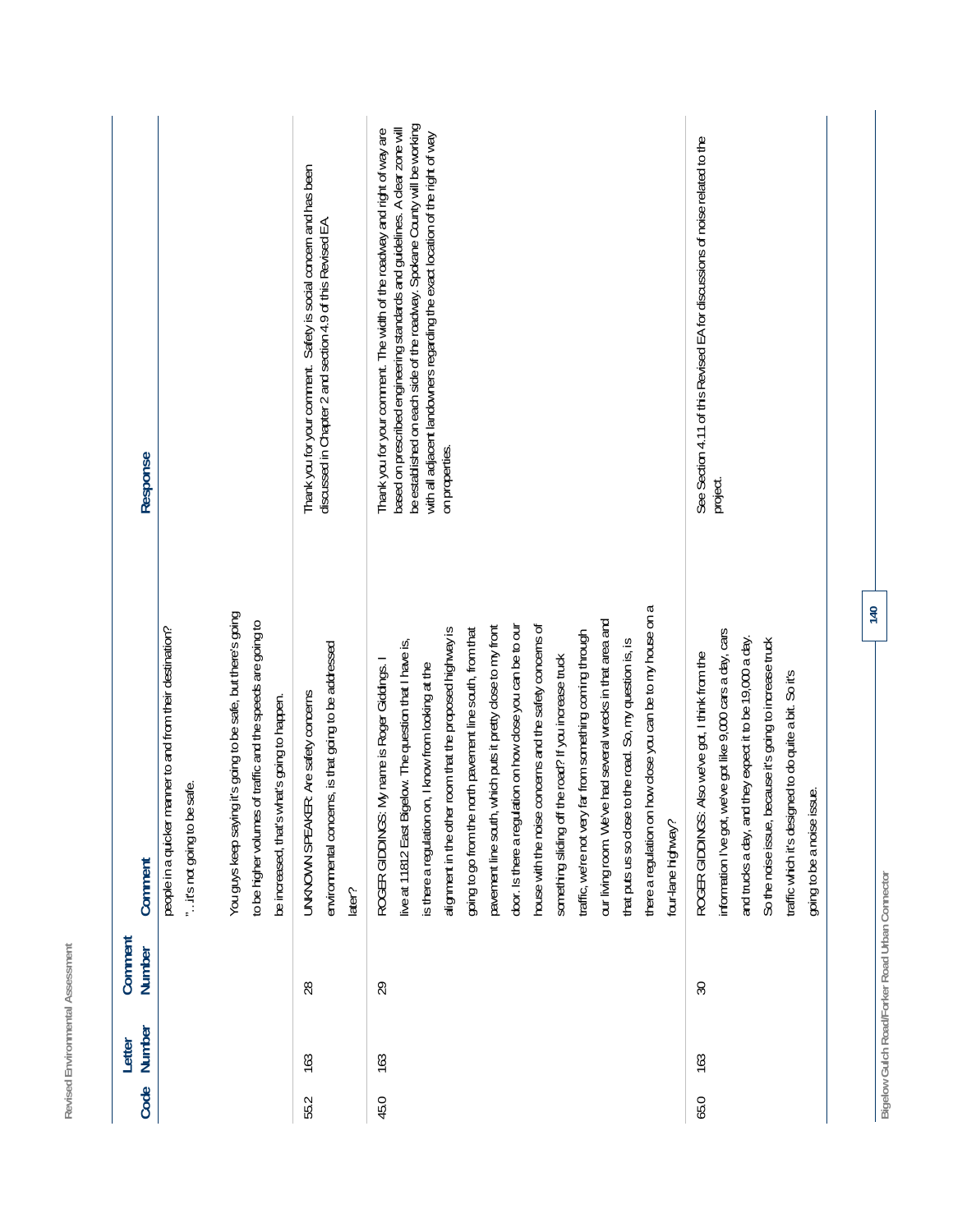| Code | Number<br>Letter | Comment<br>Number | Comment                                                                                                                                                                                                                                                                                                                                                                                                                                                                                                                                                                                                                                                                                                                                                                                                                                                                                                                                                                                                                                                                  | Response                                                                                                                       |
|------|------------------|-------------------|--------------------------------------------------------------------------------------------------------------------------------------------------------------------------------------------------------------------------------------------------------------------------------------------------------------------------------------------------------------------------------------------------------------------------------------------------------------------------------------------------------------------------------------------------------------------------------------------------------------------------------------------------------------------------------------------------------------------------------------------------------------------------------------------------------------------------------------------------------------------------------------------------------------------------------------------------------------------------------------------------------------------------------------------------------------------------|--------------------------------------------------------------------------------------------------------------------------------|
| 03.5 | 163              | $\overline{31}$   | NEW SPEAKER: These series of meetings, well<br>still have until April 12 to turn in comments?                                                                                                                                                                                                                                                                                                                                                                                                                                                                                                                                                                                                                                                                                                                                                                                                                                                                                                                                                                            | Comments were received through April 28, 2006.                                                                                 |
| 40.0 | 163              | 32                | deer down in our backyard about two<br>this morning, 40 turkeys were in our yard and driveway, 27<br>and a half, no, about five weeks ago. And we're assuming<br>expendable, deer are expendable, I guess if you look at it<br>take care of that. We have a great concern about-there's<br>pruning on our pear trees. They're there often enough to<br>And so, there's moose there. Actually, the moose do the<br>live at 5309 North Sullivan Road which is just across the<br>BEVERLY CABBAGE: My name is Beverly Cabbage. I<br>about the road going through. One is about the wildlife<br>pasture across the road about three or four days later.<br>that way; but there's also lots of other wildlife that just<br>just the other day. There was a<br>ball field from here. We have a multitude of concerns<br>peacocks, 4 deer were there. There's trails for them.<br>it was a cougar that brought it down, the deer in the<br>itself. Yeah, turkeys are expendable, peacocks are<br>much wildlife that's there.<br>They were in the field<br>cougar that brought a | Thank you for your comments. See Section 4.6 of this Revised EA for<br>discussion of wildlife.                                 |
| 55.2 | 163              | 33                | sold on the way the kids have to go<br>back and forth between the two school.<br>We have a great concern about<br>the kids also. I'm not                                                                                                                                                                                                                                                                                                                                                                                                                                                                                                                                                                                                                                                                                                                                                                                                                                                                                                                                 | Please see section 4.16 Socioeconomics and Chapter 5, 4(f) Evaluation for a<br>discussion of the roadway and adjacent schools. |
| 05.1 | 163              | 34                | is the road of choice because that's the most expeditious<br>other option, bypassing the schools<br>to the north side right now. I don't<br>be just as expeditious for those in<br>Liberty Lake or east of us in north Idaho to go up Flora<br>The reason to me, looking at it, is that Sullivan<br>route from the Valley<br>know why it wouldn't<br>Road, if there was an                                                                                                                                                                                                                                                                                                                                                                                                                                                                                                                                                                                                                                                                                               | Please see response to comment 163 -25 above.                                                                                  |

Comments and Responses **Comments and Responses** 

**141** 

November 2007 **November 2007**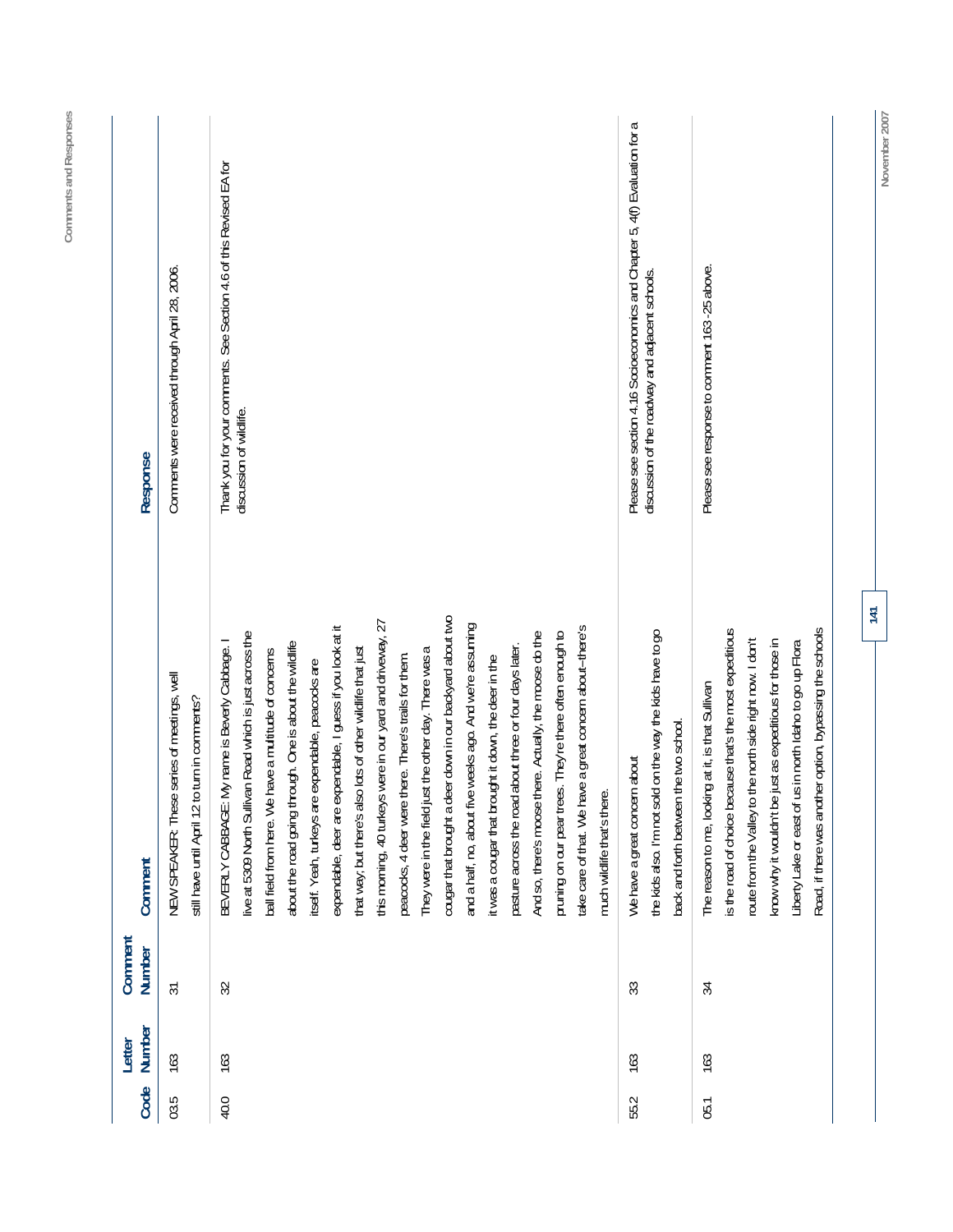| Response                 |                                                                                                                                                                                                                                                                                                                                                                                                                                                                                                                                                                                                                                                                                                                                                                            | Trucks are currently using and will continue to use the route. Please see<br>section 2.2 of the Revised EA regarding freight transport.<br>Section 4.3 of the Revised Environmental Assessment discusses the<br>designation, permitting and mitigation associated with floodplains.                                                                                                                                                                                                                                                                                                                                                                                                                                                                                                    | Thank you for your comment. Please see section 4.6 of this Revised EA for a<br>discussion of wildlife. It will not be possible to keep wildlife off the roadway.<br>The project will offer greater sight distance for drivers to see wildlife in the<br>roadway or adjacent clear zone.                  |
|--------------------------|----------------------------------------------------------------------------------------------------------------------------------------------------------------------------------------------------------------------------------------------------------------------------------------------------------------------------------------------------------------------------------------------------------------------------------------------------------------------------------------------------------------------------------------------------------------------------------------------------------------------------------------------------------------------------------------------------------------------------------------------------------------------------|----------------------------------------------------------------------------------------------------------------------------------------------------------------------------------------------------------------------------------------------------------------------------------------------------------------------------------------------------------------------------------------------------------------------------------------------------------------------------------------------------------------------------------------------------------------------------------------------------------------------------------------------------------------------------------------------------------------------------------------------------------------------------------------|----------------------------------------------------------------------------------------------------------------------------------------------------------------------------------------------------------------------------------------------------------------------------------------------------------|
| Comment                  | from our house here to the mall down there any time, almost<br>Gulch over the top and down Flora would be more efficient<br>that would be a safer route without introducing more cars<br>I'm not sure how that would be more expeditious or safer<br>to get things done. So that's a great concern we have as<br>'s not been answered. It just seems<br>those three miles. So, it's a great concern that we have.<br>already so backed up. It can take you a half hour to go<br>five-lane road that your planning, but Sullivan Road is<br>every afternoon. We allow a half hour to go there, just<br>on Sullivan Road, which we don't need. It may be a<br>for the children as well. It seems like taking Bigelow<br>we think about those things.<br>and everything. That | which means there will be much harmonic noise and pollution to control that<br>we are very concerned about, the people who are living there<br>the road up above that which--how do you then protect those<br>the exhaust when those trucks, and<br>there and there's water all the time.<br>us who live right over there from the noise pollution, just<br>that means that you'll have to raise<br>long time, this area out here is a flood plain. And, what<br>that letter is changing everyday, it says that's it's going<br>freight route? I can't remember if<br>that's the phrase that was used, but freight truck route<br>And, yes, those of us who have lived here for a<br>to be the truck or the<br>I remember, it is wet<br>So, we don't know if<br>the plain pollution of | but how do you keep the drivers safe because there is much.<br>The other day, the show in the pasture, we assume it was a<br>wildlife, which there is so much here, how do you keep that<br>off the road? How do you keep not just the wildlife safe,<br>And we are concerned about, how do you keep the |
| Comment<br><b>Number</b> |                                                                                                                                                                                                                                                                                                                                                                                                                                                                                                                                                                                                                                                                                                                                                                            | 35                                                                                                                                                                                                                                                                                                                                                                                                                                                                                                                                                                                                                                                                                                                                                                                     | 36                                                                                                                                                                                                                                                                                                       |
| Number<br>Letter         |                                                                                                                                                                                                                                                                                                                                                                                                                                                                                                                                                                                                                                                                                                                                                                            | 163                                                                                                                                                                                                                                                                                                                                                                                                                                                                                                                                                                                                                                                                                                                                                                                    | 163                                                                                                                                                                                                                                                                                                      |
| Code                     |                                                                                                                                                                                                                                                                                                                                                                                                                                                                                                                                                                                                                                                                                                                                                                            | 20.0                                                                                                                                                                                                                                                                                                                                                                                                                                                                                                                                                                                                                                                                                                                                                                                   | 40.0                                                                                                                                                                                                                                                                                                     |

Revised Environmental Assessment

Bigelow Gulch Road/Forker Road Urban Connector **Bigelow Gulch Road/Forker Road Urban Connector**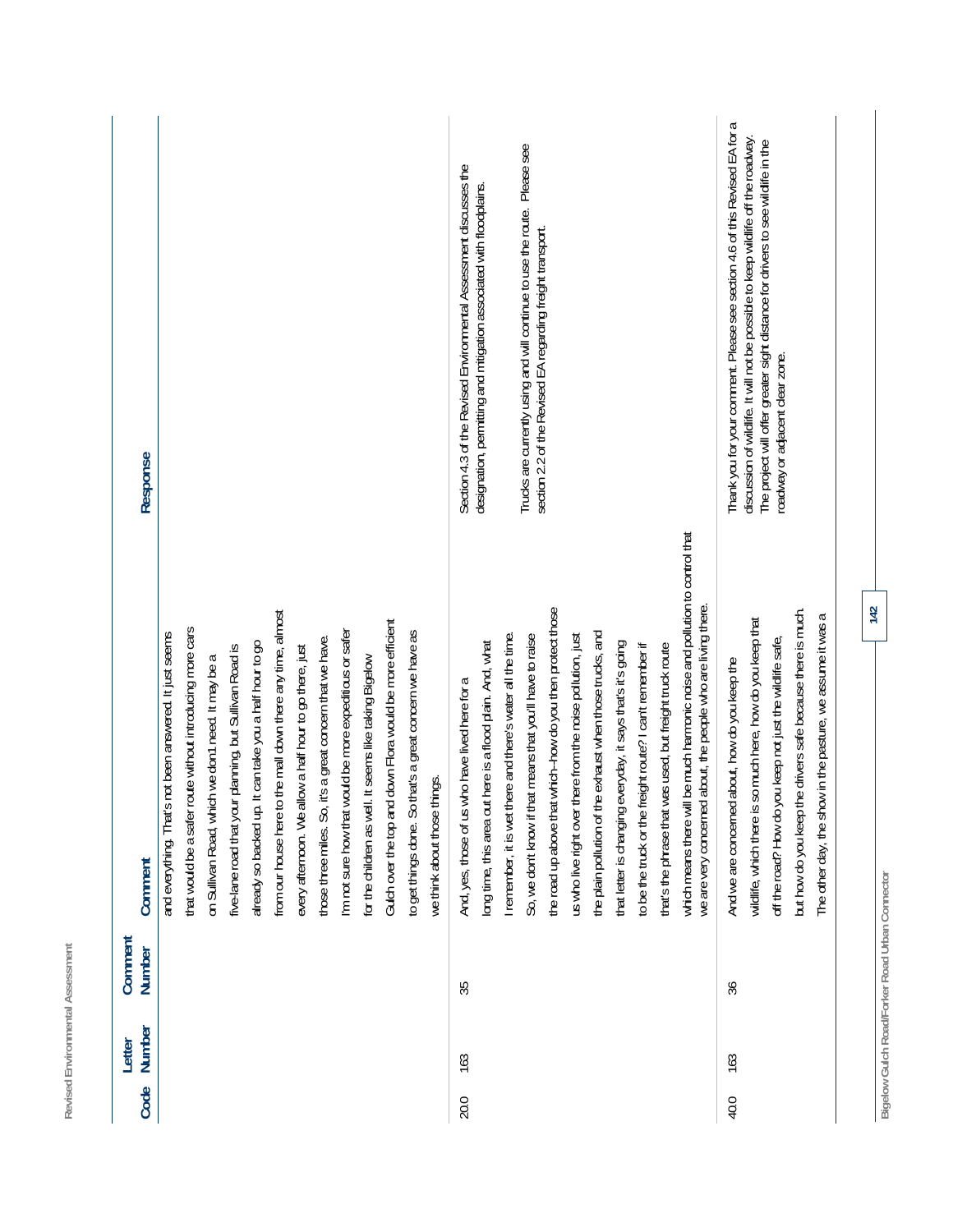| Code | Number<br>Letter | Comment<br>Number | Comment                                                                                                                                                                                                                                                                                                                                                                                                                                                                                                          | Response                                                                                                                                                                                                                                                 |
|------|------------------|-------------------|------------------------------------------------------------------------------------------------------------------------------------------------------------------------------------------------------------------------------------------------------------------------------------------------------------------------------------------------------------------------------------------------------------------------------------------------------------------------------------------------------------------|----------------------------------------------------------------------------------------------------------------------------------------------------------------------------------------------------------------------------------------------------------|
|      |                  |                   | there would be a more efficient and expeditious route than<br>things we've been talking about. It just seems like maybe<br>cougar again, there were bald eagles circling, there were<br>a concern that we have. These are just some concerns<br>that I would like to voice. There's probably other things<br>kinds of wildlife. And that would<br>not be that far removed from it. I don't know. It's just<br>that I can't think of right now, but that's some of the<br>ravens, there was all<br>Sullivan Road. |                                                                                                                                                                                                                                                          |
| 55.0 | 163              | 37                | at 5310 North Sullivan, directly across from the previous<br>lady that was here. And I sure want to pretty much ditto<br>DALE LaBROESE: My name is Dale LaBroese. I live                                                                                                                                                                                                                                                                                                                                         | Thank you for your comment. Please see response to comment 163 -23.<br>Please see section 4.13 of this Revised EA regarding parking for sports<br>activities.                                                                                            |
|      |                  |                   | concerned about the kids. And pretty much everybody has<br>everything that she commented on. I have a piece of<br>property that adjoins the play fields. We're really<br>covered most of my concerns.                                                                                                                                                                                                                                                                                                            | A schematic of parking will be developed with the East Valley School District<br>information regarding parking from the school district and Spokane County<br>during the design phase of the project. We recommend that you request<br>during that time. |
|      |                  |                   | addressed, what that entails, and where that water will now<br>turn onto Sullivan down passed the school. It looks like a<br>particular, there's hundreds of cars parked at an angle to<br>and any time of year, there's water<br>run? In addition to that, every spring season, baseball in<br>exactly know how that is being<br>I'm still--there's one small junction where you<br>relatively large spring<br>running there. I don't                                                                           |                                                                                                                                                                                                                                                          |

**Comments and Responses** 

Comments and Responses

**143** 

haven't heard that addressed yet.

haven't heard that addressed yet.

Where is that going to be? It may have been covered, but I

us, all the East Valley girls baseball games. You know, there's very little parking as it is now, and the football games for East Valley High School and Junior High, I'm particularly concerned about the parking availability. Where is that going to be? It may have been covered, but I

us, all the East Valley girls baseball games. You know, there's very little parking as it is now, and the football

games for East Valley High School and Junior High, I'm

particularly concerned about the parking availability.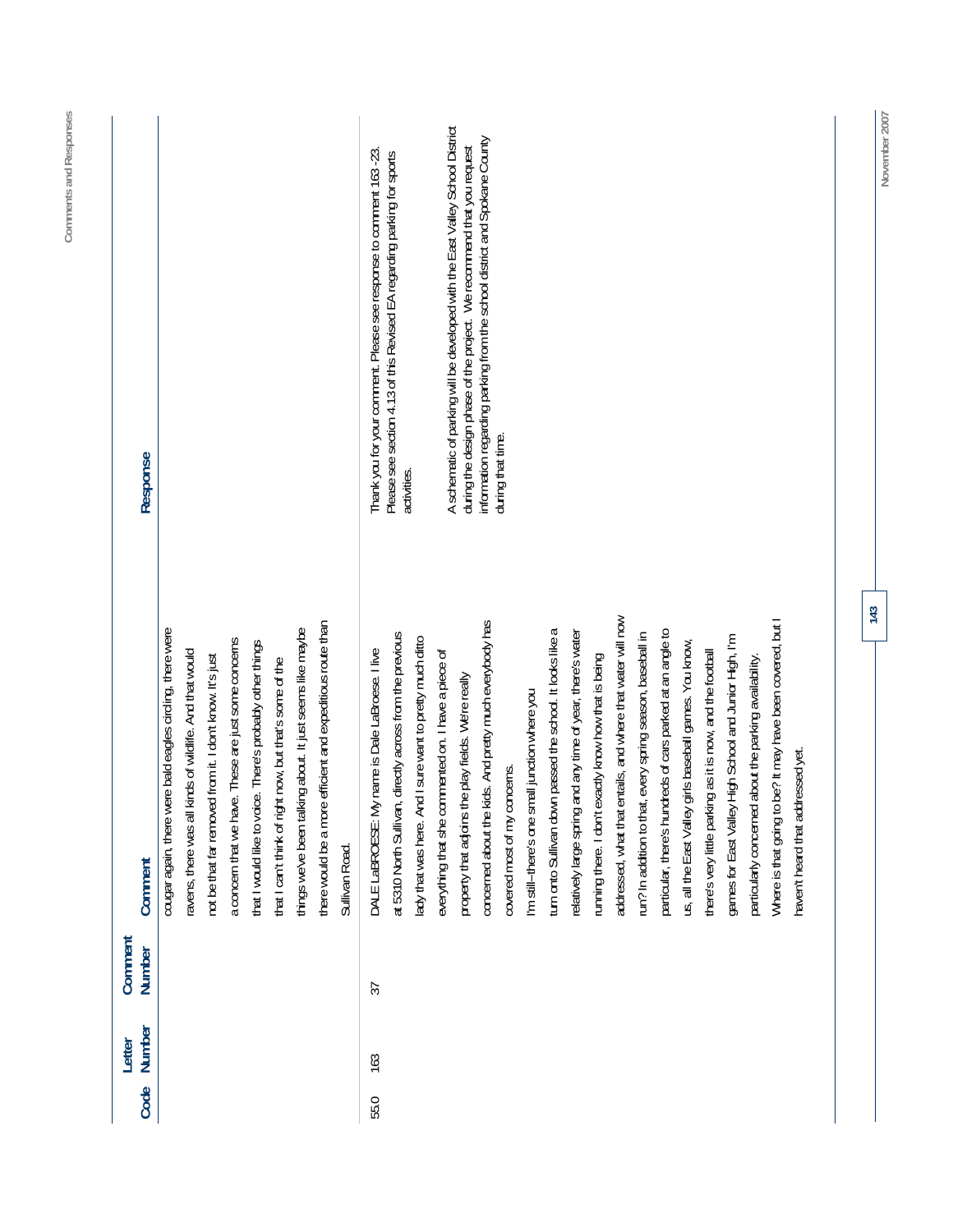| Response          |                                                                                                                                                                                                                                                                                              |                                                                                                                                                                         | An analysis of alternatives was conducted for the project and is presented in<br>Thank you for your comment. Use of Flora is based on the results of traffic<br>analyses conducted by Spokane County Public Works.<br>Chapter 3 of this Revised EA. |                                                                                                                                                                                                                                                                                                                                                                                                                                                                                                                                                                                                                                                                                                       | As previously mentioned, this Revised EA has included an expanded analysis<br>regarding EAs and EISs. The need for a full EIS will be determined by FHWA<br>Thank you for your comments. Please see section 1.4 of this Revised EA<br>based on public comment on the January 2006 EA<br>following review of this Revised EA.                                                                                                                                                            |     |
|-------------------|----------------------------------------------------------------------------------------------------------------------------------------------------------------------------------------------------------------------------------------------------------------------------------------------|-------------------------------------------------------------------------------------------------------------------------------------------------------------------------|-----------------------------------------------------------------------------------------------------------------------------------------------------------------------------------------------------------------------------------------------------|-------------------------------------------------------------------------------------------------------------------------------------------------------------------------------------------------------------------------------------------------------------------------------------------------------------------------------------------------------------------------------------------------------------------------------------------------------------------------------------------------------------------------------------------------------------------------------------------------------------------------------------------------------------------------------------------------------|-----------------------------------------------------------------------------------------------------------------------------------------------------------------------------------------------------------------------------------------------------------------------------------------------------------------------------------------------------------------------------------------------------------------------------------------------------------------------------------------|-----|
| Comment           | ace. There's only so much space there and if we're going<br>to eliminate a ball field or two, and we're going to make four lanes and a<br>center lane out of it, is all of that going to be fenced so that children can<br>access, I guess, it must be; is that true?<br>" we can't make spa | we see some type of--do we have<br>any input into what type of schematic is actually picked<br>out for parking and how it's going to be handled?<br>"At what point will | are that people very much want the<br>feeder to Sullivan. And I guess I'm wondering who all of<br>DALE LaBROESE: Many times you've said that<br>these people are that want that feeder?<br>you've chosen Flora                                      | " At one point, we were told that this entire planning and the development of<br>next twenty years. And many people have commented about going to Flora,<br>the road system was to be ready for the growth of our community over the<br>certain times on Sullivan that if we were really planning for the next twenty<br>Barker, etc. It seems like if we already have kind of a traffic snarl during<br>responsible, I don't know, but people would go farther east<br>guessing. I guess I'm covering what's already been<br>try and distribute some of that traffic. I know you're<br>and still turn back and come through Sullivan, I'm<br>years, we might go a little further east and<br>covered | assessment rather than an EIS. As you<br>on Orchard Prairie on East Summit Road. And I know Mr.<br>Association, for all the records that we're allowed to look<br>know, I made a request, as part of the Prairie Protection<br>at and have as part of public documents. We made that<br>Kelly fairly well. My question is around the decision to<br>of March. Our first opportunity to<br>MARILYN HIGHBERG: I'm Marilyn Highberg. I live<br>do an environmental<br>request on the tenth | 144 |
| Comment<br>Number |                                                                                                                                                                                                                                                                                              |                                                                                                                                                                         | 38                                                                                                                                                                                                                                                  |                                                                                                                                                                                                                                                                                                                                                                                                                                                                                                                                                                                                                                                                                                       | 39                                                                                                                                                                                                                                                                                                                                                                                                                                                                                      |     |
| Number<br>Letter  |                                                                                                                                                                                                                                                                                              |                                                                                                                                                                         | 163                                                                                                                                                                                                                                                 |                                                                                                                                                                                                                                                                                                                                                                                                                                                                                                                                                                                                                                                                                                       | 163                                                                                                                                                                                                                                                                                                                                                                                                                                                                                     |     |
| Code              |                                                                                                                                                                                                                                                                                              |                                                                                                                                                                         | 55.1                                                                                                                                                                                                                                                |                                                                                                                                                                                                                                                                                                                                                                                                                                                                                                                                                                                                                                                                                                       | 05.5                                                                                                                                                                                                                                                                                                                                                                                                                                                                                    |     |

**144** 

Bigelow Gulch Road/Forker Road Urban Connector **Bigelow Gulch Road/Forker Road Urban Connector**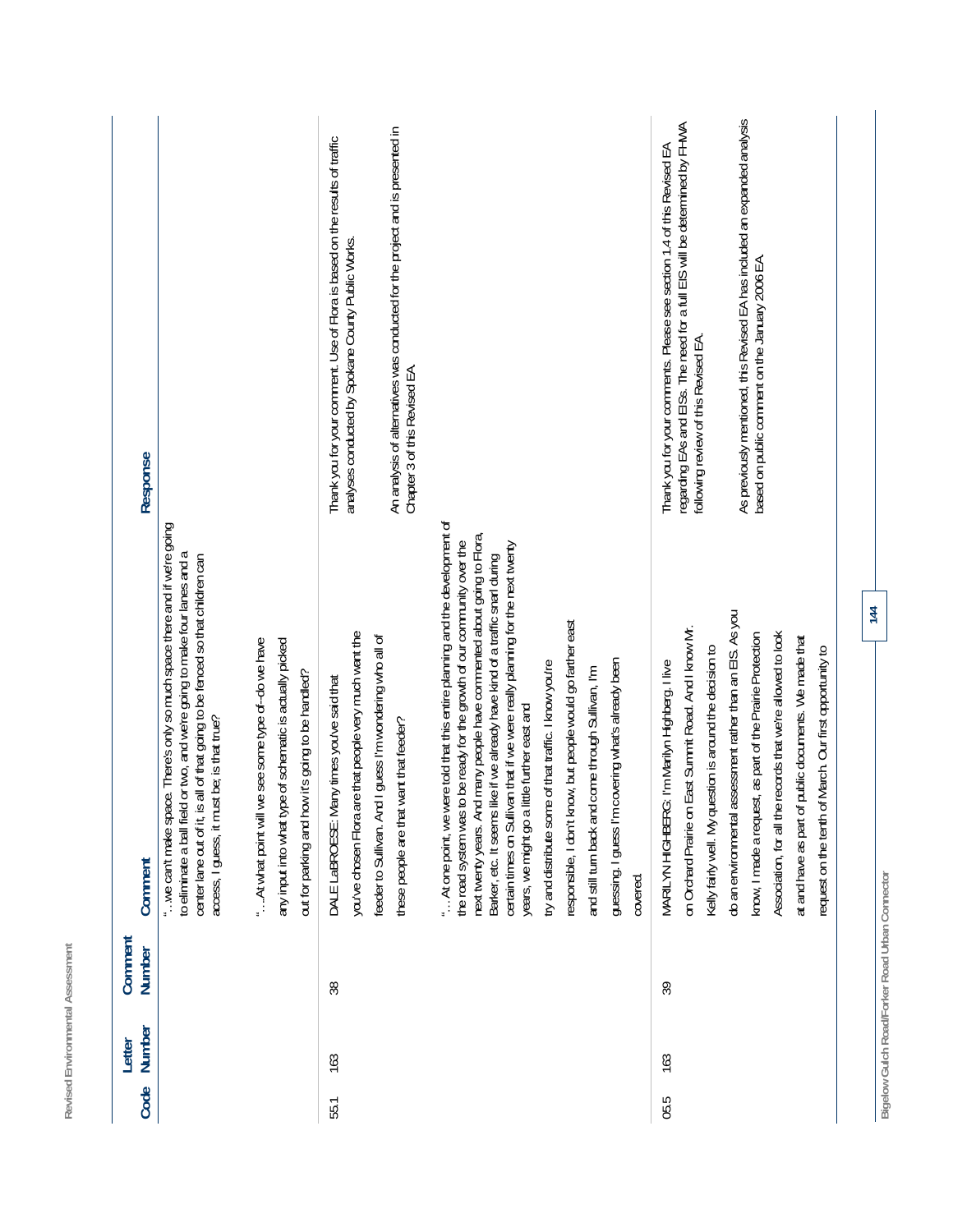| Code | Number<br>Letter | Comment<br>Number | Comment                                                                                                                                                                                                                                                                                                                                                                                                                                                                                                                                                                                                                                                                                                     | Response                                                                                                                                                                                                                                                                                                                                             |
|------|------------------|-------------------|-------------------------------------------------------------------------------------------------------------------------------------------------------------------------------------------------------------------------------------------------------------------------------------------------------------------------------------------------------------------------------------------------------------------------------------------------------------------------------------------------------------------------------------------------------------------------------------------------------------------------------------------------------------------------------------------------------------|------------------------------------------------------------------------------------------------------------------------------------------------------------------------------------------------------------------------------------------------------------------------------------------------------------------------------------------------------|
|      |                  |                   | made in about 99 or 2000 to do an EA rather than EIS. And<br>project, was that a wise decision to do an EA? And an EIS<br>curious about, as I looked back in those records, and they<br>the depth of your study at this point.<br>probably is going to give us more information about the<br>part I'm hearing, about wetlands and wildlife and traffic.<br>don't go back very far, it looks like there was a decision<br>was yesterday. And what I was<br>as we look six years later, at the magnitude of this<br>look at some of those<br>" I don't agree with<br>That's my question.                                                                                                                      |                                                                                                                                                                                                                                                                                                                                                      |
| 05.5 | 163              | $\overline{Q}$    | "the county engineers will look at them (comments) first and say that we've<br>My next question then is, this comment period was extended to April 12, and<br>that. The period closes. And then who<br>makes the decision as to whether or not the comments that<br>were received here or other written comments, do indeed<br>need further looking and should be looked at further than<br>have access to all the documents that I need to make<br>comments prior to April 12. So I'm hoping that there's<br>and you send it to the State. Is<br>that's not very far away now, I still don't<br>adequately covered it<br>and then you sign off,<br>that the way it works?<br>some way we can fix<br>an EA? | Comment noted. The comments received and responses to those comments<br>The comments were reviewed and responded to jointly by Spokane County<br>Appeal can occur following FHWA's decision or through a court process.<br>and their consultant, with review and comment by WSDOT and FHWA.<br>are presented in Tables 3-2 and 3-3 of this appendix. |
| 03.5 | 163              | $\overline{4}$    | that butts (sic) against Jensen Road and Bigelow Gulch<br>I live at 11615 North Guinevere Drive, Spokane, 99218. My<br>of Jensen and Bjgelow Gulch Road, the property was<br>And is there an appeal process and at what point<br>Road. The fire station on the comer there<br>family owns property                                                                                                                                                                                                                                                                                                                                                                                                          | property owner along Bigelow Gulch Road. Please be sure to provide your<br>Thank you for your comment. Notice of Open house was mailed to each<br>name and mailing address for the record.                                                                                                                                                           |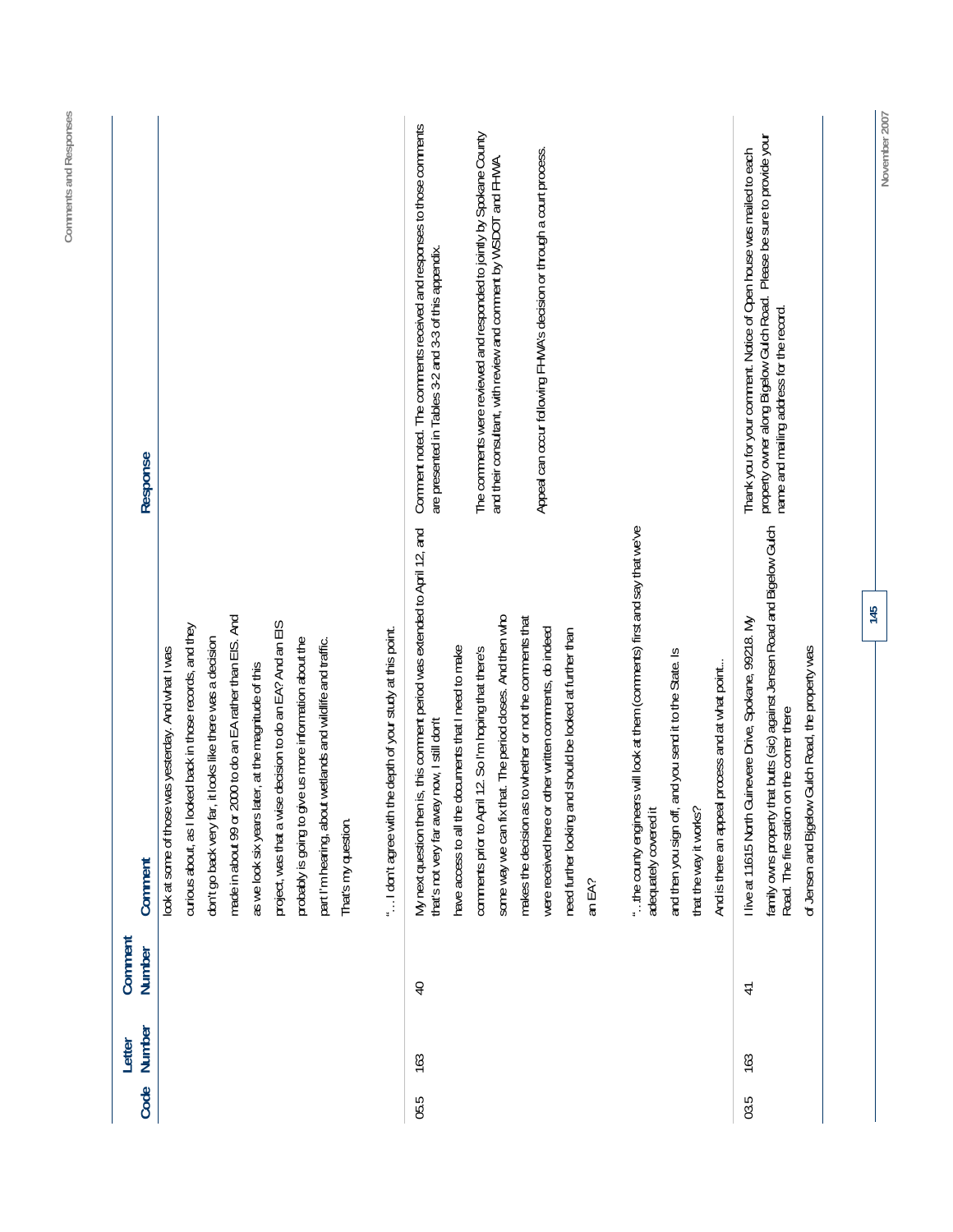| Response          |                                                                                                                                                                                                                                                                                                                                                                                                                                                                                                                                                                                                    | Thank you for your comments. See Section 4.6 of this Revised EA for an<br>Noise is discussed in Section 4.11 of this Revised EA.<br>expanded discussion of wildlife.                                                                                                                                                                                                                                                                                                                                                                                                                                                                                                                                                                                                                                                                                                                                          | the fire station. During the design phase, Spokane County will coordinate with<br>As you know, the fire station has proceeded separately with improvements to<br>Thank you for your comment. Notice of Open house was mailed to each<br>property owners regarding project right of way.<br>property owner along Bigelow Gulch Road. |
|-------------------|----------------------------------------------------------------------------------------------------------------------------------------------------------------------------------------------------------------------------------------------------------------------------------------------------------------------------------------------------------------------------------------------------------------------------------------------------------------------------------------------------------------------------------------------------------------------------------------------------|---------------------------------------------------------------------------------------------------------------------------------------------------------------------------------------------------------------------------------------------------------------------------------------------------------------------------------------------------------------------------------------------------------------------------------------------------------------------------------------------------------------------------------------------------------------------------------------------------------------------------------------------------------------------------------------------------------------------------------------------------------------------------------------------------------------------------------------------------------------------------------------------------------------|-------------------------------------------------------------------------------------------------------------------------------------------------------------------------------------------------------------------------------------------------------------------------------------------------------------------------------------|
| Comment           | informing me even of this meeting, I would have not known<br>the tax statements, but I did not get any information about<br>the process effectively, whether it was on purpose or not,<br>eliminated my family's input. I have received no mailings<br>biggest concern is that for something of this magnitude,<br>a 17.9-acre parcel there. I do get<br>on this. I have received no information. I do pay taxes<br>any of this. Had it not been for someone that I know<br>purchased from my father who is now deceased<br>My concerns about this project are varied. My<br>on that land. There's | very concerned about that aspect of it, about the animals. And also the noise<br>onment, because of the animals, because of nature and<br>city being close together and somehow seeming to be in harmony. I'm just<br>some of the people have said before, there are deer, there<br>going to be traveling around this area, what part of the EA<br>family has owned that property since approximately 1962.<br>through the Gulch, there's a huge herd of elk that on any<br>We grew up in this area. We enjoy the animals. And like<br>are elk, there are eagles, there are waterfowl that come<br>beautiful part of the country, a lot of people move here<br>given day, I've seen 25 to 30 of them. And if they've<br>been adequately addressed<br>This part of the country is a<br>I don't live on the Bigelow Gulch Road but our<br>because of the envir<br>factor has not really<br>has dealt with that? | government that as a tax payer they can get me notices but<br>Anderson, Fire Chief, did contact me last February of 2005<br>as a person who owns property along the line there, I got<br>no notices. For the record, I'd like to state that Robert<br>I'm also quite disappointed with my county                                    |
| Comment<br>Number |                                                                                                                                                                                                                                                                                                                                                                                                                                                                                                                                                                                                    | $\overline{4}$                                                                                                                                                                                                                                                                                                                                                                                                                                                                                                                                                                                                                                                                                                                                                                                                                                                                                                | 43                                                                                                                                                                                                                                                                                                                                  |
| Number<br>Letter  |                                                                                                                                                                                                                                                                                                                                                                                                                                                                                                                                                                                                    | 163                                                                                                                                                                                                                                                                                                                                                                                                                                                                                                                                                                                                                                                                                                                                                                                                                                                                                                           | 163                                                                                                                                                                                                                                                                                                                                 |
| Code              |                                                                                                                                                                                                                                                                                                                                                                                                                                                                                                                                                                                                    | 40.0                                                                                                                                                                                                                                                                                                                                                                                                                                                                                                                                                                                                                                                                                                                                                                                                                                                                                                          | 03.5                                                                                                                                                                                                                                                                                                                                |

**Bigelow Gulch Road/Forker Road Urban Connector** 

Bigelow Gulch Road/Forker Road Urban Connector

**Revised Environmental Assessment** 

Revised Environmental Assessment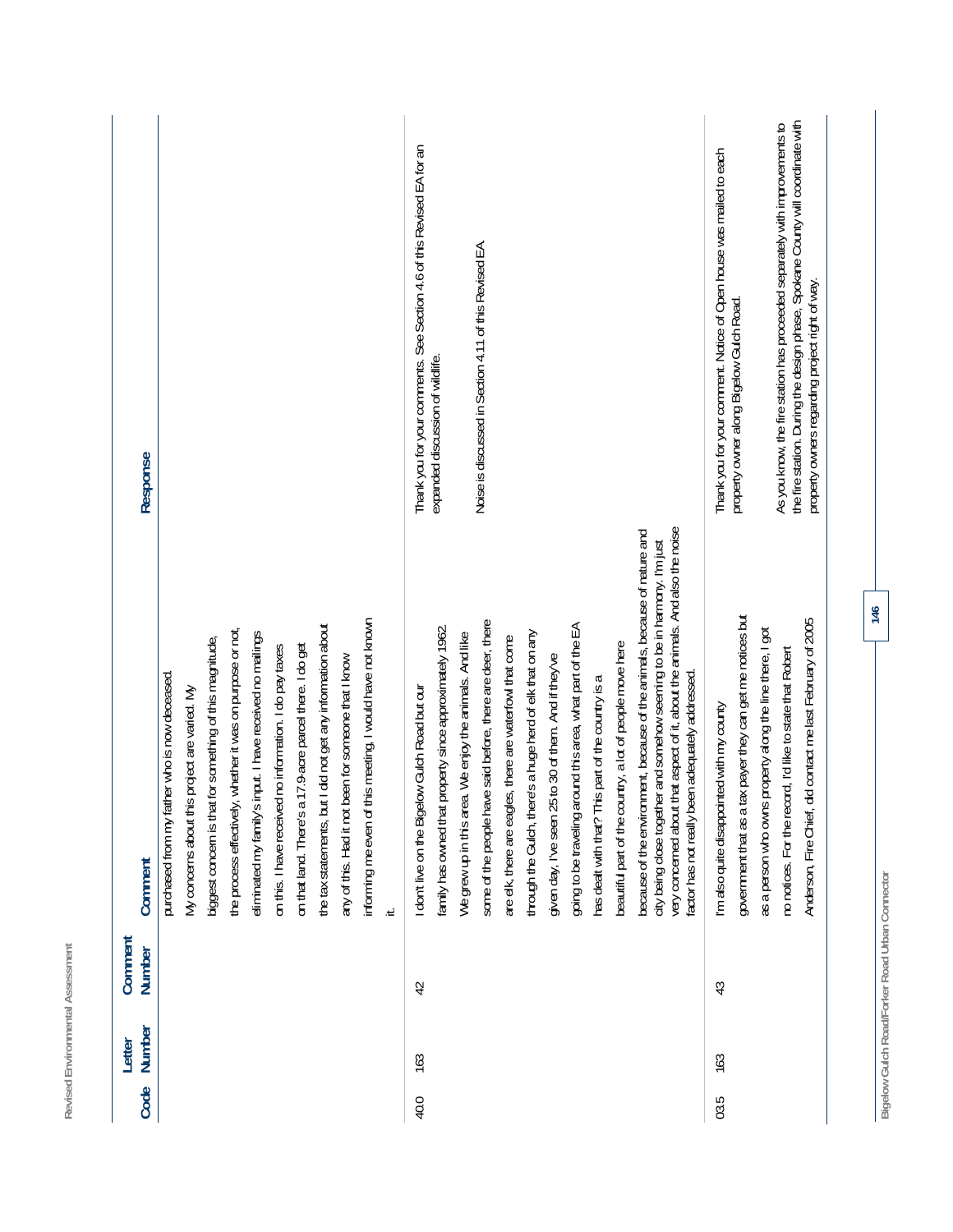| $\overline{4}$<br>45<br>163<br>163 | Statement done but the county can get away with the<br>wanted to develop lands. We would have to actually have an<br>in the road system, but obviously, he<br>me any more information. He didn't tell me that there was<br>knew about it I understand now that the fire department's<br>new plans for the new fire department have already gone<br>wanted at the time a few years back. And he did not give<br>too, for the Environmental Impact study. That's all I have<br>didn't know why. My dad had sold them the portion they<br>minimize it, but it's a lesser type of environmental study.<br>and asked me if our family was interested in selling any<br>individual private person's, we would have to do it if we<br>was just wondering when you're going to know for sure<br>The county should, ought to go with the full nine yards,<br>property is being impacted that way, too. And we were<br>private developer would have to go the full nine yards.<br>And I find that very unusual and very disconcerting. A<br>exactly where the road it going to go? It's real difficult<br>o the fire district. And I said,<br>and our property, our family<br>NEW SPEAKER: I just have a quick question. I<br>never informed of anything. And I find that very<br>upsetting, and I would like that to be known.<br>lesser, the less complete. I'm not trying to<br>I would really appreciate knowing why, as<br>any change upcoming<br>Environmental Impact<br>through the architect,<br>more of our property t<br>to say. Thank you.<br>Comment | Thank you for your comment. Please response to comment 163-15 above<br>Thank you for your comment. Please see response to 163-39 above<br>regarding location of the proposed roadway.<br>regarding an EIS.<br>Response                                                                |
|------------------------------------|--------------------------------------------------------------------------------------------------------------------------------------------------------------------------------------------------------------------------------------------------------------------------------------------------------------------------------------------------------------------------------------------------------------------------------------------------------------------------------------------------------------------------------------------------------------------------------------------------------------------------------------------------------------------------------------------------------------------------------------------------------------------------------------------------------------------------------------------------------------------------------------------------------------------------------------------------------------------------------------------------------------------------------------------------------------------------------------------------------------------------------------------------------------------------------------------------------------------------------------------------------------------------------------------------------------------------------------------------------------------------------------------------------------------------------------------------------------------------------------------------------------------------------------------------------|---------------------------------------------------------------------------------------------------------------------------------------------------------------------------------------------------------------------------------------------------------------------------------------|
|                                    | happening there. Do you know when that's going to happen?<br>for those of us who have houses right on the road to make<br>any plans until the county planning can tell us what's                                                                                                                                                                                                                                                                                                                                                                                                                                                                                                                                                                                                                                                                                                                                                                                                                                                                                                                                                                                                                                                                                                                                                                                                                                                                                                                                                                       | NEPA approval and project design. Please refer to section 2.3.4 Design and<br>Construction in Chapter 2 of this Revised EA for an estimated schedule of<br>The project schedule will be determined by the time needed to complete<br>construction once the project has been approved. |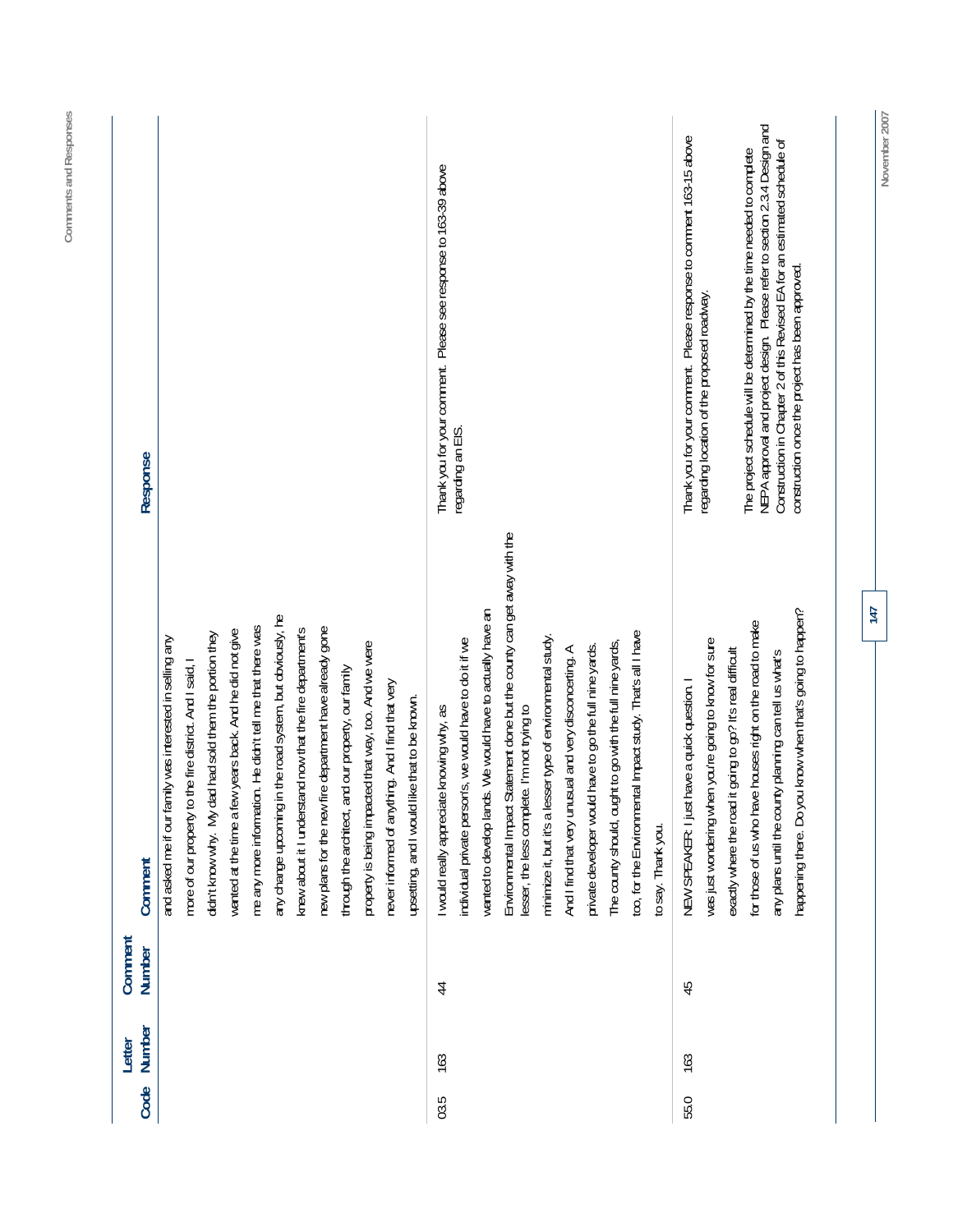| Code | Number<br>Letter | Comment<br>Number                              | Comment                                                                                                                                                                                                                                                                                                                                                                                                                                                                                                                                                                                                                                                                                                                                                                                                                                                                                                                                                                                                                                                                                                                                                                                                                                                                                                                                                                                                                                                                                                                                  | Response                                                                                                                                                                   |
|------|------------------|------------------------------------------------|------------------------------------------------------------------------------------------------------------------------------------------------------------------------------------------------------------------------------------------------------------------------------------------------------------------------------------------------------------------------------------------------------------------------------------------------------------------------------------------------------------------------------------------------------------------------------------------------------------------------------------------------------------------------------------------------------------------------------------------------------------------------------------------------------------------------------------------------------------------------------------------------------------------------------------------------------------------------------------------------------------------------------------------------------------------------------------------------------------------------------------------------------------------------------------------------------------------------------------------------------------------------------------------------------------------------------------------------------------------------------------------------------------------------------------------------------------------------------------------------------------------------------------------|----------------------------------------------------------------------------------------------------------------------------------------------------------------------------|
|      |                  |                                                | our lives are kind of on hold? We're talking about remodeling our house,<br>good time to do it"<br>and it's probably not a                                                                                                                                                                                                                                                                                                                                                                                                                                                                                                                                                                                                                                                                                                                                                                                                                                                                                                                                                                                                                                                                                                                                                                                                                                                                                                                                                                                                               |                                                                                                                                                                            |
| 05.1 | 163              | 46                                             | home-owners insurance for flood insurance because of that<br>East Valley Middle School and East Valley High School. I'd<br>to prevent-the erosion that would happen because of the<br>about an environmental impact and the ground erosion in<br>of Forker Road, cutting off a piece<br>side of Forker. And you are talking<br>there into just flood ranges there because there's nothing<br>district in half because of the road coming done between<br>of property there where there are homes along that area,<br>and I live at North 5018 Evergreen Road. I'm not directly<br>see that the Section 6 part of this<br>gentlemen--two people ago, was talking about. Why not<br>existing right now. You're also coming down through an<br>there, which is already a flood plain area. Anybody who<br>a road where there's been none<br>impacted by this other than I've lived here for 27 years.<br>bring it down Barker Road which is already built to four<br>like to see it moved to the east, as the gentleman, two<br>My children all went to East Valley School District and<br>Hi, my name is Jeanette Boden,<br>That will definitely impact what conditions will happen<br>is my main concern. In the design, it splits the school<br>lives below that area pays a higher amount for their<br>there. It could turn that whole part of the Valley in<br>road being built. There isn't a road there now.<br>lanes? You're building<br>area, coming down off<br>especially on the east<br>JEANETTE BODEN:<br>graduated from here. | Thank you for your comment. Please see Chapter 3 of this Revised EA for<br>the analysis of project alternatives.                                                           |
| 05.1 | 163              | 47                                             | Forker. Why not put a traffic light in there. It would<br>bottleneck at Progress and<br>My other suggestion is, they keep talking about<br>all this traffic and this                                                                                                                                                                                                                                                                                                                                                                                                                                                                                                                                                                                                                                                                                                                                                                                                                                                                                                                                                                                                                                                                                                                                                                                                                                                                                                                                                                     | Forker and Progress Roads does not address the remaining safety issues<br>Thank you for your comment. A traffic signal alone at the intersection of<br>along the corridor. |
|      |                  | Bigelow Gulch Road/Forker Road Urban Connector | 148                                                                                                                                                                                                                                                                                                                                                                                                                                                                                                                                                                                                                                                                                                                                                                                                                                                                                                                                                                                                                                                                                                                                                                                                                                                                                                                                                                                                                                                                                                                                      |                                                                                                                                                                            |

**Revised Environmental Assessment** 

Revised Environmental Assessment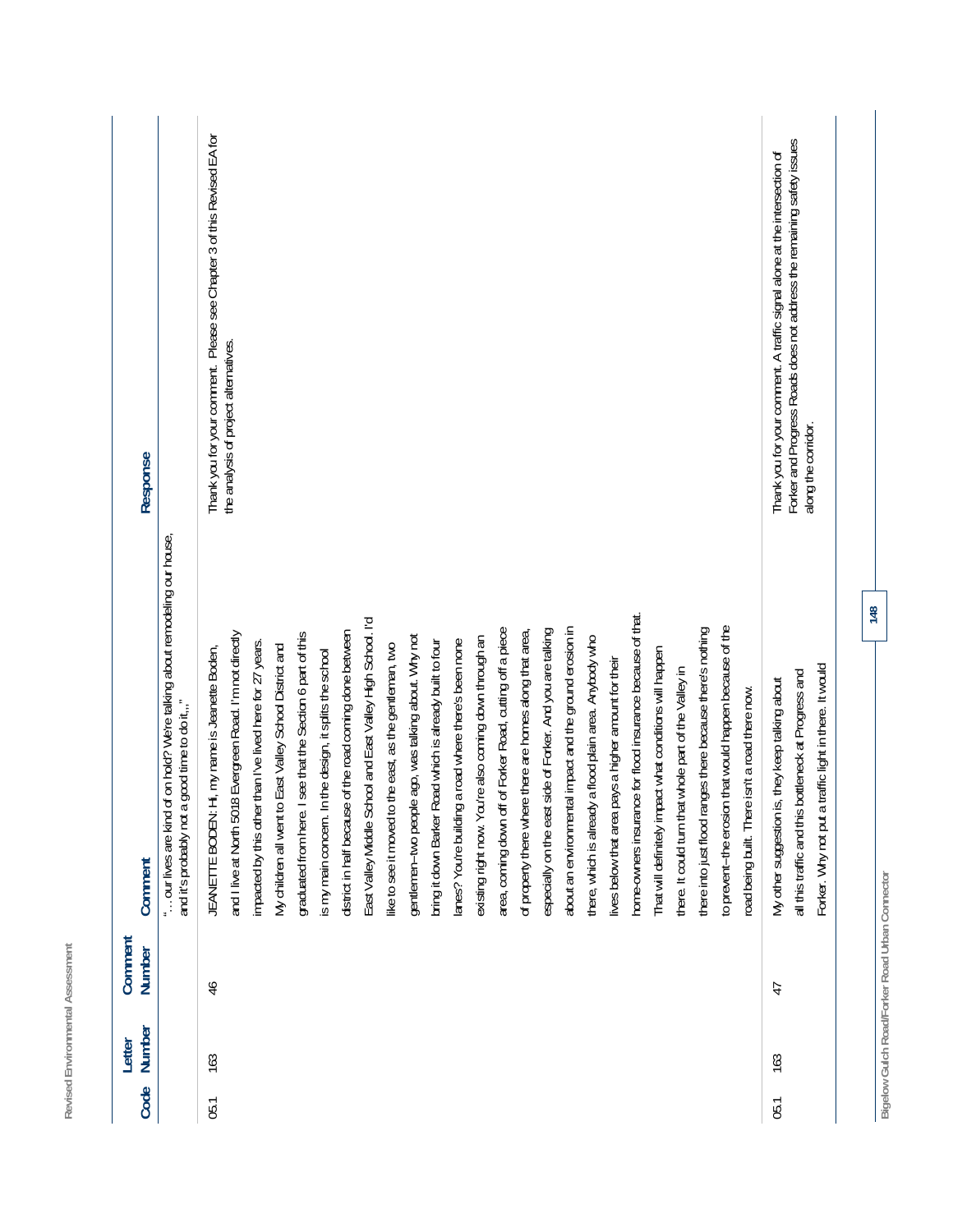| Code<br>55.2<br>40.0 | Number<br>Letter<br>163<br>163 | Comment<br>Number<br>$\frac{8}{4}$<br>9 | is of Bigelow Gulch and even widening<br>going to have to be something set up<br>the problems with the accidents there.<br>people to manage the tunnel during school hours and after<br>you, as I've heard from many people; but, are they looking<br>save you thousands of dollars and then you wouldn't have<br>two schools and an increase in drug activity and all kinds<br>anyway. If I had children, I'd want some kind of provision<br>going to cost more for us as taxpayers because of hiring<br>hide out in? You know, how that's<br>deer, there's elk, there's quail, there's pheasant, there's<br>into what that will also do with putting a tunnel between<br>on this, that way. I think you need to find an alternative<br>me. I've always known that to be just be rural. There's<br>hat area. Any drive that you take<br>to protect kids or anybody using it at all, I would think<br>it, but making it a freeway is just like beyond belief to<br>t will happen with students that<br>my issues and where I stand<br>to splitting up the school district. I think that's my<br>e idea that it has to be with<br>that something was going to happen that way.<br>along there, you 're going to see something.<br>The school district, I'm sure, is working with<br>everything up along th<br>of different things that<br>have another area to<br>school hours. There's<br>Now, I understand the<br>straightening out part<br>So those are kind of<br>all those, you know,<br>Comment | ß<br>freeway but rather the proposal is to add another lane in each direction and<br>left turn lane where needed and where a left turn lane is not necessary, to<br>See Section 4.6 of this Revised EA for an expanded discussion of wildlife.<br>Thank you for your comment. The proposed project does not construct a<br>Thank you for your comment. Please see response to comment 163-23<br>maintain the separation of the traffic to minimize head-on collisions.<br>above regarding the tunnel.<br>Response |
|----------------------|--------------------------------|-----------------------------------------|------------------------------------------------------------------------------------------------------------------------------------------------------------------------------------------------------------------------------------------------------------------------------------------------------------------------------------------------------------------------------------------------------------------------------------------------------------------------------------------------------------------------------------------------------------------------------------------------------------------------------------------------------------------------------------------------------------------------------------------------------------------------------------------------------------------------------------------------------------------------------------------------------------------------------------------------------------------------------------------------------------------------------------------------------------------------------------------------------------------------------------------------------------------------------------------------------------------------------------------------------------------------------------------------------------------------------------------------------------------------------------------------------------------------------------------------------------------------------------------------------|-------------------------------------------------------------------------------------------------------------------------------------------------------------------------------------------------------------------------------------------------------------------------------------------------------------------------------------------------------------------------------------------------------------------------------------------------------------------------------------------------------------------|
|                      |                                |                                         | never happened here before that we've ever had to even<br>biggest concern right now, are the school children. It's<br>contemplate something splitting up the whole school<br>e kids do use both schools<br>district like that and th<br>interactively.                                                                                                                                                                                                                                                                                                                                                                                                                                                                                                                                                                                                                                                                                                                                                                                                                                                                                                                                                                                                                                                                                                                                                                                                                                               |                                                                                                                                                                                                                                                                                                                                                                                                                                                                                                                   |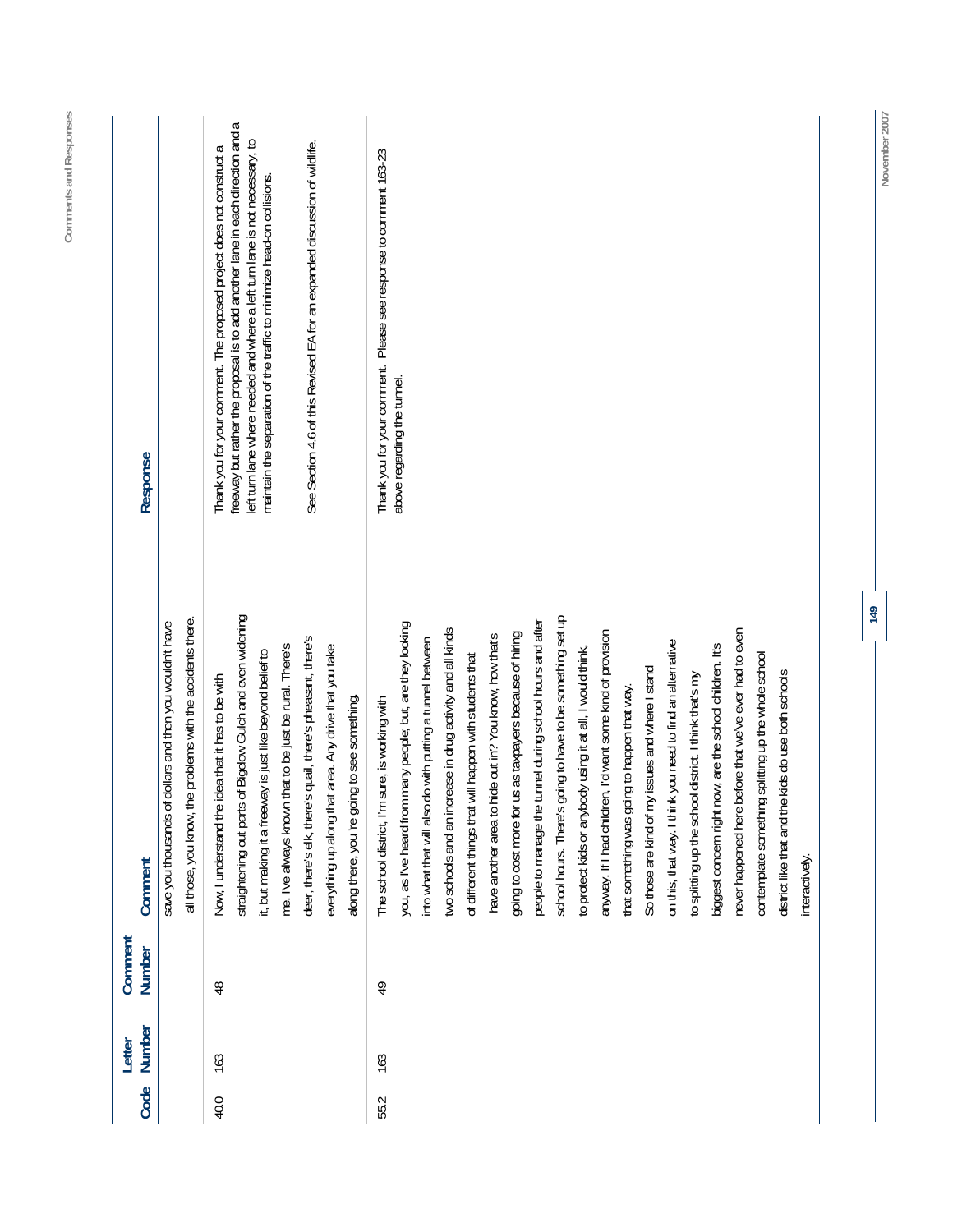| j                                                   |  |
|-----------------------------------------------------|--|
| Accoccomon <sup>2</sup><br>j<br>a un una a un è a i |  |
| a Ewaler<br>j<br>Doule of                           |  |

| Response          | design phase by the Eastern Region office of WSDOT working with Spokane<br>Thank you for your comment. The details for signage at the Sullivan Road/I-<br>90 interchange and at the North/South freeway will be defined during the<br>County Public Works.       | that a traffic signal is warranted however the intersection will be monitored for<br>Thank you for your comment. The 20-year traffic projections do not indicate<br>future traffic control needs. The line of sight will be improved with the road<br>reconstruction.                                                                                                                                                                                                                                                                                                                                                 | School District during the design phase to address the needs of the District for<br>movement and safely of students. Please refer to response to comment 163-<br>The proposed project would reduce traffic on portions of Wellesley Avenue.<br>Thank you for your comments. Spokane County will coordinate with the<br>23 regarding the tunnel.                                                                                                                                                                                                                                                                   |
|-------------------|------------------------------------------------------------------------------------------------------------------------------------------------------------------------------------------------------------------------------------------------------------------|-----------------------------------------------------------------------------------------------------------------------------------------------------------------------------------------------------------------------------------------------------------------------------------------------------------------------------------------------------------------------------------------------------------------------------------------------------------------------------------------------------------------------------------------------------------------------------------------------------------------------|-------------------------------------------------------------------------------------------------------------------------------------------------------------------------------------------------------------------------------------------------------------------------------------------------------------------------------------------------------------------------------------------------------------------------------------------------------------------------------------------------------------------------------------------------------------------------------------------------------------------|
| Comment           | what the signage is going to look like on the North/South<br>look like on 1-90, right around the Sullivan area. Tell me<br>questions. One is, tell me what the signage is going to<br>name is John Hanna. Two<br>freeway right around Francis"<br>JOHN HANNA: My | have him come up with the money. It needs to be done when<br>some poor developer that wants to add three lots and try to<br>much, much more dangerous in the future especially if you<br>have double capacity on those roads. And I would really<br>houses there. It's dangerous now. It's going to be much,<br>letting the county pay for that instead of trying to find<br>JOHN HANNA: My concern is the residents of those<br>like to see a lot of careful thought and planning and<br>tell me about plans for any<br>down the line.<br>traffic signals at Jensen Road<br>you do this road, not<br>JOHN HANNA: And | four-way stop. This is a four-way stop. I mean, some days<br>Wellesley, right over there. And for those people who say<br>to throw something to get somebody<br>Progress, and Wellesley are already a freeway. I cannot<br>BRENDA WAGGONER: I'm sorry. My name is Brenda<br>ed, not only do I have traffic going<br>to stop so I can get out of my driveway. When the ball<br>Waggoner. I can't get out of my driveway. This is a<br>this is going to be a freeway, I'm sorry. Forker,<br>NEW SPEAKER: I live across the street on<br>get out of my driveway.<br>fields are being play<br>I feel like I just need |
| Comment<br>Number | 50                                                                                                                                                                                                                                                               | 51                                                                                                                                                                                                                                                                                                                                                                                                                                                                                                                                                                                                                    | 52                                                                                                                                                                                                                                                                                                                                                                                                                                                                                                                                                                                                                |
| Number<br>Letter  | 163                                                                                                                                                                                                                                                              | 163                                                                                                                                                                                                                                                                                                                                                                                                                                                                                                                                                                                                                   | 163                                                                                                                                                                                                                                                                                                                                                                                                                                                                                                                                                                                                               |
| Code              | 55.0                                                                                                                                                                                                                                                             | 55.2                                                                                                                                                                                                                                                                                                                                                                                                                                                                                                                                                                                                                  | 55.2                                                                                                                                                                                                                                                                                                                                                                                                                                                                                                                                                                                                              |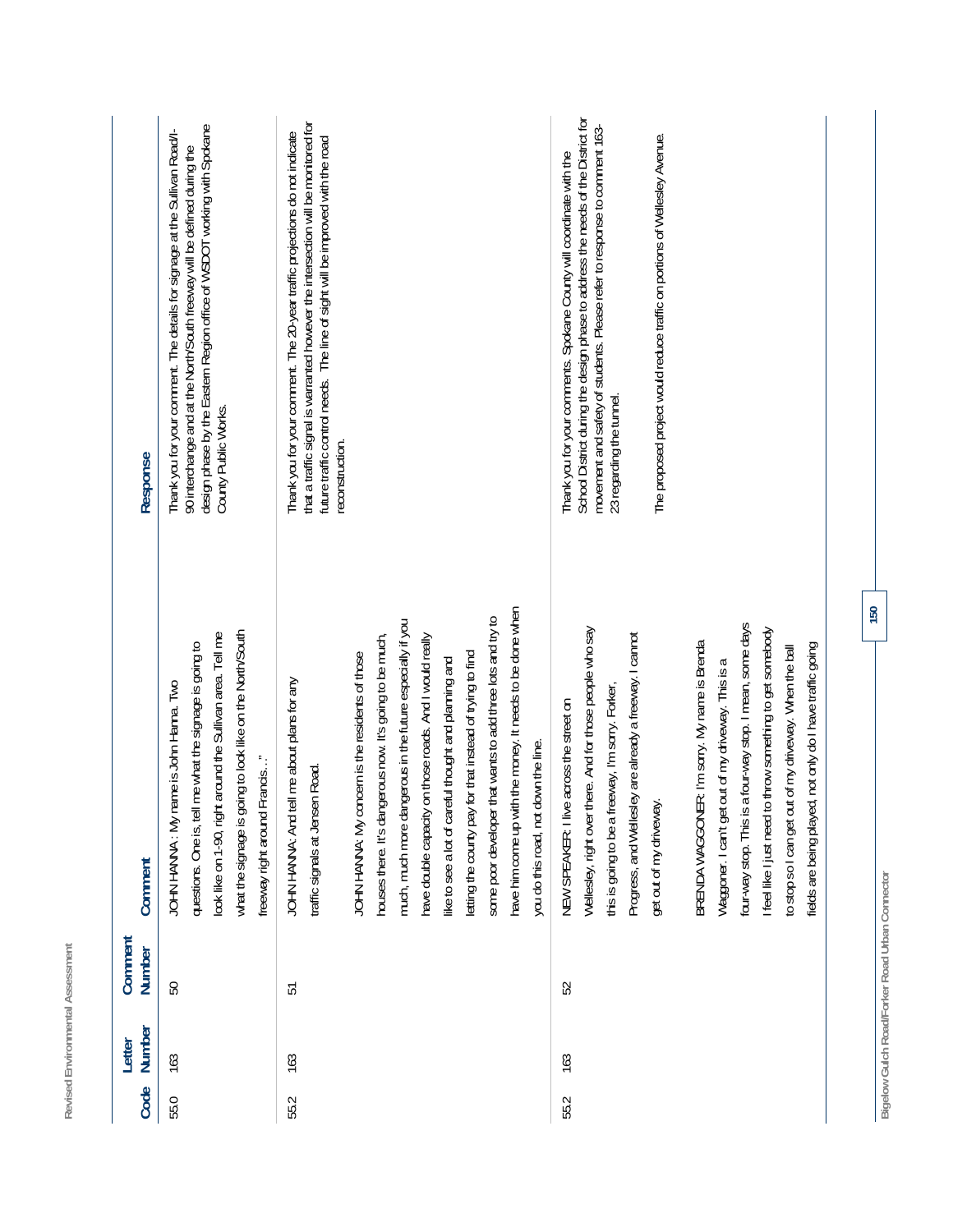| Response                 |                                                         |                                                         |                                                       |                                                              |                                                        |                                                           |                                                       |                                                               |                                                          |                                                      |                                                                                           |                                                 |                                                      |                                                        |                                                            |                                                          |                                                        |                                                      |                                                         |                                                           |                                                        |                                                          |                                                            |                                                         |                                                                                                                         |                             |                                                |                                                            |                                                             |
|--------------------------|---------------------------------------------------------|---------------------------------------------------------|-------------------------------------------------------|--------------------------------------------------------------|--------------------------------------------------------|-----------------------------------------------------------|-------------------------------------------------------|---------------------------------------------------------------|----------------------------------------------------------|------------------------------------------------------|-------------------------------------------------------------------------------------------|-------------------------------------------------|------------------------------------------------------|--------------------------------------------------------|------------------------------------------------------------|----------------------------------------------------------|--------------------------------------------------------|------------------------------------------------------|---------------------------------------------------------|-----------------------------------------------------------|--------------------------------------------------------|----------------------------------------------------------|------------------------------------------------------------|---------------------------------------------------------|-------------------------------------------------------------------------------------------------------------------------|-----------------------------|------------------------------------------------|------------------------------------------------------------|-------------------------------------------------------------|
| Comment                  | straight across my street coming from east to west, but | I've got people now coming from the north, directly up. | I've had the power pole hit in front of my house. The | taken out. The dog has been hit. The<br>transformer has been | kids have almost been hit going across the street. The | apartments that are right here, people will drive through | hat land because they don't want to have to deal with | stop. We've had kids almost hit that<br>going to the four-way | are walking or riding their bike being hit by people who | live in those apartment buildings coming through the | humps and coming through my driveway to go out on<br>fields, going over the<br>Wellesley. | I've lived here 29 years and this road has been | promised for 29 years. Yes, I have concerns about it | coming between the schools. I don't like the idea of a | tunnel, and I understand that the reason you're doing this | is because of the handicap issue, because you have to do | that. I see no problem with going up and over the top. | Why cant it be a grade like what they've got down at | Gonzaga that goes up and over the top of the Centennial | longer one that deals with the<br>Trail? It can just be a | school. And then put coverage over it so the kids cant | throw things over the bridge, or somebody can't jump, or | something like that. But I don't like an idea of a tunnel, | because for me, you put kids in a tunnel and if there's | nobody coming, some bully can do something to somebody and you wouldn't<br>even know it. There's no visual. At least on | an overpass there's visual. | But I'm ready for something different. I mean, | it's been--the dust, the traffic, I'm just concerned about | area for kids. In all the years<br>the kids. This is a play |
| Comment<br>Number        |                                                         |                                                         |                                                       |                                                              |                                                        |                                                           |                                                       |                                                               |                                                          |                                                      |                                                                                           |                                                 |                                                      |                                                        |                                                            |                                                          |                                                        |                                                      |                                                         |                                                           |                                                        |                                                          |                                                            |                                                         |                                                                                                                         |                             |                                                |                                                            |                                                             |
| Number<br>Letter<br>Code |                                                         |                                                         |                                                       |                                                              |                                                        |                                                           |                                                       |                                                               |                                                          |                                                      |                                                                                           |                                                 |                                                      |                                                        |                                                            |                                                          |                                                        |                                                      |                                                         |                                                           |                                                        |                                                          |                                                            |                                                         |                                                                                                                         |                             |                                                |                                                            |                                                             |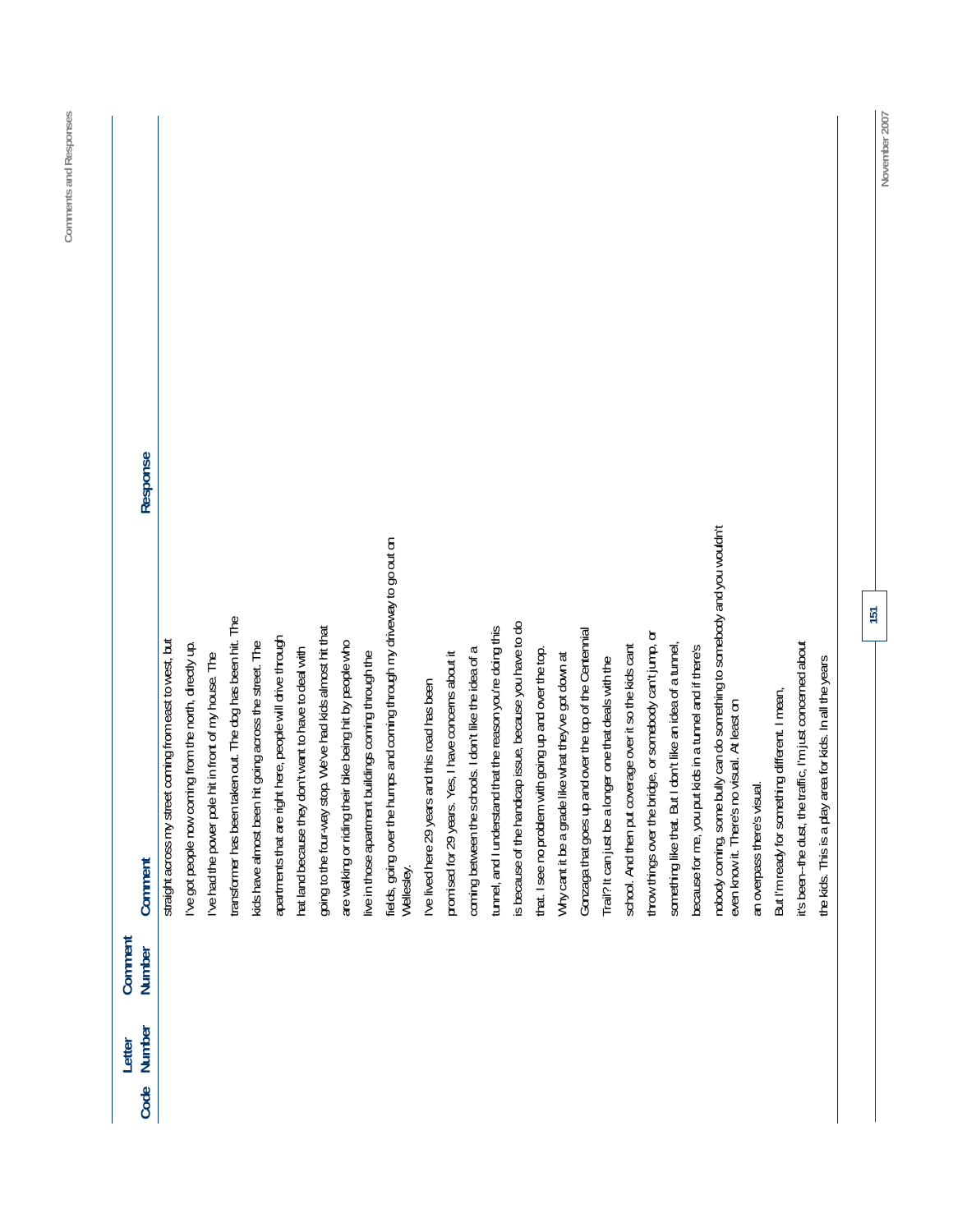| ╾<br>٠<br>-<br>á<br>-<br>ï<br>ī<br>J<br>j<br>í<br>h<br>ï<br>٠<br>۰<br>٠<br>u<br>٠                                                                                                           |  |
|---------------------------------------------------------------------------------------------------------------------------------------------------------------------------------------------|--|
| $-$<br>◡<br>ı<br>٠<br>-<br>í<br>ä<br>ı.<br>ä<br>l<br>í<br>۰<br>¢<br>i<br>×<br>¢<br>á<br>í<br>۱<br>J<br>ς<br>×<br>ĵ<br>۰<br>$\overline{\phantom{a}}$<br>٠<br>۰<br>⇁<br>é<br>┶<br>i<br>×<br>∸ |  |
| ı<br>$\sim$<br>ì<br>í<br>A.<br>h<br>۱<br>J<br>×<br>٠<br>۰<br>ł<br>í<br>ì<br>é<br>٠<br>ν<br>ᅩ                                                                                                |  |

| Code | Number<br>Letter | Comment<br><b>Number</b> | Comment                                                                                                                                                                                                                                                                                                                                                                                                                                                                                                                                                                                                                                                                                                                                                                                                                                                                                                                                                                                                                                                                                                                                                                                                                                                                                                                                                                                                                                                         | Response                     |
|------|------------------|--------------------------|-----------------------------------------------------------------------------------------------------------------------------------------------------------------------------------------------------------------------------------------------------------------------------------------------------------------------------------------------------------------------------------------------------------------------------------------------------------------------------------------------------------------------------------------------------------------------------------------------------------------------------------------------------------------------------------------------------------------------------------------------------------------------------------------------------------------------------------------------------------------------------------------------------------------------------------------------------------------------------------------------------------------------------------------------------------------------------------------------------------------------------------------------------------------------------------------------------------------------------------------------------------------------------------------------------------------------------------------------------------------------------------------------------------------------------------------------------------------|------------------------------|
|      |                  |                          | here on the comer of Progress and Wellesley because people<br>I've lived here, there's been kids that have been hit right<br>paying attention to the fact that<br>these kids are there. I've got bus traffic in the morning.<br>I've got high school traffic. I've got traffic that goes<br>to the mall, traffic that goes to Industrial Park.<br>are driving. They're not                                                                                                                                                                                                                                                                                                                                                                                                                                                                                                                                                                                                                                                                                                                                                                                                                                                                                                                                                                                                                                                                                      |                              |
| 55.1 | 163              | 53                       | to Barker to get a road that's going to take them that way<br>lanes than giving them two, and they're trying to use it as<br>You've got the big trucks that come on this road because<br>going to go out of their way to go<br>big trucks that want to just go from Industrial Park to the<br>many of us that live on that road. And so it impacts a lot<br>there's a passing lane there. Kids who go to the school,<br>Phase 1. And I guess it's just because I live right there.<br>Industrial Park are still going to come through this way.<br>can tell you that the traffic is getting worse every year.<br>situation. And Industrial Park just keeps getting busier<br>and busier. And after living on this road for 29 years, I<br>I know it impacts a lot of other people and there's not<br>some people, but it's not going to help with the traffic<br>of the city to the north side. It's not going to stop the<br>I don't want this to be Phase 6. I'm ready for it to be<br>already a freeway. I'd rather give people four or five<br>a freeway. People pass, in front of my house, as if<br>again, they know this is the shortcut from this side<br>to help. People who go to<br>of people who live in other areas; but truly, this is<br>To me, if you want to take this and take it down<br>So to me, to go out to Barker, yeah, it helps for<br>They're still going to come this way.<br>to Barker, it's not going<br>north side. They 're not | Thank you for your comments. |

Bigelow Gulch Road/Forker Road Urban Connector **Bigelow Gulch Road/Forker Road Urban Connector**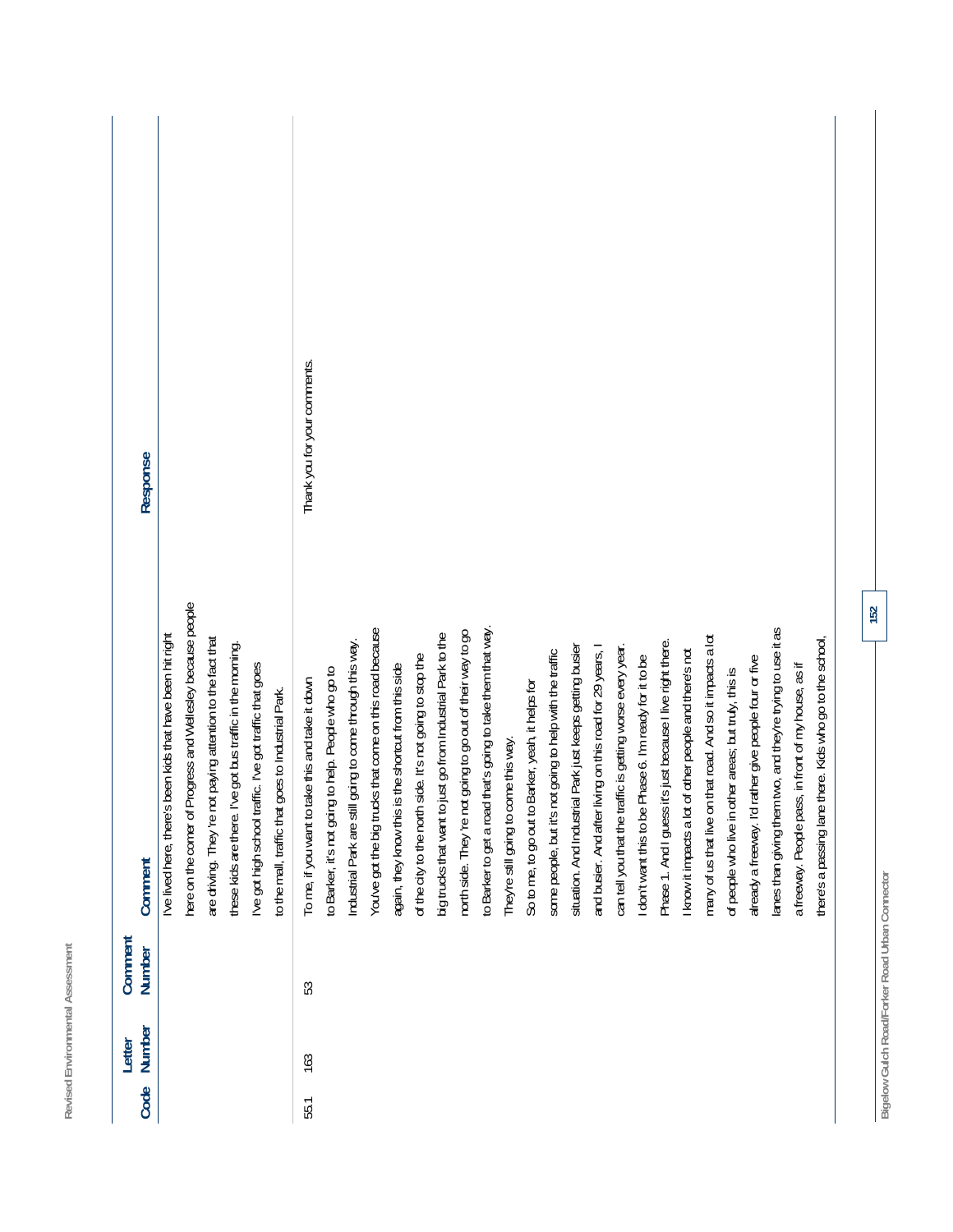| Response                 |                                                                                                                                                                                                                                                                                                                                                                                                                                                                                                                                                                                                                                                                                                                                                                                                                                            | specific design details will be developed as part of the construction plans.<br>Bigelow Gulch Road would be reconstructed as part of the project. The<br>Thank you for your comments. The intersection of Thierman Road and                                                                                                                                                                                                                                                                                                                                                                                                                                                                                                                                                                                                                                                                 |     |
|--------------------------|--------------------------------------------------------------------------------------------------------------------------------------------------------------------------------------------------------------------------------------------------------------------------------------------------------------------------------------------------------------------------------------------------------------------------------------------------------------------------------------------------------------------------------------------------------------------------------------------------------------------------------------------------------------------------------------------------------------------------------------------------------------------------------------------------------------------------------------------|---------------------------------------------------------------------------------------------------------------------------------------------------------------------------------------------------------------------------------------------------------------------------------------------------------------------------------------------------------------------------------------------------------------------------------------------------------------------------------------------------------------------------------------------------------------------------------------------------------------------------------------------------------------------------------------------------------------------------------------------------------------------------------------------------------------------------------------------------------------------------------------------|-----|
| Comment                  | speed sometimes has got to probably be 50 miles an hour, if<br>when the guy stopped, he got out, and he was shaking; but<br>not more. There's motorcycles that you can hear them hit<br>there, and they're probably doing 70 by the time they get<br>the street because the cars were coming by so fast. And<br>people who go there, the traffic in front of my house, the<br>the driveway. He picked up the doll and threw it out into<br>the guy told him, that could have been my kid, and you<br>wasn't what it is now. His daughter's doll was sitting in<br>He was so angry, and traffic<br>e time, he got so tired of<br>it. He was standing in the front yard, this wasn't<br>would have never seen him before you hit him<br>But I'm ready for something new.<br>recently but years ago.<br>And my neighbor at on<br>to Progress. | go north on Thierman. And according<br>Thierman intersects with the new Bigelow Gulch. And my<br>going to go straight down Columbia, I'm going to come to<br>going back to Argonne, heck, I'm<br>know you can't stop progress, nobody really thinks they<br>happening on the more westerly part of this project. In<br>can. It's going to come out, and it's going to join with<br>concern is, I'm aware of the Valley Springs Project. I<br>My name is Scott Crawford. I<br>putting a lot of emphasis as to what's happening as<br>My concern lies with what's<br>his-let's see, how do I put it? He didn't seem to be<br>Thierman and then Valley Springs. And if I lived in<br>talking to your engineer, I was kind of surprised at<br>Northwood, and I'm in the two-thirds west part of<br>live on Thierman Road.<br>Thierman, I'm going to<br>SCOTT CRAWFORD:<br>Northwood, instead of | 153 |
| Comment<br>Number        |                                                                                                                                                                                                                                                                                                                                                                                                                                                                                                                                                                                                                                                                                                                                                                                                                                            | 54                                                                                                                                                                                                                                                                                                                                                                                                                                                                                                                                                                                                                                                                                                                                                                                                                                                                                          |     |
| Number<br>Letter<br>Code |                                                                                                                                                                                                                                                                                                                                                                                                                                                                                                                                                                                                                                                                                                                                                                                                                                            | 163<br>55.0                                                                                                                                                                                                                                                                                                                                                                                                                                                                                                                                                                                                                                                                                                                                                                                                                                                                                 |     |

November 2007 **November 2007**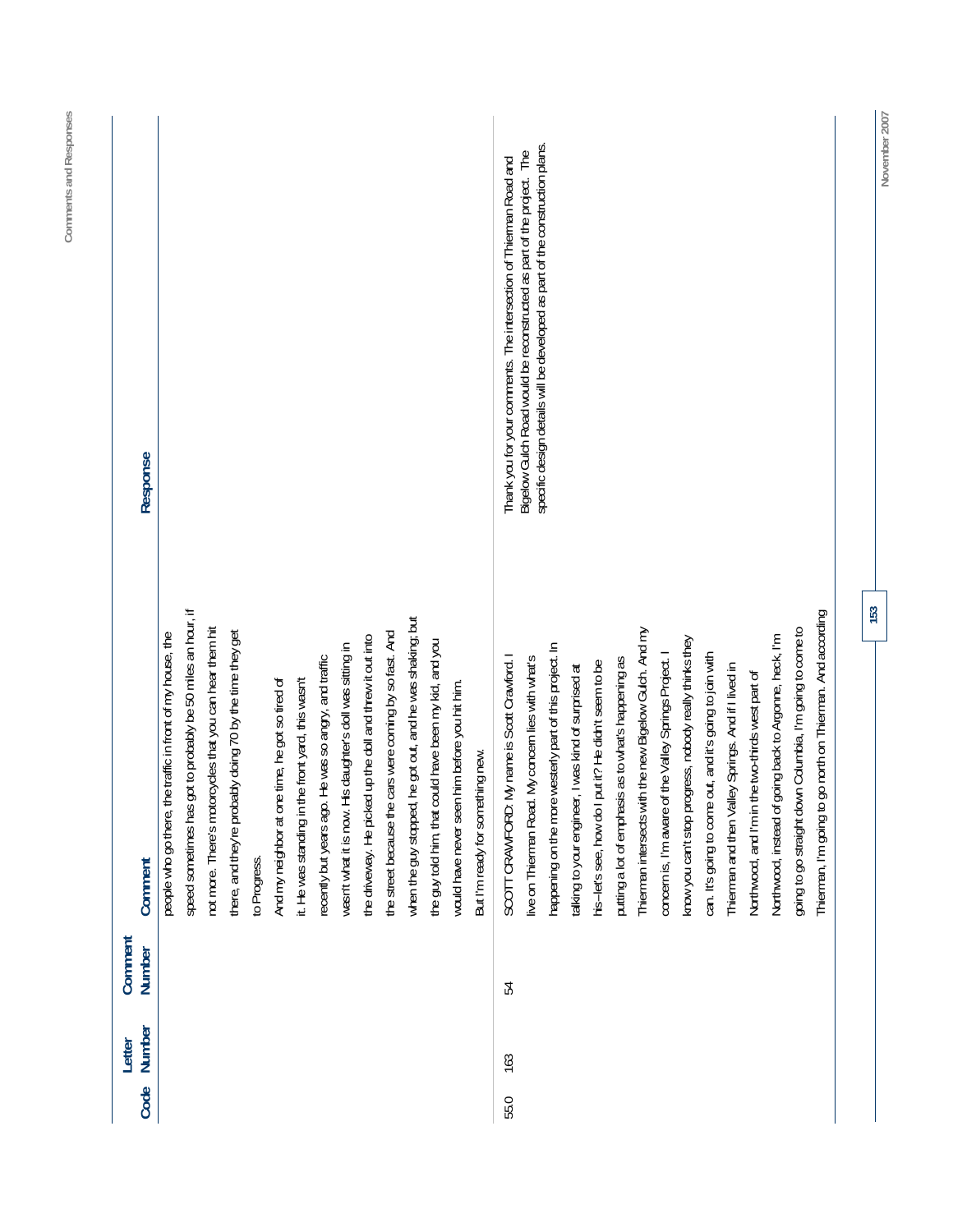| ┙<br>٠                                                      |
|-------------------------------------------------------------|
| -<br>ä<br>ä<br>ı<br>é<br>-                                  |
| ۰<br>J<br>ä<br>ä<br>۱<br>ı<br>J                             |
| ٠<br>h<br>í<br>١<br>ï<br>I<br>J<br>۰                        |
| ı<br>∼<br>∽                                                 |
| $\overline{\phantom{a}}$<br>-<br>-<br>١<br>ł<br>ì<br>ë<br>٠ |
| I<br><u> —</u><br>ı<br>٠<br>ı,<br>l<br>۰                    |
| ł<br>i<br>á<br>I<br>ă<br>ı<br>∽                             |
| ۱<br>ر<br>×<br>I<br>-<br>٠<br>۰                             |
| ×<br>í<br>∽<br>п                                            |
| ۳<br>ì<br>ı<br>í<br>r<br>ä<br>ţ<br>ь<br>ä                   |
| ı<br>$\overline{\phantom{a}}$<br>٠<br>u<br>٠<br>é<br>×      |
| J<br>ч<br>∼                                                 |

| Response                |                                                                                                                                                                                                                                                                                                                                                                                                                                                                                                                                                                                                                                                                                                                                                                                  | Valley Springs Road is not planned to be a detour for Bigelow Gulch Road.<br>Gulch Corridor Project) that are looking at Valley Springs Road for future<br>There is currently planning efforts underway (separate from the Bigelow<br>improvements. These planning efforts are driven by proposed land<br>developments in the neighborhood.                                                                                                                                                                                                                                                                                                                                                                                                                                                                                                                                                                                                                      |
|-------------------------|----------------------------------------------------------------------------------------------------------------------------------------------------------------------------------------------------------------------------------------------------------------------------------------------------------------------------------------------------------------------------------------------------------------------------------------------------------------------------------------------------------------------------------------------------------------------------------------------------------------------------------------------------------------------------------------------------------------------------------------------------------------------------------|------------------------------------------------------------------------------------------------------------------------------------------------------------------------------------------------------------------------------------------------------------------------------------------------------------------------------------------------------------------------------------------------------------------------------------------------------------------------------------------------------------------------------------------------------------------------------------------------------------------------------------------------------------------------------------------------------------------------------------------------------------------------------------------------------------------------------------------------------------------------------------------------------------------------------------------------------------------|
| Comment                 | guys aren't counting on anywhere from<br>Thierman, this Thierman, Bigelow Gulch "T". Because right<br>600 to 1500 more cars that this Valley Springs connection<br>come to a "T" with no left-hand turn lane which means if I<br>to the way you guys have it set up right now, I'm going to<br>wanting to head back east if I'm headed west. So, I'd like<br>to hear if there's going to be some attention paid to this<br>turn right. Guess what? I'm going to be backed up, car<br>actually am coming from the other direction, I'd like to<br>after car after car. Because when you think about the<br>if I'm coming from this side, and<br>I'm going up this hill, obviously, I'm not going to be<br>now, it looks like you<br>natural flow of traffic,<br>is going to grab. | Between that very sharp S-curve and the S-curve--the tight<br>your construction. How are you going to keep people from<br>trying to get away from Bigelow Gulch is going to use that<br>Bigelow. Well, guess what? You get Bigelow all screwed<br>how many people I've talked to that simply refuse to use<br>want to go if they're heading to the southern part of the<br>time. It would be a great choice to get them where they<br>city, but they refuse to use it. They go up and they use<br>curve that goes around the water tower. I can't tell you<br>to become a conduit. Everybody<br>utilizing the Valley Springs Road down to Wellesley?<br>Anybody that has driven that road, knows that it's a<br>borderline road with the traffic that it gets right now.<br>that road. They live in the area. It would save them<br>I'm also concerned as you guys go through<br>Fourth of July last year, I got in a head-on<br>up, that road is going<br>road. |
| Comment<br>Number       |                                                                                                                                                                                                                                                                                                                                                                                                                                                                                                                                                                                                                                                                                                                                                                                  | 55                                                                                                                                                                                                                                                                                                                                                                                                                                                                                                                                                                                                                                                                                                                                                                                                                                                                                                                                                               |
| <b>Number</b><br>Letter |                                                                                                                                                                                                                                                                                                                                                                                                                                                                                                                                                                                                                                                                                                                                                                                  | 163                                                                                                                                                                                                                                                                                                                                                                                                                                                                                                                                                                                                                                                                                                                                                                                                                                                                                                                                                              |
| Code                    |                                                                                                                                                                                                                                                                                                                                                                                                                                                                                                                                                                                                                                                                                                                                                                                  | 55.0                                                                                                                                                                                                                                                                                                                                                                                                                                                                                                                                                                                                                                                                                                                                                                                                                                                                                                                                                             |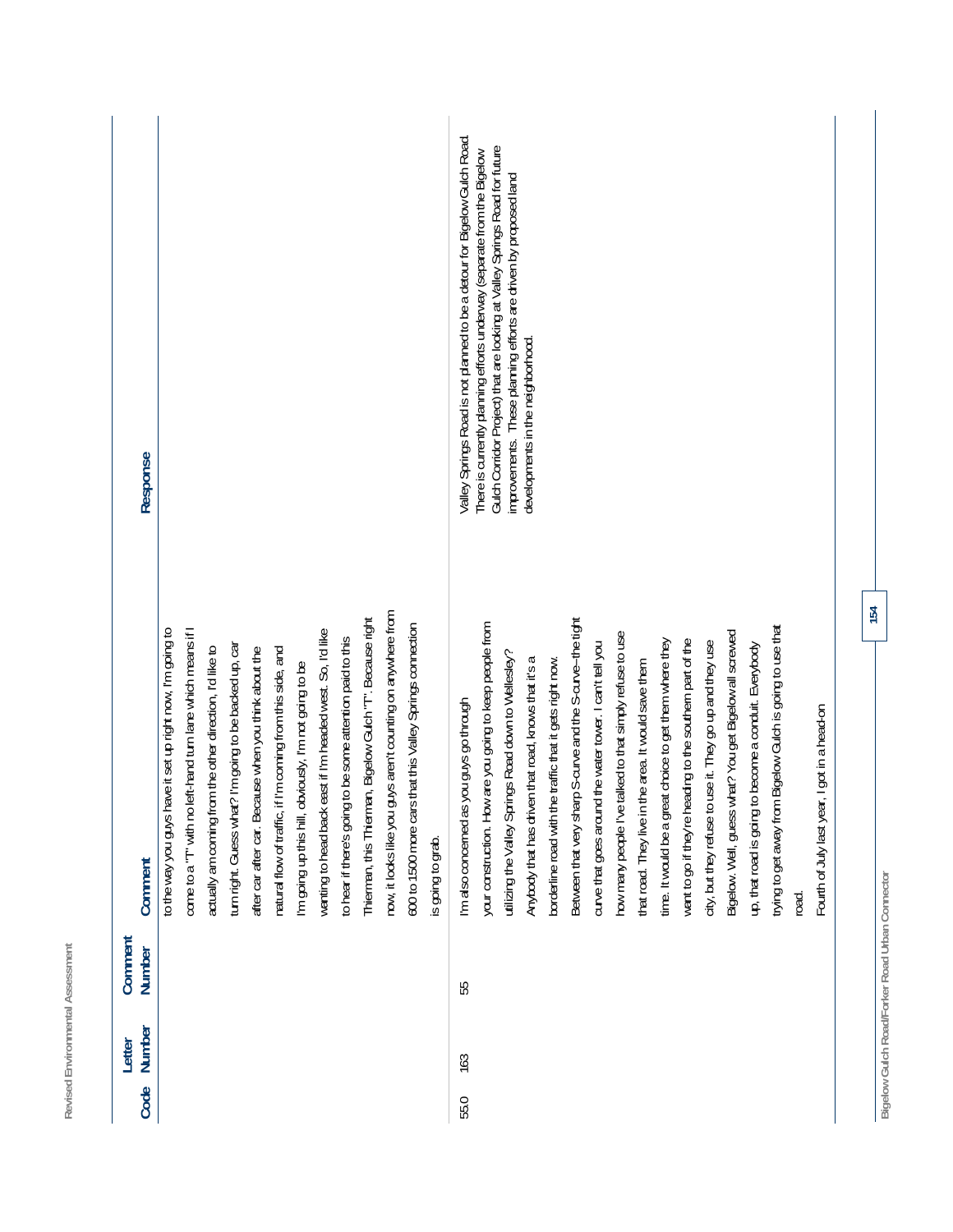| Response          |                                                         |                                                         |                                                        |                                                           |                                                            |                                               |                                                        |                                                             |                                                           |                                                             |                                                       |                                              |                                               |                                                          |                                                      |                                                          |                                                          |                                                           |                                               | Thank you for your comments. Hydraulics and flood zone analysis are part of | This topic is discussed in Section 4.3 of the Revised EA as a 500-year flood<br>the design efforts that will be considered when designing this road project. | zone.                                                         |                                                          |                                                              |                                                                                    |                                                                                                                                                        |                                                                                                                                                         |
|-------------------|---------------------------------------------------------|---------------------------------------------------------|--------------------------------------------------------|-----------------------------------------------------------|------------------------------------------------------------|-----------------------------------------------|--------------------------------------------------------|-------------------------------------------------------------|-----------------------------------------------------------|-------------------------------------------------------------|-------------------------------------------------------|----------------------------------------------|-----------------------------------------------|----------------------------------------------------------|------------------------------------------------------|----------------------------------------------------------|----------------------------------------------------------|-----------------------------------------------------------|-----------------------------------------------|-----------------------------------------------------------------------------|--------------------------------------------------------------------------------------------------------------------------------------------------------------|---------------------------------------------------------------|----------------------------------------------------------|--------------------------------------------------------------|------------------------------------------------------------------------------------|--------------------------------------------------------------------------------------------------------------------------------------------------------|---------------------------------------------------------------------------------------------------------------------------------------------------------|
| Comment           | accident on that road with some kid who was driving too | fast, and we had nowhere to go. The road, it was on the | S-curve. You've got about 25-feet of view as you round | that curve and unfortunately, that's the exact instant he | ection. I broke my arm, broke my<br>was heading in our dir | sister's arm and totaled her van. It's a very | under improved road for the area. The fact that Valley | joining in with Columbia and then<br>Springs is going to be | you throw that on top of the fact that you're going to be | doing this thing with Bigelow, I'm not liking what I see as | far as safety of traffic around that area. I think it | needs to be really looked at more carefully. | And I would like to hear from you guys by the | time this is all done, and you've done your studies that | you're paying very close attention to the joining of | Columbia into Valley Springs into Thierman, and how that | all is going to affect the traffic out there. Because it | doesn't sound to me like right now that's being looked at | very carefully at all. That would be my hope. | GENE LORENSON: I'm Gene E. Lorenson. I live on                              | Jensen Road, just north of Bigelow Gulch. In all of the                                                                                                      | going on concerning the road, I know<br>things that have been | that there's no mention of the flood that occurred right | We had a flood occur that took out<br>about 1950, I believe. | two bridges and washed a whole house down the creek for as far as a city<br>block. | This was the little creek that goes through Bigelow Gulch. And, obviously, this<br>is not a usual occurrence, but it did happen. There was a humongous | thunderstorm, water built up, took out bridges, took out a house and so on. I<br>just want that particular thing put in the record. And for any highway |
| Comment<br>Number |                                                         |                                                         |                                                        |                                                           |                                                            |                                               |                                                        |                                                             |                                                           |                                                             |                                                       |                                              |                                               |                                                          |                                                      |                                                          |                                                          |                                                           |                                               | 56                                                                          |                                                                                                                                                              |                                                               |                                                          |                                                              |                                                                                    |                                                                                                                                                        |                                                                                                                                                         |
| Number<br>Letter  |                                                         |                                                         |                                                        |                                                           |                                                            |                                               |                                                        |                                                             |                                                           |                                                             |                                                       |                                              |                                               |                                                          |                                                      |                                                          |                                                          |                                                           |                                               | 163                                                                         |                                                                                                                                                              |                                                               |                                                          |                                                              |                                                                                    |                                                                                                                                                        |                                                                                                                                                         |
| Code              |                                                         |                                                         |                                                        |                                                           |                                                            |                                               |                                                        |                                                             |                                                           |                                                             |                                                       |                                              |                                               |                                                          |                                                      |                                                          |                                                          |                                                           |                                               | 25.0                                                                        |                                                                                                                                                              |                                                               |                                                          |                                                              |                                                                                    |                                                                                                                                                        |                                                                                                                                                         |

**November 2007** 

November 2007

**155** 

**Comments and Responses** 

Comments and Responses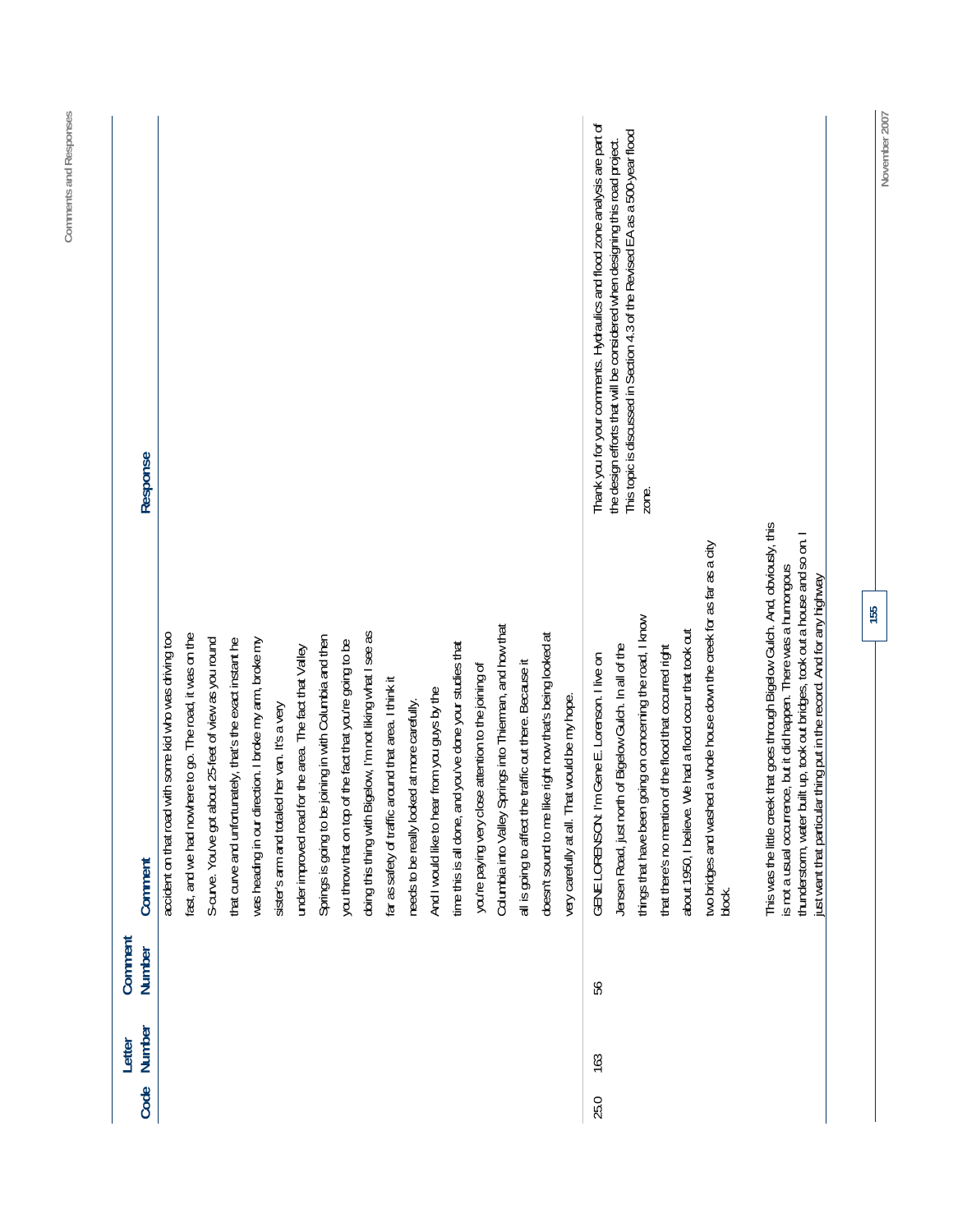| u<br>٠<br>۰<br>ä<br>۰<br>ä<br>i,<br>י<br>٠<br>۰<br>۰<br>۰                                                                                                  |  |
|------------------------------------------------------------------------------------------------------------------------------------------------------------|--|
| $\overline{\phantom{a}}$<br>ä<br>١,<br>i.<br>i<br>J<br>í<br>í<br>ı<br>J<br>١<br>ł<br>I<br>۰<br>$\overline{\phantom{a}}$<br>۰<br>×<br>è<br>ŕ<br>┶<br>л<br>٠ |  |
| $\sim$<br>ì<br>۷<br>×<br>ä<br>ı<br>í<br>٠<br>×<br>ł<br>ä<br>ë<br>ŕ<br>v<br>ш<br>-<br>۰                                                                     |  |

| Response          |                                                                                                                 | Comment noted. Please see section 4.6 of the Revised EA for a discussion of<br>Bald Eagles and their habitat.                                                                                                                                                                                                                                                                                                                                                                                                                      | Thank you for your comment. Please see section 4.6 of this Revised EA for<br>discussion of wildlife.                                                                                                                                                                                                                                                                                                                                                                                                                                                                                                                                                    | Noise is discussed in section 4.11 of the Revised EA.                                                                                                                                                                                                                             | provided for review at the Spokane Public Library and the Argonne Public<br>you have anything else I can read on what you've done. I Thank you for your comments. Paper copies of the Revised EA will be<br>Library, as well as at the Spokane County Public Works office. |
|-------------------|-----------------------------------------------------------------------------------------------------------------|------------------------------------------------------------------------------------------------------------------------------------------------------------------------------------------------------------------------------------------------------------------------------------------------------------------------------------------------------------------------------------------------------------------------------------------------------------------------------------------------------------------------------------|---------------------------------------------------------------------------------------------------------------------------------------------------------------------------------------------------------------------------------------------------------------------------------------------------------------------------------------------------------------------------------------------------------------------------------------------------------------------------------------------------------------------------------------------------------------------------------------------------------------------------------------------------------|-----------------------------------------------------------------------------------------------------------------------------------------------------------------------------------------------------------------------------------------------------------------------------------|----------------------------------------------------------------------------------------------------------------------------------------------------------------------------------------------------------------------------------------------------------------------------|
| Comment           | improvements and things like that, they should consider that, the possibility of<br>that flood is always there. | seen on Pleasant Prairie. And when the people who came to<br>Environmental Assessment thing is the fact that we do now<br>do the assessment, perhaps they weren't around then, but<br>have bald eagles adjacent to Bigelow Gulch. There have<br>beginning of the project near Havana. They're regularly<br>they are there now. And we do see them. Okay, I just<br>Another thing that's not in the<br>them in the field right at the<br>two items in the record.<br>been a least three of<br>GENE LORENSON:<br>wanted to get those | your environmental study because I just learned about your<br>on 8413 North Palmer Road. I don't know very much about<br>just want to know what your study has been on, you know,<br>project on Sunday. I want to know what you studied about<br>our elk herd, our deer, I mean, our turkeys and our quali?<br>environmentally. What is this going to do to the impact of<br>a, we live on a road that's really,<br>I mean, we have so many wildlife. It's just, it's like--I<br>ne deer, the birds, the turkeys,<br>name is Paula Miller. I live<br>Have you done any study?<br>our wildlife, the elk, th<br>the quail. We live on<br>PAULA MILLER: My | to do? How is this going to impact on the noise? I mean,<br>going to impact our traffic flow immensely. I mean"<br>you're increasing from a two lane to, I think, it's a four<br>PAULA MILLER: Noise factor. What is this going<br>or five? (Four with a turn lane). "And this is | don't have a computer.<br>PAULA MILLER: Do                                                                                                                                                                                                                                 |
| Comment<br>Number |                                                                                                                 | 57                                                                                                                                                                                                                                                                                                                                                                                                                                                                                                                                 | 58                                                                                                                                                                                                                                                                                                                                                                                                                                                                                                                                                                                                                                                      | 59                                                                                                                                                                                                                                                                                | $\infty$                                                                                                                                                                                                                                                                   |
| Number<br>Letter  |                                                                                                                 | 163                                                                                                                                                                                                                                                                                                                                                                                                                                                                                                                                | 163                                                                                                                                                                                                                                                                                                                                                                                                                                                                                                                                                                                                                                                     | 163                                                                                                                                                                                                                                                                               | 163                                                                                                                                                                                                                                                                        |
| Code              |                                                                                                                 | 40.5                                                                                                                                                                                                                                                                                                                                                                                                                                                                                                                               | 40.0                                                                                                                                                                                                                                                                                                                                                                                                                                                                                                                                                                                                                                                    | 65.0                                                                                                                                                                                                                                                                              | 03.5                                                                                                                                                                                                                                                                       |

Bigelow Gulch Road/Forker Road Urban Connector **Bigelow Gulch Road/Forker Road Urban Connector**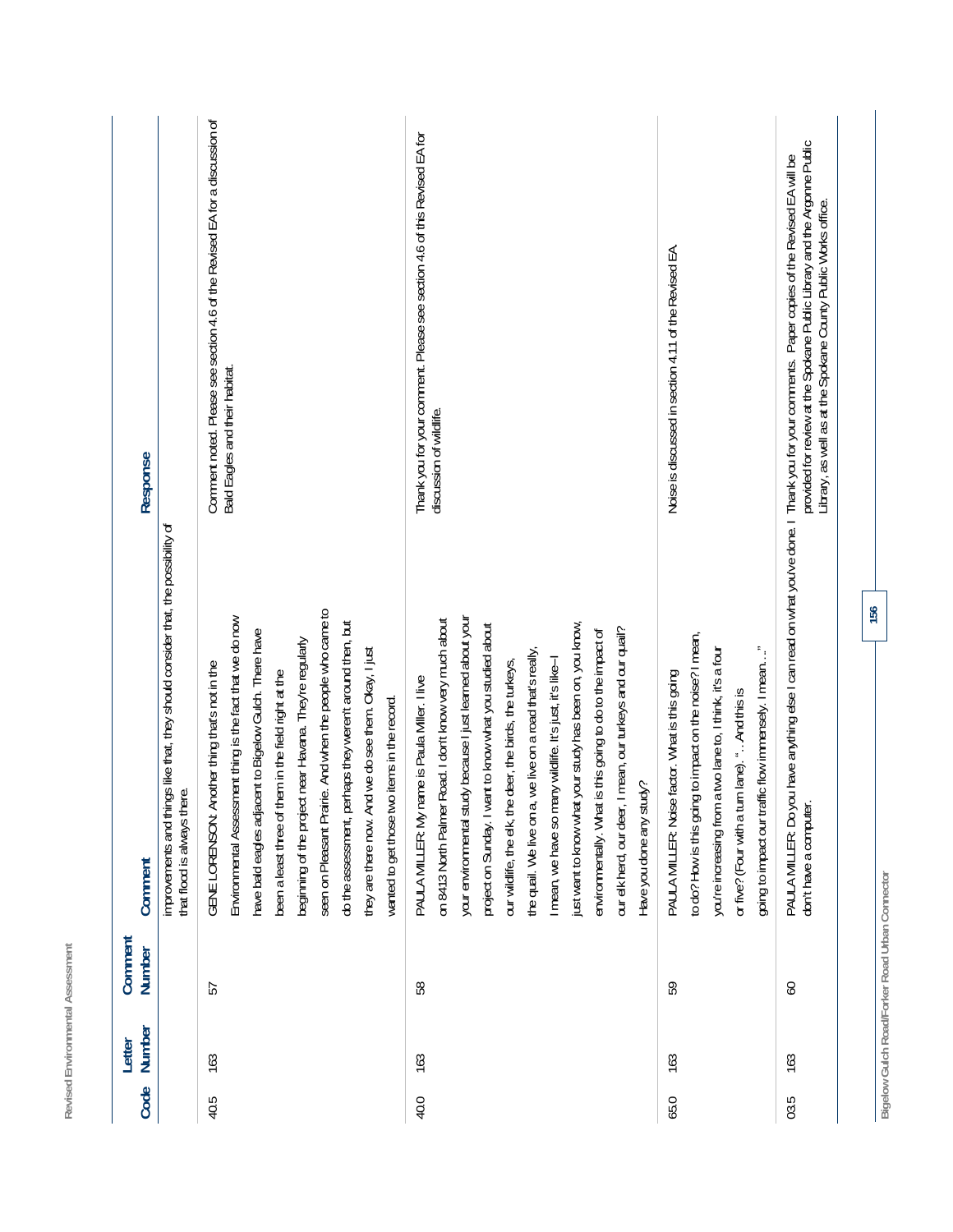| Code | Number<br>Letter | Comment<br>Number | Comment                                                                                                                                                                                                                                                                                                                                                                                       | Response                                                                                                                                                                                                                                                                                                                                  |
|------|------------------|-------------------|-----------------------------------------------------------------------------------------------------------------------------------------------------------------------------------------------------------------------------------------------------------------------------------------------------------------------------------------------------------------------------------------------|-------------------------------------------------------------------------------------------------------------------------------------------------------------------------------------------------------------------------------------------------------------------------------------------------------------------------------------------|
|      |                  |                   | I have been asking. Nobody seems to know about our elk. I mean, we<br>collared another cow this year, and they're going to calve<br>because they hang out in our yard, and we know this<br>have" They don't live here. They just                                                                                                                                                              | Please see section 4.6 of this Revised EA for a discussion of the elk herd.<br>Additional information regarding the herd was derived from Washington<br>Department of Fish and Wildlife.                                                                                                                                                  |
|      |                  |                   | a computer. And I know that you put your comments and your<br>Is there anyway that I can get information, since I don't have                                                                                                                                                                                                                                                                  | A notice of availability of the Revised EA will be sent to all who commented on<br>the January 2006 EA either in writing or during testimony at the public<br>hearing.                                                                                                                                                                    |
|      |                  |                   | agendas and everything, put them in the newspaper. A lot<br>of us don't get the newspaper. A lot of us work, you know,<br>billboard on the side of the road as you're driving, and<br>we don't read newspapers, we don't-all we see is this                                                                                                                                                   |                                                                                                                                                                                                                                                                                                                                           |
|      |                  |                   | meeting." And I'll say, somebody catch the rest of it when<br>you're trying to read what it says, you know, "public                                                                                                                                                                                                                                                                           |                                                                                                                                                                                                                                                                                                                                           |
|      |                  |                   | That's why I'm here, to try and figure our more what 1 need<br>id. Just tell me what it says. I mean,<br>didn't even know until my neighbor called and told us.<br>we come down the roa                                                                                                                                                                                                       |                                                                                                                                                                                                                                                                                                                                           |
|      |                  |                   | idy on our elk, deer and everything else.<br>" I just want more stu<br>to learn                                                                                                                                                                                                                                                                                                               |                                                                                                                                                                                                                                                                                                                                           |
| 55.0 | 163              | 51                | frontage road. Proposed, I'm assuming.<br>understand there's not a definite plan at this point?<br>East 7411 Bigelow Gulch<br>mean, your Project 3 is where I'm referring to<br>You have a proposed<br>ED FREDERICK: "                                                                                                                                                                        | Thank you for your comment. The frontage roads are no longer a part of the<br>proposed project. During the design phase, Spokane County will coordinate<br>Names and addresses of property owners and those commenting on the<br>with property owners regarding the right of way on their property<br>January 2006 EA have been compiled. |
|      |                  |                   | concern I have on a piece of parcel. You show the culvert as turning around in<br>house. I know that doesn't make everybody happy, but I<br>Well, I guess I like the idea because in this case, it would put the highway<br>know you're going to go through with this one way or the other. Just one<br>the middle of one of my parcels and the access road is on the<br>further away from my |                                                                                                                                                                                                                                                                                                                                           |
|      |                  |                   | wanted to make sure that the culvert or turnaround, I would<br>gate there existing. I just<br>far side of it. There's a                                                                                                                                                                                                                                                                       |                                                                                                                                                                                                                                                                                                                                           |

**November 2007** 

November 2007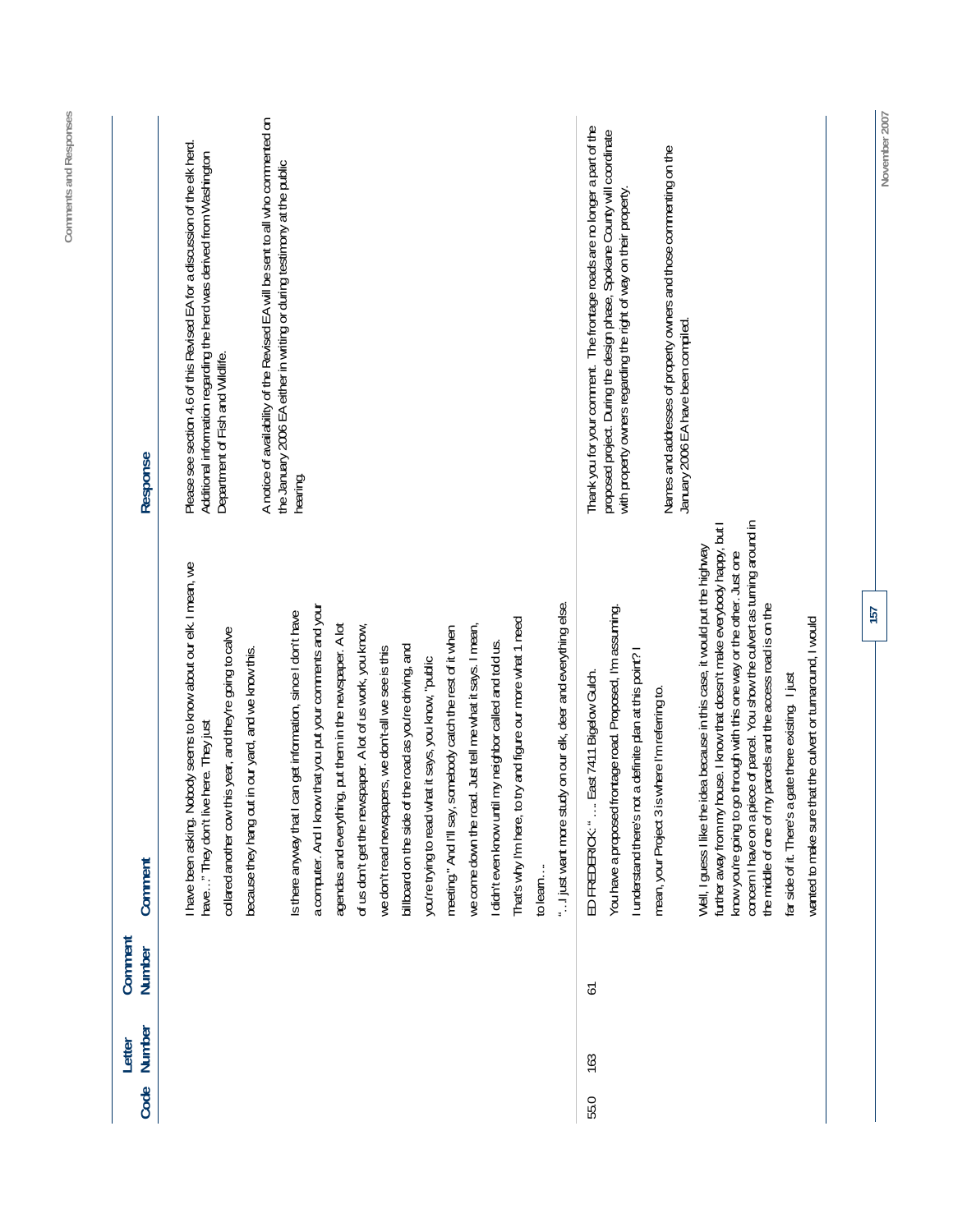| ö<br>٠<br>I<br>í<br>ä<br>٠<br>ł<br>ī<br>ä<br>ı<br>ä<br>١<br>l<br>ä<br>۱<br>ı<br>ä<br>۱<br>ï<br>⊴                          |  |
|---------------------------------------------------------------------------------------------------------------------------|--|
| -<br>٠<br>a<br>٦<br>í<br>ţ<br>ł<br>i<br>ī<br>-<br>ä<br>ı<br>ä<br>١<br>┙<br>ï<br>I<br>۰<br>٠<br>×<br>٠<br>ŕ<br>┶<br>л<br>- |  |
| ۰<br>×<br>۳<br>ر<br>ì<br>ä<br>ŗ,<br>ţ<br>¢<br>٠<br>×<br>ł<br>ı<br>k<br>ä<br>ë<br>ŕ<br>v<br>-                              |  |

| Response          |                                                                                                     | Thank you for your comments. During the design phase, Spokane County will<br>coordinate with property owners regarding specific aspects of their property.                                                                                                                                                                                                                                                                      | Thank you for your comments. During the design phase, Spokane County will<br>coordinate with the U.S. Postal Service and property owners regarding<br>mailbox locations.                                                                                                                                                                                       | Comment noted. As previously mentioned, the frontage roads are no longer a<br>combined pavement and median width of 76 feet for the "Rural" portion of the<br>project. The pavement and median width (curb-to-curb) will be 72 feet for the<br>wide sidewalks on each side of the road (please see Figures 2-2 and 2-3 of<br>part of the proposed project. The right of way width will be 120 feet, with a<br>"Urban" portion of the project. The "Urban" portion will also include 6-foot<br>Please refer to Figure 2-1 for the roadway alignment.<br>this Revised EA for a diagram of the roadways. | of air quality. As previously mentioned, the frontage roads are no longer a part<br>Comments noted. Please see section 4.10 of the Revised EA for a discussion |
|-------------------|-----------------------------------------------------------------------------------------------------|---------------------------------------------------------------------------------------------------------------------------------------------------------------------------------------------------------------------------------------------------------------------------------------------------------------------------------------------------------------------------------------------------------------------------------|----------------------------------------------------------------------------------------------------------------------------------------------------------------------------------------------------------------------------------------------------------------------------------------------------------------------------------------------------------------|-------------------------------------------------------------------------------------------------------------------------------------------------------------------------------------------------------------------------------------------------------------------------------------------------------------------------------------------------------------------------------------------------------------------------------------------------------------------------------------------------------------------------------------------------------------------------------------------------------|----------------------------------------------------------------------------------------------------------------------------------------------------------------|
| Comment           | have some kind of access to that turnaround or culvert.<br>Do you need parcel numbers or addresses? | I mean, obviously, I'm as close as anybody on that highway,<br>be anything that could be looked at?<br>of noise wall down in this area someplace for houses that<br>far as a noise barrier. I know you're proposing some kind<br>probably closer than most. And noise has always been a<br>problem. I would definitely like anything you could do as<br>ED FREDERICK: I have a question then on noise.<br>are close. Would that | route going to change? Newspaper delivery? I mean, are we<br>going to have a central mailbox? Any plans been devised on<br>going to be able to put those right at the house? Are we<br>highway. That brings up another point. How is the mail<br>the paper any more because you cant get across the<br>ED FREDERICK: I mean, we can't even hardly get<br>that? | going to be four lanes. He wasn't sure on how far apart that was going to be<br>Do you know what the highway width is going to be? Is there--do you have<br>The one road says 22 feet, as far as from the one road to the freeway, it's<br>the access road and directly beside that the highway or shoulder?<br>on building on people's property, you<br>know you're--you just brought me a picture to look at. I'm<br>ED FREDERICK: On the end of that cul-de-sac, I<br>from the front of the road.<br>will be contacting them.<br>assuming if you plan                                              | live at 7204 East Bigelow Gulch Road. My concerns on this<br>: My name is Kathy Stierwalt. I<br>KATHY STIERWALT                                                |
| Comment<br>Number |                                                                                                     | 62                                                                                                                                                                                                                                                                                                                                                                                                                              | 63                                                                                                                                                                                                                                                                                                                                                             | $\overline{6}$                                                                                                                                                                                                                                                                                                                                                                                                                                                                                                                                                                                        | 65                                                                                                                                                             |
| Number<br>Letter  |                                                                                                     | 163                                                                                                                                                                                                                                                                                                                                                                                                                             | 163                                                                                                                                                                                                                                                                                                                                                            | 163                                                                                                                                                                                                                                                                                                                                                                                                                                                                                                                                                                                                   | 163                                                                                                                                                            |
| Code              |                                                                                                     | 65.0                                                                                                                                                                                                                                                                                                                                                                                                                            | 45.0                                                                                                                                                                                                                                                                                                                                                           | 55.0                                                                                                                                                                                                                                                                                                                                                                                                                                                                                                                                                                                                  | 60.0                                                                                                                                                           |

Bigelow Gulch Road/Forker Road Urban Connector **Bigelow Gulch Road/Forker Road Urban Connector**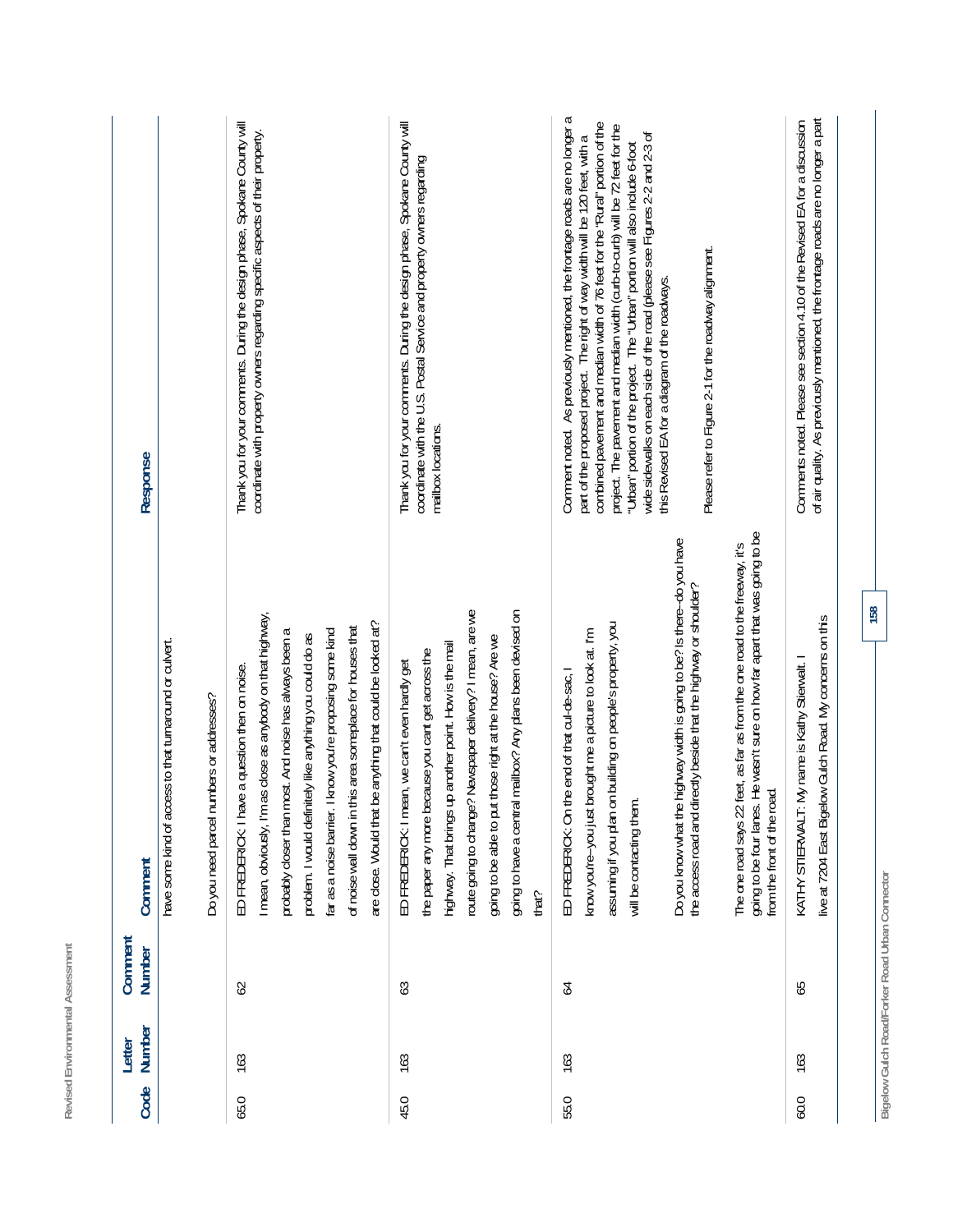| Response          | of the proposed project                            |                                                       |                                                     |                                                     |                                                      |                                                             |                                                            |                                                          |                                                            |                      |                                                  |                                                             |                                                           |                                                            |                                                        |                                                   |                                                           |                                                        |                                                            |                                                             |                                                          |                                                           |                                                            |                                                     |                  | Comments noted. Please refer to the tables and figures in section 4.11 of this | Revised EA regarding noise impacts.                         |                                                              |                                                            |                                                    |
|-------------------|----------------------------------------------------|-------------------------------------------------------|-----------------------------------------------------|-----------------------------------------------------|------------------------------------------------------|-------------------------------------------------------------|------------------------------------------------------------|----------------------------------------------------------|------------------------------------------------------------|----------------------|--------------------------------------------------|-------------------------------------------------------------|-----------------------------------------------------------|------------------------------------------------------------|--------------------------------------------------------|---------------------------------------------------|-----------------------------------------------------------|--------------------------------------------------------|------------------------------------------------------------|-------------------------------------------------------------|----------------------------------------------------------|-----------------------------------------------------------|------------------------------------------------------------|-----------------------------------------------------|------------------|--------------------------------------------------------------------------------|-------------------------------------------------------------|--------------------------------------------------------------|------------------------------------------------------------|----------------------------------------------------|
| Comment           | project are environmental concerns. Because of the | increased traffic, I would be concerned about the air | quality. One statement I read said that because the | traffic will be moving more continuously on the new | proposed road and not having to slow down for people | turning or to make those curves down in the Gulch, that the | air quality would actually be improved because there would | be less build up of the emissions from traffic having to | sit and idle like it does at stop lights or whatever. So I | can understand that. | But my concern is that if you use these frontage | roads for people to access the highway, and you don't put a | stop light on it, then that will keep the traffic flowing | But then I don't understand what<br>freely on the highway. | the purpose of the frontage road is if there's no stop | light for people to access the highway from their | driveways. Why not just access it from your driveway? Why | do you need a frontage road? To me, the only purpose a | frontage road would have is if there's a stop light there, | so you can safely access the highway from the frontage road | by stopping the traffic on the highway. And then, if you | do put the stop light in, you're reversing the effects of | the air quality because traffic is going to be stopped and | idling at those intersections. So, air quality is a | concern of mine. | mine. And our house<br>Noise is a concern of                                   | is a quarter mile away from the existing highway right now. | proposed is going to be closer to our<br>But the new highway | house and those frontage roads are going to be closer even | to our house. And I don't see any way that a noise |
| Comment<br>Number |                                                    |                                                       |                                                     |                                                     |                                                      |                                                             |                                                            |                                                          |                                                            |                      |                                                  |                                                             |                                                           |                                                            |                                                        |                                                   |                                                           |                                                        |                                                            |                                                             |                                                          |                                                           |                                                            |                                                     |                  | 99                                                                             |                                                             |                                                              |                                                            |                                                    |
| Number<br>Letter  |                                                    |                                                       |                                                     |                                                     |                                                      |                                                             |                                                            |                                                          |                                                            |                      |                                                  |                                                             |                                                           |                                                            |                                                        |                                                   |                                                           |                                                        |                                                            |                                                             |                                                          |                                                           |                                                            |                                                     |                  | 163                                                                            |                                                             |                                                              |                                                            |                                                    |
| Code              |                                                    |                                                       |                                                     |                                                     |                                                      |                                                             |                                                            |                                                          |                                                            |                      |                                                  |                                                             |                                                           |                                                            |                                                        |                                                   |                                                           |                                                        |                                                            |                                                             |                                                          |                                                           |                                                            |                                                     |                  | 65.0                                                                           |                                                             |                                                              |                                                            |                                                    |

**November 2007** 

November 2007

**159** 

**Comments and Responses** 

Comments and Responses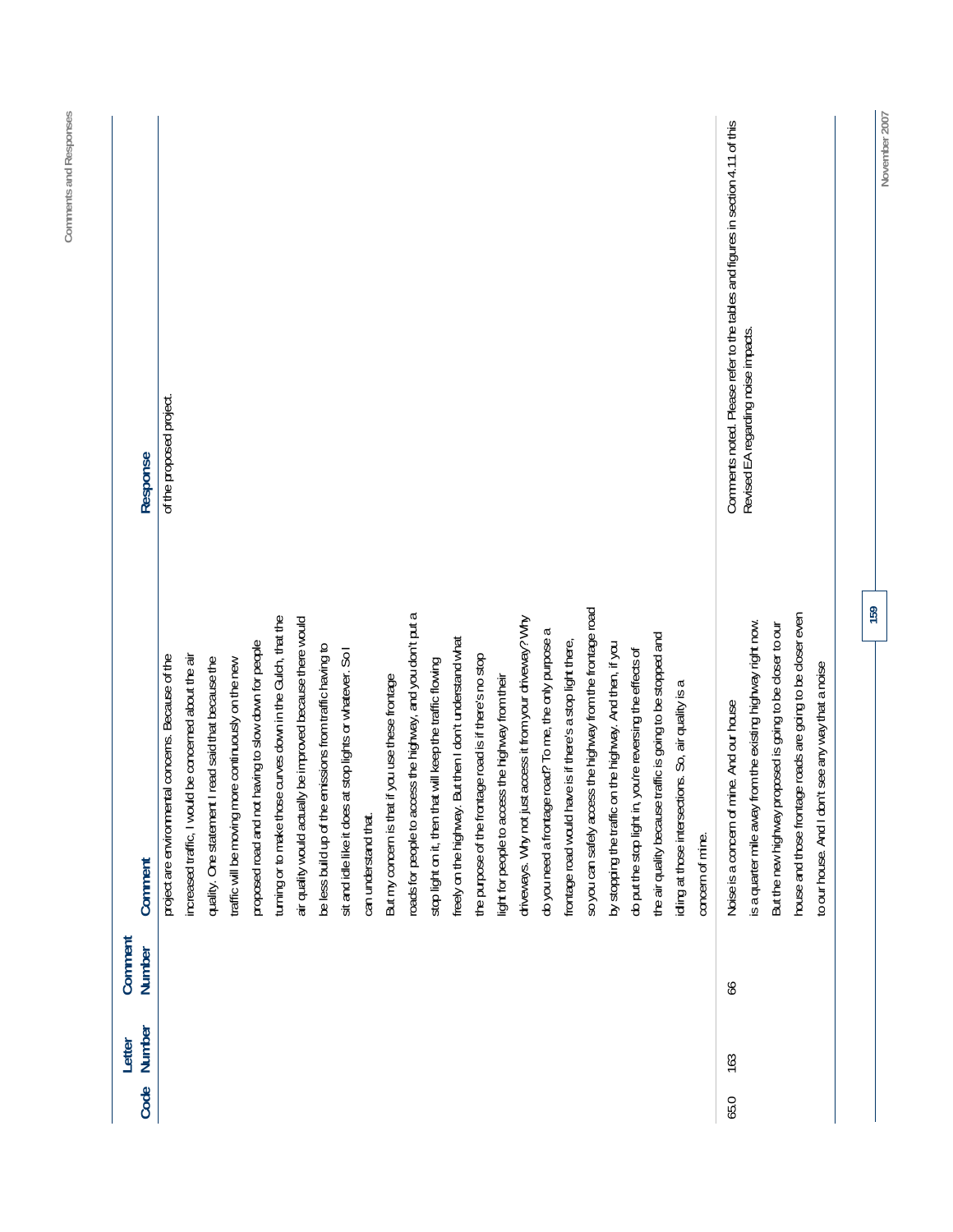| Code | Number<br>Letter | Comment<br>Number                                    | Comment                                                                                                                                                                                                                                                                                                                                                                                                                                                                                                                                                                                                                                                                                                                                                                                                                                                                                                                                                                                                                                                                                      | Response                                                                                                              |
|------|------------------|------------------------------------------------------|----------------------------------------------------------------------------------------------------------------------------------------------------------------------------------------------------------------------------------------------------------------------------------------------------------------------------------------------------------------------------------------------------------------------------------------------------------------------------------------------------------------------------------------------------------------------------------------------------------------------------------------------------------------------------------------------------------------------------------------------------------------------------------------------------------------------------------------------------------------------------------------------------------------------------------------------------------------------------------------------------------------------------------------------------------------------------------------------|-----------------------------------------------------------------------------------------------------------------------|
|      |                  |                                                      | from the west side, west of Argonne, they 're already fairly<br>noise, unless there's something in the plans that I haven't<br>The houses that are along Bigelow Gulch now, especially<br>by the year 2020. So there's going to be a lot more noise.<br>proposed highway which is what, six, eight miles, for it to<br>berm or trees, I mean you'd have<br>show us what the noise will be when the traffic doubles.<br>closer with the new road proposed. So, noise is going to<br>according to the proposals, the traffic is going to double<br>close to the road and a lot of them are going to be even<br>seen any studies that can really<br>issue. And I don't think it's been<br>there. So, I don't think there's anyway to control the<br>the entire length of this new<br>So noise issues are definitely a concern because,<br>truly be effective for all the people that live along<br>don't think it will be in acceptable levels for a<br>barrier, whether it be a<br>be an absolute definite<br>addressed, or I haven't<br>to construct that along<br>residential area.<br>read. |                                                                                                                       |
| 20.0 | 163              | 57                                                   | going to be massive amounts of earth moving taking place to<br>of the project from Havana say out to Weile where there's<br>works, there would be concerns of water supply out there.<br>be affected by the movement of that much earth? Will the<br>water supplies be affected? Will your wells still be good?<br>fill in the' Gulch and raise the road and however all that<br>There's a lot of people that have wells there. Will that<br>Other environmental concerns, along the west end<br>Has any of that been addressed?                                                                                                                                                                                                                                                                                                                                                                                                                                                                                                                                                             | Thank you for your comments. Please see sections 4.2 and 4.5 of the<br>Revised EA regarding water supply and quality. |
| 40.0 | 163              | Bigelow Gulch Road/Forker Road Urban Connector<br>89 | 160<br>I definitely have concerns about the wildlife, as                                                                                                                                                                                                                                                                                                                                                                                                                                                                                                                                                                                                                                                                                                                                                                                                                                                                                                                                                                                                                                     | Thank you for your comments. Please refer to section 4.6 of this Revise EA<br>for additional information on wildlife. |

**Revised Environmental Assessment** 

Revised Environmental Assessment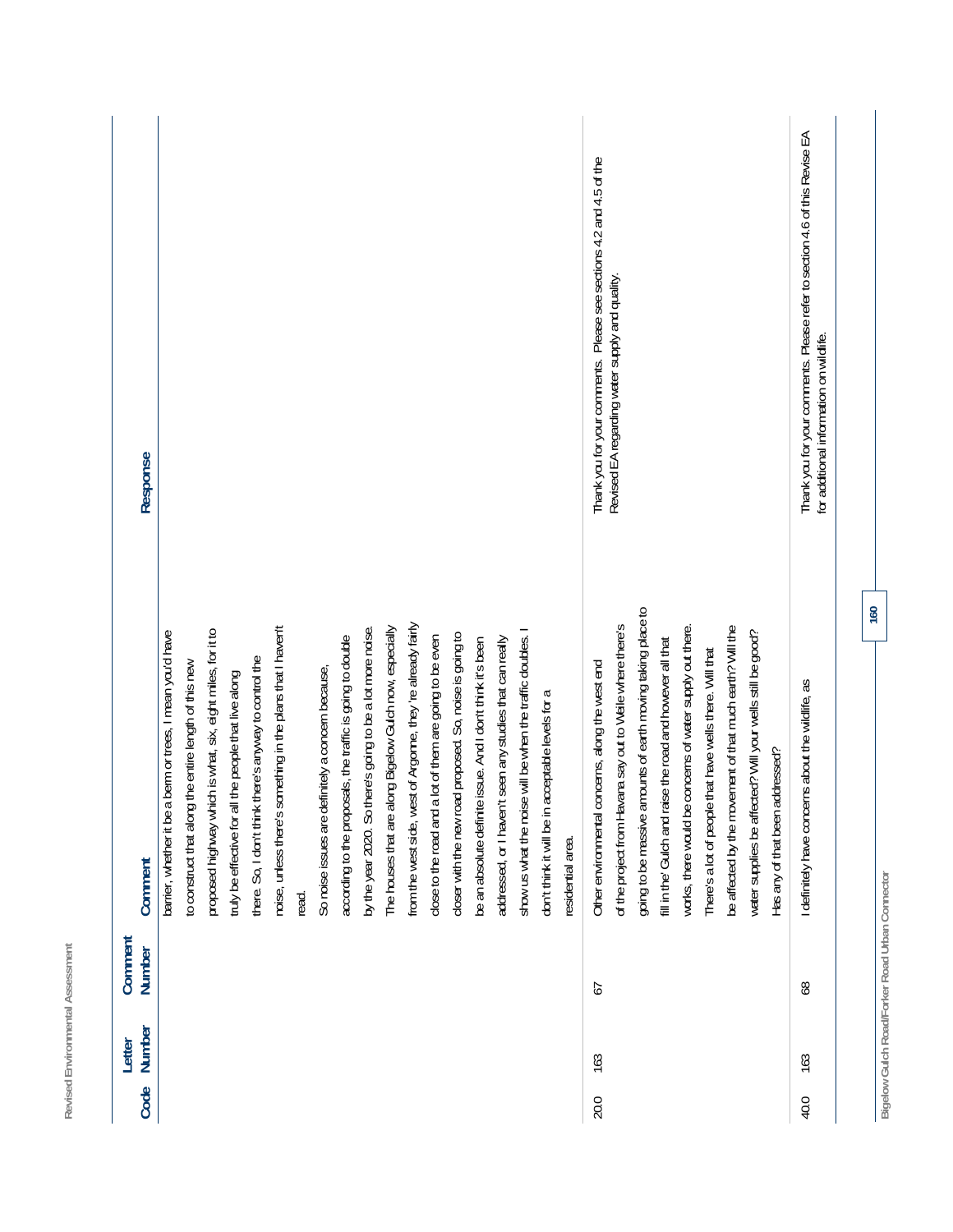| î<br>I |  |
|--------|--|

| Code | Number<br>Letter | Comment<br>Number | Comment                                                                                                                                                                                                                                                                                                                                                                                                                                                                                                                                                                                                                                                                                                                                                                                                                                                                                                                                                                                                                                                         | Response                     |
|------|------------------|-------------------|-----------------------------------------------------------------------------------------------------------------------------------------------------------------------------------------------------------------------------------------------------------------------------------------------------------------------------------------------------------------------------------------------------------------------------------------------------------------------------------------------------------------------------------------------------------------------------------------------------------------------------------------------------------------------------------------------------------------------------------------------------------------------------------------------------------------------------------------------------------------------------------------------------------------------------------------------------------------------------------------------------------------------------------------------------------------|------------------------------|
|      |                  |                   | well, that people previous to me have stated. There's deer<br>deer off the road, so you're going to have that many more<br>hit, usually there's a potential accident occurring between<br>animals on the road would definitely be a concern. I think<br>much, and I think it's pretty much impossible to keep the<br>quite frequently on Bigelow Gulch with the traffic as it is<br>obviously, they're traffic hazards. Any time an animal is<br>and elk in the area; and right now, deer are being killed<br>now. So, if you're going to increase the traffic by that<br>two vehicles or the one vehicle leaving the road. So<br>incidents of animals being hit on the road. And,<br>that's all I have.                                                                                                                                                                                                                                                                                                                                                        |                              |
| 05.0 | 163              | 69                | I have not heard anybody that's opposed to the project come<br>development. We keep inviting people to come and make a<br>of people in the area, the increase<br>built have legitimate objections to the construction and to<br>understandable but not really practical. To take a route<br>is we are not going to stop the<br>of the people in the area where the road is going to be<br>up with a better alternative. And there's a fair amount,<br>to put the traffic? You're not going to eliminate it. And<br>basically through a rural area<br>more vibrant community. And we have to provide the<br>the fact that there's extra traffic. However, one of the<br>in the amount of traffic that's in the area. And that<br>LES STONE: I appreciate the fact that a number<br>keep encouraging more<br>you know, not in my backyard, which is certainly<br>So I think the question is, where are you going<br>things that's really clear<br>really isn't possible. We<br>infrastructure to do that.<br>increase of the number<br>that's already there, it's | Thank you for your comments. |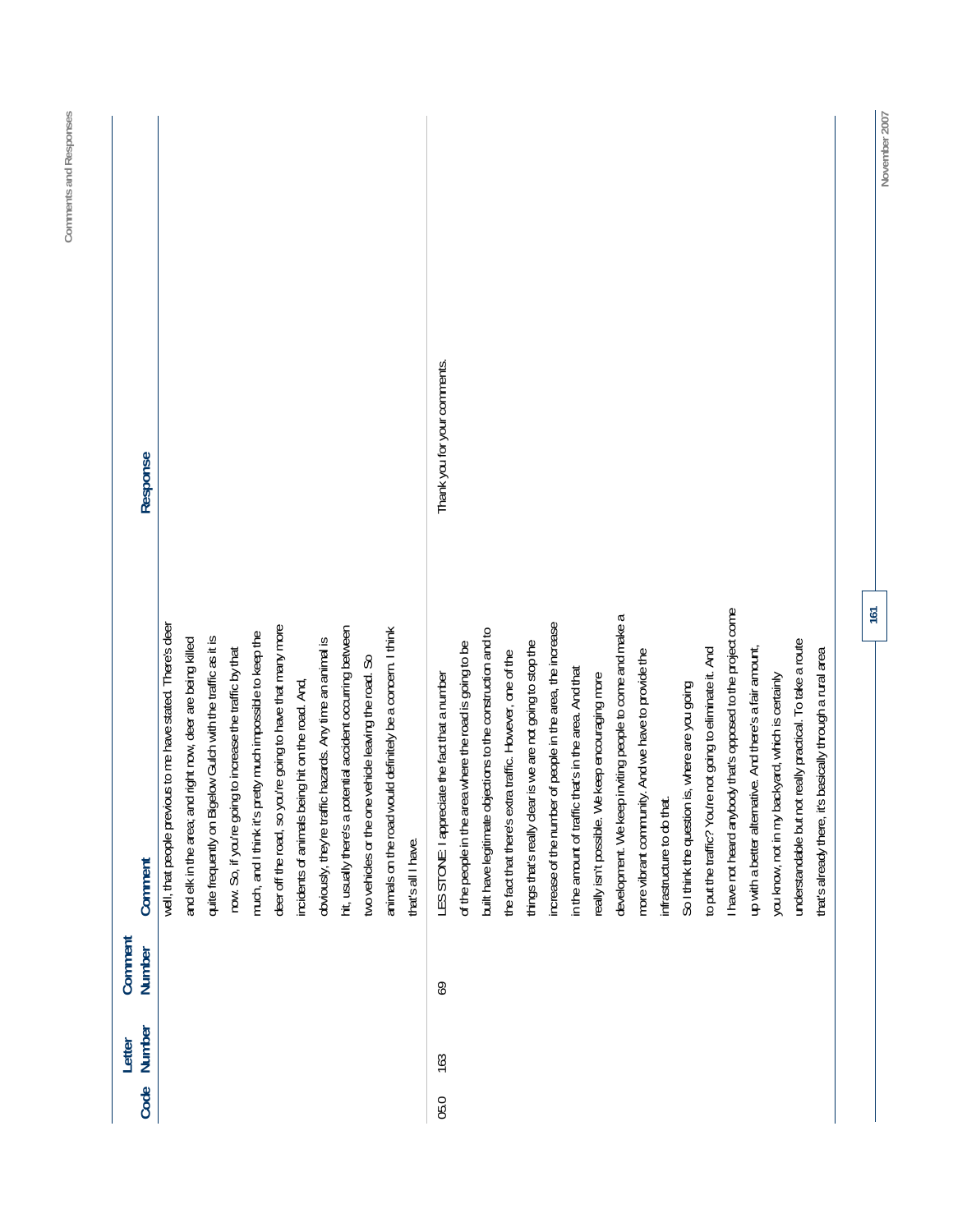| -<br>i<br>ä<br>-<br>٠<br>۰<br>í<br>ł<br>J<br>í<br>ï<br>۱<br>ä<br>ı,<br>ä<br>١<br>ä<br>٠<br>ï<br>پ<br>∼ |
|--------------------------------------------------------------------------------------------------------|
|                                                                                                        |
| $\overline{\phantom{a}}$<br>-<br>ı<br>ţ<br>٠<br>۰                                                      |
| ı<br>ă<br>í<br>١<br>u                                                                                  |
| ۰<br>٠<br>-                                                                                            |
| 2<br>∽<br>ب<br>I<br>-<br>$\sim$<br>٠                                                                   |
| ⇁<br>≓                                                                                                 |
| ∽<br>٠<br>٠                                                                                            |
| ۰<br>ì<br>ŀ<br>٠<br>l<br>ä<br>۱<br>ı<br>×<br>ı<br>٠<br>٠<br>₫<br>J                                     |
| ۰<br>ó<br>ν<br>∸                                                                                       |

|         | Response       |                                                           |                                                           |                                                             |                                                            |                                                          |                                                         |                    |                                        |                                                      |                                                          |                                                        |                                                           |                                                          |                                                           |                                                          |                                                             |                       |                                              |                                                               |                                                           |                                                            |                                                            |                                                             |                                                        |                                                      |                                                             |                                                           |                                                         |                                                                                       |                                                                                |
|---------|----------------|-----------------------------------------------------------|-----------------------------------------------------------|-------------------------------------------------------------|------------------------------------------------------------|----------------------------------------------------------|---------------------------------------------------------|--------------------|----------------------------------------|------------------------------------------------------|----------------------------------------------------------|--------------------------------------------------------|-----------------------------------------------------------|----------------------------------------------------------|-----------------------------------------------------------|----------------------------------------------------------|-------------------------------------------------------------|-----------------------|----------------------------------------------|---------------------------------------------------------------|-----------------------------------------------------------|------------------------------------------------------------|------------------------------------------------------------|-------------------------------------------------------------|--------------------------------------------------------|------------------------------------------------------|-------------------------------------------------------------|-----------------------------------------------------------|---------------------------------------------------------|---------------------------------------------------------------------------------------|--------------------------------------------------------------------------------|
|         | Comment        | that is not heavily populated, relative to other options, | seems like a very good idea to me. The other alternate is | the City of Spokane which is already<br>to run them through | heavily congested, particularly at change of shifts and at | rush hour. Their new freeway isn't going to be built for | another 20 years and the traffic isn't going to sit and | wait for 20 years. | I want to assure people, I have had an | opportunity to work with the county engineers on the | MacMahan Road Project where they demonstrated a level of | excellence that I have not seen in public officials in | about 30 years of running projects involving dealing with | public entities anywhere before. Their ability to listen | and to take suggestions, not just sit and wait for people | to quit talking, is just impressive. And I think Spokane | County ought to be really pleased to be served by that kind | of quality operation. | Some of the work that they have done on this | the interchange where Forker comes<br>project, particularly t | into the new road with an overpass and smooth blending of | that those of us that live in the<br>traffic, is something | area, when we heard about the project, couldn't imagine it | mean, we thought of ways to do it.<br>could be that good. I | And we were sure that we would at least have a traffic | light or a long stop at a stop light to get into the | traffic stream, and because of your creativity, you came up | with a better solution which looks like it'll work really | well. So, I would congratulate you for that. Well done. | And I think that the project looks like it will really smooth out the flow of traffic | that has to come from the north to the east end of the Valley, and you need to |
| Comment | Number         |                                                           |                                                           |                                                             |                                                            |                                                          |                                                         |                    |                                        |                                                      |                                                          |                                                        |                                                           |                                                          |                                                           |                                                          |                                                             |                       |                                              |                                                               |                                                           |                                                            |                                                            |                                                             |                                                        |                                                      |                                                             |                                                           |                                                         |                                                                                       |                                                                                |
| Letter  | Number<br>Code |                                                           |                                                           |                                                             |                                                            |                                                          |                                                         |                    |                                        |                                                      |                                                          |                                                        |                                                           |                                                          |                                                           |                                                          |                                                             |                       |                                              |                                                               |                                                           |                                                            |                                                            |                                                             |                                                        |                                                      |                                                             |                                                           |                                                         |                                                                                       |                                                                                |

Bigelow Gulch Road/Forker Road Urban Connector **Bigelow Gulch Road/Forker Road Urban Connector**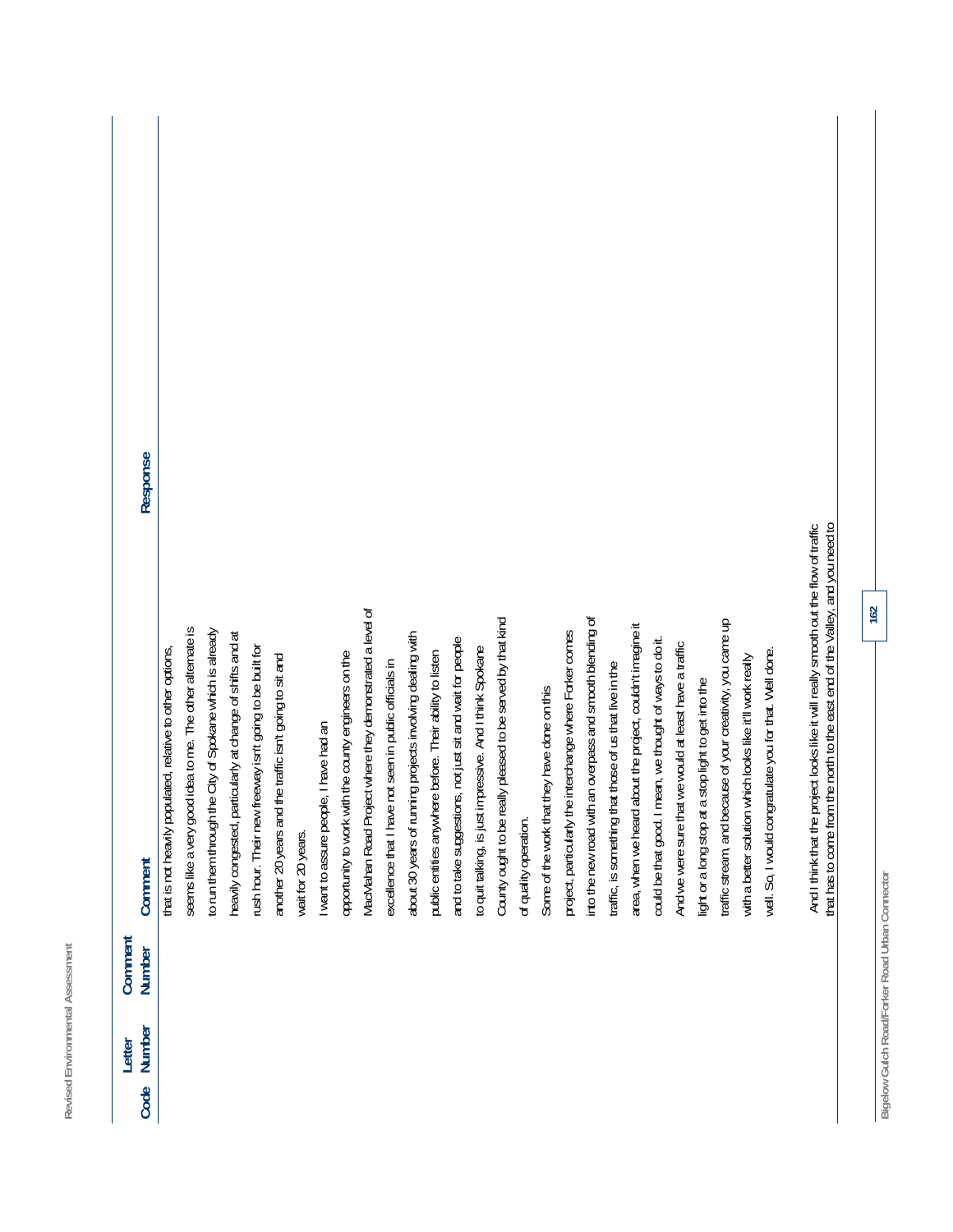| Response          |                                                                                                                                                                                                                                                                                                                                                                            | County will follow a pre- and post-construction survey and mitigation protocol<br>Thank you for your comment. The issue of groundwater quality and quantity<br>is addressed in section 4.2 Groundwater, of this Revised EA. Spokane<br>of wells located within 1,000 feet of the proposed right of way.                                                                                                                                                                                                                                                                                                                                                                                                                                                                                                                                                                                                                                                                                                                                                                          | states that "Every motor vehicle shall at all times be equipped with a muffler in<br>noise analysis and identifies potential mitigation measures. During the design<br>good working order and in constant operation to prevent excessive or unusual<br>phase, Spokane County will work with the affected property owners to identify<br>Thank you for your comments. Section 4.11 of this revised EA provides the<br>Section 46.37.390 of the Spokane County Code Title 46 Motor Vehicles,<br>potential measures to reduce noise. |
|-------------------|----------------------------------------------------------------------------------------------------------------------------------------------------------------------------------------------------------------------------------------------------------------------------------------------------------------------------------------------------------------------------|----------------------------------------------------------------------------------------------------------------------------------------------------------------------------------------------------------------------------------------------------------------------------------------------------------------------------------------------------------------------------------------------------------------------------------------------------------------------------------------------------------------------------------------------------------------------------------------------------------------------------------------------------------------------------------------------------------------------------------------------------------------------------------------------------------------------------------------------------------------------------------------------------------------------------------------------------------------------------------------------------------------------------------------------------------------------------------|-----------------------------------------------------------------------------------------------------------------------------------------------------------------------------------------------------------------------------------------------------------------------------------------------------------------------------------------------------------------------------------------------------------------------------------------------------------------------------------------------------------------------------------|
| Comment           | what's there. And I can understand that, but that's how our system works.<br>solution. I certainly haven't heard any proposals, other than we don't like<br>do something. I can't imagine how you can come up with an alternate<br>to help or to encourage you to<br>So thank you for your good efforts. I appreciate<br>that. Anything I can do<br>continue on, so be it. | have to elevate Palmer Road also. Does that make sense,<br>sell--and so, that's basically my only question, me and the<br>guess the road is going to be elevated another ten feet or<br>approximately really close to that intersection. What kind<br>road is going to have to be elevated. And you're going to<br>other property owner next to him. Because I believe the<br>understand what's going to go on. I can accept that. It's<br>of affect is it going to have when the construction starts<br>I've got easement rights into my<br>property--which, I believe, the county is going to try to<br>probably at the comer of Palmer and Bigelow Gulch. I<br>to happen and the runoff from the road down into his<br>neighbor's property that there's a shallow well there,<br>north 7016 Palmer Road. My concern is, basically, I<br>what I'm saying? So basically, that's my question. I<br>AL DURAZO: My name is Alfonso Durazo. I live at<br>buy part of his property, and I think he's willing to<br>would just like to have that addressed.<br>so. It so happens that | first exchange. As I understand, you're going to raise that grade by 20 or 30<br>Weile Road comes down to Bigelow Gulch, where you're going to have the<br>East Lyons Lane and have for the last 23 years, which is<br>or south of the canyon as the first<br>JIM STRANDY: I'm Jim Strandy. I live on 6017<br>hillside going east. Correct?<br>just above the canyon<br>feet so you match the                                                                                                                                     |
| Comment<br>Number |                                                                                                                                                                                                                                                                                                                                                                            | $\overline{70}$                                                                                                                                                                                                                                                                                                                                                                                                                                                                                                                                                                                                                                                                                                                                                                                                                                                                                                                                                                                                                                                                  | $\overline{1}$                                                                                                                                                                                                                                                                                                                                                                                                                                                                                                                    |
| Number<br>Letter  |                                                                                                                                                                                                                                                                                                                                                                            | 163                                                                                                                                                                                                                                                                                                                                                                                                                                                                                                                                                                                                                                                                                                                                                                                                                                                                                                                                                                                                                                                                              | 163                                                                                                                                                                                                                                                                                                                                                                                                                                                                                                                               |
| Code              |                                                                                                                                                                                                                                                                                                                                                                            | 20.0                                                                                                                                                                                                                                                                                                                                                                                                                                                                                                                                                                                                                                                                                                                                                                                                                                                                                                                                                                                                                                                                             | 65.0                                                                                                                                                                                                                                                                                                                                                                                                                                                                                                                              |

**Comments and Responses** 

Comments and Responses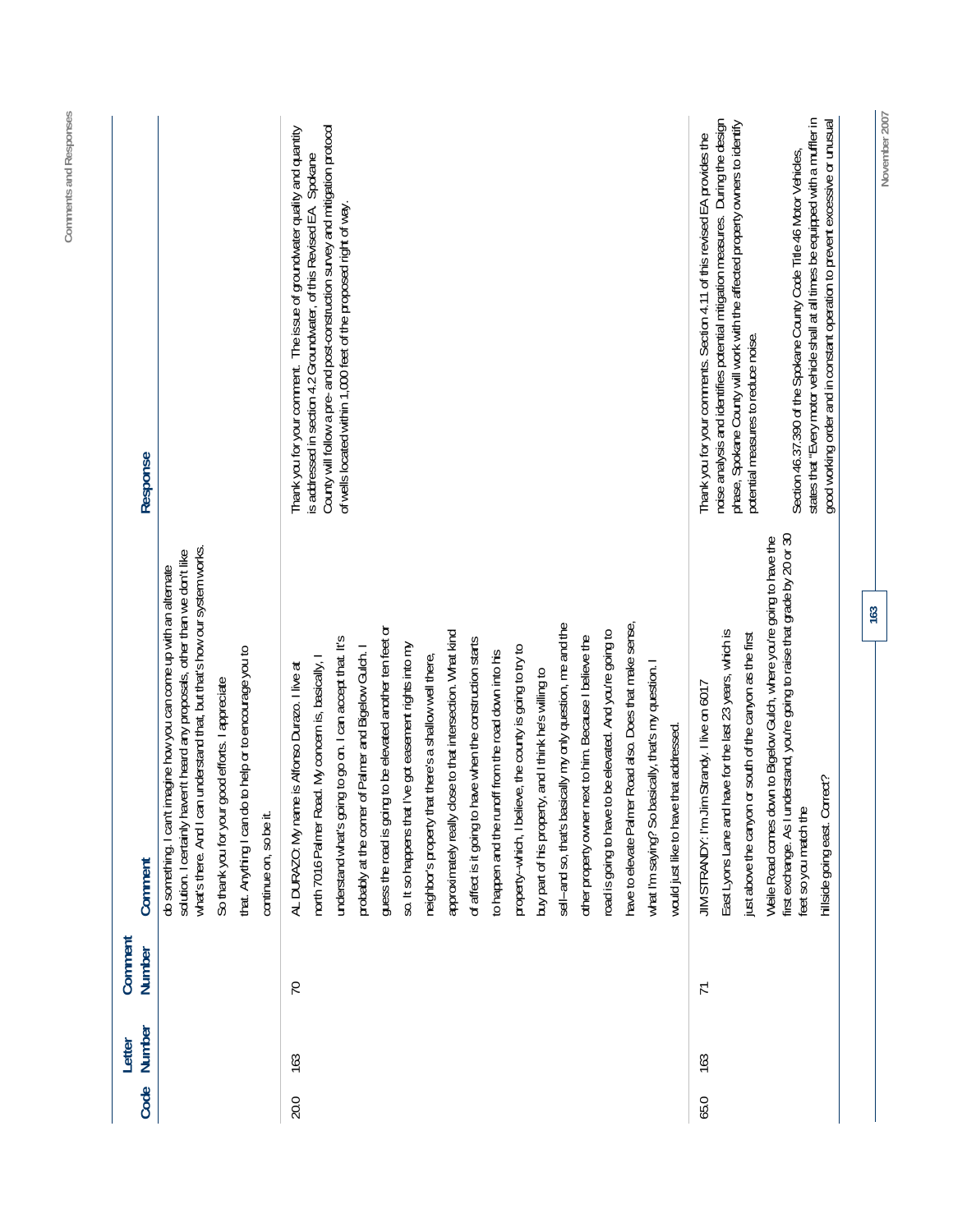| Response          | shall operate any motor vehicle or any combination of such vehicles upon any<br>upon a motor vehicle on a highway." There is no Spokane County ordinance<br>deceleration in such a manner as to exceed the maximum permissible sound<br>Performance Standards), as measured at a distance of 50 feet (15.2 meters)<br>vehicles operating on public highways. WAC 173-62-030 states "No person<br>from the center of the lane of travel within the speed limits specified" The<br>noise, and no person shall use a muffler cutout, bypass, or similar device<br>evels for the category of vehicle in Table 1 (In-use Motor Vehicle Noise<br>Performance Standards, establishes requirements for noise from motor<br>maximum allowable sound level (dBA) for a motor vehicle over 10,000<br>that specifies Jake brakes. Chapter 173-62 WAC Motor Vehicle Noise<br>public highway under any conditions of grade, load, acceleration or<br>pounds GVWR is 86 dBA. There is no mention of Jake brakes.                                              | The posted sped limit will be 45 mph, with some areas at 35 mph (intersection<br>of Argonne/Bigelow Road, for a short section west of Jensen Road, and in the<br>urban area near Havana, and between the middle and high school at the far<br>eastern end of the project | Sullivan Road is within the City of Spokane Valley. The speed limit is 35 mph.                                                                         | Thank you for your comments. The Revised EA will have an additional public<br>open house and a public hearing during the 30-day review period.                                                                                                                                                                                                                                                                                                                                                                                                      |
|-------------------|------------------------------------------------------------------------------------------------------------------------------------------------------------------------------------------------------------------------------------------------------------------------------------------------------------------------------------------------------------------------------------------------------------------------------------------------------------------------------------------------------------------------------------------------------------------------------------------------------------------------------------------------------------------------------------------------------------------------------------------------------------------------------------------------------------------------------------------------------------------------------------------------------------------------------------------------------------------------------------------------------------------------------------------------|--------------------------------------------------------------------------------------------------------------------------------------------------------------------------------------------------------------------------------------------------------------------------|--------------------------------------------------------------------------------------------------------------------------------------------------------|-----------------------------------------------------------------------------------------------------------------------------------------------------------------------------------------------------------------------------------------------------------------------------------------------------------------------------------------------------------------------------------------------------------------------------------------------------------------------------------------------------------------------------------------------------|
| Comment           | to have to have to have something there to abate that noise as it roars up that<br>On the south side, it's all open country. It's open pasture land, so you're going<br>in that area? It's a rural area, so why are they having a freeway going through<br>of noise abatement is the county going to plan on doing<br>So why can't the county put some type of noise abatement of no Jake brakes<br>So we're on the West Weile, up above West Weile. My question is, what sort<br>of noise abatement are you going to have? We've been here for 23 years, so<br>can't see it. Although we'll probably see it in the new alignment. But my main<br>canyon. I think it's going to get worse. What about prohibiting Jake brakes?<br>there without some type of ordinance that would keep that down. Shouldn't<br>we're use to having some quietness. We can still hear Bigelow Gulch. We<br>e down to as much of a minimum as possible?<br>they put signs up saying "No Jake brakes allowed"?<br>concern is, what type<br>there to keep the nois | 's the posted speed limit going<br><b>JIM STRANDY: What</b><br>to be on his highway?                                                                                                                                                                                     | about increasing the speed on Sullivan from 35 to 40. And<br>NEW SPEAKER: A couple of years ago, they talked<br>didn't know whatever happened to that? | the Neighborhood Alliance of Spokane County. And mainly, I<br>ulch, but the noise level was so high<br>everyone instead of, well, this one was much better than<br>ocesses really give folks what they<br>BONNIE MAGER: Okay. Okay. And I'm representing<br>need. I think they're a fine beginning so they can see<br>answers that could be heard by<br>just want to testify about the process. I don't feel that<br>think that a presentation with<br>the one at Bigelow G<br>these open-house pro<br>actual questions and<br>what's going on, but |
| Comment<br>Number |                                                                                                                                                                                                                                                                                                                                                                                                                                                                                                                                                                                                                                                                                                                                                                                                                                                                                                                                                                                                                                                | 72                                                                                                                                                                                                                                                                       | 73                                                                                                                                                     | $\overline{7}$                                                                                                                                                                                                                                                                                                                                                                                                                                                                                                                                      |
| Number<br>Letter  |                                                                                                                                                                                                                                                                                                                                                                                                                                                                                                                                                                                                                                                                                                                                                                                                                                                                                                                                                                                                                                                | 163                                                                                                                                                                                                                                                                      | 163                                                                                                                                                    | 163                                                                                                                                                                                                                                                                                                                                                                                                                                                                                                                                                 |
| Code              |                                                                                                                                                                                                                                                                                                                                                                                                                                                                                                                                                                                                                                                                                                                                                                                                                                                                                                                                                                                                                                                | 55.0                                                                                                                                                                                                                                                                     | 55.0                                                                                                                                                   | 03.5                                                                                                                                                                                                                                                                                                                                                                                                                                                                                                                                                |

**Bigelow Gulch Road/Forker Road Urban Connector** 

Bigelow Gulch Road/Forker Road Urban Connector

**164** 

**Revised Environmental Assessment** 

Revised Environmental Assessment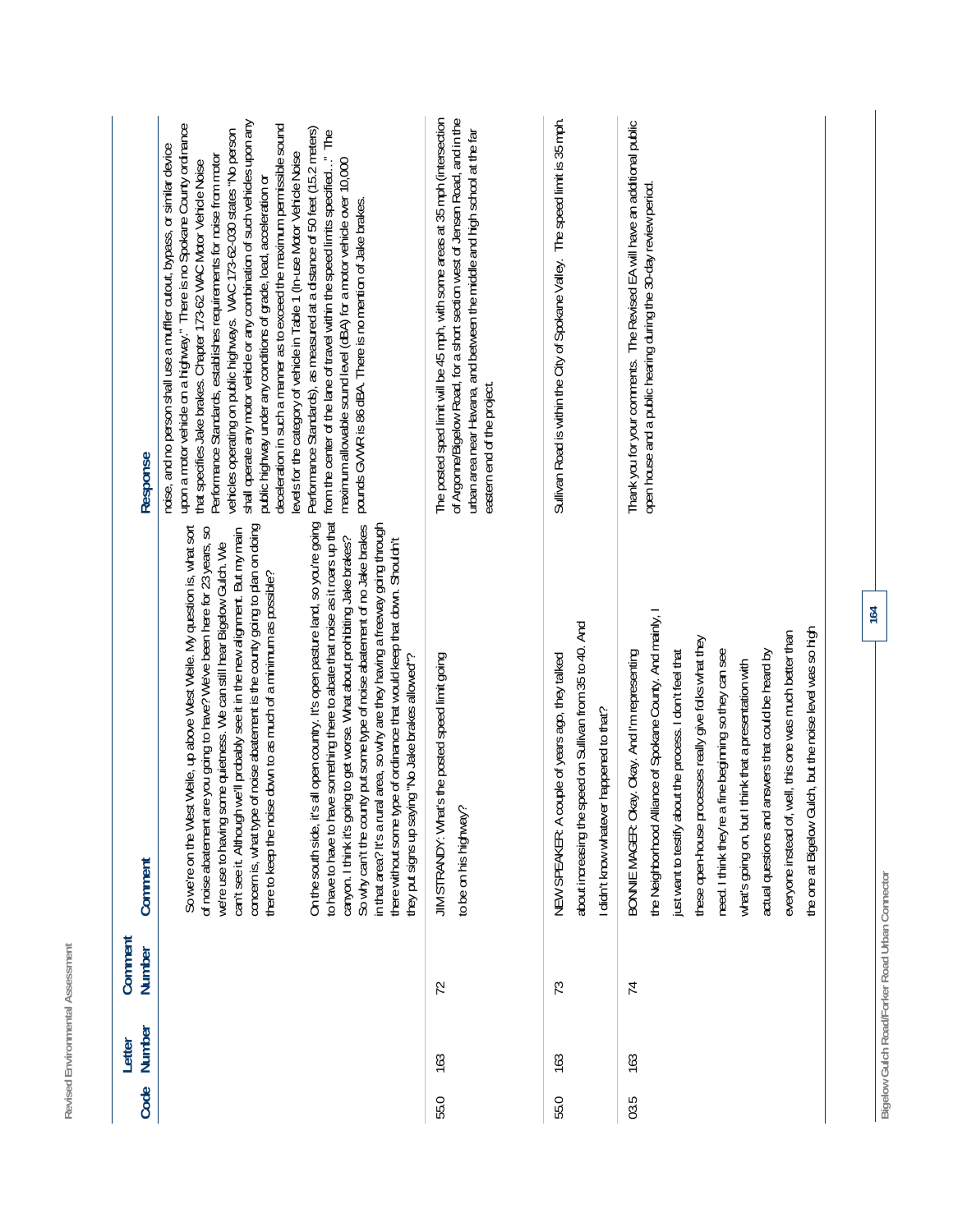| Code | Number<br>Letter | Comment<br>Number | Comment                                                                                                                                                                                                                                      | Response                                                                   |
|------|------------------|-------------------|----------------------------------------------------------------------------------------------------------------------------------------------------------------------------------------------------------------------------------------------|----------------------------------------------------------------------------|
|      |                  |                   | there, you could hardly hear.                                                                                                                                                                                                                |                                                                            |
|      |                  |                   | And it takes so much time for a person to talk to                                                                                                                                                                                            |                                                                            |
|      |                  |                   | individual people at stations that many people just get                                                                                                                                                                                      |                                                                            |
|      |                  |                   | disoriented and go away. And I think it's matched more to                                                                                                                                                                                    |                                                                            |
|      |                  |                   | diffuse public process than it is to actually give the                                                                                                                                                                                       |                                                                            |
|      |                  |                   | folks in the neighborhood the opportunity to actually hear                                                                                                                                                                                   |                                                                            |
|      |                  |                   | what's planned for them, what their process is, what their                                                                                                                                                                                   |                                                                            |
|      |                  |                   | appeal process is, and to let them ask questions in a                                                                                                                                                                                        |                                                                            |
|      |                  |                   | dignified manner where everyone can hear what the answers                                                                                                                                                                                    |                                                                            |
|      |                  |                   | That's basically all I have to say.<br>are all in one place.                                                                                                                                                                                 |                                                                            |
| 03.5 | 163              | 75                | name is Tom Hennes. I live just north of Bigelow Gulch<br>TOM HENNES: My r                                                                                                                                                                   | Thank you for your comments. This proposed project is an arterial          |
|      |                  |                   | Road, about a quarter mile, half mile. I'd like to thank you for making this                                                                                                                                                                 | improvement. This arterial does cross the North Spokane Corridor at an     |
|      |                  |                   | opportunity available to the citizens that are affected by this project, because I                                                                                                                                                           | interchange but is not the extension of that facility. The North Spokane   |
|      |                  |                   | think there's been a pretty sorry lack of this kind of opportunity since this                                                                                                                                                                | Corridor is still planned to continue south through the City of Spokane to |
|      |                  |                   | project was accepted and designed, and it is pretty much a done deal. I<br>believe that I'd like to wholeheartedly endorse what                                                                                                              | intersect Interstate 90.                                                   |
|      |                  |                   | the--the last testimony, about the hearing process. I                                                                                                                                                                                        |                                                                            |
|      |                  |                   | think-I went to a meeting six years ago in the Central                                                                                                                                                                                       |                                                                            |
|      |                  |                   | Grange with the same, basically, group of engineers minus                                                                                                                                                                                    |                                                                            |
|      |                  |                   | the ones that have retired or been hired. We talked about                                                                                                                                                                                    |                                                                            |
|      |                  |                   | this project as pretty much simply safety improvements on                                                                                                                                                                                    |                                                                            |
|      |                  |                   | <b>Bigelow Gulch Road</b>                                                                                                                                                                                                                    |                                                                            |
|      |                  |                   | the North/South Freeway without any kind of opportunity for input or dialogue<br>And I think since that time, this whole project has moved into an extension of<br>about what kind of impact that's going to have on Orchard Prairie and the |                                                                            |
|      |                  |                   | East Valley area. You talk to the state engineers, and they say, "Well, that's a                                                                                                                                                             |                                                                            |
|      |                  |                   | State issue." And there's nobody that's looking at this whole thing as a unified<br>county issue." You talk to the county engineers, and they say, "Oh, that's a                                                                             |                                                                            |
|      |                  |                   | project and looking at the impacts that it's going to have on the people<br>affected.                                                                                                                                                        |                                                                            |
|      |                  |                   | And I think that's a sorry lack of planning and a                                                                                                                                                                                            |                                                                            |
|      |                  |                   | sorry lack of process that values the input of the people                                                                                                                                                                                    |                                                                            |
|      |                  |                   | It's outrageous as a matter of<br>that live in this area.                                                                                                                                                                                    |                                                                            |

**165** 

November 2007 **November 2007**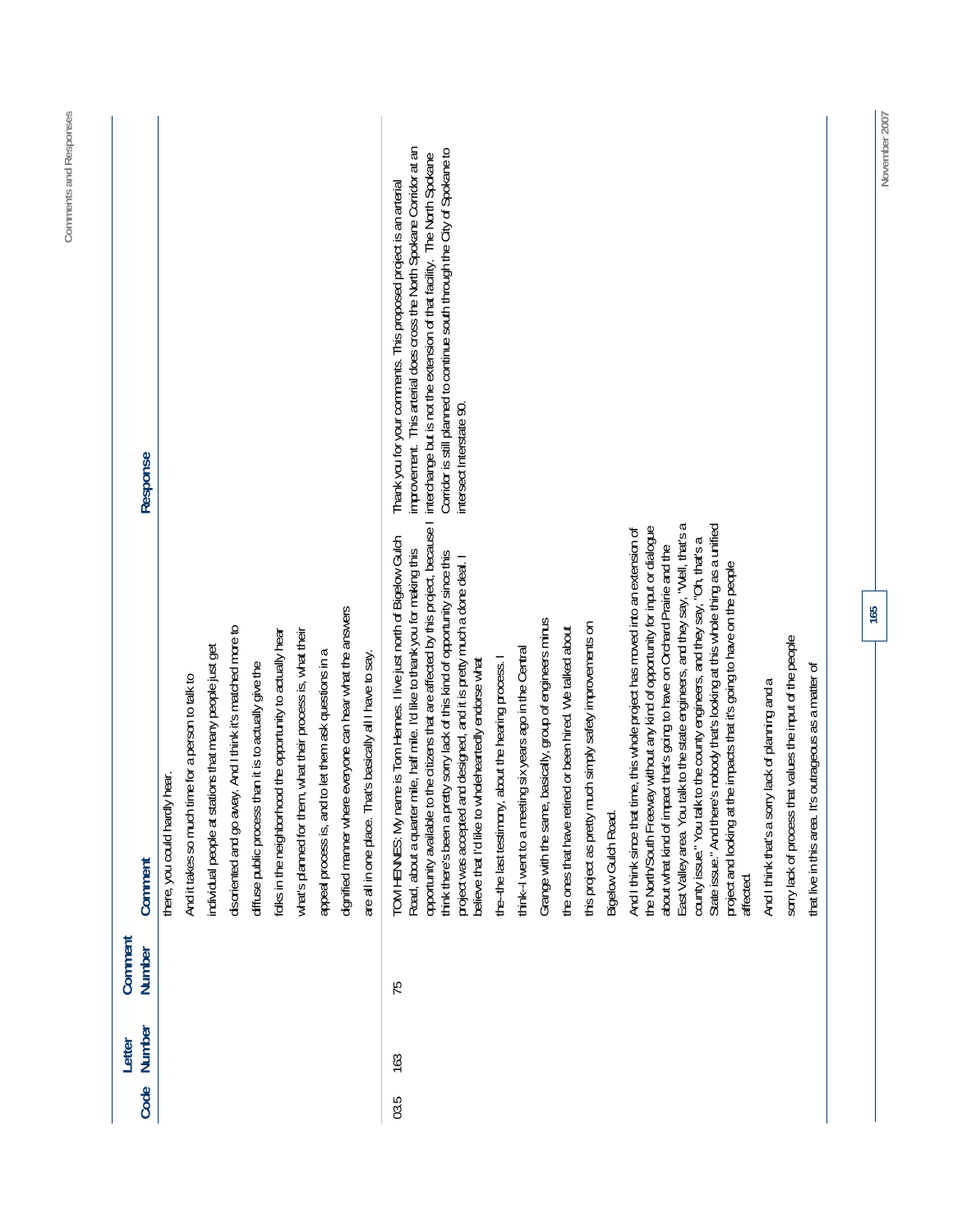| a<br>۰<br>ă<br>ï<br>ı<br>ï<br>í<br>í<br>×                                                                    |  |
|--------------------------------------------------------------------------------------------------------------|--|
| $-$<br>-<br>ţ<br>U<br>é<br>۰<br>ï<br>ă<br>ä<br>ł<br>ļ<br>í<br>ï<br>٠<br>۰<br>é<br>é<br>à<br>ı<br>I<br>l<br>ï |  |
| j<br>ì<br>ş<br>i,<br>ï<br>ï<br>ļ<br>--                                                                       |  |

| Response          |                                                                                                                                                                                                                                                                                       | Thank you for your comments. All discussions regarding Bigelow Gulch Road<br>improvements including the "Connecting Our Community" study in the 1990's<br>improvements as a four-lane facility. The center turn lanes and shoulders for<br>disabled vehicles are safety amenities for a facility with the expected volume<br>of traffic that is projected. The 120 feet of right of way includes purchasing<br>and the early meetings at the Grange identified Bigelow Gulch Road<br>clear zone for errant vehicles.                                                                                                                                                                                                                                                                                                                                                                                                                                                                                                                                                                                                                                                                                                                          | Comments noted. Sections 4.7, 4.16, and 4.17 of the Revised EA address<br>impacts to the community                                                                                                                                                                                  |
|-------------------|---------------------------------------------------------------------------------------------------------------------------------------------------------------------------------------------------------------------------------------------------------------------------------------|-----------------------------------------------------------------------------------------------------------------------------------------------------------------------------------------------------------------------------------------------------------------------------------------------------------------------------------------------------------------------------------------------------------------------------------------------------------------------------------------------------------------------------------------------------------------------------------------------------------------------------------------------------------------------------------------------------------------------------------------------------------------------------------------------------------------------------------------------------------------------------------------------------------------------------------------------------------------------------------------------------------------------------------------------------------------------------------------------------------------------------------------------------------------------------------------------------------------------------------------------|-------------------------------------------------------------------------------------------------------------------------------------------------------------------------------------------------------------------------------------------------------------------------------------|
| Comment           | such an outrage that people would start<br>Freeway. Nobody will admit it at the engineering level or<br>don't know why? Because they<br>fact. This is in fact an extension of the North/South<br>to be politically active about it.<br>probably would have<br>at the political level. | improvements' jobs that the engineering<br>center lane and shoulders wide enough for an escape, with<br>dramatically which means the opportunity to get funding for<br>at that meeting in the Central Grange<br>nobody seems to want to acknowledge. I think that kind of<br>vast right of ways and disturbances in the environment to<br>grade issues. Nobody will talk about<br>years and years. So why won't we talk about the fact that<br>opens and the freeway opens north of Francis, the traffic<br>the completion of that is going to go away for years and<br>this is a de facto freeway. They designed it to look very<br>county policy people not to have addressed this issue<br>2,000 pound elephant that's standing in the room that<br>think it's disingenuous of the county engineers or the<br>count on the Market-Green Corridor is going to drop<br>project needs a higher level of scrutiny than just the<br>six years ago. And I think we've been misled. And I<br>similar to 395. It's 120 feet wide with 4 lanes and a<br>The fact of the matter is that when Bigelow Gulch<br>it like that, but that's what it is. It's the 200--or<br>people told us about<br>take out, you know,<br>quote simple safety<br>sooner. | Prairie on Palmer Road, back when the fir traders were here. This is an old<br>historical area. We have one of the last school district, independent school<br>areas of Spokane county. Father Desmet formed a mission on Orchard<br>Orchard Prairie is one of the oldest inhabited |
| Comment<br>Number |                                                                                                                                                                                                                                                                                       | 76                                                                                                                                                                                                                                                                                                                                                                                                                                                                                                                                                                                                                                                                                                                                                                                                                                                                                                                                                                                                                                                                                                                                                                                                                                            | 77                                                                                                                                                                                                                                                                                  |
| Number<br>Letter  |                                                                                                                                                                                                                                                                                       | 163                                                                                                                                                                                                                                                                                                                                                                                                                                                                                                                                                                                                                                                                                                                                                                                                                                                                                                                                                                                                                                                                                                                                                                                                                                           | 163                                                                                                                                                                                                                                                                                 |
| Code              |                                                                                                                                                                                                                                                                                       | 55.0                                                                                                                                                                                                                                                                                                                                                                                                                                                                                                                                                                                                                                                                                                                                                                                                                                                                                                                                                                                                                                                                                                                                                                                                                                          | 45.0                                                                                                                                                                                                                                                                                |

Bigelow Gulch Road/Forker Road Urban Connector **Bigelow Gulch Road/Forker Road Urban Connector**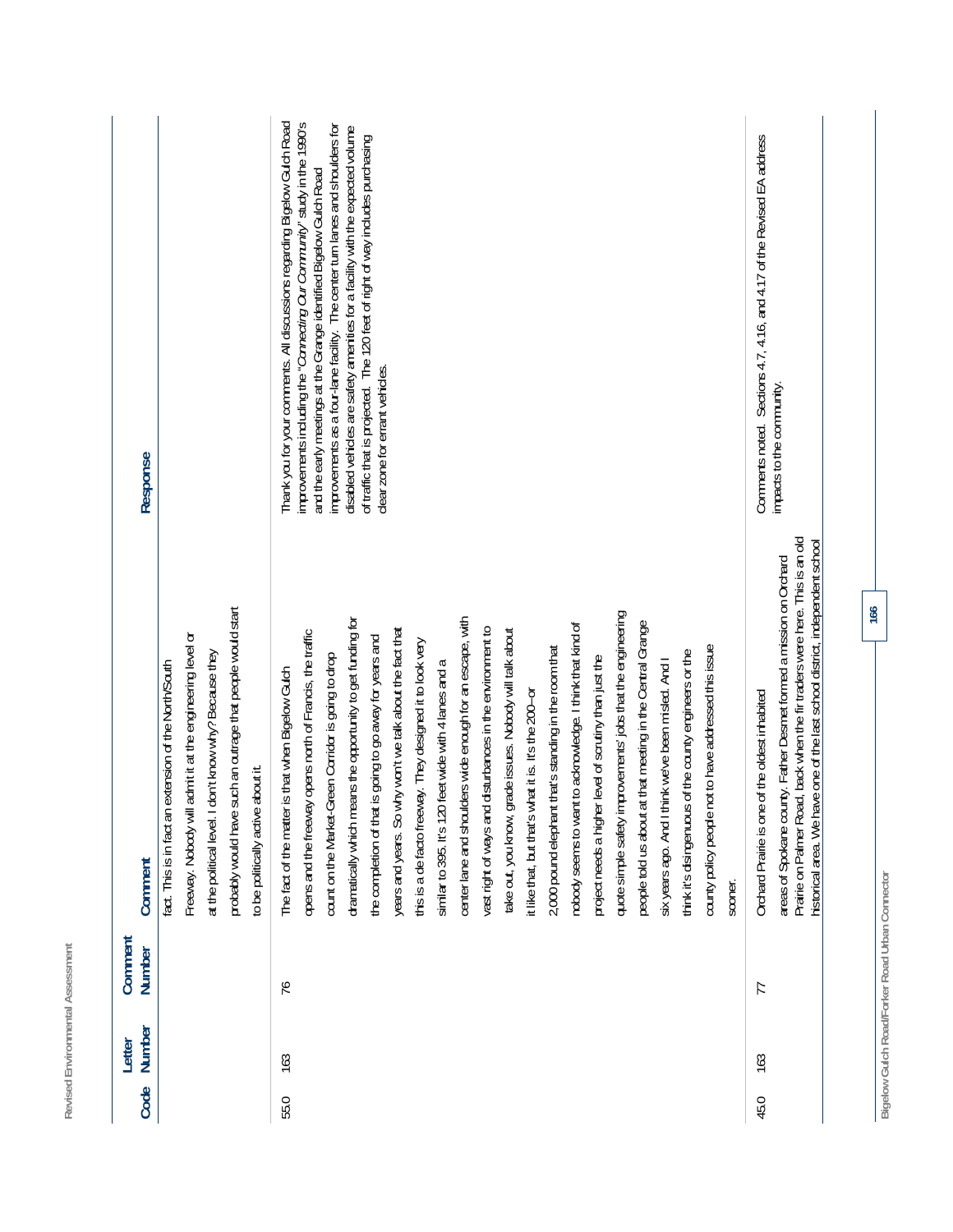| Code | Number<br>Letter<br>163<br>163 | Comment<br>district, in<br>Comment<br>Number<br>78<br>79 | between downtown and Havana and you didn't realize what<br>happened to that area when they built a freeway through it,<br>up in that area and they couldn't have been going up when<br>answer to the earlier question about property values going<br>community on Orchard Prairie. And this project is going to<br>you that if you lived on Fourth Avenue, down in the Valley<br>at more people issues and balance<br>And that's what going to happen to<br>slum for 30 years now. So property values can't be going<br>neighborhood. You don't think that's going to impact your<br>from the trucks and extra traffic is<br>impossible, for people on one half of Orchard Prairie to<br>the State of Washington that's functioning and growing<br>Valley that are going to have this<br>on Orchard Prairie. There's often days, and I think they<br>get to the other half without a lot of inconvenience and<br>you're just not in the real world. That area has been a<br>unacceptable. It's already a factor in the quality of life<br>up, I don't know where he got his statistics, but I'll bet<br>because of the community support. There's a strong<br>property values? Of course it is. And I think they're<br>noise and disruption. I think that's bad. I think the<br>So, I'm concerned. I'm concerned that the noise<br>divide it in half and make it impossible, virtually<br>freeway cutting their school in half and their<br>values. I think Ross'<br>that area, too.<br>that with the issue of moving traffic.<br>planners need to look<br>the freeway was built.<br>being disingenuous in<br>is going to, you know,<br>The issue of property<br>those folks from East | in Table 4.11-3, the year 2025 noise impacts with the proposed project and no<br>Please see the noise analysis in section 4.11 of the Revised EA. As indicated<br>Thank you for your comments.<br>action would be similar.<br>Response |
|------|--------------------------------|----------------------------------------------------------|----------------------------------------------------------------------------------------------------------------------------------------------------------------------------------------------------------------------------------------------------------------------------------------------------------------------------------------------------------------------------------------------------------------------------------------------------------------------------------------------------------------------------------------------------------------------------------------------------------------------------------------------------------------------------------------------------------------------------------------------------------------------------------------------------------------------------------------------------------------------------------------------------------------------------------------------------------------------------------------------------------------------------------------------------------------------------------------------------------------------------------------------------------------------------------------------------------------------------------------------------------------------------------------------------------------------------------------------------------------------------------------------------------------------------------------------------------------------------------------------------------------------------------------------------------------------------------------------------------------------------------------------------------------------------------------|----------------------------------------------------------------------------------------------------------------------------------------------------------------------------------------------------------------------------------------|
|------|--------------------------------|----------------------------------------------------------|----------------------------------------------------------------------------------------------------------------------------------------------------------------------------------------------------------------------------------------------------------------------------------------------------------------------------------------------------------------------------------------------------------------------------------------------------------------------------------------------------------------------------------------------------------------------------------------------------------------------------------------------------------------------------------------------------------------------------------------------------------------------------------------------------------------------------------------------------------------------------------------------------------------------------------------------------------------------------------------------------------------------------------------------------------------------------------------------------------------------------------------------------------------------------------------------------------------------------------------------------------------------------------------------------------------------------------------------------------------------------------------------------------------------------------------------------------------------------------------------------------------------------------------------------------------------------------------------------------------------------------------------------------------------------------------|----------------------------------------------------------------------------------------------------------------------------------------------------------------------------------------------------------------------------------------|

**November 2007** 

November 2007

**167** 

**Comments and Responses** 

Comments and Responses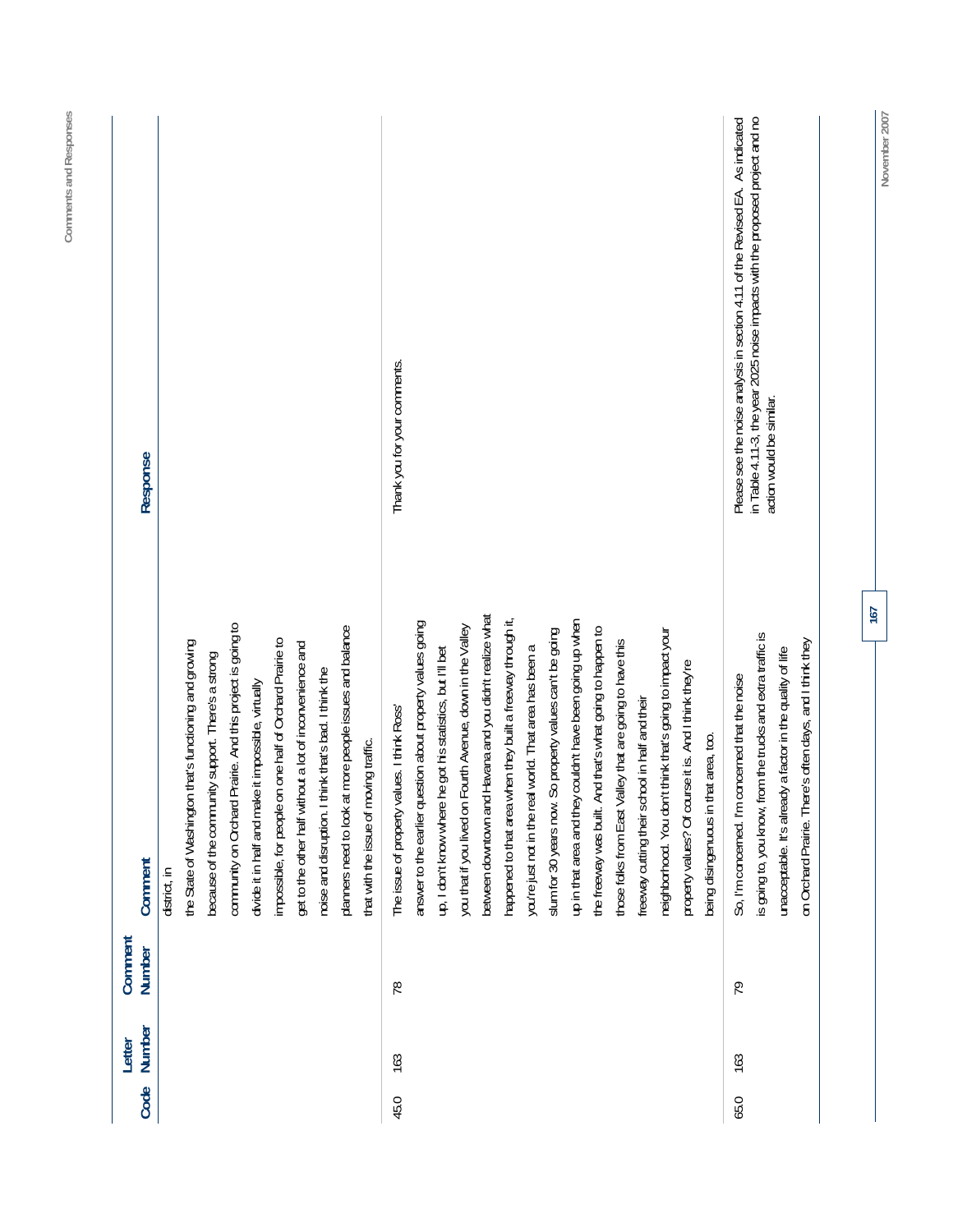| Code | Number<br>Letter | Comment<br>Number | Comment                                                                                                                                                                                                                                                                                                                                                                                                                                                                                                                                                                                                                                                                                                                                                                                                                                               | Response                                                                  |
|------|------------------|-------------------|-------------------------------------------------------------------------------------------------------------------------------------------------------------------------------------------------------------------------------------------------------------------------------------------------------------------------------------------------------------------------------------------------------------------------------------------------------------------------------------------------------------------------------------------------------------------------------------------------------------------------------------------------------------------------------------------------------------------------------------------------------------------------------------------------------------------------------------------------------|---------------------------------------------------------------------------|
|      |                  |                   | other meetings, where the decibel<br>worse. And it's going to grow. So<br>is higher than legally accepted<br>I'm concerned about that.<br>said it in one of their<br>level from the traffic<br>And it's going to get                                                                                                                                                                                                                                                                                                                                                                                                                                                                                                                                                                                                                                  |                                                                           |
| 40.0 | 163              | 80                | that live there and the people in Spokane County that value<br>on my property almost twelve months<br>down out of Mount Spokane in the wintertime. Well, that's<br>pollution from making this into a major freeway extension,<br>year at one time or another. The wildlife up there and the<br>school kids have a project to monitor their activity on the<br>I think Ross was alluding to the fact that they only come<br>Prairie. And they're up there twelve months out of the<br>out of the year. And they've been seen up there. The<br>quality of life and the noise pollution and the exhaust<br>d which we ought to call it like it<br>to impact negatively the people<br>You know, the elk herd is not a seasonal elk herd.<br>hent.<br>is, is definitely going<br>that kind of environm<br>not a fact. I have elk<br>which is what it is an | Thank you for your comments.                                              |
| 05.5 | 163              | 82                | years ago when this was first announced to us and which we<br>little safety improvements project that they talked about six<br>up on Orchard Prairie and find out that<br>about. We, all of a sudden, come to<br>comprehensive statement. I don't believe that the advice<br>unsatisfactory and are not being mitigated satisfactorily.<br>this is an extension of the freeway. I think the noise,<br>wironmental Impact Statement<br>the pollution, the other environmental impacts are<br>online, and I think they should go with a more<br>I think the project is overkill. This is not the<br>were asked to testify<br>meetings in January<br>I read most of the En                                                                                                                                                                               | Please see Section 1.4 of this Revised EA regarding the NEPA regulations. |

**Revised Environmental Assessment** 

Revised Environmental Assessment

Bigelow Gulch Road/Forker Road Urban Connector **Bigelow Gulch Road/Forker Road Urban Connector**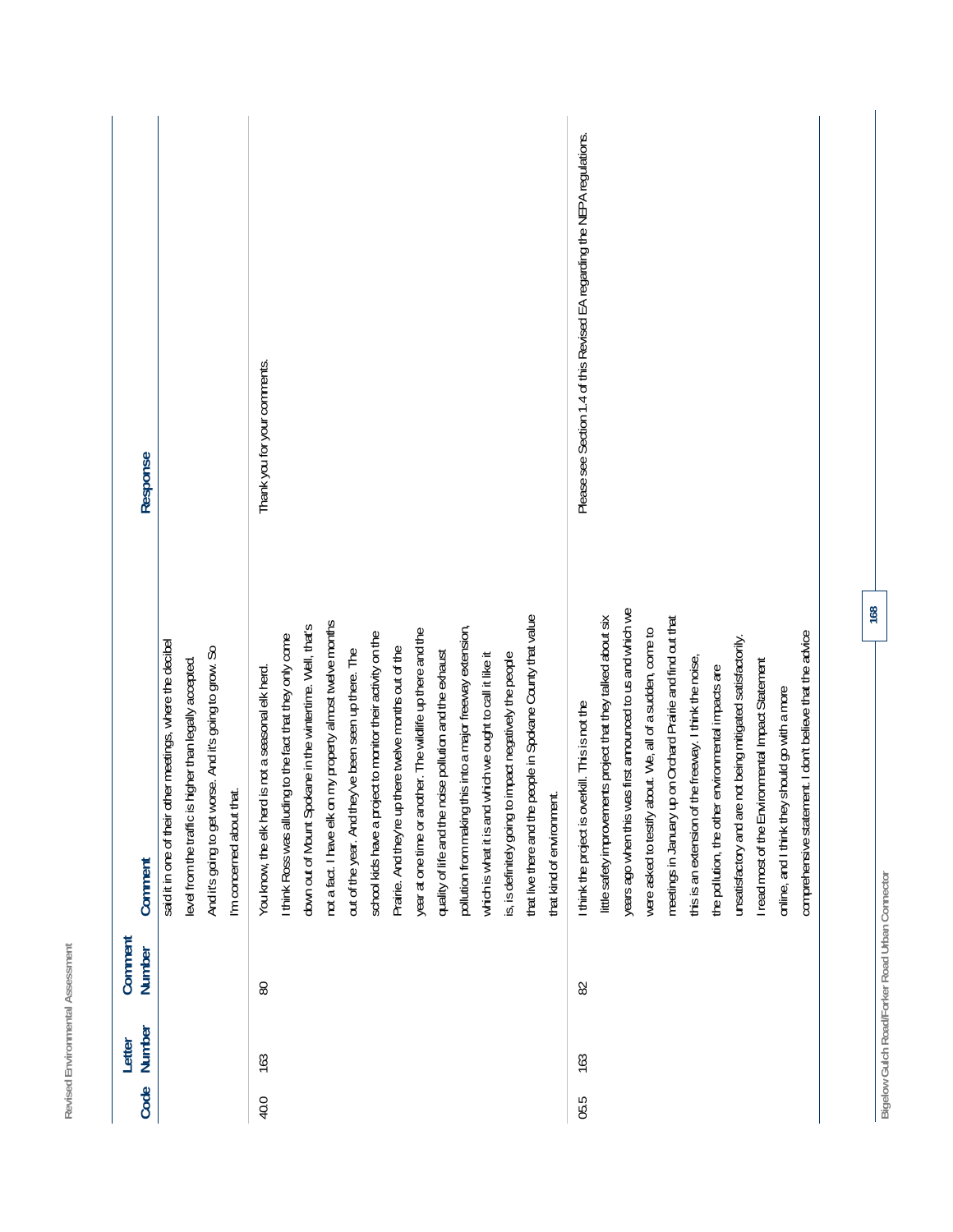| Response          |                                                                                                                                                         | Comments noted. Please see Section 1.3 of the Revised EA regarding the<br>public process.                                                                                                                                                                                                                                                                                                                                                                                                                                                                                                                                                                                                                                                                                                                                                                                                                                                                                                                                                                                                                                                                                                                                                                                                                                                                                                                                                                                                                                                                                                                                                                  |
|-------------------|---------------------------------------------------------------------------------------------------------------------------------------------------------|------------------------------------------------------------------------------------------------------------------------------------------------------------------------------------------------------------------------------------------------------------------------------------------------------------------------------------------------------------------------------------------------------------------------------------------------------------------------------------------------------------------------------------------------------------------------------------------------------------------------------------------------------------------------------------------------------------------------------------------------------------------------------------------------------------------------------------------------------------------------------------------------------------------------------------------------------------------------------------------------------------------------------------------------------------------------------------------------------------------------------------------------------------------------------------------------------------------------------------------------------------------------------------------------------------------------------------------------------------------------------------------------------------------------------------------------------------------------------------------------------------------------------------------------------------------------------------------------------------------------------------------------------------|
| Comment           | to address the issues that are emerging here as significant<br>government or the state is adequate<br>for the people involved.<br>they got from federal | be open dialogue, where everybody can hear what everybody else has to say<br>about it. And I think this is not only a problem with this project, but it's a<br>the subject becomes, how do we get it done, not, do we want<br>corner you, and they answer your question, and nobody else<br>because we've got people on Five Mile Prairie, on Gleneden<br>can hear what they tell you. And the next guy comes along,<br>people all over the suburbs of Spokane now having issues<br>clean up their act about these meeting formats where they<br>for a group meeting where there can<br>and we don't know what they're being said. There's been<br>up their mind that they want to build this project and then<br>handled it. They really--they make<br>the people is an incremental process, I think we're being<br>to ask the people what they want. And I think that's a big<br>makers at the political level need to start addressing this<br>divide and conquer the people that have input. They put<br>had. And I think that the county policy makers need to<br>but I really, I can only, I can only draw that conclusion<br>mistake and I think that the political people, the policy<br>or Glenrose, I'm sorry, on Wildrose Prairie. We've got<br>you in a room full of spinners, and they get you, they<br>interested in hearing what you have to say. They're<br>I have learned one thing. If putting one over on<br>the county treats its people. They're not really<br>of a harsh thing to say,<br>interested in spinning this project.<br>problem with the way<br>And I know that's kind<br>after seeing how they<br>very little opportunity |
| Comment<br>Number |                                                                                                                                                         | 83                                                                                                                                                                                                                                                                                                                                                                                                                                                                                                                                                                                                                                                                                                                                                                                                                                                                                                                                                                                                                                                                                                                                                                                                                                                                                                                                                                                                                                                                                                                                                                                                                                                         |
| Number<br>Letter  |                                                                                                                                                         | 163                                                                                                                                                                                                                                                                                                                                                                                                                                                                                                                                                                                                                                                                                                                                                                                                                                                                                                                                                                                                                                                                                                                                                                                                                                                                                                                                                                                                                                                                                                                                                                                                                                                        |
| Code              |                                                                                                                                                         | 03.5                                                                                                                                                                                                                                                                                                                                                                                                                                                                                                                                                                                                                                                                                                                                                                                                                                                                                                                                                                                                                                                                                                                                                                                                                                                                                                                                                                                                                                                                                                                                                                                                                                                       |

**169** 

November 2007 **November 2007**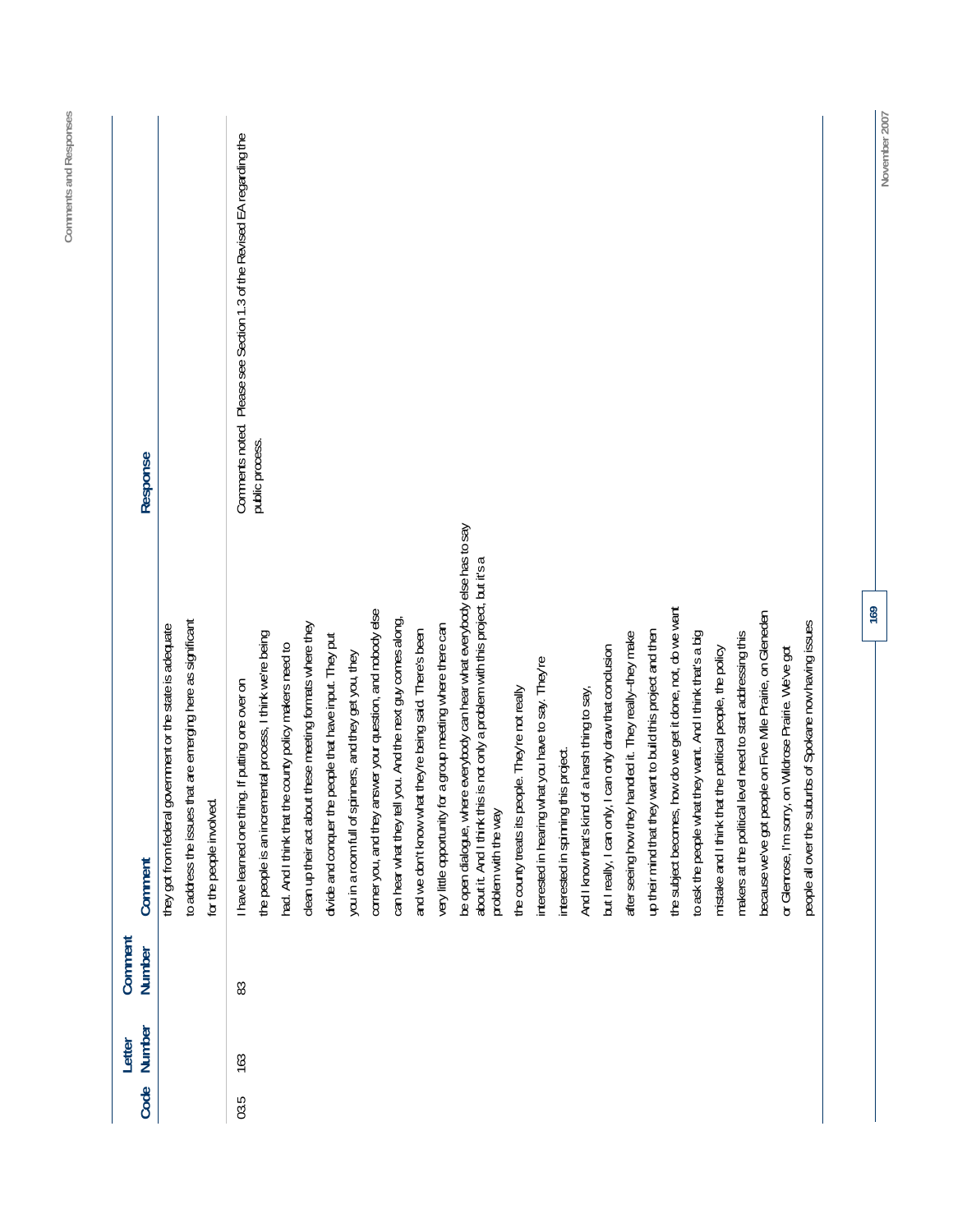| ٠<br>×.<br>-<br>f<br>ä<br>۰<br>i.<br>ı,<br>í<br>-<br>ı<br>÷<br>ł<br>ï<br>ι<br>J<br>ä<br>ч<br>J<br>š<br>ä<br>١<br>ä<br>r<br>I,<br>٠<br>i<br>ï<br>١<br>í<br>è<br>∼<br>ч                                                       |  |
|-----------------------------------------------------------------------------------------------------------------------------------------------------------------------------------------------------------------------------|--|
| $\overline{\phantom{a}}$<br>-<br>١<br>ŀ<br>ー<br>٠<br>۰<br>I<br>á<br>÷<br>n<br>٠<br>ţ<br>ź<br>í<br>Ş<br>ă<br>-<br>Ë<br>í<br>C<br>۱<br>J<br>ï<br>$\overline{\phantom{a}}$<br>٠<br>∼<br>٠<br>نر<br>÷<br>∽<br>$\mathbf{r}$<br>∸ |  |
| –<br>ı<br>ζ<br>í<br>n<br>ţ<br>ı<br>é<br>r<br>ı<br>ı<br>J<br>٠<br>٠<br>×<br>٠<br>⇁<br>×<br>Ć<br>U<br>v<br>--                                                                                                                 |  |

| Response          |                                                                                                                                                                                                                                                  | Please see Chapter 3 of the Revised EA for a discussion of alternatives.                                                                                                                                                                                                                                                                                                                                                                                                                                                                                                                                                                                                                                                                                                                                                                                                                                                           | Comments noted. Please see Chapter 3 of the Revised EA for a discussion<br>of alternatives, including the engineering analysis. Additional information is<br>provided in Appendix B of the January 2006 EA.                                                                                                                                                                                                                                                                                                                                             |
|-------------------|--------------------------------------------------------------------------------------------------------------------------------------------------------------------------------------------------------------------------------------------------|------------------------------------------------------------------------------------------------------------------------------------------------------------------------------------------------------------------------------------------------------------------------------------------------------------------------------------------------------------------------------------------------------------------------------------------------------------------------------------------------------------------------------------------------------------------------------------------------------------------------------------------------------------------------------------------------------------------------------------------------------------------------------------------------------------------------------------------------------------------------------------------------------------------------------------|---------------------------------------------------------------------------------------------------------------------------------------------------------------------------------------------------------------------------------------------------------------------------------------------------------------------------------------------------------------------------------------------------------------------------------------------------------------------------------------------------------------------------------------------------------|
| Comment           | that because these people are all going<br>with the way these kind of issues are handled. And I think<br>to get together and they're going to want political<br>get a bureaucratic solution.<br>solutions if they can't<br>they better address t | them went south of Bigelow Gulch, up over the hill and on,<br>plan that is shown next door. And so you had alternatives.<br>issues, but since there's no one waiting, I thought maybe<br>is, I think number one which is the<br>five-lane road. It does not look at any other alternatives<br>several alternative plans, so to speak. And a couple of<br>I live on Jensen Road, just north<br>gives the one projected in there, which is basically a<br>But the alternatives dealt only with the route that the<br>and stuff like that, and they were really not viable at<br>planning and engineering on the route itself. It only<br>It did not speak at all to road<br>of Bigelow Gulch. I testified earlier on a couple of<br>In the assessment statement, it talks about<br>of putting a road through that route.<br>I'd try a couple of other things, too.<br>all. And the only one<br>highway would take.<br>GENE LORENSON: | not warrant this much of an improvement, if you can call it<br>projected traffic numbers for up to 20 years, which is only<br>way through there, we think, is really too much. And the<br>sort of improvement, just because of some of the traffic<br>I think 3,000 more vehicles or something like that, does<br>volume and things like that. But a five-lane road all the<br>ng to have to be multi-lanes, with<br>an improvement. That traffic could be handled with a<br>that there has to be some<br>Most people realize<br>smaller road. It's goi |
| Comment<br>Number |                                                                                                                                                                                                                                                  | 84                                                                                                                                                                                                                                                                                                                                                                                                                                                                                                                                                                                                                                                                                                                                                                                                                                                                                                                                 | 85                                                                                                                                                                                                                                                                                                                                                                                                                                                                                                                                                      |
| Number<br>Letter  |                                                                                                                                                                                                                                                  | 163                                                                                                                                                                                                                                                                                                                                                                                                                                                                                                                                                                                                                                                                                                                                                                                                                                                                                                                                | 163                                                                                                                                                                                                                                                                                                                                                                                                                                                                                                                                                     |
| Code              |                                                                                                                                                                                                                                                  | 04.0                                                                                                                                                                                                                                                                                                                                                                                                                                                                                                                                                                                                                                                                                                                                                                                                                                                                                                                               | 04.0                                                                                                                                                                                                                                                                                                                                                                                                                                                                                                                                                    |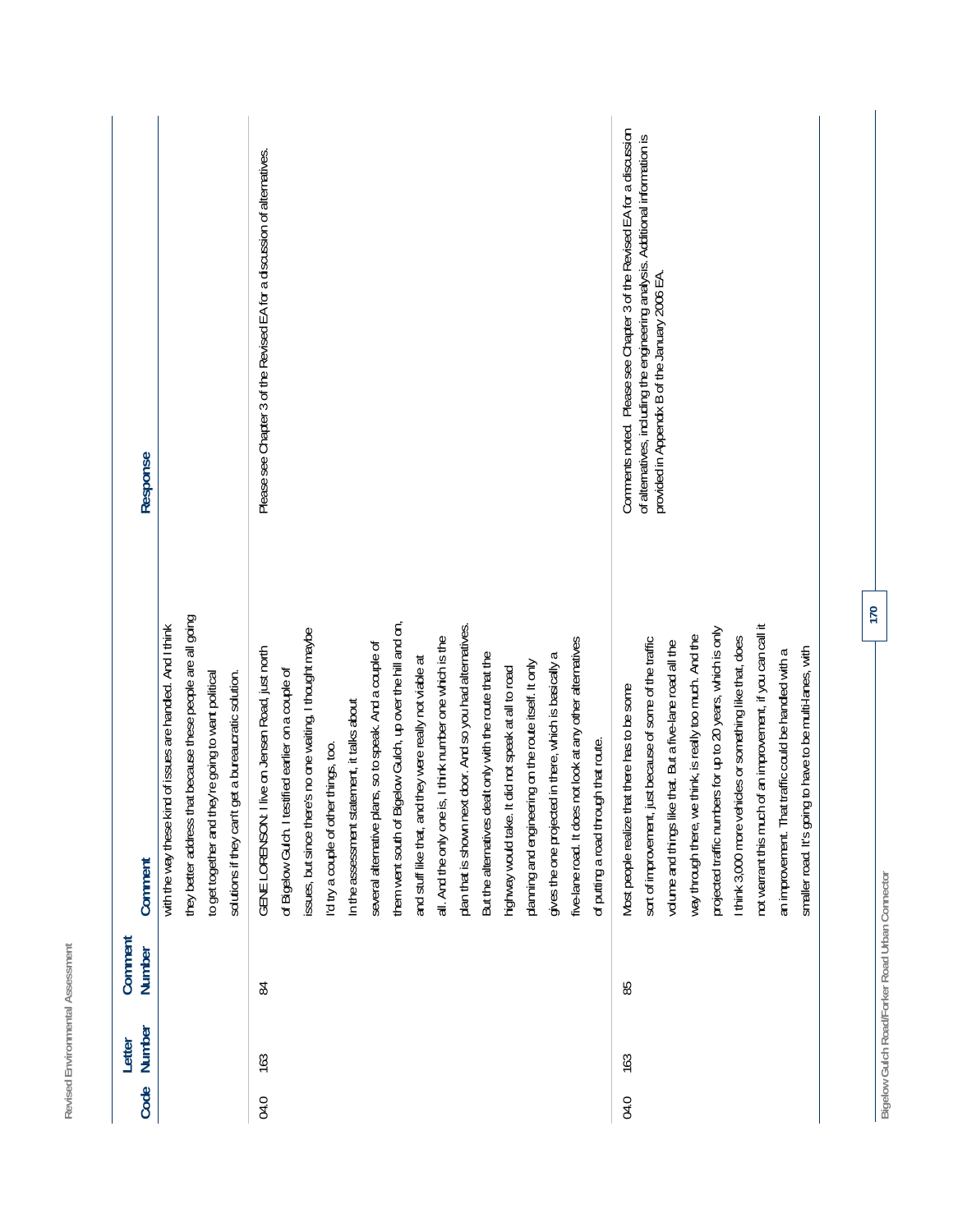| Code | Number<br>Letter | Comment<br>Number | Comment                                                                                                                                                                                                                                                                                                                                                                                                                                                                                                                                                                                                                                                                                                                                                                                                                                               | Response                                                                                                                                                                               |
|------|------------------|-------------------|-------------------------------------------------------------------------------------------------------------------------------------------------------------------------------------------------------------------------------------------------------------------------------------------------------------------------------------------------------------------------------------------------------------------------------------------------------------------------------------------------------------------------------------------------------------------------------------------------------------------------------------------------------------------------------------------------------------------------------------------------------------------------------------------------------------------------------------------------------|----------------------------------------------------------------------------------------------------------------------------------------------------------------------------------------|
|      |                  |                   | between would probably handle the traffic. The point is<br>two good wide ones, with a turning or passing lane in<br>offers no other alternatives, just the one or nothing at<br>that other than the route of the road, the assessment<br>all which no one, of course, realizes it would be the<br>acceptable.                                                                                                                                                                                                                                                                                                                                                                                                                                                                                                                                         |                                                                                                                                                                                        |
| 03.5 | 163              | 86                | want us to accept an assessment and just have that said and<br>comment on where the creek will be crossed by the road and<br>done when we haven't even looked at the designs yet, and<br>road when it hasn't even been designed yet? And yet, they<br>the engineering on the different sections is not done. How<br>you folks coming so that we can do that here. And, there<br>ligent comment on a section of the<br>they're not available because they haven't been done. I<br>stuff like that when they don't know quite yet. And yet,<br>thing that makes it difficult to comment is the fact that<br>will be a lot more input, written, coming in, too. One<br>say, well, now, how can 1<br>As far as input in this meeting, we appreciate<br>they want to put this whole thing to bed.<br>can you make an intell<br>find it really difficult to | Comments noted. The design has progressed to the level sufficient to assess<br>the environmental impacts. Completion of design will occur following<br>completion of the NEPA process. |
| 05.5 | 163              | 55                | nether that could be done, if there's enough testimony, I<br>Environmental Impact Study would be required. In this, that is not mentioned<br>Environmental Assessment will be done to determine whether an<br>have to do an assessment, is the word that we got. We also<br>But the word that we're getting from the Spokane County<br>meeting. In other words, we can do anything we please<br>we don't need it. We don't even<br>got the word that we don't even have to have a public<br>In most of these projects, it will say that an<br>It is not there. Now, wh<br>people is that, oh, no,<br>don't know.                                                                                                                                                                                                                                      | The FHWA will determine if an EIS is warranted.                                                                                                                                        |

**November 2007** 

November 2007

**171** 

**Comments and Responses** 

Comments and Responses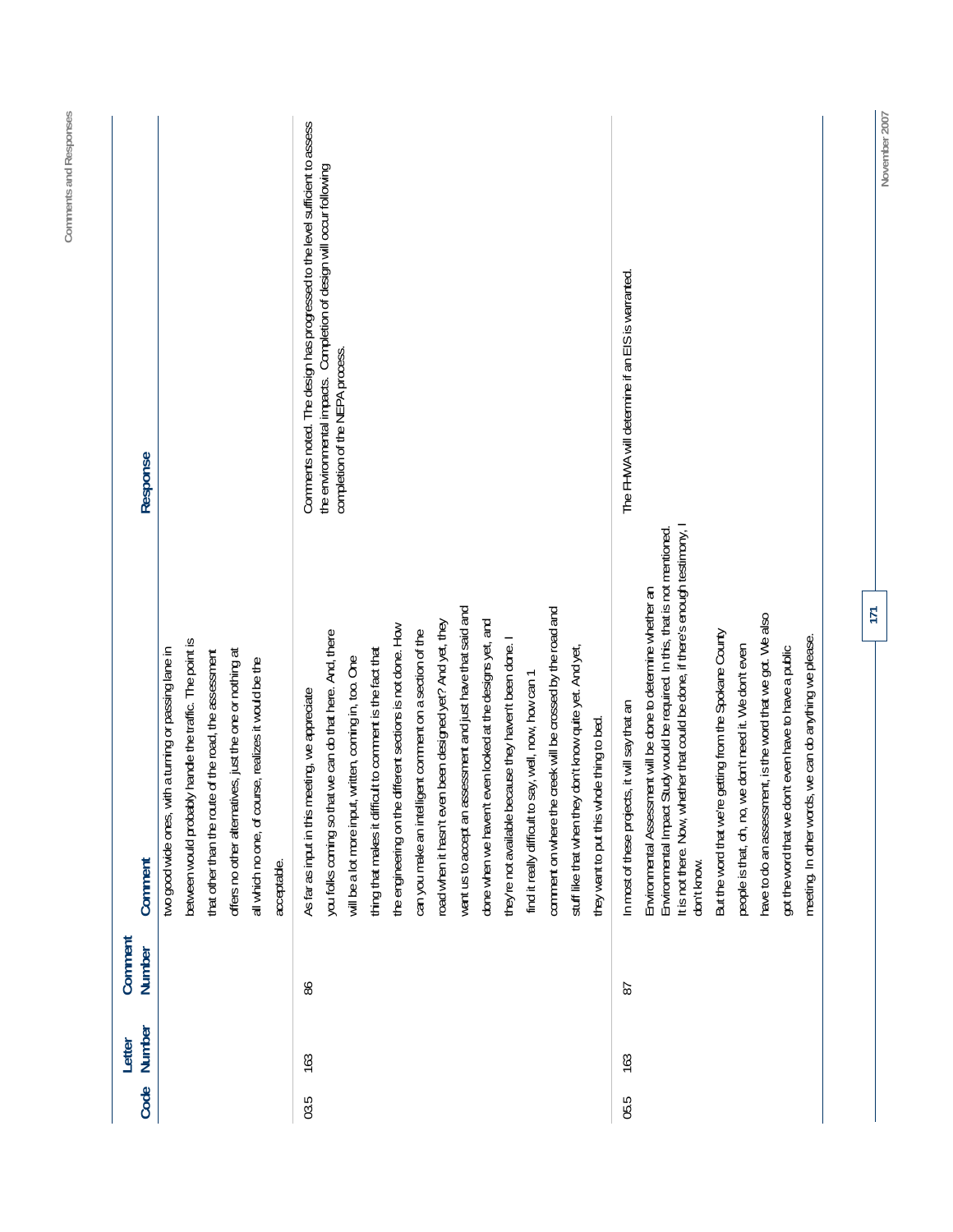| smer.                        | Commant |
|------------------------------|---------|
| Revised Environmental Asses: | I attar |

| Response          |                                                                                                                                                                                                                                                                                                                                                                                                                                                                                                        | Thank you for your comments. The use of vegetation will be discussed with<br>property owners when negotiations for right-of-way commences.                                                                                                                                                                                                                                                                                                                                                                                                                                                                                                                                                                                                                                                                                                                                                                                                                                                                                                                                                                                                                                                                                | Comment noted                                                                                                |
|-------------------|--------------------------------------------------------------------------------------------------------------------------------------------------------------------------------------------------------------------------------------------------------------------------------------------------------------------------------------------------------------------------------------------------------------------------------------------------------------------------------------------------------|---------------------------------------------------------------------------------------------------------------------------------------------------------------------------------------------------------------------------------------------------------------------------------------------------------------------------------------------------------------------------------------------------------------------------------------------------------------------------------------------------------------------------------------------------------------------------------------------------------------------------------------------------------------------------------------------------------------------------------------------------------------------------------------------------------------------------------------------------------------------------------------------------------------------------------------------------------------------------------------------------------------------------------------------------------------------------------------------------------------------------------------------------------------------------------------------------------------------------|--------------------------------------------------------------------------------------------------------------|
| Comment           | They can get a thousand comments, but who decides<br>Anyway, that's some of the frustrations that we're looking at now. Like I say,<br>most of us are not opposed to the road. We're certainly opposed to the way<br>ments? The people who are doing the road. Whether<br>And unfortunately, that's what we've got here, too, on this<br>this has been done. Thank you very much.<br>considered seriously or not, who knows.<br>the validity of the com<br>our comments will be<br>assessment process. | going down the road here. I grew up along the Gulch. I do<br>Right now, we've got about 12 to 16 deer up at my place,<br>re all the time getting in my garden.<br>at vegetation. I think that could be<br>which is like 300 yards north of that green water tank up<br>come off this mountain and get on to this flat down here.<br>hazards--] don't care too much for<br>I heard this gentleman say earlier<br>know that it's been a real good route for most people to<br>live at 5616 North Progress, just up the road here. I've<br>the pollution that's going to come from that. But I think<br>helpful for both pollution and noise filtration as well as<br>travel. I don't really look forward to the extra noise or<br>life. I'm pretty familiar with the<br>stories of the traffic when it was like one or two cars<br>So it's more of a safety thing for people, more than<br>there. And that is something you should give some<br>In the past years, I have seen as many as 40 deer<br>My name is Bill Shannon.<br>that they were looking<br>WILLIAM SHANNON:<br>lived here most of my<br>the pesky deer. They'r<br>if you are working on,<br>consideration to. The<br>even animal control.<br>anything else. | As far as Bigelow Gulch dividing those people up<br>area up there, it's already<br>there, in that particular |
| Comment<br>Number |                                                                                                                                                                                                                                                                                                                                                                                                                                                                                                        | 88                                                                                                                                                                                                                                                                                                                                                                                                                                                                                                                                                                                                                                                                                                                                                                                                                                                                                                                                                                                                                                                                                                                                                                                                                        | 89                                                                                                           |
| Number<br>Letter  |                                                                                                                                                                                                                                                                                                                                                                                                                                                                                                        | 163                                                                                                                                                                                                                                                                                                                                                                                                                                                                                                                                                                                                                                                                                                                                                                                                                                                                                                                                                                                                                                                                                                                                                                                                                       | 163                                                                                                          |
| Code              |                                                                                                                                                                                                                                                                                                                                                                                                                                                                                                        | 40.0                                                                                                                                                                                                                                                                                                                                                                                                                                                                                                                                                                                                                                                                                                                                                                                                                                                                                                                                                                                                                                                                                                                                                                                                                      | 55.1                                                                                                         |

Bigelow Gulch Road/Forker Road Urban Connector **Bigelow Gulch Road/Forker Road Urban Connector**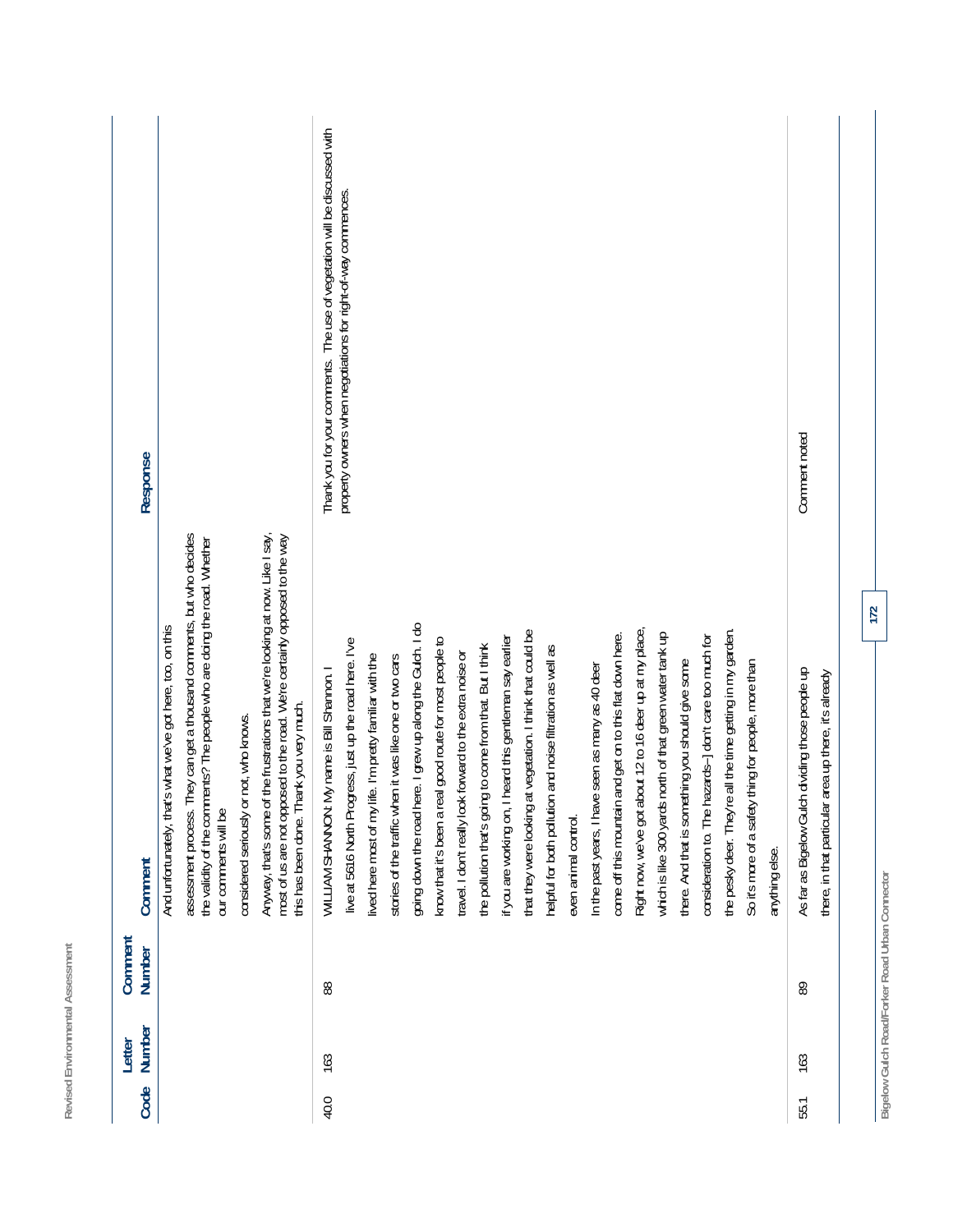| Code | Number<br>Letter | Comment<br>Number | Comment                                                                                                                                                                                                                                                                                       | Response                                                                                                                             |
|------|------------------|-------------------|-----------------------------------------------------------------------------------------------------------------------------------------------------------------------------------------------------------------------------------------------------------------------------------------------|--------------------------------------------------------------------------------------------------------------------------------------|
|      |                  |                   | getting so much traffic through<br>divided. We're already<br>there.                                                                                                                                                                                                                           |                                                                                                                                      |
| 55.1 | 163              | $\infty$          | say this is coming across as being a freeway. They got<br>One other concern I kind of looked at, too. The                                                                                                                                                                                     | Thank you for your comment.                                                                                                          |
|      |                  |                   | llivan here because it's already pretty<br>congested at rush hour, as you know, backed up to, oh, a<br>half a mile on some occasions. But if you add more traffic<br>than that, they 're going to have to deal with that<br>major problems on Su                                              | The use of vegetation will be discussed with property owners when<br>negotiations for right-of-way commences.                        |
|      |                  |                   | cost prevention. I'm glad that you said they weren't going<br>berms, something more natural. But I really would like to<br>to put any cement walls in. I'd rather see vegetation or<br>eventually, too. I think it's all, you know, I'm all for<br>emphasize the research done on vegetation. |                                                                                                                                      |
| 40.7 | 163              | $\overline{5}$    | don't know what you have to do there, but that might be the<br>kind of vegetation, how you can maintain that and keep the<br>too, is the noxious weeds that might get involved there. I<br>There is maybe, perhaps, one other concern there,<br>noxious weeds down as well.                   | County has current regulations for identifying and controlling noxious weeds.<br>These same regulations would apply to this project. |
| 05.0 | 163              | 92                | can do as far as keeping the noise and air pollution down<br>through. It's inevitable. I'd just like to see what they<br>as much as possible and keeping the safety factor.<br>I know the thing is going to be coming                                                                         | Please see Sections 4.10 and 4.11 for discussions of air quality and noise.                                                          |
| 40.0 | 163              | 93                | this gentleman said about the deer corridor, which does in<br>fact exist near Forker. And I have a concern about safety<br>for all animals, two legged and four legged, and how that<br>CHARLOTTE MANGAN: Okay. I was reminded by what<br>would be addressed.                                 | Please see Section 4.6 of this Revised EA for discussion of wildlife.                                                                |
| 05.2 | 163              | $\overline{5}$    | I also would like to have some presentation to what the estimate of cost of<br>this particular proposed road, and I say that in quotes. According to the                                                                                                                                      | This 8.2-mile project is estimated to cost about \$52.6 million to complete.                                                         |
|      |                  |                   | 173                                                                                                                                                                                                                                                                                           | November 2007                                                                                                                        |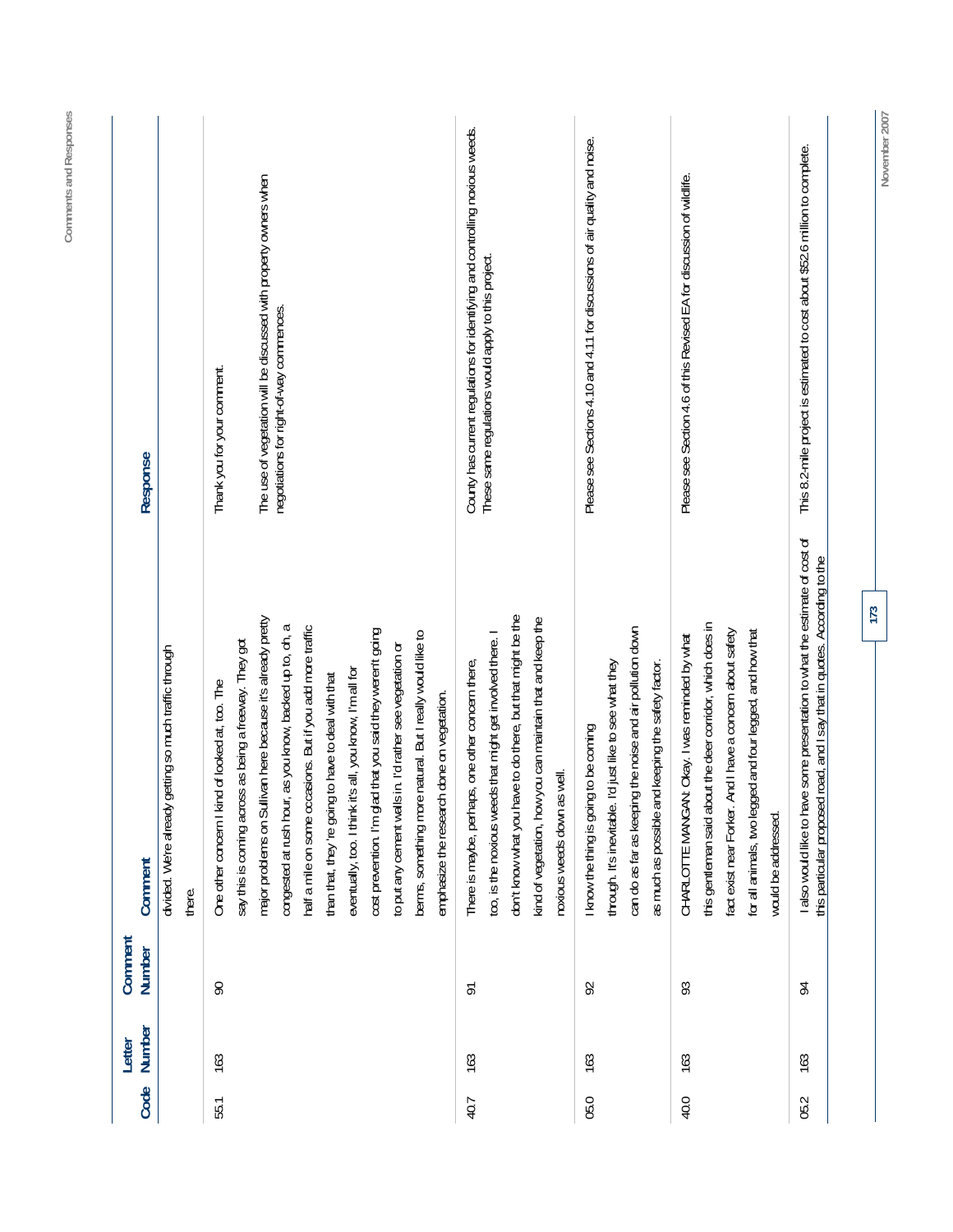| Response          | Please see response to comment 163-40 regarding the appeal process.                                                                                                                 | The Washington State Department of Transportation is a reviewing agency of<br>This facility is a County Road and will be enforced by the County Sheriff. No<br>The speed limit of this route will be 45 mph in the rural sections and 35 mph<br>on the east end and also along the segment at Argonne Road.<br>additional deputies would be anticipated due to this project.<br>this project.                                                                | The streams are discussed in Section 4.5 of the EA. Regulations regarding<br>streams are governed by the Washington State Dept. of Ecology and the<br>Please see chapter 3 of this Revised EA regarding the discussion of<br>alternatives and number of lanes.<br>Dept. of Fish and Wildlife.                                                                                                                                                                                                                                                                                                                                                                                                                                                                                                                                                                                                                                                                                                                                                                                                                                                |
|-------------------|-------------------------------------------------------------------------------------------------------------------------------------------------------------------------------------|--------------------------------------------------------------------------------------------------------------------------------------------------------------------------------------------------------------------------------------------------------------------------------------------------------------------------------------------------------------------------------------------------------------------------------------------------------------|----------------------------------------------------------------------------------------------------------------------------------------------------------------------------------------------------------------------------------------------------------------------------------------------------------------------------------------------------------------------------------------------------------------------------------------------------------------------------------------------------------------------------------------------------------------------------------------------------------------------------------------------------------------------------------------------------------------------------------------------------------------------------------------------------------------------------------------------------------------------------------------------------------------------------------------------------------------------------------------------------------------------------------------------------------------------------------------------------------------------------------------------|
| Comment           | Journal of Commerce, it would be \$35 million, as a low estimate. I also would<br>like to have, available to the citizens, is the information to be aware of the<br>appeal process. | Department of Highways actually play in this whole process.<br>traffic enforcement. And I'm wondering how much more that<br>I'm curious about the speed limit. Human nature is that if<br>eads to the question of safety and<br>35, people will drive at 40 or 45.<br>will cost us in supplying deputies; if it's going to be<br>I'd also like to know what role the State<br>State, County handling that.<br>And that, of course, I<br>you put the speed at | And he didn't seem to know whom. Another person said, no,<br>e department. And I was told that the<br>hearing occurred 5-and-a-half, six-years ago, whenever it<br>we haven't even talked to anyone about that. We have to<br>completed, that the design is not completed. And on that<br>possibilities, but if they hadn't been okayed by someone.<br>was. And I spoke with a gentleman at that time who was<br>really been addressed. One person said that there were<br>here, that the issue of the steam and channels have not<br>same--in that same venue, I found talking to people out<br>in dealing with the stream issues. And I have a concern<br>wait until we go further. There's obviously alternatives<br>of Bigelow Gulch when the last<br>when we've been told that engineering has not been<br>all the alternatives involve four<br>lanes. I find that most interesting since, as I said, I<br>The other aspect of lack of exploration is, as it<br>that these alternatives are not being explored.<br>I also have a question about assessment<br>appears at this point,<br>lived at the other end<br>representing this sam |
| Comment<br>Number |                                                                                                                                                                                     | 95                                                                                                                                                                                                                                                                                                                                                                                                                                                           | 96                                                                                                                                                                                                                                                                                                                                                                                                                                                                                                                                                                                                                                                                                                                                                                                                                                                                                                                                                                                                                                                                                                                                           |
| Number<br>Letter  |                                                                                                                                                                                     | 163                                                                                                                                                                                                                                                                                                                                                                                                                                                          | 163                                                                                                                                                                                                                                                                                                                                                                                                                                                                                                                                                                                                                                                                                                                                                                                                                                                                                                                                                                                                                                                                                                                                          |
| Code              |                                                                                                                                                                                     | 55.0                                                                                                                                                                                                                                                                                                                                                                                                                                                         | 55.0                                                                                                                                                                                                                                                                                                                                                                                                                                                                                                                                                                                                                                                                                                                                                                                                                                                                                                                                                                                                                                                                                                                                         |

**Revised Environmental Assessment** 

Revised Environmental Assessment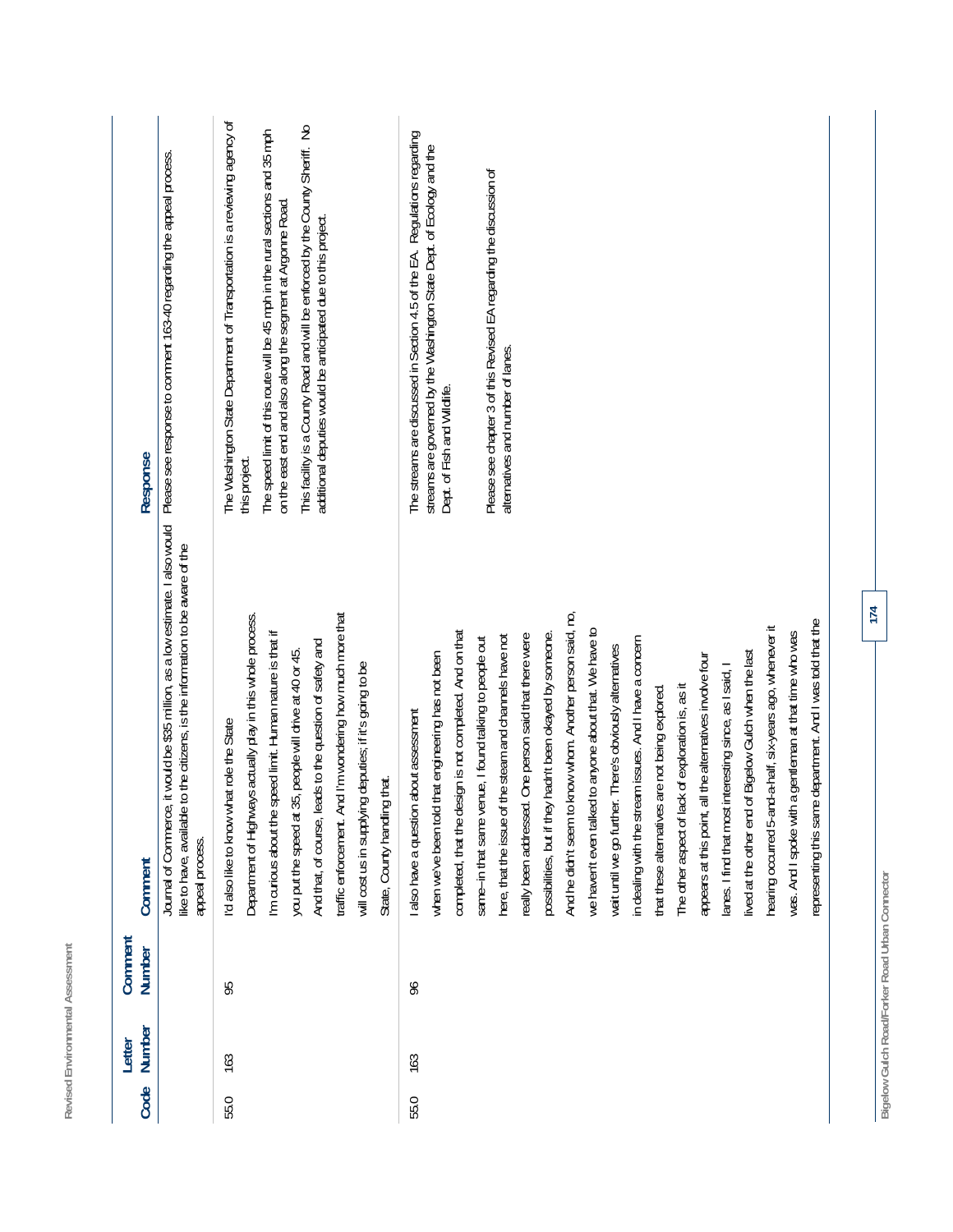| Response          |                                                                                                                                                                                                                               |                                                                                                                      |                                                                                                                                                                                    |                                                                                                                          |                                                                                                  | constructed after discussions with WSDOT and FHWA on how it relates to<br>The intersection project was identified as a safety project and was | this proposed project. The safety project was included in the County Six Year<br>Construction Program and Hearings were held for this process. |                                                                                                               |                                                              |                                                       |                                                                                                                 |                                                                 |                                                           |                                                       |                                                             |                                                          |                                                            |               |
|-------------------|-------------------------------------------------------------------------------------------------------------------------------------------------------------------------------------------------------------------------------|----------------------------------------------------------------------------------------------------------------------|------------------------------------------------------------------------------------------------------------------------------------------------------------------------------------|--------------------------------------------------------------------------------------------------------------------------|--------------------------------------------------------------------------------------------------|-----------------------------------------------------------------------------------------------------------------------------------------------|------------------------------------------------------------------------------------------------------------------------------------------------|---------------------------------------------------------------------------------------------------------------|--------------------------------------------------------------|-------------------------------------------------------|-----------------------------------------------------------------------------------------------------------------|-----------------------------------------------------------------|-----------------------------------------------------------|-------------------------------------------------------|-------------------------------------------------------------|----------------------------------------------------------|------------------------------------------------------------|---------------|
| Comment           | because having come from California, I saw three lane<br>plan was for a three-lane road. And I was concerned<br>roads. He then explained to me that it wasn't in the<br>traditional three lanes, but it was two lanes with an | been told by Mr. Ross Kelley that there was never such a<br>island turn to make the third or center lane. I've since | 20 people who were told exactly the<br>plan. However, now living in a new neighborhood, I have<br>same thing, that is was to be a two-lane road with a turn<br>found approximately | somewhere along the line that alternative was thrown out or<br>lane to make the third lane. And so that concerns me that | longer being looked at as a<br>it should be.<br>erased and is now no<br>possibility, and I think | the development of Argonne and Bigelow Gulch.<br>The other point that I'd like to make is about                                               | does assist in movement of traffic, I have talked to<br>people who live within 50 yards and were never notified<br>And while it certainly      | My understanding is that taking on such a project does<br>require some sort of a public hearing, and to their | to the rest of us who have looked at<br>knowledge as well as | this, there never was one. We were told recently that | However, again, we were--five or six years ago at that<br>that's because it was just upgrading an intersection. | t was an open house, it certainly was<br>previous meeting or it | not a public hearing that--In fact I was told personally, | nothing would happen for at least ten years. It would | start in the town end near Freya or Havana and that nothing | would occur prior, no development, no modification would | a public hearing, which of course<br>occur prior to having | didn't occur. |
| Comment<br>Number |                                                                                                                                                                                                                               |                                                                                                                      |                                                                                                                                                                                    |                                                                                                                          |                                                                                                  | 5                                                                                                                                             |                                                                                                                                                |                                                                                                               |                                                              |                                                       |                                                                                                                 |                                                                 |                                                           |                                                       |                                                             |                                                          |                                                            |               |
| Number<br>Letter  |                                                                                                                                                                                                                               |                                                                                                                      |                                                                                                                                                                                    |                                                                                                                          |                                                                                                  | 163                                                                                                                                           |                                                                                                                                                |                                                                                                               |                                                              |                                                       |                                                                                                                 |                                                                 |                                                           |                                                       |                                                             |                                                          |                                                            |               |
| Code              |                                                                                                                                                                                                                               |                                                                                                                      |                                                                                                                                                                                    |                                                                                                                          |                                                                                                  | 03.5                                                                                                                                          |                                                                                                                                                |                                                                                                               |                                                              |                                                       |                                                                                                                 |                                                                 |                                                           |                                                       |                                                             |                                                          |                                                            |               |

**175** 

November 2007 **November 2007**